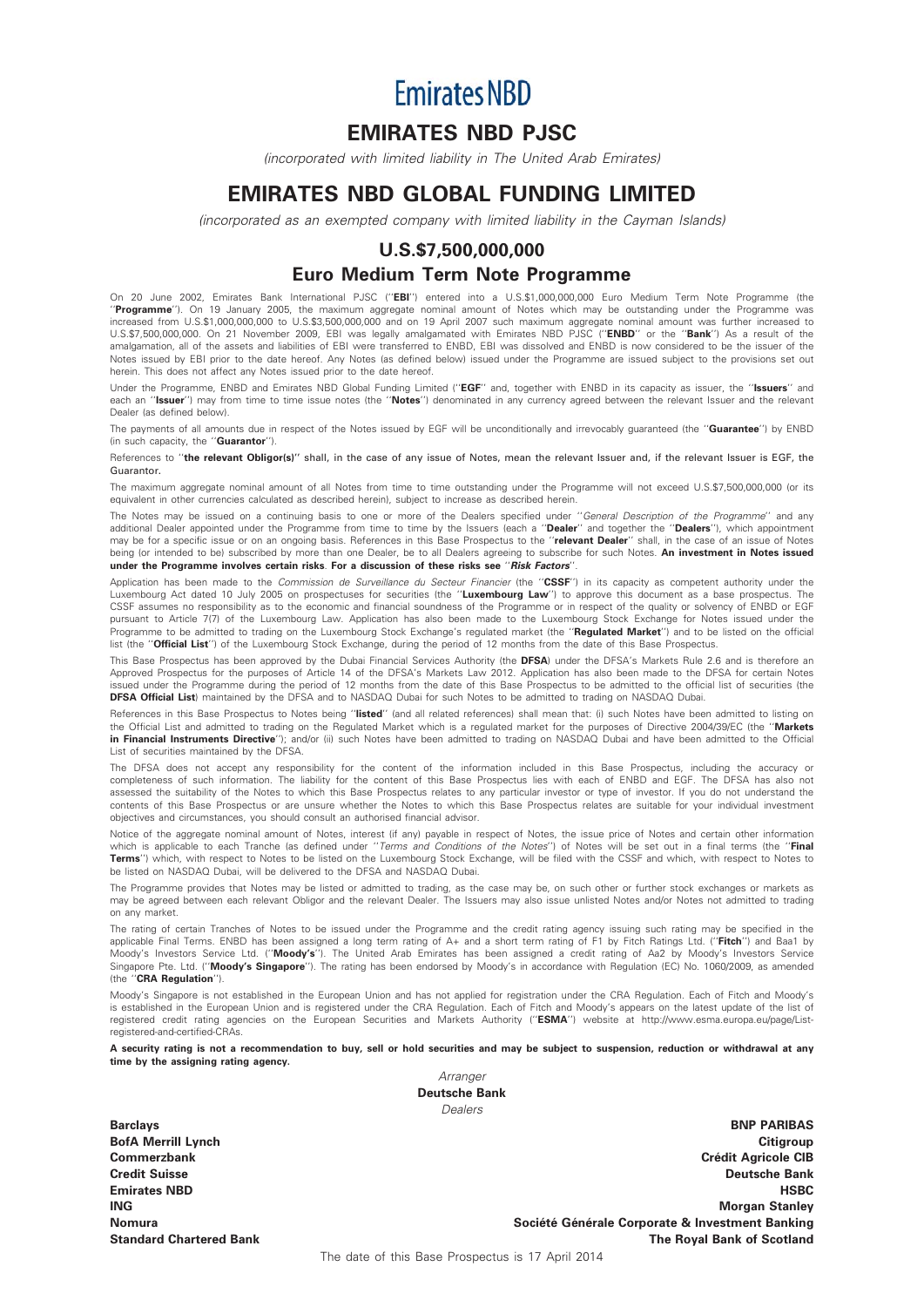This Base Prospectus complies with the requirements in Part 2 of the Markets Law (DIFC Law No. 1 of 2012) and Chapter 2 of the Markets Rules and comprises a base prospectus for the purposes of Article 5.4 of Directive 2003/71/EC, as amended (which includes the amendments made by Directive 2010/73/EU to the extent that such amendments have been implemented in a relevant Member State of the European Economic Area) (the "Prospectus Directive").

Each of ENBD and EGF accepts responsibility for the information contained in this Base Prospectus. To the best of the knowledge of each of ENBD and EGF (each having taken all reasonable care to ensure that such is the case) the information contained in this Base Prospectus is in accordance with the facts and does not omit anything likely to affect the import of such information.

Each Tranche of Notes will be issued on the terms set out herein under ''Terms and Conditions of the Notes'' as completed by the applicable Final Terms. This Base Prospectus must be read and construed together with any supplements hereto and with any information incorporated by reference herein (see ''Documents Incorporated by Reference'') and, in relation to any Tranche of Notes which is the subject of Final Terms, must be read and construed together with the applicable Final Terms.

Copies of Final Terms will be available from the registered office of ENBD and the specified offices of the Paying Agent (as defined below).

Certain information contained in ''Risk Factors'', ''Description of Emirates NBD PJSC – ENBD's Competition'', ''Overview of the UAE and the Emirate of Dubai'' and ''The United Arab Emirates Banking and Financial Services System'' (as indicated therein) has been extracted from independent, third party sources. Each of ENBD and EGF confirms that all third party information contained in this Base Prospectus has been accurately reproduced and that, as far as it is aware and is able to ascertain from information published by the relevant, third party sources, no facts have been omitted which would render the reproduced information inaccurate or misleading. The source of any third party information contained in this Base Prospectus is stated where such information appears in this Base Prospectus.

The Dealers have not independently verified the information contained herein. Accordingly, no representation, warranty or undertaking, express or implied, is made and no responsibility or liability is accepted by the Dealers as to the accuracy or completeness of the information contained or incorporated in this Base Prospectus or any other information provided by any of ENBD or EGF in connection with the Programme. No Dealer accepts any liability in relation to the information contained or incorporated by reference in this Base Prospectus or any other information provided by any of ENBD or EGF in connection with the Programme.

No person is or has been authorised by ENBD or EGF to give any information or to make any representation not contained in or not consistent with this Base Prospectus or any other information supplied in connection with the Programme or the Notes and, if given or made, such information or representation must not be relied upon as having been authorised by ENBD or EGF or any of the Dealers.

Neither this Base Prospectus nor any other information supplied in connection with the Programme or any Notes: (i) is intended to provide the basis of any credit or other evaluation; or (ii) should be considered as a recommendation by ENBD or EGF or any of the Dealers that any recipient of this Base Prospectus or any other information supplied in connection with the Programme or any Notes should purchase any Notes. Each investor contemplating purchasing any Notes should make its own independent investigation of the financial condition and affairs, and its own appraisal of the creditworthiness, of the relevant Obligor(s). Neither this Base Prospectus nor any other information supplied in connection with the Programme or the issue of any Notes constitutes an offer or invitation by or on behalf of ENBD or EGF or any of the Dealers to any person to subscribe for or to purchase any Notes.

Neither the delivery of this Base Prospectus nor the offering, sale or delivery of any Notes shall in any circumstances imply that the information contained herein concerning ENBD or EGF is correct at any time subsequent to the date hereof or that any other information supplied in connection with the Programme is correct as of any time subsequent to the date indicated in the document containing the same. The Dealers expressly do not undertake to review the financial condition or affairs of any of ENBD or EGF during the life of the Programme or to advise any investor in the Notes of any information coming to their attention. Investors should review, *inter alia*, the most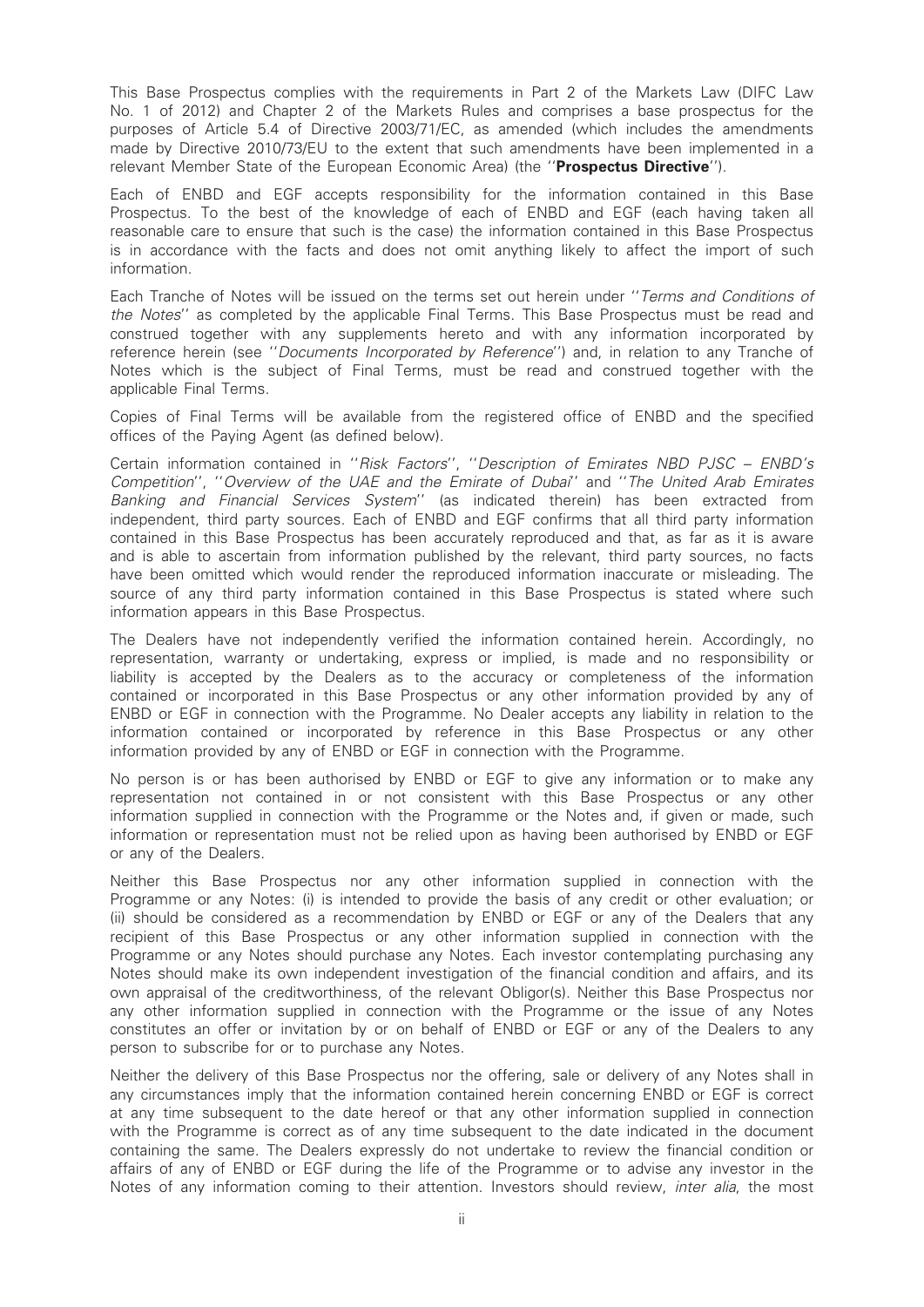recently published documents incorporated by reference into this Base Prospectus when deciding whether or not to purchase any Notes.

The Notes have not been and will not be registered under the United States Securities Act of 1933, as amended, (the "Securities  $Act'$ ) and are subject to U.S. tax law requirements. Subject to certain exceptions, Notes may not be offered, sold or delivered within the United States or to, or for the account or benefit of, U.S. persons (see ''Subscription and Sale'').

This Base Prospectus does not constitute an offer to sell or the solicitation of an offer to buy any Notes in any jurisdiction to any person to whom it is unlawful to make the offer or solicitation in such jurisdiction. The distribution of this Base Prospectus and the offer or sale of Notes may be restricted by law in certain jurisdictions. The Issuers, the Guarantor and the Dealers do not represent that this Base Prospectus may be lawfully distributed, or that any Notes may be lawfully offered, in compliance with any applicable registration or other requirements in any such jurisdiction, or pursuant to an exemption available thereunder, or assume any responsibility for facilitating any such distribution or offering. In particular, no action has been taken by the Issuers, the Guarantor or the Dealers which is intended to permit a public offering of any Notes or distribution of this Base Prospectus in any jurisdiction where action for that purpose is required. Accordingly, no Notes may be offered or sold, directly or indirectly, and neither this Base Prospectus nor any advertisement or other offering material may be distributed or published in any jurisdiction, except under circumstances that will result in compliance with any applicable laws and regulations. Persons into whose possession this Base Prospectus or any Notes may come must inform themselves about, and observe, any such restrictions on the distribution of this Base Prospectus and the offering and sale of Notes. In particular, there are restrictions on the distribution of this Base Prospectus and the offer or sale of Notes in the United States, the European Economic Area (including the United Kingdom, the Republic of Italy and France), Japan, the Dubai International Financial Centre, the Kingdom of Saudi Arabia, The United Arab Emirates and the Cayman Islands (see "Subscription and Sale").

This Base Prospectus has not been submitted for clearance to the Autorité des marchés financiers in France.

Certain figures and percentages included in this Base Prospectus have been subject to rounding adjustments. Accordingly, figures shown in the same category presented in different tables may vary slightly and figures shown as totals in certain tables may not be an arithmetic aggregation of the figures which precede them.

All references in this document to "U.S. dollars", "U.S.\$ " and "\$" refer to United States dollars, to "Dirham" and "AED" refer to United Arab Emirates Dirham, to "euro" and "€" refer to the currency introduced at the start of the third stage of European economic and monetary union pursuant to the Treaty establishing the European Community, as amended and all references to "CNY", "Renminbi" and "RMB" are to the lawful currency of the People's Republic of China (the ''PRC'') which, for the purposes of this Base Prospectus, excludes the Hong Kong Special Administrative Region of the PRC, the Macao Special Administriative Region of the PRC and Taiwan. In addition, all references in this document to "UAE" are to the United Arab Emirates.

All references in this document to "ISDA Definitions" refer to the 2006 ISDA Definitions, as published by the International Swaps and Derivatives Association, Inc. and as amended and updated as at the Issue Date of the first Tranche of the Notes. Investors should consult the Issuer in case they require a copy of the 2006 ISDA Definitions.

This Base Prospectus includes forward-looking statements. All statements other than statements of historical facts included in this Base Prospectus may constitute forward-looking statements. Forward-looking statements generally can be identified by the use of forward-looking terminology, such as ''may'', ''will'', ''expect'', ''intend'', ''estimate'', ''anticipate'', ''believe'', ''continue'' or similar terminology. Although EGF and ENBD believe that the expectations reflected in their forward-looking statements are reasonable at this time, there can be no assurance that these expectations will prove to be correct.

The Notes may not be a suitable investment for all investors. Each potential investor in the Notes must determine the suitability of that investment in light of its own circumstances. In particular, each potential investor should: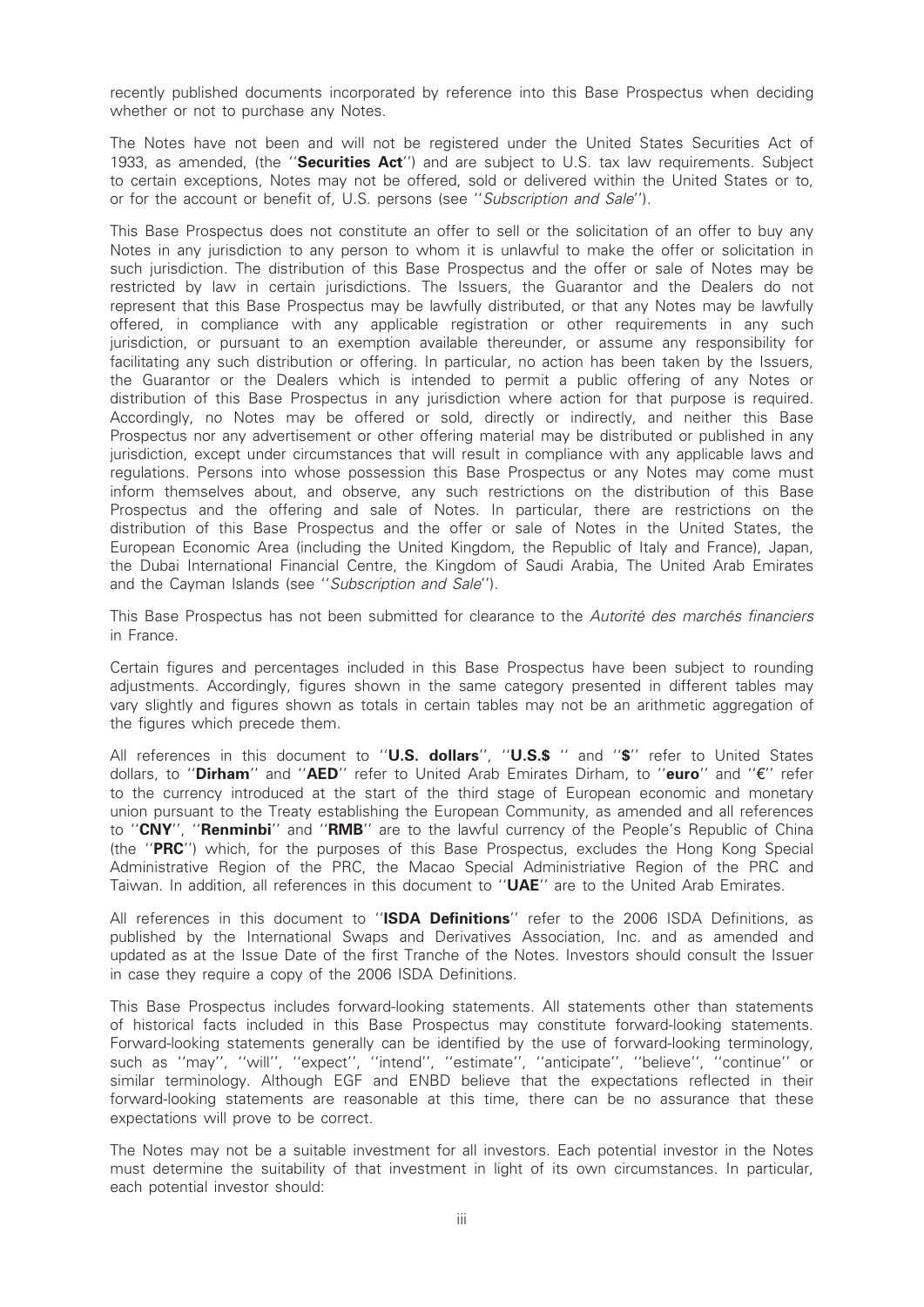- (a) have sufficient knowledge and experience to make a meaningful evaluation of the Notes, the merits and risks of investing in the Notes and the information contained or incorporated by reference in this Base Prospectus or any applicable supplement;
- (b) have access to, and knowledge of, appropriate analytical tools to evaluate, in the context of its particular financial situation, an investment in the Notes and the impact the Notes will have on its overall investment portfolio;
- (c) have sufficient financial resources and liquidity to bear all of the risks of an investment in the Notes, including Notes with principal or interest payable in one or more currencies, or where the currency for principal or interest payments is different from the potential investor's currency;
- (d) understand thoroughly the terms of the Notes and be familiar with the behaviour of any relevant indices and financial markets; and
- (e) be able to evaluate (either alone or with the help of a financial adviser) possible scenarios for economic, interest rate and other factors that may affect its investment and its ability to bear the applicable risks.

Some Notes are complex financial instruments. Sophisticated institutional investors generally do not purchase complex financial instruments as stand-alone investments. They purchase complex financial instruments as a way to reduce risk or enhance yield with an understood, measured, appropriate addition of risk to their overall portfolios. A potential investor should not invest in Notes which are complex financial instruments unless it has the expertise (either alone or with a financial adviser) to evaluate how the Notes will perform under changing conditions, the resulting effects on the value of the Notes and the impact this investment will have on the potential investor's overall investment portfolio.

Legal investment considerations may restrict certain investments. The investment activities of certain investors are subject to legal investment laws and regulations, or review or regulation by certain authorities. Each potential investor should consult its legal advisers to determine whether and to what extent (a) Notes are legal investments for it, (b) Notes can be used as collateral for various types of borrowing, and (c) other restrictions apply to its purchase or pledge of any Notes. Financial institutions should consult their legal advisers or the appropriate regulators to determine the appropriate treatment of Notes under any applicable risk based capital or similar rules.

IN CONNECTION WITH THE ISSUE OF ANY TRANCHE OF NOTES, THE DEALER OR DEALERS (IF ANY) NAMED AS THE STABILISATION MANAGER(S) IN THE RELEVANT SUBSCRIPTION AGREEMENT (THE ''STABILISATION MANAGER(S)'') (OR PERSONS ACTING ON BEHALF OF ANY STABILISATION MANAGER(S)) MAY OVER-ALLOT NOTES OR EFFECT TRANSACTIONS WITH A VIEW TO SUPPORTING THE MARKET PRICE OF THE NOTES AT A LEVEL HIGHER THAN THAT WHICH MIGHT OTHERWISE PREVAIL. HOWEVER, THERE IS NO ASSURANCE THAT THE STABILISATION MANAGER(S) (OR PERSONS ACTING ON BEHALF OF A STABILISATION MANAGER) WILL UNDERTAKE STABILISATION ACTION. ANY STABILISATION ACTION OR OVER-ALLOTMENT MAY BEGIN ON OR AFTER THE DATE ON WHICH ADEQUATE PUBLIC DISCLOSURE OF THE TERMS OF THE OFFER OF THE RELEVANT TRANCHE OF NOTES IS MADE AND, IF BEGUN, MAY BE ENDED AT ANY TIME, BUT IT MUST END NO LATER THAN THE EARLIER OF THIRTY (30) DAYS AFTER THE ISSUE DATE OF THE RELEVANT TRANCHE OF NOTES AND SIXTY (60) DAYS AFTER THE DATE OF THE ALLOTMENT OF THE RELEVANT TRANCHE OF NOTES. ANY STABILISATION ACTION OR OVER-ALLOTMENT MUST BE CONDUCTED BY THE RELEVANT STABILISATION MANAGER(S) (OR PERSONS ACTING ON BEHALF OF ANY STABILISATION MANAGER(S)) IN ACCORDANCE WITH ALL APPLICABLE LAWS AND RULES.

# KINGDOM OF SAUDI ARABIA NOTICE

This Base Prospectus may not be distributed in the Kingdom of Saudi Arabia except to such persons as are permitted under the Offers of Securities Regulations issued by the Capital Market Authority of the Kingdom of Saudi Arabia (the "Capital Market Authority").

The Capital Market Authority does not make any representations as to the accuracy or completeness of this Base Prospectus, and expressly disclaims any liability whatsoever for any loss arising from, or incurred in reliance upon, any part of this Base Prospectus. Prospective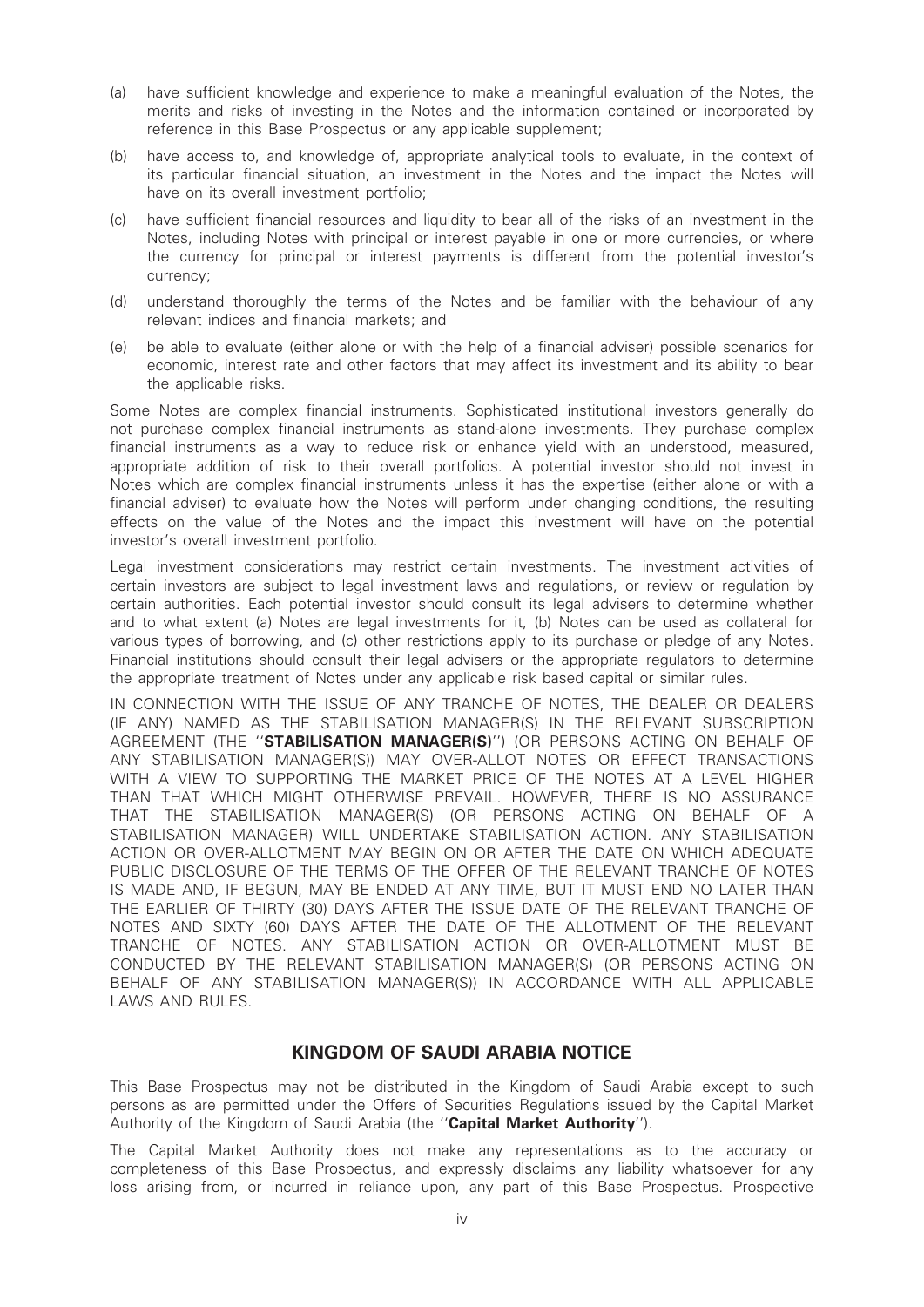purchasers of Notes issued under the Programme should conduct their own due diligence on the accuracy of the information relating to the Notes. If a prospective purchaser does not understand the contents of this Base Prospectus he or she should consult an authorised financial adviser.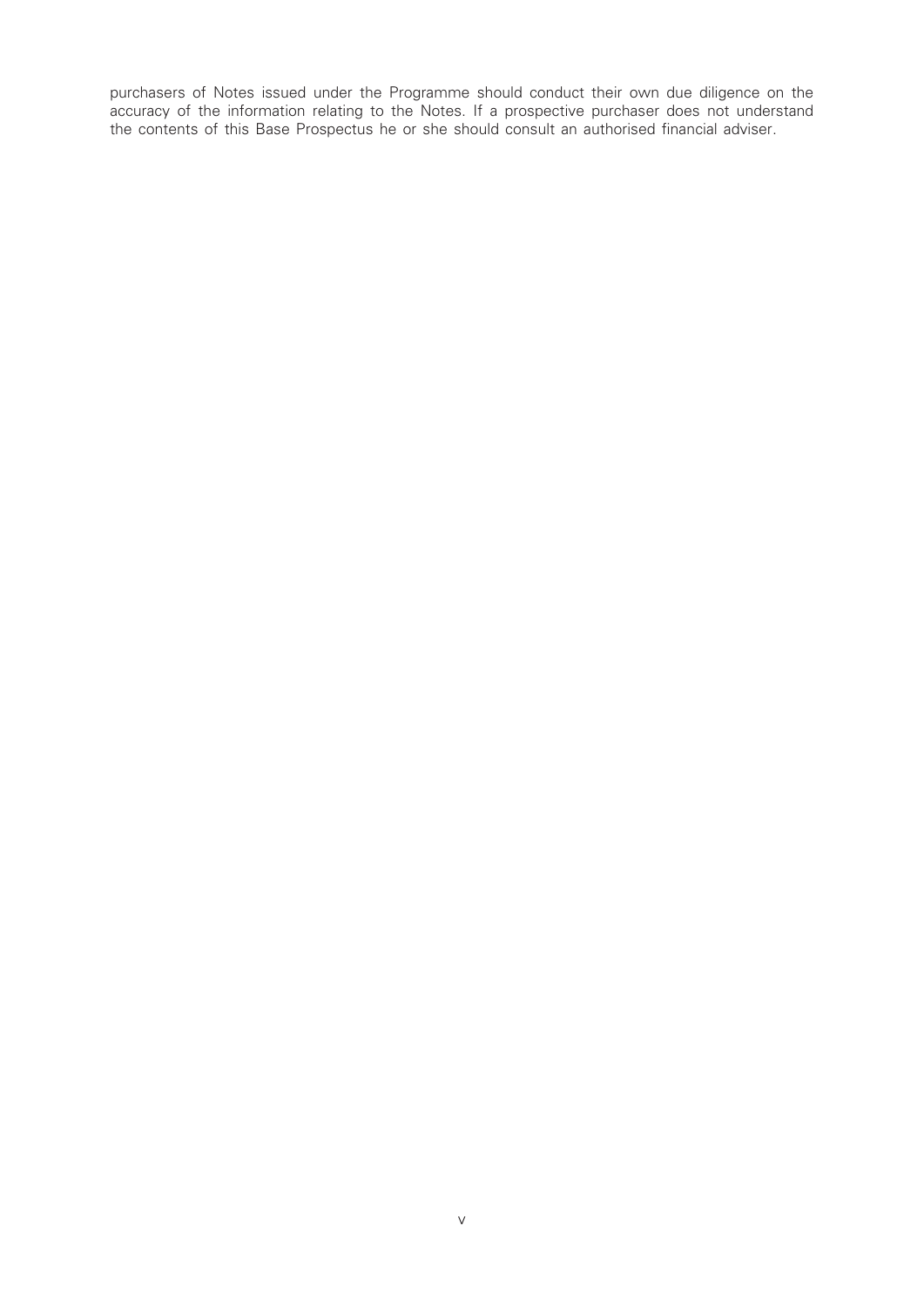# **CONTENTS**

|                                                                | Page |
|----------------------------------------------------------------|------|
|                                                                |      |
|                                                                | 18   |
|                                                                | 19   |
|                                                                | 25   |
|                                                                | 28   |
|                                                                | 34   |
|                                                                | 70   |
|                                                                | 76   |
|                                                                | 77   |
|                                                                | 100  |
|                                                                | 106  |
|                                                                | 107  |
| THE UNITED ARAB EMIRATES BANKING AND FINANCIAL SERVICES SYSTEM | 121  |
|                                                                | 130  |
|                                                                | 135  |
|                                                                | 141  |
|                                                                | 143  |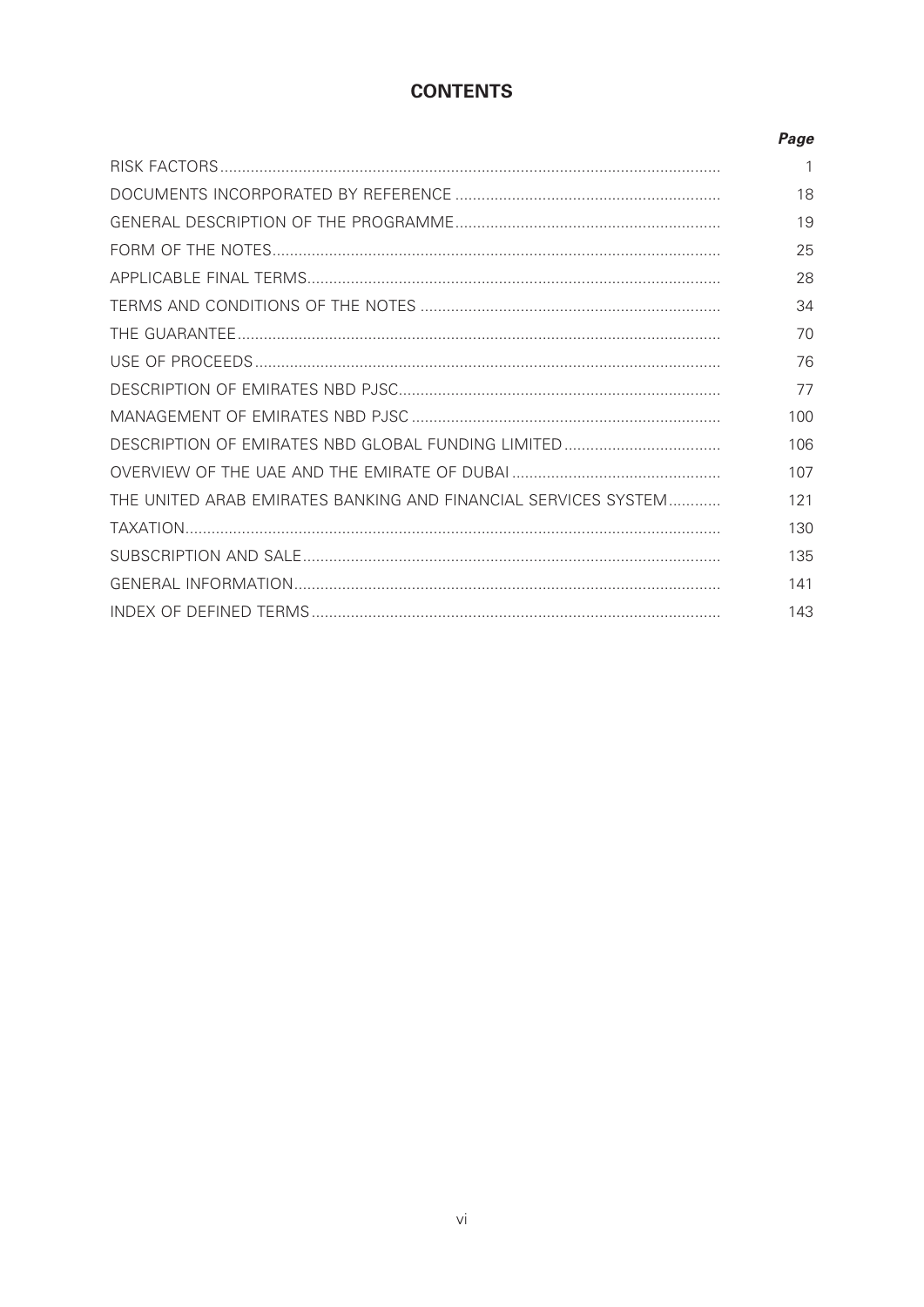# RISK FACTORS

Each of the Obligors believes that the following factors may affect its ability to fulfil its obligations in respect of the Notes issued under the Programme or under the Guarantee, as the case may be. All of these factors are contingencies which may or may not occur and neither Obligor is in a position to express a view on the likelihood of any such contingency occurring.

In addition, factors which are material for the purpose of assessing the market risks associated with the Notes issued under the Programme are also described below.

If any of the risks described below actually materialise, the Issuer and/or the Group's business, results of operations, financial condition or prospects could be materially and adversely affected. If that were to occur, the trading price of the Notes could decline and investors could lose all or part of their investment.

Each of the Obligors believes that the factors described below represent all the material risks inherent in investing in the Notes issued under the Programme, but the inability of the Issuer to pay interest, principal or other amounts on or in connection with any Notes may occur for other reasons which may not be considered significant risks by the Issuer based on information currently available to them or which they may not currently be able to anticipate. Prospective investors should also read the detailed information set out elsewhere in this Base Prospectus and reach their own views prior to making any investment decision.

### Factors that may affect EGF's ability to fulfil its obligations under Notes issued under the Programme

#### EGF has a limited operating history and no material assets

At the date of this Base Prospectus, EGF is an exempted company with limited liability, incorporated under the laws of the Cayman Islands on 3 July 2009 and has a limited operating history. EGF will not engage in any business activity other than the issuance of Notes under this Programme and other borrowing programmes established from time to time by ENBD, the issuance of shares in its capital and other activities incidental or related to the foregoing. EGF is not expected to have any income except payments received from ENBD, which will be the only material sources of funds available to meet the claims of the Noteholders. As a result, EGF is subject to all of the risks to which ENBD is subject, to the extent that such risk could limit ENBD's ability to satisfy in full and on a timely basis its obligations to EGF under the Programme.

As EGF is a Cayman Islands company, it may not be possible for Noteholders to effect service of process outside of the Cayman Islands.

#### Factors that may affect ENBD's ability to, in its capacity as Issuer, fulfil its obligations under Notes issued under the Programme and to, in its capacity as Guarantor, fulfil its obligations under the Guarantee

#### Principal shareholder and governmental interests

As at 31 December 2013, the Government of Dubai (the "**Government**") indirectly holds 55.6 per cent. of the share capital of ENBD. Investment Corporation of Dubai ("ICD"), which is wholly owned by the Government, holds shares in ENBD directly. However, the Government does not explicitly or implicitly guarantee the financial obligations of ENBD (including in respect of the Notes to be issued under the Programme and the Guarantee) nor does it, like any other shareholder (acting through ICD), have any legal obligation to provide any support or additional funding for any of ENBD's future operations.

Investors should also be aware that in June 2009, EBI issued AED 4 billion of Tier 1 securities in order to help satisfy the requirements of the Central Bank of the UAE (the "UAE Central Bank"). Following the amalgamation of EBI and National Bank of Dubai PJSC (''NBD'') with ENBD, described further at ''Description of Emirates NBD PJSC'' below, ENBD is now considered to be the issuer of the securities.

However, notwithstanding the Tier 1 securities described in the previous paragraph, the funding support received from the UAE Federal Government during the difficult period of the global financial crisis that occurred from late 2008 to early 2009 and the conversion of AED 12.6 billion of deposits from the UAE Federal Government with ENBD into Tier 2 capital in March 2009, of which AED 7.8 billion has been repaid in 2013, (see "Capital Adequacy" under "Description of Emirates NBD PJSC'' below), neither the Government nor the UAE Federal Government are under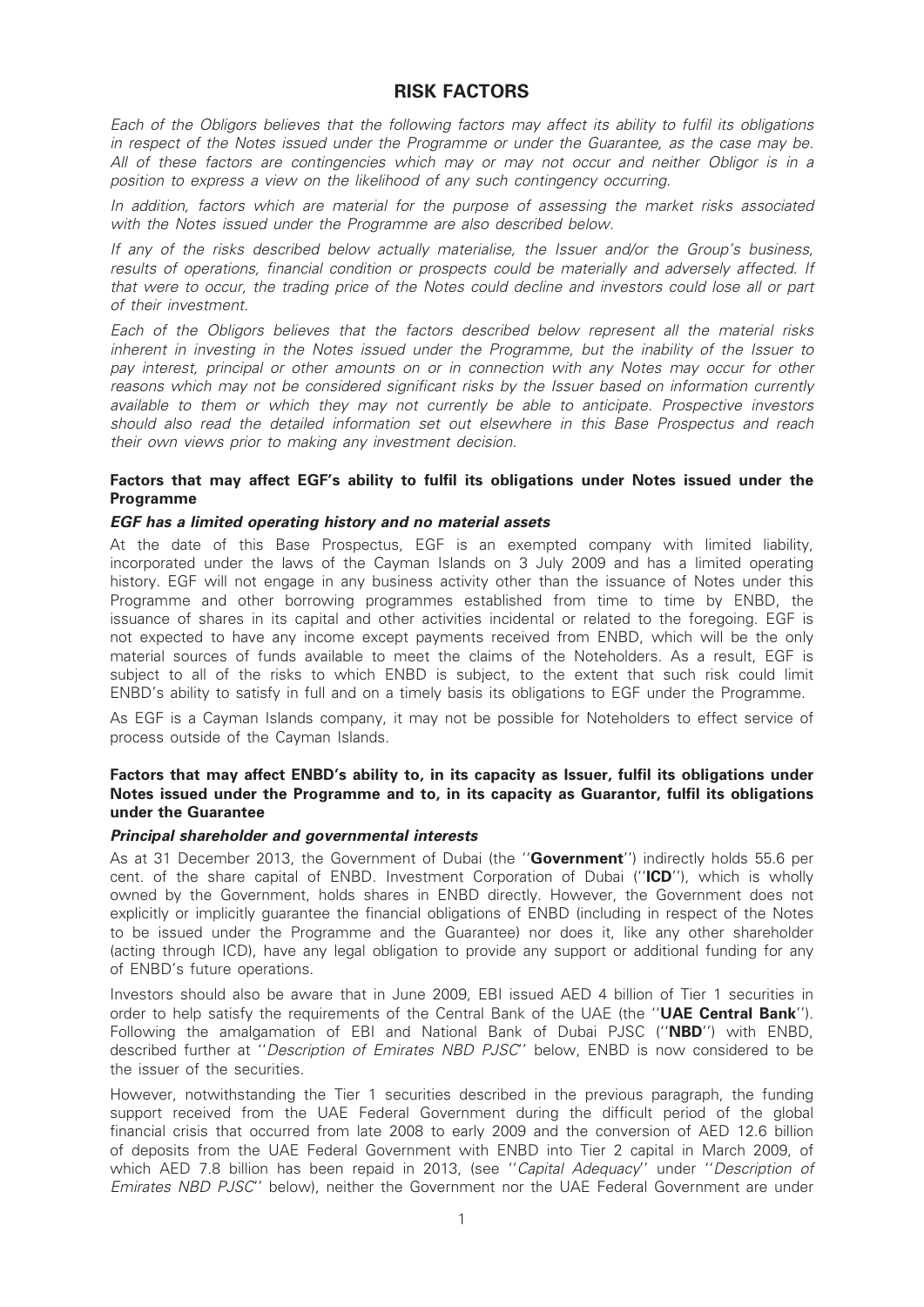any obligation to continue to invest in, make deposits with, do business with or otherwise support ENBD. The Government and the UAE Federal Government may, whether directly or through government-owned entities, at any time and for any reason, dispose of its investments in, withdraw its deposits from, cease to do business with or otherwise cease to support ENBD. The reduction or elimination of governmental support could have a material adverse effect on the business, results of operations, financial condition and prospects of ENBD.

#### **Competition**

ENBD faces high levels of competition for all products and services. ENBD competes primarily with a large number of other domestic banks in the UAE, some of which are also owned, directly or indirectly, by the governments of the relevant Emirates, government-related entities or members of the ruling families of the relevant Emirates. As at 30 November 2013, there were a total of 51 banks registered in the UAE (source: the UAE Central Bank). ENBD's main domestic competitors in terms of size of banking franchise and product and customer segments are the Abu Dhabi Commercial Bank PJSC, National Bank of Abu Dhabi, First Gulf Bank, Dubai Islamic Bank, Mashreqbank, Union National Bank, Abu Dhabi Islamic Bank and HSBC. Among banks in the UAE market, as at 31 December 2013, ENBD ranked first by total assets (Source: Bank Financial Statements and Press Releases for FY 2013, Bloomberg). However, there can be no assurance that ENBD will be able to maintain this ranking in the future.

In addition to the local commercial banks in the UAE, ENBD competes with a number of international banks in investment advisory, investment banking, corporate advisory, finance and other services. In the large corporate and government client segments, ENBD faces competition from international banks and such competition is expected to increase in the UAE over time. Although ENBD seeks to cooperate with some of the top-tier international banks, especially in securities underwriting and distribution, it will also compete with them in other areas, particularly in corporate advisory and treasury operations in which these banks have a long history of successful operations in other regions.

Further, although the UAE could be viewed as an over-banked market, even by regional standards, there has traditionally been little impetus for consolidation (see "The United Arab Emirates Banking and Financial Services System – Principal Banks in Dubai – Characteristics of the Banking System'').

In addition, the UAE's membership of the World Trade Organisation will require greater economic liberalisation, which may lead to increased competition for ENBD in the future. If ENBD is unable to compete successfully, it could adversely impact ENBD's business, results of operations, financial condition and prospects.

## Foreign exchange movements may adversely affect the profitability of ENBD

ENBD maintains its accounts and reports its results in AED. The UAE dirham has been pegged at a fixed exchange rate to the U.S. dollar since 22 November 1980. ENBD is exposed to the potential impact of any alteration to or abolition of this foreign exchange peg.

#### Majority of business in the UAE

ENBD has the majority of its operations and assets in the UAE and accordingly its business may be affected by the financial, political and general economic conditions prevailing from time to time in the UAE and/or the Middle East generally.

These markets are subject to greater risks than more developed markets, including in some cases significant legal, economic and political risks. Accordingly, investors should exercise particular care in evaluating the risks involved and must decide for themselves whether, in the light of those risks, their investment is appropriate. Generally, investment is only suitable for sophisticated investors who fully appreciate the significance of the risk involved (see also ''– Risks factors relating to the UAE and the Middle East – Political, economic and related considerations'' below).

#### Importance of key personnel

ENBD's ability to maintain and grow its business will depend, in part, on its ability to continue to recruit and retain qualified and experienced banking and management personnel. ENBD may face challenges in recruiting and retaining qualified personnel to manage its business from time to time and, if it is to continue to grow, will need to continue to increase its employee numbers.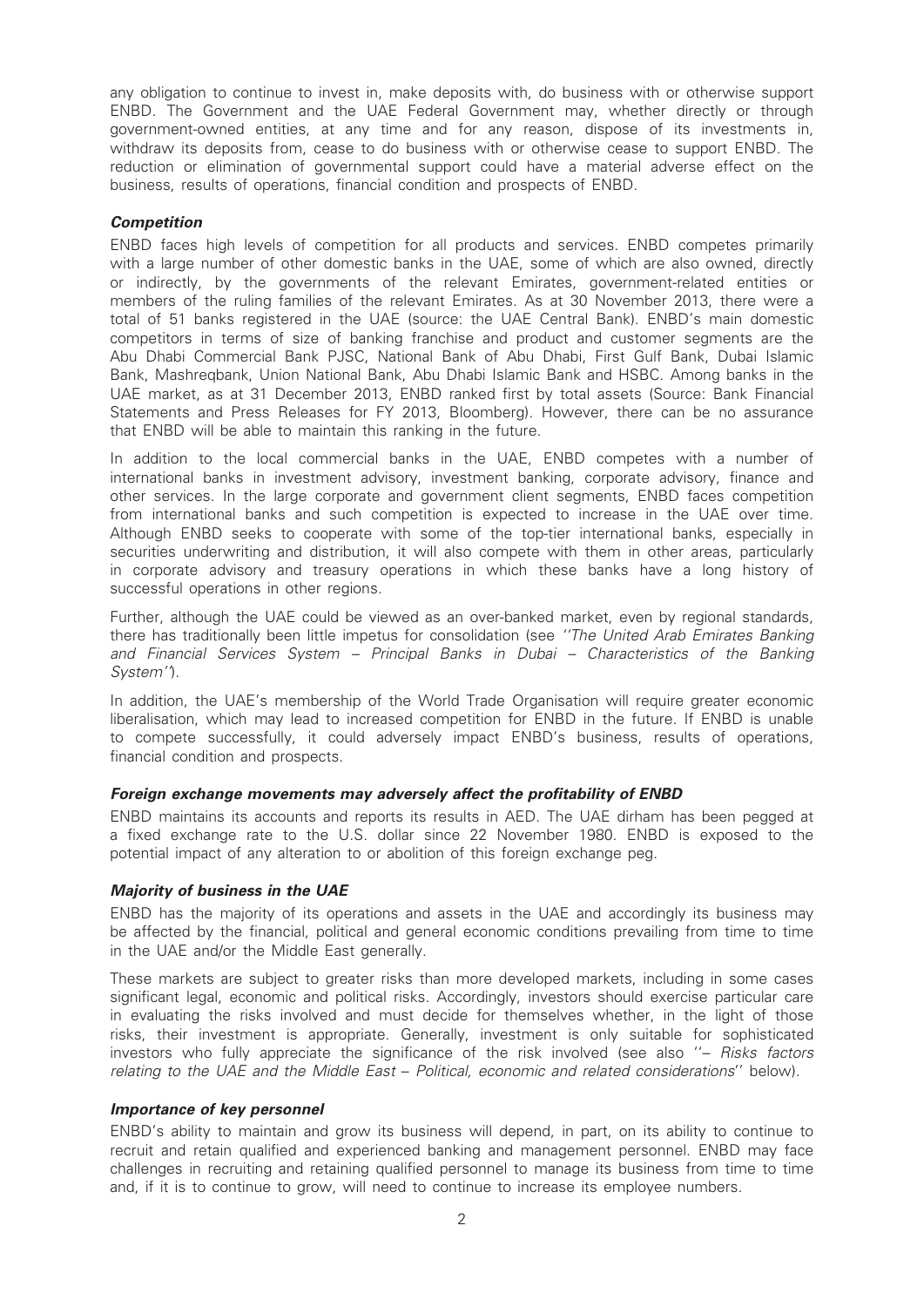Additionally, the UAE Federal Government has a recommended policy that companies operating in the UAE recruit UAE nationals representing at least 4 per cent. of their total employees each year. In common with other banks in the UAE, ENBD experiences a shortage of, and competition to recruit and retain, qualified UAE national employees. If ENBD is unable to meet or exceed the UAE Federal Government's recommended policy for recruiting UAE nationals, it may be subject to legal penalties including with respect to its current licences, and may be prevented from obtaining additional licences necessary in order to allow it to expand its business.

While ENBD currently meets (and exceeds) the UAE Federal Government's ''Emiratisation'' requirements (in particular, see ''Management of Emirates NBD PJSC – Emiratisation'') and believes that it has effective staff recruitment, training and incentive programmes in place, if it was unable to retain key members of its senior management and/or remove under performing staff and/or hire new qualified personnel in a timely manner, this could have a material adverse effect on its business, results of operations, financial condition and prospects.

#### Risks relating to the business of ENBD

In the course of its business activities, ENBD is exposed to a variety of risks, the most significant of which are market risks, liquidity risks, credit risks and operational risks.

In the last five years in particular, difficult macro-economic and financial market conditions have affected and could continue to materially adversely affect ENBD's business.

#### Market risks

Since the second half of 2007, disruptions in global capital and credit markets, coupled with the re-pricing of credit risk and the deterioration of the real estate markets in the United States, Europe, the UAE, the other countries of the GCC and elsewhere, have created difficult conditions in the financial markets. These conditions have resulted in historically high levels of volatility across many markets (including capital markets) and the failures of a number of financial institutions in the United States and Europe. Further market disruption may be caused by certain European countries experiencing debt servicing problems.

The countries of the GCC were affected by the global financial crisis in the second half of 2007, however, the most significant adverse effects only impacted the region in the second half of 2008. Since then, there has been a significant slowdown or reversal of the high growth rates that had been experienced by many countries within the GCC and the UAE, especially in Dubai (as described further in the next paragraph). Consequently, certain sectors of the GCC economy that had benefited from the high rate of growth, such as real estate, construction and financial institutions, have been materially adversely affected by the crisis.

During the second half of 2008 and into 2009, world oil prices fell by approximately 70 per cent. with the OPEC Reference Basket price falling from its peak level of U.S.\$140 per barrel in July 2008 to around U.S.\$43 per barrel in February 2009, before returning to above U.S.\$108 in December 2012. According to the OPEC website, the price of the OPEC Reference Basket had a year-end figure in 2008 of U.S.\$94.45 per barrel, a year-end figure in 2009 of U.S.\$61.06 per barrel, a year-end figure in 2010 of U.S.\$77.45 per barrel, a year-end figure in 2011 of U.S.\$107.46 per barrel, a year-end figure in 2012 of U.S.\$109.45 per barrel and a year-end figure in 2013 of U.S.\$105.87 per barrel. Oil prices remain volatile and have the potential to adversely affect the UAE economy in the future. In addition, the credit crisis in the global financial markets, which was particularly acute in 2008 and 2009, and the resultant deterioration in the global economic outlook led to a general reduction in liquidity and available financing and generally increased financing costs. These events affected Dubai and the UAE in a number of ways. First, gross domestic product (''GDP'') was adversely affected in 2009 reflecting the significant contributions of the oil and gas sector to the UAE's GDP and, in the case of Dubai, through the impact of these events on the construction and real estate sectors. Second, the UAE's trade surplus declined in 2009 reflecting the reduced value of hydrocarbon exports and its current account balance was additionally impacted as a result of declining services receipts and lower investment income. Third, certain ''government related entities'' wholly or substantially owned by the Government have suffered from asset value deterioration and limited cash flow. Although Dubai enjoys a relatively diverse economy, with the oil sector accounting for less than 1.5 per cent. of Dubai's GDP in 2012, any significant impact on international oil prices may have a negative impact on regional spending and liquidity and consequently is likely to affect Dubai's economy indirectly through its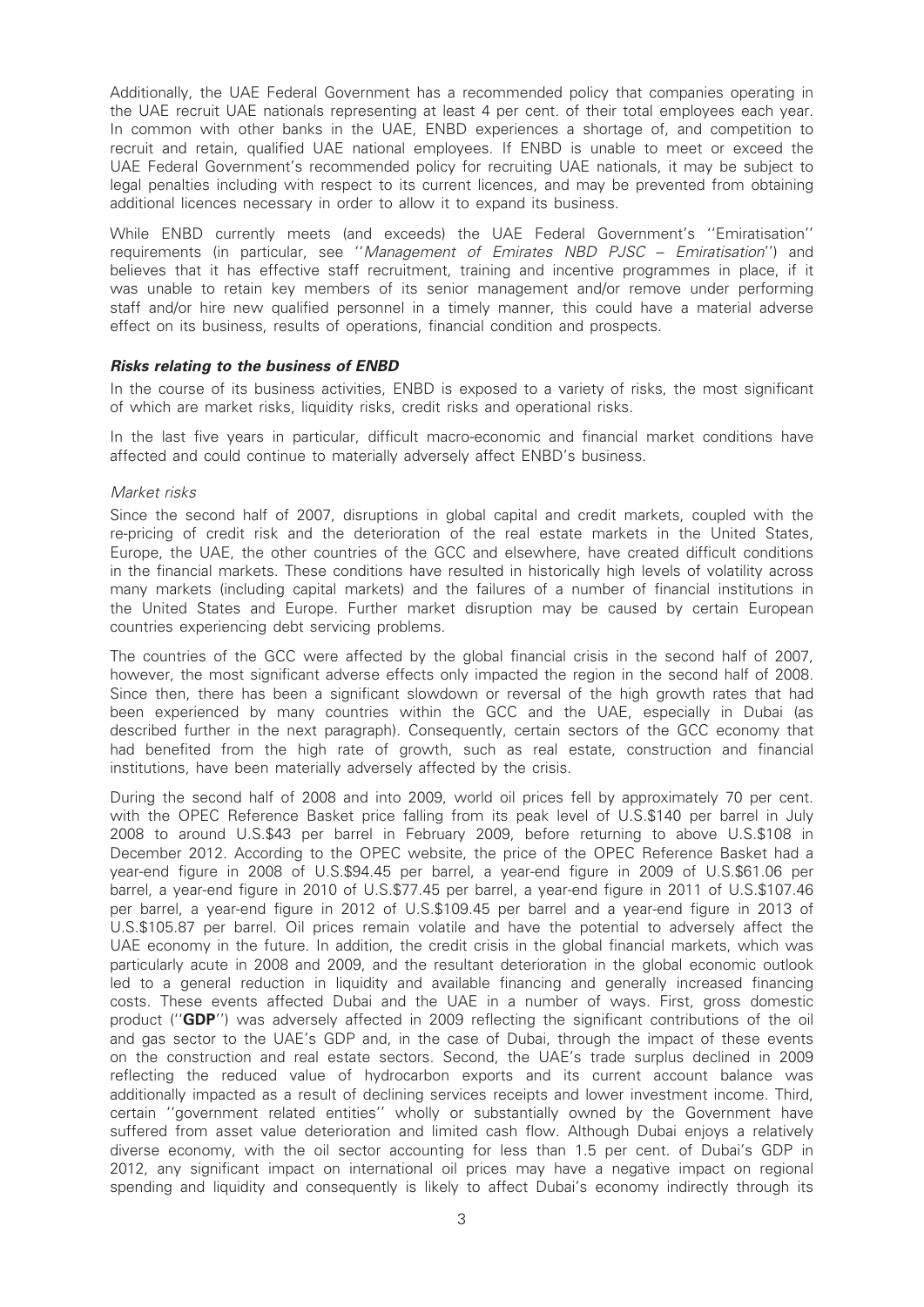impact on the trade, construction, real estate, tourism and banking sectors in particular, given also the openness of the economy with no capital or exchange controls.

In response to the global financial crisis, governments and regulators in the UAE, Europe, the United States and other jurisdictions enacted legislation and took measures intended to help stabilise the financial system and increase the flow of credit to their economies. These measures included recapitalisation through the purchase of securities issued by financial institutions (including ordinary shares, preferred shares, or other hybrid or quasi-equity instruments), guarantees by governments outside of the UAE of debt issued by financial institutions, and governmentsponsored mergers and acquisitions of and divestments by financial institutions. There can be no assurance that any or all of these measures will continue to positively affect volatility and credit availability or that governments will continue to support recovery in this way.

Whilst ENBD believes that it has implemented the appropriate policies, systems and processes to control and mitigate these risks (please see ''Description of Emirates NBD PJSC – Risk Management''), investors should note that a worsening of current financial market conditions could lead to further decreases in investor and consumer confidence, further market volatility, further economic disruption and, as a result, could have an adverse effect on the business, results of operations, financial condition and prospects of each of the Issuers and the Guarantor irrespective of steps currently taken to adequately control these risks.

#### Liquidity risks

Liquidity risks could arise from the inability of ENBD to anticipate and provide for unforeseen decreases or changes in funding sources which could have adverse consequences on the ability of ENBD to meet its obligations when they fall due.

In the second half of 2008, a liquidity crisis arose in the global credit markets which was initially caused by a large number of borrower defaults in the sub-prime mortgage loan market in the United States of America, but which has expanded to affect all levels of the international economy.

In particular, and in part reflecting the effects of the global economic crisis, the UAE financial markets experienced comparatively reduced levels of liquidity from the third quarter of 2008 and through 2009. Liquidity is essential to the performance of the banking sector and the business of ENBD, and during this period, a number of measures were taken in an attempt to improve the liquidity levels in the UAE by the UAE Ministry of Finance and the UAE Central Bank, including, but not limited to, regular contact and intervention with respect to UAE banks to provide liquidity to the market (UAE Ministry of Finance deposits and UAE Central Bank funding support). While the liquidity situation began to improve in 2010, and continues to improve to date, and whilst ENBD and other UAE banks generally currently enjoy healthy levels of liquidity, there is no guarantee that this will persist or that such improvement will continue in the future and any future shortage of liquidity in the UAE and Dubai financial markets could have an adverse effect on the businesses, financial condition, results of operations and prospects of ENBD.

#### Credit risks

Credit risks arising from adverse changes in the credit quality and recoverability of loans/financing receivables, advances and amounts due from counterparties are inherent in the business of ENBD. Credit risks could arise from a deterioration in the credit quality of specific counterparties of ENBD, from a general deterioration in local or global economic conditions or from systemic risks with the financial systems, all of which could affect the recoverability and value of the assets of ENBD and which could cause an increase in the provisions for the impairment of its assets and other credit exposures.

As mentioned above under "- Risks relating to the business of ENBD", the UAE economy was negatively impacted by the global economic downturn, which has affected some of the UAE's key economic sectors including trade, tourism, real estate and commerce. As a result of these adverse market conditions, certain of the customers to which ENBD directly extends credit and counterparties of ENBD have experienced, and may continue to experience, decreased revenues, financial losses, insolvency, difficulty in obtaining access to financing, increased funding costs and problems servicing their debt obligations or other expenses as they become due. Accordingly, ENBD may experience a higher level of credit defaults (including impaired loans and consequential increases in impairment allowances for doubtful loans and advances) in the immediate future, which could have a material adverse effect on its financial condition and results of operations.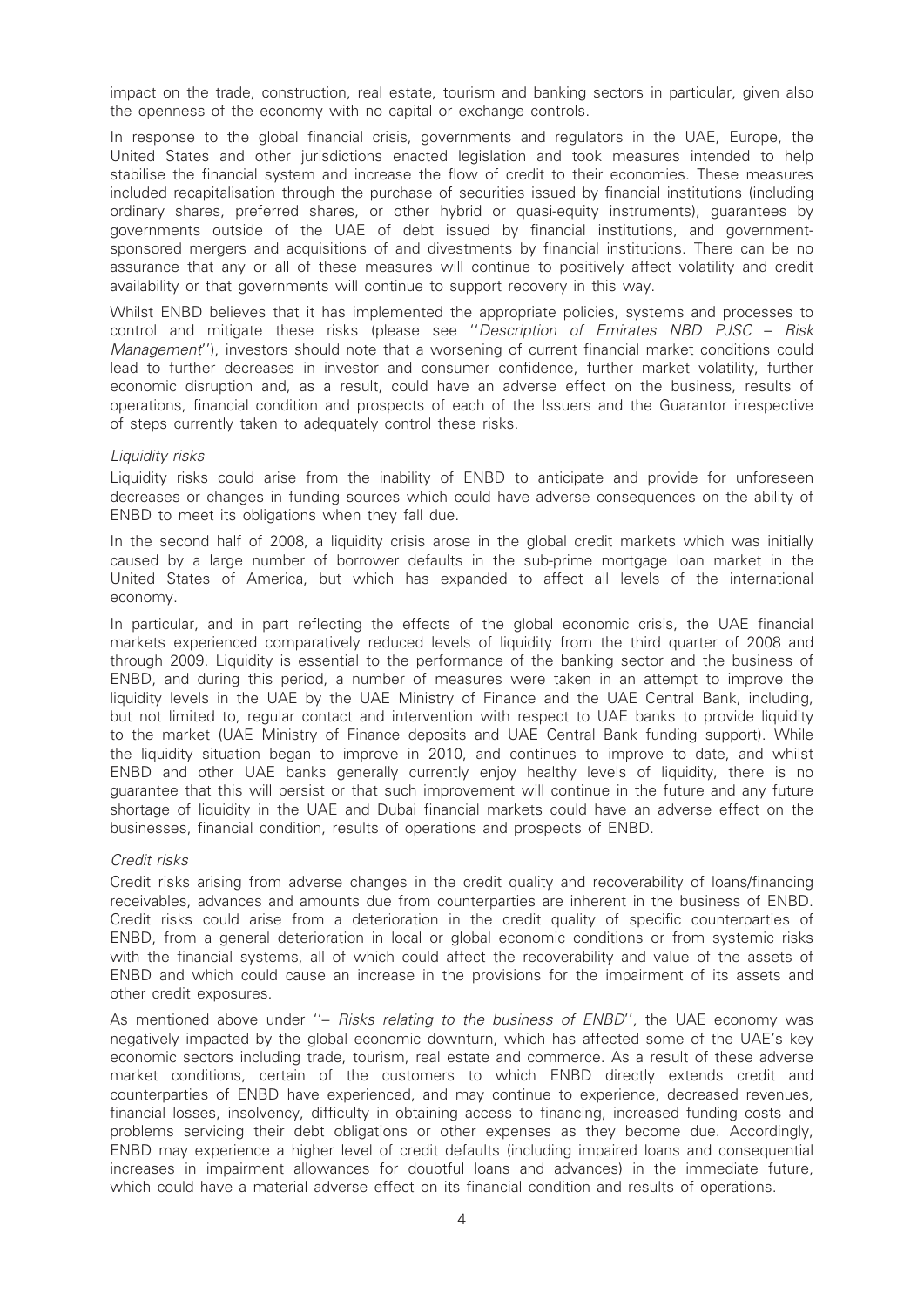#### Operational risks

Operational risks and losses can result from fraud, error by employees, failure to document transactions properly or to obtain proper internal authorisation, failure to comply with regulatory requirements and conduct of business rules, the failure of internal systems, equipment and external systems and occurrence of natural disasters. Although ENBD has implemented risk controls and loss mitigation strategies and substantial resources are devoted to developing efficient procedures, it is not possible to eliminate any of the operational risks entirely, which could have a material adverse effect on its financial condition and results of operations.

Notwithstanding anything in this operational risks risk factor, this risk factor should not be taken as implying that ENBD will be unable to comply with its obligations as a company with securities: (i) admitted to the Official List and its obligations as a supervised firm regulated by the CSSF; and/or (ii) admitted to the DFSA's Official List of securities and consequent obligations.

#### Concentration risk

Concentrations in the loan/financing receivable and deposit portfolio of ENBD subject it to risks from default by its larger borrowers, from exposure to particular sectors of the UAE economy and from withdrawal of large deposits. The loans and receivables/finance receivables portfolio of ENBD shows industry and borrower concentration.

The ten largest funded private sector borrowers (which excludes those borrowers which are either wholly or majority owned by the Government or the Ruler of Dubai, H.H. Sheikh Mohammed bin Rashid Al Maktoum) of ENBD and its subsidiaries (together with ENBD, the "Group") represented 3.2 per cent. of its total loans and receivables as at 31 December 2013. As at 31 December 2013, ENBD's largest funded exposure to a private sector borrower was AED 2.5 billion, which constitutes 1.0 per cent. of its total loans and receivables (as at 31 December 2013) and 5.6 per cent. of its total regulatory capital (total regulatory capital being AED 44.6 billion as at 31 December 2013).

In terms of the industry concentration of the Group's total credit risk portfolio, as at 31 December 2013, banks and financial institutions accounted for 19.1 per cent., construction and real estate combined accounted for 17.1 per cent., trade and manufacturing accounted for 6.4 per cent., government accounted for 31.5 per cent., personal finance accounted for 16.6 per cent. and other sectors accounted for 9.3 per cent.

As at 31 December 2013, the Group's wholesale banking customers represented 35.9 per cent. of its combined total deposits. Although ENBD considers that it has adequate access to sources of funding, the withdrawal of a significant portion of these large deposits may have an adverse effect on ENBD's financial condition or results of operations as well as its ability to meet the UAE Central Bank target stable resources ratio of 100 per cent. A downturn in the fortunes of any of ENBD's depositors, or in the sectors in which they operate, could have a material adverse effect on the financial condition or results of operations of ENBD.

#### Real estate exposure

As at 31 December 2013, exposures to real estate and construction constituted 14.7 per cent. and 2.4 per cent. respectively, of the Group's total credit risk portfolio. The Group's total funded real estate and construction exposure stood at AED 51.6 billion.

Between late 2008 and the second quarter of 2009, a real estate correction took place in Dubai's real estate market such that according to the Colliers International House Price Index ("The **Colliers Index''**), the average price of residential property in Dubai decreased by 50.5 per cent. between the third quarter of 2008 and the second quarter of 2009. From the second quarter of 2009 to the end of 2012, the average price of residential property in Dubai remained relatively constant, such that, according to The Colliers Index, the price of residential property in the fourth quarter of 2012 had only increased marginally from the prices recorded in the second quarter of 2009. Further, according to a report entitled ''Dubai Real Estate Market Overview'' published by Jones Lang LaSalle, covering the fourth quarter of 2012, the average prime rentals price for commercial office property in Dubai remained stable from the fourth quarter of 2010 to the fourth quarter of 2012.

However Dubai has witnessed healthy activity across all segments of the real estate market in 2013 on the back of a favorable rebalancing of the underlying demand/supply dynamics and improved investor interest. With supply set to expand in the 2013-2014 period, the positive trend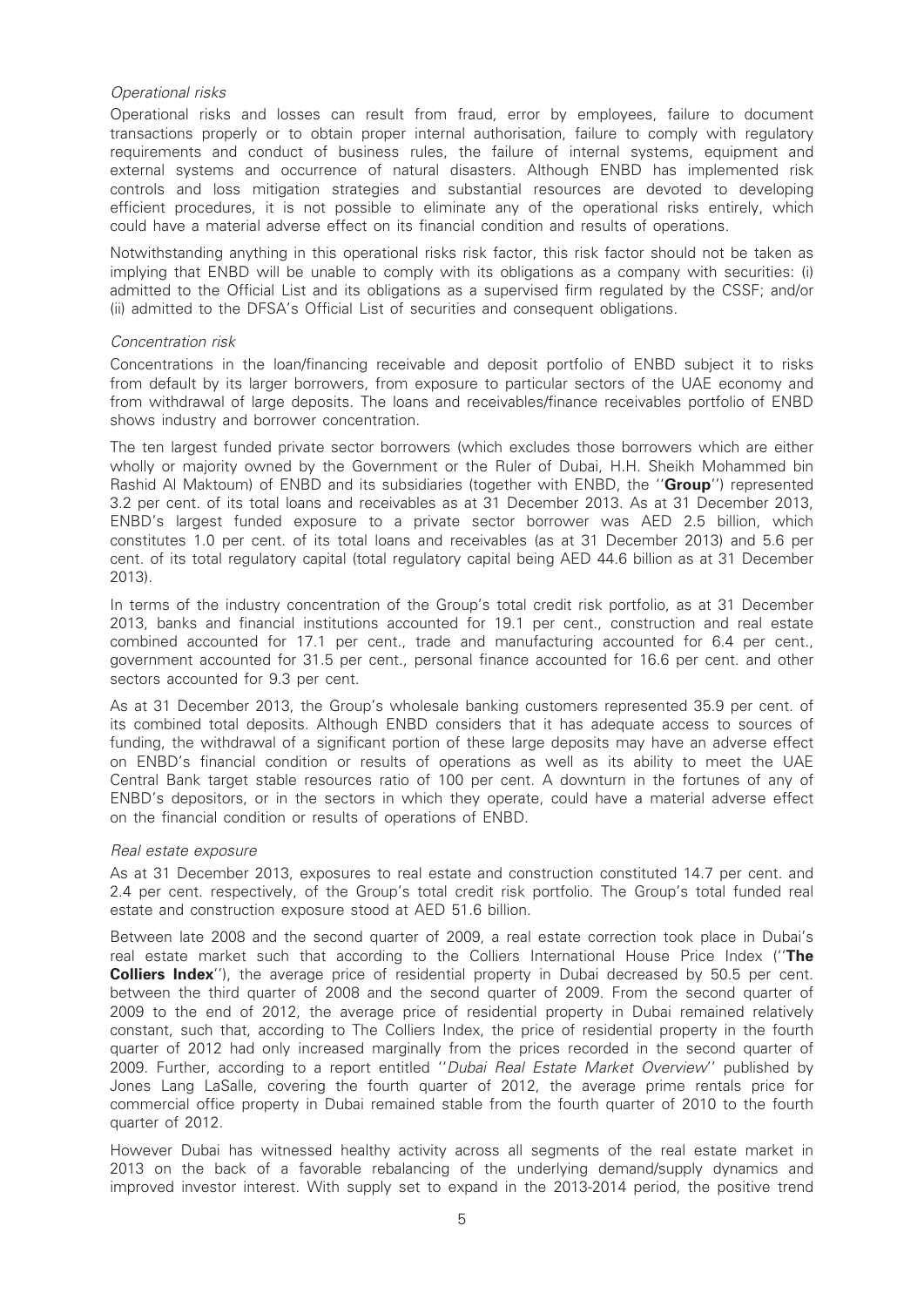in the residential segment is likely to continue in the medium term. Dubai's successful Expo 2020 bid is anticipated to encourage a further positive trend in real estate prices.

Nevertheless, a further real estate correction or default of ENBD's main real estate-related clients in the future could have a material adverse effect on the financial condition and results of operation of ENBD.

#### Changes in Accounting Policies

Potential future changes to accounting policies or reclassifications could have a material adverse effect on the financial condition or results of operation of ENBD.

### Risk factors relating to the UAE and the Middle East

#### Political, economic and related considerations

While the UAE has historically enjoyed significant economic growth and relative political stability, there can be no assurance that such growth or stability will continue. Investors should note that ENBD's businesses and financial performance may be affected by the financial, political and general economic conditions prevailing from time to time in the UAE and the Middle East. This is particularly so in light of significant adverse financial and economic conditions experienced worldwide commencing in early 2008. Since that time, there has been a slowdown or reversal of the high rates of growth that had been experienced by many countries within the GCC and the UAE, especially in Dubai. Consequently, certain sectors of the GCC economy such as financial institutions that had benefitted from such high growth rates, could be adversely affected by any future crisis.

No assurance can be given that the UAE Government will not implement regulations or fiscal or monetary policies, including policies, regulations, or new legal interpretations of existing regulations, relating to or affecting taxation, interest rates or exchange controls, or otherwise take actions which could have an adverse effect on ENBD's business, financial condition, results of operations, prospects or ability to perform its obligations under the Programme, or which could adversely affect the market price and liquidity of the Notes.

The UAE is seen as a relatively stable political environment with generally healthy international relations. However, as a country located in the Middle East and North Africa ("MENA") region, there is a risk that regional geopolitical instability could impact the UAE and it should be noted that in the first half of 2011 there was significant political and social unrest, including violent protests and armed conflict, in a number of countries in the MENA region, with armed conflict in Syria ongoing as at the date of this Base Prospectus. The situation has caused significant disruption to the economies of affected countries and has had a destabilising effect on oil and gas prices. Continued instability affecting the countries in the MENA region could adversely impact the UAE, although to date the impact on Dubai and the UAE has not been significant.

Dubai is also dependent on expatriate labour and has made significant efforts in recent years to attract high volumes of foreign businesses and tourists to the Emirate. These steps make it potentially more vulnerable should regional instability increase.

A general downturn, political instability or instability in certain sectors of the UAE or the regional economy could have an adverse effect on ENBD's businesses, financial condition, results of operations and prospects.

#### Impact of regulatory changes

ENBD is subject to a number of prudential and regulatory controls designed to maintain the safety and soundness of banks, ensure its compliance with economic, social and other objectives and limit their exposure to risk. These regulations include UAE federal laws and regulations (particularly those of the UAE Federal Government and the UAE Central Bank), as well as the laws and regulations of the other countries in which ENBD operates (in particular, see ''The United Arab Emirates Banking and Financial Services System – Recent Trends in Banking – Large Exposures''). Such regulations may limit ENBD's ability to increase its loan/financing receivable portfolios or raise capital or may increase its cost of doing business. In addition, as a result of the recent financial crisis, the regulations currently governing UAE commercial banks are being reviewed, which may lead to the establishment of more stringent regulations in the future. Any changes in such laws and regulations and/or the manner in which they are interpreted or enforced may have a material adverse effect on ENBD's business, results of operations, financial condition and prospects. In particular, changes in UAE Central Bank regulations or policy may affect ENBD's reserves,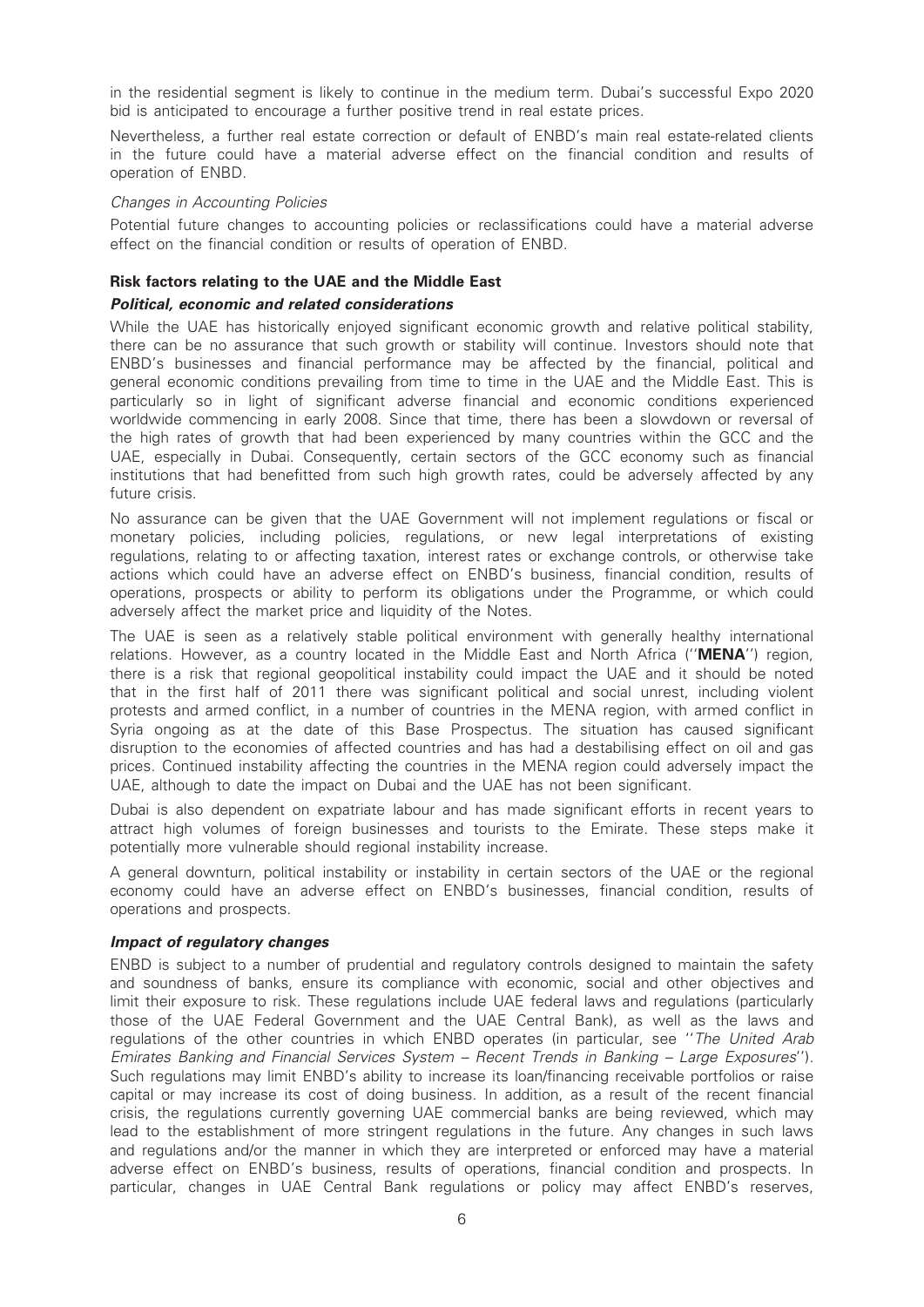provisions, impairment allowances and other applicable ratios. Furthermore, non-compliance with regulatory guidelines could expose ENBD to potential liabilities and fines. Although ENBD works closely with its regulators and continually monitors the situation, future changes in regulation, fiscal or other policies cannot be predicted and are beyond its control.

#### The GCC may enter into a monetary union

There is the possibility that Kingdom of Bahrain, Kuwait, the Kingdom of Saudi Arabia and Qatar may each abandon their respective national currencies in favour of a single GCC currency within the next few years. If a single GCC currency is adopted, the necessary convergence of laws, policies and procedure will bring significant changes to the economic and political infrastructure in each of the GCC states. As yet there has been no announcement of an official timetable for the progression of monetary union and there are currently no details of new legislation or policies. Investors should, however, be aware that new legislation and any resulting shift in policy and procedure in the UAE could affect the ability of ENBD to perform its obligations in respect of the Programme.

#### UAE bankruptcy law

In the event of the insolvency of ENBD, UAE bankruptcy law may adversely affect its ability to perform its obligations under the Notes issued by it and, in the case of Notes issued by EGF, ENBD's obligations under the Guarantee. There is little precedent to predict how any claims by Noteholders against ENBD would be resolved in the case of the insolvency of ENBD.

#### Enforcing foreign arbitration awards and foreign judgments in Dubai

The payments under the Notes are dependent upon the relevant Issuer (failing which, in the case of Notes issued by EGF, ENBD) making payments to investors in the manner contemplated under the Notes or the Guarantee, as the case may be. If the relevant Issuer and subsequently, in the case of Notes issued by EGF, the Guarantor, fails to do so, it may be necessary to bring an action against the relevant Issuer or the Guarantor, as appropriate, to enforce its obligations and/or to claim damages which could be both time-consuming and costly.

ENBD has irrevocably agreed to the Notes, the Agency Agreement (as defined in the Conditions), the Programme Agreement (as defined in ''Subscription and Sale'') and/or the Guarantee (as applicable) being governed by English law. Unresolved disputes in relation to the Notes, the Agency Agreement, the Programme Agreement, and/or the Guarantee (as applicable) will, unless the option to litigate set out therein is exercised, be referred to arbitration under the LCIA Arbitration Rules with the seat of arbitration in Paris. In the event that such option to litigate set out therein is exercised, ENBD has irrevocably agreed to the courts of England having exclusive jurisdiction to settle disputes. Notwithstanding that a judgment may be obtained in an English court there is no assurance that ENBD has or would at the relevant time have assets in the United Kingdom against which such a judgment could be enforced. ENBD is a UAE company and is incorporated in and has its operations and the majority of its assets located in the UAE. To the extent that the enforcement of remedies must be pursued in the UAE, it should be borne in mind that there is limited scope for self help remedies under UAE law and that generally enforcement of remedies in the UAE must be pursued through the courts.

Under current Dubai law, the Dubai courts are unlikely to enforce an English court judgment without re-examining the merits of the claim and may not observe the choice by the parties of English law as the governing law of the transaction. In the UAE, foreign law is required to be established as a question of fact and the interpretation of English law, by a court in the UAE, may not accord with the perception of an English court. In principle, courts in the UAE recognise the choice of foreign law if they are satisfied that an appropriate connection exists between the relevant transaction agreement and the foreign law which has been chosen. They will not, however, honour any provision of foreign law which is contrary to public policy, order or morals in the UAE, or to any mandatory law of, or applicable in, the UAE.

The UAE is a civil law jurisdiction and judicial precedents in Dubai have no binding effect on subsequent decisions. In addition, court decisions in Dubai are generally not recorded. These factors create greater judicial uncertainty.

The New York Convention on the Recognition and Enforcement of Foreign Arbitral Awards 1958 (the ''New York Convention'') entered into force in the UAE on 19 November 2006. Any arbitration award rendered in Paris should therefore be enforceable in Dubai in accordance with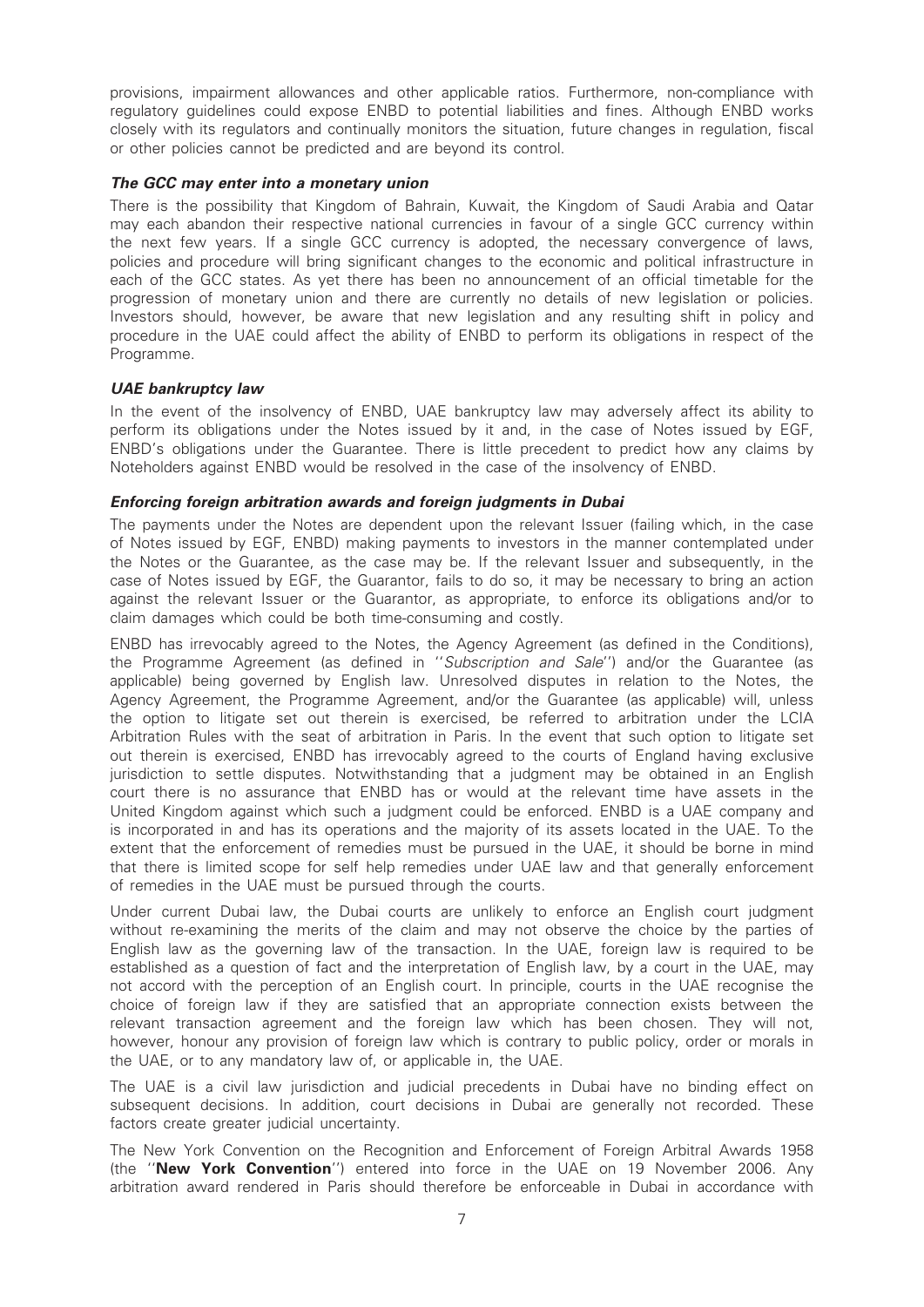the terms of the New York Convention. Under the New York Convention, the UAE has an obligation to recognise and enforce foreign arbitration awards, unless the party opposing enforcement can prove one of the grounds under Article V of the New York Convention to refuse enforcement, or the Dubai courts find that the subject matter of the dispute is not capable of settlement by arbitration or enforcement would be contrary to the public policy of the UAE. How the Dubai courts will interpret and apply the New York Convention remains uncertain and this is reinforced by the lack of a system of binding judicial precedent in the UAE and the independent existence of different Emirates within the UAE, some with their own court systems, whose rulings may have no more than persuasive force cross border. Although there are examples of foreign arbitral awards being enforced in the UAE under the New York Convention, there are other cases where the enforcement of foreign arbitral awards have been refused, with, for example, the relevant judge confusing the requirements for the enforcement of domestic awards with the requirements for the enforcement of foreign awards under the UAE Federal Law No. 1 of 1992 as amended, or ignoring the provisions of Article 238 of the Civil Procedure Law. Article 238 provides that Articles 235 to 237 (which deal with enforcement of foreign judgments, orders and instruments and which contain onerous requirements which must be satisfied before enforcement will be considered by the Dubai courts) apply only in the absence of multilateral or bilateral conventions such as the New York Convention. Therefore, there remains a risk that when faced with an action for enforcement of a foreign arbitration award under the New York Convention the Dubai courts might continue to ignore Article 238 of the Civil Procedure Law and instead apply Articles 235 to 237. If Article 238 is ignored, there is a risk that a foreign arbitration award will be refused enforcement by the Courts..

#### Claims for specific enforcement

In the event that ENBD fails to perform its obligations under the Notes and/or the Guarantee (as applicable) to which it is a party, the potential remedies available to the Noteholders include obtaining an order for specific enforcement of the relevant obligations or a claim for damages. An order for specific enforcement is at the discretion of the court and there is no assurance that a court will provide such an order.

The amount of damages which a court may award in respect of a breach will depend upon a number of possible factors including an obligation on the Noteholders to mitigate any loss arising as a result of the breach. No assurance is provided on the level of damages which a court may award in the event of a failure by ENBD to perform its obligations as set out in the Notes and/or the Guarantee (as applicable).

#### Enforceability of ENBD's obligations under the Guarantee

Under UAE law, the obligations of a guarantor are incidental to the obligations of the principal debtor, and the obligations of the guarantor will only be valid to the extent of the continuing obligations of the principal debtor. In addition, in order to enforce a guarantee under UAE law, the underlying debt obligation for which such guarantee has been granted may need to be proved before the UAE courts.

The obligations of ENBD under the Guarantee in respect of the Notes issued by EGF are, therefore, incidental obligations and dependent on the validity and the enforceability of EGF's obligations under the Notes issued by it. Accordingly EGF's obligations under Notes issued by it may, therefore, need to be proved before the courts of the UAE in order for the obligations of ENBD under the Guarantee to be enforceable.

#### Sovereign immunity

Under the Notes and/or the Guarantee (as applicable) ENBD has waived its rights in relation to sovereign immunity in respect of such documents. However, there can be no assurance as to whether such waivers of immunity from suit, execution or attachment or other legal process by ENBD under the Notes and/or the Guarantee (as applicable) are valid and binding under the laws of the UAE and applicable in Dubai.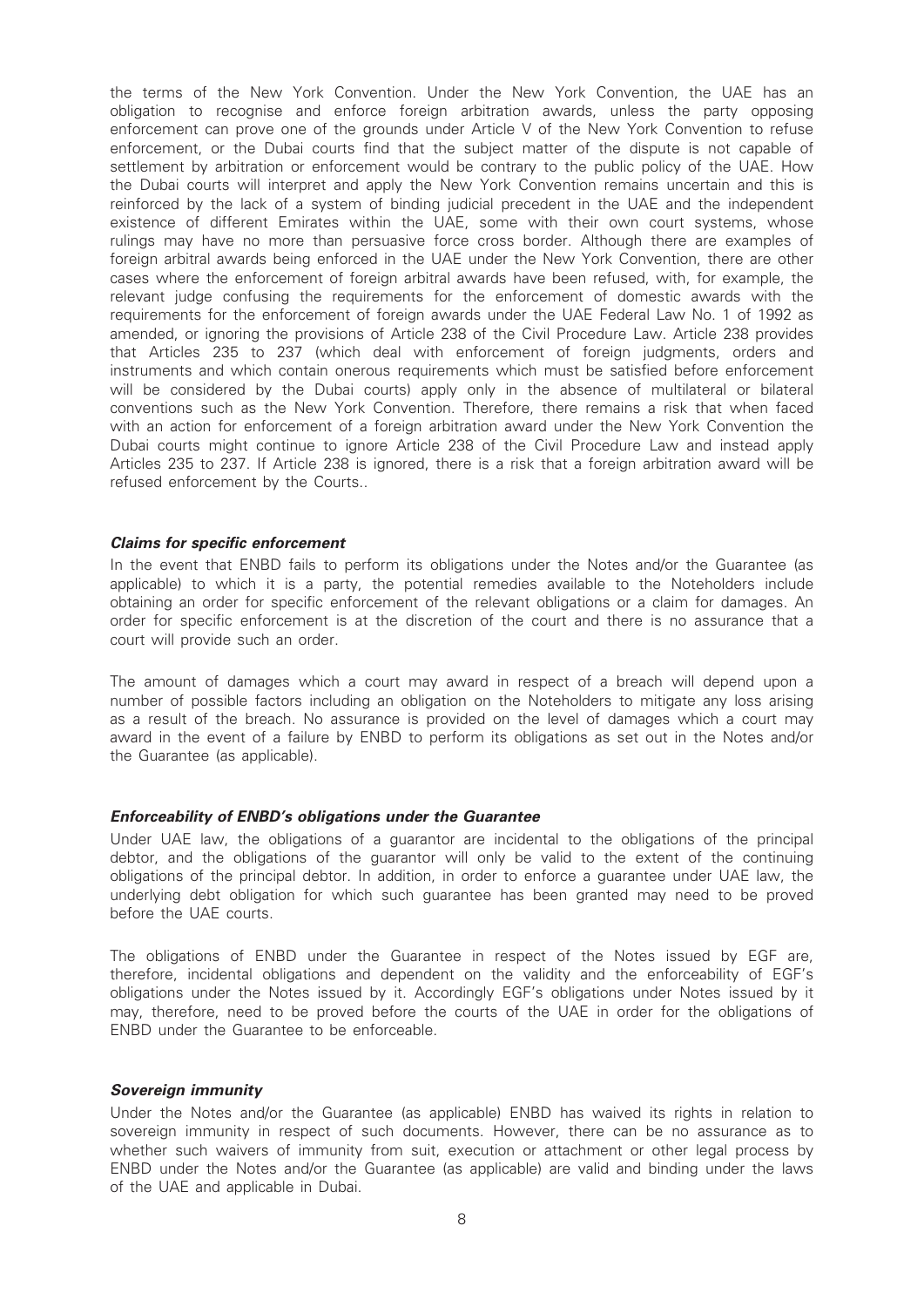#### Factors which are material for the purpose of assessing the market risks associated with Notes issued under the Programme

#### Risks related to the structure of a particular issue of Notes

A wide range of Notes may be issued under the Programme. A number of these Notes may have features which contain particular risks for potential investors. Set out below is a description of the most common such features:

#### Notes subject to optional redemption by the Issuers

An optional redemption feature of Notes is likely to limit their market value. During any period when the relevant Issuer may elect to redeem Notes, the market value of those Notes generally will not rise substantially above the price at which they can be redeemed. This also may be true prior to any redemption period.

The relevant Issuer may be expected to redeem Notes when its cost of borrowing is lower than the interest rate on the Notes. At those times, an investor generally would not be able to reinvest the redemption proceeds at an effective interest rate as high as the interest rate on the Notes being redeemed and may only be able to do so at a significantly lower rate. Potential investors should consider reinvestment risk in light of other investments available at that time.

#### Notes subject to early redemption for tax reasons

If the relevant Issuer or the Guarantor becomes obliged to pay any additional amounts in respect of the Notes or under the Guarantee (as applicable) as set out in Condition 7 as a result of any change in, or amendment to, the laws or regulations of a Tax Jurisdiction or any change in the application or official interpretation of such laws or regulations, which change or amendment becomes effective on or after the date on which agreement is reached to issue the first Tranche of the Notes, the relevant Issuer may redeem all but not some only of the outstanding Notes of such Tranche in accordance with Condition 6(b).

#### Partly-paid Notes

Each Issuer may issue Notes where the issue price is payable in more than one instalment. Failure to pay any subsequent instalment could result in an investor losing all of his investment.

#### Inverse Floating Rate Notes

Inverse Floating Rate Notes have an interest rate equal to a fixed rate minus a rate based upon a reference rate such as LIBOR. The market values of those Notes typically are more volatile than market values of other conventional floating rate debt securities based on the same reference rate (and with otherwise comparable terms). Inverse Floating Rate Notes are more volatile because an increase in the reference rate not only decreases the interest rate of the Notes, but may also reflect an increase in prevailing interest rates, which further adversely affects the market value of these Notes.

#### Fixed/Floating Rate Notes

Fixed/Floating Rate Notes may bear interest at a rate that converts from a fixed rate to a floating rate, or from a floating rate to a fixed rate. Where the relevant Issuer has the right to effect such a conversion, this will affect the secondary market and the market value of the Notes since that Issuer may be expected to convert the rate when it is likely to produce a lower overall cost of borrowing. If the relevant Issuer converts from a fixed rate to a floating rate in such circumstances, the spread on the Fixed/Floating Rate Notes may be less favourable than then prevailing spreads on comparable Floating Rate Notes tied to the same reference rate. In addition, the new floating rate at any time may be lower than the rates on other Notes. If the relevant Issuer converts from a floating rate to a fixed rate in such circumstances, the fixed rate may be lower than then prevailing rates on its Notes.

#### Fixed Rate Notes

An investment in Fixed Rate Notes involves the risk that subsequent changes in market rates may materially and adversely affect the value of such Fixed Rate Notes.

#### Notes issued at a substantial discount or premium

The market values of securities issued at a substantial discount or premium from their principal amount tend to fluctuate more in relation to general changes in interest rates than do prices for conventional interest-bearing securities. Generally, the longer the remaining term of the securities,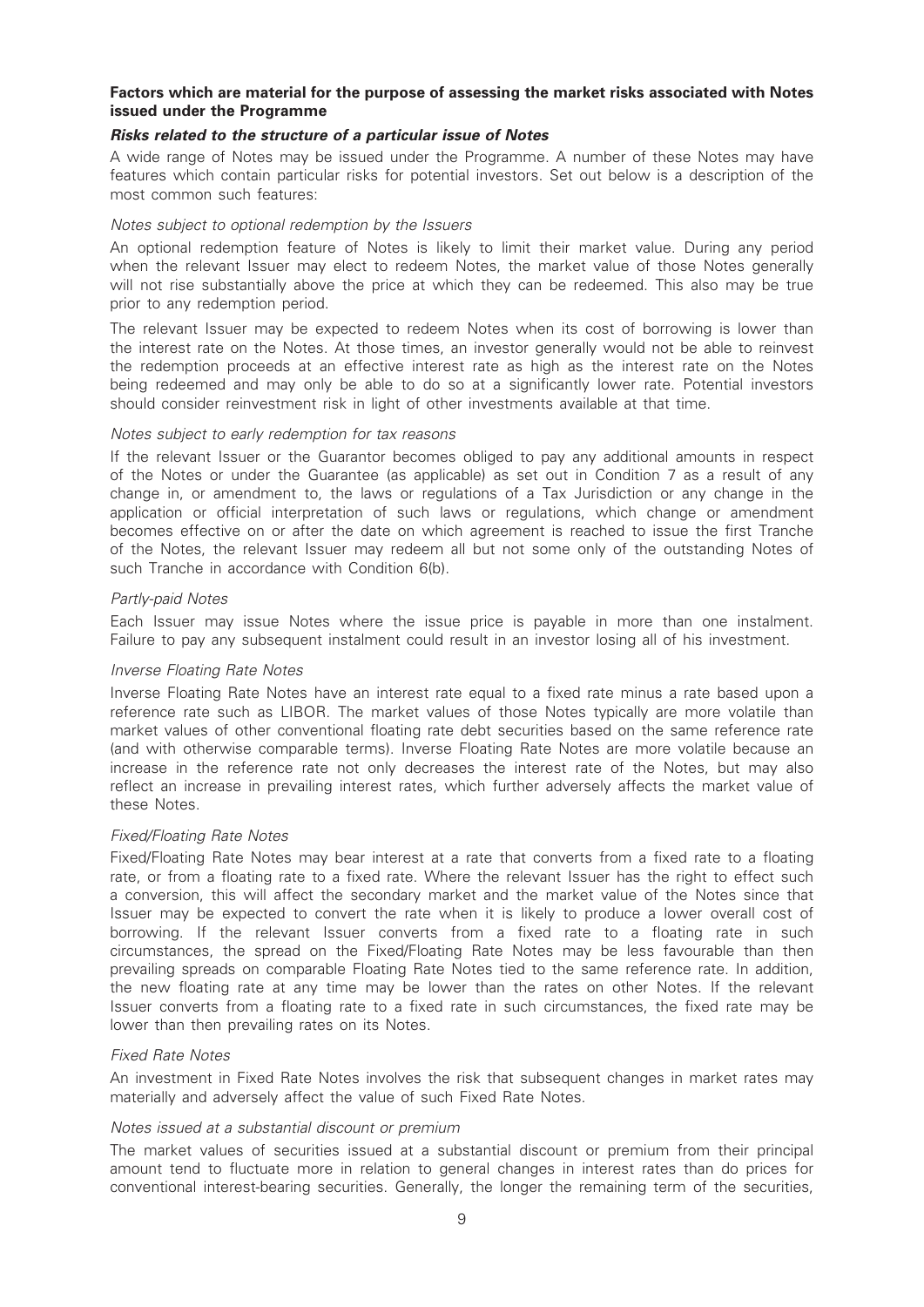the greater the price volatility as compared to conventional interest-bearing securities with comparable maturities.

The relevant Issuer's obligations under Subordinated Notes are subordinated and the Guarantor's obligations under the Guarantee in respect of the Subordinated Notes issued by EGF are subordinated and, in each case, in the event that the relevant Issuer or the Guarantor, as the case may be, is not solvent at the time of payment, the entitlement of holders of Subordinated Notes to receive any amounts under the Subordinated Notes or the Guarantee in respect of the Subordinated Notes issued by EGF, as the case may be, could be affected

Each Issuer's obligations under the Subordinated Notes issued by it will be unsecured and will be subordinated to all unsubordinated payment obligations of that Issuer as set out in Condition 2.1(b).

The Guarantor's obligations under the Guarantee in respect of Subordinated Notes issued by EGF will be unsecured and will be subordinated to all unsubordinated payment obligations of the Guarantor as set out in Condition 2.2(b).

ii. Payments in respect of the Subordinated Notes or the Guarantee in respect of the Subordinated Notes issued by EGF (in each case, whether on account of principal, interest or otherwise) by the relevant Issuer or the Guarantor, as the case may be, are conditional upon:

- (a) the relevant Issuer or the Guarantor, as the case may be, being solvent (as defined in Condition 2.1(b), in the case of the Issuer, and as defined in Condition 2.2(b), in the case of the Guarantor) at the time of such payment;
- (b) the relevant Issuer or the Guarantor, as the case may be, being capable of making such payment and any other payment required to be made to a creditor in respect of indebtedness which ranks or is expressed to rank pari passu with the Subordinated Notes or the payment obligations of the Guarantor under the Guarantee of the Subordinated Notes issued by EGF, as the case may be, and still being solvent immediately thereafter.

If the relevant Issuer or the Guarantor, as the case may be, was wound up, liquidated or dissolved (or any other analogous action was taken), the relevant liquidator (or analogous insolvency official appointed in relation to the relevant Issuer or the Guarantor), would apply the assets of the relevant Issuer or the Guarantor, as the case may be, to satisfy all claims of the Senior Creditors (as defined in Condition 2.1(b), in the case of the Issuer, and as defined in Condition 2.2(b), in the case of the Guarantor). In such a situation, and if the condition as to solvency set out above is not satisfied, the holders of the Subordinated Notes shall not be entitled to receive any amounts under the Subordinated Notes or the Guarantee in respect of the Subordinated Notes issued by EGF, as the case may be.

#### Changes to the Basel regulatory framework as implemented in the UAE may have an effect on the Subordinated Notes

The Basel Committee on Banking Supervision (the "Basel Committee") has put forward a number of fundamental reforms to the regulatory capital framework for internationally active banks. On 16 December 2010 and on 13 January 2011, the Basel Committee issued guidance on the eligibility criteria for Tier 1 and Tier 2 capital instruments as part of a package of new capital and liquidity requirements intended to reinforce capital standards and to establish minimum liquidity standards for credit institutions ("Basel III"). The international implementation of the Basel III reforms began on 1 January 2013, however, the requirements are subject to a series of transitional arrangements that will be phased in over a period of time. The Basel Committee's press release dated 13 January, 2011 entitled ''Minimum requirements to ensure loss absorbency at the point of non-viability'' (the "January 2011 Press Release") included an additional qualification requirement for Tier 1 and Tier 2 capital instruments under Basel III.

This requirement (the "Non-Viability Requirement") requires contractual or legislative terms providing for, at the option of the relevant authority, the writing off of the principal amount of Tier 2 instruments or the conversion of such Tier 2 instruments into ordinary shares upon the occurrence of the earlier of: (a) a decision that a write-off, without which the relevant bank would become non-viable, is necessary; and (b) the decision to make a public sector injection of capital, without which the relevant bank would become non-viable, in each case as determined by the relevant authority (a "Non-Viability Event"). This definition is for illustrative purposes only and may not necessarily reflect the meaning ascribed to the term ''Non-Viability Event'' (or any term equivalent thereto) pursuant to any law or regulation implementing the Basel III in the UAE.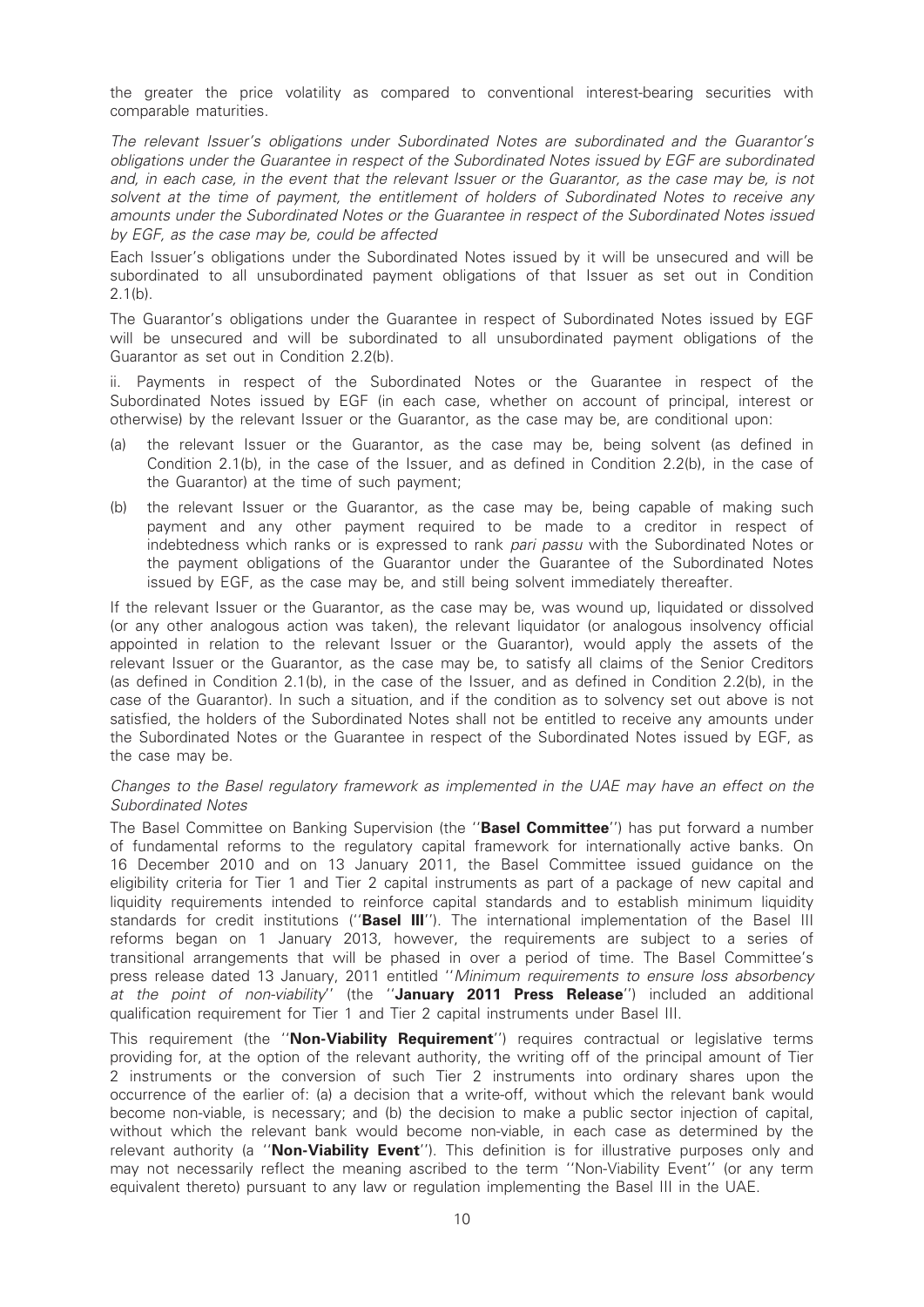The January 2011 Press Release states that instruments issued after 1 January 2013 must meet the Non-Viability Requirement in order to be recognised as Tier 1 or Tier 2 instruments for regulatory capital purposes. As at the date of this Base Prospectus, a first draft of the Basel III implementation text has not been published in the UAE and there has been no official proposal for a legislative implementation of the Non-Viability Requirement in the UAE. Investors should note that the Conditions of the Subordinated Notes do not include contractual provisions reflecting such Non-Viability Requirement.

Although it is expected that the UAE Central Bank will issue specific guidelines regarding Basel III, it is not possible to predict the timing or substance of the legislative and rulemaking process. If the implementation by the UAE of Basel III or any other relevant laws, rules or guidelines gives rise to a Regulatory Redemption Event (as defined and more particularly described in Condition 6(c) (Redemption for regulatory reasons (Regulatory Call)), in respect of the Subordinated Notes, the Subordinated Notes may be redeemed pursuant to Condition 6(c) (Redemption for regulatory reasons (Regulatory Call)) without the consent of the Noteholders at any time after the applicable notice period to the Noteholders. See ''– The Subordinated Notes may be redeemed prior to their final maturity date due to the occurrence of a Regulatory Redemption Event''.

To the extent that the UAE introduces a statutory resolution regime to implement loss absorbency upon the occurrence of a Non-Viability Event, either through the writing off of the principal amount of the instruments or the conversion of such instruments into ordinary shares, it is unclear how such a regime will apply to banks in the UAE or how it may be interpreted within the UAE and whether and to what extent it will affect any Subordinated Notes issued from time to time under the Programme.

#### The Subordinated Notes may be redeemed prior to their final maturity date due to the occurrence of a Regulatory Redemption Event

Upon the occurrence and continuation of a Regulatory Redemption Event, the Subordinated Notes may be redeemed, together with any accrued but unpaid interest, in accordance with the Conditions but without the consent of the Noteholders (as more particularly described in Condition 6(c) (Redemption for regulatory reasons (Regulatory Call)). In such circumstances, an investor may not be able to reinvest the redemption proceeds in a comparable security with a similar rate of return, which may have an adverse effect on the position of such investor. During any period when the relevant Issuer may elect to redeem the Subordinated Notes, the market value of the Subordinated Notes generally will not rise substantially above the Early Redemption Amount. Potential investors should consider re-investment risk in light of other investments available at that time.

## Notes denominated in RMB are subject to additional risks

Set out below is a description of the principal risks which may be relevant to an investor in Notes denominated in Renminbi:

#### RMB is not freely convertible; there are significant restrictions on remittance of Renminbi into and outside the PRC and this may adversely affect the liquidity of the Notes

RMB is not freely convertible at present. The PRC government continues to regulate conversion between RMB and foreign currencies, including the Hong Kong dollar despite the significant reduction over the years by it in recent years over trade transactions involving import and export of goods and services as well as other frequent routine foreign exchange transactions. These transactions are known as current account items. Participating banks in Hong Kong, Singapore and Taiwan have been permitted to engage in the settlement of current account trade transactions in Renminbi under certain pilot schemes. However, remittance of Renminbi by foreign investors into the PRC for purposes such as capital contributions, known as capital account items, is generally only permitted upon obtaining specific approvals from the relevant authorities on a case-by-case basis and subject to a strict monitoring system. Regulations in the PRC on the remittance of Renminbi into the PRC for settlement of capital account items are developing gradually.

On 13 October 2011, Measures on Administration of Renminbi Settlement in relation to Foreign Direct Investment (the "PBOC RMB FDI Measures") issued by the People's Bank of China (the ''PBOC'') set out operating procedures for PRC banks to handle Renminbi settlement relating to Renminbi foreign direct investments ("FDI") and borrowing by foreign invested enterprises of offshore Renminbi loans. On 14 June 2012, the PBOC further issued the implementing rules for the PBOC RMB FDI Measures. Under the PBOC RMB FDI Measures, special approval for FDI and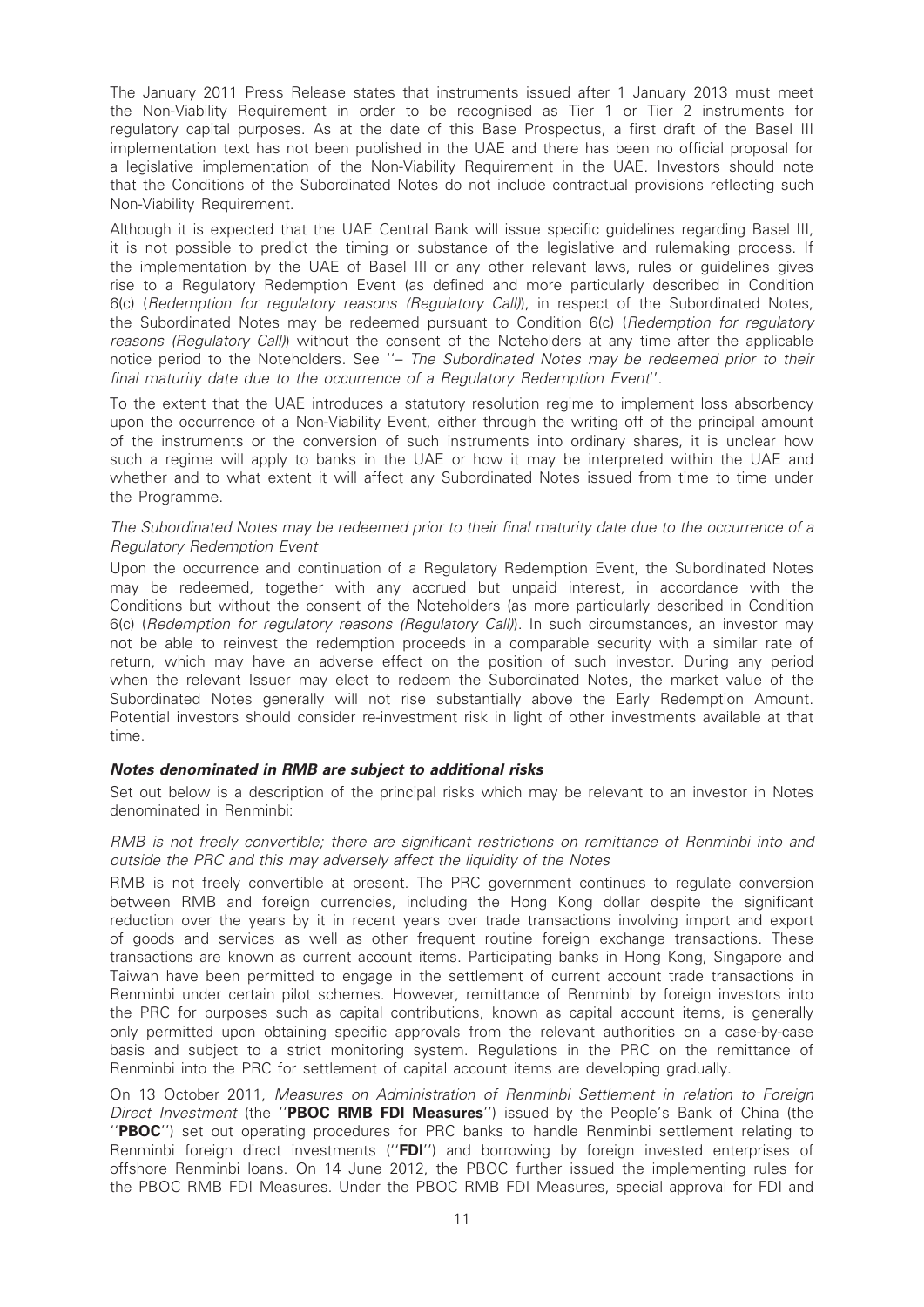shareholder loans from the PBoC, which was previously required, is no longer necessary. In some cases however, post-event filing with the PBoC is still necessary.

On 3 December 2013, the Ministry of Commerce of the PRC ("**MOFCOM**") promulgated the ''Circular on Issues in relation to Cross-border Renminbi Foreign Direct Investment'' (the ''MOFCOM Circular''), which became effective on 1 January 2014, to further facilitate FDI by simplifying and streamlining the applicable regulatory framework. The MOFCOM Circular replaced the ''Notice on Issues in relation to Cross-border Renminbi Foreign Direct Investment'' promulgated by MOFCOM on 12 October 2011 (the ''2011 MOFCOM Notice''). Pursuant to the MOFCOM Circular, written approval from the appropriate office of MOFCOM and/or its local counterparts for each FDI and specifying ''Renminbi Foreign Direct Investment'' and the amount of capital contribution is required for each FDI. Subject to the existing FDI approval authority between central MOFCOM and its local counterparts, the MOFCOM Circular no longer contains the requirements (which were provided under the 2011 MOFCOM Notice) for central level MOFCOM approvals for investments of RMB300 million or above, or in certain industries, such as financial guarantee, financial leasing, micro-credit, auction, foreign invested investment companies, venture capital and equity investment vehicles, cement, iron and steel, electrolyse aluminium, ship building and other industries under the state macro-regulation. Unlike the 2011 MOFCOM notice, the MOFCOM Circular has also removed the approval requirement for foreign investors who intend to change the currency of its existing capital contribution from a foreign currency to Renminbi. In addition, the MOFCOM Circular also clearly prohibits the FDI funds from being used for any investment in securities and financial derivatives (except for investment in the PRC listed companies as strategic investors) or for entrustment loans in the PRC.

As the above measures and circulars are still relatively new, how they will be applied in practice still remain subject to the interpretation by the relevant PRC authorities.

There is no assurance that the PRC government will continue to gradually liberalise control over cross-border Renminbi remittances in the future or that new PRC regulations will not be promulgated in the future which have the effect of restricting or eliminating the remittance of Renminbi into or outside the PRC. In the event that the Group is not able to repatriate funds outside the PRC in Renminbi, the relevant Issuer will need to source Renminbi offshore to finance its obligations under the Notes, and its ability to do so will be subject to the overall availability of Renminbi outside the PRC.

There is only limited availability of Renminbi outside the PRC, which may affect the liquidity of the Notes and the Company's ability to source Renminbi outside the PRC to service Notes denominated in CNY As a result of the restrictions by the PRC Government on cross-border Renminbi fund flows, the availability of Renminbi outside the PRC is limited.

As of 31 January 2014, the total amount of Renminbi deposits held by institutions authorised to engage in Renminbi banking business in Hong Kong amounted to approximately RMB893,359 million. As of 31 December 2013, the total amount of Renminbi deposits held by Taiwan foreign exchange banks and offshore banking units had exceeded RMB180 billion.

While the PBoC has established Renminbi clearing and settlement mechanisms for participating banks in Hong Kong, Singapore and Taiwan through settlement agreements on the clearing of Renminbi business (the "Settlement Agreements") with Bank of China (Hong Kong) Limited in Hong Kong, Industrial and Commercial Bank of China, Singapore Branch in Singapore and Bank of China, Taipei Branch in Taiwan (each, a "Renminbi Clearing Bank"), the current size of Renminbidenominated financial assets outside the PRC is limited.

There are restrictions imposed by the PBoC on Renminbi business participating banks in respect of cross-border Renminbi settlement, such as those relating to direct transactions with PRC enterprises. Furthermore, Renminbi business participating banks do not have direct Renminbi liquidity support from the PBOC. The RMB Clearing Banks only have access to onshore liquidity support from the PBOC for the purpose of squaring open positions of participating banks for limited types of transactions and are not obliged to square for participating banks any open positions resulting from other foreign exchange transactions or conversion services. In such cases, the participating banks will need to source Renminbi from outside the PRC to square such open positions.

Although it is expected that the offshore Renminbi market will continue to grow in depth and size, its growth is subject to many constraints as a result of PRC laws and regulations on foreign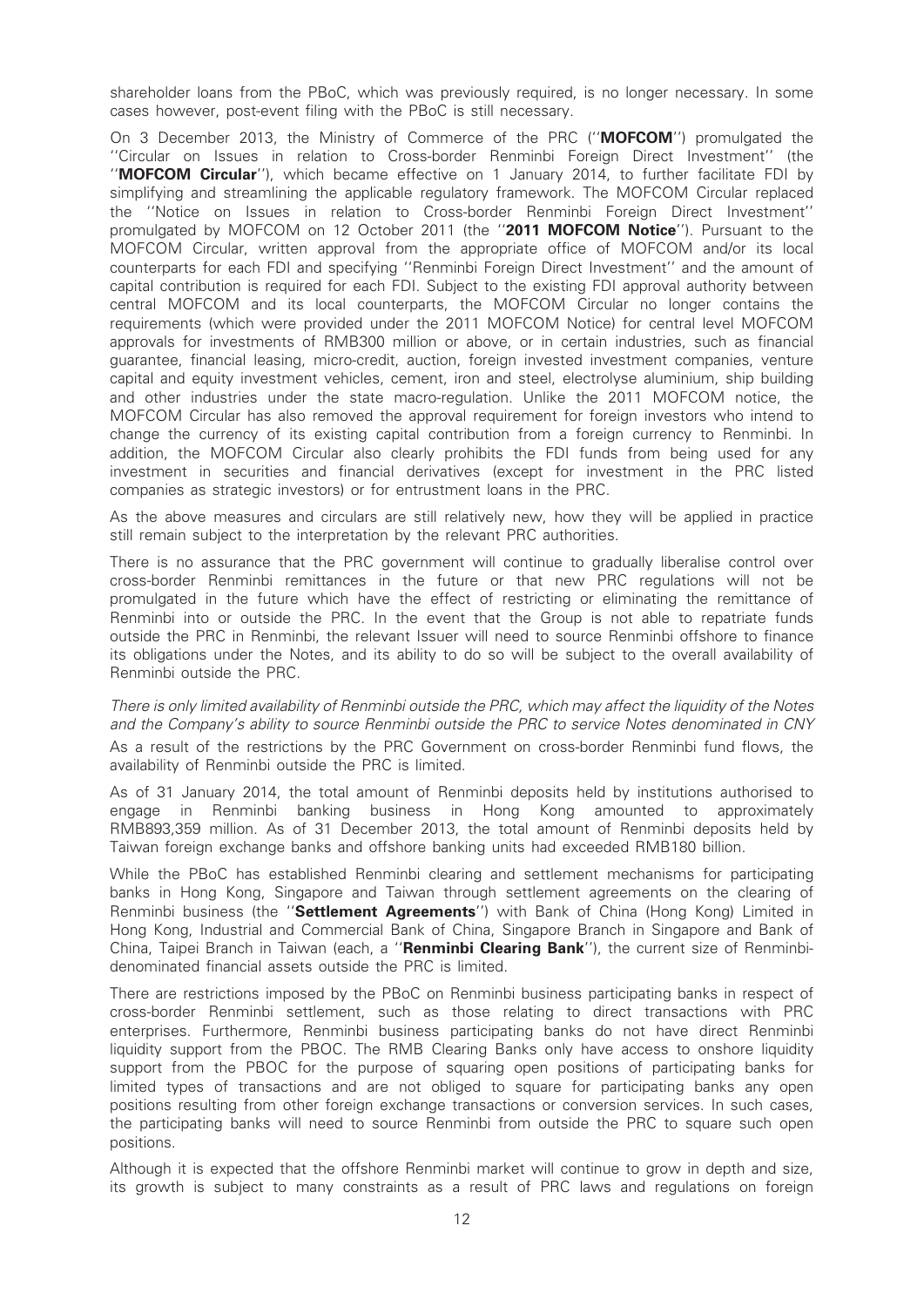exchange. There is no assurance that new PRC regulations will not be promulgated or the Settlement Agreements will not be terminated or amended in the future which will have the effect of restricting availability of Renminbi outside the PRC. The limited availability of Renminbi outside the PRC may affect the liquidity of Notes denominated in Renminbi. To the extent the Company is required to source Renminbi in outside the PRC to service Notes denominated in Renminbi, there is no assurance that the Company will be able to source such Renminbi on satisfactory terms, if at all.

#### RMB currency risk

Except in limited circumstances, all payments of RMB under the Notes will be made solely by transfer to a RMB bank account maintained in Hong Kong in accordance with the prevailing rules and regulations for such transfer and in accordance with the terms and conditions of the Notes. The relevant Issuer cannot be required to make payment by any other means (including by transfer to a bank account in the PRC or anywhere else outside Hong Kong). RMB is not freely convertible at present, and conversion of RMB into other currencies through banks in Hong Kong is subject to restrictions.

In addition, there can be no assurance that access to RMB for the purposes of making payments under the Notes by the relevant Issuer or generally will remain or that new PRC regulations will not be promulgated which have the effect of restricting availability of RMB outside of the PRC. If it becomes impossible to convert RMB from/to another freely convertible currency, or transfer RMB between accounts in Hong Kong, or the general RMB exchange market in Hong Kong becomes illiquid, or any RMB clearing and settlement system for participating banks in Hong Kong is disrupted or suspended, the relevant Issuer may make any payment of RMB under the Notes in another currency selected by the relevant Issuer using an exchange rate determined by the Calculation Agent.

#### RMB exchange rate risk

The value of RMB against the U.S. dollar and other foreign currencies fluctuates and is affected by changes in the PRC and international political and economic conditions and by many other factors. The relevant Issuer will make all RMB payments under the Notes in RMB unless otherwise specified. As a result, the value of such payments in RMB (in U.S. dollars or other applicable foreign currency terms) may vary with the prevailing exchange rates in the marketplace. If the value of RMB depreciates against the U.S. dollar or other foreign currencies, the value of a Noteholder's investment in U.S. dollars or other applicable foreign currency terms will decline.

#### Risks related to Notes generally

Set out below is a brief description of certain risks relating to the Notes generally:

#### Modification and substitution

The conditions of the Notes contain provisions for calling meetings of Noteholders to consider matters affecting their interests generally. These provisions permit defined majorities to bind all Noteholders including Noteholders who did not attend and vote at the relevant meeting and Noteholders who voted in a manner contrary to the majority.

The conditions of the Notes also provide that the Agent and the relevant Issuer may agree, without the consent of Noteholders, to any modification of any Notes, in the circumstances specified in Condition 14.

The conditions of the Notes also provide that ENBD (in its capacity as Issuer and as Guarantor in the case of Notes issued by EGF) may at any time, without the consent of Noteholders, agree to the substitution of a member of the Group, as defined in Condition 3, as principal debtor or guarantor, as the case may be, under any Notes in place of itself, in the circumstances described in Condition 17 subject, in particular, to ENBD obtaining appropriate confirmation that the substitution will not (or would not) result in a downgrade of the then current credit ratings afforded to the Notes (the "ratings test").

Accordingly, investors should be aware that ENBD's substitution (in its capacity as Issuer and as Guarantor in the case of Notes issued by EGF) may be effected without the consent of Certificateholders and will only be subject to the ratings test being satisfied. Such investors should also be aware that: (i) any rating agency which has rated (or may be asked to rate) any Notes as part of the ratings test will not take the interests of such investors into account when so doing; (ii) any such rating will be focussed solely on a credit analysis of the Notes and may not address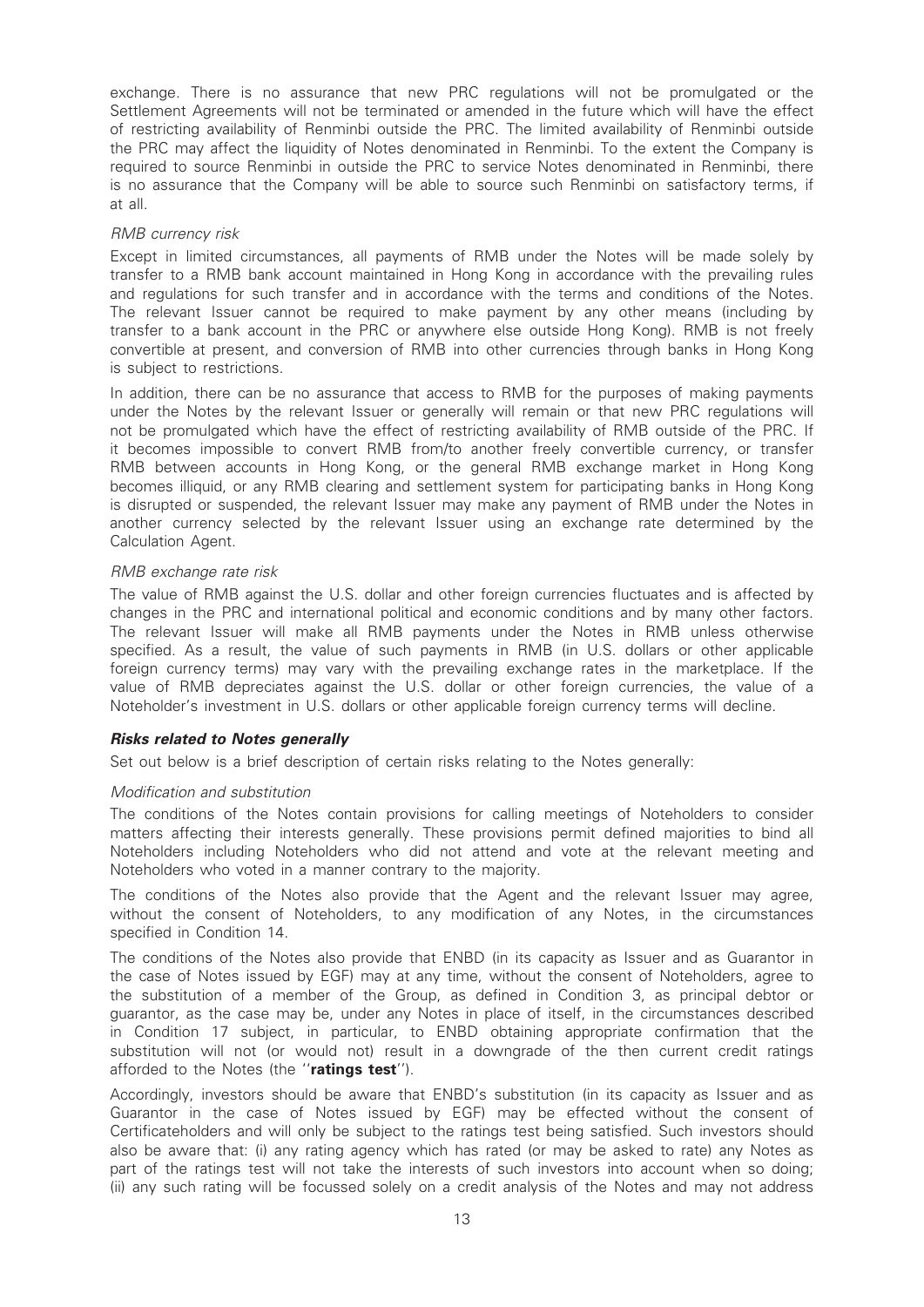any other particular areas of concern for such investors; and (iii) any such rating may subsequently be downgraded or withdrawn within a very short time period without investors having any rights as a result.

#### No third-party guarantees

Investors should be aware that no guarantee is given in relation to the Notes by the Government (see also ''– Principal shareholder and governmental interests'' above) or any other third parties other than, where EGF is the relevant Issuer, ENBD.

#### EU Savings Directive

Under EC Council Directive 2003/48/EC on the taxation of savings income (the "Directive"), each Member State is required to provide to the tax authorities of another Member State details of payments of interest or other similar income paid by a person within its jurisdiction to, or collected by such a person for, an individual resident or certain limited types of entity established in that other Member State; however, for a transitional period, Austria and Luxembourg may instead apply a withholding system in relation to such payments, deducting tax at a rate of 35%. The transitional period is to terminate at the end of the first full fiscal year following agreement by certain non-EU countries to the exchange of information relating to such payments. Luxembourg has announced that it will no longer apply the withholding tax system as from 1 January 2015 and will provide details of payments of interest (or similar income) as from this date.

A number of non-EU countries and certain dependent or associated territories of certain Member States including Switzerland, have adopted similar measures (either provision of information or transitional withholding) in relation to payments made by a person within its jurisdiction to, or collected by such a person for, an individual resident or certain limited types of entity established in a Member State. In addition, the Member States have entered into provision of information or transitional withholding arrangements with certain of those dependent or associated territories in relation to payments made by a person in a Member State to, or collected by such a person for, an individual resident or certain limited types of entity established in one of those territories.

The European Council formally adopted a Council Directive amending the Directive on 24 March 2014 (the "**Amending Directive**"). The Amending Directive broadens the scope of the requirements described above. Member States have until 1 January 2016 to adopt the national legislation (which national legislation must apply from 1 January 2017) necessary to comply with the Amending Directive. The changes made under the Amending Directive include extending the scope of the Directive to payments made to, or collected for, certain other entities and legal arrangements. They also broaden the definition of ''interest payment'' to cover income that is equivalent to interest.

If a payment were to be made or collected through a Member State (or, in certain cases, through a relevant non-EU country or territory) which has opted for a withholding system and an amount of, or an amount in respect of, tax were to be withheld from that payment, none of the Issuer, the Guarantor nor any Paying Agent nor any other person would be obliged to pay additional amounts with respect to any Note as a result of the imposition of such withholding tax. If a withholding tax is imposed on payment made by a Paying Agent, the Issuer will be required to maintain a Paying Agent in a Member State that will not be obliged to withhold or deduct tax pursuant to the Directive.

# Foreign Account Tax Compliance withholding may affect payments on the Notes

Sections 1471 through 1474 of the U.S. Internal Revenue Code of 1986 (FATCA) impose a new reporting regime and, potentially, a 30 per cent. withholding tax with respect to (i) certain payments from sources within the United States, (ii) ''foreign passthru payments'' made to certain non-U.S. financial institutions that do not comply with this new reporting regime, and (iii) payments to certain investors that do not provide identification information with respect to interests issued by a participating non-U.S. financial institution. Whilst the Notes are in global form and held within the clearing systems, in all but the most remote circumstances, it is not expected that FATCA will affect the amount of any payment received by the clearing systems. However, FATCA may affect payments made to custodians or intermediaries in the subsequent payment chain leading to the ultimate investor if any such custodian or intermediary generally is unable to receive payments free of FATCA withholding. It also may affect payment to any ultimate investor that is a financial institution that is not entitled to receive payments free of withholding under FATCA, or an ultimate investor that fails to provide its broker (or other custodian or intermediary from which it receives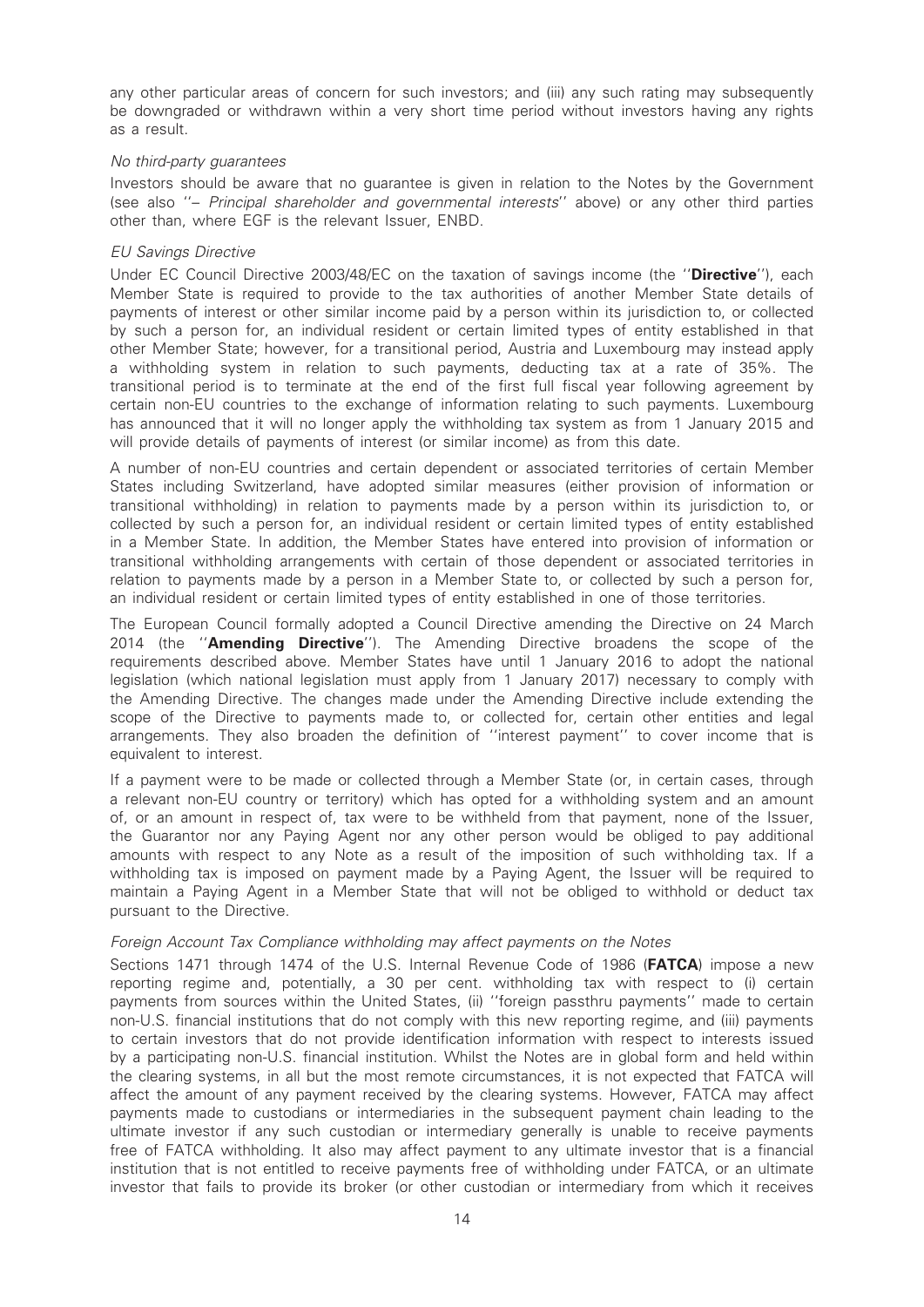payment) with any information, forms, other documentation or consents that may be necessary for the payments to be made free of FATCA withholding. Investors should choose the custodians or intermediaries with care (to ensure each is compliant with FATCA or other laws or agreements related to FATCA) and provide each custodian or intermediary with any information, forms, other documentation or consents that may be necessary for such custodian or intermediary to make a payment free of FATCA withholding. The Issuer's obligations under the Notes are discharged once it has paid the clearing systems, and the Issuer has therefore no responsibility for any amount thereafter transmitted through the clearing systems and custodians or intermediaries. Prospective investors should refer to the section ''Taxation – Foreign Account Tax Compliance Act''.

#### Change of law

The Terms and Conditions of the Notes are based on English law in effect as at the date of this Base Prospectus. However, no assurance can be given as to the impact of any possible judicial decision or change to English law or administrative practices after the date of this Base Prospectus, nor can any assurance be given as to whether any such change could adversely affect the ability of the Issuer to make payments under the Notes to be issued under the Programme or of the Guarantor, as the case may be, to comply with its obligations under the Guarantee.

#### Trading in the clearing systems

In relation to any issue of Notes which have denominations consisting of a minimum Specified Denomination plus one or more higher integral multiples of another smaller amount, it is possible that such Notes may be traded in amounts that are not integral multiples of such minimum Specified Denomination. In such a case a holder who, as a result of trading such amounts, holds an amount which is less than the minimum Specified Denomination in his account with the relevant clearing system at the relevant time may not receive a definitive Note in respect of such holding (should definitive Notes be printed) and would need to purchase a principal amount of Notes such that its holding amounts to a Specified Denomination.

If definitive Notes are issued, holders should be aware that definitive Notes which have a denomination that is not an integral multiple of the minimum Specified Denomination may be illiquid and difficult to trade.

If a Noteholder holds an amount which is less than the minimum Specified Denomination in his account with the relevant clearing system at the relevant time, such Noteholder may not receive a definitive Note in respect of such holding (should definitive Notes be printed) and would need to purchase a principal amount of Notes such that its holding amounts to at least a Specified Denomination in order to be eligible to receive a definitive Note.

#### Reliance on Euroclear and Clearstream, Luxembourg procedures

Each Tranche of Notes will be represented on issue by one or more Global Notes that will be deposited with a Common Depositary for Euroclear and Clearsteam, Luxembourg (each as defined in ''Form of the Notes'' below). Except in the circumstances described in the Global Note, investors will not be entitled to receive Notes in definitive form. Euroclear and Clearstream, Luxembourg and their respective direct and indirect participants will maintain records of the beneficial interests in the Global Note. While the Notes are represented by a Global Note, investors will be able to trade their beneficial interests only through Euroclear and Clearstream, Luxembourg and their respective participants. While Notes are represented by a Global Note, the relevant Issuer will discharge its payment obligation under such Note by making payments through the relevant clearing systems. A holder of a beneficial interest in a Global Note must rely on the procedures of the relevant clearing system and its participants to receive payments under the relevant Notes. The Issuers have no responsibility or liability for the records relating to, or payments made in respect of, beneficial interests in any Global Note.

Holders of beneficial interests in a Global Note will not have a direct right to vote in respect of the relevant Notes. Instead, such holders will be permitted to act only to the extent that they are enabled by the relevant clearing system and its participants to appoint appropriate proxies.

#### Risks related to the market generally

Set out below is a brief description of the principal market risks, including liquidity risk, exchange rate risk, interest rate risk and credit risk: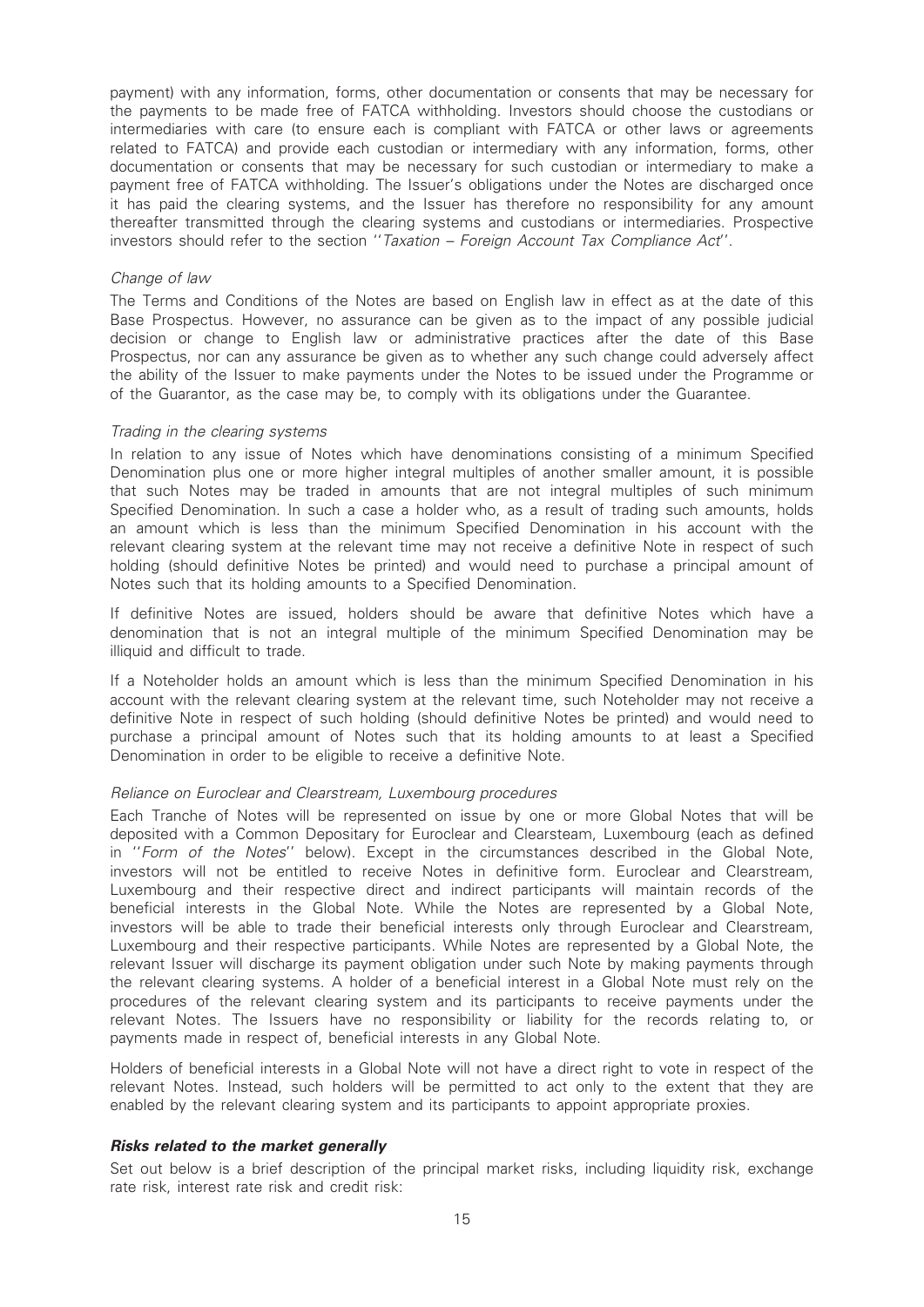#### Absence of secondary market/limited liquidity

Notes may have no established trading market when issued, and one may never develop. If a market does develop, it may not be very liquid. Therefore, investors may not be able to sell their Notes easily or at prices that will provide them with a yield comparable to similar investments that have a developed secondary market. This is particularly the case for Notes that are especially sensitive to interest rate, currency or market risks, are designed for specific investment objectives or strategies or have been structured to meet the investment requirements of limited categories of investors. These types of Notes generally would have a more limited secondary market and more price volatility than conventional debt securities. Illiquidity may have a severely adverse effect on the market value of Notes. Accordingly, the purchase of the Notes is suitable only for investors who can bear the risks associated with a lack of liquidity in the Notes and the financial and other risks associated with an investment in the Notes.

#### Exchange rate risks and exchange controls

The relevant Issuer will pay principal and interest on the Notes and the Guarantor will make any payments under the Guarantee in the Specified Currency. This presents certain risks relating to currency conversions if an investor's financial activities are denominated principally in a currency or currency unit (the "Investor's Currency") other than the Specified Currency. These include the risk that exchange rates may significantly change (including changes due to devaluation of the Specified Currency or revaluation of the Investor's Currency) and the risk that authorities with jurisdiction over the Investor's Currency may impose or modify exchange controls. An appreciation in the value of the Investor's Currency relative to the Specified Currency would decrease (a) the Investor's Currency-equivalent yield on the Notes, (b) the Investor's Currency-equivalent value of the principal payable on the Notes and (c) the Investor's Currency-equivalent market value of the Notes.

Government and monetary authorities may impose (as some have done in the past) exchange controls that could adversely affect an applicable exchange rate. As a result, investors may receive less interest or principal than expected, or no interest or principal.

## Credit ratings may not reflect all risks

One or more independent credit rating agencies may assign credit ratings to the Notes. The ratings may not reflect the potential impact of all risks related to the structure, the market, the additional factors discussed above, or any other factors that may affect the value of the Notes. A credit rating is not a recommendation to buy, sell or hold securities and may be revised or withdrawn by the rating agency at any time.

In general, European regulated investors are restricted under the CRA Regulation from using credit ratings for regulatory purposes, unless such ratings are issued by a credit rating agency established in the EU and registered under the CRA Regulation (and such registration has not been withdrawn or suspended). Such general restriction will also apply in the case of credit ratings issued by non-EU credit rating agencies, unless the relevant credit ratings are endorsed by an EUregistered credit rating agency or the relevant non-EU rating agency is certified in accordance with the CRA Regulation (and such endorsement action or certification, as the case may be, has not been withdrawn or suspended). The list of registered and certified rating agencies published by ESMA on its website in accordance with the CRA Regulation is not conclusive evidence of the status of the relevant rating agency being included in such list as there may be delays between certain supervisory measures being taken against a relevant rating agency and publication of an updated ESMA list. Certain information with respect to the credit rating agencies and ratings will be disclosed in the applicable Final Terms.

#### Emerging markets

Investors in emerging markets should be aware that these markets are subject to greater risks than more developed markets, including, in some cases, significant legal, economic and political risks. Accordingly, investors should exercise particular care in evaluating the risks involved and must decide for themselves whether, in light of those risks, their investment is appropriate. Generally, investment in emerging markets is only suitable for sophisticated investors who fully appreciate the significance of the risk involved.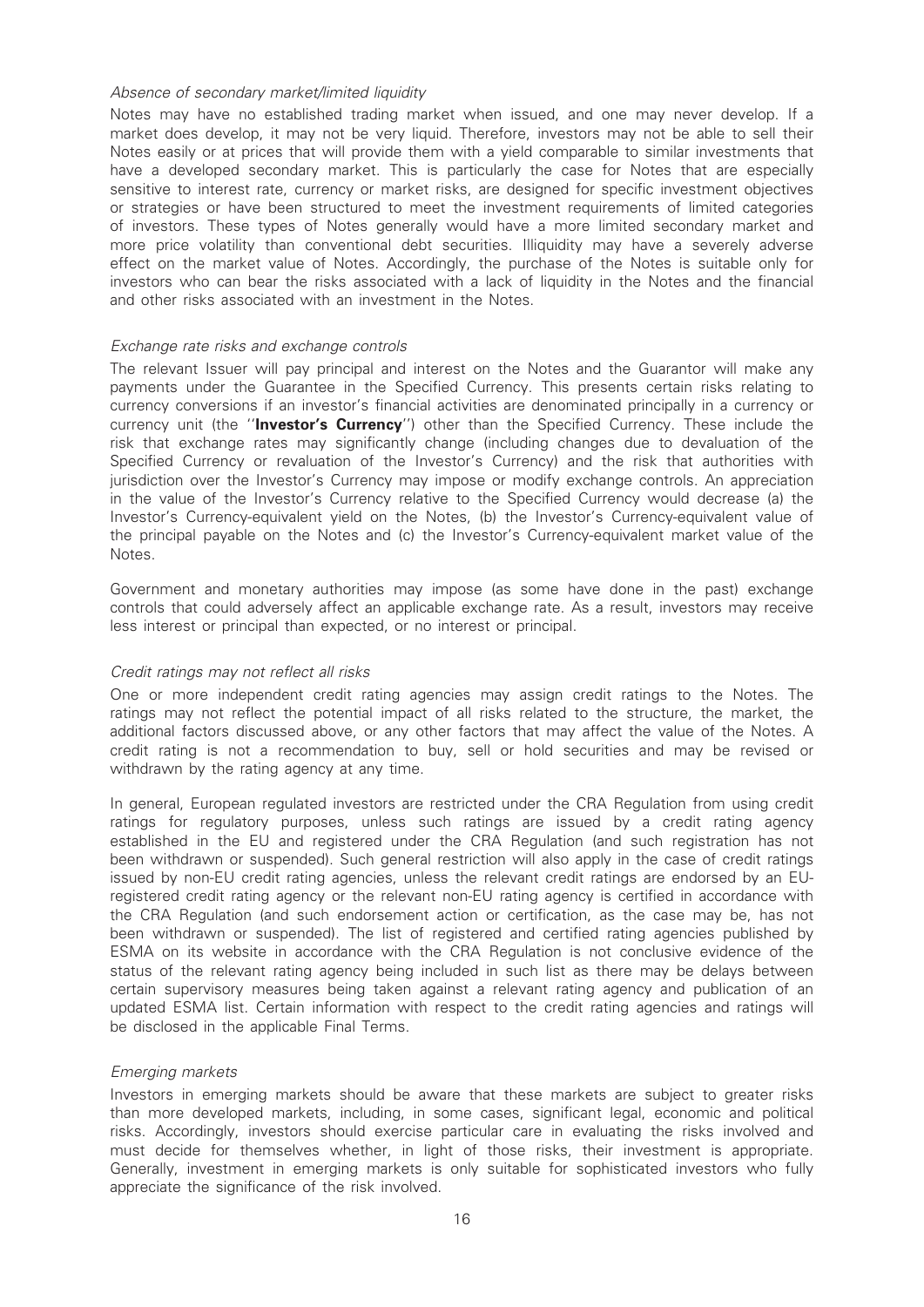### Taxation risks on payments

Payments made by the relevant Obligor in respect of the Notes and the Guarantee could become subject to taxation. The Conditions require the relevant Obligor to pay additional amounts in the event that any withholding or deduction is required by UAE law to be made in respect of payments made by it under those the Notes and the Guarantee, as the case may be. Condition 7 provides that the relevant Obligor is required to pay additional amounts in respect of any such withholdings or deductions imposed by the Cayman Islands and/or the UAE (see Condition 7 and the definitions of "Tax Jurisdiction") in certain circumstances. In the event that the relevant Obligor fails to gross-up for any such withholding or deduction on payments due in respect of the Notes to Noteholders, each relevant Obligor has, pursuant to the Trust Deed, unconditionally and irrevocably undertaken (irrespective of the payment of any fee), as a continuing obligation, to pay to the Noteholders an amount equal to the liabilities of the relevant Obligor in respect of any and all additional amounts required to be paid in respect of the Notes pursuant to Condition 7 in respect of any withholding or deduction in respect of any tax as set out in that Condition.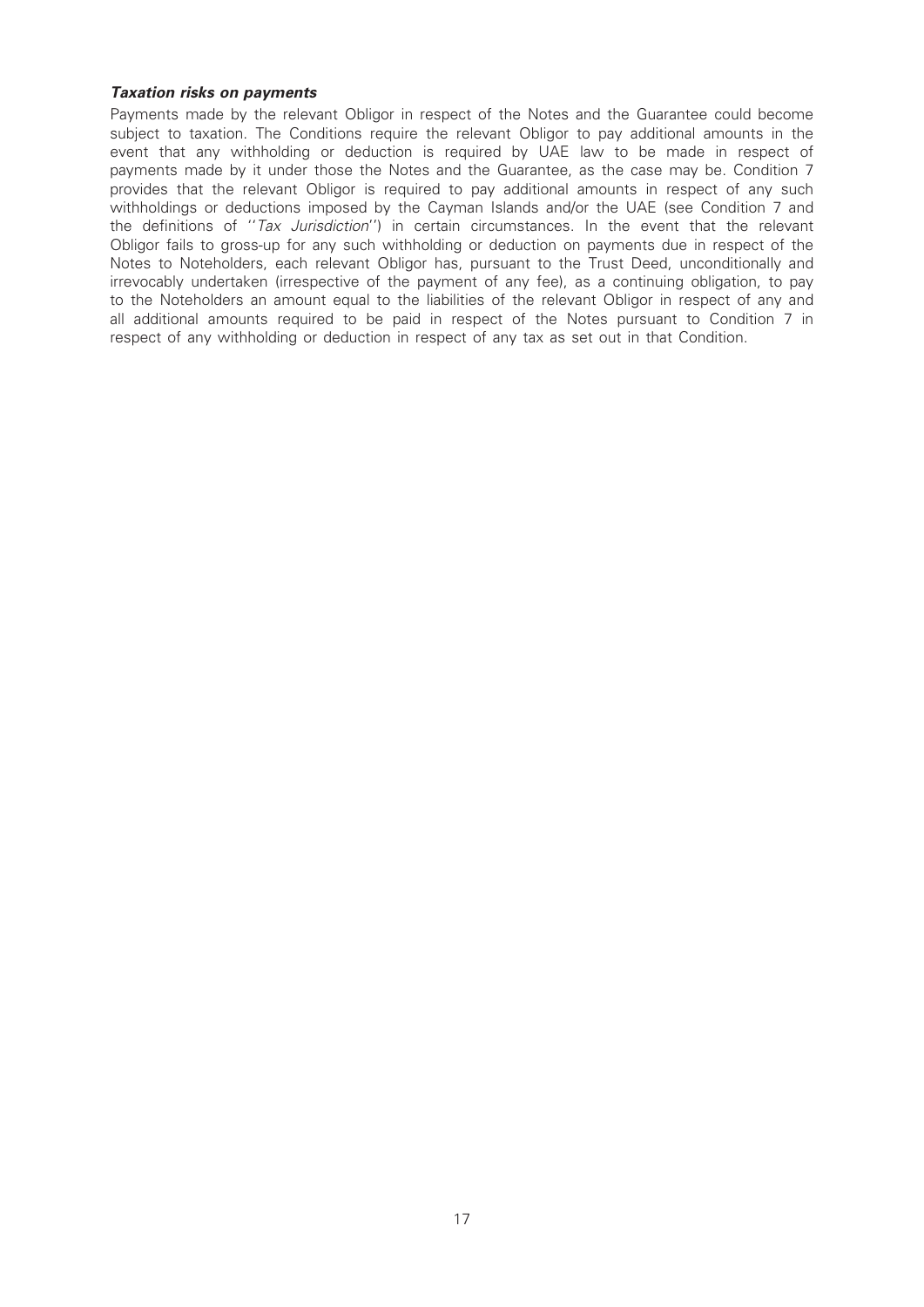# DOCUMENTS INCORPORATED BY REFERENCE

The following documents which have previously been published or are published simultaneously with this Base Prospectus and have been filed with the CSSF shall be incorporated by reference in, and form part of, this Base Prospectus:

- (a) the audited consolidated annual financial statements of ENBD for the year ended 31 December 2013, including:
	- (i) statement of financial position (page 3);
	- (ii) income statement (page 4);
	- (iii) statement of comprehensive income (page 5);
	- (iv) statement of cash flows (pages 6-7);
	- (v) statement of changes in equity (pages 8-9);
	- (vi) accounting policies and explanatory notes (pages 10-117); and
	- (vii) auditors' report (page 1-2);
- (b) the audited consolidated annual financial statements of ENBD for the year ended 31 December 2012 including:
	- (i) statement of financial position (page 2);
	- (ii) income statement (page 3);
	- (iii) statement of comprehensive income (page 4);
	- (iv) statement of cash flows (pages 5-6);
	- (v) statement of changes in equity (pages 7-8);
	- (vi) accounting policies and explanatory notes (pages 9-119); and
	- (vii) auditors' report (page 1);
- (c) the Terms and Conditions of the Notes contained in the Base Prospectus dated 22 December 2011, pages 39 to 70 (inclusive); and
- (d) the Terms and Conditions of the Notes contained in the Base Prospectus dated 14 March 2013, pages 33 to 68 (inclusive).

Each of ENBD and EGF will, in the event of any significant new factor, material mistake or inaccuracy relating to information included in this Base Prospectus which is capable of affecting the assessment of any Notes, prepare a supplement to this Base Prospectus or publish a new Base Prospectus for use in connection with any subsequent issue of Notes.

Following the publication of this Base Prospectus a supplement may be prepared by ENBD and EGF and approved by the CSSF in accordance with Article 16 of the Prospectus Directive. Statements contained in any such supplement (or contained in any document incorporated by reference therein) shall, to the extent applicable (whether expressly, by implication or otherwise), be deemed to modify or supersede statements contained in this Base Prospectus or in a document which is incorporated by reference in this Base Prospectus. Any statement so modified or superseded shall not, except as so modified or superseded, constitute a part of this Base Prospectus.

Copies of documents incorporated by reference in this Base Prospectus can be obtained from the Luxembourg Stock Exchange's website at www.bourse.lu and, upon request, free of charge, from the registered office of ENBD and from the specified offices of the Paying Agents for the time being in London and Luxembourg.

The information incorporated by reference in this Base Prospectus that is not included in (a)-(d) above is to be considered as additional information and is not required by the relevant schedules of Regulation (EC) No. 809/2004 of 29 April 2004 implementing the Prospectus Directive.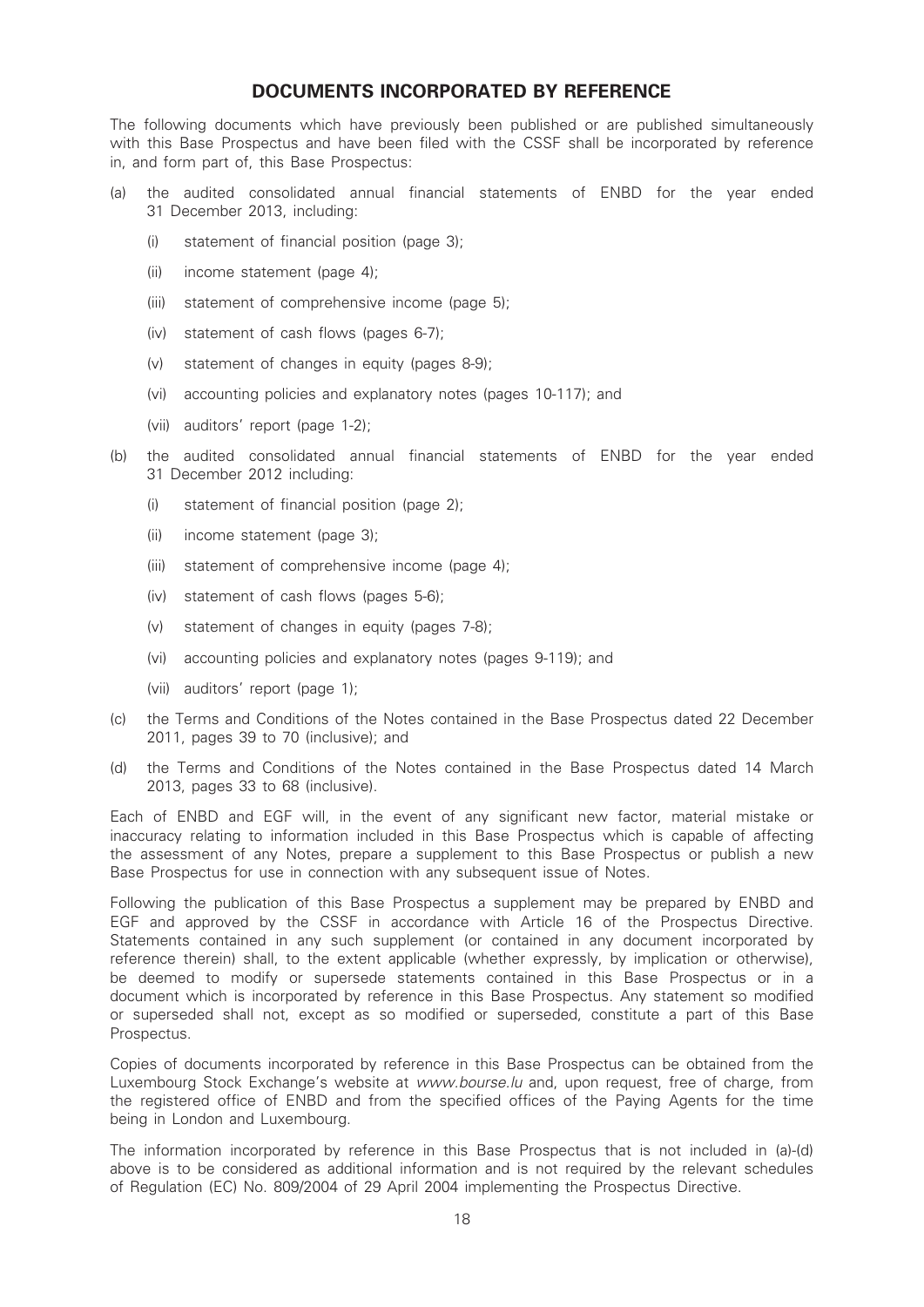# GENERAL DESCRIPTION OF THE PROGRAMME

The following description does not purport to be complete and is taken from, and is qualified in its entirety by, the remainder of this Base Prospectus and, in relation to the terms and conditions of any particular Tranche of Notes, is completed by the applicable Final Terms.

Words and expressions defined in ''Form of the Notes'' and ''Terms and Conditions of the Notes'' shall have the same meanings in the following description.

| <b>Issuers:</b>                                                                                         | Emirates NBD PJSC<br>Emirates NBD Global Funding Limited                                                                                                                                                                                                                                                                                                                                                                                                                                           |  |
|---------------------------------------------------------------------------------------------------------|----------------------------------------------------------------------------------------------------------------------------------------------------------------------------------------------------------------------------------------------------------------------------------------------------------------------------------------------------------------------------------------------------------------------------------------------------------------------------------------------------|--|
| <b>Guarantor in respect of Notes</b><br><b>Issued by Emirates NBD Global</b><br><b>Funding Limited:</b> | Emirates NBD PJSC                                                                                                                                                                                                                                                                                                                                                                                                                                                                                  |  |
| <b>Description:</b>                                                                                     | Euro Medium Term Note Programme                                                                                                                                                                                                                                                                                                                                                                                                                                                                    |  |
| Arranger:                                                                                               | Deutsche Bank AG, London Branch                                                                                                                                                                                                                                                                                                                                                                                                                                                                    |  |
| Dealers:                                                                                                | Barclays Bank PLC<br><b>BNP Paribas</b><br>Citigroup Global Markets Limited<br>Commerzbank Aktiengesellschaft<br>Crédit Agricole Corporate and Investment Bank<br>Credit Suisse Securities (Europe) Limited<br>Deutsche Bank AG, London Branch<br>Emirates NBD PJSC<br>HSBC Bank plc<br>ING Bank N.V.<br>Merrill Lynch International<br>Morgan Stanley & Co. International plc<br>Nomura International plc<br>Société Générale<br><b>Standard Chartered Bank</b><br>The Royal Bank of Scotland plc |  |
|                                                                                                         | and any other Dealers appointed in accordance with the<br>Programme Agreement                                                                                                                                                                                                                                                                                                                                                                                                                      |  |
| <b>Certain Restrictions:</b>                                                                            | Each issue of Notes denominated in a currency in respect of<br>which particular laws, guidelines, regulations, restrictions or<br>reporting requirements apply will only be issued in circumstances<br>which comply with such laws, guidelines, regulations,<br>restrictions or reporting requirements from time to time (see<br>"Subscription and Sale") including the restrictions applicable at<br>the date of this Base Prospectus.                                                            |  |
| <b>Issuing and Principal Paying</b><br>Agent:                                                           | Deutsche Bank AG, London Branch                                                                                                                                                                                                                                                                                                                                                                                                                                                                    |  |
| <b>Programme Size:</b>                                                                                  | Up to U.S.\$7,500,000,000 (or its equivalent in other currencies<br>calculated as described in the Programme Agreement)<br>outstanding at any time. The Issuers and the Guarantor may<br>increase the amount of the Programme in accordance with the<br>terms of the Programme Agreement.                                                                                                                                                                                                          |  |
| <b>Distribution:</b>                                                                                    | Notes may be distributed on a syndicated or non-syndicated<br>basis.                                                                                                                                                                                                                                                                                                                                                                                                                               |  |
| <b>Currencies:</b>                                                                                      | Subject to any applicable legal or regulatory restrictions, any<br>currency agreed between the relevant Issuer and the relevant<br>Dealer.                                                                                                                                                                                                                                                                                                                                                         |  |
| <b>Maturities:</b>                                                                                      | Such maturities as may be agreed between the relevant Issuer<br>and the relevant Dealer, subject to such minimum or maximum<br>maturities as may be allowed or required from time to time by the<br>relevant central bank (or equivalent body) or any laws or                                                                                                                                                                                                                                      |  |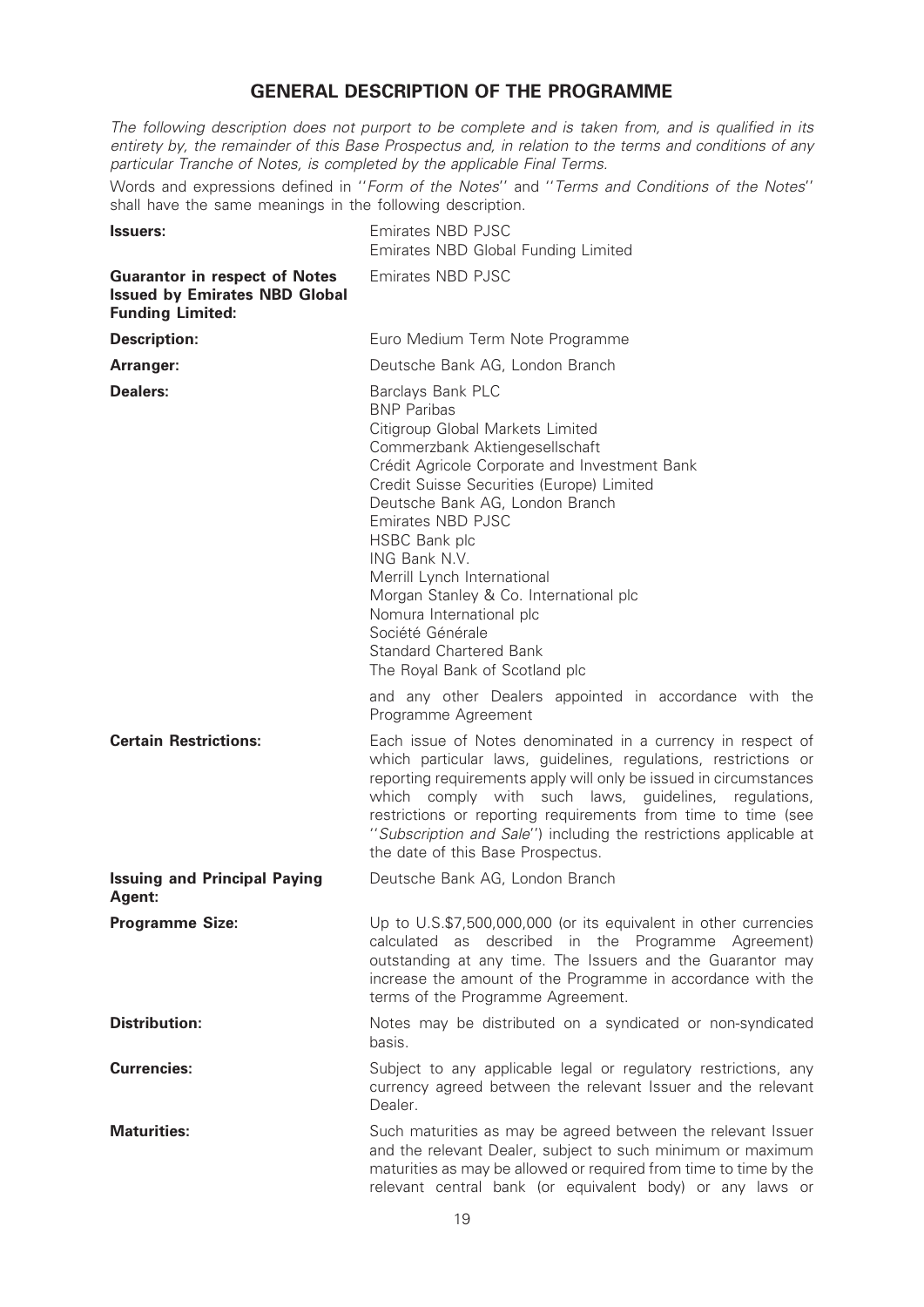|                             | regulations applicable to the relevant Issuer or the relevant<br>Specified Currency.                                                                                                                                                                                                                                                                                                                                                                                                                                                                                                                                                                          |  |
|-----------------------------|---------------------------------------------------------------------------------------------------------------------------------------------------------------------------------------------------------------------------------------------------------------------------------------------------------------------------------------------------------------------------------------------------------------------------------------------------------------------------------------------------------------------------------------------------------------------------------------------------------------------------------------------------------------|--|
| <b>Issue Price:</b>         | Notes may be issued at any price and either on a fully-paid or a<br>partly-paid basis.                                                                                                                                                                                                                                                                                                                                                                                                                                                                                                                                                                        |  |
| <b>Form of Notes:</b>       | The Notes will be issued in bearer or registered form, as<br>described in "Form of the Notes". Registered Notes will not be<br>exchangeable for Bearer Notes and vice versa.                                                                                                                                                                                                                                                                                                                                                                                                                                                                                  |  |
| <b>Fixed Rate Notes:</b>    | Fixed interest will be payable on such date or dates as may be<br>agreed between the relevant Issuer and the relevant Dealer and<br>will be calculated on the basis of such Day Count Fraction as may<br>be agreed between the relevant Issuer and the relevant Dealer.                                                                                                                                                                                                                                                                                                                                                                                       |  |
| <b>Floating Rate Notes:</b> | Floating Rate Notes will bear interest on their outstanding face<br>amount at such floating rate determined:                                                                                                                                                                                                                                                                                                                                                                                                                                                                                                                                                  |  |
|                             | (i)<br>on the same basis as the floating rate under a notional<br>interest rate swap transaction in the relevant Specified<br>Currency governed by an agreement incorporating the 2006<br>ISDA Definitions (as published by the International Swaps<br>and Derivatives Association, Inc.); or                                                                                                                                                                                                                                                                                                                                                                 |  |
|                             | (ii)<br>by reference to the relevant Reference Rate (as may be<br>specified in the applicable Final Terms) as adjusted for any<br>applicable margin.                                                                                                                                                                                                                                                                                                                                                                                                                                                                                                          |  |
|                             | Interest periods will be specified in the applicable Final Terms.<br>Floating Rate Notes may have a maximum interest rate, a<br>minimum interest rate, or both. Interest on Floating Rate Notes in<br>respect of each Interest Period, as agreed prior to issue by the<br>relevant Issuer and the relevant Dealer, will be payable on such<br>Interest Payment Dates, and will be calculated on the basis of<br>such Day Count Fraction as may be agreed between the relevant<br>Issuer and the relevant Dealer.                                                                                                                                              |  |
| <b>Reset Notes:</b>         | Reset Notes will bear interest:                                                                                                                                                                                                                                                                                                                                                                                                                                                                                                                                                                                                                               |  |
|                             | in respect of the period from (and including) the Interest<br>(a)<br>Commencement Date to (but excluding) the Reset Date (or,<br>if there is more than one Reset Period, the first Reset Date<br>occurring after the Interest Commencement Date), at the<br>rate per annum equal to the Initial Rate of Interest; and                                                                                                                                                                                                                                                                                                                                         |  |
|                             | (b)<br>in respect of the Reset Period (or, if there is more than one<br>Reset Period, each successive Reset Period thereafter), at<br>such rate per annum as is equal to the relevant Subsequent<br>Reset Rate, as determined by the Principal Paying Agent on<br>the relevant Reset Determination Date in accordance with<br>Condition 4(c)(i),                                                                                                                                                                                                                                                                                                              |  |
|                             | payable, in each case, in arrears on the Interest Payment Dates(s)<br>(as specified in the applicable Final Terms).                                                                                                                                                                                                                                                                                                                                                                                                                                                                                                                                           |  |
| <b>Zero Coupon Notes:</b>   | Zero Coupon Notes will be offered and sold at a discount to their<br>nominal amount and will not bear interest.                                                                                                                                                                                                                                                                                                                                                                                                                                                                                                                                               |  |
| <b>Redemption:</b>          | The applicable Final Terms will indicate either that the relevant<br>Notes cannot be redeemed prior to their stated maturity (other<br>than in specified instalments, if applicable, or for taxation<br>reasons, regulatory reasons or following an Event of Default) or<br>that such Notes will be redeemable at the option of the relevant<br>Issuer and/or the Noteholders upon giving notice to the<br>Noteholders or the relevant Issuer, as the case may be, on a<br>date or dates specified prior to such stated maturity and at a price<br>or prices and on such other terms as may be agreed between the<br>relevant Issuer and the relevant Dealer. |  |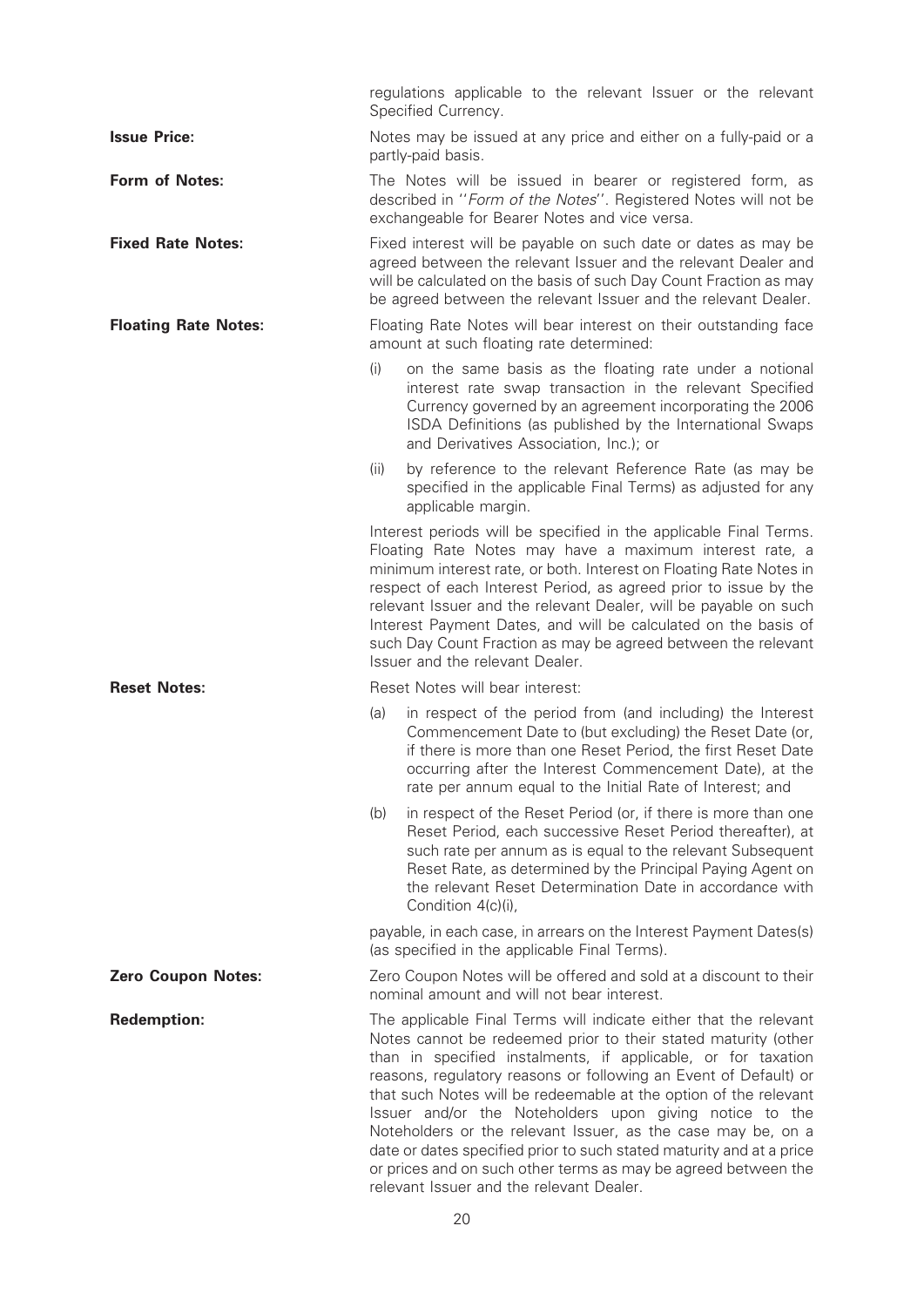| <b>Denomination of Notes:</b> | Notes will be issued in such denominations as may be agreed<br>between the Bank and the relevant Dealer save that the<br>minimum denomination of each Note admitted to trading on a<br>EEA Exchange or offered to the public in a Member State of the<br>EEA in circumstances which require the publication of a<br>prospectus under the Prospectus Directive will be €100,000 (or<br>its equivalent in a relevant Specified Currency), subject to<br>compliance with all applicable legal and/or regulatory and/or<br>central bank requirements relating to a Specified Currency;<br>however, for so long as any Series of Notes is represented by a<br>Global Note and Euroclear and Clearstream, Luxembourg so<br>permit, such Series of Notes shall be tradeable in minimum<br>denominations of $\epsilon$ 100,000 and integral multiples of $\epsilon$ 1,000<br>thereafter. If a Global Note is exchanged for a Definitive Note at<br>the option of the Noteholders, the Notes shall be tradeable only in<br>principal amounts of at least €100,000.                                                                                                                                                                                                                               |
|-------------------------------|-----------------------------------------------------------------------------------------------------------------------------------------------------------------------------------------------------------------------------------------------------------------------------------------------------------------------------------------------------------------------------------------------------------------------------------------------------------------------------------------------------------------------------------------------------------------------------------------------------------------------------------------------------------------------------------------------------------------------------------------------------------------------------------------------------------------------------------------------------------------------------------------------------------------------------------------------------------------------------------------------------------------------------------------------------------------------------------------------------------------------------------------------------------------------------------------------------------------------------------------------------------------------------------------|
| <b>Payments:</b>              | All payments in respect of the Notes will be made subject to any<br>withholding or deduction required pursuant to fiscal and other<br>laws, as provided in Condition 5(a) (Method of Payment).                                                                                                                                                                                                                                                                                                                                                                                                                                                                                                                                                                                                                                                                                                                                                                                                                                                                                                                                                                                                                                                                                          |
| <b>Taxation:</b>              | All payments in respect of the Notes will be made without<br>deduction for or on account of withholding taxes imposed by the<br>Tax Jurisdiction, subject as provided in Condition 7. In the event<br>that any such deduction is made, the relevant Obligor(s) will, save<br>in certain limited circumstances provided in Condition 7, be<br>required to pay additional amounts to cover the amounts so<br>deducted.                                                                                                                                                                                                                                                                                                                                                                                                                                                                                                                                                                                                                                                                                                                                                                                                                                                                    |
| <b>Negative Pledge:</b>       | The terms of the Senior Notes will contain a negative pledge<br>provision as further described in Condition 3.                                                                                                                                                                                                                                                                                                                                                                                                                                                                                                                                                                                                                                                                                                                                                                                                                                                                                                                                                                                                                                                                                                                                                                          |
| <b>Cross Default:</b>         | The terms of the Senior Notes will contain a cross default<br>provision as further described in Condition 9(a).                                                                                                                                                                                                                                                                                                                                                                                                                                                                                                                                                                                                                                                                                                                                                                                                                                                                                                                                                                                                                                                                                                                                                                         |
| <b>Status of the Notes:</b>   | The Senior Notes issued on an unsubordinated basis will<br>constitute direct, unconditional, unsubordinated and (subject to<br>the provisions of Condition 3) unsecured obligations of the<br>relevant Issuer and will rank pari passu among themselves and at<br>least pari passu with the claims of the relevant Issuer's other<br>unsecured and unsubordinated creditors save those whose<br>claims are preferred solely by any bankruptcy, insolvency,<br>liquidation or other similar laws of general application.                                                                                                                                                                                                                                                                                                                                                                                                                                                                                                                                                                                                                                                                                                                                                                 |
|                               | The Subordinated Notes will constitute direct, conditional (as<br>described in Condition 2.1(b)) and unsecured obligations of the<br>relevant Issuer and rank pari passu among themselves. The<br>payment obligations of the relevant Issuer in respect of the<br>Subordinated Notes (whether on account of principal, interest or<br>otherwise) will be subordinated to all unsubordinated payment<br>obligations of the relevant Issuer in the manner described below<br>but will rank pari passu with all other subordinated payment<br>obligations of the relevant Issuer which do not rank or are not<br>expressed by their terms to rank junior to the payment<br>obligations under the Subordinated Notes and in priority to all<br>claims of shareholders of the relevant Issuer. The rights of the<br>holders of Subordinated Notes against the relevant Issuer are<br>subordinated in right of payment to the claims of all Senior<br>Creditors (as defined in Condition 2.1(b)) of the relevant Issuer<br>and accordingly payments in respect of the Subordinated Notes<br>(whether on account of principal, interest or otherwise) by the<br>relevant Issuer are conditional upon the relevant Issuer being<br>solvent (as defined in Condition 2.1(b)) at the time of such |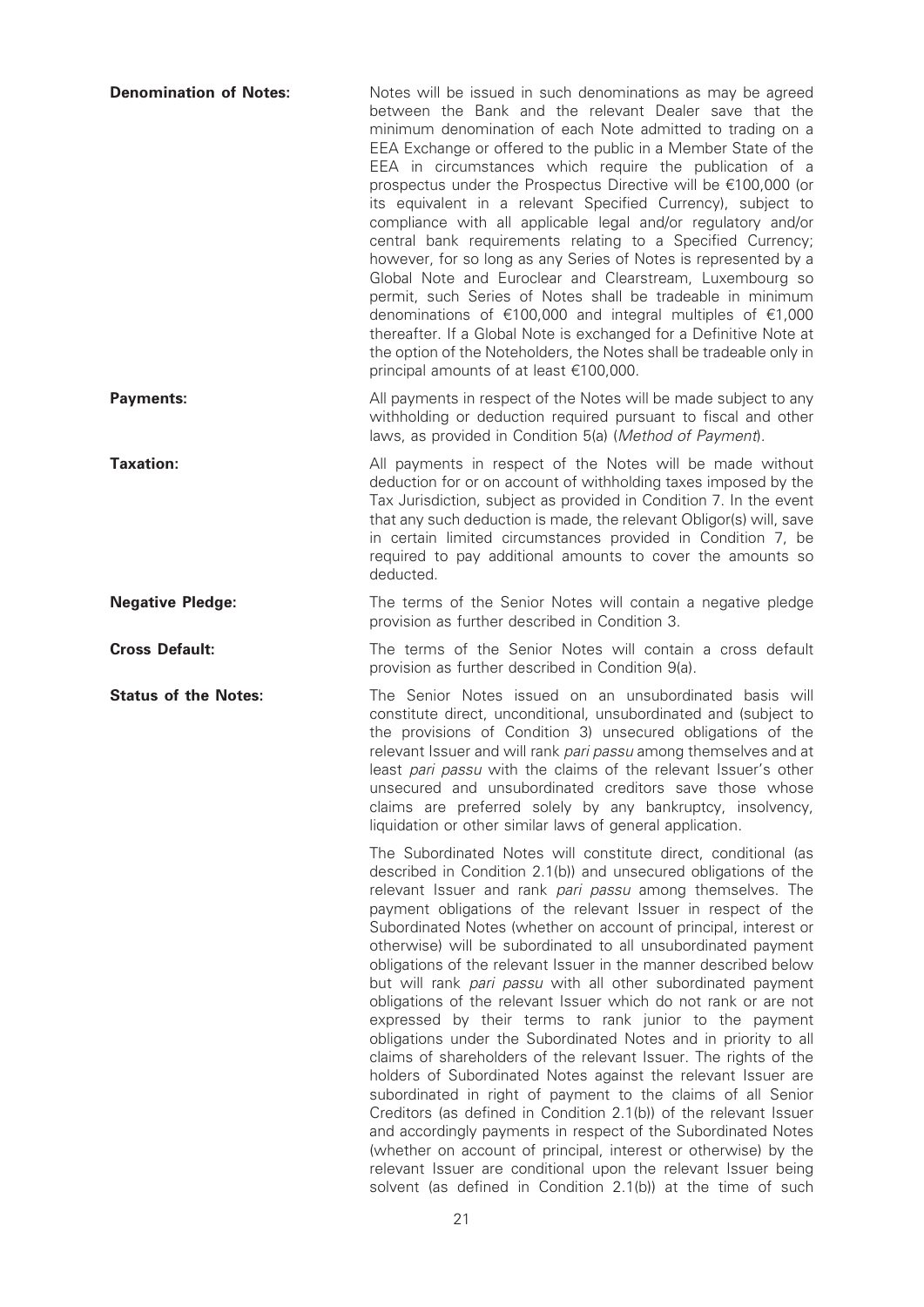payment and no payment shall be payable by the relevant Issuer in respect of the Subordinated Notes except to the extent that the relevant Issuer could make such payment and any other payment required to be made to a creditor in respect of indebtedness which ranks or is expressed to rank pari passu with the Subordinated Notes and still be solvent immediately thereafter.

#### Status of the Guarantee of Senior Notes issued by EGF:

Status of the Guarantee of Subordinated Notes issued by EGF:

Senior Notes issued by EGF will be unconditionally and irrevocably guaranteed by the Guarantor. The payment obligations of the Guarantor under the Guarantee in respect of Senior Notes issued by EGF will be direct, unconditional, unsubordinated and (subject to the provisions of Condition 3) unsecured obligations of the Guarantor and will rank pari passu and (save for certain obligations required to be preferred by law) equally with all other unsecured obligations (other than subordinated obligations, if any) of the Guarantor from time to time outstanding.

Subordinated Notes issued by EGF will be unconditionally and irrevocably guaranteed by the Guarantor. The payment obligations of the Guarantor under the Guarantee in respect of Subordinated Notes issued by EGF will constitute direct, conditional and unsecured obligations of the Guarantor and rank pari passu among themselves. The payment obligations of the Guarantor under the guarantee of Subordinated Notes issued by EGF (whether on account of principal, interest or otherwise) will be subordinated to all unsubordinated payment obligations of the Guarantor in the manner described below but will rank pari passu with all other subordinated payment obligations of the Guarantor which do not rank or are not expressed by their terms to rank junior to the payment obligations of the Guarantor under the Guarantee of Subordinated Notes issued by EGF and in priority to all claims of shareholders of the Guarantor. The rights of the holders of Subordinated Notes issued by EGF against the Guarantor are subordinated in right of payment to the claims of all Senior Creditors (as defined in Condition 2.2(b)) of the Guarantor and accordingly payments under the Guarantee in respect of Subordinated Notes issued by EGF by the Guarantor are conditional upon the Guarantor being solvent (as defined in Condition 2.2(b)) at the time of such payment and no payment shall be payable by the Guarantor in respect of the Subordinated Notes except to the extent that the Guarantor could make such payment and any other payment required to be made to a creditor in respect of indebtedness which ranks or is expressed to rank pari passu with the payment obligations of the Guarantor under the Guarantee of the Subordinated Notes and still be solvent immediately thereafter.

**Substitution:** The Conditions of the Notes also provide that the ENBD (in its capacity as Issuer and as Guarantor in the case of Notes issued by EGF) may at any time, without the consent of Noteholders, agree to the substitution of a member of the Group, as defined in Condition 3, as principal debtor or guarantor, as the case may be, under any Notes in place of itself, in the circumstances described in Condition 17 of the conditions of the Notes.

**Ratings:** The ratings assigned to each Tranche of Notes to be issued under the Programme will be specified in the applicable Final Terms.

> The Programme has been assigned a long term rating of A+ and a short term rating of F1 by Fitch Ratings Ltd. and Baa1 by Moody's Investors Service Limited.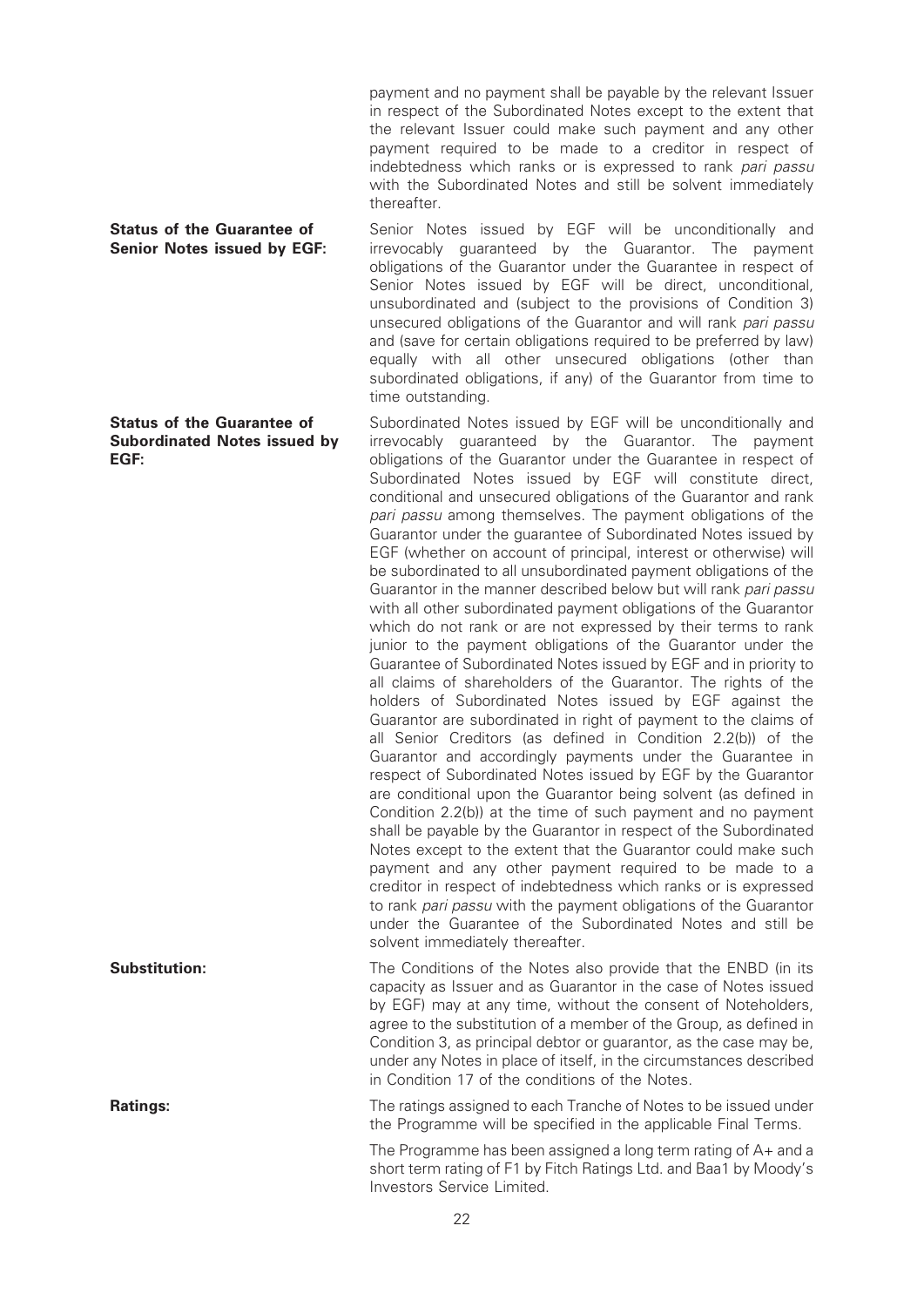A rating is not a recommendation to buy, sell or hold securities and may be subject to suspension, reduction or withdrawal at any time by the assigning rating agency.

In general, European regulated investors are restricted from using a rating for regulatory purposes if such rating is not issued or endorsed by a credit rating agency established in the European Union and registered under the CRA Regulation (or is endorsed and published or distributed by subscription by such a credit rating agency in accordance with the CRA Regulation).

Approval, listing and admission to trading: Application has been made to the CSSF to approve this document as a base prospectus. The CSSF assumes no responsibility as to the economic and financial soundness of the Programme or in respect of the quality or solvency of ENBD or EGF pursuant to Article 7(7) of the Luxembourg Law. Application has also been made to the Luxembourg Stock Exchange for Notes issued under the Programme to be admitted to trading on the Luxembourg Stock Exchange's regulated market and to be listed on the Official List of the Luxembourg Stock Exchange.

> Application has also been made to the DFSA for the Notes issued under the Programme to be admitted to the Official List of securities. An application may be made for any Series to be admitted to trading on NASDAQ Dubai.

> Notes may be listed or admitted to trading, as the case may be, on other or further stock exchanges or markets agreed between the relevant Issuer and the relevant Dealer in relation to the Series.

> Notes which are neither listed nor admitted to trading on any market may also be issued.

> The applicable Final Terms will state whether or not the relevant Notes are to be listed and/or admitted to trading and, if so, on which stock exchanges and/or markets.

> The Notes and any non-contractual obligations arising out of or in connection with the Notes will be governed by, and shall be construed in accordance with, English law.

> The Programme Agreement, the Agency Agreement, the Deed of Covenant, the Guarantee and any non-contractual obligations arising out of, relating to or having any connection with the Programme Agreement, the Agency Agreement, the Deed of Covenant and the Guarantee will be governed by, and shall be construed in accordance with, English law. In respect of any dispute, claim, difference or controversy under any such Programme Agreement, Agency Agreement, Deed of Covenant and Guarantee to which it is a party, the Issuers and the Guarantor have each consented to arbitration in accordance with the LCIA Arbitration Rules unless any Issuer or Dealer (in the case of the Programme Agreement) elects to have the dispute, claim, difference or controversy resolved by a court, in which case the English courts will have exclusive jurisdiction to settle such dispute.

Selling Restrictions: There are restrictions on the offer, sale and transfer of the Notes in the United States, the European Economic Area, (including the United Kingdom, the Republic of Italy and France), Hong Kong, the People's Republic of China, Japan, the Dubai International Financial Centre, the Kingdom of Saudi Arabia, the UAE and the Cayman Islands and such other restrictions as may be required in

Governing Law and jurisdiction: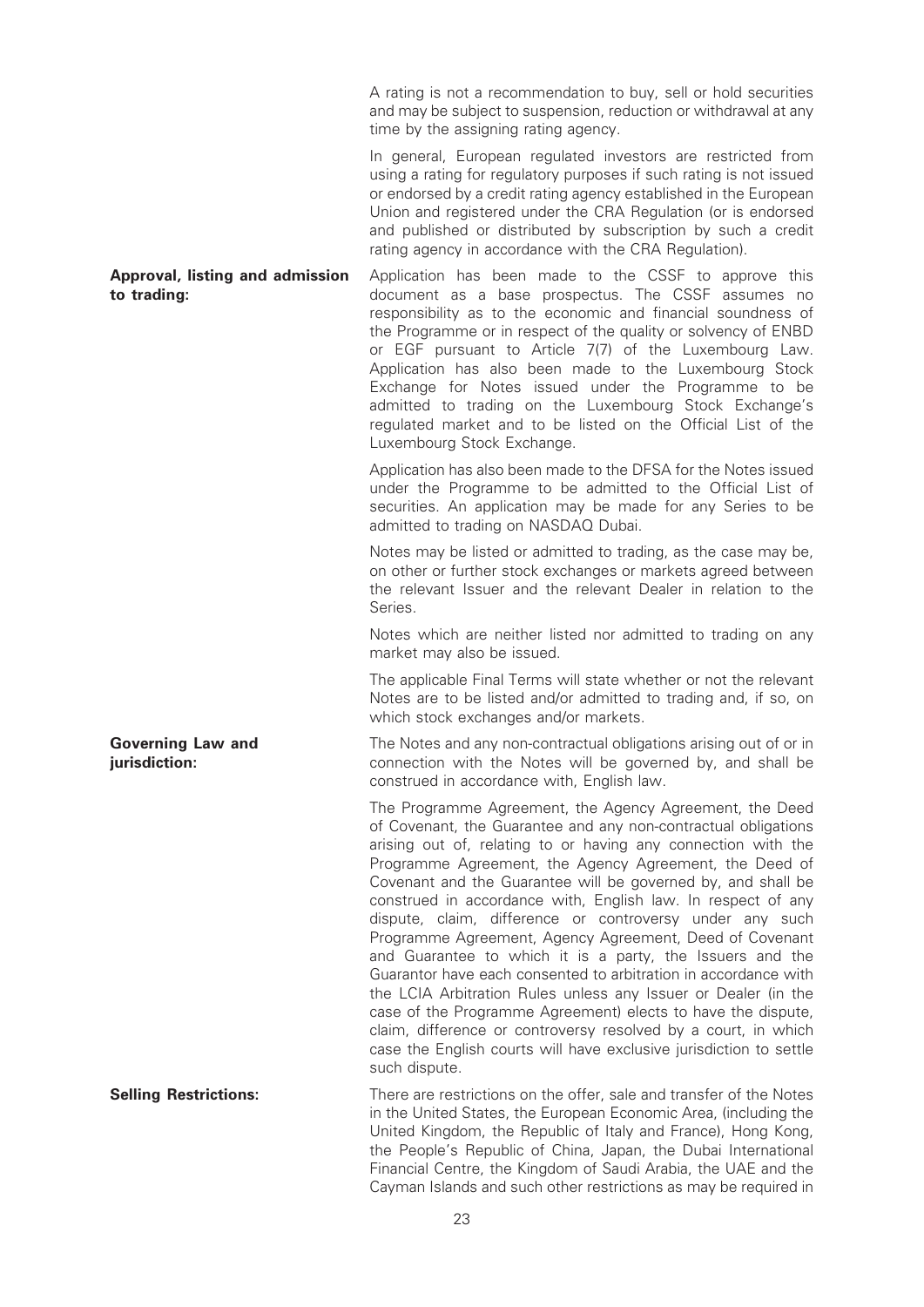connection with the offering and sale of a particular Tranche of Notes (see ''Subscription and Sale'').

United States Selling Restrictions:

Regulation S, Category 2. TEFRA C or TEFRA D or TEFRA not applicable, as specified in the applicable Final Terms.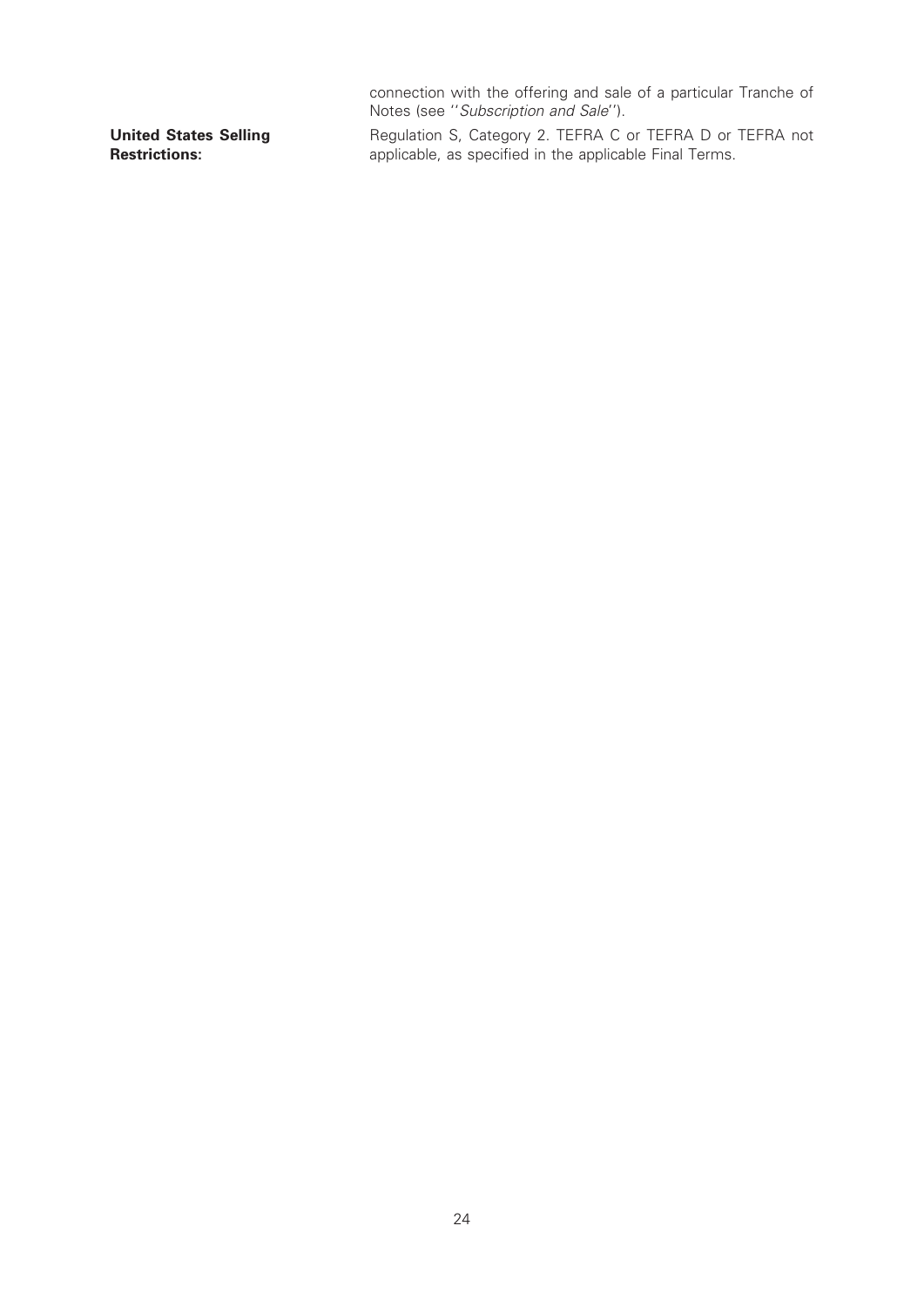# FORM OF THE NOTES

The Notes of each Series will be in either bearer form, with or without interest coupons and talons attached, or registered form, without interest coupons attached. Notes will be issued outside the United States in reliance on Regulation S under the Securities Act ("Regulation S").

#### Bearer Notes

Each Tranche of Bearer Notes will initially be issued in the form of a temporary global note (a "Temporary Bearer Global Note") or, if so specified in the applicable Final Terms, a permanent Global Note (a "Permanent Bearer Global Note") which, in either case, will be delivered on or prior to the original issue date of the Tranche (as defined under "Terms and Conditions of the Notes") to a common depositary (the "**Common Depositary**") for Euroclear Bank S.A./N.V. ("Euroclear") and Clearstream Banking, société anonyme ("Clearstream, Luxembourg"). Whilst any Bearer Note is represented by a Temporary Bearer Global Note, payments of principal, interest (if any) and any other amount payable in respect of the Bearer Notes due prior to the Exchange Date (as defined below) will be made against presentation of the Temporary Bearer Global Note only to the extent that certification (in a form to be provided) to the effect that the beneficial owners of interests in such Note are not U.S. persons or persons who have purchased for resale to any U.S. person, as required by U.S. Treasury regulations, has been received by Euroclear and/ or Clearstream, Luxembourg and Euroclear and/or Clearstream, Luxembourg, as applicable, has given a like certification (based on the certifications it has received) to the Principal Paying Agent.

On and after the date (the "**Exchange Date**") which is 40 days after a Temporary Bearer Global Note is issued, interests in such Temporary Bearer Global Note will be exchangeable (free of charge) upon a request as described therein either for (a) interests in a Permanent Bearer Global Note of the same Series or (b) for definitive Bearer Notes of the same Series with, where applicable, receipts, interest coupons and talons attached (as indicated in the applicable Final Terms and subject, in the case of definitive Bearer Notes, to such notice period as is specified in the applicable Final Terms), in each case against certification of beneficial ownership as described above unless such certification has already been given. The holder of a Temporary Bearer Global Note will not be entitled to collect any payment of interest, principal or other amount due on or after the Exchange Date unless, upon due certification, exchange of the Temporary Bearer Global Note for an interest in a Permanent Bearer Global Note or for definitive Bearer Notes is improperly withheld or refused.

Payments of principal, interest (if any) or any other amounts on a Permanent Bearer Global Note will be made through Euroclear and/or Clearstream, Luxembourg against presentation or surrender (as the case may be) of the Permanent Bearer Global Note without any requirement for certification.

The applicable Final Terms will specify that a Permanent Bearer Global Note will be exchangeable (free of charge), in whole but not in part, for definitive Bearer Notes with, where applicable, receipts, interest coupons and talons attached upon either (a) not less than 60 days' written notice from Euroclear and/or Clearstream, Luxembourg (acting on the instructions of any holder of an interest in such Permanent Bearer Global Note) to the Principal Paying Agent as described therein or (b) only upon the occurrence of an Exchange Event. For these purposes, "**Exchange Event**" means that (i) an Event of Default (as defined in Condition 9) has occurred and is continuing, (ii) the relevant Issuer has been notified that both Euroclear and Clearstream, Luxembourg have been closed for business for a continuous period of 14 days (other than by reason of holiday, statutory or otherwise) or have announced an intention permanently to cease business or have in fact done so and no successor clearing system is available or (iii) the relevant Issuer has or will become subject to adverse tax consequences which would not be suffered were the Bearer Notes represented by the Permanent Bearer Global Note in definitive form. The relevant Issuer will promptly give notice to Noteholders in accordance with Condition 13 if an Exchange Event occurs. In the event of the occurrence of an Exchange Event, Euroclear and/or Clearstream, Luxembourg (acting on the instructions of any holder of an interest in such Permanent Bearer Global Note) may give notice to the Principal Paying Agent requesting exchange and, in the event of the occurrence of an Exchange Event as described in (iii) above, the relevant Issuer may also give notice to the Principal Paying Agent requesting exchange. Any such exchange shall occur not later than 45 days after the date of receipt of the first relevant notice by the Principal Paying Agent.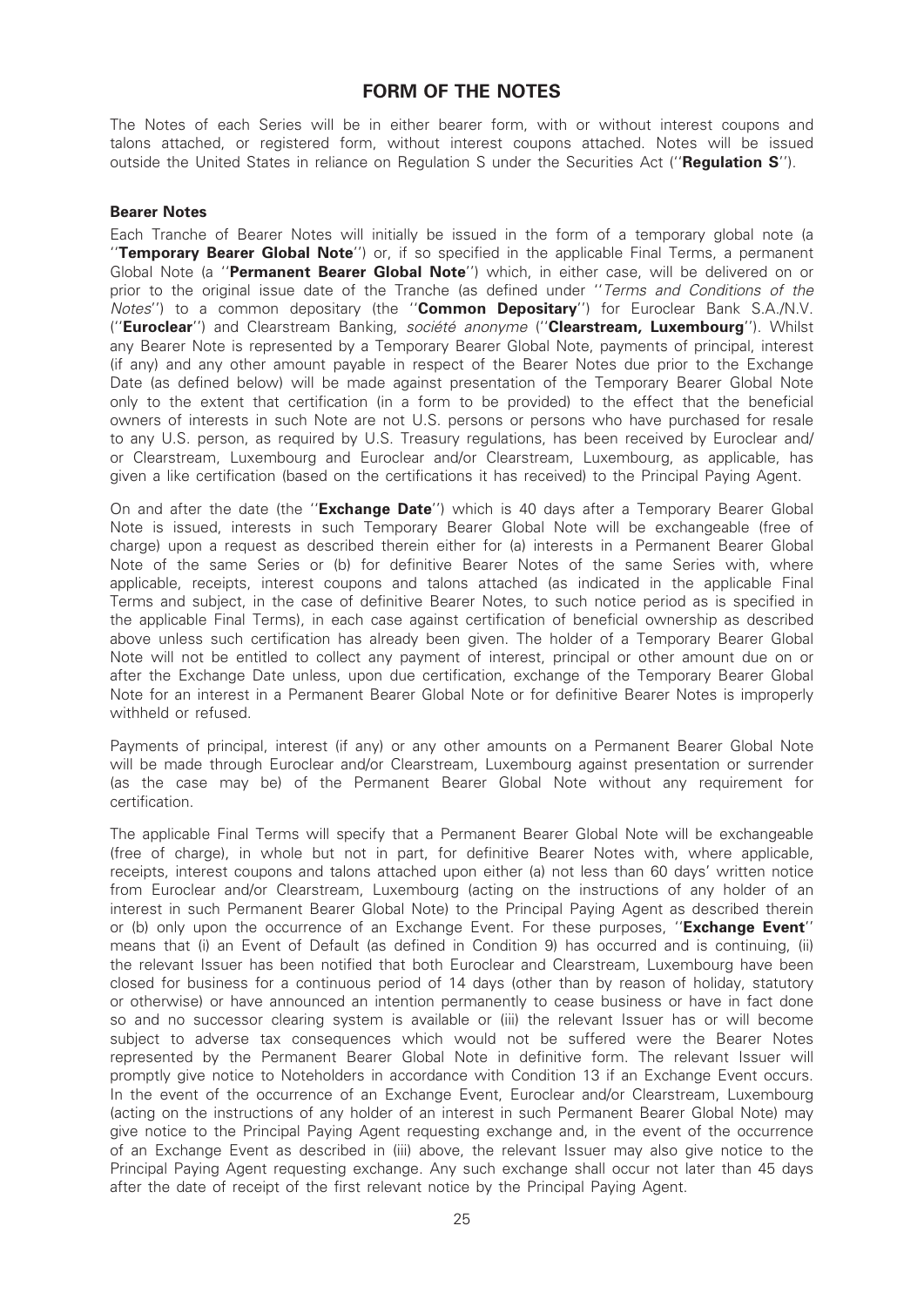The option for a Temporary Bearer Global Note to be exchangeable for definitive Bearer Notes by giving notice should not be expressed to be applicable under applicable Final Terms if the relevant Notes have denominations consisting of a minimum Specified Denomination plus one or more higher integral multiples of another smaller amount. Furthermore, Notes should not be issued which have such denominations if such Notes are to be represented on issue by a Temporary Bearer Global Note exchangeable for definitive Bearer Notes.

In the event that a Permanent Bearer Global Note is exchanged for definitive Bearer Notes, such definitive Bearer Notes shall be issued in Specified Denomination(s) only. A Noteholder who holds a principal amount of less than the minimum Specified Denomination will not receive a definitive Bearer Note in respect of such holding and would need to purchase a principal amount of Notes such that it holds an amount equal to one or more Specified Denominations.

The following legend will appear on all Bearer Notes which have an original maturity of more than 365 days and on all receipts and interest coupons and talons relating to such Bearer Notes:

''ANY UNITED STATES PERSON WHO HOLDS THIS OBLIGATION WILL BE SUBJECT TO LIMITATIONS UNDER THE UNITED STATES INCOME TAX LAWS, INCLUDING THE LIMITATIONS PROVIDED IN SECTIONS 165(j) AND 1287(a) OF THE U.S. INTERNAL REVENUE CODE OF 1986, AS AMENDED.''

The sections referred to provide that United States holders, with certain exceptions, will not be entitled to deduct any loss on Bearer Notes, receipts or interest coupons and will not be entitled to capital gains treatment of any gain on any sale, disposition, redemption or payment of principal in respect of such Bearer Notes, receipts or interest coupons.

Notes which are represented by a Bearer Global Note will only be transferable in accordance with the rules and procedures for the time being of Euroclear or Clearstream, Luxembourg, as the case may be.

#### Registered Notes

Each Tranche of Registered Notes will initially be represented by a global note in registered form (a ''Registered Global Note''). Registered Global Notes will be deposited with the Common Depositary and registered in the name of its nominee. Persons holding beneficial interests in Registered Global Notes will be entitled or required, as the case may be, under the circumstances described below, to receive physical delivery of definitive Notes in fully registered form.

Payments of principal, interest and any other amount in respect of the Registered Global Notes will, in the absence of provision to the contrary, be made to the person shown on the Register (as defined in Condition 5(d)) as the registered holder of the Registered Global Notes. None of the relevant Obligors, any Paying Agent or the Registrar will have any responsibility or liability for any aspect of the records relating to or payments or deliveries made on account of beneficial ownership interests in the Registered Global Notes or for maintaining, supervising or reviewing any records relating to such beneficial ownership interests.

Payments of principal, interest or any other amount in respect of the Registered Notes in definitive form will, in the absence of provision to the contrary, be made to the persons shown on the Register on the relevant Record Date (as defined in Condition 5(d)) immediately preceding the due date for payment in the manner provided in that Condition.

Payments of principal, interest or any other amount in respect of the Registered Global Note will be made to the persons shown on the Register at the close of business (in the relevant clearing system) on the Clearing System Business Day before the due date for such payment (the "Record Date") where "Clearing System Business Day" means a day on which each clearing system for which the Registered Global Note is being held is open for business.

Interests in a Registered Global Note will be exchangeable (free of charge), in whole but not in part, for definitive Registered Notes only upon the occurrence of an Exchange Event. The relevant Issuer will promptly give notice to Noteholders in accordance with Condition 13 if an Exchange Event occurs. In the event of the occurrence of an Exchange Event, Euroclear and/or Clearstream, Luxembourg (acting on the instructions of any holder of an interest in such Registered Global Note) may give notice to the Registrar requesting exchange. Any such exchange shall occur not later than 10 days after the date of receipt of the first relevant notice by the Registrar.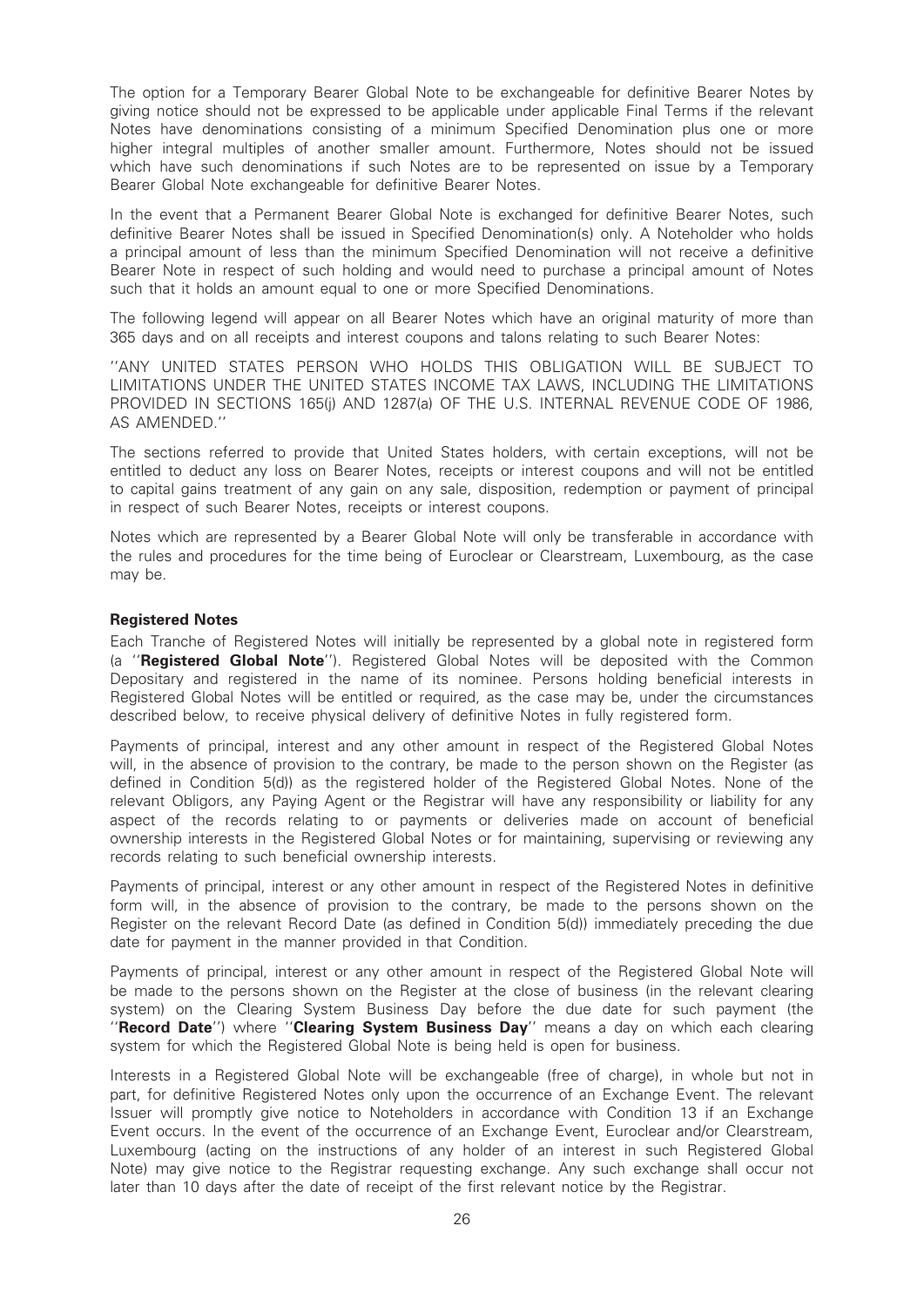# **General**

Pursuant to the Agency Agreement (as defined under ''Terms and Conditions of the Notes''), the Principal Paying Agent shall arrange that, where a further Tranche of Notes is issued which is intended to form a single Series with an existing Tranche of Notes, the Notes of such further Tranche shall be assigned a common code and ISIN which are different from the common code and ISIN assigned to Notes of any other Tranche of the same Series until at least the expiry of the distribution compliance period (as defined in Regulation S under the Securities Act) applicable to the Notes of such Tranche.

Any reference herein to Euroclear and/or Clearstream, Luxembourg shall, whenever the context so permits, be deemed to include a reference to any additional or alternative clearing system as may be approved by the relevant Issuer and the Principal Paying Agent.

A Note may be accelerated by the holder thereof in certain circumstances described in Condition 9. In such circumstances, where any Note is still represented by a Global Note and the Global Note (or any part thereof) has become due and repayable in accordance with the Terms and Conditions of such Notes and payment in full of the amount due has not been made in accordance with the provisions of the Global Note then the Global Note will become void at 8.00 p.m. (London time) on such day. At the same time, holders of interests in such Global Note credited to their accounts with Euroclear and/or Clearstream, Luxembourg, as the case may be, will become entitled to proceed directly against the relevant Issuer(s) on the basis of statements of account provided by Euroclear and/or Clearstream, Luxembourg on and subject to the terms of a deed of covenant (the "Deed of Covenant") dated 17 April 2014 and executed by ENBD and EGF.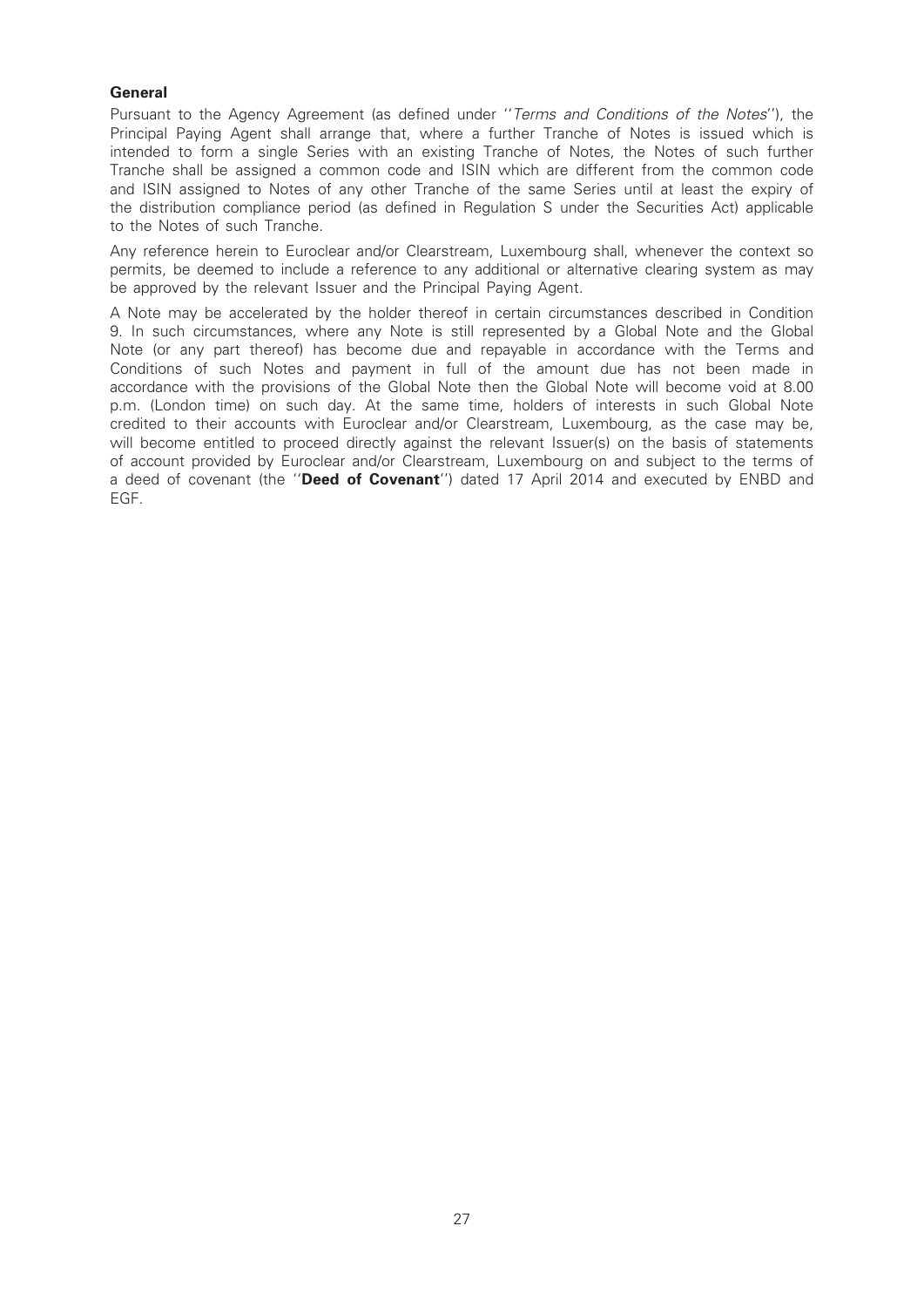# [EMIRATES NBD PJSC] [EMIRATES NBD GLOBAL FUNDING LIMITED] (the ''Issuer'')

# $Is sue of [•][•]$ [Guaranteed by Emirates NBD PJSC (the ''Guarantor'')] under the U.S.\$7,500,000,000

# EURO MEDIUM TERM NOTE PROGRAMME

# PART A – CONTRACTUAL TERMS

[Terms used herein shall be deemed to be defined as such for the purposes of the Conditions set forth in the Base Prospectus dated 17 April 2014 [and the supplement[s] to the Base Prospectus dated  $[\bullet]$  [and  $[\bullet]]$ ] which [together] constitute] a base prospectus for the purposes of the Prospectus Directive (Directive 2003/71/EC) (the "Prospectus Directive") as amended (which includes the amendments made by Directive 2010/73/EU (the ''2010 PD Amending Directive'') to the extent that such amendments have been implemented in a Relevant Member State. This document contains the Final Terms of the Notes described herein for the purposes of Article 5.4 of the Prospectus Directive and must be read in conjunction with the Base Prospectus[, as so supplemented]. Full information on the Issuer[, the Guarantor] and the offer of the Notes is only available on the basis of the combination of these Final Terms and the Base Prospectus[, as so supplemented]. The Base Prospectus [and the supplement[s] to the Base Prospectus] [is] [are] available for viewing on the website of the Luxembourg Stock Exchange at http://www.bourse.lu and during normal business hours at the registered office of the [Issuer/Guarantor] at Baniyas Road, Deira, P.O. Box 777, Dubai, UAE and the specified office of the Principal Paying Agent at Winchester House, 1 Great Winchester Street, London EC2N 2DB.]

[Terms used herein shall be deemed to be defined as such for the purposes of the Conditions (the ''Conditions'') set forth in the Base Prospectus dated [22 December 2011][14 March 2013], which are incorporated by reference in the Base Prospectus dated 17 April 2014. This document constitutes the Final Terms of the Notes described herein for the purposes of Article 5.4 of the Prospectus Directive (Directive 2003/71/EC) (the "Prospectus Directive") as amended (which includes the amendments made by Directive 2010/73/EU (the "2010 PD Amending Directive") to the extent that such amendments have been implemented in a Relevant Member State and must be read in conjunction with the Base Prospectus dated 17 April 2014 [and the supplement[s] to the Base Prospectus dated  $[\bullet]$  [and  $[\bullet]]$ ] which [together] constitute[s] a base prospectus for the purposes of the Prospectus Directive. Full information on the Issuer I, the Guarantorl and the offer of the Notes is only available on the basis of the combination of these Final Terms and the Base Prospectus dated 17 April 2014 [, as so supplemented]. The Base Prospectus [and the supplement[s] to the Base Prospectus] [is] [are] available for viewing on the website of the Luxembourg Stock Exchange at http://www.bourse.lu and during normal business hours from the registered office of the [Issuer/Guarantor] at Baniyas Road, Deira, P.O. Box 777, Dubai, UAE and the specified office of the Principal Paying Agent at Winchester House, 1 Great Winchester Street, London EC2N 2DB.]

# 1. (a) Series Number: [ $\bullet$ ]

- (b) [Tranche Number: [ $\bullet$ ]]
- $(c)$  [Date on which the Notes become  $[\bigcirc]$ ] fungible:
- 2. Specified Currency:  $\lceil \bullet \rceil$
- 3. Aggregate Nominal Amount:
	- (a) Series:  $[**•**]$
	- (b) [Tranche: [\*]]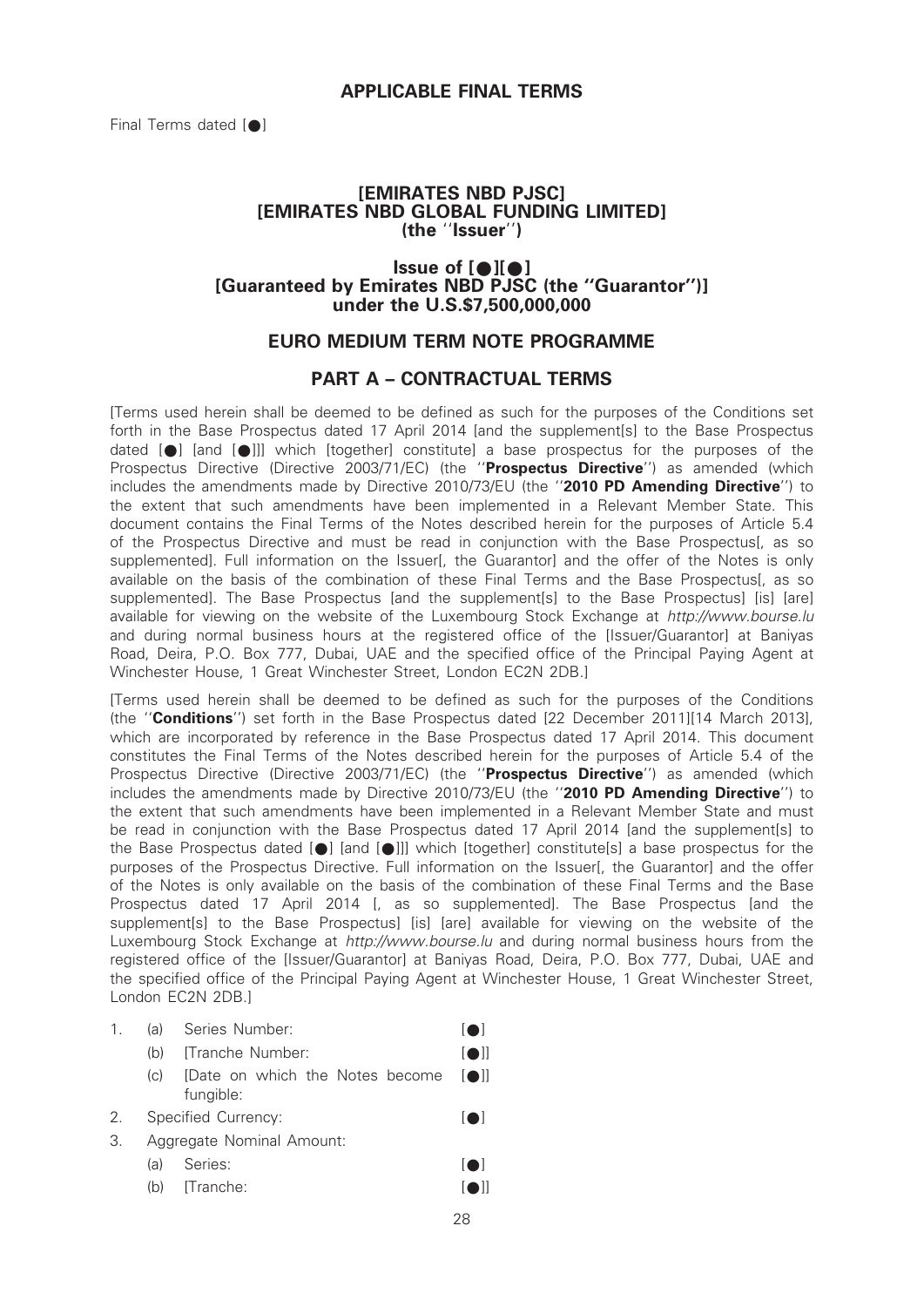- 
- 5. (a) Specified Denominations: [ $\bullet$ ]
	- (b) Calculation Amount: [ $\bigcirc$ ]
- 6. (a) Issue Date: [\*]
	- (b) Interest Commencement Date: [[\*]/Issue Date/Not Applicable]
- 7. Maturity Date: [ $\bullet$ ]

4. Issue Price:  $[•]$  per cent. of the Aggregate Nominal Amount [plus accrued interest from  $[•]$ ]

- 
- 
- 

[Fixed rate – specify date/Floating rate – Interest Payment Date falling in or nearest to [specify month and year]

(Note that for Renminbi denominated Fixed Rate Notes where the Interest Payment Dates and the amount of interest to be paid on such Interest Payment Dates are subject to modification in accordance with a Business Day Convention, it will be necessary to use the following wording: ''Interest Payment Date falling in or nearest to [specify month]'')

8. Interest Basis: [[ $\bullet$ ] per cent. Fixed Rate]  $[•]$  +/-  $[•]$  per cent. Floating Rate] [Zero Coupon] (further particulars specified below) 9. Put/Call Options: [Investor Put] **Ilssuer Call1** [Regulatory Call] 10. (a) Status of the Notes: [Senior/Subordinated] (b) [Status of the Guarantee]: [Senior/Subordinated]

 $|$ 

(c) [Date [Board/Shareholder] approval for issuance of Notes obtained:

# PROVISIONS RELATING TO INTEREST (IF ANY) PAYABLE

- 11. Fixed Rate Note Provisions [Applicable/Not Applicable]
	-
	-

(a) Rate(s) of Interest:  $[•]$  per cent. per annum [payable [annually/ semiannually/quarterly/monthly] in arrear]

(b) Interest Payment Date(s):  $[[\bullet]]$  in each year [up to and including the Maturity **Datel** 

> (For Renminbi denominated Fixed Rate Notes where the Interest Payment Dates and the amount of interest to be paid on such Interest Payment Dates are subject to modification, specify a Business Day Convention in paragraph 11(g) below (which is expected to be the Modified Following Business Day Convention) and add the words '', subject to adjustment in accordance with the Business Day Convention. For these purposes, ''Business Day'' means a day on which commercial banks and foreign exchange markets settle payments and are open for general business (including dealing in foreign exchange and currency deposits) in Hong Kong and []'' after ''Maturity Date" in this subparagraph (b)

(c) Fixed Coupon Amount(s): [\*] per Calculation Amount (Applicable to Notes in definitive form.)

(For Renminbi denominated Fixed Rate Notes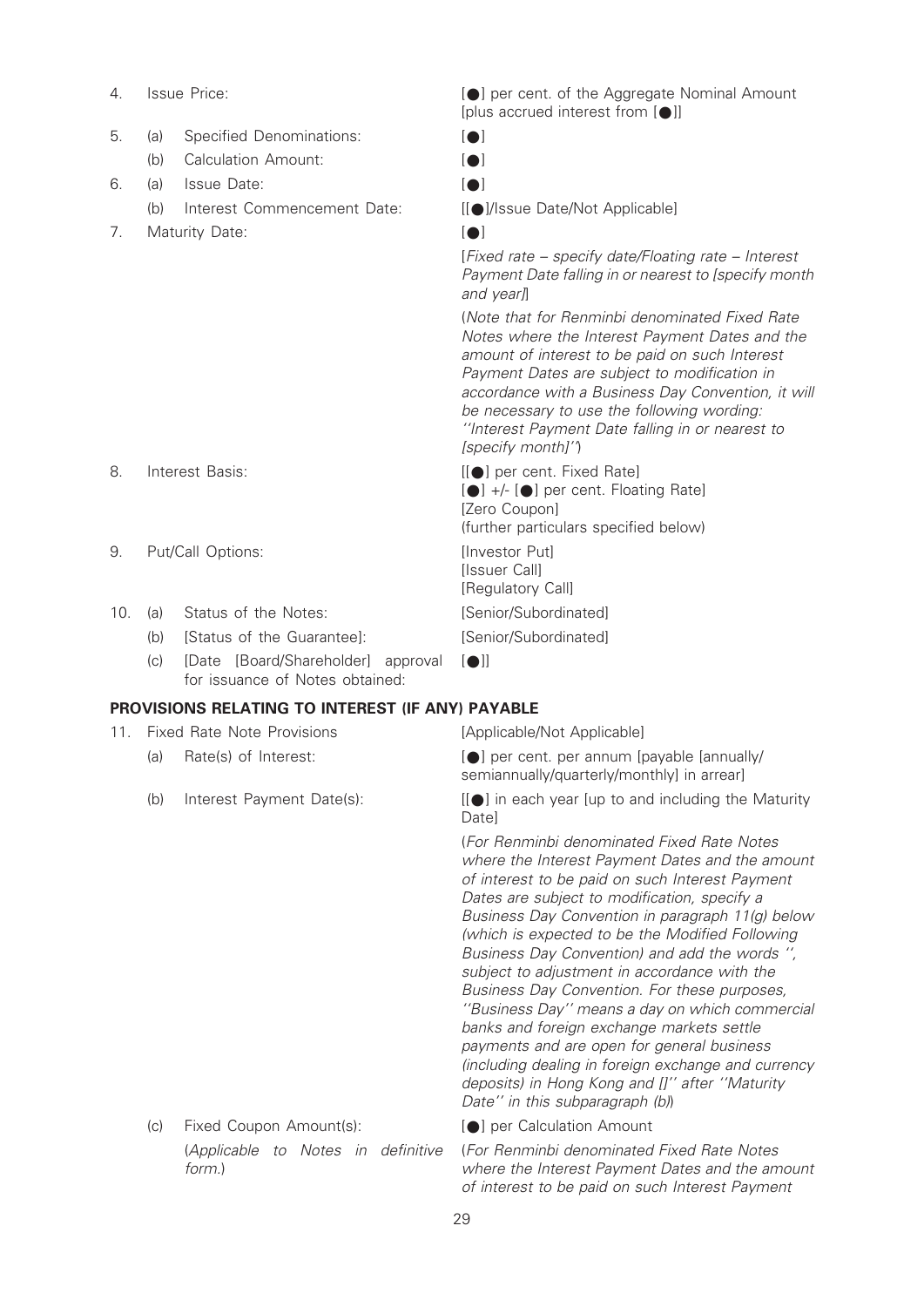|     |     |                                                                                                                                | Dates are subject to modification in accordance<br>with a Business Day Convention, the following<br>alternative wording is appropriate: "Each Fixed<br>Coupon Amount shall be calculated by multiplying<br>the product of the Rate of Interest and the<br>Calculation Amount by the Day Count Fraction and<br>rounding the resultant figure to the nearest<br>CNY0.01, CNY0.005 being rounded upwards.) |
|-----|-----|--------------------------------------------------------------------------------------------------------------------------------|---------------------------------------------------------------------------------------------------------------------------------------------------------------------------------------------------------------------------------------------------------------------------------------------------------------------------------------------------------------------------------------------------------|
|     | (d) | Broken Amount(s):                                                                                                              | [[●] per Calculation Amount, payable on the<br>Interest Payment Date falling [in/on] [●]/Not<br>Applicable]                                                                                                                                                                                                                                                                                             |
|     | (e) | Day Count Fraction:                                                                                                            | [Actual/Actual (ISDA)<br>Actual/365 (Fixed)<br>Actual/365 (Sterling)<br>Actual/360<br>30/360<br>30E/360<br>30E/360 (ISDA)<br>Actual/Actual (ICMA)]                                                                                                                                                                                                                                                      |
|     | (f) | Determination Date(s):                                                                                                         | [●] in each year                                                                                                                                                                                                                                                                                                                                                                                        |
|     | (g) | <b>Business Day Convention:</b>                                                                                                | [Not Applicable] [Floating Rate Convention/<br>Following Business Day Convention/Modified<br>Following Business Day Convention/Preceding<br>Business Day Convention/[specify other]]                                                                                                                                                                                                                    |
| 12. |     | Floating Rate Note Provisions                                                                                                  | [Applicable/Not Applicable]                                                                                                                                                                                                                                                                                                                                                                             |
|     | (a) | Specified Period(s)/Specified Interest<br>Payment Dates:                                                                       | [●] in each year, subject to adjustment in<br>accordance with (c) below                                                                                                                                                                                                                                                                                                                                 |
|     | (b) | First Interest Payment Date:                                                                                                   | $\blacksquare$                                                                                                                                                                                                                                                                                                                                                                                          |
|     | (c) | Business Day Convention:                                                                                                       | [Floating Rate Convention/Following Business Day<br>Convention/Modified Following Business Day<br>Convention/Preceding Business Day Convention]                                                                                                                                                                                                                                                         |
|     | (d) | Additional Business Centre(s):                                                                                                 | [[●]/Not Applicable]                                                                                                                                                                                                                                                                                                                                                                                    |
|     | (e) | which<br>the<br>Manner<br>in<br>Rate<br>of<br>Interest and Interest Amount is to<br>be determined:                             | [Screen Rate Determination/ISDA Determination]                                                                                                                                                                                                                                                                                                                                                          |
|     | (f) | Party responsible for calculating the<br>Rate of Interest and/or<br>Interest<br>Amount (if not the Principal Paying<br>Agent): | $\blacksquare$                                                                                                                                                                                                                                                                                                                                                                                          |
|     | (g) | Screen Rate Determination:                                                                                                     |                                                                                                                                                                                                                                                                                                                                                                                                         |
|     |     | Reference Rate:                                                                                                                | [LIBOR/LIBID/LIMEAN/EURIBOR/SHIBOR/HIBOR/<br>CNH HIBOR/TRLIBOR or TRYLIBOR/SIBOR/<br>EIBOR/TIBOR/SAIBOR/BBSW/AUD LIBOR/JPY<br>LIBOR/PRIBOR]                                                                                                                                                                                                                                                             |
|     |     | Interest Determination Date(s):                                                                                                | $\blacksquare$                                                                                                                                                                                                                                                                                                                                                                                          |
|     |     | Relevant Screen Page:                                                                                                          | $\blacksquare$                                                                                                                                                                                                                                                                                                                                                                                          |
|     |     | <b>Relevant Financial Centre</b>                                                                                               | $\blacksquare$                                                                                                                                                                                                                                                                                                                                                                                          |
|     |     | <b>Relevant Time</b>                                                                                                           | $\blacksquare$                                                                                                                                                                                                                                                                                                                                                                                          |
|     | (h) | <b>ISDA</b> Determination:                                                                                                     |                                                                                                                                                                                                                                                                                                                                                                                                         |
|     |     | Floating Rate Option:                                                                                                          | <b>101</b>                                                                                                                                                                                                                                                                                                                                                                                              |
|     |     | Designated Maturity:                                                                                                           | $\blacksquare$                                                                                                                                                                                                                                                                                                                                                                                          |
|     |     | Reset Date:                                                                                                                    | $\blacksquare$                                                                                                                                                                                                                                                                                                                                                                                          |

• ISDA Definitions: [ $\bullet$ ]

(i) Linear Interpolation: [Not Applicable/Applicable – the Rate of Interest for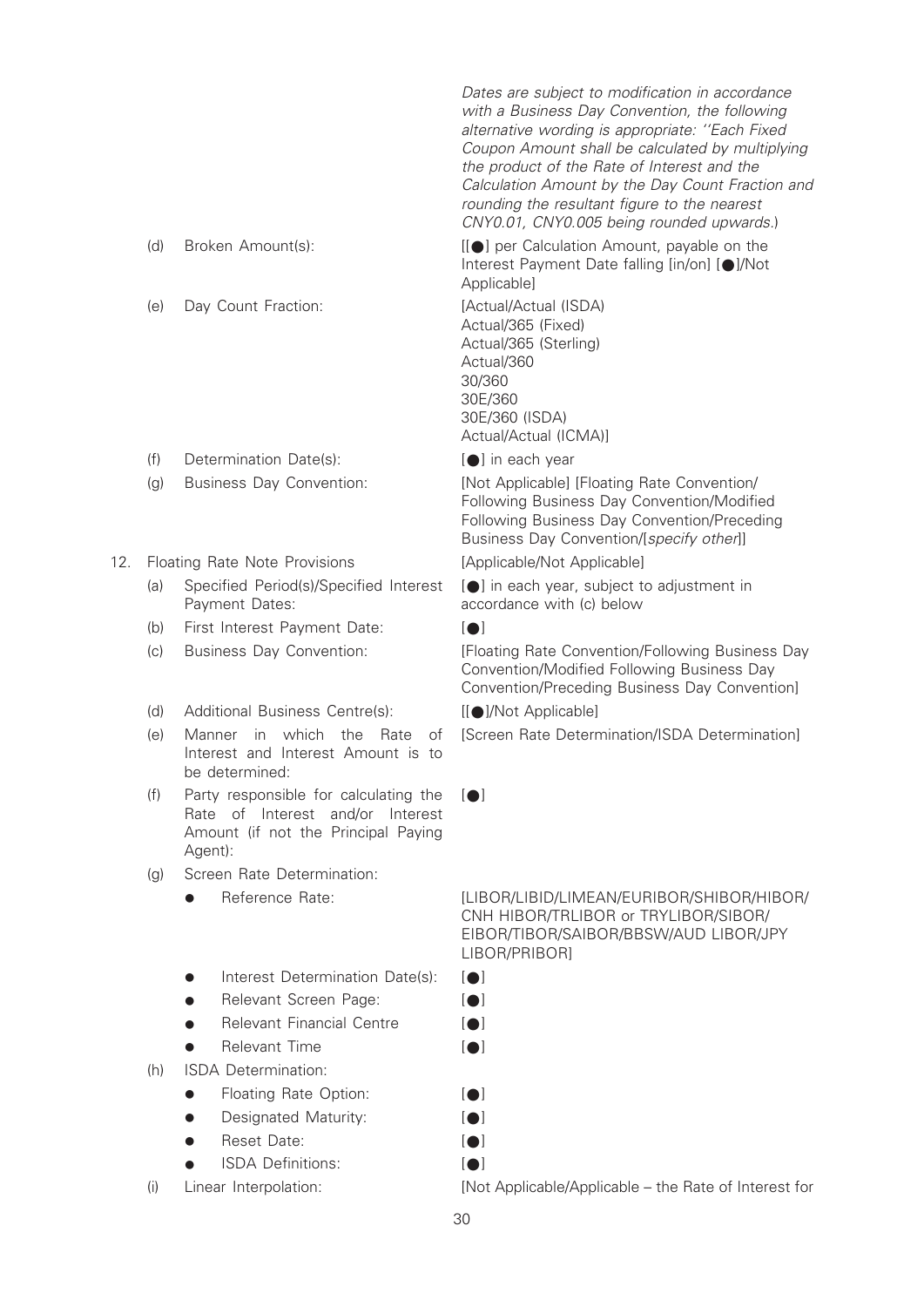the [long/short] [first/last] Interest Period shall be calculated using Linear Interpolation (specify for each short or long interest period)]

- (i) Margin(s):  $[+/][\bullet]$  per cent. per annum
- (k) Minimum Rate of Interest: [\*] per cent. per annum
- (l) Maximum Rate of Interest: [\*] per cent. per annum
- (m) Day Count Fraction: [Actual/Actual (ISDA)

- 13. Zero Coupon Note Provisions [Applicable/Not Applicable]
	- (a) Accrual Yield:  $\lceil \bullet \rceil$  per cent. per annum
	- (b) Reference Price:  $\lceil \bullet \rceil$
	- (c) Day Count Fraction in relation to Early Redemption Amounts and late payment:
- 14. Details relating to Partly Paid Notes: [Applicable/Not Applicable]
	- (a) Instalment Amounts:  $[[\bullet],[\bullet]]$
	- (b) Instalment Dates:  $[[\bullet],[\bullet]]$

#### 15. Reset Note Provisions: [Applicable/Not Applicable]

- 
- 
- (c) Day Count Fraction: [Actual/Actual (ISDA)

- (e) Reset Date(s):  $[•]$
- (f) Subsequent Reset Reference Rate(s) and Relevant Financial Centre:  $[ \bullet ]$
- (g) Reset Margin: [ $\bigcirc$ ]
- (h) Subsequent Reset Rate Screen Page:
- (i) Mid Swap Maturity:  $[•]$
- (i) Reset Determination Date:  $\lceil \bullet \rceil$
- (k) Subsequent Reset Rate Time:  $[ \bullet ]$

- (a) Optional Redemption Date(s):  $[ \bullet]$
- (b) Optional Redemption Amount: [\*] per Calculation Amount
- (c) If redeemable in part:
- 
- 
- 

Actual/365 (Fixed) Actual/365 (Sterling) Actual/360 30/360 30E/360 30E/360 (ISDA) Actual/Actual (ICMA)]]

- 
- 
- $\blacksquare$

(a) Initial Rate of Interest:  $[①]$  per cent. per annum [payable [annually/ semiannually/quarterly/monthly] in arrear]

(b) Interest Payment Date(s):  $[[\bullet]]$  in each year [up to and including the Maturity Date]

> Actual/365 (Fixed) Actual/365 (Sterling) Actual/360 30/360 30E/360 30E/360 (ISDA) Actual/Actual (ICMA)]

(d) Determination Date(s): [[ $\bullet$ ] in each year/Not Applicable]

Subsequent Reset Reference Rate: [Mid Swaps Reference Bond]

Relevant Financial Centre:

- 
- $|$
- 
- 
- 

16. Issuer Call: international contracts and the IApplicable/Not Applicable]

- 
-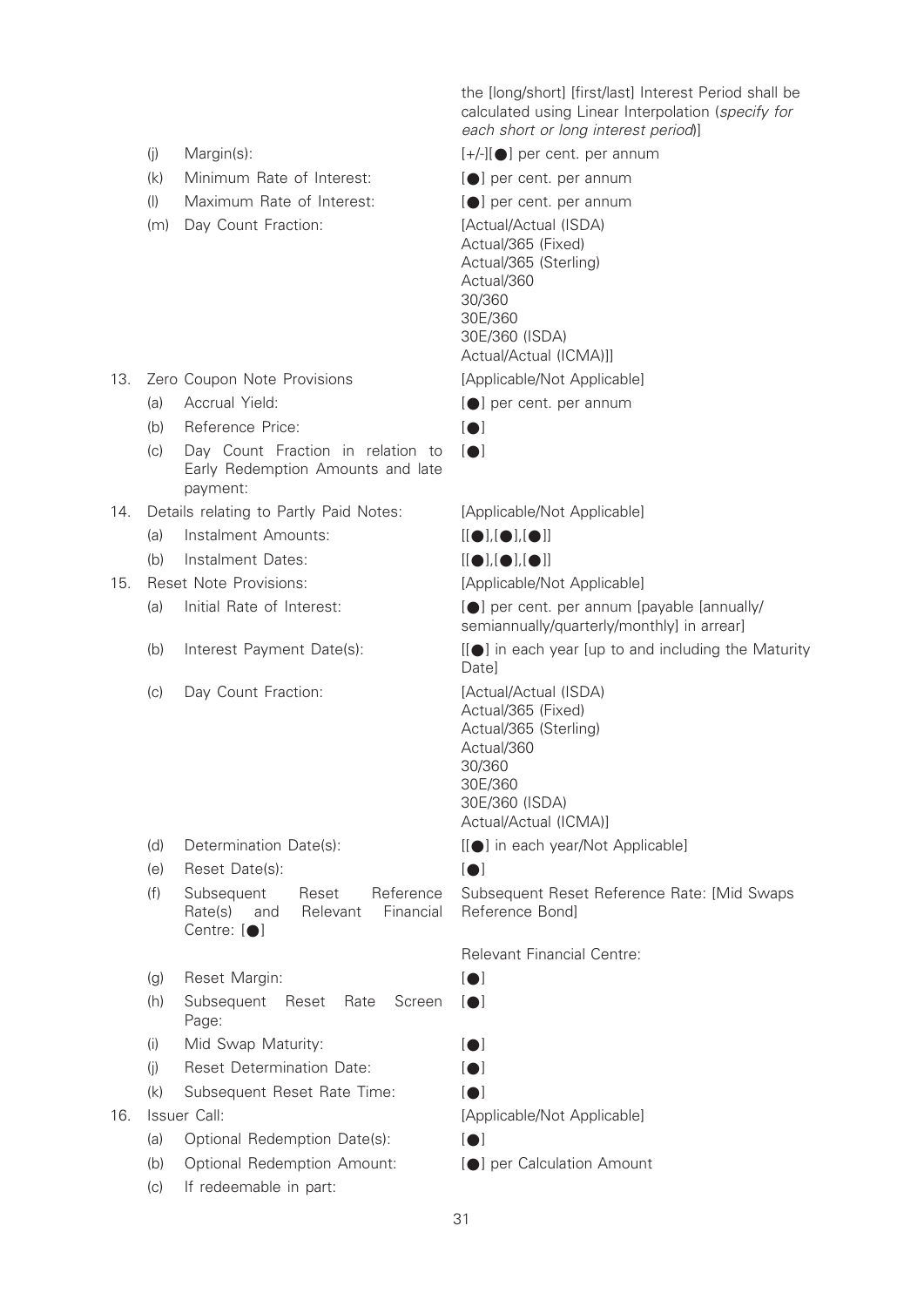- (i) Minimum Redemption Amount:
- (ii) Maximum Redemption Amount:
- - (a) Optional Redemption Date(s): [ $\bigcirc$ ]
	- (b) Optional Redemption Amount: [\*] per Calculation Amount
- 
- 19. Early Redemption Amount payable on redemption for taxation reasons, regulatory reasons or on event of default:
- 20. Form of Notes: **Example 20.** [Bearer Notes:

[ $\bigcirc$ ] per Calculation Amount

[ $\bigcirc$ ] per Calculation Amount

17. Investor Put:  $[Applicable/Not Applicable]$ 

- 
- 

18. Regulatory Call:  $[Applicable/Not Applicable]$ 

[Not Applicable/Final Redemption Amount/[\*] per Calculation Amount]

[Temporary Bearer Global Note exchangeable for a Permanent Bearer Global Note which is exchangeable for Definitive Bearer Notes [on 60 days' notice given at any time/only upon an Exchange Event]]

[Temporary Bearer Global Note exchangeable for Definitive Bearer Notes on and after the Exchange Date]

[Permanent Bearer Global Note exchangeable for Definitive Bearer Notes [on 60 days' notice given at any time/only upon an Exchange Event]]]

[Registered Notes:

Registered Global Note registered in the name of a nominee for a common depositary for Euroclear and Clearstream, Luxembourg]

[Reg. S Compliance Category [1/2/3]; TEFRA C/ TEFRA D/TEFRA not applicable]

[Not Applicable/[ $\bigcirc$ ]]

- 21. Additional Financial Centre(s) or other special provisions relating to Payment Dates:
- 22. Talons for future Coupons or Receipts to [Yes/No] be attached to Definitive Bearer Notes (and dates on which such Talons mature):

Signed on behalf of [name of Issuer]:

By: .......................................................................... Duly authorised

[Signed on behalf of Emirates NBD PJSC as Guarantor:

By: .......................................................................... Duly authorised]

32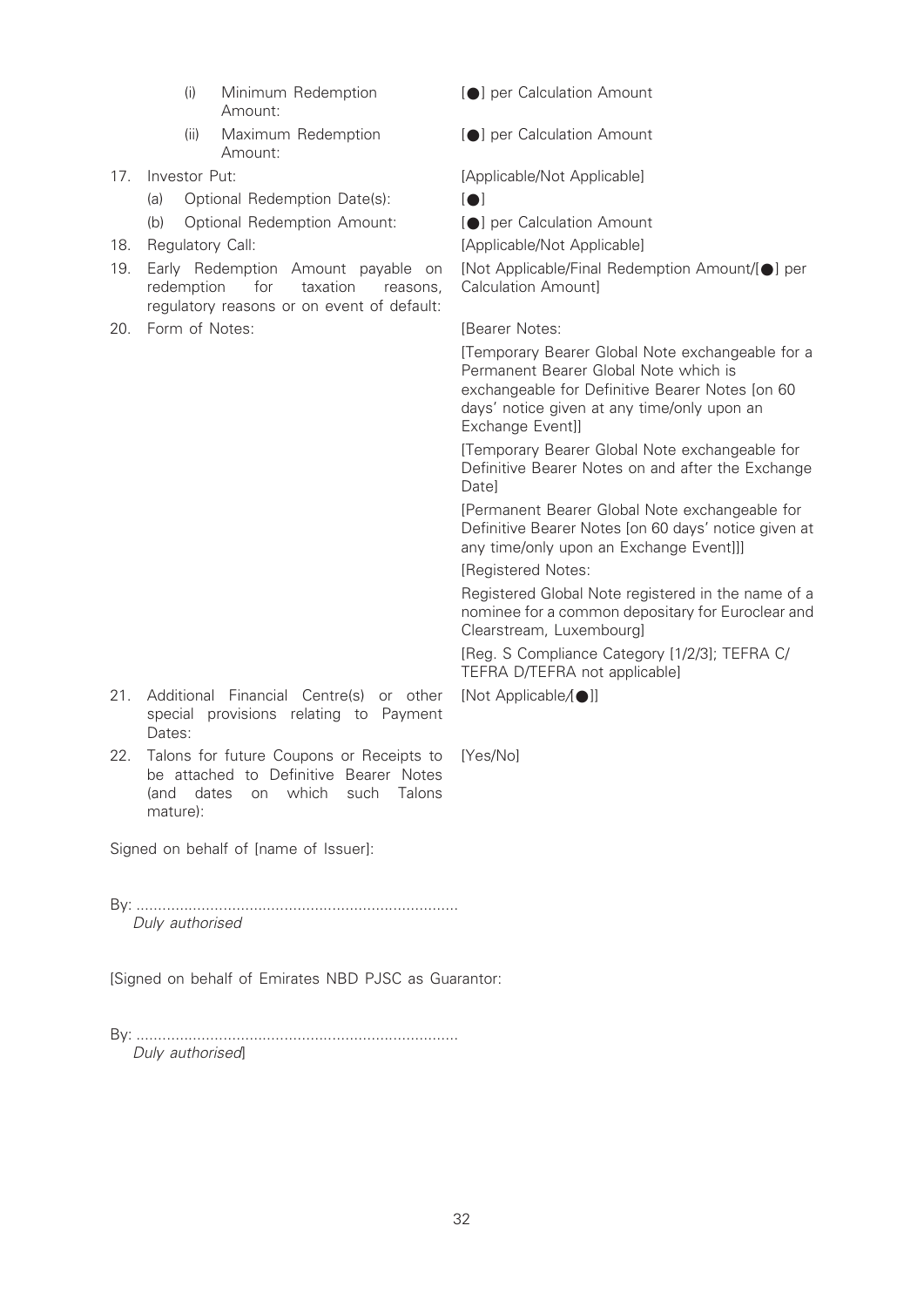# PART B – OTHER INFORMATION

# 1. LISTING AND ADMISSION TO TRADING  $(a)$  listing:

| (a) | Listing:                                                       | [Application has been made by the Issuer (or on its<br>behalf) for the Notes to be admitted to, if relevant,<br>listing on an official list (for example, the Official List<br>of the Luxembourg Stock Exchange or the Official<br>List maintained by the Dubai Financial Services<br>Authority) with effect from [].] |
|-----|----------------------------------------------------------------|------------------------------------------------------------------------------------------------------------------------------------------------------------------------------------------------------------------------------------------------------------------------------------------------------------------------|
| (b) | Admission to trading:                                          | [Application is expected to be made by the Issuer<br>(or on its behalf) for the Notes to be admitted to<br>trading on [specify relevant regulated market (for<br>example, the Regulated Market of the Luxembourg<br>Stock Exchange or NASDAQ Dubai).]                                                                  |
| (c) | Estimate of total expenses related<br>to admission to trading: | $\blacksquare$                                                                                                                                                                                                                                                                                                         |

**2. RATINGS EXECUTE: EXECUTE:** If the Notes to be issued [have been/are expected to be] rated]/[The following ratings reflect ratings assigned to Notes of this type issued under the Programme generally]:

#### $[Fitch: [①]$ ]

 $[Mody's: [\n\bullet]]$ 

# 3. INTERESTS OF NATURAL AND LEGAL PERSONS INVOLVED IN THE ISSUE

[Save for any fees payable to the [Managers/Dealer], so far as [each of] the Issuer [and the Guarantor] is aware, no person involved in the issue of the Notes has an interest material to the offer.] [The [Managers/Dealers and [their/its] affiliates have engaged, and may in the future engage, in investment banking and/or commercial banking transactions with, and may perform other services for, the Issuer [and the Guarantor] and [its/their respective] affiliates in the ordinary course of business for which they may receive fees.]

4. **YIELD (Fixed Rate Notes only) [Call per cent. per annum or a [quarterly/[semi**annual] basis

### 5. OPERATIONAL INFORMATION

#### (a) ISIN Code: [ $\bullet$ ]

- (b) Common Code: [ $\bullet$ ]
- $(c)$  Names and addresses of additional  $[•]$ Paying Agent(s) (if any):

# 6. THIRD PARTY INFORMATION

 $[[\bullet]$  has been extracted from  $[\bullet]$ . [Each of/The] Issuer [and the Guarantor] confirms that such information has been accurately reproduced and that, so far as it is aware, and is able to ascertain from information published by  $[\,\bullet\,]$ , no facts have been omitted which would render the reproduced information inaccurate or misleading.]/[Not applicable]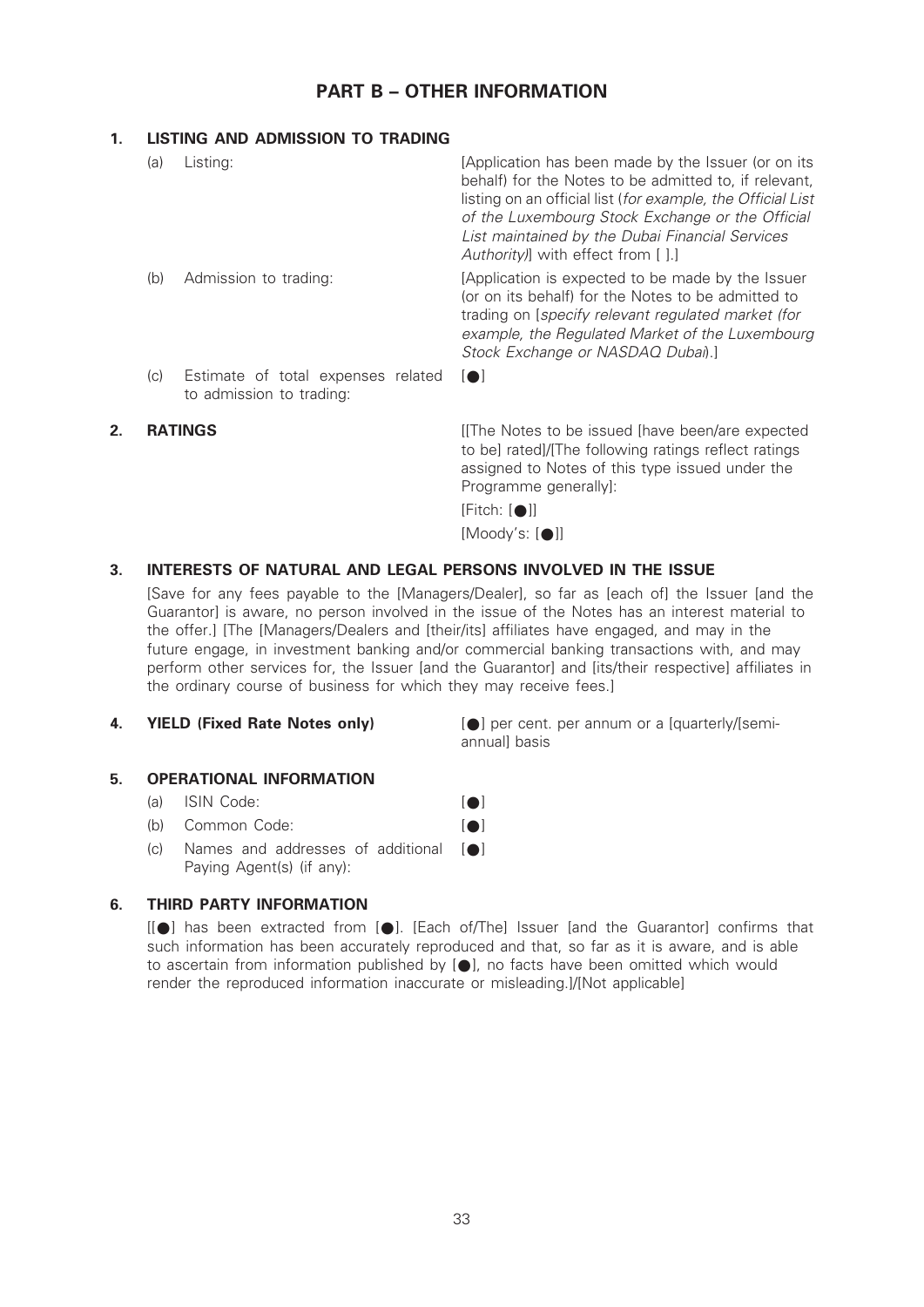# TERMS AND CONDITIONS OF THE NOTES

The following are the Terms and Conditions of the Notes which will be incorporated by reference into each Global Note (as defined below) and each definitive Note, in the latter case only if permitted by the relevant stock exchange or other relevant authority (if any) and agreed by the relevant Issuer and the relevant Dealer at the time of issue but, if not so permitted and agreed, such definitive Note will have endorsed thereon or attached thereto such Terms and Conditions. The applicable Final Terms (or the relevant provisions thereof) will be endorsed upon, or attached to, each Global Note and definitive Note. Reference should be made to ''Form of the Notes'' for a description of the content of Final Terms which will specify which of such terms are to apply in relation to the relevant Notes.

This Note is one of a Series (as defined below) of Notes issued by Emirates NBD PJSC ("**ENBD**") or Emirates NBD Global Funding Limited ("EGF" and together with ENBD in its capacity as Issuer, the "Issuers" and each an "Issuer") pursuant to the Agency Agreement (as defined below).

References herein to the "**Notes**" shall be references to the Notes of this Series and shall mean:

- (i) in relation to any Notes represented by a global Note (a "Global Note"), units of each Specified Denomination in the Specified Currency;
- (ii) any Global Note;
- (iii) any definitive Notes in bearer form ("Bearer Notes") issued in exchange for a Global Note in bearer form; and
- (iv) any definitive Notes in registered form (''Registered Notes'') (whether or not issued in exchange for a Global Note in registered form).

References herein to the "relevant Issuer" shall be to the Issuer of the Notes named as such in the applicable Final Terms.

The payment of all amounts in respect of the Notes, Receipts (as defined below) and Coupons (as defined below) issued by EGF have been quaranteed by ENBD (in such capacity the "**Guarantor**") pursuant to a guarantee (the "**Guarantee**") dated 17 April 2014 and executed by the Guarantor. The original Guarantee is held by the Agent on behalf of the Noteholders, the Receiptholders and the Couponholders at its specified office. References to the "relevant Obligor(s)" shall, in the case of any issue of Notes, mean the relevant Issuer and, if the relevant Issuer is EGF, the Guarantor.

The Notes, the Receipts (as defined below) and the Coupons (as defined below) have the benefit of an amended and restated agency agreement (such agency agreement as amended and/or supplemented and/or restated from time to time, the "Agency Agreement") dated 17 April 2014 and made between ENBD, EGF, Deutsche Bank AG, London Branch in its capacity as issuing and principal paying agent and agent bank (the "Principal Paying Agent", which expression shall include any successor such agent) and the other paying agents named therein (together with the Principal Paying Agent, the "Paying Agents", which expression shall include any additional or successor paying agents) and Deutsche Bank Luxembourg S.A. in its capacity as registrar (the "Registrar", which expression shall include any successor registrar) and a transfer agent and the other transfer agents named therein (together with the Registrar, the "Transfer Agents", which expression shall include any additional or successor transfer agents). The Issuer may appoint a calculation agent pursuant to the provisions of a calculation agency agreement (substantially in the form scheduled to the Agency Agreement) (the "Calculation Agent", which expression shall include any additional or successor calculation agent).

Interest bearing definitive Bearer Notes have interest coupons ("Coupons") and, if indicated in the applicable Final Terms, talons for further Coupons ("Talons") attached on issue. Any reference herein to Coupons or coupons shall, unless the context otherwise requires, be deemed to include a reference to Talons or talons. Definitive Bearer Notes repayable in instalments have receipts ("**Receipts**") for the payment of the instalments of principal (other than the final instalment) attached on issue. Registered Notes and Global Notes do not have Receipts, Coupons or Talons attached on issue.

The final terms for this Note (or the relevant provisions thereof) are set out in Part A of the Final Terms attached to or endorsed on this Note which complete these Terms and Conditions (the ''Conditions'').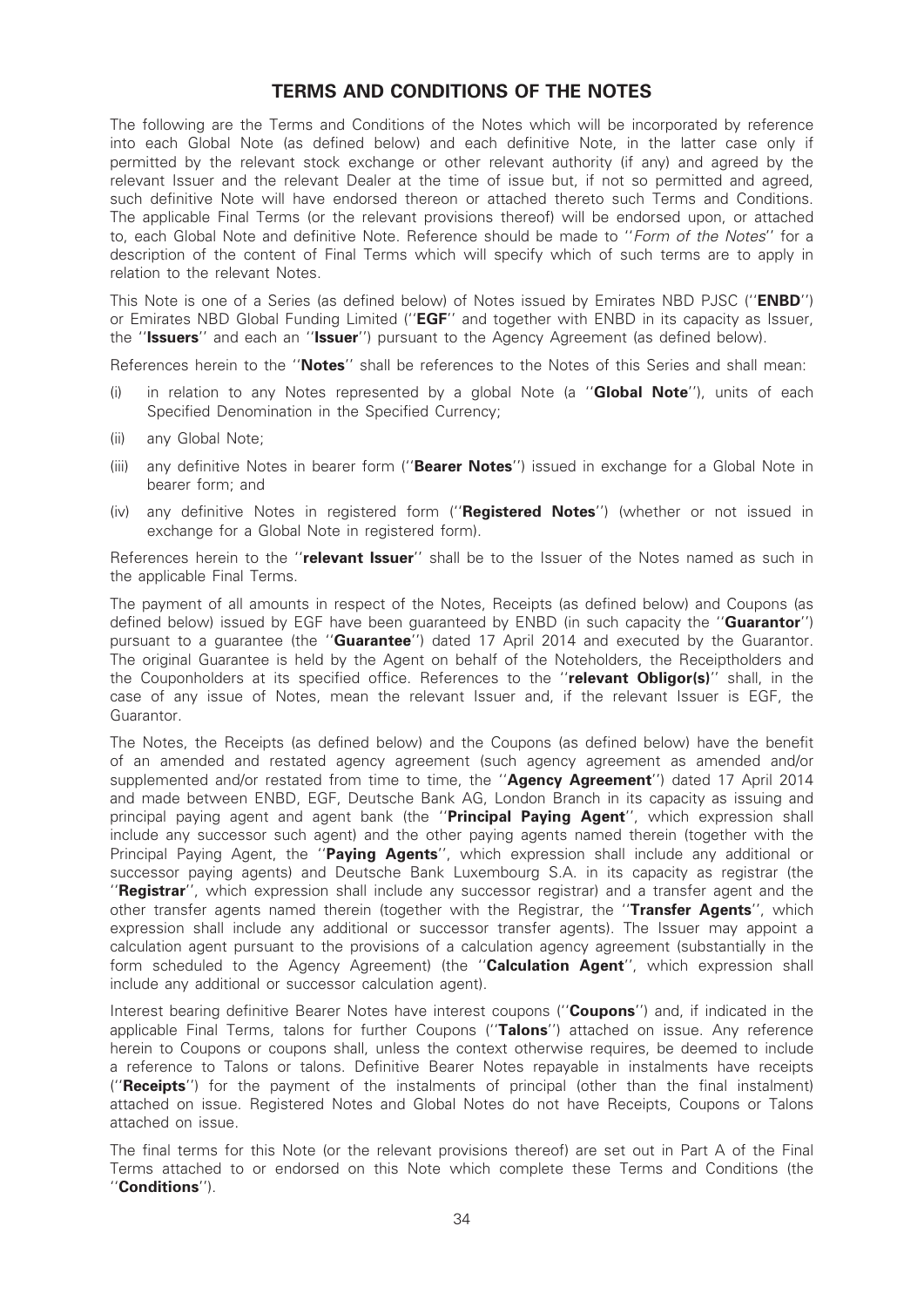References to the "**applicable Final Terms**" are to the Final Terms (or the relevant provisions thereof) attached to or endorsed on this Note.

Any reference to "Noteholders" or "holders" in relation to any Notes shall mean (in the case of Bearer Notes) the holders of the Notes and (in the case of Registered Notes) the persons in whose name the Notes are registered and shall, in relation to any Notes represented by a Global Note, be construed as provided below. Any reference herein to "Receiptholders" shall mean the holders of the Receipts and any reference herein to "Couponholders" shall mean the holders of the Coupons and shall, unless the context otherwise requires, include the holders of the Talons.

As used herein, "Tranche" means Notes which are identical in all respects (including as to listing) and "Series" means a Tranche of Notes together with any further Tranche or Tranches of Notes which are: (i) expressed to be consolidated and form a single series; and (ii) identical in all respects (including as to listing) except for their respective Issue Dates, Interest Commencement Dates and/or Issue Prices.

The Noteholders, the Receiptholders and the Couponholders are entitled to the benefit of the Deed of Covenant (the "Deed of Covenant") dated 17 April 2014 and made by ENBD and EGF. The original Deed of Covenant is held by the common depositary for Euroclear (as defined below) and Clearstream, Luxembourg (as defined below).

Copies of the Agency Agreement, the Guarantee and the Deed of Covenant are obtainable during normal business hours at the specified office of the Principal Paying Agent, the Registrar and each of the other Paying Agents and Transfer Agent (such Agents and the Registrar being together referred to as the "Agents"). Copies of the applicable Final Terms may be obtained, upon request, free of charge, from the registered office of ENBD and the specified offices of the Paying Agents save that, if this Note is neither admitted to trading on a regulated market in the European Economic Area nor offered in the European Economic Area in circumstances where a prospectus is required to be published under the Prospectus Directive, the applicable Final Terms will only be obtainable by a Noteholder holding one or more Notes and such Noteholder must produce evidence satisfactory to the relevant Issuer and the relevant Paying Agent as to its holding of such Notes and identity. If this Note is admitted to trading on the Luxembourg Stock Exchange's regulated market, the applicable Final Terms will also be available for viewing on the website of the Luxembourg Stock Exchange at www.bourse.lu. The Noteholders, the Receiptholders and the Couponholders are deemed to have notice of, and are entitled to the benefit of, all the provisions of the Agency Agreement, the Guarantee and the Deed of Covenant and the applicable Final Terms which are applicable to them. The statements in the Conditions include summaries of, and are subject to, the detailed provisions of the Agency Agreement.

Words and expressions defined in the Agency Agreement (excluding Schedule 2 thereto) or used in the applicable Final Terms shall have the same meanings where used in the Conditions unless the context otherwise requires or unless otherwise stated and **provided that**, in the event of inconsistency between the Agency Agreement and the applicable Final Terms, the applicable Final Terms will prevail.

### 1. FORM, DENOMINATION, TITLE AND TRANSFER OF REGISTERED NOTES

#### (a) Form and denomination

The Notes are in bearer form or in registered form as specified in the applicable Final Terms and, in the case of definitive Notes, serially numbered, in the Specified Currency and the Specified Denomination(s). Notes of one Specified Denomination may not be exchanged for Notes of another Specified Denomination and Bearer Notes may not be exchanged for Registered Notes and vice versa.

This Note may be a Fixed Rate Note, a Floating Rate Note, a Zero Coupon Note, a Reset Note or a combination of any of the foregoing, depending upon the Interest Basis shown in the applicable Final Terms.

This Note may be an Instalment Note, a Partly Paid Note or a combination of any of the foregoing, depending upon the Redemption/Payment Basis shown in the applicable Final Terms.

This Note is a Senior Note or a Subordinated Note depending upon the Status specified in the applicable Final Terms.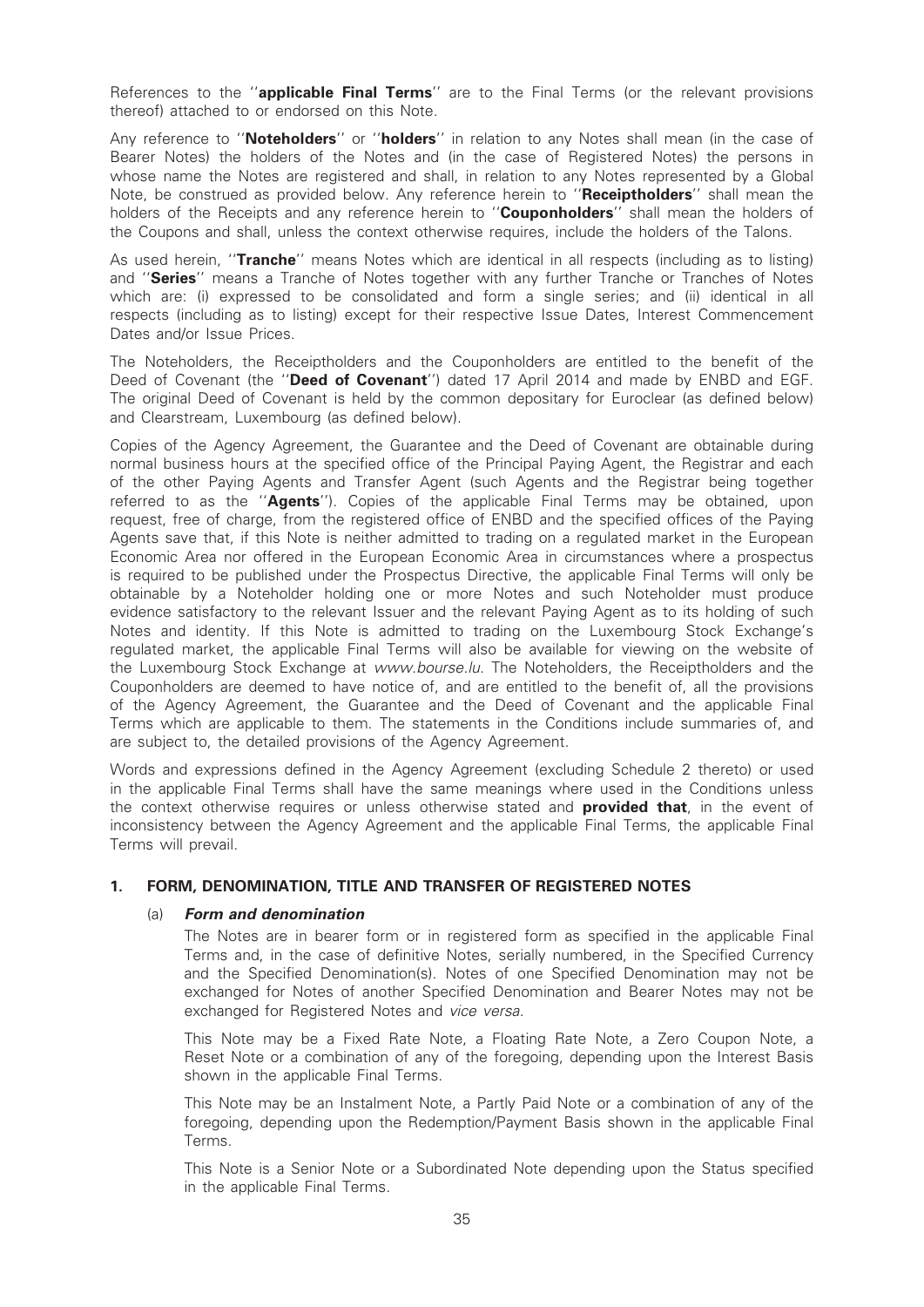Definitive Bearer Notes are issued with Coupons attached, unless they are Zero Coupon Notes in which case references to Coupons and Couponholders in the Conditions are not applicable.

#### (b) Title

Subject as set out below, title to the Bearer Notes, Receipts and Coupons will pass by delivery and title to the Registered Notes will pass upon registration of transfers in accordance with the provisions of the Agency Agreement. Each relevant Obligor and the Agents will (except as otherwise required by law) deem and treat the bearer of any Bearer Note, Receipt or Coupon and the registered holder of any Registered Note as the absolute owner thereof (whether or not overdue and notwithstanding any notice of ownership or writing thereon or notice of any previous loss or theft thereof) for all purposes but, in the case of any Global Note, without prejudice to the provisions set out in the next succeeding paragraph.

For so long as any of the Notes is represented by a Global Note held on behalf of Euroclear Bank S.A./N.V. ("Euroclear") and/or Clearstream Banking, société anonyme ("Clearstream, Luxembourg"), each person (other than Euroclear or Clearstream, Luxembourg) who is for the time being shown in the records of Euroclear or of Clearstream, Luxembourg as the holder of a particular nominal amount of such Notes (in which regard any certificate or other document issued by Euroclear or Clearstream, Luxembourg as to the nominal amount of such Notes standing to the account of any person shall be conclusive and binding for all purposes save in the case of manifest error) shall be treated by each relevant Obligor and the Agents as the holder of such nominal amount of such Notes for all purposes other than with respect to the payment of principal or interest on such nominal amount of such Notes, for which purpose the bearer of the relevant Bearer Global Note or the registered holder of the relevant Registered Global Note, as the case may be, shall be treated by each relevant Obligor and any Agent as the holder of such nominal amount of such Notes in accordance with and subject to the terms of the relevant Global Note and the expressions "Noteholder" and "**holder of Notes**" and related expressions shall be construed accordingly.

#### (c) Transfer of interests in Global Notes

Notes which are represented by a Global Note will be transferable only in accordance with the rules and procedures for the time being of Euroclear and Clearstream, Luxembourg, as the case may be.

### (d) Transfer of Registered Notes in definitive form

Subject to the conditions set forth in the Agency Agreement, a Registered Note in definitive form may be transferred in whole or in part (in the authorised denominations set out in the applicable Final Terms). In order to effect any such transfer: (i) the holder or holders must (A) surrender the Registered Note for registration of the transfer of the Registered Note (or the relevant part of the Registered Note) at the specified office of any Transfer Agent, with the form of transfer thereon duly executed by the holder or holders thereof or his or their attorney or attorneys duly authorised in writing and (B) complete and deposit such other certifications as may be required by the relevant Transfer Agent; and (ii) the relevant Transfer Agent must, after due and careful enquiry, be satisfied with the documents of title and the identity of the person making the request. Any such transfer will be subject to such reasonable regulations as the relevant Issuer and the Registrar may from time to time prescribe (the initial such regulations being set out in Schedule 7 to the Agency Agreement). Subject as provided above, the relevant Transfer Agent will, within three business days (being for this purpose a day on which banks are open for business in the city where the specified office of the relevant Transfer Agent is located) of the request (or such longer period as may be required to comply with any applicable fiscal or other laws or regulations), authenticate and deliver, or procure the authentication and delivery of, at its specified office to the transferee or (at the risk of the transferee) send by uninsured mail, to such address as the transferee may request, a new Registered Note in definitive form of a like aggregate nominal amount to the Registered Note (or the relevant part of the Registered Note) transferred. In the case of the transfer of part only of a Registered Note in definitive form, a new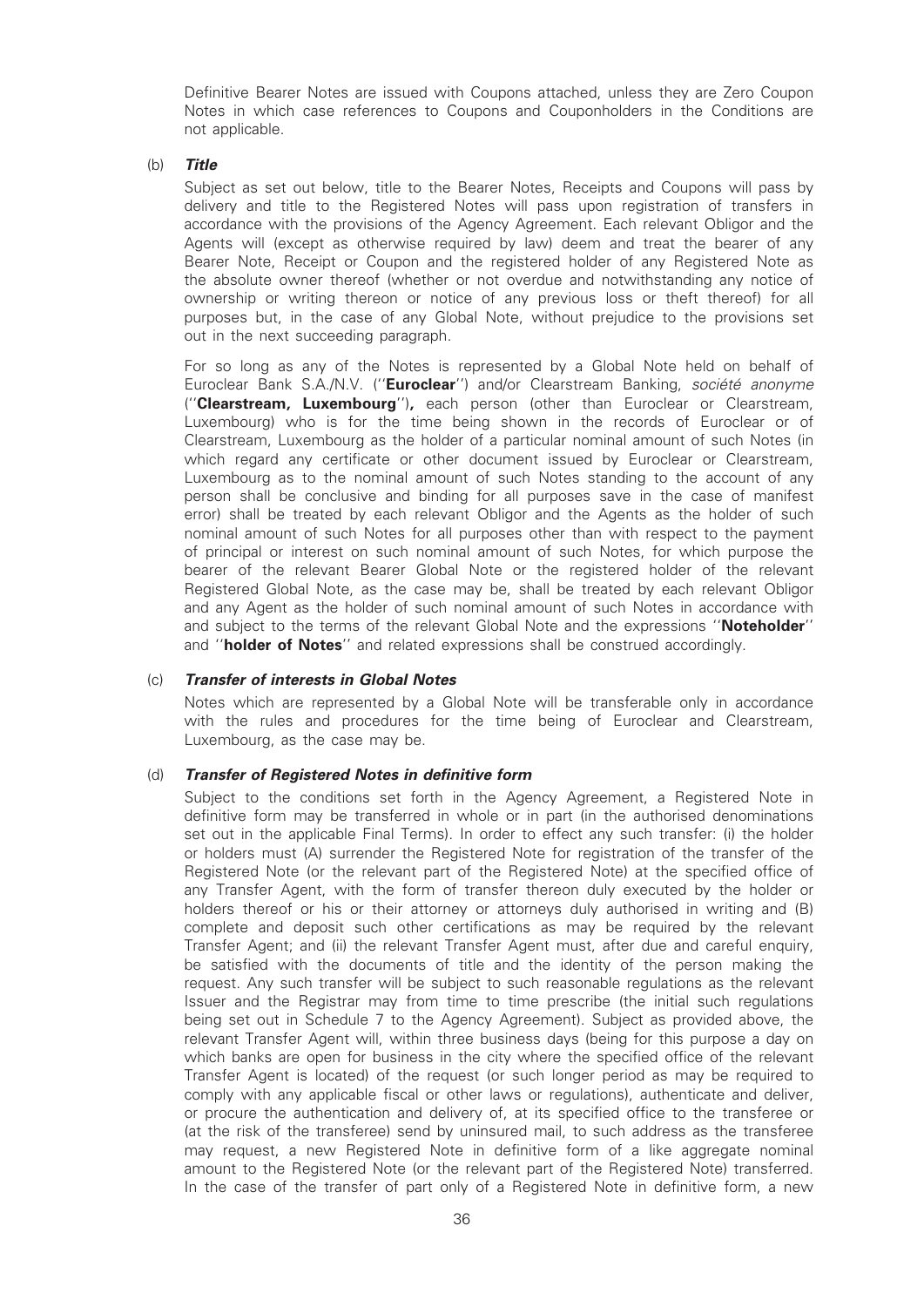Registered Note in definitive form in respect of the balance of the Registered Note not transferred will be so authenticated and delivered or (at the risk of the transferor) sent to the transferor.

#### (e) Registration of transfer upon partial redemption

In the event of a partial redemption of Notes under Condition 6, the relevant Issuer shall not be required to register the transfer of any Registered Note, or part of a Registered Note, called for partial redemption.

#### (f) Costs of registration

Noteholders will not be required to bear the costs and expenses of effecting any registration of transfer as provided above, except for any costs or expenses of delivery other than by regular uninsured mail and except that the relevant Issuer may require the payment of a sum sufficient to cover any stamp duty, tax or other governmental charge that may be imposed in relation to the registration.

#### (g) Other

References to Euroclear and/or Clearstream, Luxembourg shall, whenever the context so permits, be deemed to include a reference to any additional or alternative clearing system as may be approved by the relevant Issuer and the Principal Paying Agent.

### 2. STATUS OF THE NOTES AND THE GUARANTEE

### 2.1 Status of the Notes

### (a) Status of the Senior Notes

The Senior Notes and any relative Receipts and Coupons are direct, unconditional, unsubordinated and (subject to the provisions of Condition 3) unsecured obligations of the relevant Issuer and rank pari passu among themselves and at least pari passu with the claims of the relevant Issuer's other unsecured and unsubordinated creditors save those whose claims are preferred solely by any bankruptcy, insolvency, liquidation or other similar laws of general application.

#### (b) Status of the Subordinated Notes

The Subordinated Notes and any relative Receipts and Coupons are direct, conditional as described below and unsecured obligations of the relevant Issuer and rank pari passu among themselves.

The payment obligations of the relevant Issuer in respect of the Subordinated Notes (whether on account of principal, interest or otherwise) will be subordinated to all unsubordinated payment obligations of the relevant Issuer in the manner described below but will rank *pari passu* with all other subordinated payment obligations of the relevant Issuer which do not rank or are not expressed by their terms to rank junior to the payment obligations under the Subordinated Notes and in priority to all claims of shareholders of the relevant Issuer. The rights of the holders of Subordinated Notes against the relevant Issuer are subordinated in right of payment to the claims of all Senior Creditors of the relevant Issuer and accordingly payments in respect of the Subordinated Notes (whether on account of principal, interest or otherwise) by the relevant Issuer are conditional upon the relevant Issuer being solvent at the time of such payment and no payment shall be payable by the relevant Issuer in respect of the Subordinated Notes except to the extent that the relevant Issuer could make such payment and any other payment required to be made to a creditor in respect of indebtedness which ranks or is expressed to rank pari passu with the Subordinated Notes and still be solvent immediately thereafter. For this purpose the relevant Issuer shall be solvent if: (i) it is able to pay its debts as they fall due; and (ii) its Assets exceed its Liabilities, and, in this Condition 2.1(b) the following expressions shall have the following meanings:

"Assets" means the unconsolidated gross assets of the relevant Issuer as shown in the latest published audited balance sheet of the relevant Issuer, but adjusted for subsequent events in such manner as the directors of the relevant Issuer, the auditors of the relevant Issuer or (if a bankruptcy trustee (or any equivalent insolvency practitioner) has been appointed in respect of the relevant Issuer a bankruptcy trustee (or such equivalent insolvency practitioner) may determine;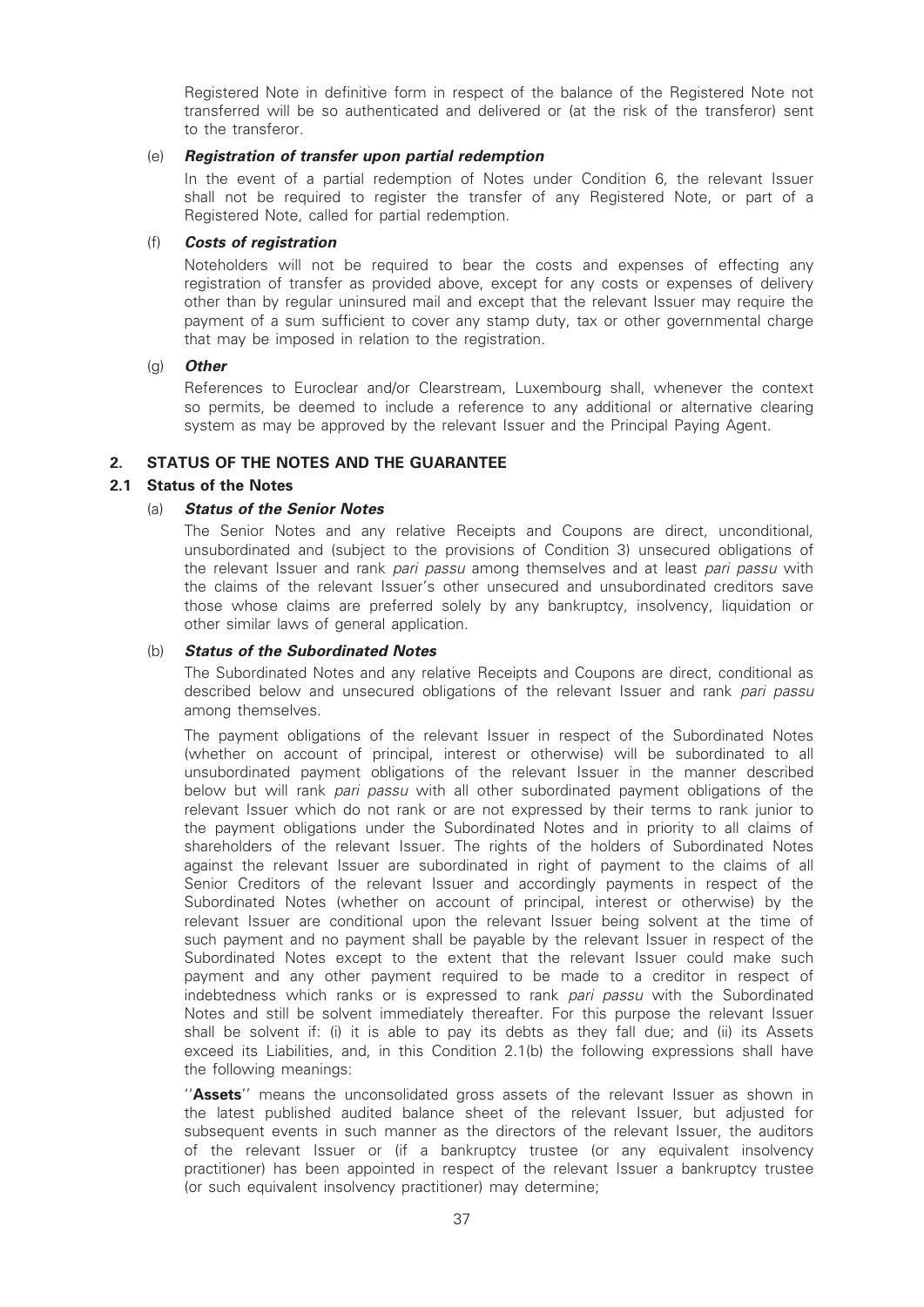"Liabilities" means the unconsolidated gross liabilities of the relevant Issuer as shown in the latest published audited balance sheet of the relevant Issuer, but adjusted for contingent liabilities and for subsequent events in such manner as the directors of the relevant Issuer, the auditors of the relevant Issuer or (if a bankruptcy trustee (or any equivalent insolvency practitioner) has been appointed in respect of the relevant Issuer) a bankruptcy trustee (or such equivalent insolvency practitioner) may determine; and

"Senior Creditors" shall mean creditors of the relevant Issuer (including depositors) other than creditors in respect of indebtedness where, by the terms of such indebtedness, the claims of the holders of that indebtedness rank or are expressed to rank pari passu with, or junior to, the claims of the holders of Subordinated Notes issued by the relevant Issuer.

Each holder of a Subordinated Note unconditionally and irrevocably waives any right of set-off, counterclaim, abatement or other similar remedy which it might otherwise have, under the laws of any jurisdiction, in respect of such Note. No collateral is or will be given for the payment obligations under the Subordinated Notes and any collateral that may have been or may in the future be given in connection with other indebtedness of an Issuer shall not secure the payment obligations under any Subordinated Notes issued by that Issuer.

#### 2.2 Status of the Guarantee

#### (a) Status of the Guarantee in respect of Senior Notes

The payment of principal and interest in respect of the Senior Notes issued by EGF and all other moneys payable by EGF in relation to the issue by it of Senior Notes under or pursuant to the these Conditions has been unconditionally and irrevocably guaranteed by the Guarantor under the Guarantee. The obligations of the Guarantor under the Guarantee in respect of the Senior Notes issued by EGF are direct, unconditional, unsubordinated and (subject to the provisions of Clause 5 of the Guarantee) unsecured obligations of the Guarantor and rank pari passu among themselves and at least pari passu with the claims of the Guarantor's other unsecured and unsubordinated creditors save those whose claims are preferred solely by any bankruptcy, insolvency, liquidation or other similar laws of general application.

#### (b) Status of the Guarantee in respect of Subordinated Notes

The payment of principal and interest in respect of the Subordinated Notes issued by EGF and all other moneys payable by EGF in relation to the issue of Subordinated Notes under or pursuant to these Conditions has been guaranteed by the Guarantor under the Guarantee. The obligations of the Guarantor under the Guarantee in respect of the Subordinated Notes issued by EGF are direct, conditional as described below and unsecured obligations of the Guarantor and rank pari passu among themselves.

The payment obligations of the Guarantor under the Guarantee in respect of Subordinated Notes issued by EGF will be subordinated to all unsubordinated payment obligations of the Guarantor in the manner described below but will rank pari passu with all other subordinated payment obligations of the Guarantor which do not rank or are not expressed by their terms to rank junior to the payment obligations of the Guarantor under the Guarantee in respect of Subordinated Notes issued by EGF and in priority to all claims of shareholders of the Guarantor. The rights of the holders of Subordinated Notes issued by EGF against the Guarantor under the Guarantee in respect of Subordinated Notes issued by EGF are subordinated in right of payment to the claims of all Senior Creditors of the Guarantor and accordingly payments under the Guarantee in respect of Subordinated Notes issued by EGF by the Guarantor are conditional upon the Guarantor being solvent at the time of such payment and no payment shall be payable by the Guarantor in respect of the Guarantee of Subordinated Notes issued by EGF except to the extent that the Guarantor could make such payment and any other payment required to be made to a creditor in respect of indebtedness which ranks or is expressed to rank pari passu with the payment obligations of the Guarantor under the Guarantee of the Subordinated Notes and still be solvent immediately thereafter. For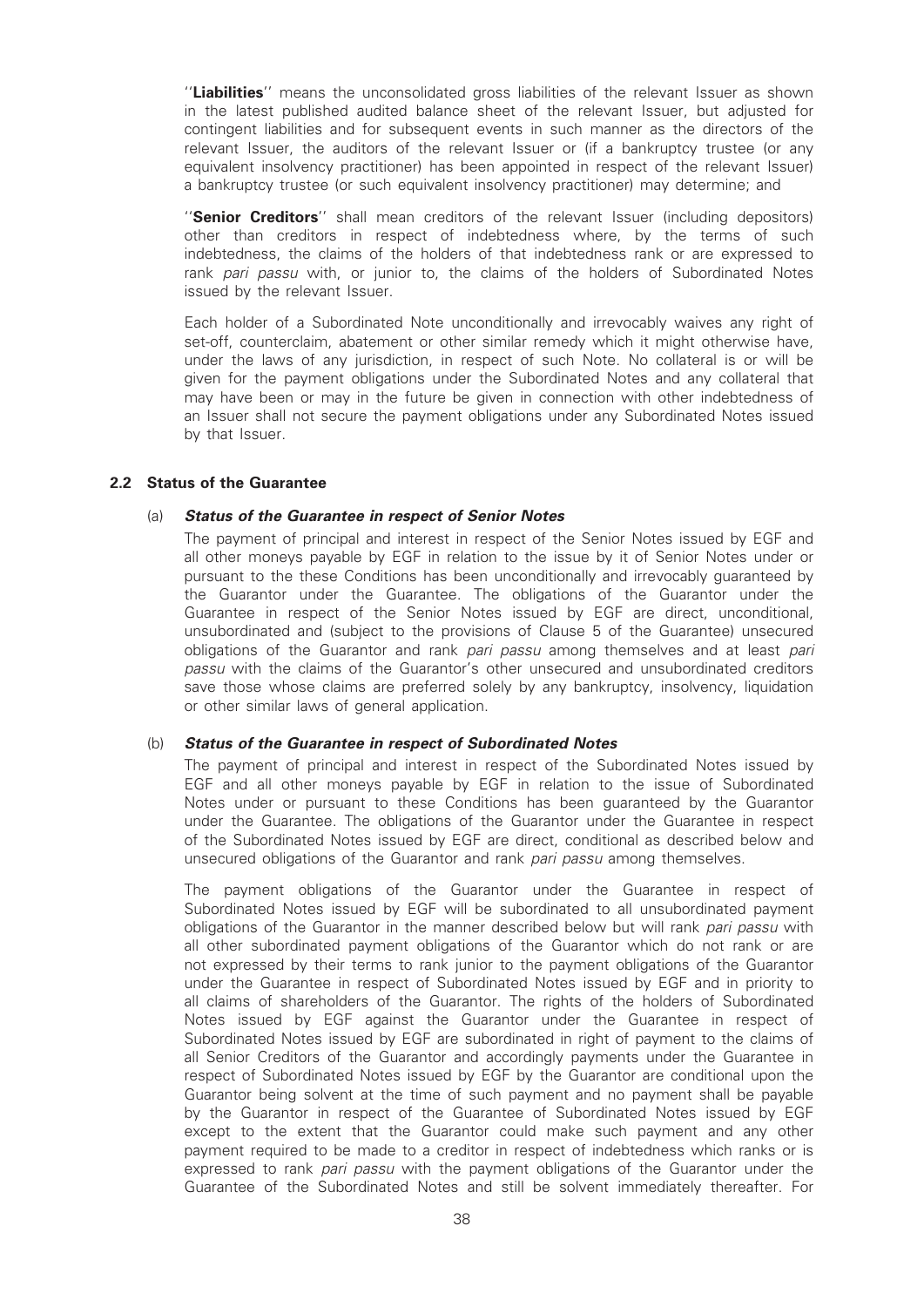this purpose the Guarantor shall be solvent if: (i) it is able to pay its debts as they fall due; and (ii) its Assets exceed its Liabilities, and, in this Condition 2.2(b) the following expressions shall have the following meanings:

"Assets" means the unconsolidated gross assets of the Guarantor as shown in the latest published audited balance sheet of the Guarantor, but adjusted for subsequent events in such manner as the directors of the Guarantor, the auditors of the Guarantor or (if a bankruptcy trustee (or any equivalent insolvency practitioner) has been appointed in respect of the Guarantor) a bankruptcy trustee (or such equivalent insolvency practitioner) may determine;

"Liabilities" means the unconsolidated gross liabilities of the Guarantor as shown in the latest published audited balance sheet of the Guarantor, but adjusted for contingent liabilities and for subsequent events in such manner as the directors of the Guarantor, the auditors of the Guarantor or (if a bankruptcy trustee (or any equivalent insolvency practitioner) has been appointed in respect of the Guarantor) a bankruptcy trustee (or such equivalent insolvency practitioner) may determine; and

"Senior Creditors" shall mean creditors of the Guarantor (including depositors) other than creditors in respect of indebtedness where, by the terms of such indebtedness, the claims of the holders of that indebtedness rank or are expressed to rank pari passu with, or junior to, the claims of the holders of Subordinated Notes issued by EGF under the Guarantee.

Each holder of a Subordinated Note unconditionally and irrevocably waives any right of set-off, counterclaim, abatement or other similar remedy which it might otherwise have, under the laws of any jurisdiction, in respect of the Guarantee of such Note. No collateral is or will be given for the payment obligations under the Guarantee of the Subordinated Notes and any collateral that may have been or may in the future be given in connection with other indebtedness of the Guarantor shall not secure the payment obligations of the Guarantor under the Guarantee of Subordinated Notes issued by EGF.

#### 3. NEGATIVE PLEDGE

This Condition 3 only applies to Senior Notes.

Save as may otherwise be permitted under these Conditions, so long as any of the Notes remains outstanding (as defined in the Agency Agreement), the relevant Issuer will ensure that no indebtedness of it or any of its Relevant Subsidiaries will be subject to any Encumbrance, other than a Permitted Encumbrance, upon, or with respect to, any of the present or future business, undertaking, assets or revenues (including any uncalled capital) of it or any of its Relevant Subsidiaries unless that relevant Issuer shall, in the case of the creation of the Encumbrance, before or at the same time and, in any other case, promptly, take any and all action necessary to ensure that:

- (i) all amounts payable by it under the Notes and the Coupons are secured by the Encumbrance equally and rateably with the indebtedness; or
- (ii) such other Encumbrance or other arrangement (whether or not it includes the giving of a Encumbrance) is provided as shall be approved by an Extraordinary Resolution (as defined in the Agency Agreement) of the Noteholders.

For the purposes of these Conditions:

''Auditors'' means a firm of independent auditors of good repute appointed by ENBD.

"Encumbrance" means (i) a mortgage, charge, pledge, lien or other encumbrance securing any obligation of any person, (ii) any arrangement under which money or claims to, or the benefit of, a bank or other account may be applied, set off or made subject to a combination of accounts so as to effect discharge of any sum owed or payable to any person or (iii) any other type of preferential arrangement (including any title transfer and retention arrangement) having a similar effect.

"Group" means the relevant Issuer, its holding company (if any) and the Subsidiaries of the relevant Issuer or any such holding company for the time being.

"Permitted Encumbrance" means: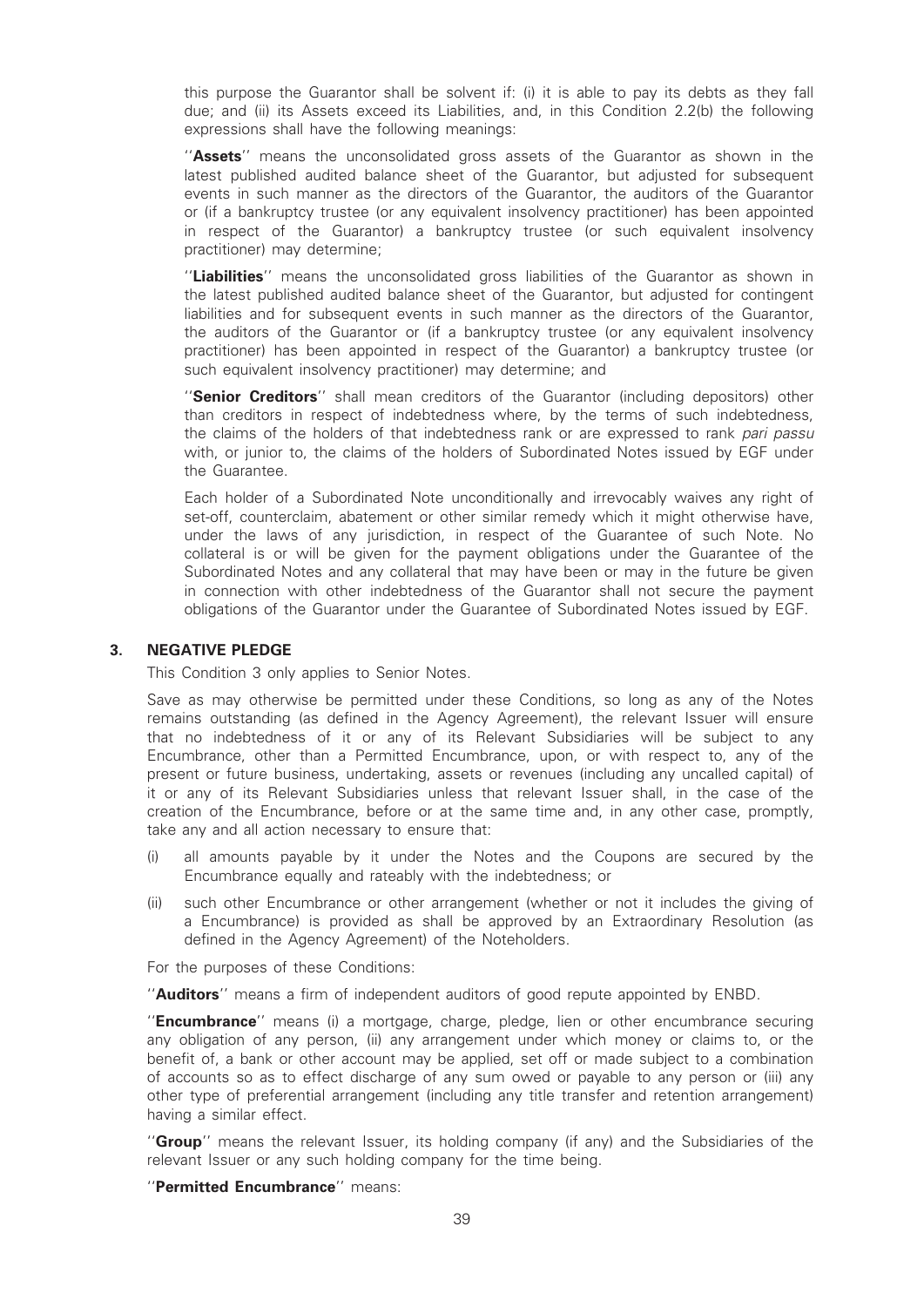- (i) any Encumbrance arising in the ordinary course of banking transactions including, without limitation, sale and repurchase transactions and share, loan and bond lending transactions, **provided that** any such Encumbrance is limited to the assets which are the subject of the relevant transaction;
- (ii) any Encumbrance in respect of any indebtedness, **provided that** the aggregate outstanding amount secured thereby shall not at any time exceed an amount equal to 25 per cent. of the aggregate of the share capital and reserves of the relevant Issuer and its Relevant Subsidiaries, as provided in its most recent audited accounts;
- (iii) any Encumbrance created or outstanding with the prior approval by an Extraordinary Resolution of the Noteholders; or
- (iv) any lien arising by operation of law and in the normal course of business, if such lien is discharged within thirty days of arising.

''Relevant Subsidiary'' shall mean a company or corporation:

- (i) 75 per cent. or more of the issued capital of which is beneficially owned, directly or indirectly, by the relevant Issuer; and
- (ii) the book value of the assets of which exceeds five per cent. of the book value of the assets of the Group taken as a whole or the revenues of which exceed five per cent. of the revenues of the Group taken as a whole and, for these purposes:
	- (A) the book value of the assets and the revenues of such company or corporation shall be determined by reference to its then most recent audited annual financial statements (or, if none, its then most recent management accounts); and
	- (B) the book value of the assets and the revenues of the Group shall be determined by reference to its then most recent audited annual consolidated financial statements,

in each case adjusted, as the Auditors may consider appropriate, to take account of any changes in circumstances since the date as of which such financial statements (or management accounts) were prepared.

A report of the Auditors that in their opinion a company or corporation is or is not or was or was not at any particular time or throughout any specified period a Relevant Subsidiary shall, in the absence of manifest error, be conclusive and binding on all parties.

#### 4. INTEREST

#### (a) Interest on Fixed Rate Notes

Each Fixed Rate Note bears interest from (and including) the Interest Commencement Date at the rate(s) per annum equal to the Rate(s) of Interest. Interest will be payable in arrear on the Interest Payment Date(s) in each year up to (and including) the Maturity Date.

If the Notes are in definitive form, except as provided in the applicable Final Terms, the amount of interest payable on each Interest Payment Date in respect of the Fixed Interest Period ending on (but excluding) such date will amount to the Fixed Coupon Amount. Payments of interest on any Interest Payment Date will, if so specified in the applicable Final Terms, amount to the Broken Amount so specified.

As used in the Conditions, "Fixed Interest Period" means the period from (and including) an Interest Payment Date (or the Interest Commencement Date) to (but excluding) the next (or first) Interest Payment Date.

In the case of a Fixed Rate Note where the Specified Currency is Renminbi and the applicable Final Terms specifies a Business Day Convention to be applicable (an ''Adjusted Renminbi Fixed Rate Note''), each Interest Payment Date (and, accordingly, the relevant Fixed Rate Period) will be adjusted (if required) in accordance with the relevant Business Day Convention. For this purpose, the provisions relating to the application of a Business Day Convention set out in Condition 4(b)(i) below shall apply to this Condition 4(a), mutatis mutandis, save that, for the purposes of the Conditions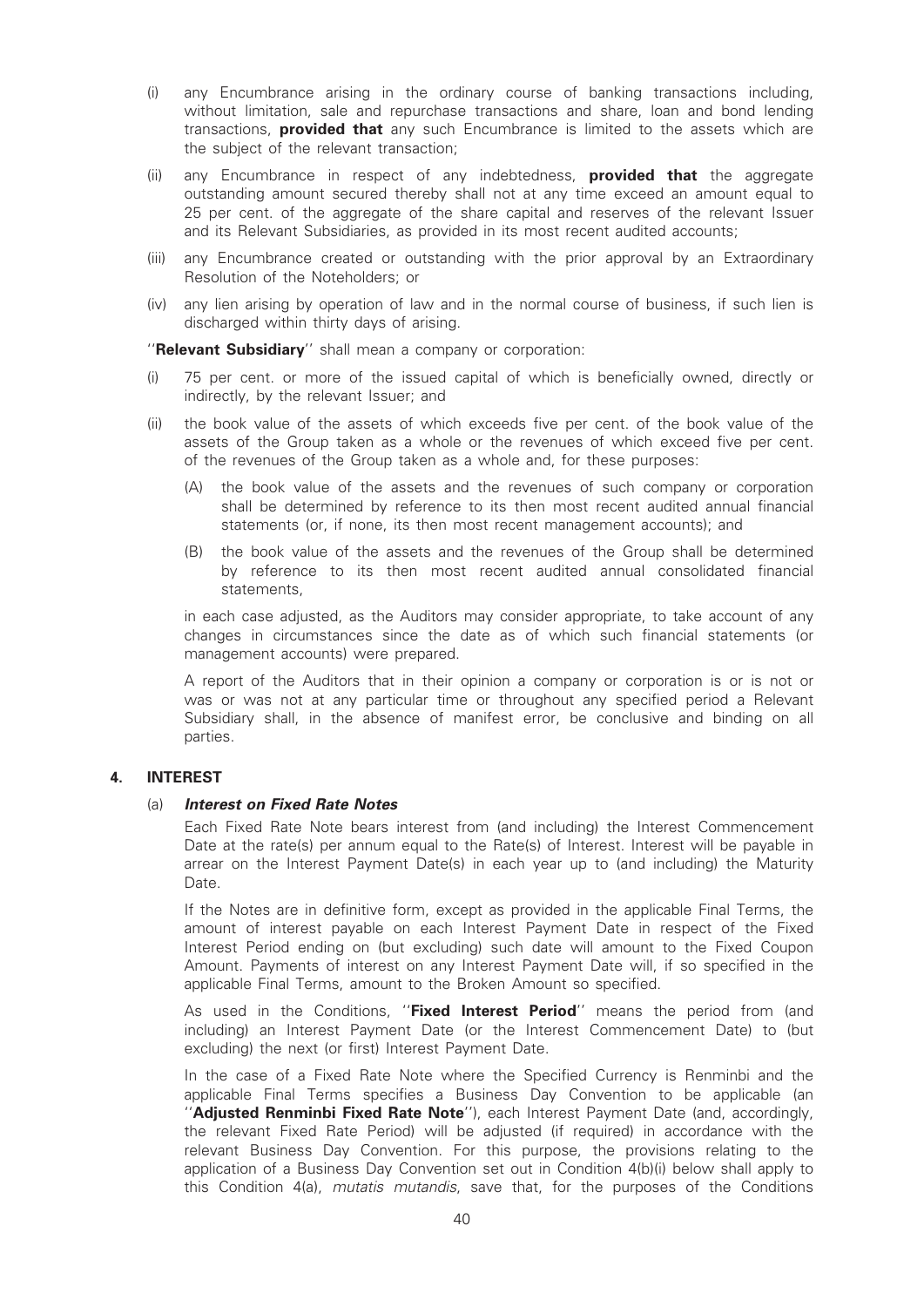relating to an Adjusted Renminbi Fixed Rate Note, the term "Business Day" shall mean a day (other than a Saturday or Sunday) on which commercial banks and foreign exchange markets settle payments in Hong Kong.

Except in the case of Notes in definitive form where an applicable Fixed Coupon Amount or Broken Amount is specified in the applicable Final Terms, interest shall be calculated in respect of any period by applying the Rate of Interest to:

- (A) in the case of Fixed Rate Notes which are represented by a Global Note, the aggregate outstanding nominal amount of the Fixed Rate Notes represented by such Global Note (or, if they are Partly Paid Notes, the aggregate amount paid up); or
- (B) in the case of Fixed Rate Notes in definitive form, the Calculation Amount, and, in each case, multiplying such sum by the applicable Day Count Fraction,

and rounding the resultant figure to the nearest sub-unit of the relevant Specified Currency, half of any such subunit being rounded upwards or otherwise in accordance with applicable market convention. Where the Specified Denomination of a Fixed Rate Note in definitive form is a multiple of the Calculation Amount, the amount of interest payable in respect of such Fixed Rate Note shall be the product of the amount (determined in the manner provided above) for the Calculation Amount and the amount by which the Calculation Amount is multiplied to reach the Specified Denomination without any further rounding.

"Day Count Fraction" means, in respect of the calculation of an amount of interest in accordance with this Condition 4(a):

- (i) if "**Actual/Actual (ICMA)** " is specified in the applicable Final Terms:
	- (A) in the case of Notes where the number of days in the relevant period from (and including) the most recent Interest Payment Date (or, if none, the Interest Commencement Date) to (but excluding) the relevant payment date (the "Accrual **Period''**) is equal to or shorter than the Determination Period during which the Accrual Period ends, the number of days in such Accrual Period divided by the product of (1) the number of days in such Determination Period and (2) the number of Determination Dates (as specified in the applicable Final Terms) that would occur in one calendar year; or
	- (B) in the case of Notes where the Accrual Period is longer than the Determination Period during which the Accrual Period ends, the sum of:
		- (1) the number of days in such Accrual Period falling in the Determination Period in which the Accrual Period begins divided by the product of (x) the number of days in such Determination Period and (y) the number of Determination Dates that would occur in one calendar year; and
		- (2) the number of days in such Accrual Period falling in the next Determination Period divided by the product of (x) the number of days in such Determination Period and (y) the number of Determination Dates that would occur in one calendar year; and
- (ii) if ''30/360'' is specified in the applicable Final Terms, the number of days in the period from (and including) the most recent Interest Payment Date (or, if none, the Interest Commencement Date) to (but excluding) the relevant payment date (such number of days being calculated on the basis of a year of 360 days with 12 30-day months) divided by 360; and
- (iii) if "**Actual/365 (Fixed)** " is specified in the applicable Final Terms, the actual number of days in the Interest Period is divided by 365.

In the Conditions:

''Determination Period'' means each period from (and including) a Determination Date to (but excluding) the next Determination Date (including, where either the Interest Commencement Date or the final Interest Payment Date is not a Determination Date, the period commencing on the first Determination Date prior to, and ending on the first Determination Date falling after, such date); and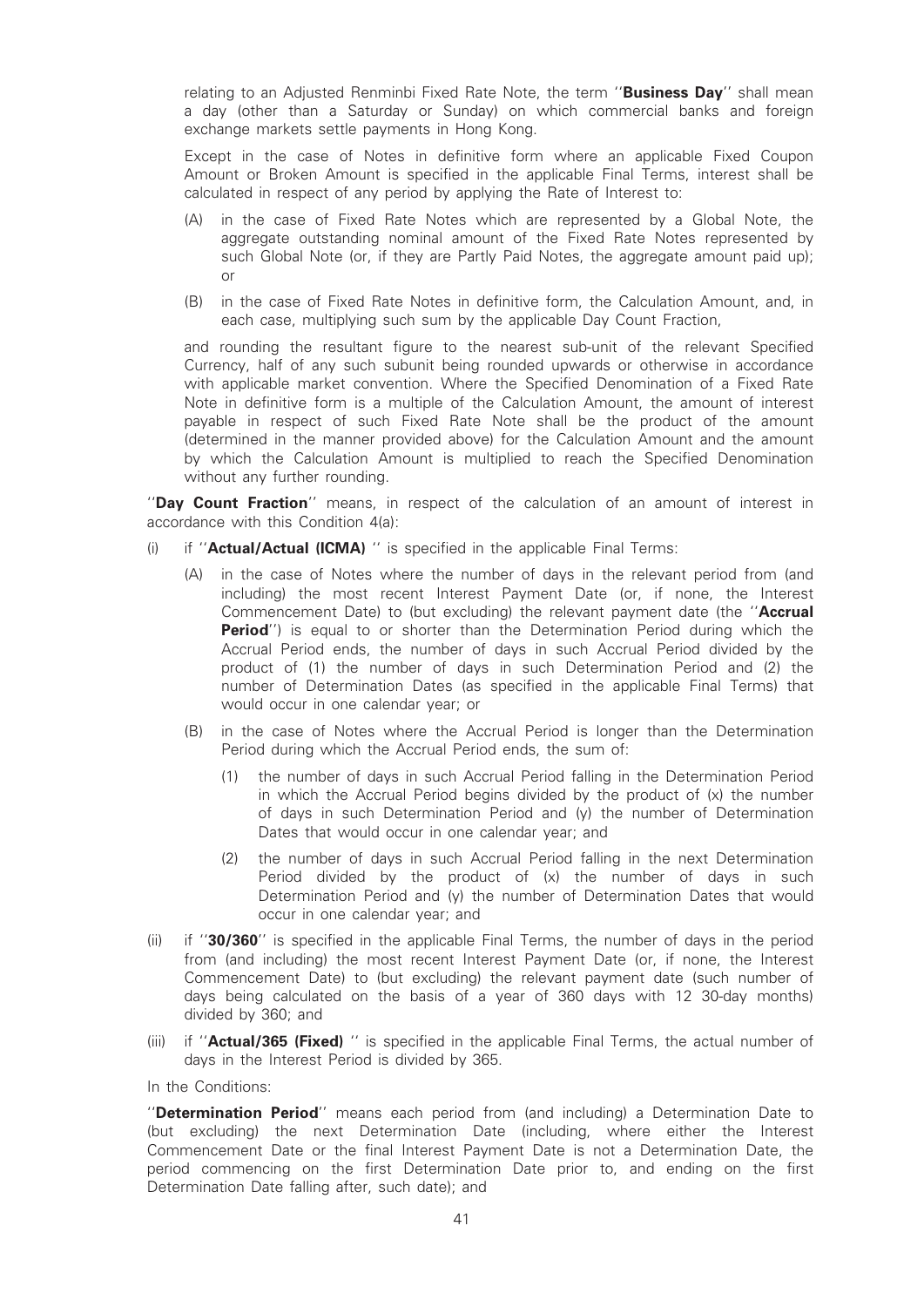"sub-unit" means, with respect to any currency other than euro, the lowest amount of such currency that is available as legal tender in the country of such currency and, with respect to euro, one cent.

#### (b) Interest on Floating Rate Notes

(i) Insert Payment Dates

Each Floating Rate Note bears interest from (and including) the Interest Commencement Date and such interest will be payable in arrear on either:

- (A) the Specified Interest Payment Date(s) in each year specified in the applicable Final Terms; or
- (B) if no Specified Interest Payment Date(s) is/are specified in the applicable Final Terms, each date (each such date, together with each Specified Interest Payment Date, an "Interest Payment Date") which falls the number of months or other period specified as the Specified Period in the applicable Final Terms after the preceding Interest Payment Date or, in the case of the first Interest Payment Date, after the Interest Commencement Date.

Such interest will be payable in respect of each Interest Period (which expression shall, in the Conditions, mean the period from (and including) an Interest Payment Date (or the Interest Commencement Date) to (but excluding) the next (or first) Interest Payment Date).

If a Business Day Convention is specified in the applicable Final Terms and (x) if there is no numerically corresponding day in the calendar month in which an Interest Payment Date should occur or (y) if any Interest Payment Date would otherwise fall on a day which is not a Business Day, then, if the Business Day Convention specified is:

- (1) in any case where Specified Periods are specified in accordance with Condition 4(b)(i)(B) above, the Floating Rate Convention, such Interest Payment Date (i) in the case of  $(x)$  above, shall be the last day that is a Business Day in the relevant month and the provisions of (B) below shall apply mutatis mutandis or (ii) in the case of (y) above, shall be postponed to the next day which is a Business Day unless it would thereby fall into the next calendar month, in which event (A) such Interest Payment Date shall be brought forward to the immediately preceding Business Day and (B) each subsequent Interest Payment Date shall be the last Business Day in the month which falls the Specified Period after the preceding applicable Interest Payment Date occurred; or
- (2) the Following Business Day Convention, such Interest Payment Date shall be postponed to the next day which is a Business Day; or
- (3) the Modified Following Business Day Convention, such Interest Payment Date shall be postponed to the next day which is a Business Day unless it would thereby fall into the next calendar month, in which event such Interest Payment Date shall be brought forward to the immediately preceding Business Day; or
- (4) the Preceding Business Day Convention, such Interest Payment Date shall be brought forward to the immediately preceding Business Day.
- In the Conditions, "Business Day" means a day which is both:
- (A) a day on which commercial banks and foreign exchange markets settle payments and are open for general business (including dealing in foreign exchange and foreign currency deposits) in London, Dubai and any Additional Business Centre specified in the applicable Final Terms; and
- (B) either (1) in relation to any sum payable in a Specified Currency other than euro or Renminbi, a day on which commercial banks and foreign exchange markets settle payments and are open for general business (including dealing in foreign exchange and foreign currency deposits) in the principal financial centre of the country of the relevant Specified Currency (if other than London and any Additional Business Centre and which if the Specified Currency is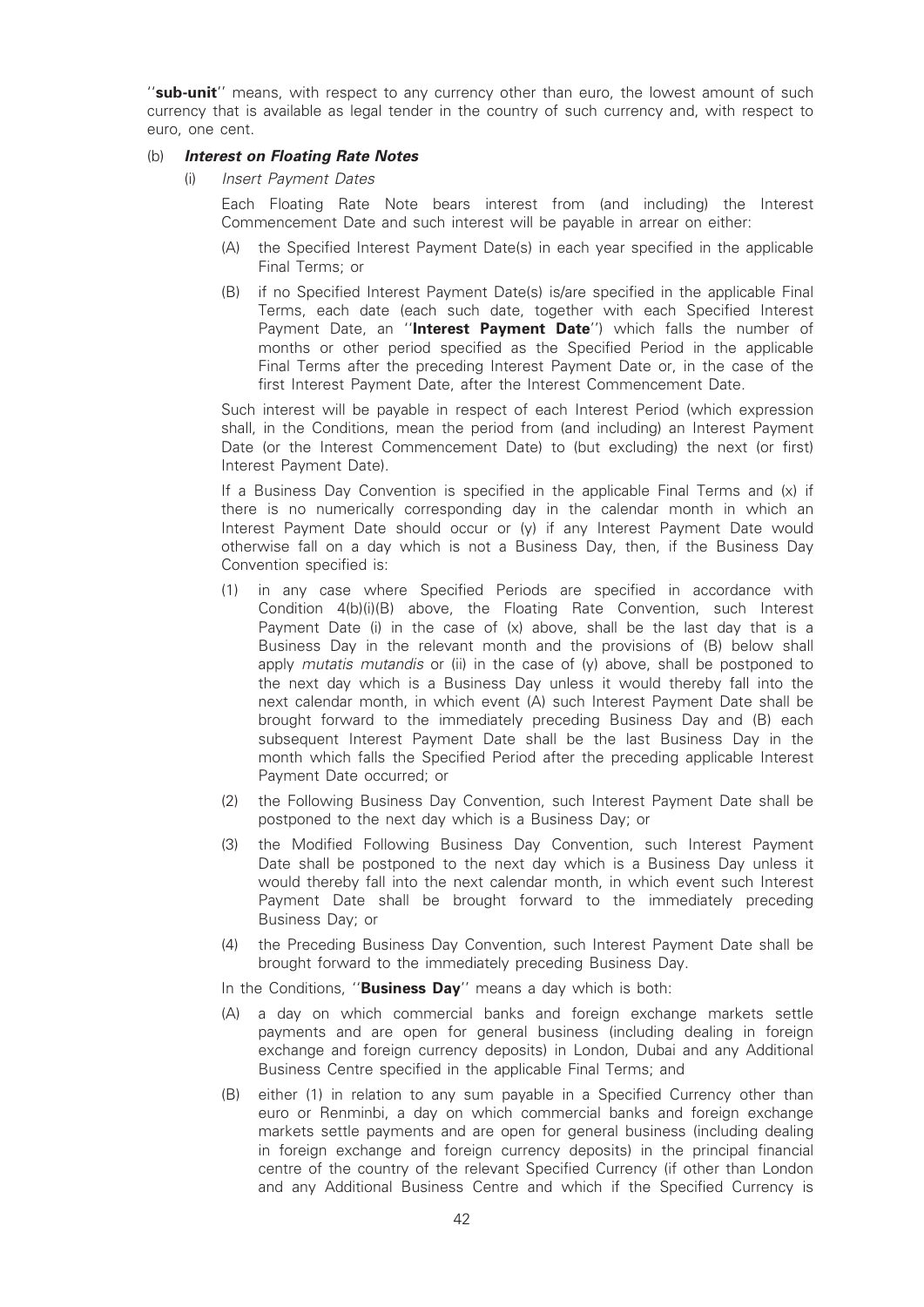Australian dollars or New Zealand dollars shall be Melbourne and Wellington, respectively), (2) in relation to any sum payable in euro, a day on which the Trans-European Automated Real-Time Gross Settlement Express Transfer (TARGET2) System (the "TARGET2 System") is open or (3) in relation to any sum payable in Renminbi, a day (other than a Saturday, Sunday or public holiday) on which commercial banks in Hong Kong are generally open for business and settlement of Renminbi payments in Hong Kong.

(ii) Rate of Interest

The Rate of Interest payable from time to time in respect of Floating Rate Notes will be determined in the manner specified in the applicable Final Terms.

- (A) ISDA Determination for Floating Rate Notes
	- Where ISDA Determination is specified in the applicable Final Terms as the manner in which the Rate of Interest is to be determined, the Rate of Interest for each Interest Period will be the relevant ISDA Rate plus or minus (as indicated in the applicable Final Terms) the Margin (if any). For the purposes of this sub-paragraph (A), "ISDA Rate" for an Interest Period means a rate equal to the Floating Rate that would be determined by the Principal Paying Agent under an interest rate swap transaction if the Principal Paying Agent were acting as Calculation Agent for that swap transaction under the terms of an agreement incorporating the 2006 ISDA Definitions, as published by the International Swaps and Derivatives Association, Inc. and as amended and updated as at the Issue Date of the first Tranche of the Notes (the "ISDA Definitions") and under which:
	- (1) the Floating Rate Option is as specified in the applicable Final Terms;
	- (2) the Designated Maturity is a period specified in the applicable Final Terms; and
	- (3) the relevant Reset Date is either (i) if the applicable Floating Rate Option is based on LIBOR or on the Euro-zone inter-bank offered rate EURIBOR, the first day of that Interest Period or (ii) in any other case, as specified in the applicable Final Terms.

For the purposes of this sub-paragraph (A), "Floating Rate", "Calculation Agent", "Floating Rate Option", "Designated Maturity" and "Reset **Date**" have the meanings given to those terms in the ISDA Definitions.

Unless otherwise stated in the applicable Final Terms the Minimum Rate of Interest shall be deemed to be zero.

(B) Screen Rate Determination for Floating Rate Notes

Where Screen Rate Determination is specified in the applicable Final Terms as the manner in which the Rate of Interest is to be determined, the Rate of Interest for each Interest Period will, subject as provided below, be either:

- (1) the offered quotation; or
- (2) the arithmetic mean (rounded if necessary to the fifth decimal place, with 0.000005 being rounded upwards) of the offered quotations,

(expressed as a percentage rate per annum) for the Reference Rate which appears or appear, as the case may be, on the Relevant Screen Page (or such replacement page on that service which displays the information) at the Relevant Time on the Interest Determination Date in question plus or minus (as indicated in the applicable Final Terms) the Margin (if any), all as determined by the Principal Paying Agent. If five or more of such offered quotations are available on the Relevant Screen Page, the highest (or, if there is more than one such highest quotation, one only of such quotations) and the lowest (or, if there is more than one such lowest quotation, one only of such quotations) shall be disregarded by the Principal Paying Agent for the purpose of determining the arithmetic mean (rounded as provided above) of such offered quotations.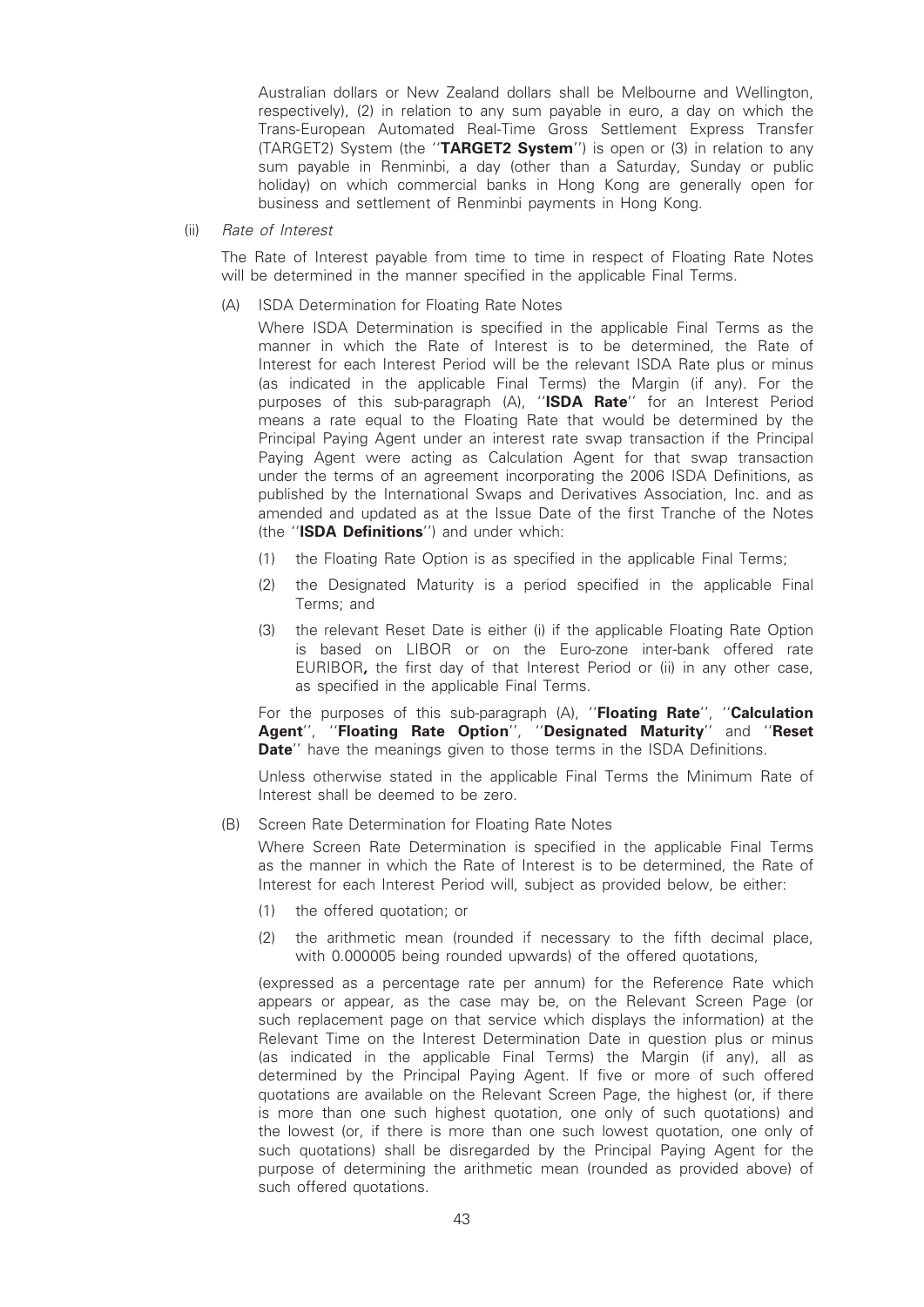The Agency Agreement contains provisions for determining the Rate of Interest in the event that the Relevant Screen Page is not available or if, in the case of (1) above, no such offered quotation appears or, in the case of (2) above, fewer than three such offered quotations appear, in each case as at the time specified in the preceding paragraph.

In the Conditions, "Reference Rate" means one of the following benchmark rates (as specified in the applicable Final Terms) in respect of the currency and period specified in the applicable Final Terms:

- (a) Furo-Zone interbank offered rate ("**EURIBOR**");
- (b) London interbank bid rate ("LIBID");
- (c) London interbank offered rate (''LIBOR'');
- (d) London interbank mean rate (''LIMEAN'');
- (e) Shanghai interbank offered rate ("SHIBOR");
- (f) Hong Kong interbank offered rate (''HIBOR'');
- (g) Singapore interbank offered rate (''SIBOR'');
- (h) Emirates interbank offered rate ("EIBOR");
- (i) Saudi Arabia interbank offered rate ("SAIBOR");
- (j) Australia Bank Bill Swap (''BBSW'');
- (k) Australian dollar LIBOR (''AUD LIBOR'')
- (l) Japanese Yen LIBOR (''JPY LIBOR'');
- (m) Prague interbank offered rate (''PRIBOR'');
- (n) CNH Hong Kong interbank offered rate ("CNH HIBOR");
- (o) Turkish Lira interbank offered rate ("TRLIBOR" or "TRYLIBOR"); and
- (b) Tokyo interbank offered rate ("TIBOR"); and
- "Relevant Time" means the time specified as such in the applicable Final Terms.

#### (c) Interest on Reset Notes

- (i) Rates of Interest
	- Each Reset Note bears interest:
	- (a) in respect of the period from (and including) the Interest Commencement Date to (but excluding) the Reset Date (or, if there is more than one Reset Period, the first Reset Date occurring after the Interest Commencement Date), at the rate per annum equal to the Initial Rate of Interest; and
	- (b) in respect of the Reset Period (or, if there is more than one Reset Period, each successive Reset Period thereafter), at such rate per annum as is equal to the relevant Subsequent Reset Rate, as determined by the Principal Paying Agent on the relevant Reset Determination Date in accordance with this Condition 4(c)(i),

payable, in each case, in arrear on the Interest Payment Dates(s) (as specified in the applicable Final Terms).

As used in this Condition 4(c)(i):

''Day Count Fraction'' and related definitions have the meanings given in Condition 4(a).

"Initial Rate of Interest" has the meaning specified in the applicable Final Terms;

''Mid Swap Benchmark Rate'' means EURIBOR if the Specified Currency is euro or LIBOR if the Specified Currency is not euro;

"Mid Swap Maturity" has the meaning specified in the applicable Final Terms;

''Mid Swap Rate'' means for any Reset Period the arithmetic mean of the bid and offered rates for the fixed leg, payable with a frequency equivalent to the frequency with which scheduled interest payments are payable on the Notes during the relevant Reset Period (calculated on the day count basis customary for fixed rate payments in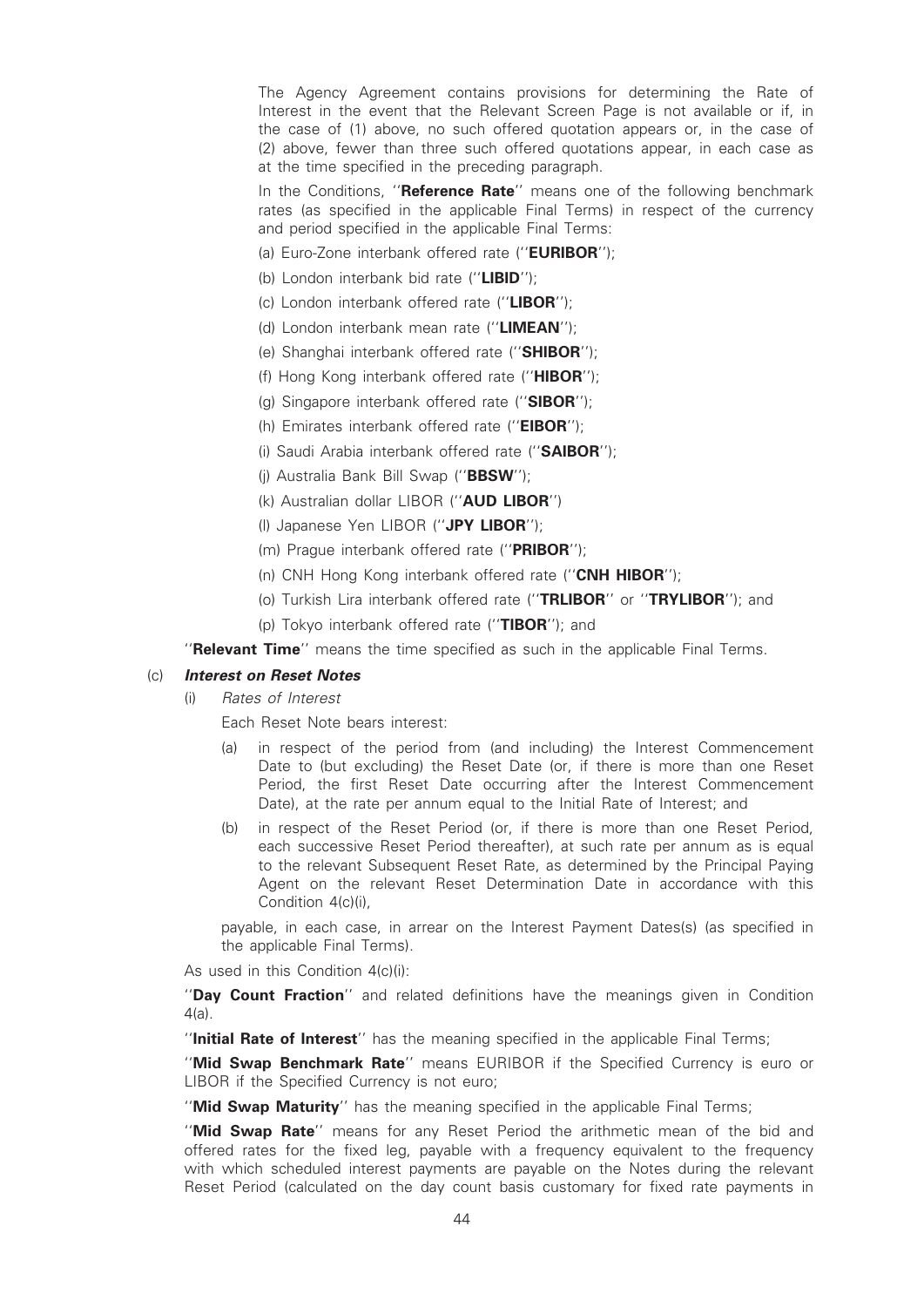the Specified Currency as determined by the Principal Paying Agent), of a fixed-forfloating interest rate swap transaction in the Specified Currency which transaction (a) has a term equal to the relevant Reset Period and commencing on the relevant Reset Date, (b) is in an amount that is representative for a single transaction in the relevant market at the relevant time with an acknowledged dealer of good credit in the swap market and (c) has a floating leg based on the Mid Swap Benchmark Rate for the Mid Swap Maturity as specified in the applicable Final Terms (calculated on the day count basis customary for floating rate payments in the Specified Currency as determined by the Principal Paying Agent);

"Reference Bond" means for any Reset Period a government security or securities issued by the state responsible for issuing the Specified Currency (which, if the Specified Currency is euro, shall be Germany) selected by the Issuer on the advice of an investment bank of international repute as having an actual or interpolated maturity comparable with the relevant Reset Period that would be utilised, at the time of selection and in accordance with customary financial practice, in pricing new issues of corporate debt securities denominated in the Specified Currency and of a comparable maturity to the relevant Reset Period;

''Reference Bond Price'' means, with respect to any Reset Determination Date, (A) the arithmetic average of the Reference Government Bond Dealer Quotations for such Reset Determination Date, after excluding the highest and lowest such Reference Government Bond Dealer Quotations, or (B) if the Principal Paying Agent obtains fewer than four such Reference Government Bond Dealer Quotations, the arithmetic average of all such quotations;

"Reference Government Bond Dealer" means each of five banks (selected by the Issuer on the advice of an investment bank of international repute), or their affiliates, which are (A) primary government securities dealers, and their respective successors or (B) market makers in pricing corporate bond issues;

"Reference Government Bond Dealer Quotations" means, with respect to each Reference Government Bond Dealer and the relevant Reset Determination Date, the arithmetic average, as determined by the Principal Paying Agent, of the bid and offered prices for the relevant Reference Bond (expressed in each case as a percentage of its nominal amount) at or around the Subsequent Reset Rate Time on the relevant Reset Determination Date quoted in writing to the Principal Paying Agent by such Reference Government Bond Dealer;

"Reset Date(s)" means the date(s) specified in the applicable Final Terms;

"Reset Determination Date" means for each Reset Period the date as specified in the applicable Final Terms falling on or before the commencement of such Reset Period on which the rate of interest applying during such Reset Period will be determined;

"Reset Margin" means the margin specified in the applicable Final Terms;

"Reset Period" means the period from (and including) the first Reset Date to (but excluding) the Maturity Date if there is only one Reset Period or, if there is more than one Reset Period, each period from (and including) one Reset Date (or the first Reset Date) to (but excluding) the next Reset Date up to (but excluding) the Maturity Date;

"Subsequent Reset Rate" for any Reset Period means the sum of (i) the applicable Subsequent Reset Reference Rate and (ii) the applicable Reset Margin (rounded down to four decimal places, with 0.00005 being rounded down);

"Subsequent Reset Rate Screen Page" has the meaning specified in the applicable Final Terms;

"Subsequent Reset Rate Time" has the meaning specified in the applicable Final Terms; and

"Subsequent Reset Reference Rate" means either:

(A) if ''Mid Swaps'' is specified in the applicable Final Terms, the Mid Swap Rate displayed on the Subsequent Reset Rate Screen Page at or around the Subsequent Reset Rate Time on the relevant Reset Determination Date for such Reset Period; or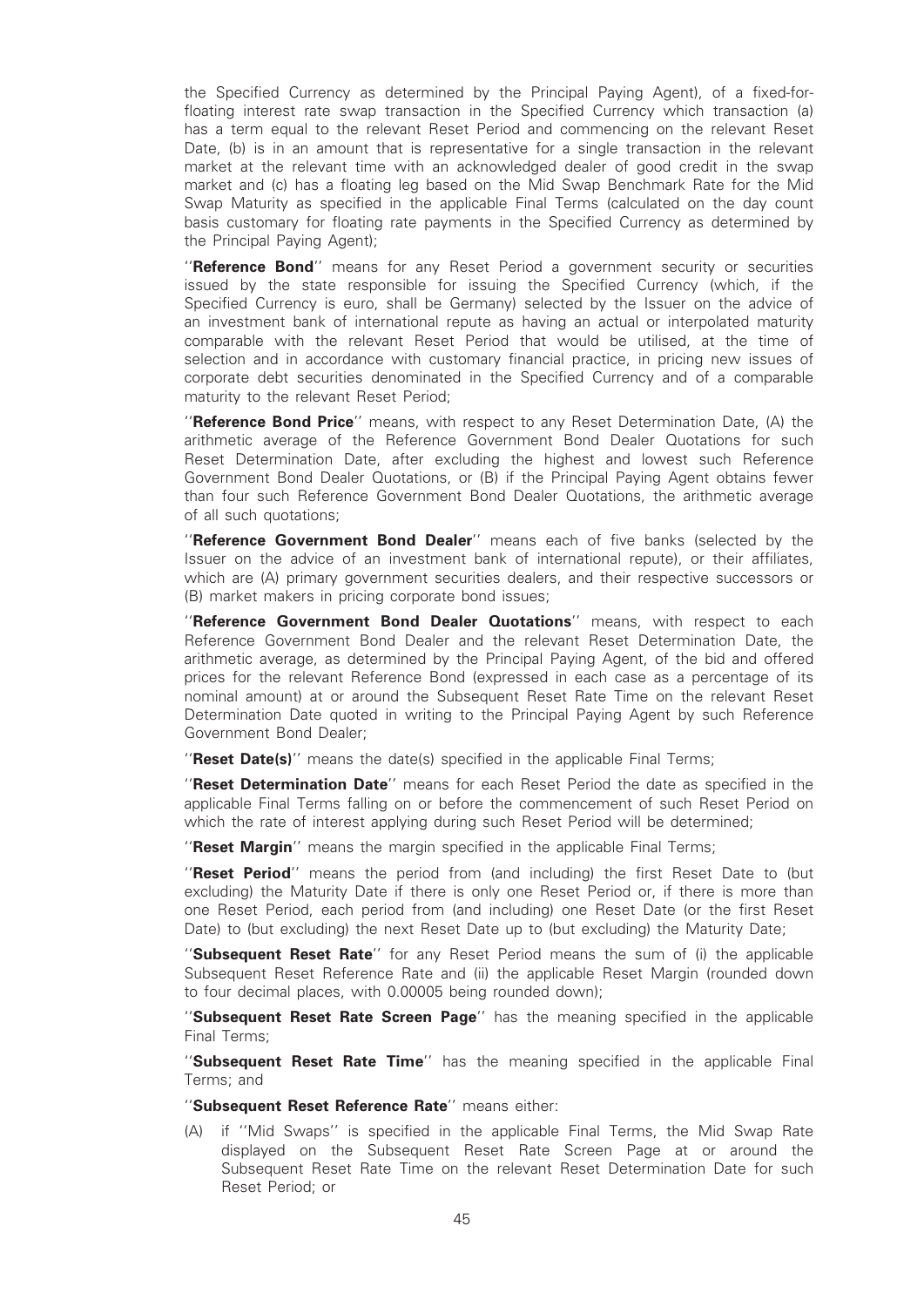(B) if ''Reference Bond'' is specified in the applicable Final Terms, the annual yield to maturity or interpolated yield to maturity (on the relevant day count basis) of the relevant Reference Bond, assuming a price for such Reference Bond (expressed as a percentage of its nominal amount) equal to the relevant Reference Bond Price.

The Principal Paying Agent will calculate the amount of interest (the "Interest **Amount''**) payable on the Reset Notes for the relevant period by applying the Initial Rate of Interest or the applicable Subsequent Reset Rate (as the case may be) to:

- (A) in the case of Reset Notes which are represented by a Global Note, the aggregate outstanding nominal amount of the Reset Notes represented by such Global Note; or
- (B) in the case of Reset Notes in definitive form, the Calculation Amount; and, in each case, multiplying such sum by the applicable Day Count Fraction, and rounding the resultant figure to the nearest sub-unit of the relevant Specified Currency, half of any such sub-unit being rounded upwards or otherwise in accordance with applicable market convention.

Where the Specified Denomination of a Reset Note in definitive form is a multiple of the Calculation Amount, the amount of interest payable in respect of such Reset Note shall be the aggregate of the amounts (determined in the manner provided above) for each Calculation Amount comprising the Specified Denomination without any further rounding.

(ii) Subsequent Reset Rate Screen Page

If the Subsequent Reset Rate Screen Page is not available, the Principal Paying Agent shall request each of the Reference Banks (as defined below) to provide the Principal Paying Agent with its offered quotation (expressed as a percentage rate per annum) for the Subsequent Reset Reference Rate at approximately the Subsequent Reset Rate Time on the Reset Determination Date in question.

If two or more of the Reference Banks provide the Principal Paying Agent with such offered quotations, the Subsequent Reset Rate for the relevant Reset Period shall be the arithmetic mean (rounded if necessary to the fifth decimal place, with 0.000005 being rounded upwards) of the offered quotations plus or minus (as appropriate) the applicable Reset Margin (if any), all as determined by the Principal Paying Agent. If on any Reset Determination Date only one or none of the Reference Banks provides the Principal Paying Agent with an offered quotation as provided in the foregoing provisions of this paragraph, the Subsequent Reset Rate shall be determined as at the last preceding Reset Determination Date or, in the case of the first Reset Determination Date, the Subsequent Reset Rate shall be the Initial Rate of Interest.

For the purposes of this Condition 4(c)(ii):

''Reference Banks'' means the principal office in the Relevant Financial Centre of four major banks in the swap, money, securities or other market most closely connected with the Subsequent Reset Reference Rate as selected by the Issuer on the advice of an investment bank of international repute;

"Relevant Financial Centre" means the financial centre specified as such in the applicable Final Terms or if none is so specified: (i) the case of a determination of LIBOR, LIBID or LIMEAN, London, (ii) in the case of a determination of EURIBOR, Brussels, (iii) in the case of a determination of SIBOR, Singapore, (iv) in the case of a determination of TIBOR, Tokyo or (v) in the case of a determination of HIBOR, Hong Kong;

#### (iii) Notification of Subsequent Reset Rate and Interest Amounts

The Principal Paying Agent will cause the Subsequent Reset Rate and each Interest Amount for each Reset Period to be notified to the Issuer and any stock exchange on which the relevant Reset Notes are for the time being listed and notice thereof to be published in accordance with Condition 13 as soon as possible after their determination but in no event later than the fourth London Business Day thereafter. Each Interest Amount as notified may subsequently be amended (or appropriate alternative arrangements made by way of adjustment). Any such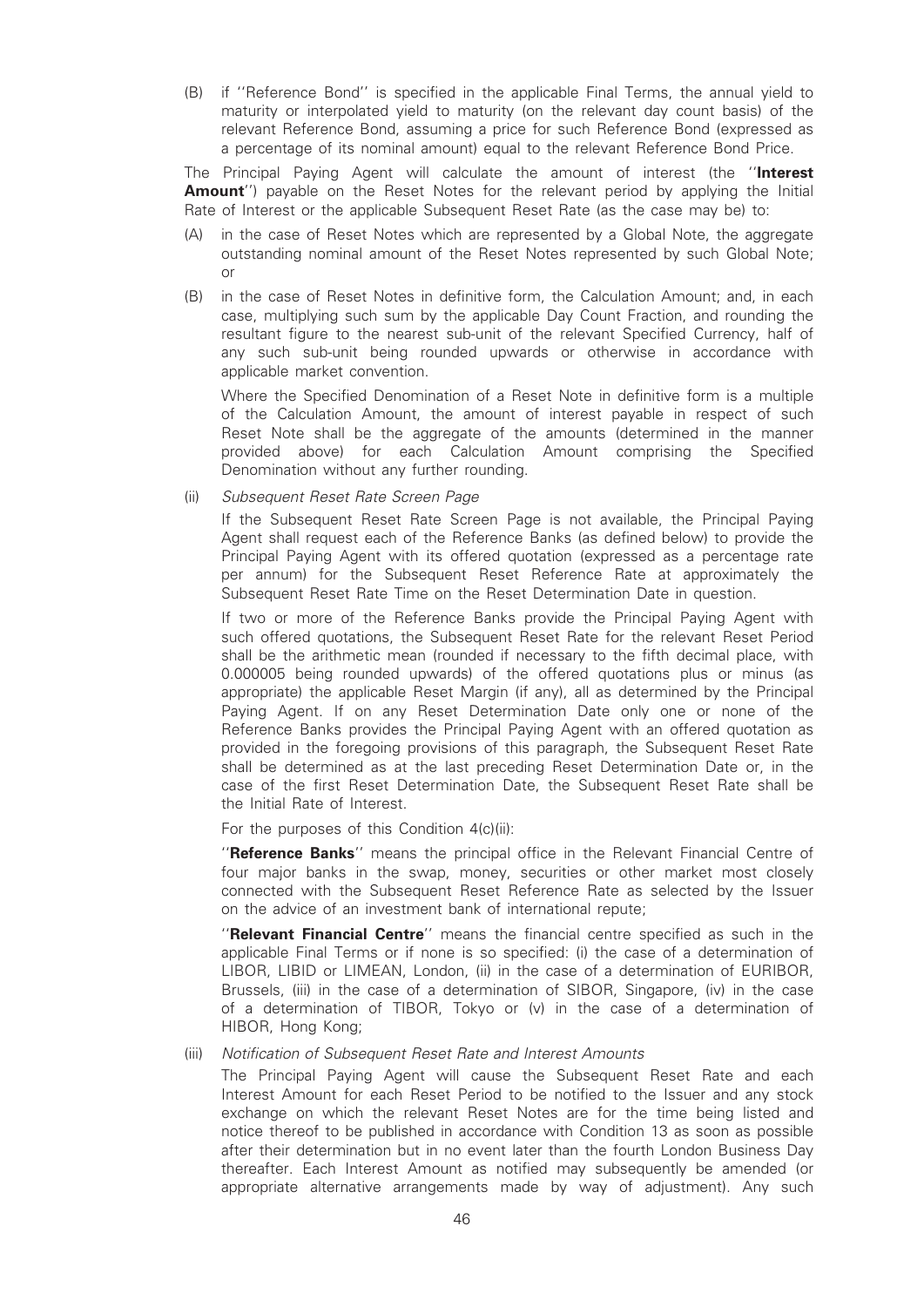amendment will be promptly notified to any stock exchange on which the relevant Reset Notes are for the time being listed and to the Noteholders in accordance with Condition 13. For the purposes of this paragraph, the expression "London **Business Day**" means a day (other than a Saturday or a Sunday) on which banks and foreign exchange markets are open for business in London.

(iv) Certificates to be final

All certificates, communications, opinions, determinations, calculations, quotations and decisions given, expressed, made or obtained for the purposes of the provisions of this Condition 4(c)(iv) by the Principal Paying Agent shall (in the absence of wilful default, bad faith or manifest error) be binding on the Issuer, the Principal Paying Agent, the other Paying Agents and all Noteholders and (in the absence of wilful default and bad faith) no liability to the Issuer or the Noteholders or any other person shall attach to the Principal Paying Agent in connection with the exercise or non-exercise by it of its powers, duties and discretions pursuant to such provisions.

#### (d) Minimum Rate of Interest and/or Maximum Rate of Interest

If the applicable Final Terms specifies a Minimum Rate of Interest for any Interest Period, then, in the event that the Rate of Interest in respect of such Interest Period determined in accordance with the provisions of paragraph (ii) above is less than such Minimum Rate of Interest, the Rate of Interest for such Interest Period shall be such Minimum Rate of Interest.

If the applicable Final Terms specifies a Maximum Rate of Interest for any Interest Period, then, in the event that the Rate of Interest in respect of such Interest Period determined in accordance with the provisions of paragraph (ii) above is greater than such Maximum Rate of Interest, the Rate of Interest for such Interest Period shall be such Maximum Rate of Interest.

#### (e) Determination of Rate of Interest and calculation of Interest Amounts

The Principal Paying Agent will at or as soon as practicable after each time at which the Rate of Interest is to be determined, determine the Rate of Interest for the relevant Interest Period.

The Principal Paying Agent will calculate the amount of interest (the "Interest Amount'') payable on the Floating Rate Notes for the relevant Interest Period by applying the Rate of Interest to:

- (A) in the case of Floating Rate Notes which are represented by a Global Note, the aggregate outstanding nominal amount of the Notes represented by such Global Note (or, if they are Partly Paid Notes, the aggregate amount paid up); or
- (B) in the case of Floating Rate Notes in definitive form, the Calculation Amount, and, in each case, multiplying such sum by the applicable Day Count Fraction,

and rounding the resultant figure to the nearest sub-unit of the relevant Specified Currency, half of any such subunit being rounded upwards or otherwise in accordance with applicable market convention. Where the Specified Denomination of a Floating Rate in definitive form is a multiple of the Calculation Amount, the Interest Amount payable in respect of such Note shall be the product of the amount (determined in the manner provided above) for the Calculation Amount and the amount by which the Calculation Amount is multiplied to reach the Specified Denomination without any further rounding.

''Day Count Fraction'' means, in respect of the calculation of an amount of interest in accordance with this Condition 4(d):

- (i) if "Actual/Actual (ISDA) " or "Actual/Actual" is specified in the applicable Final Terms, the actual number of days in the Interest Period divided by 365 (or, if any portion of that Interest Period falls in a leap year, the sum of (A) the actual number of days in that portion of the Interest Period falling in a leap year divided by 366 and (B) the actual number of days in that portion of the Interest Period falling in a non-leap year divided by 365);
- (ii) if "**Actual/365 (Fixed**) " is specified in the applicable Final Terms, the actual number of days in the Interest Period divided by 365;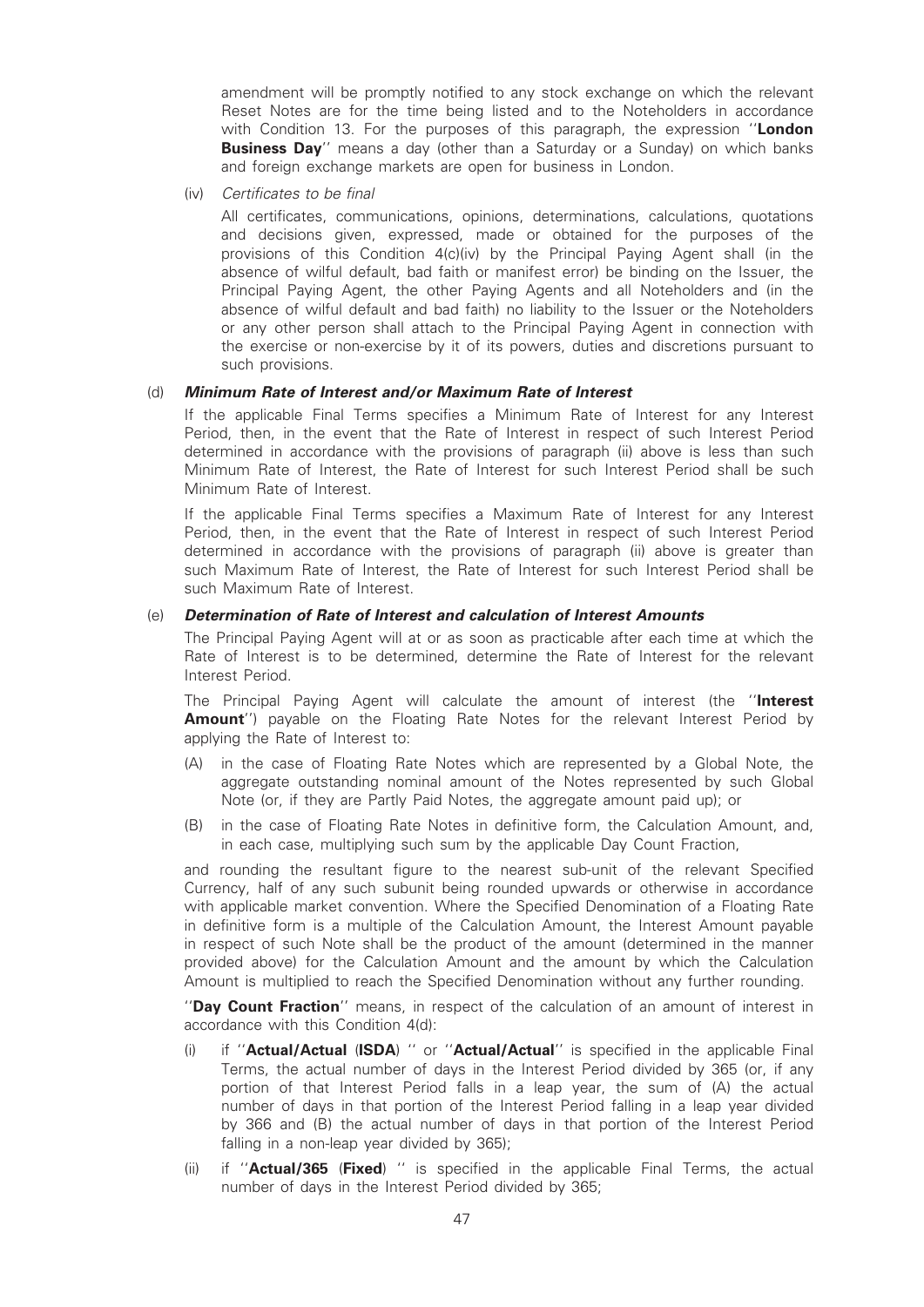- (iii) if "Actual/365 (Sterling) " is specified in the applicable Final Terms, the actual number of days in the Interest Period divided by 365 or, in the case of an Interest Payment Date falling in a leap year, 366;
- (iv) if ''Actual/360'' is specified in the applicable Final Terms, the actual number of days in the Interest Period divided by 360;
- $(v)$  if "30/360", "360/360" or "Bond Basis" is specified in the applicable Final Terms, the number of days in the Interest Period divided by 360, calculated on a formula basis as follows:

Day Count Fraction =  $\frac{[360 \times (Y^2 - Y^1)] + [30 \times (M^2 - M^1)] + (D^2 - D^1)}{360}$ 

where:

" $Y<sup>1</sup>$ " is the year, expressed as a number, in which the first day of the Interest Period falls;

" $Y^{2}$ " is the year, expressed as a number, in which the day immediately following the last day of the Interest Period falls;

" $M^{1}$ " is the calendar month, expressed as a number, in which the first day of the Interest Period falls;

"M<sup>2</sup>" is the calendar month, expressed as a number, in which the day immediately following the last day of the Interest Period falls;

" $D^{1}$ " is the first calendar day, expressed as a number, of the Interest Period, unless such number is 31, in which case  $D^1$  will be 30; and

" $D^{2}$ " is the calendar day, expressed as a number, immediately following the last day included in the Interest Period, unless such number would be 31 and  $D^1$  is greater than 29, in which case  $D^2$  will be 30;

(vi) if "30E/360" or "Eurobond Basis" is specified in the applicable Final Terms, the number of days in the Interest Period divided by 360, calculated on a formula basis as follows:

Day Count Fraction =  $\frac{[360 \times (Y^2 - Y^1)] + [30 \times (M^2 - M^1)] + (D^2 - D^1)}{360}$ 

where:

" $Y<sup>1</sup>$ " is the year, expressed as a number, in which the first day of the Interest Period falls;

" $Y^{2}$ " is the year, expressed as a number, in which the day immediately following the last day of the Interest Period falls;

" $M^{1}$ " is the calendar month, expressed as a number, in which the first day of the Interest Period falls;

" $M^{2}$ " is the calendar month, expressed as a number, in which the day immediately following the last day of the Interest Period falls;

"D<sup>1</sup>" is the first calendar day, expressed as a number, of the Interest Period, unless such number would be 31, in which case  $D^1$  will be 30; and

" $D^{2}$ " is the calendar day, expressed as a number, immediately following the last day included in the Interest Period, unless such number would be 31, in which case  $D^2$  will be 30:

(vii) if "30E/360 (ISDA) " is specified in the applicable Final Terms, the number of days in the Interest Period divided by 360, calculated on a formula basis as follows:

Day Count Fraction =  $\frac{[360 \times (Y^2 - Y^1)] + [30 \times (M^2 - M^1)] + (D^2 - D^1)}{360}$ 

where:

" $Y<sup>1</sup>$ " is the year, expressed as a number, in which the first day of the Interest Period falls;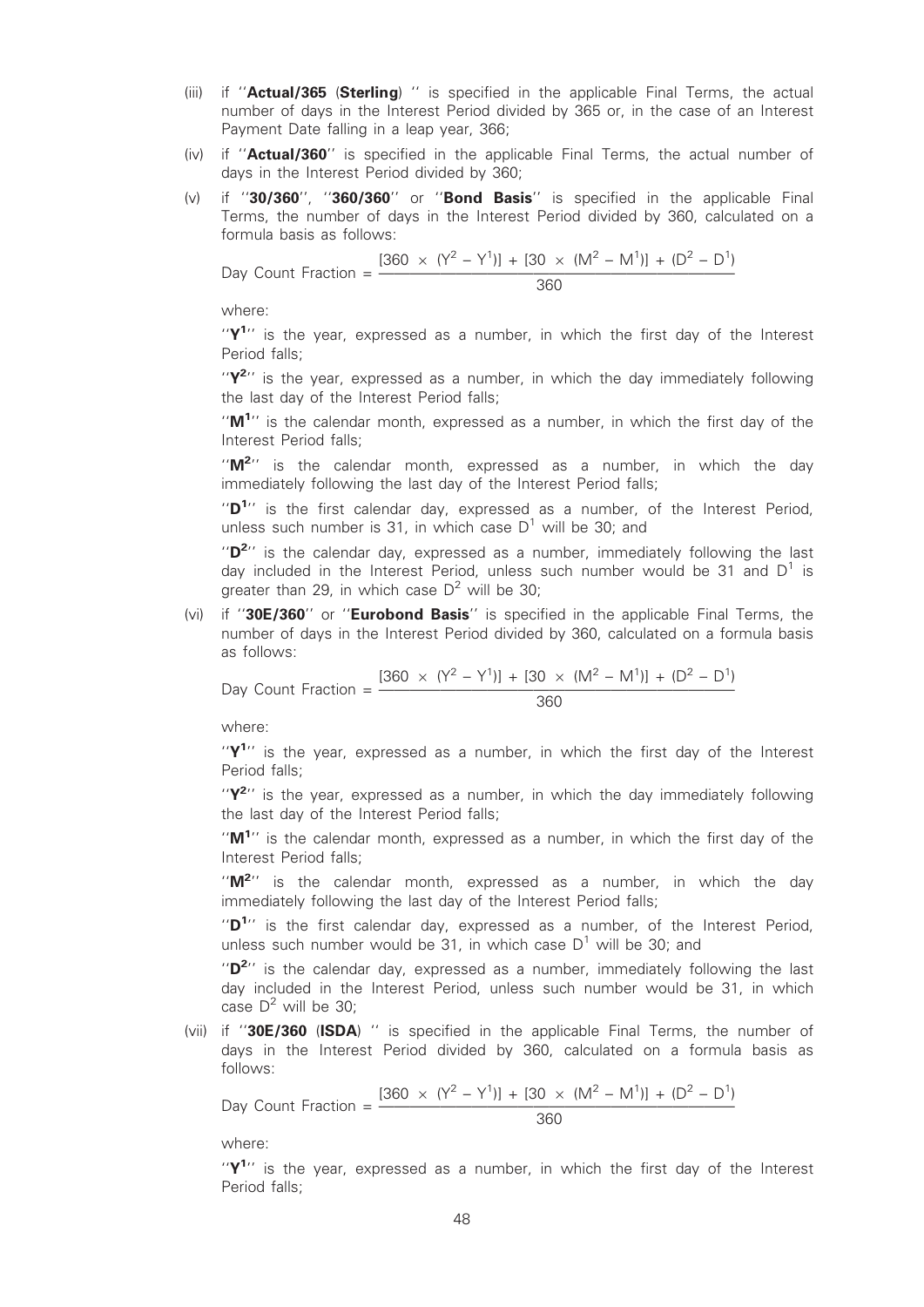" $Y^{2}$ " is the year, expressed as a number, in which the day immediately following the last day of the Interest Period falls;

" $M^{1}$ " is the calendar month, expressed as a number, in which the first day of the Interest Period falls;

"M<sup>2</sup>" is the calendar month, expressed as a number, in which the day immediately following the last day of the Interest Period falls;

" $D^{1}$ " is the first calendar day, expressed as a number, of the Interest Period, unless (i) that day is the last day of February or (ii) such number would be 31, in which case  $D^1$  will be 30; and

" $D^{2}$ " is the calendar day, expressed as a number, immediately following the last day included in the Interest Period, unless (i) that day is the last day of February but not the Maturity Date or (ii) such number would be 31, in which case  $D^2$  will be 30.

(viii) if ''30E/360 (ISDA)'' is specified in the applicable Final Terms, the number of days in the Interest Period divided by 360, calculated on a formula basis as follows:

Day Count Fraction = 
$$
\frac{[360 \times (Y^2 - Y^1)] + [30 \times (M^2 - M^1)] + (D^2 - D^1)}{360}
$$

where:

" $Y^1$ " is the year, expressed as a number, in which the first day of the Interest Period falls;

" $Y^{2}$ " is the year, expressed as a number, in which the day immediately following the last day of the Interest Period falls;

" $M^{1}$ " is the calendar month, expressed as a number, in which the first day of the Interest Period falls;

" $M^{2}$ " is the calendar month, expressed as a number, in which the day immediately following the last day of the Interest Period falls;

" $D^{1}$ " is the first calendar day, expressed as a number, of the Interest Period, unless (i) that day is the last day of February or (ii) such number would be 31, in which case  $D^1$  will be 30; and

" $D^{2}$ " is the calendar day, expressed as a number, immediately following the last day included in the Interest Period, unless (i) that day is the last day of February but not the Maturity Date or (ii) such number would be 31, in which case  $D^2$  will be 30.

#### (f) Linear Interpolation

Where Linear Interpolation is specified as applicable in respect of an Interest Period in the applicable Final Terms, the Rate of Interest for such Interest Period shall be calculated by the Principal Paying Agent by straight line linear interpolation by reference to two rates based on the relevant Reference Rate (where Screen Rate Determination is specified as applicable in the applicable Final Terms) or the relevant Floating Rate Option (where ISDA Determination is specified as applicable in the applicable Final Terms), one of which shall be determined as if the Designated Maturity were the period of time for which rates are available next shorter than the length of the relevant Interest Period and the other of which shall be determined as if the Designated Maturity were the period of time for which rates are available next longer than the length of the relevant Interest Period provided however that if there is no rate available for a period of time next shorter or, as the case may be, next longer, then the Principal Paying Agent shall determine such rate at such time and by reference to such sources as it determines appropriate.

**Designated Maturity** means, in relation to Screen Rate Determination, the period of time designated in the Reference Rate.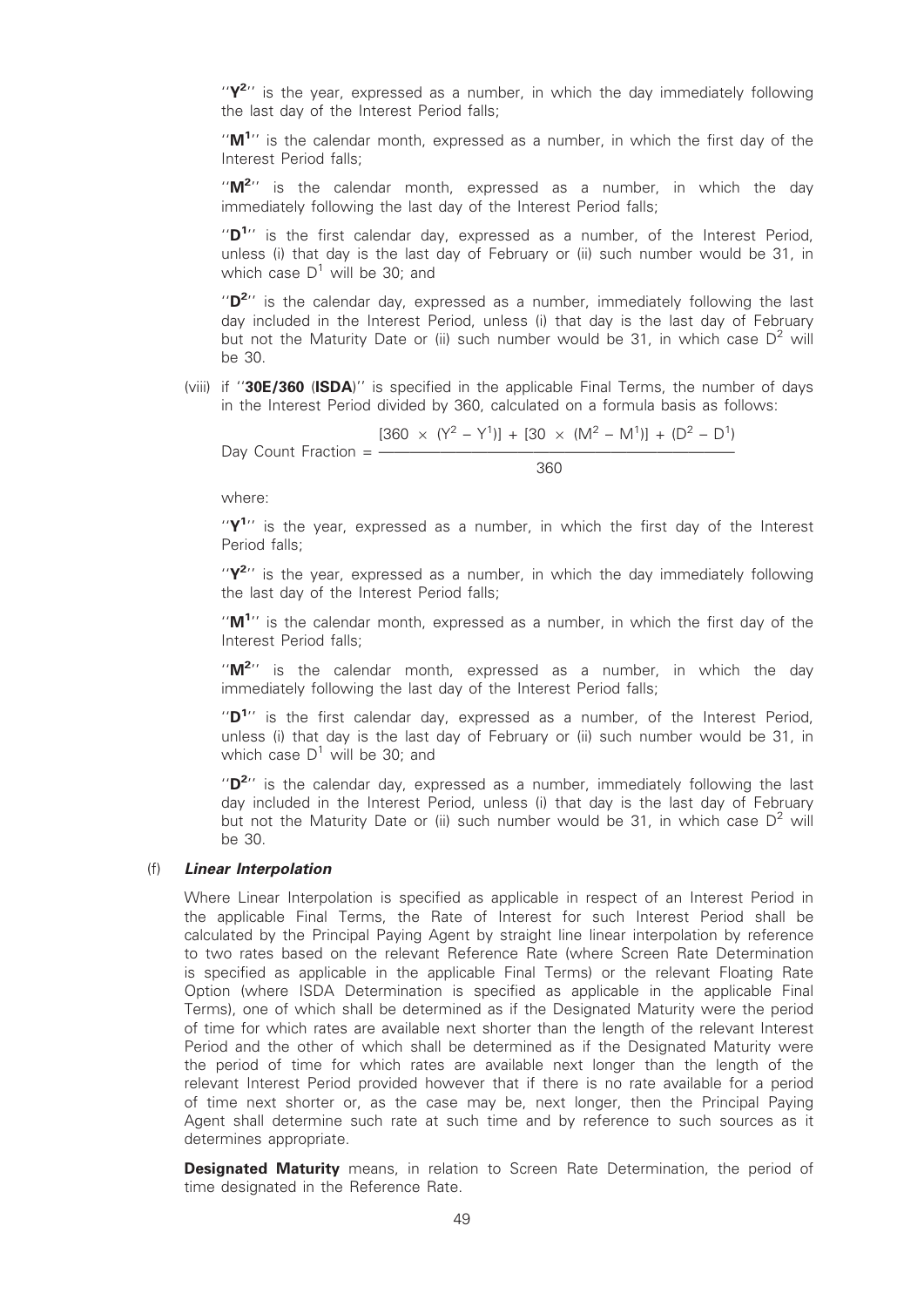#### (g) Notification of Rate of Interest and Interest Amounts

The Principal Paying Agent will cause the Rate of Interest and each Interest Amount for each Interest Period and the relevant Interest Payment Date to be notified to each relevant Obligor and any stock exchange on which the relevant Floating Rate Notes are for the time being listed and notice thereof to be published in accordance with Condition 13 as soon as possible after their determination but in no event later than the fourth London Business Day thereafter. Each Interest Amount and Interest Payment Date so notified may subsequently be amended (or appropriate alternative arrangements made by way of adjustment) without prior notice in the event of an extension or shortening of the Interest Period. Any such amendment will be promptly notified to each stock exchange on which the relevant Floating Rate Notes are for the time being listed and to the Noteholders in accordance with Condition 13. For the purposes of this paragraph, the expression "London Business Day" means a day (other than a Saturday or a Sunday) on which banks and foreign exchange markets are open for general business in London.

#### (h) Certificates to be final

All certificates, communications, opinions, determinations, calculations, quotations and decisions given, expressed, made or obtained for the purposes of the provisions of this Condition 4, whether by the Principal Paying Agent or, if applicable, the Calculation Agent, shall (in the absence of wilful default, bad faith or manifest error) be binding on each relevant Obligor, the Principal Paying Agent, the Calculation Agent (if applicable), the other Agents and all Noteholders, Receiptholders and Couponholders and (in the absence as aforesaid) no liability to each relevant Obligor, the Noteholders, the Receiptholders or the Couponholders shall attach to the Principal Paying Agent or, if applicable, the Calculation Agent in connection with the exercise or non-exercise by it of its powers, duties and discretions pursuant to such provisions.

#### (i) Interest on Partly Paid Notes

In the case of Partly Paid Notes (other than Partly Paid Notes which are Zero Coupon Notes), interest will accrue as aforesaid on the paid-up nominal amount of such Notes.

#### (j) Accrual of interest

Each Note (or in the case of the redemption of part only of a Note, that part only of such Note) will cease to bear interest (if any) from the date for its redemption unless, upon due presentation thereof, payment of principal is improperly withheld or refused. In such event, interest will continue to accrue until whichever is the earlier of:

- (i) the date on which all amounts due in respect of such Note have been paid; and
- (ii) five days after the date on which the full amount of the moneys payable in respect of such Note has been received by the Principal Paying Agent and notice to that effect has been given to the Noteholders in accordance with Condition 13.

### 5. PAYMENTS

#### (a) Method of payment:

Subject as provided below:

- (i) payments in a Specified Currency other than euro or Renminbi will be made by credit or transfer to an account in the relevant Specified Currency maintained by the payee with, or, at the option of the payee, by a cheque in such Specified Currency drawn on, a bank in the principal financial centre of the country of such Specified Currency (which, if the Specified Currency is Australian dollars or New Zealand dollars, shall be Melbourne and Wellington, respectively);
- (ii) payments in euro will be made by credit or transfer to a euro account (or any other account to which euro may be credited or transferred) specified by the payee or, at the option of the payee, by a euro cheque; and
- (iii) payments in Renminbi will be made by transfer to a Renminbi account maintained by or on behalf of the Noteholder with a bank in Hong Kong.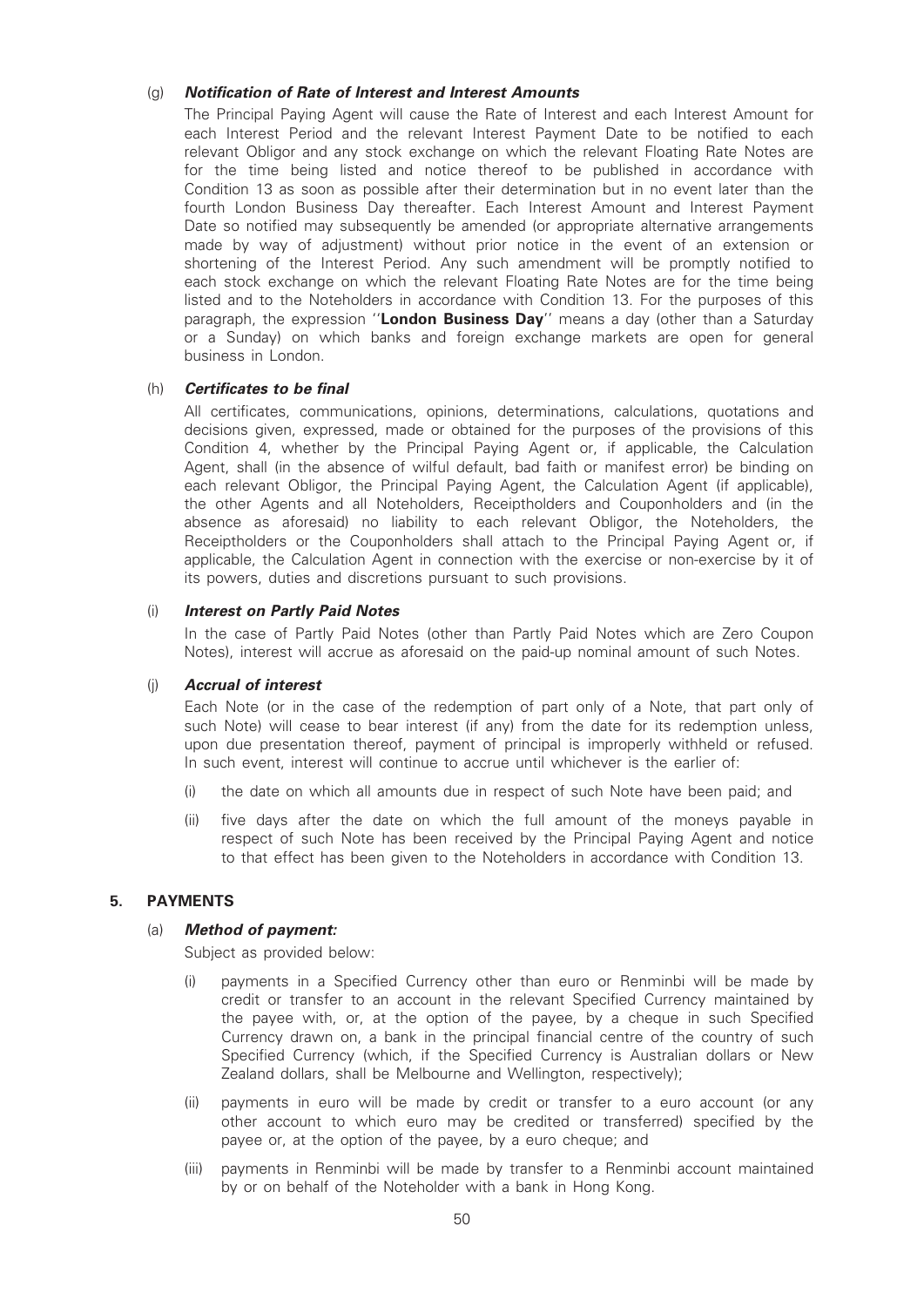Payments will be subject in all cases to: (i) any fiscal or other laws and regulations applicable thereto in the place of payment, but without prejudice to the provisions of Condition 7; and (ii) any withholding or deduction required pursuant to an agreement described in Section 1471(b) of the U.S. Internal Revenue Code of 1986 (the "Code") or otherwise imposed pursuant to Sections 1471 through 1474 of the Code (or any regulations thereunder or official interpretations thereof) or an intergovernmental agreement between the United States and another jurisdiction facilitating the implementation thereof (or any law implementing such an intergovernmental agreement).

#### (b) Presentation of definitive Bearer Notes, Receipts and Coupons

Payments of principal in respect of definitive Bearer Notes will (subject as provided below) be made in the manner provided in Condition 5(a) above only against presentation and surrender (or, in the case of part payment of any sum due, endorsement) of definitive Bearer Notes, and payments of interest in respect of definitive Bearer Notes will (subject as provided below) be made as aforesaid only against presentation and surrender (or, in the case of part payment of any sum due, endorsement) of Coupons, in each case at the specified office of any Paying Agent outside the United States (which expression, as used herein, means the United States of America (including the States and the District of Columbia, its territories, its possessions and other areas subject to its jurisdiction)).

Payments of instalments of principal (if any) in respect of definitive Bearer Notes, other than the final instalment, will (subject as provided below) be made in the manner provided in Condition 5(a) above against presentation and surrender (or, in the case of part payment of any sum due, endorsement) of the relevant Receipt in accordance with the preceding paragraph. Payment of the final instalment will be made in the manner provided in Condition 5(a) above only against presentation and surrender (or, in the case of part payment of any sum due, endorsement) of the relevant Bearer Note in accordance with the preceding paragraph. Each Receipt must be presented for payment of the relevant instalment together with the definitive Bearer Note to which it appertains. Receipts presented without the definitive Bearer Note to which they appertain do not constitute valid obligations of the relevant Issuer. Upon the date on which any definitive Bearer Note becomes due and repayable, unmatured Receipts (if any) relating thereto (whether or not attached) shall become void and no payment shall be made in respect thereof.

Fixed Rate Notes in definitive bearer form (other than Long Maturity Notes (as defined below)) should be presented for payment together with all unmatured Coupons appertaining thereto (which expression shall for this purpose include Coupons falling to be issued on exchange of matured Talons), failing which the amount of any missing unmatured Coupon (or, in the case of payment not being made in full, the same proportion of the amount of such missing unmatured Coupon as the sum so paid bears to the sum due) will be deducted from the sum due for payment. Each amount of principal so deducted will be paid in the manner mentioned above against surrender of the relative missing Coupon at any time before the expiry of 10 years after the Relevant Date (as defined in Condition 7) in respect of such principal (whether or not such Coupon would otherwise have become void under Condition 8) or, if later, five years from the date on which such Coupon would otherwise have become due, but in no event thereafter.

Upon any Fixed Rate Note in definitive bearer form becoming due and repayable prior to its Maturity Date, all unmatured Talons (if any) appertaining thereto will become void and no further Coupons will be issued in respect thereof.

Upon the date on which any Floating Rate Note, Reset Note or Long Maturity Note in definitive bearer form becomes due and repayable, unmatured Coupons and Talons (if any) relating thereto (whether or not attached) shall become void and no payment or, as the case may be, exchange for further Coupons shall be made in respect thereof. A "Long Maturity Note" is a Fixed Rate Note (other than a Fixed Rate Note which on issue had a Talon attached) whose nominal amount on issue is less than the aggregate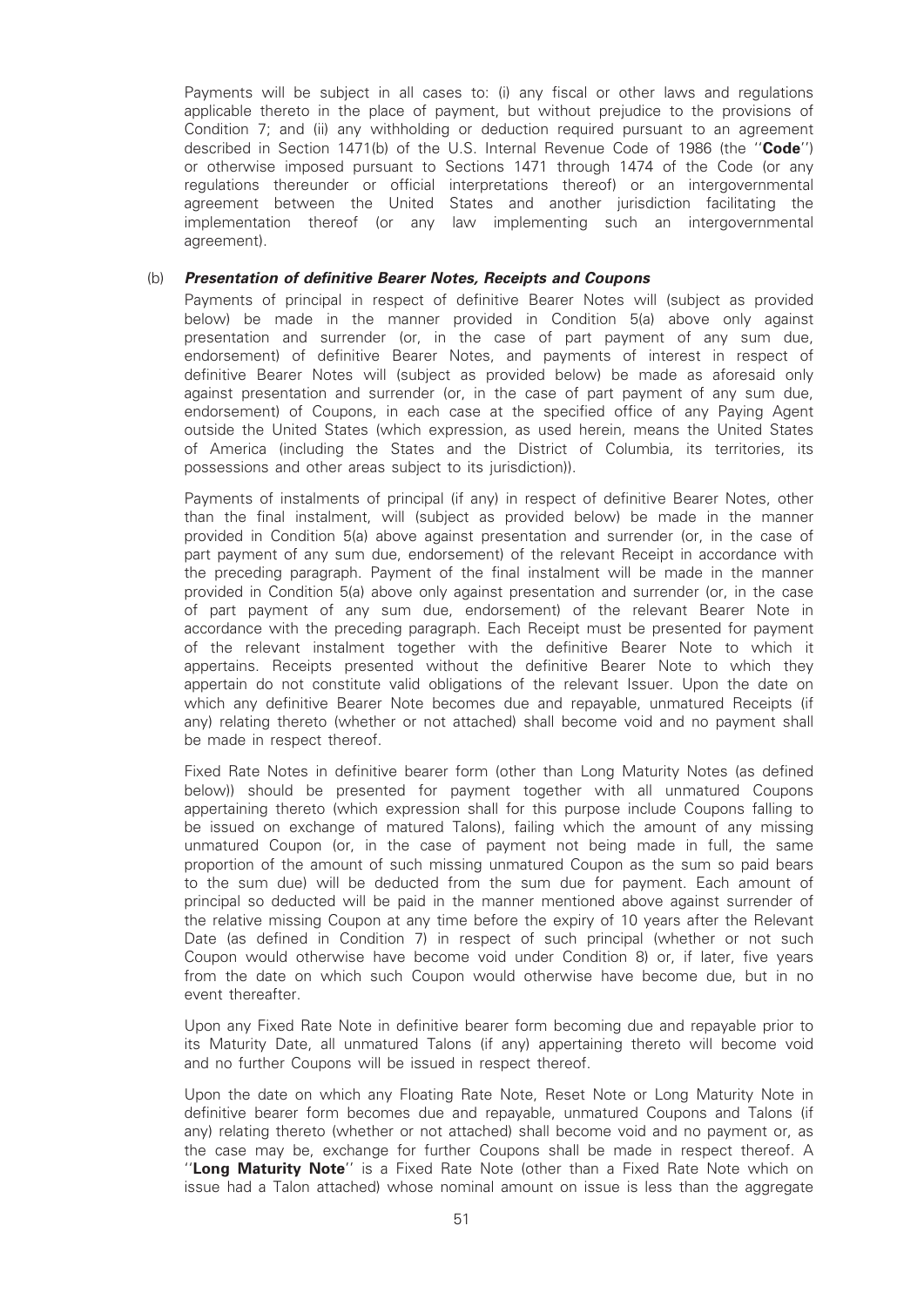interest payable thereon **provided that** such Note shall cease to be a Long Maturity Note on the Interest Payment Date on which the aggregate amount of interest remaining to be paid after that date is less than the nominal amount of such Note.

If the due date for redemption of any definitive Bearer Note is not an Interest Payment Date, interest (if any) accrued in respect of such Note from (and including) the preceding Interest Payment Date or, as the case may be, the Interest Commencement Date shall be payable only against surrender of the relevant definitive Bearer Note.

#### (c) Payments in respect of Bearer Global Notes

Payments of principal and interest (if any) in respect of Bearer Notes represented by any Global Note in bearer form ("Bearer Global Notes") will (subject as provided below) be made in the manner specified above in relation to definitive Bearer Notes and otherwise in the manner specified in the relevant Bearer Global Note against presentation or surrender, as the case may be, of such Bearer Global Note at the specified office of any Paying Agent outside the United States. A record of each payment made against presentation or surrender of any Bearer Global Note, distinguishing between any payment of principal and any payment of interest, will be made on such Bearer Global Note by the Paying Agent to which it was presented and such record shall be *prima facie* evidence that the payment in question has been made.

#### (d) Payments in respect of Registered Notes

Payments of principal (other than instalments of principal prior to the final instalment) in respect of each Registered Note (whether or not in global form) will be made against presentation and surrender (or, in the case of part payment of any sum due, endorsement) of the Registered Note at the specified office of the Registrar or any of the Paying Agents. Such payments will be made by transfer to the Designated Account (as defined below) of the holder (or the first named of joint holders) of the Registered Note appearing in the register of holders of the Registered Notes maintained by the Registrar (the "**Register**") at the close of business on the third business day (being for this purpose a day on which banks are open for business in the city where the specified office of the Registrar is located) before the relevant due date. Notwithstanding the previous sentence, if: (i) a holder does not have a Designated Account; or (ii) the principal amount of the Notes held by a holder is less than U.S.\$250,000 (or its approximate equivalent in any other Specified Currency), payment (in the case of a Specified Currency other than Renminbi) will instead be made by a cheque in the Specified Currency drawn on a Designated Bank (as defined below). For these purposes, "**Designated Account**" means the account (which, in the case of a payment in Japanese yen to a non-resident of Japan, shall be a non-resident account and, in the case of a payment in Renminbi, means the Renminbi account maintained by or on behalf of the Noteholder with a bank in Hong Kong, details of which appear on the Register at the close of business on the fifth business day before the due date for payment) maintained by a holder with a "Designated Bank" and identified as such in the Register and Designated Bank means (in the case of payment in a Specified Currency other than euro or Renminbi) a bank in the principal financial centre of the country of such Specified Currency (which, if the Specified Currency is Australian dollars or New Zealand dollars, shall be Melbourne and Wellington, respectively) and (in the case of a payment in euro) any bank which processes payments in euro and (in the case of payment in Renminbi) a bank in Hong Kong.

Payments of interest and payments of instalments of principal (other than the final instalment) in respect of each Registered Note will be made by a cheque in the Specified Currency drawn on a Designated Bank and mailed by uninsured mail on the business day in the city where the specified office of the Registrar is located immediately preceding the relevant due date to the holder (or the first named of joint holders) of the Registered Note appearing in the Register at the close of business on the fifth day (in the case of Renminbi) and the fifteenth day (in the case of a Specified Currency other than Renminbi, whether or not such fifteenth day is a business day) before the relevant due date (the "Record Date") at his address shown in the Register on the Record Date and at his risk. Payments of interest and payments of principal (other than the final instalment) in Renminbi shall be made by transfer to the registered account of the Noteholder. Upon application of the holder to the specified office of the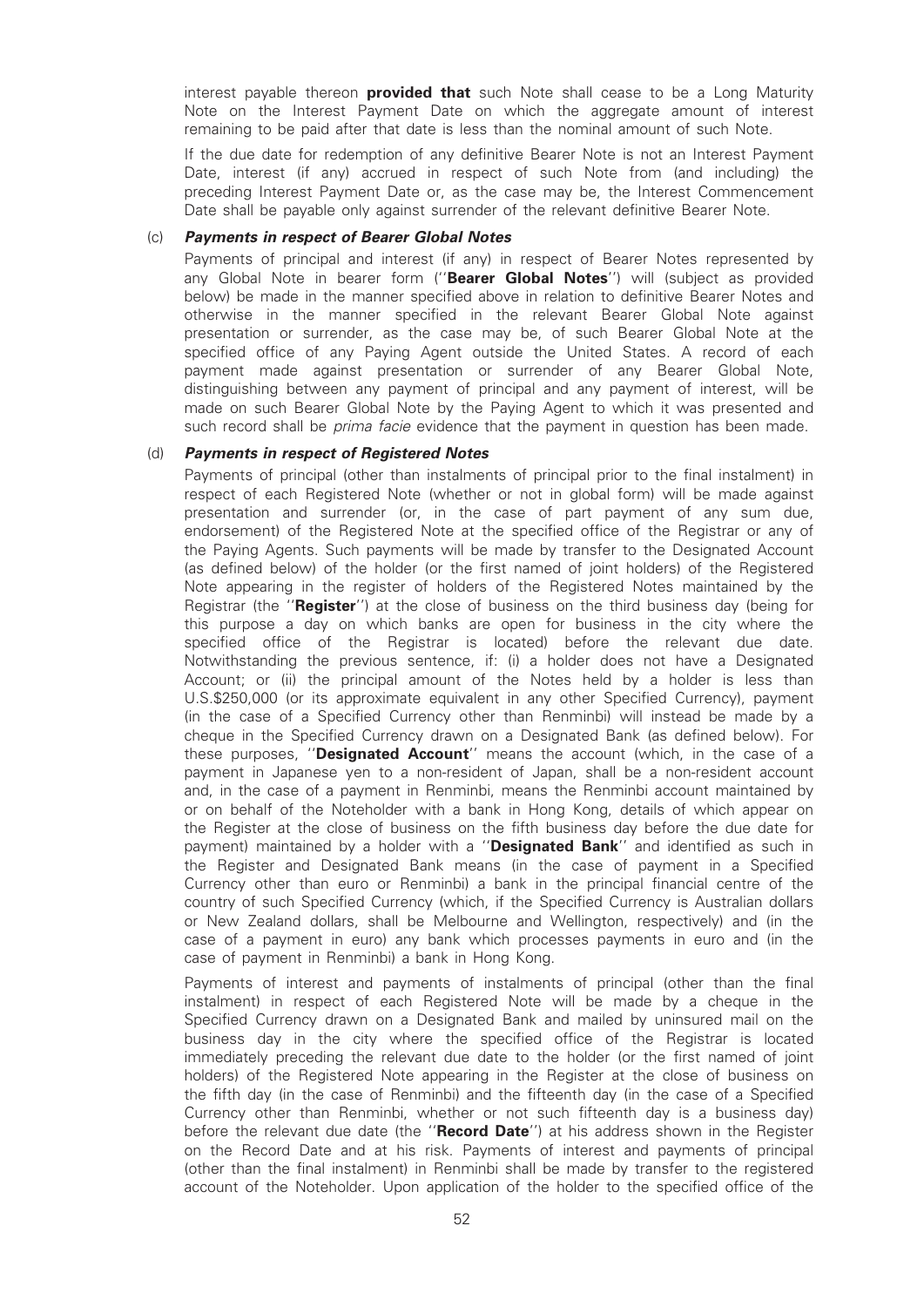Registrar not less than three business days in the city where the specified office of the Registrar is located before the due date for any payment of interest in respect of a Registered Note, the payment may be made by transfer on the due date in the manner provided in the preceding paragraph. Any such application for transfer shall be deemed to relate to all future payments of interest (other than interest due on redemption) and instalments of principal (other than the final instalment) in respect of the Registered Notes which become payable to the holder who has made the initial application until such time as the Registrar is notified in writing to the contrary by such holder. Payment of the interest due in respect of each Registered Note on redemption and the final instalment of principal will be made in the same manner as payment of the principal amount of such Registered Note.

Holders of Registered Notes will not be entitled to any interest or other payment for any delay in receiving any amount due in respect of any Registered Note as a result of a cheque posted in accordance with this Condition arriving after the due date for payment or being lost in the post. No commissions or expenses shall be charged to such holders by the Registrar in respect of any payments of principal or interest in respect of the Registered Notes.

Neither the relevant Obligors nor the Agents will have any responsibility or liability for any aspect of the records relating to, or payments made on account of, beneficial ownership interests in the Registered Global Notes or for maintaining, supervising or reviewing any records relating to such beneficial ownership interests.

### (e) General provisions applicable to payments

The holder of a Global Note shall be the only person entitled to receive payments in respect of Notes represented by such Global Note and each relevant Obligor will be discharged by payment to, or to the order of, the holder of such Global Note in respect of each amount so paid. Each of the persons shown in the records of Euroclear or Clearstream, Luxembourg as the beneficial holder of a particular nominal amount of Notes represented by such Global Note must look solely to Euroclear or Clearstream, Luxembourg, as the case may be, for his share of each payment so made by each relevant Obligor, or to the order of, the holder of such Global Note.

Notwithstanding the foregoing provisions of this Condition, if any amount of principal and/or interest in respect of Bearer Notes is payable in U.S. dollars, such U.S. dollar payments of principal and/or interest in respect of such Notes will be made at the specified office of a Paying Agent in the United States if:

- (i) the relevant Issuer has appointed Paying Agents with specified offices outside the United States with the reasonable expectation that such Paying Agents would be able to make payment in U.S. dollars at such specified offices outside the United States of the full amount of principal and interest on the Bearer Notes in the manner provided above when due;
- (ii) payment of the full amount of such principal and interest at all such specified offices outside the United States is illegal or effectively precluded by exchange controls or other similar restrictions on the full payment or receipt of principal and interest in U.S. dollars; and
- (iii) such payment is then permitted under United States law without involving, in the opinion of each relevant Obligor, adverse tax consequences to each relevant Obligor.

#### (f) Payments Subject to Laws

All payments are subject in all cases to: (i) any applicable laws, regulations and directives in the place of payment, but without prejudice to the provisions of Condition 7; and (ii) any withholding or deduction required pursuant to an agreement described in Section 1471(b) of the U.S. Internal Revenue Code of 1986, as amended (the "Code") or otherwise imposed pursuant to Sections 1471 through 1474 of the Code, any regulations or agreements thereunder, official interpretations thereof, or any law implementing an intergovernmental approach thereto. No commission or expenses shall be charged to the Noteholders or Couponholders in respect of such payments.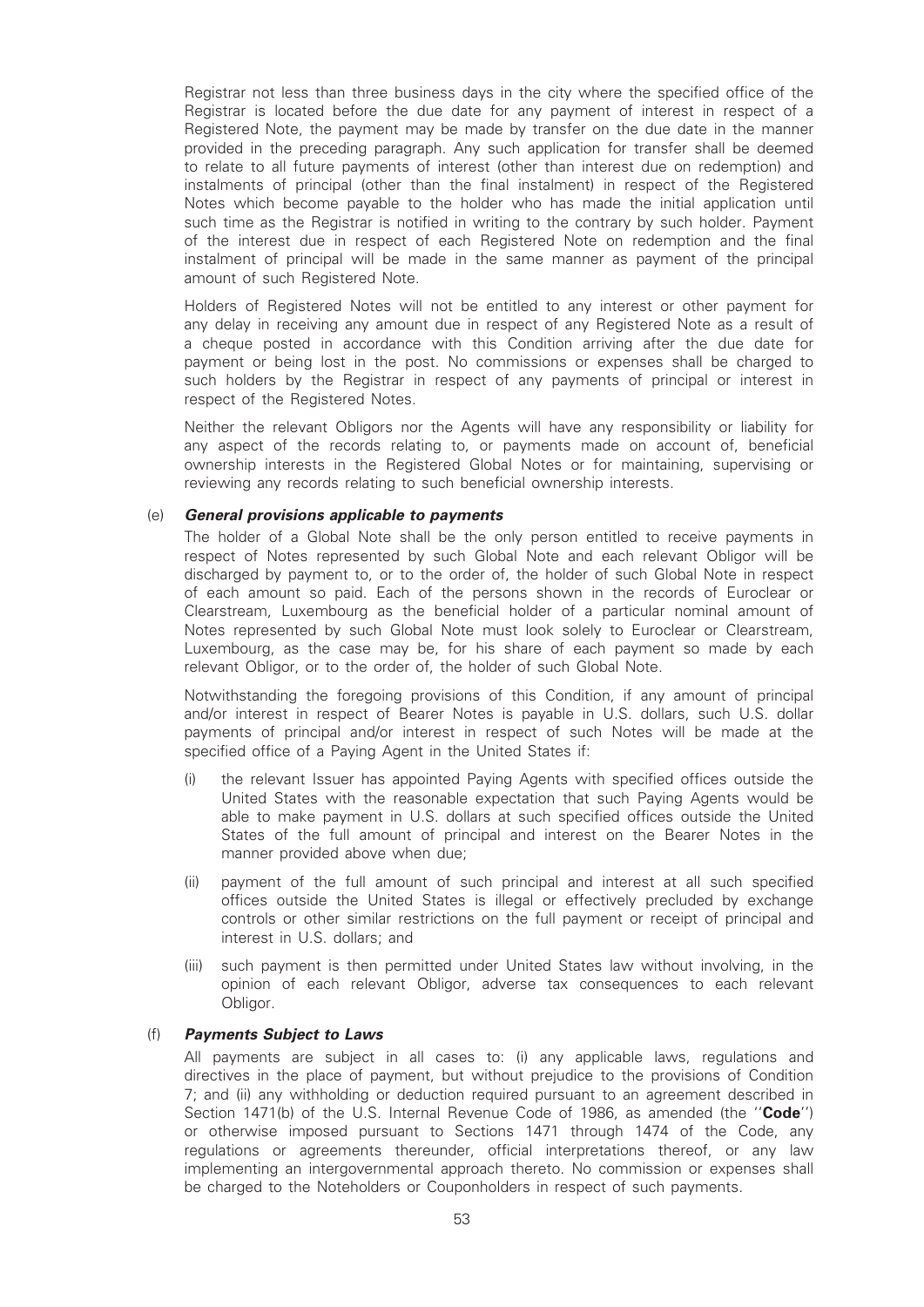#### (g) Payment Day

If the date for payment of any amount in respect of any Note, Receipt or Coupon is not a Payment Day, the holder thereof shall not be entitled to payment until the next following Payment Day in the relevant place and shall not be entitled to further interest or other payment in respect of such delay. For these purposes, "Payment Day" means any day which (subject to Condition 8) is:

- (i) a day on which commercial banks and foreign exchange markets settle payments and are open for general business (including dealing in foreign exchange and foreign currency deposits) in:
	- (A) the relevant place of presentation;
	- (B) London;
	- (C) Dubai;
	- (D) any Additional Financial Centre specified in the applicable Final Terms; and
- (ii) either (A) in relation to any sum payable in a Specified Currency other than euro or Renminbi, a day on which commercial banks and foreign exchange markets settle payments and are open for general business (including dealing in foreign exchange and foreign currency deposits) in the principal financial centre of the country of the relevant Specified Currency (if other than the place of presentation, London and any Additional Financial Centre and which if the Specified Currency is Australian dollars or New Zealand dollars shall be Melbourne and Wellington, respectively), (B) in relation to any sum payable in euro, a day on which the TARGET2 System is open or (C) in relation to any sum payable in Renminbi, a day on which banks and foreign exchange markets are open for business and settlement of Renminbi payments in Hong Kong.

#### (h) Interpretation of principal and interest

Any reference in the Conditions to principal in respect of the Notes shall be deemed to include, as applicable:

- (i) any additional amounts which may be payable with respect to principal under Condition 7;
- (ii) the Final Redemption Amount of the Notes;
- (iii) the Early Redemption Amount of the Notes;
- (iv) the Optional Redemption Amount(s) (if any) of the Notes;
- (v) in relation to Notes redeemable in instalments, the Instalment Amounts;
- (vi) in relation to Zero Coupon Notes, the Amortised Face Amount (as defined in Condition 6(f)); and
- (vii) any premium and any other amounts (other than interest) which may be payable by any relevant Issuer under or in respect of the Notes.

Any reference in the Conditions to interest in respect of the Notes shall be deemed to include, as applicable, any additional amounts which may be payable with respect to interest under Condition 7.

#### (i) RMB account

All payments in respect of any Note, Receipt or Coupon in RMB will be made solely by credit to a registered RMB account maintained by or on behalf of the payee at a bank in Hong Kong in accordance with applicable laws, rules, regulations and guidelines issued from time to time (including all applicable laws and regulations with respect to the settlement of RMB in Hong Kong).

### (j) RMB Currency Event

If the Specified Currency of the Notes is RMB and an RMB Currency Event, as determined by the relevant Issuer acting in good faith, exists on a date for payment of any principal or interest (in whole or in part) in respect of any Note, Receipt or Coupon, the relevant Issuer's obligation to make a payment in RMB under the terms of the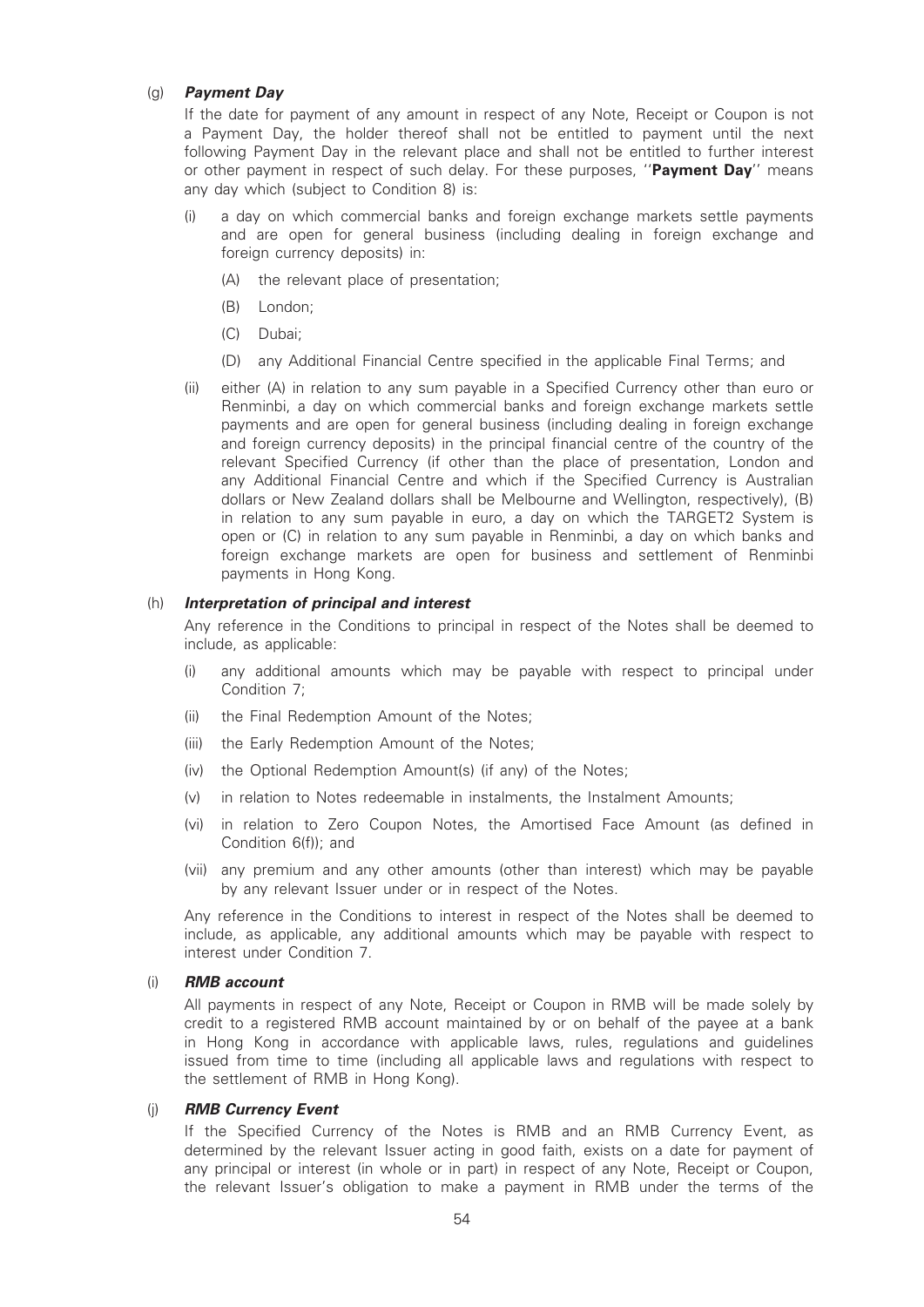Notes may be replaced by an obligation to pay such amount (in whole or in part) in the Relevant Currency and converted using the Spot Rate for the relevant Determination Date as promptly notified to the Issuer and the Paying Agents.

Upon the occurrence of an RMB Currency Event, the relevant Issuer shall give notice as soon as practicable to the Noteholders in accordance with Condition 13 stating the occurrence of the RMB Currency Event, giving details thereof and the action proposed to be taken in relation thereto.

In such event, any payment of U.S. dollars will be made by transfer to a U.S. dollar denominated account maintained by the payee with, or by a U.S. dollar denominated cheque drawn on, a bank in New York City; and the definition of "Payment Day" in Condition 5(g) shall mean any day which (subject to Condition 8) is a day on which commercial banks and foreign exchange markets settle payments and are open for general business (including dealing in foreign exchange and foreign currency deposits) in: (A) in the case of Notes in definitive form only, the relevant place of presentation; and (B) London and New York City.

For the purpose of this Condition 5:

''Determination Business Day'' means a day (other than a Saturday or Sunday) on which commercial banks are open for general business (including dealings in foreign exchange) in Hong Kong, London and New York City;

''Determination Date'' means the day which is two Determination Business Days before the due date of the relevant payment under the Notes, other than where the relevant Issuer properly determines that a RMB Currency Event has occurred at any time during the period from and including 10:01 a.m. (Hong Kong time) on the second Determination Business Day preceding the original due date to and including 11:59 p.m. (Hong Kong time) on the original due date, in which case the "**Determination Date**" will be the Determination Business Day immediately following the date on which the determination of the occurrence of a RMB Currency Event has been made;

"Governmental Authority" means any de facto or de jure government (or any agency or instrumentality thereof), court, tribunal, administrative or other governmental authority or any other entity (private or public) charged with the regulation of the financial markets (including the central bank) of Hong Kong;

"Relevant Currency" means United States dollars;

"RMB Currency Events" means any one of RMB Illiquidity, RMB Non-Transferability and RMB Inconvertibility;

"RMB Illiquidity" means the general RMB exchange market in Hong Kong becomes illiquid as a result of which the relevant Issuer cannot obtain sufficient RMB in order to satisfy its obligation to pay interest or principal (in whole or in part) in respect of the Notes, as determined by the relevant Issuer acting in good faith and in a commercially reasonable manner following consultation with two independent foreign exchange dealers of international repute active in the RMB exchange market in Hong Kong;

"RMB Inconvertibility" means the occurrence of any event that makes it impossible for the relevant Issuer to convert any amount due in respect of the Notes into RMB on any payment date in the general RMB exchange market in Hong Kong, other than where such impossibility is due solely to the failure of the relevant Issuer to comply with any law, rule or regulation enacted by any Governmental Authority (unless such law, rule or regulation is enacted after the Issue Date of the first Tranche of the relevant Series and it is impossible for the relevant Issuer, due to an event beyond its control, to comply with such law, rule or regulation);

"RMB Non-Transferability" means the occurrence of any event that makes it impossible for the relevant Issuer to deliver RMB between accounts inside Hong Kong or from an account inside Hong Kong to an account outside Hong Kong (including where the RMB clearing and settlement system for participating banks in Hong Kong is disrupted or suspended), other than where such impossibility is due solely to the failure of the relevant Issuer to comply with any law, rule or regulation enacted by any Governmental Authority (unless such law, rule or regulation is enacted after the Issue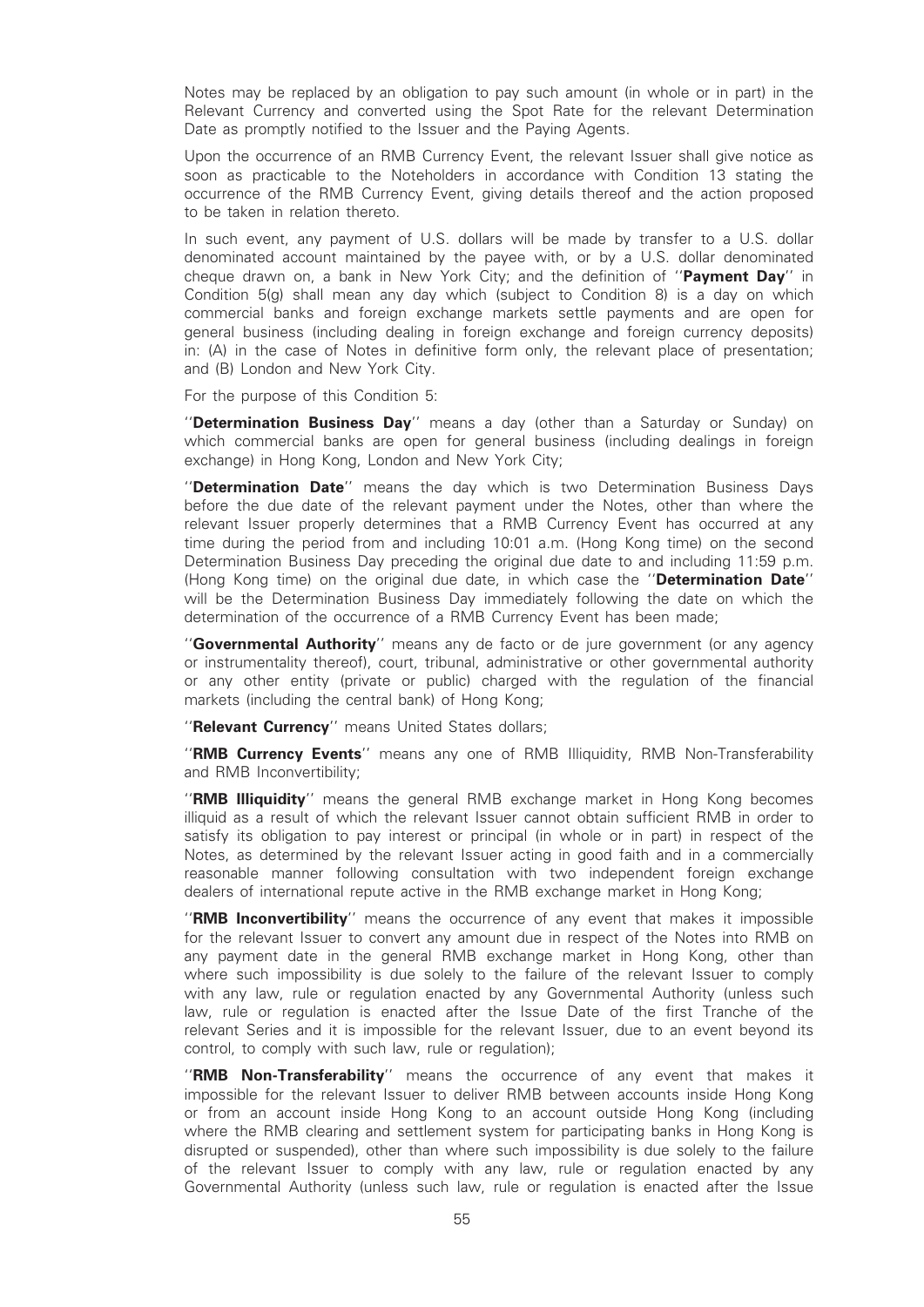Date of the first Tranche of the relevant Series and it is impossible for the relevant Issuer, due to an event beyond its control, to comply with such law, rule or regulation); and

"Spot Rate" means the spot CNY/U.S.\$ exchange rate for the purchase of U.S. dollars with Renminbi in the over-the-counter Renminbi exchange market in Hong Kong for settlement in two Determination Business Days, as determined by the Calculation Agent at or around 11.00 a.m. (Hong Kong time) on the Determination Date, on a deliverable basis by reference to Reuters Screen Page TRADCNY3, or if no such rate is available, on a non-deliverable basis by reference to Reuters Screen Page TRADNDF. If neither rate is available, the Calculation Agent shall determine the Spot Rate at or around 11:00 a.m. (Hong Kong time) on the Determination Date as the most recently available CNY/ U.S. dollar official fixing rate for settlement in two Determination Business Days reported by the State Administration of Foreign Exchange of the PRC, which is reported on the Reuters Screen Page CNY=SAEC. Reference to a page on the Reuters Screen means the display page so designated on the Reuter Monitor Money Rates Service (or any successor service) or such other page as may replace that page for the purpose of displaying a comparable currency exchange rate.

All notifications, opinions, determinations, certificates, calculations, quotations and decisions given, expressed, made or obtained for the purposes of the provisions of this Condition 5(j) by the Calculation Agent, will (in the absence of wilful default, bad faith or manifest error) be binding on the relevant Issuer, the Agents and all CNY Noteholders.

#### 6. REDEMPTION AND PURCHASE

#### (a) Redemption at maturity

- (i) Unless previously redeemed or purchased and cancelled as provided in this Condition 6, each Note that provides for Instalment Dates and Instalment Amounts shall be partially redeemed on each Instalment Date at the relevant Instalment Amount specified in the applicable Final Terms. The outstanding nominal amount of each such Note shall be reduced by the Instalment Amount (or, if such Instalment Amount is calculated by reference to a proportion of the nominal amount of such Note, such proportion) for all purposes with effect from the related Instalment Date, unless payment of the Instalment Amount is improperly withheld or refused, in which case, such amount shall remain outstanding until the Relevant Date (as defined in Condition 7) relating to such Instalment Amount.
- (ii) Unless previously redeemed or purchased and cancelled as provided in this Condition 6, each Note shall be finally redeemed on the Maturity Date specified in the applicable Final Terms at its Final Redemption Amount (which is its nominal amount) or, in the case of a Note falling within sub-paragraph (i) above, its final Instalment Amount.

#### (b) Redemption for tax reasons

The Notes may (subject, in the case of Subordinated Notes issued by ENBD, to the prior approval of the UAE Central Bank (the "Regulator", which expression shall include any successor thereto as the relevant regulator of banks in the UAE) where required) be redeemed at the option of the relevant Issuer in whole, but not in part, at any time (if this Note is not a Floating Rate Note) or on any Interest Payment Date (if this Note is a Floating Rate Note), on giving not less than 30 nor more than 60 days' notice to the Principal Paying Agent and, in accordance with Condition 13, the Noteholders (which notice shall be irrevocable), if:

(i) on the occasion of the next payment due under the Notes, the relevant Issuer has or will become obliged to pay additional amounts as provided or referred to in Condition 7 or, in the case of Notes issued by EGF, the Guarantor would be unable for reasons outside its control to procure payment by EGF and in making payment itself would be required to pay such additional amounts, in each case as a result of any change in, or amendment to or interpretation of, the laws, published practice or regulations of a Tax Jurisdiction (as defined in Condition 7), or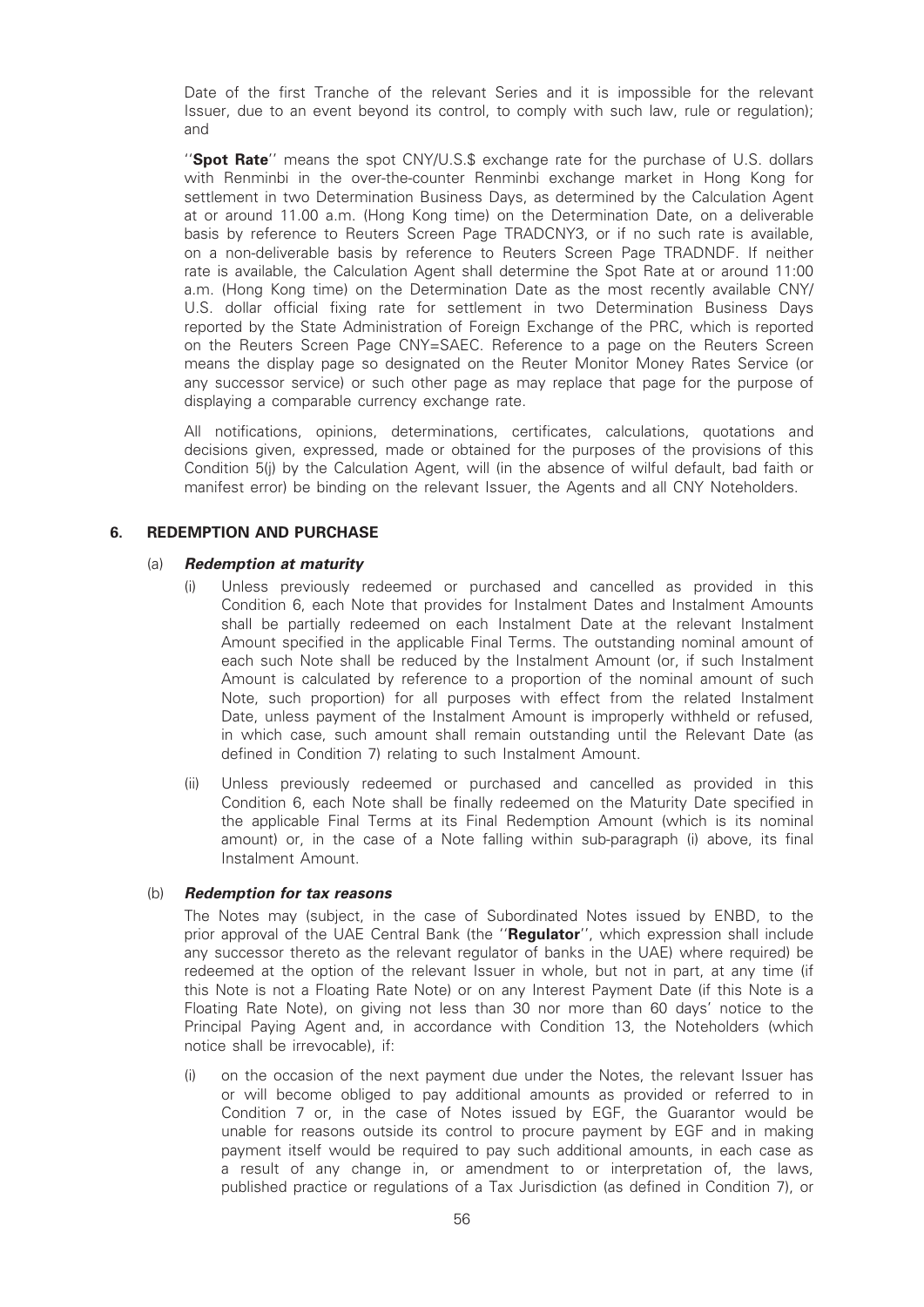any change in the application or interpretation of such laws or regulations, which change or amendment becomes effective on or after the date on which agreement is reached to issue the first Tranche of the Notes; and

(ii) such obligation cannot be avoided by any relevant Obligor taking reasonable measures available to it,

**provided that** no such notice of redemption shall be given earlier than 90 days prior to the earliest date on which any relevant Obligor would be obliged to pay such additional amounts were a payment in respect of the Notes then due.

Prior to the publication of any notice of redemption pursuant to this Condition, the relevant Issuer shall deliver to the Principal Paying Agent a certificate signed by two Directors of the relevant Issuer stating that the relevant Issuer is entitled to effect such redemption and setting forth a statement of facts showing that the conditions precedent to the right of the relevant Issuer so to redeem have occurred, and an opinion of independent legal advisers of recognised standing to the effect that any relevant Obligor has or will become obliged to pay such additional amounts as a result of such change or amendment.

Notes redeemed pursuant to this Condition 6(b) will be redeemed at their Early Redemption Amount referred to in Condition 6(e) below together (if appropriate) with interest accrued to (but excluding) the date of redemption.

#### (c) Redemption for regulatory reasons (Regulatory Call)

This Condition 6(c) is only applicable to Subordinated Notes. The Notes may (subject to the prior approval of the Regulator where required) be redeemed at the option of the Issuer in whole, but not in part, at any time (if this Note is not a Floating Rate Note) or on any Interest Payment Date (if this Note is a Floating Rate Note), on giving not less than 30 nor more than 60 days' notice to the Principal Paying Agent and, in accordance with Condition 13, the Noteholders (which notice shall be irrevocable), if a Regulatory Redemption Event has occurred and is continuing and if the circumstance that entitles the Issuer to exercise such redemption was not reasonably foreseeable at the Issue Date.

Prior to the publication of any notice of redemption pursuant to this Condition 6(c), the Issuer shall deliver to the Principal Paying Agent a certificate signed by two Directors of the Issuer stating that the Issuer is entitled to effect such redemption and setting forth a statement of facts showing that the conditions precedent to the right of the Issuer so to redeem have occurred, and an opinion of independent legal advisers of recognised standing to the effect that the change to the applicable regulatory rules or to the application or official interpretation thereof as described in the definition of "Requlatory Redemption Event" has occurred and is continuing.

Notes redeemed pursuant to this Condition 6(c) will be redeemed at their Early Redemption Amount referred to in Condition 6(f) below together (if appropriate) with interest accrued to (but excluding) the date of redemption.

In this Condition 6(c):

"Regulatory Redemption Event" shall be deemed to have occurred if, as a result of any change to any applicable regulatory rules or to the application or official interpretation thereof at any relevant time which has been previously announced in an official publication of the Regulator or of any other relevant governmental, regulatory or judicial body in the United Arab Emirates, the Notes are fully excluded from Tier II (supplementary) Capital of Emirates NBD PJSC and its subsidiaries (save where such exclusion is only as a result of any applicable limitation on the amount of such capital), **provided that** the Notes have qualified as Tier II (supplementary) Capital at any time following the date on which they were issued; and

"Tier II (supplementary) Capital" means: (a) for so long as Circular 13/93 relating to Capital Adequacy published on 14 April 1993 by the Regulator and Circular 27/2009, together with the associated guidance, each published by the Regulator (as each may be supplemented or amended from time to time) (the "**Circulars**") are applicable in the United Arab Emirates, Tier 2 (supplementary) Capital (as described in the Circulars); and (b) if the Circulars are no longer applicable in the United Arab Emirates, or if Tier 2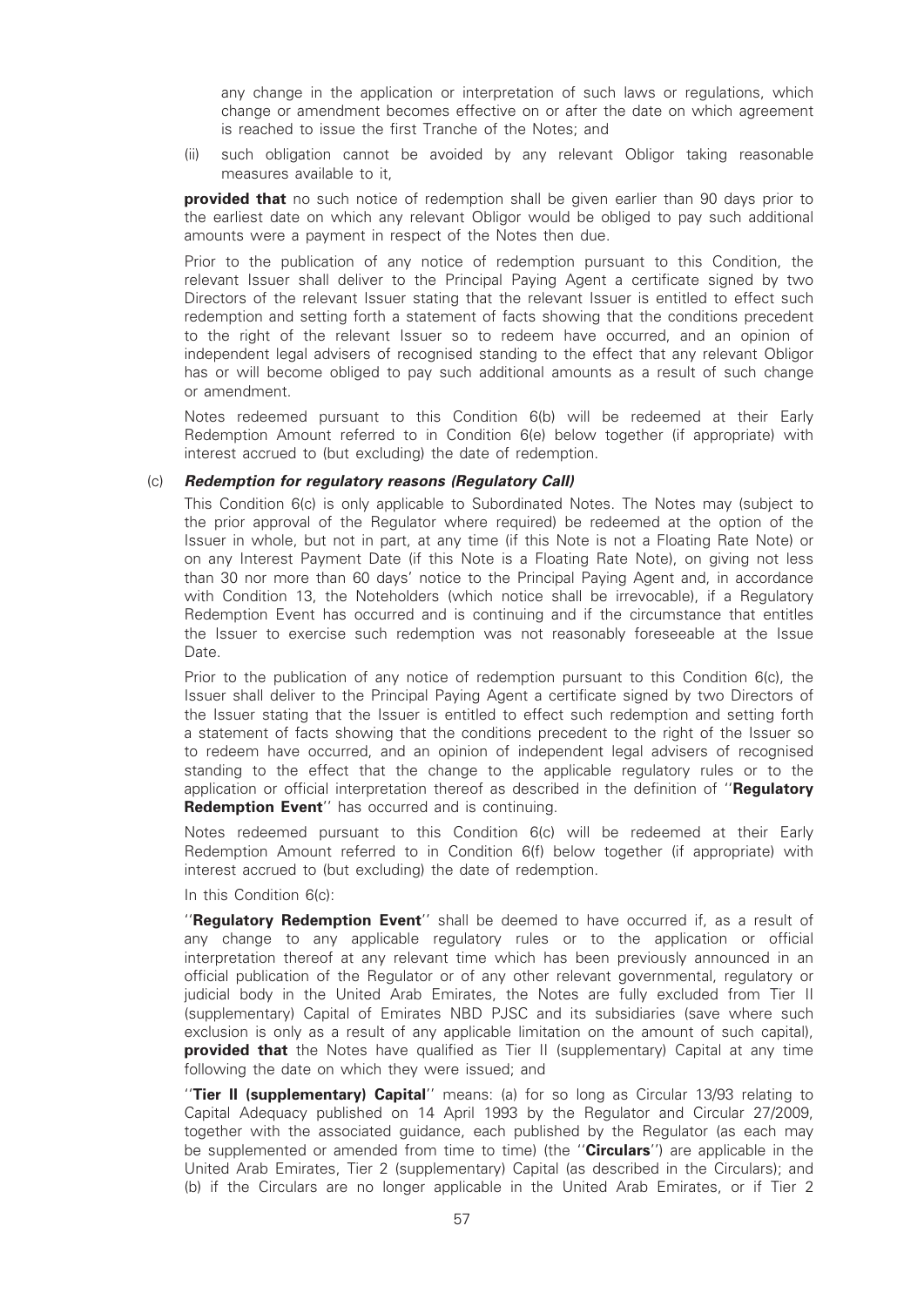(supplementary) Capital is no longer the applicable regulatory categorisation, such successor regulatory capital categorisation resulting from any change to any applicable regulatory rules or to the application or official interpretation thereof which has been announced in an official publication of the Regulator or of any other relevant governmental, regulatory or judicial body in the United Arab Emirates.

#### (d) Redemption at the option of the Issuer (Issuer Call)

If Issuer Call is specified in the applicable Final Terms, the relevant Issuer may (subject, in the case of Subordinated Notes issued by ENBD, to the prior approval of the Regulator where required), having given:

- (i) not less than 15 nor more than 30 days' notice to the Noteholders in accordance with Condition 13; and
- (ii) not less than 15 days before the giving of the notice referred to in (a), notice to the Principal Paying Agent and, in the case of a redemption of Registered Notes, the Registrar;

(which notices shall be irrevocable and shall specify the date fixed for redemption), redeem: (i) in the case of Subordinated Notes, all of the Subordinated Notes; and (ii) in the case of Senior Notes, all or some only of the Senior Notes, in each case then outstanding on any Optional Redemption Date and at the Optional Redemption Amount(s) specified in, or determined in the manner specified in, the applicable Final Terms together, if appropriate, with interest accrued to (but excluding) the relevant Optional Redemption Date. Any such redemption must be of a nominal amount not less than the Minimum Redemption Amount and not more than the Maximum Redemption Amount, in each case as may be specified in the applicable Final Terms. In the case of a partial redemption of Notes, the Notes to be redeemed ("**Redeemed Notes**") will (i) in the case of Redeemed Notes represented by definitive Notes, be selected individually by lots not more than 30 days prior to the date fixed for redemption (such date of selection being hereinafter called the "Selection Date"), and (ii) in the case of Redeemed Notes represented by a Global Note, be selected in accordance with the rules of Euroclear and/or Clearstream, Luxembourg. In the case of Redeemed Notes represented by definitive Notes, a list of the serial numbers of such Redeemed Notes will be published in accordance with Condition 13 not less than 15 days prior to the date fixed for redemption. The aggregate nominal amount of Redeemed Notes represented by definitive Notes shall bear the same proportion to the aggregate nominal amount of all Redeemed Notes as the aggregate nominal amount of definitive Notes outstanding bears to the aggregate nominal amount of the Notes outstanding, in each case on the Selection Date, **provided that** such first mentioned nominal amount shall, if necessary, be rounded downwards to the nearest integral multiple of the Specified Denomination, and the aggregate nominal amount of Redeemed Notes represented by a Global Note shall be equal to the balance of the Redeemed Notes.

### (e) Redemption at the option of the Noteholders (Investor Put)

This Condition 6(e) is only applicable to Senior Notes. If Investor Put is specified in the applicable Final Terms, upon the holder of any Note giving to the relevant Issuer in accordance with Condition 13 not less than 15 nor more than 30 days' notice the relevant Issuer will, upon the expiry of such notice, redeem, subject to, and in accordance with, the terms specified in the applicable Final Terms, such Note on the Optional Redemption Date and at the Optional Redemption Amount together, if appropriate, with interest accrued to (but excluding) the Optional Redemption Date. Registered Notes may be redeemed under this Condition 6(e) in any multiple of their lowest Specified Denomination.

To exercise the right to require redemption of this Note the holder of this Note must, if this Note is in definitive form and held outside Euroclear and Clearstream, Luxembourg, deliver, at the specified office of any Paying Agent (in the case of Bearer Notes) or the Registrar (in the case of Registered Notes) at any time during normal business hours of such Paying Agent or, as the case may be, the Registrar falling within the notice period, a duly completed and signed notice of exercise in the form (for the time being current) obtainable from any specified office of any Paying Agent or, as the case may be, the Registrar (a "Put Notice") and in which the holder must specify a bank account (or, if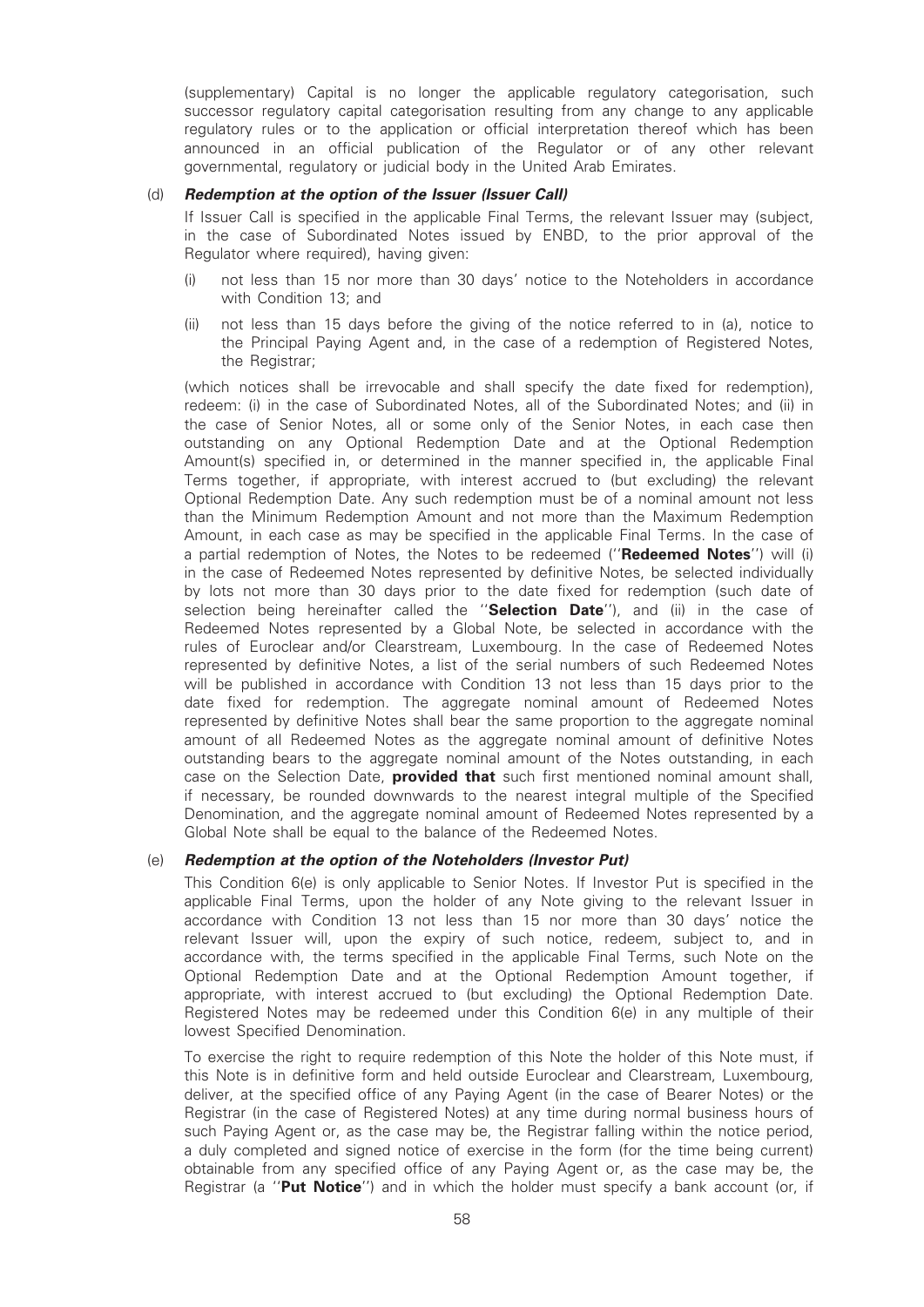payment is required to be made by cheque, an address) to which payment is to be made under this Condition and, in the case of Registered Notes, the nominal amount thereof to be redeemed and, if less than the full nominal amount of the Registered Notes so surrendered is to be redeemed, an address to which a new Registered Note in respect of the balance of such Registered Notes is to be sent subject to and in accordance with Condition 1(d), in each case accompanied by this Note or evidence satisfactory to the Agent concerned that this Note will, following delivery of the Put Notice, be held to its order or under its control. If this Note is represented by a Global Note or is in definitive form and held through Euroclear or Clearstream, Luxembourg, to exercise the right to require redemption of this Note the holder of this Note must, within the notice period, give notice to the Principal Paying Agent of such exercise in accordance with the standard procedures of Euroclear and Clearstream, Luxembourg (which may include notice being given on his instruction by Euroclear or Clearstream, Luxembourg or any common depositary for them to the Principal Paying Agent by electronic means) in a form acceptable to Euroclear and Clearstream, Luxembourg from time to time and, if this Note is represented by a Global Note, at the same time present or procure the presentation of the relevant Global Note to the Principal Paying Agent for notation accordingly.

Any Put Notice or other notice given in accordance with the standard procedures of Euroclear and Clearstream, Luxembourg given by a holder of any Note pursuant to this Condition 6(e) shall be irrevocable except where, prior to the due date of redemption, an Event of Default shall have occurred and is continuing, in which event such holder, at its option, may elect by notice to the relevant Issuer to withdraw the notice given pursuant to this Condition 6(e) and instead to declare such Note forthwith due and payable pursuant to Condition 9.

#### (f) Early Redemption Amounts

For the purpose of Condition 6(b) and Condition 6(c) above and Condition 9, each Note will be redeemed at its Early Redemption Amount calculated as follows:

- (i) in the case of a Note (other than a Zero Coupon Note), at the Early Redemption Amount specified in the applicable Final Terms;
- (ii) in the case of a Zero Coupon Note, at an amount (the "Amortised Face Amount") calculated in accordance with the following formula:

Early Redemption Amount = RP v  $(1 + AY)y$  where:

"RP" means the Reference Price:

"AY" means the Accrual Yield expressed as a decimal; and

''y'' is a fraction the numerator of which is equal to the number of days (calculated on the basis of a 360-day year consisting of 12 months of 30 days each) from (and including) the Issue Date of the first Tranche of the Notes to (but excluding) the date fixed for redemption or (as the case may be) the date upon which such Note becomes due and repayable and the denominator of which is 360,

unless otherwise specified in the applicable Final Terms.

#### (g) Purchases

The relevant Obligors or any of their respective Subsidiaries may (subject, in the case of respective Subordinated Notes, to the prior approval of the Regulator where required), at any time purchase Notes (**provided that**, in the case of definitive Notes, all unmatured Receipts, Coupons and Talons appertaining thereto are purchased therewith) at any price in the open market or otherwise. Such Notes may be held, reissued, resold or, at the option of any relevant Obligor or, as the case may be their respective Subsidiaries or surrendered to any Agent for cancellation.

#### (h) Cancellation

All Notes which are redeemed will forthwith be cancelled (together with all unmatured Receipts, Coupons and Talons attached thereto or surrendered therewith at the time of redemption). All Notes so cancelled and any Notes purchased and cancelled pursuant to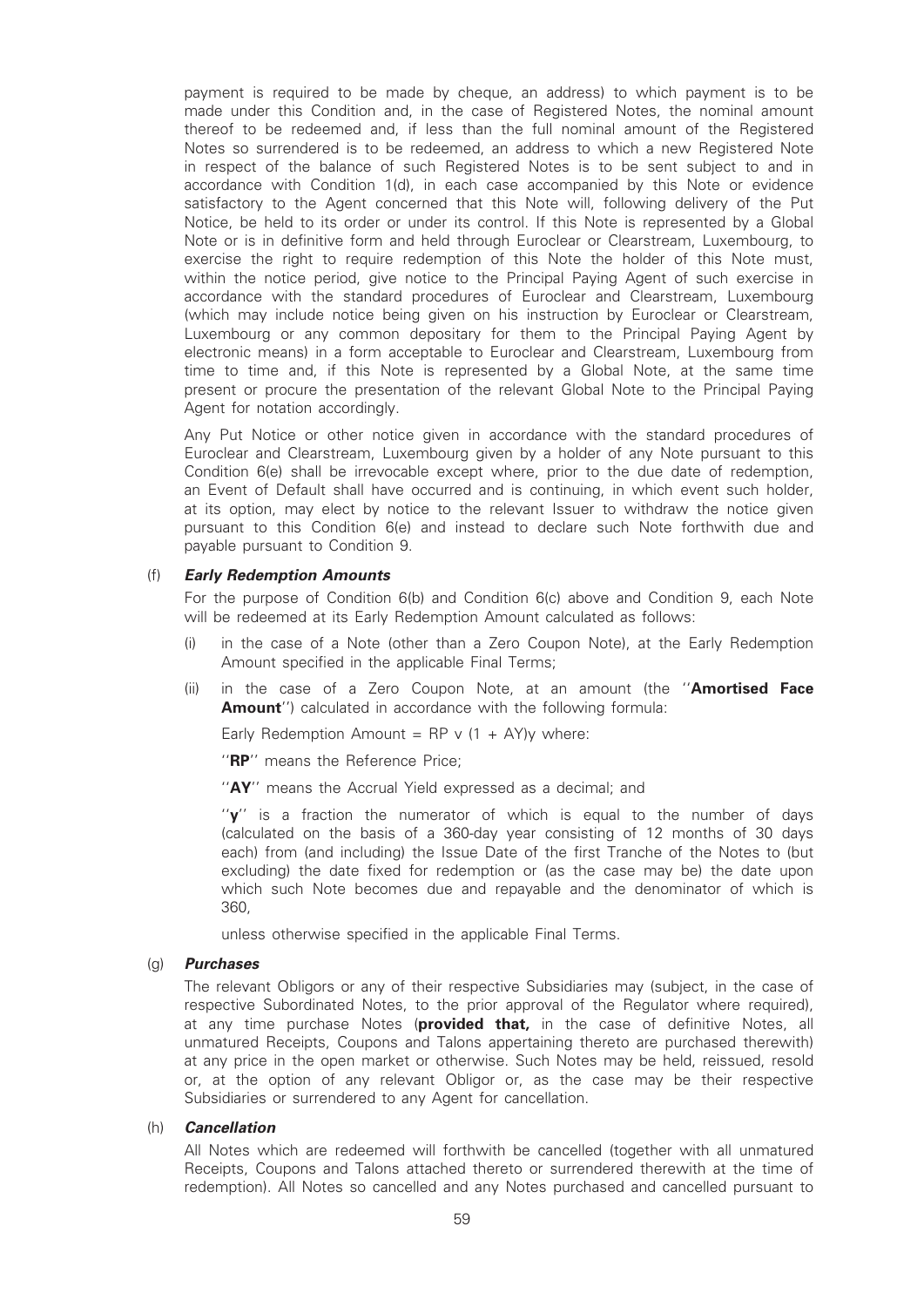Condition 6(f) above (together with all unmatured Receipts, Coupons and Talons cancelled therewith) shall be forwarded to the Principal Paying Agent and cannot be reissued or resold.

#### (i) Late payment on Zero Coupon Notes

If the amount payable in respect of any Zero Coupon Note upon redemption of such Zero Coupon Note pursuant to Condition  $6(a)$ ,  $6(b)$ ,  $6(c)$ ,  $6(d)$  or  $6(e)$  above or upon its becoming due and repayable as provided in Condition 9 is improperly withheld or refused, the amount due and repayable in respect of such Zero Coupon Note shall be the amount calculated as provided in Condition 6(f)(ii) above as though the references therein to the date fixed for the redemption or the date upon which such Zero Coupon Note becomes due and payable were replaced by references to the date which is the earlier of:

- (i) the date on which all amounts due in respect of such Zero Coupon Note have been paid; and
- (ii) five days after the date on which the full amount of the moneys payable in respect of such Zero Coupon Notes has been received by the Principal Paying Agent and notice to that effect has been given to the Noteholders in accordance with Condition 13.

### 7. TAXATION

All payments of principal and interest in respect of the Notes, Receipts and Coupons by or on behalf of the relevant Issuer and all payments under the Guarantee by the Guarantor will be made without withholding or deduction for or on account of any present or future taxes or duties of whatever nature imposed or levied by or on behalf of the Tax Jurisdiction unless such withholding or deduction is required by law. In such event, each relevant Obligor will pay such additional amounts as shall be necessary in order that the net amounts received by the holders of the Notes, Receipts or Coupons after such withholding or deduction shall equal the respective amounts of principal and interest which would otherwise have been receivable in respect of the Notes, Receipts or Coupons, as the case may be, in the absence of such withholding or deduction; except that no such additional amounts shall be payable with respect to any Note, Receipt or Coupon:

- (a) presented for payment by or on behalf of a holder who is liable for such taxes or duties in respect of such Note, Receipt or Coupon by reason of his having some connection with the Tax Jurisdiction other than the mere holding of such Note, Receipt or Coupon; or
- (b) presented for payment more than 30 days after the Relevant Date (as defined below) except to the extent that the holder thereof would have been entitled to an additional amount on presenting the same for payment on such thirtieth day assuming that day to have been a Payment Day (as defined in Condition 5(g)); or
- (c) where such withholding or deduction is imposed on a payment to an individual and is required to be made pursuant to European Council Directive 2003/48/EC or any law implementing or complying with, or introduced in order to conform to, such Directive; or
- (d) presented for payment by or on behalf of a holder who would be able to avoid such withholding or deduction by presenting the relevant Note, Receipt or Coupon to another Paying Agent in a Member State of the European Union.

As used in these Conditions:

- (i) "Tax Jurisdiction" means: (i) in the case of Notes issued by ENBD, the UAE or any political subdivision or any authority thereof or therein having power to tax or (ii) in the case of Notes issued by EGF, the Cayman Islands and the UAE or any political subdivision or any authority thereof or therein having power to tax; and
- (ii) the "**Relevant Date**" means the date on which such payment first becomes due, except that, if the full amount of the moneys payable has not been duly received by the Principal Paying Agent on or prior to such due date, it means the date on which, the full amount of such moneys having been so received, notice to that effect is duly given to the Noteholders in accordance with Condition 13.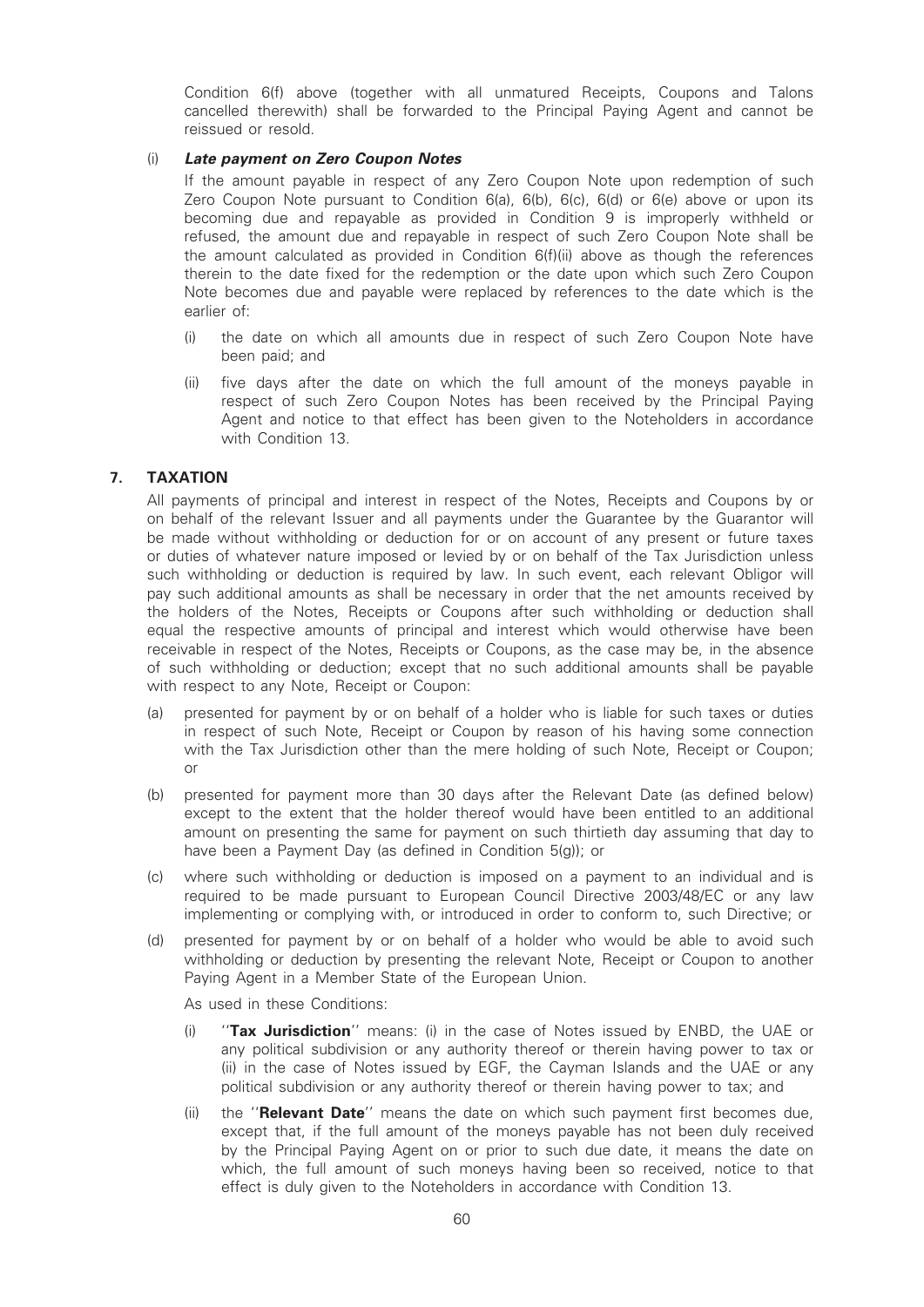#### 8. PRESCRIPTION

Claims for payment in respect of the Notes, Receipts and Coupons will become void unless made within a period of 10 years (in the case of principal) and five years (in the case of interest) after the Relevant Date (as defined in Condition 7) therefor.

There shall not be included in any Coupon sheet issued on exchange of a Talon any Coupon the claim for payment in respect of which would be void pursuant to this Condition or Condition 5(b) or any Talon which would be void pursuant to Condition 5(b).

#### 9. EVENTS OF DEFAULT

#### (a) Events of Default for Senior Notes

This Condition 9(a) only applies to Senior Notes.

If any one or more of the following events (each an "**Event of Default**") shall occur and be continuing:

- (i) if default is made in the payment of any principal or interest due in respect of the Notes or any of them and the default continues for a period of seven Business Days in the case of principal and 14 days in the case of interest; or
- (ii) if any relevant Obligor fails to perform or observe any of its other obligations under the Conditions or the Guarantee and (except in any case where the failure is incapable of remedy when no such continuation or notice as is hereinafter mentioned will be required) the failure continues for the period of 30 days next following the service by a Noteholder on each relevant Obligor of notice requiring the same to be remedied; or
- (iii) any indebtedness of any relevant Obligor or any Material Subsidiary is not paid when due or within any applicable grace period or becomes due and payable prior to its specified maturity (and, in the case of a guarantee or indemnity, is called), provided that it shall not constitute an Event of Default unless the aggregate amount (or its equivalent in U.S. dollars) of all such indebtedness either alone or when aggregated with all other such indebtedness which shall remain unpaid or unsatisfied, as the case may be, shall be more than U.S.\$5,000,000; or
- (iv) any relevant Obligor or any Material Subsidiary takes any corporate action or other steps are taken or legal proceedings are started for its winding-up, nationalisation, dissolution, administration or re-organisation (whether by way of voluntary arrangement, scheme of arrangement or otherwise) or for the appointment of a liquidator, receiver, administrator, administrative receiver, conservator, custodian, trustee or similar officer of it or of any substantial part or all of its revenues and assets and such proceedings are not frivolous or vexatious or are not being actively contested in good faith by such relevant Obligor or, as the case may be, such Material Subsidiary save: (i) in the case of any relevant Obligor for the purposes of reorganisation on terms approved by an Extraordinary Resolution or (ii) in the case of a Material Subsidiary (A) for the purposes of a solvent consolidation, amalgamation or restructuring, pursuant to which some or all the assets of such Material Subsidiary are transferred to any one or more members of the Group or (B) for the purposes of reorganisation on terms previously approved by an Extraordinary Resolution **provided that** a bona fide disposal for full value on an arm's length basis of the whole or a substantial part of the business of any relevant Obligor or a Material Subsidiary shall not be deemed in any event to be an Event of Default for the purposes of this sub-paragraph; or
- (v) if any relevant Obligor ceases to carry on the whole or a substantial part of its business, or any Material Subsidiary ceases to carry on 50 per cent. or more of the whole of its business save: (i) in the case of a relevant Obligor for the purposes of reorganisation on terms previously approved by an Extraordinary Resolution or (ii) in the case of a Material Subsidiary (A) for the purposes of a solvent consolidation, amalgamation or restructuring, pursuant to which some or all the assets of such Material Subsidiary are transferred to any one or more members of the Group or (B) for the purposes of reorganisation on terms previously approved by an Extraordinary Resolution **provided that** a bona fide disposal for full value on an arm's length basis of (1), in the case of any relevant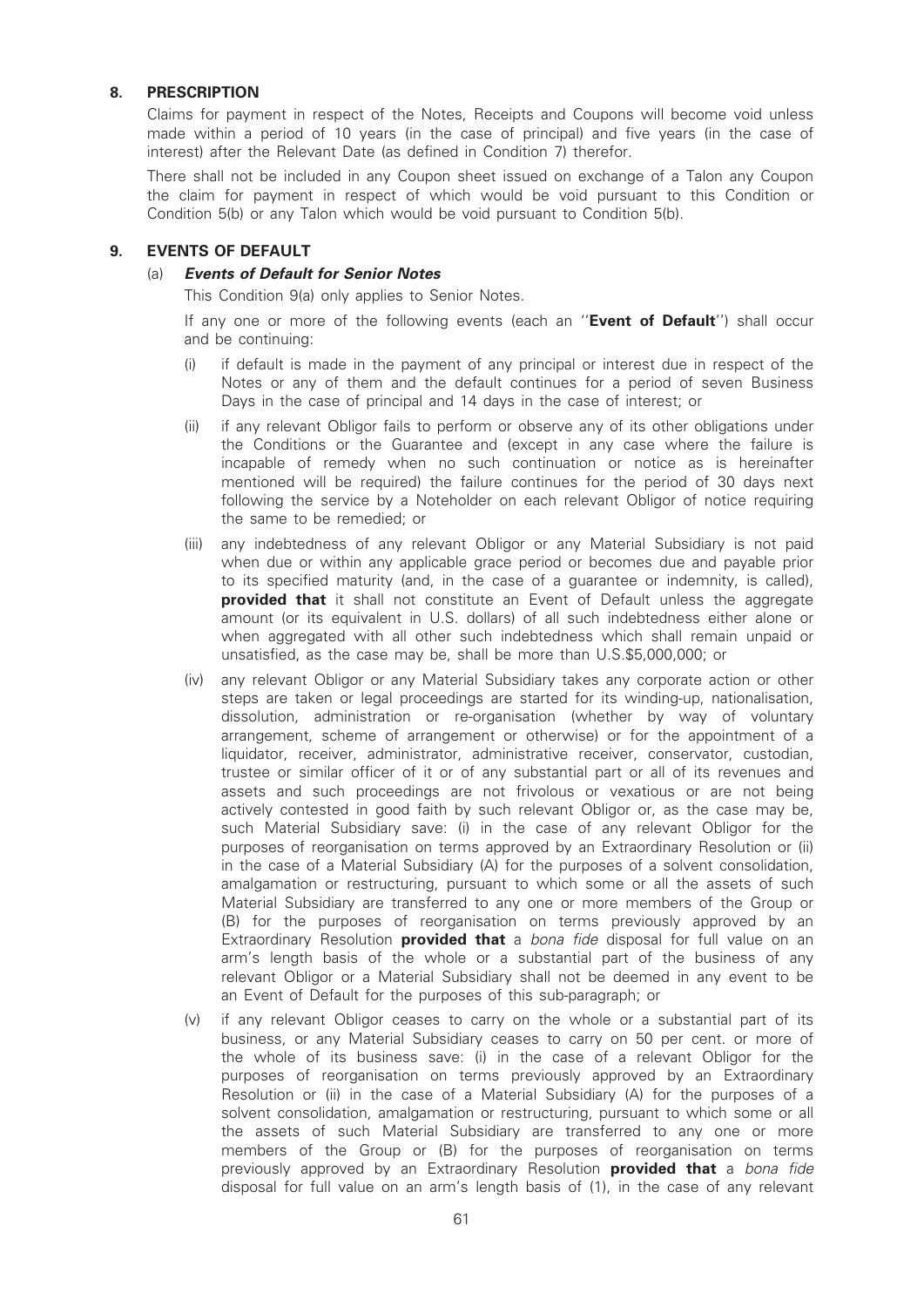Obligor, the whole or a substantial part of the business of that relevant Obligor or (2), in the case of a Material Subsidiary, 50 per cent. or more of the business of that Material Subsidiary shall not be deemed in any event to be an Event of Default for the purposes of this sub-paragraph; or

- (vi) any relevant Obligor or any Material Subsidiary is unable to pay its debts as they fall due, commences negotiations with its creditors as a whole or any one or more classes of its creditors with a view to the general readjustment or rescheduling of its indebtedness or makes a general assignment for the benefit of or a composition with its creditors; or
- (vii) any execution or distress is levied against, or an encumbrancer takes possession of, (A) the whole or any substantial part of the property, undertaking or assets of any relevant Obligor or (B) 50 per cent. or more of the whole of the property, undertaking or assets of any Material Subsidiary or any event occurs which under the laws of any jurisdiction has a similar or analogous effect, unless such enforcement proceedings are frivolous or vexatious or are being actively contested in good faith by the relevant Obligor or such Material Subsidiary, as the case may be; or
- (viii) any relevant Obligor or any Material Subsidiary fails to comply with or pay any sum which amount shall not be less than U.S.\$5,000,000 due from it under any final non-appealable judgment or any final non-appealable order made or given by any court of competent jurisdiction and such failure continues for period of 30 days next following the service by any Noteholder on such relevant Obligor of notice requiring the same to be paid/remedied; or
- (ix) by or under the authority of any government, (A) the management of any relevant Obligor or any Material Subsidiary is wholly or partially displaced or the authority of any relevant Obligor or any Material Subsidiary in the conduct of its business is wholly or partially curtailed or (B) all or a majority of the issued shares of any relevant Obligor or any Material Subsidiary or the whole or any part (the book value of which is 20 per cent. or more of the book value of the whole) of its revenues or assets is seized, nationalised, expropriated or compulsorily acquired; or
- (x) if at any time it is or becomes unlawful for any relevant Obligor to perform or comply with any or all of its obligations under or in respect of the Notes or any of the material obligations of any relevant Obligor thereunder are not or cease to be legal, valid, binding and enforceable; or
- (xi) if, in the case of Notes issued by EGF, the Guarantee ceases to be, or is claimed by any Issuer or the Guarantor not to be, in full force or effect; or
- (xii) if, in the case of Notes issued by EGF, EGF ceases to be wholly owned by ENBD; or
- (xiii) the UAE ceases to be a member in good standing or becomes ineligible to use the resources of the International Monetary Fund; or
- (xiv) the Government of Dubai at any time ceases to own directly or indirectly not less than 33 per cent. of the issued share capital of ENBD,

then any holder of a Note may, by written notice to the relevant Obligor at the specified office of the Principal Paying Agent, effective upon the date of receipt thereof by the Principal Paying Agent, declare any Note held by it to be forthwith due and payable whereupon the same shall become forthwith due and payable at its Early Redemption Amount, together with accrued interest (if any) to the date of repayment, without presentment, demand, protest or other notice of any kind.

#### (b) Events of Default for Subordinated Notes

This Condition 9(b) only applies to Subordinated Notes.

(i) If default is made in the payment of any principal or interest due under the Notes or any of them and the default continues for a period of seven days in the case of principal and 14 days in the case of interest, any Noteholder may, if the Issuer is ENBD, institute proceedings in the UAE or any Emirate therein (but not elsewhere) for the dissolution and liquidation of ENBD or, if the Issuer is EGF, the Cayman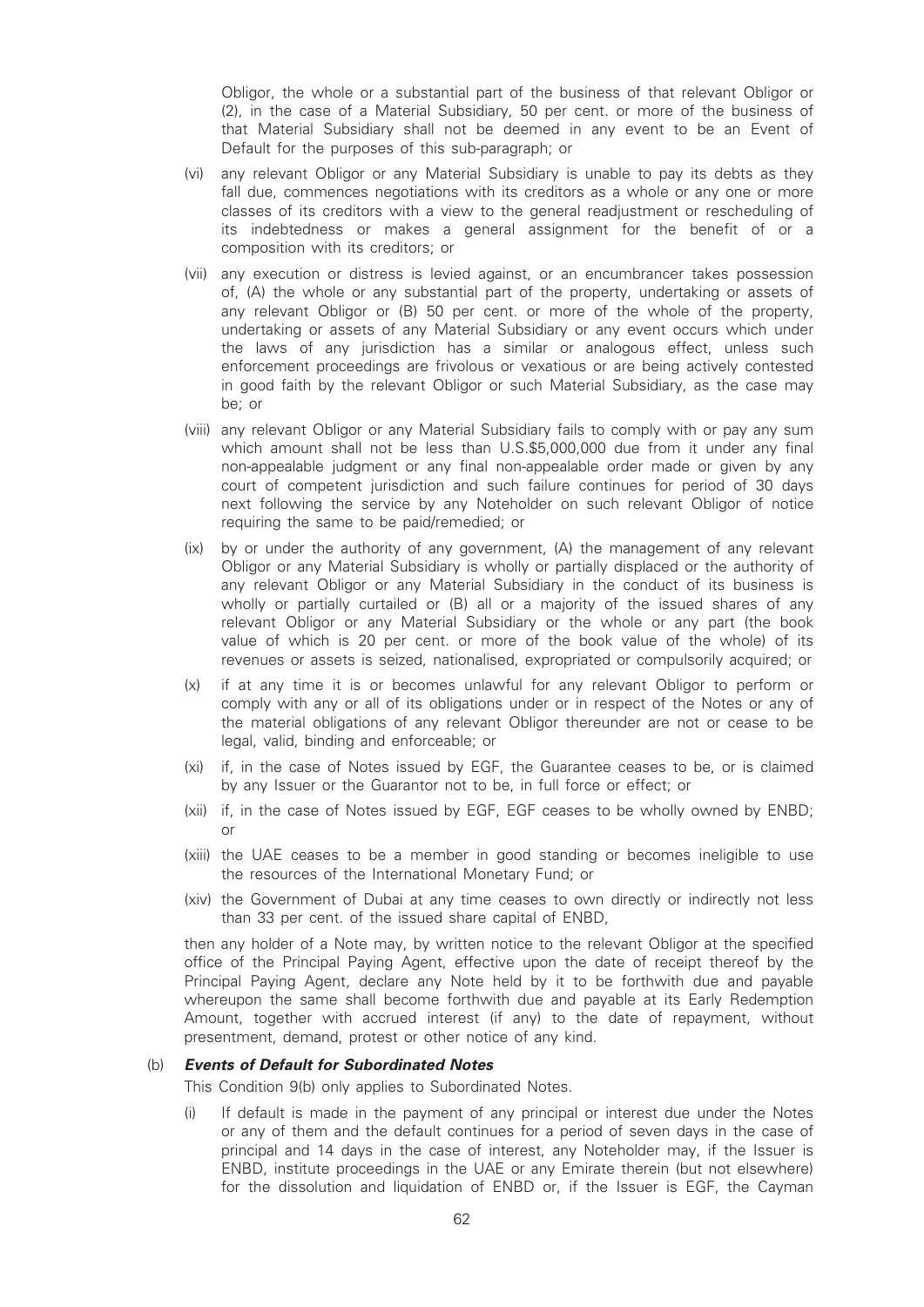Islands (but not elsewhere) for the dissolution and liquidation of EGF and in the UAE or any Emirate therein (but not elsewhere) for the dissolution and liquidation of the Guarantor.

- (ii) If any one or more of the following events shall occur and be continuing:
	- (1) any relevant Obligor takes any corporate action or other steps are taken or legal proceedings are started for its winding-up, nationalisation, dissolution, administration or re-organisation (whether by way of voluntary arrangement, scheme of arrangement or otherwise) or for the appointment of a liquidator, receiver, administrator, administrative receiver, conservator, custodian, trustee or similar officer of it or of any substantial part or all of its revenues and assets and such proceedings are not frivolous or vexatious or are not being actively contested in good faith by such relevant Obligor save for the purposes of reorganisation on terms approved by an Extraordinary Resolution, provided that a bona fide disposal for full value on an arm's length basis of the whole or a substantial part of the business of such relevant Obligor shall not be deemed in any event to be an Event of Default for the purposes of this sub-paragraph; or
	- (2) any relevant Obligor ceases to carry on the whole or a substantial part of its business save for the purposes of reorganisation on terms previously approved by an Extraordinary Resolution, **provided that** a bona fide disposal for full value on an arm's length basis of the whole or a substantial part of the business of such relevant Obligor shall not be deemed in any event to be an Event of Default for the purposes of this sub-paragraph; or
	- (3) any execution or distress is levied against, or an encumbrancer takes possession of, the whole or any substantial part of the property, undertaking or assets of any relevant Obligor or any event occurs which under the laws of any jurisdiction has a similar or analogous effect, unless such enforcement proceedings are frivolous or vexatious or are being actively contested in good faith by such relevant Obligor; or
	- (4) any event occurs which under the laws of the UAE, any Emirate therein, the Cayman Islands or any other jurisdiction has an analogous effect to any of the events referred to in paragraphs (1) to (3) above; or
	- (5) if, in the case of Notes issued by EGF, the Guarantee ceases to be or is claimed by any Issuer or the Guarantor not to be in full force and effect,

then the holder of any Note may give written notice to the relevant Obligor at the specified office of the Principal Paying Agent, effective upon the date of receipt thereof by the Principal Paying Agent, that such Note is due and payable, whereupon the same shall, subject to Condition 2, become forthwith due and payable at its Early Redemption Amount, together with accrued interest (if any) to the date of repayment without presentation, demand, protest or other notice of any kind.

- (iii) To the extent permitted by applicable law and by these Conditions, a Noteholder may at its discretion institute such proceedings against any relevant Obligor as it may think fit to enforce any obligation, condition, undertaking or provision binding on that relevant Obligor under the Notes, the Receipts or the Coupons, but the institution of such proceedings shall not have the effect that relevant Obligor shall be obliged to pay any sum or sums sooner than would otherwise have been payable by it.
- (iv) No remedy against any relevant Obligor, other than the institution of the proceedings referred to in paragraph (i) or (iii) above and the proving or claiming in any dissolution and liquidation of any relevant Obligor, shall be available to the Noteholders, the Receiptholders or the Couponholders whether for the recovering of amounts owing in respect of the Notes, the Receipts or the Coupons or in respect of any breach by any relevant Obligor of any other obligation, condition or provision binding on it under the Notes, the Receipts or the Coupons.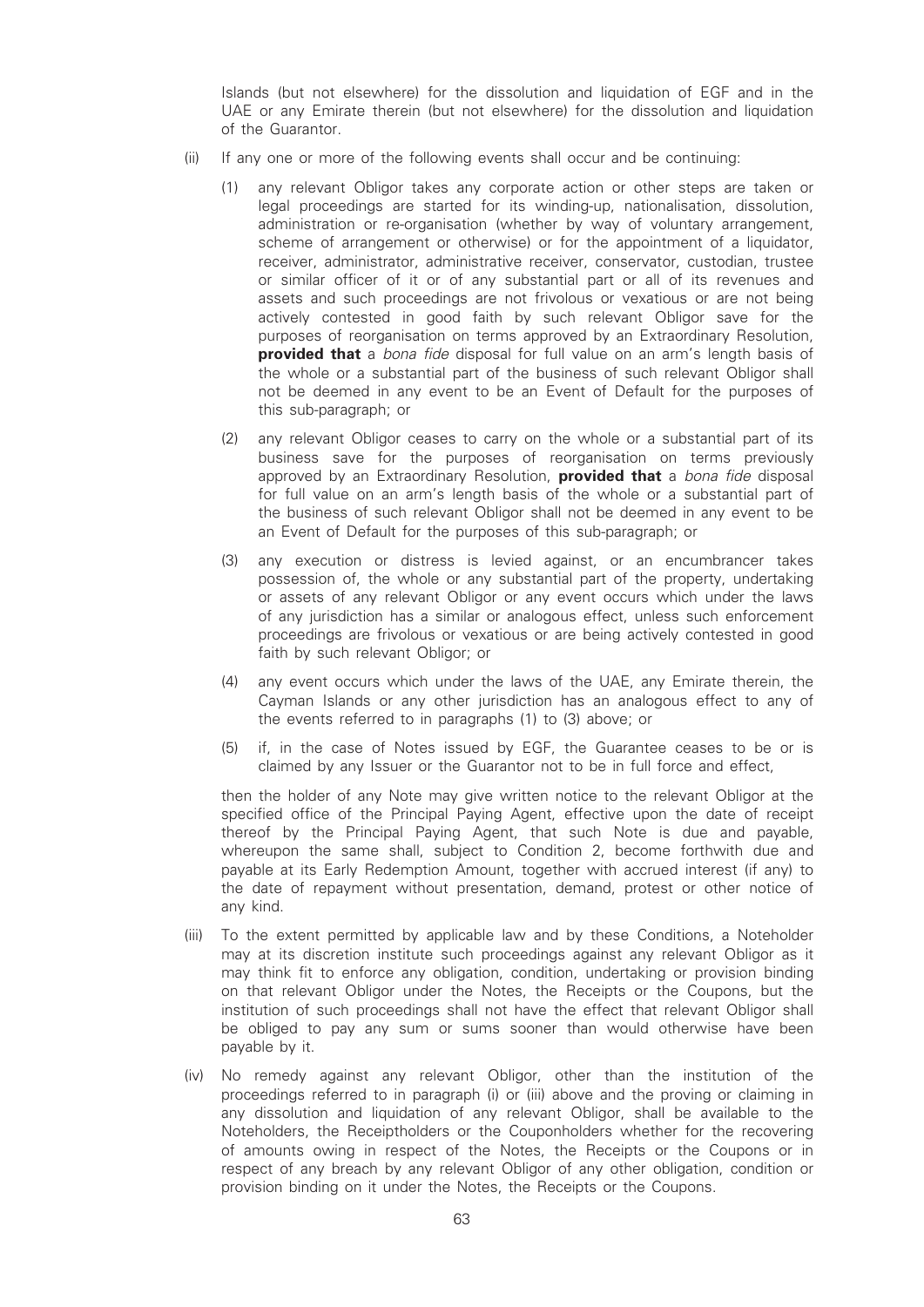#### (c) Definitions

For the purposes of these Conditions:

a "holding company" of a company or corporation shall be construed as a reference to any company or corporation of which the first-mentioned company or corporation is a Subsidiary;

"indebtedness" shall be construed so as to include any obligation (whether incurred as principal or as surety) for the payment or repayment of money, whether present or future, actual or contingent;

''Material Subsidiary'' shall mean a Subsidiary from time to time of any relevant Obligor, the book value of the assets of which exceeds five per cent. of the book value of the assets of the Group taken as a whole or the revenues of which exceed five per cent. of the revenues of the Group taken as a whole and, for these purposes:

- (i) the book value of the assets and the revenues of such Subsidiary shall be determined by reference to its then most recent audited annual financial statements (or, if none, its then most recent management accounts); and
- (ii) the book value of the assets and the revenues of the Group shall be determined by reference to its then most recent audited annual consolidated financial statements,

in each case adjusted, as the Auditors may consider appropriate, to take account of any changes in circumstances since the date as of which such financial statements (or management accounts) were prepared. A report of the Auditors that in their opinion a Subsidiary of any relevant Obligor is or is not or was or was not at any particular time or throughout any specified period a Material Subsidiary shall, in the absence of manifest error, be conclusive and binding on all parties;

a "Subsidiary" of a company or corporation shall be construed as a reference to any company or corporation:

- (i) which is controlled, directly or indirectly, by the first-mentioned company or corporation; or
- (ii) more than half the issued share capital of which is beneficially owned, directly or indirectly, by the first-mentioned company or corporation; or
- (iii) which is a subsidiary of another subsidiary of the first-mentioned company or corporation,

and, for these purposes, a company or corporation shall be treated as being controlled by another if that other company or corporation is able to direct its affairs and/or to control the composition of its board of directors or equivalent body;

and the ''winding-up'', ''dissolution'' or ''administration'' of a company or corporation shall be construed so as to include any equivalent or analogous proceedings under the law of the jurisdiction in which such company or corporation is incorporated or any jurisdiction in which such company or corporation carries on business including the seeking of liquidation, winding-up, reorganisation, dissolution, administration, arrangement, adjustment, protection or relief of debtors.

### 10. REPLACEMENT OF NOTES, RECEIPTS, COUPONS AND TALONS

Should any Note, Receipt, Coupon or Talon be lost, stolen, mutilated, defaced or destroved. it may be replaced at the specified office of the Principal Paying Agent (in the case of Bearer Notes, Receipts or Coupons) or the Registrar (in the case of Registered Notes) upon payment by the claimant of such costs and expenses as may be incurred in connection therewith and on such terms as to evidence and indemnity as the relevant Issuer may reasonably require. Mutilated or defaced Notes, Receipts, Coupons or Talons must be surrendered before replacements will be issued.

### 11. AGENTS

The names of the initial Agents and their initial specified offices are set out below.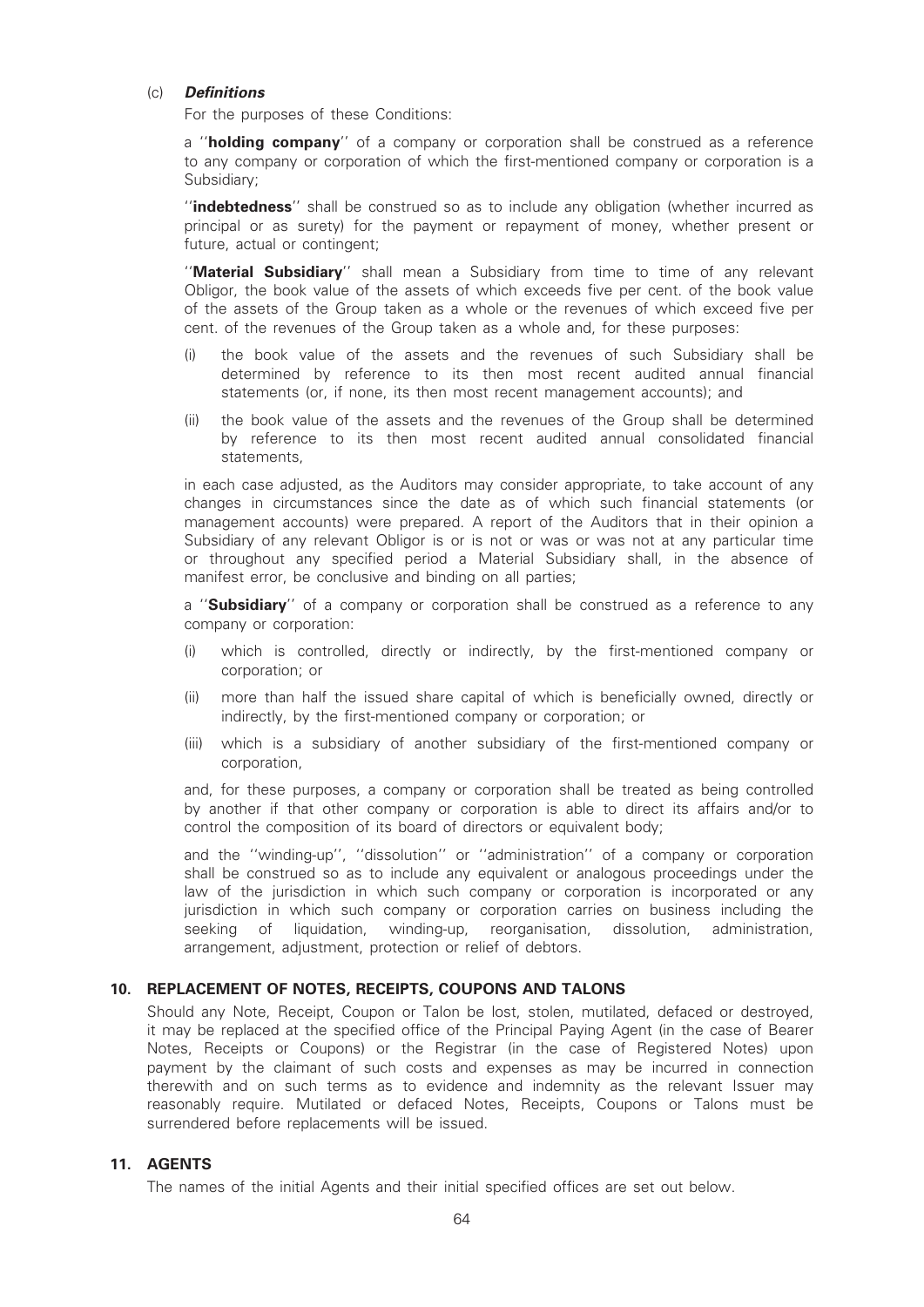The relevant Issuer and (as the case may be) the Guarantor is entitled to vary or terminate the appointment of any Agent and/or appoint additional or other Agents and/or approve any change in the specified office through which any Agent acts, **provided that**:

- (a) there will at all times be an Principal Paying Agent and a Registrar; and
- (b) so long as the Notes are listed on any stock exchange or admitted to listing by any other relevant authority, there will at all times be a Paying Agent and a Transfer Agent with a specified office in such place as may be required by the rules and regulations of the relevant stock exchange or other relevant authority; and
- (c) there will at all times be a Paying Agent in a Member State of the European Union that is not obliged to withhold or deduct tax pursuant to European Council Directive 2003/48/ EC or any law implementing or complying with, or introduced in order to conform to, such Directive; and
- (d) there will at all times be a Paying Agent and a Transfer Agent with a specified office in western Europe.

In addition, the relevant Issuer and (as the case may be) the Guarantor shall forthwith appoint a Paying Agent having a specified office in New York City in the circumstances described in Condition 5(e). Any variation, termination, appointment or change shall only take effect (other than in the case of insolvency, when it shall be of immediate effect) after not less than 30 nor more than 45 days' prior notice thereof shall have been given to the Noteholders in accordance with Condition 13.

In acting under the Agency Agreement, the Agents act solely as agents of the relevant Issuer and (as the case may be) any other relevant Obligor and do not assume any obligation to, or relationship of agency or trust with, any Noteholders, Receiptholders or Couponholders. The Agency Agreement contains provisions permitting any entity into which any Agent is merged or converted or with which it is consolidated or to which it transfers all or substantially all of its assets to become the successor paying agent.

#### 12. EXCHANGE OF TALONS

On and after the Interest Payment Date on which the final Coupon comprised in any Coupon sheet matures, the Talon (if any) forming part of such Coupon sheet may be surrendered at the specified office of any Paying Agent in exchange for a further Coupon sheet including (if such further Coupon sheet does not include Coupons to (and including) the final date for the payment of interest due in respect of the Note to which it appertains) a further Talon, subject to the provisions of Condition 8.

#### 13. NOTICES

All notices regarding the Bearer Notes shall be published (a) in a leading English language daily newspaper of general circulation in London, and (b) if and for so long as the Notes are listed on the Luxembourg Stock Exchange, either in a daily newspaper of general circulation in Luxembourg or on the website of the Luxembourg Stock Exchange, www.bourse.lu. It is expected that such publication will be made (i) in the Financial Times in London or any other daily newspaper in London and (ii) either in the Luxemburger Wort or the Tageblatt in Luxembourg or on the website of the Luxembourg Stock Exchange, www.bourse.lu. The relevant Issuer shall also ensure that notices are duly published in a manner which complies with the rules and regulations of any other stock exchange (or other relevant authority) on which the Bearer Notes are for the time being listed or by which they have been admitted to trading. Any such notice will be deemed to have been given on the date of the first publication or, where required to be published in more than one newspaper, on the date of the first publication in each such newspaper or where published in such newspapers on different dates, the last date of such first publication.

All notices regarding the Registered Notes will be deemed to be validly given if sent by first class mail or (if posted to an address overseas) by airmail to the holders (or the first named of joint holders) at their respective addresses recorded in the Register and will be deemed to have been given on the fourth day after mailing. The relevant Issuer shall also ensure that, if and for so long as the Notes are listed on the Luxembourg Stock Exchange, such notice will be published either in a daily newspaper of general circulation in Luxembourg or on the website of the Luxembourg Stock Exchange, www.bourse.lu.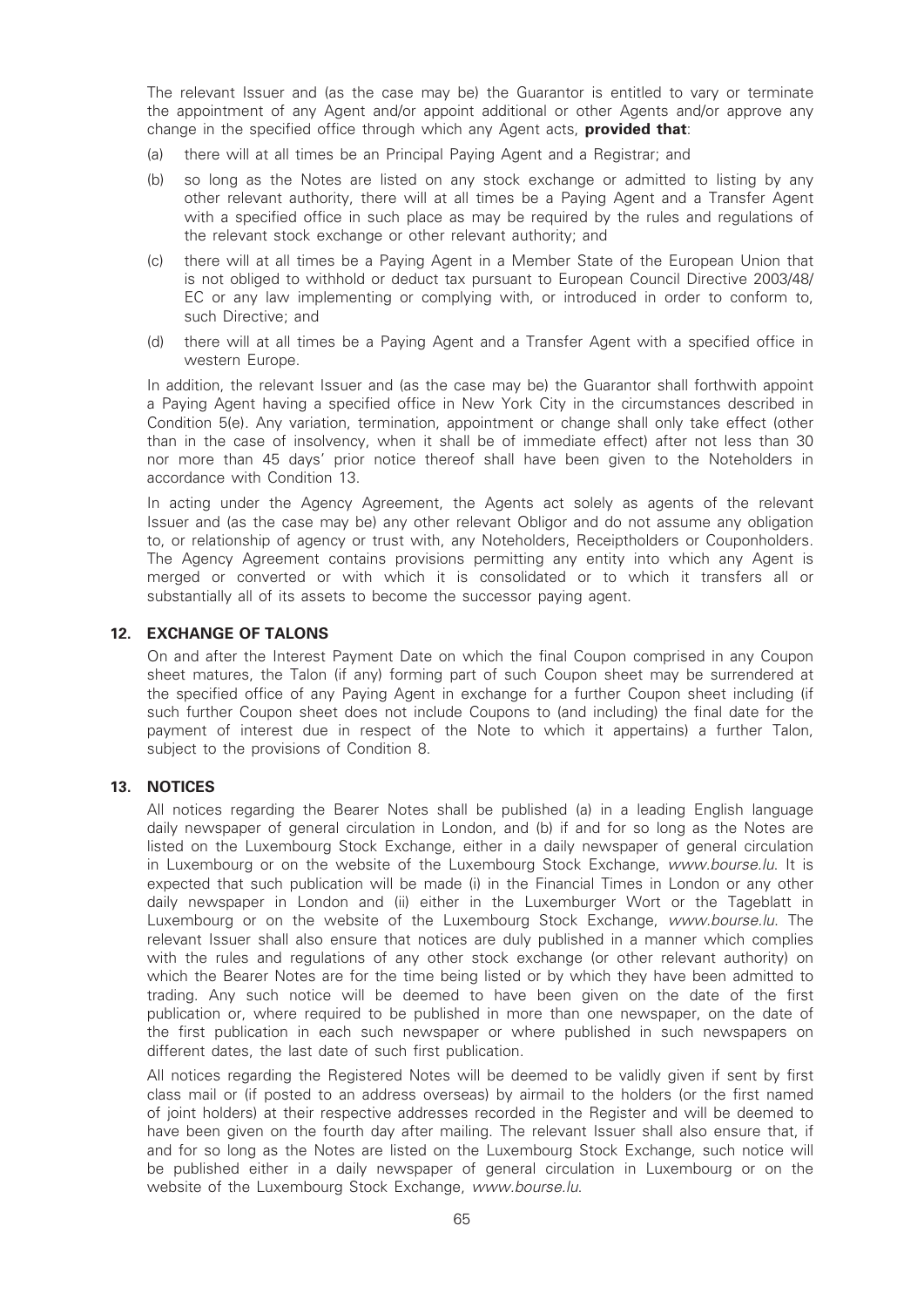Until such time as any definitive Notes are issued, there may, so long as any Global Notes representing the Notes are held in their entirety on behalf of Euroclear and/or Clearstream, Luxembourg, be substituted for such publication in such newspaper(s) the delivery of the relevant notice to Euroclear and/or Clearstream, Luxembourg for communication by them to the holders of the Notes and, in addition, for so long as any Notes are listed on a stock exchange or are admitted to trading by another relevant authority and the rules of that stock exchange or relevant authority so require, such notice will be published in a daily newspaper of general circulation in the place or places required by those rules. Any such notice shall be deemed to have been given to the holders of the Notes on the seventh day after the day on which the said notice was given to Euroclear and/or Clearstream, Luxembourg.

Notices to be given by any Noteholder shall be in writing and given by lodging the same, together (in the case of any Note in definitive form) with the relative Note or Notes, with the Principal Paying Agent (in the case of Bearer Notes) or the Registrar (in the case of Registered Notes). Whilst any of the Notes are represented by a Global Note, such notice may be given by any holder of a Note to the Principal Paying Agent (in the case of Bearer Notes) or the Registrar (in the case of Registered Notes) through Euroclear and/or Clearstream, Luxembourg, as the case may be, in such manner as the Principal Paying Agent or the Registrar, as the case may be, and Euroclear and/or Clearstream, Luxembourg, as the case may be, may approve for this purpose.

#### 14. MEETINGS OF NOTEHOLDERS AND MODIFICATION

The Agency Agreement contains provisions for convening meetings of the Noteholders to consider any matter affecting their interests, including the sanctioning by Extraordinary Resolution of a modification of the Notes, the Receipts, the Coupons or any of the provisions of the Agency Agreement. Such a meeting may be convened by the relevant Issuer and shall be convened by the relevant Issuer if required in writing by Noteholders holding not less than five per cent. in nominal amount of the Notes for the time being remaining outstanding. The quorum at any such meeting for passing an Extraordinary Resolution is one or more persons holding or representing not less than 50 per cent. in nominal amount of the Notes for the time being outstanding, or at any adjourned meeting one or more persons being or representing Noteholders whatever the nominal amount of the Notes so held or represented, except that at any meeting the business of which includes the modification of certain provisions of the Notes, the Receipts or the Coupons (including modifying the date of maturity of the Notes or any date for payment of interest thereon, reducing or cancelling the amount of principal or the rate of interest payable in respect of the Notes or altering the currency of payment of the Notes, the Receipts or the Coupons), the quorum shall be one or more persons holding or representing not less than two-thirds in nominal amount of the Notes for the time being outstanding, or at any adjourned such meeting one or more persons holding or representing not less than one-third in nominal amount of the Notes for the time being outstanding. An Extraordinary Resolution passed at any meeting of the Noteholders shall be binding on all the Noteholders, whether or not they are present at the meeting, and on all Receiptholders and Couponholders.

The Principal Paying Agent and the relevant Issuer may agree, without the consent of the Noteholders, Receiptholders or Couponholders, to:

- (a) any modification (except as mentioned above) of the Notes, the Receipts, the Coupons or the Agency Agreement which is not prejudicial to the interests of the Noteholders; or
- (b) any modification of the Notes, the Receipts, the Coupons or the Agency Agreement which is of a formal, minor or technical nature or is made to correct a manifest or proven error or to comply with mandatory provisions of the law.

Any such modification shall be binding on the Noteholders, the Receiptholders and the Couponholders and any such modification shall be notified to the Noteholders in accordance with Condition 13 as soon as practicable thereafter.

### 15. FURTHER ISSUES

The relevant Issuer shall be at liberty from time to time without the consent of the Noteholders, the Receiptholders or the Couponholders to create and issue further notes having terms and conditions the same as the Notes or the same in all respects save for the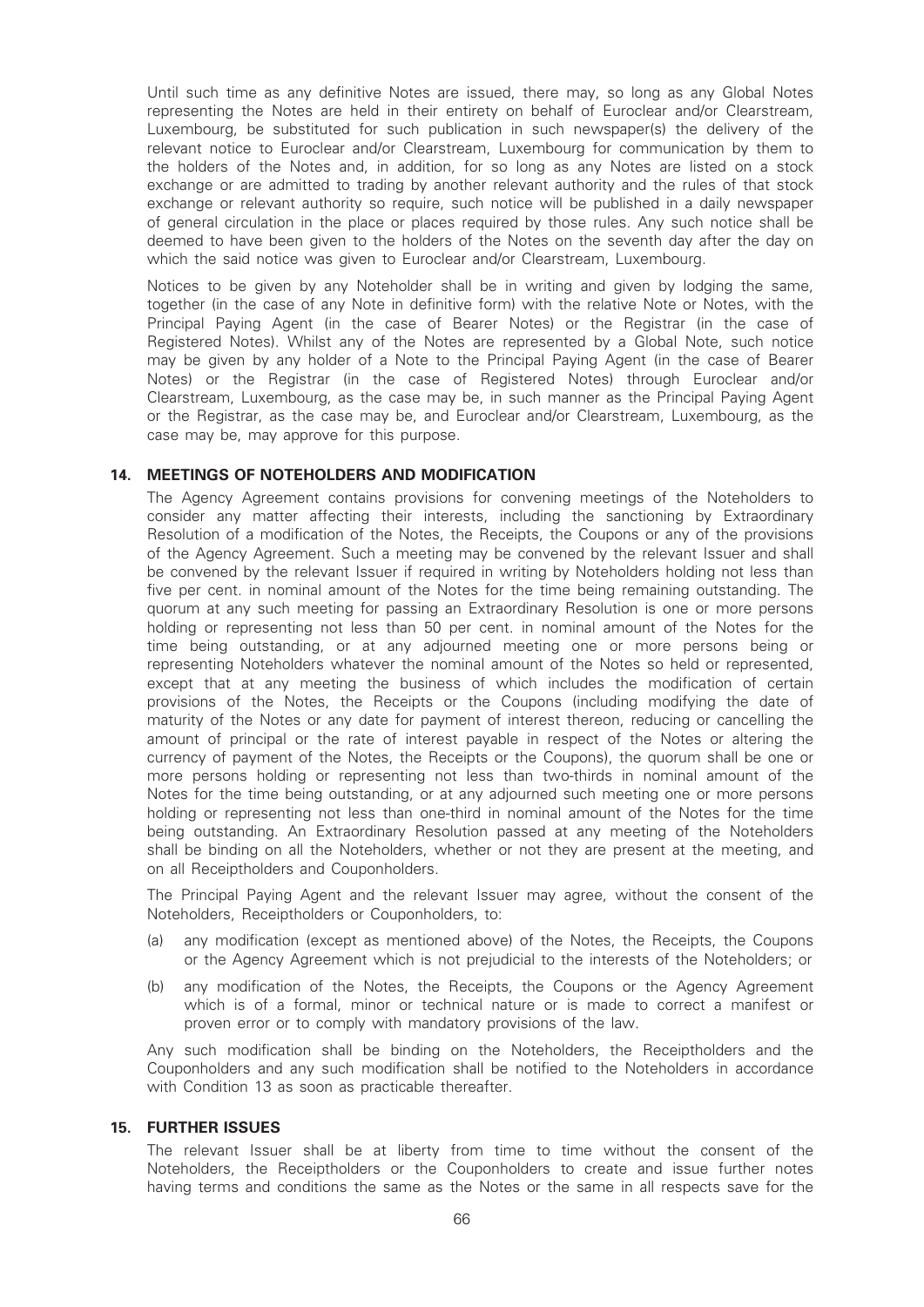amount and date of the first payment of interest thereon and the date from which the interest starts to accrue so that the same shall be consolidated and form a single Series with the outstanding Notes.

# 16. CONTRACTS (RIGHTS OF THIRD PARTIES) ACT 1999

No person shall have any right to enforce any term or condition of this Note under the Contracts (Rights of Third Parties) Act 1999, but this does not affect any right or remedy of any person which exists or is available apart from that Act.

# 17. SUBSTITUTION

ENBD (in its capacity as Issuer and as Guarantor in the case of Notes issued by EGF), or any previously substituted company, may, subject, to the extent so required, to the approval of the Regulator, at any time, without the consent of the Noteholders, Receiptholders or the Couponholders, substitute for itself as principal debtor or Guarantor, as the case may be, under the Notes, the Receipts and the Coupons any member of the Group (the "Substitute") provided that no Event of Default is subsisting at the relevant time. The substitution shall be made by a substitution deed (the "Substitution Deed"), to be executed by ENBD and the Substitute and shall be effective on and from the time or event specified in the Substitution Deed (the "Time of Substitution"), and may take place only if:

- (a) where the Substitute is incorporated, domiciled or resident for taxation purposes in a territory other than the UAE or any political subdivision or any authority thereof or therein having power to tax, the Substitution Deed contains a covenant by the Substitute and/or such other provisions as may be necessary to ensure that each Noteholder has the benefit of a covenant by the Substitute in terms corresponding to the provisions of Condition 7 with the substitution for the reference to ''the UAE'' in the definition of "Tax Jurisdiction" of a reference to the territory in which the Substitute is incorporated, domiciled and/or resident for taxation purposes. The Substitute shall also, by means of the Substitution Deed, agree to indemnify each Noteholder, Receiptholder and Couponholder against any tax, duty, assessment or governmental charge which is imposed on it by (or by any authority in or of) the jurisdiction of the country of the Substitute's residence for tax purposes and/or, if different, of its incorporation with respect to any Note, Receipt or Coupon and which would not have been so imposed had the substitution not been made, as well as against any tax, duty, assessment or governmental charge, and any cost or expense, relating to the substitution;
- (b) the substitution does not result in a downgrade in any then current credit rating of the Notes, the Receipts or the Coupons, or if the Notes, Receipts or Coupons are not rated at such time, would not result in a downgrade if they were rated and in either case this has been confirmed in writing either by each rating agency which has assigned such a credit rating or (if the Notes, Receipts or Coupons are unrated) by an internationally recognised rating agency:
- (c) all action, conditions and things required to be taken, fulfilled and done (including the obtaining of any necessary consents) to ensure that the Substitution Deed, the Notes, the Receipts and the Coupons represent valid, legally binding and enforceable obligations of the Substitute and, in the case of the Substitution Deed, of ENBD have been taken, fulfilled and done and are in full force and effect;
- (d) the Substitute shall have become party to the Agency Agreement, with any appropriate consequential amendments, as if it had been an original party to it;
- (e) each stock exchange or listing authority which has the Notes listed on such stock exchange shall have confirmed that following the proposed substitution of ENBD the Notes would continue to be listed on such stock exchange;
- (f) legal opinions addressed to the Principal Paying Agent (for the benefit of the Noteholders) shall have been delivered to the Principal Paying Agent from a lawyer or firm of lawyers with a leading securities practice (i) in each jurisdiction referred to in (a) above as to the fulfilment of condition (c) of this Condition and (ii) in England confirming that the Substitution Deed constitutes legal, valid and binding obligations of ENBD and the Substitute; and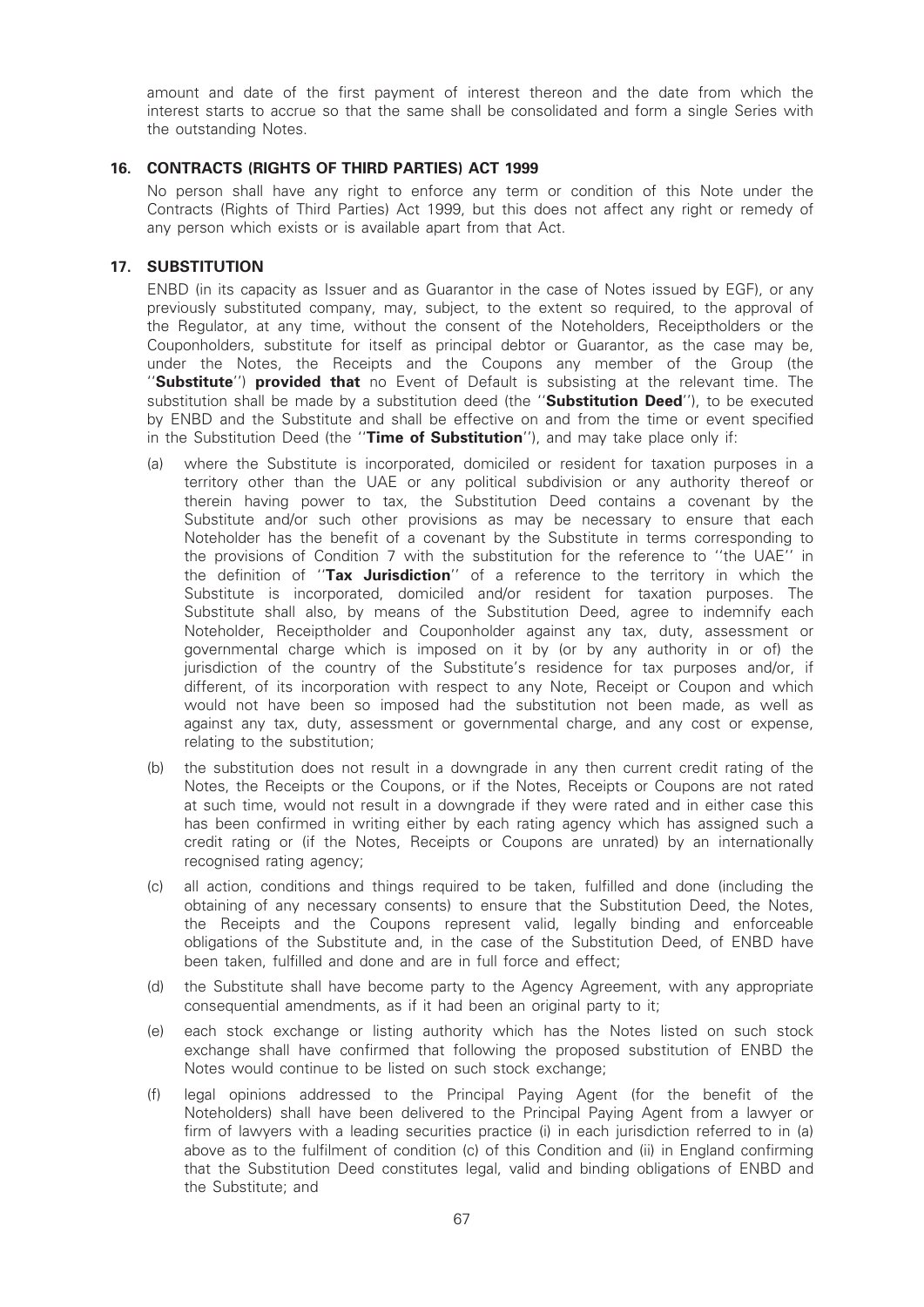(g) ENBD shall have given at least 30 days' prior notice of such substitution to the Noteholders, stating that copies, or, pending execution, the agreed text, of all relevant documents in relation to the substitution which are referred to above will be available for inspection at the specified office of each of the Paying Agents.

Immediately on and from the Time of Substitution any reference in the Conditions to (as the case may be) the "Issuer", the "relevant Issuer" or the "Guarantor" shall be construed as a reference to the Substitute.

# 18. GOVERNING LAW AND SUBMISSION TO JURISDICTION

# (a) Governing law

The Agency Agreement, the Deed of Covenant, the Guarantee, the Notes, the Receipts and the Coupons and any non-contractual obligations arising out of or in connection with the Agency Agreement, the Deed of Covenant, the Guarantee, the Notes, the Receipts and the Coupons are governed by, and shall be construed in accordance with, English law.

# (b) Arbitration

Subject to Condition 18(c), any dispute, claim, difference or controversy arising out of, relating to or having any connection with the Notes, the Receipts and/or the Coupons (including any dispute, claim, difference or controversy relating to any non-contractual obligations arising out of or in connection with the Notes, the Receipts and/or the Coupons; and any dispute, claim, difference or controversy regarding their existence, validity, interpretation, performance, breach or termination or the consequences of their nullity) (a "Dispute") shall be referred to and finally resolved by arbitration under the LCIA Arbitration Rules (the "Rules"), which Rules (as amended from time to time) are incorporated by reference into this Condition 18(b). For these purposes:

- (i) the seat, or legal place, of arbitration will be Paris;
- (ii) the governing law of the arbitration agreement shall be English law;
- (iii) there shall be three arbitrators, each of whom shall be disinterested in the arbitration, shall have no connection with any party thereto and shall be an attorney experienced in international securities transactions; and
- (iv) the language of the arbitration shall be English.

# (c) Court of law

Notwithstanding Condition 18(b) above, any Noteholder, Receiptholder or Couponholder may, in the alternative, and at its sole discretion, by notice in writing to the Issuer:

- (i) within 28 days of service of a Request for Arbitration (as defined in the "Rules"); or
- (ii) in the event no arbitration is commenced,

require that a Dispute be heard by a court of law. If any Noteholder, Receiptholder or Couponholder gives such notice, the Dispute to which such notice refers shall be determined in accordance with Condition 18(d) and, subject as provided below, any arbitration commenced under Condition 18(b) in respect of that Dispute will be terminated. Each person who gives such notice and the recipient of that notice will bear its own costs in relation to the terminated arbitration.

If any notice to terminate the arbitration in accordance with this Condition 18(c) is given after service of any Request for Arbitration in respect of any Dispute, the Noteholder, Receiptholder or Couponholder, as the case may be, must also promptly give notice to the LCIA Court and to any Tribunal (each as defined in the "Rules") already appointed in relation to the Dispute that such Dispute will be settled by the courts. Upon receipt of such notice by the LCIA Court, the arbitration and any appointment of any arbitrator in relation to such Dispute will immediately terminate. Any such arbitrator will be deemed to be *functus officio*. The termination is without prejudice to:

- (a) the validity of any act done or order made by that arbitrator or by the court in support of that arbitration before his appointment is terminated;
- (b) his entitlement to be paid his proper fees and disbursements; and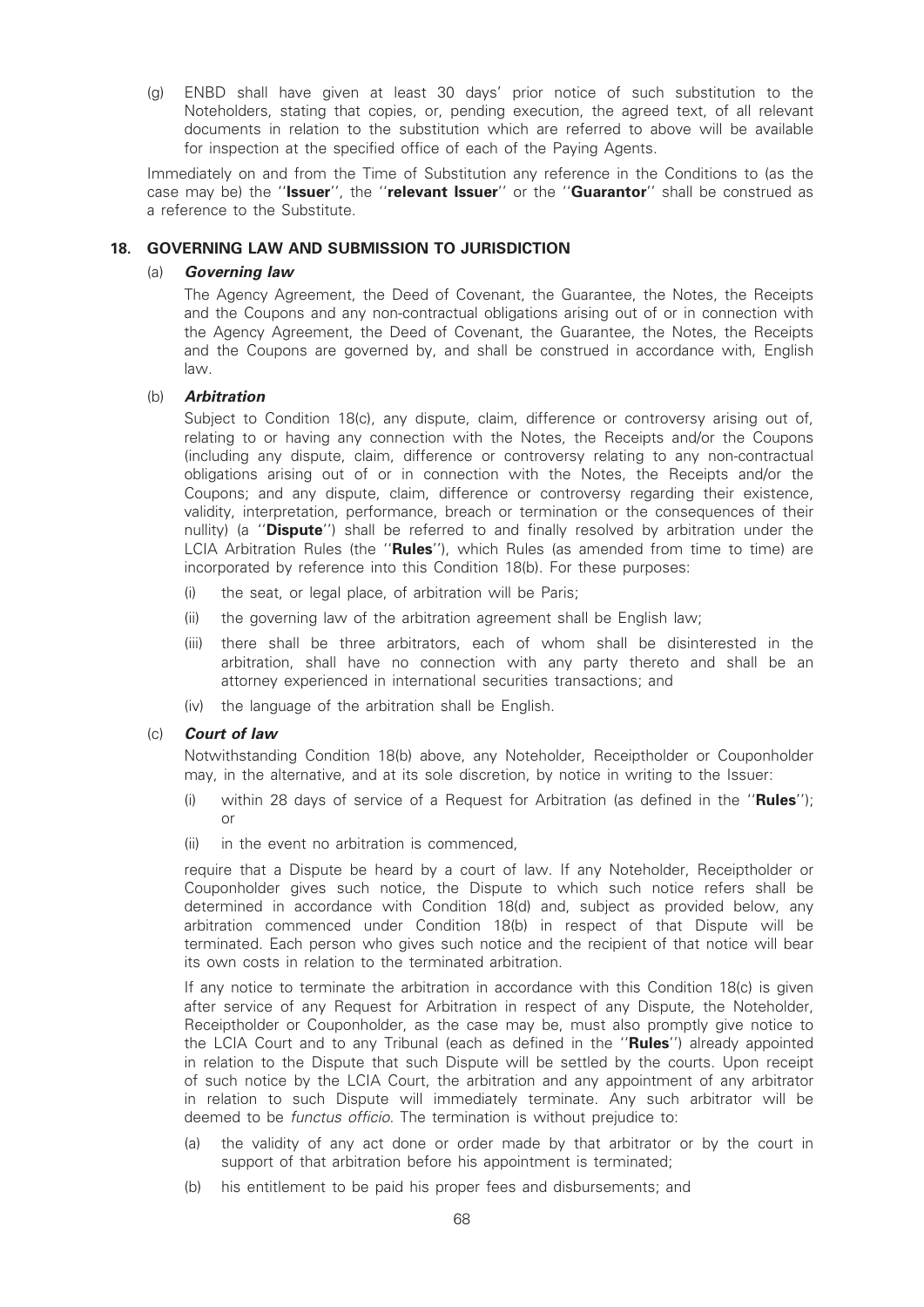(c) the date when any claim or defence was raised for the purpose of applying any limitation bar or any similar rule or provision.

### (d) Submission to jurisdiction

In the event that a notice pursuant to Condition 18(c) is issued, the following provisions shall apply:

- (i) subject to paragraph (iii) below, the courts of England shall have exclusive jurisdiction to settle any Dispute and the Issuer submits to the exclusive iurisdiction of such courts;
- (ii) the Issuer agrees that the courts of England are the most appropriate and convenient courts to settle any Dispute and, accordingly, that it will not argue to the contrary; and
- (iii) this Condition 18(d) is for the benefit of the Noteholders, the Receiptholders and the Couponholders only. As a result, and notwithstanding paragraph (i) above, any Noteholder, Receiptholder or Couponholder may start proceedings relating to a Dispute ("Proceedings") in any other court with jurisdiction. To the extent allowed by law, any Noteholder, Receiptholder or Couponholder may start concurrent Proceedings in any number of jurisdictions.

# (e) Appointment of Process Agent

Each of ENBD and EGF appoints Emirates NBD PJSC (London Branch) (attention of: Country Head UK & Jersey) at its registered office at  $3<sup>rd</sup>$  Floor, 2 Basil Street, Knightsbridge, London, SVV3 1AA as its agent for service of process, and undertakes that, in the event of Emirates NBD PJSC (London Branch) ceasing so to act or ceasing to be registered in England, it will immediately (and in any event within 30 days of the event taking place) appoint another person as its agent for service of process in England in respect of any Proceedings or Disputes. Failure by a process agent to notify the person that appointed it of any process will not invalidate the relevant proceedings. Nothing herein shall affect the right to serve process in any other manner permitted by law.

# (f) Waiver of immunity

The Issuers and the Guarantor hereby irrevocably and unconditionally waives with respect to the Notes, the Receipts and the Coupons any right to claim sovereign or other immunity from jurisdiction or execution and any similar defence and irrevocably and unconditionally consents to the giving of any relief or the issue of any process, including without limitation, the making, enforcement or execution against any property whatsoever (irrespective of its use or intended use) of any order or judgment made or given in connection with any Proceedings or Disputes.

# (g) Other documents

The Issuers and, where applicable the Guarantor, has in the Agency Agreement, the Deed of Covenant and the Guarantee submitted to the jurisdiction of the English courts and to arbitration and appointed an agent for service of process in terms substantially similar to those set out above.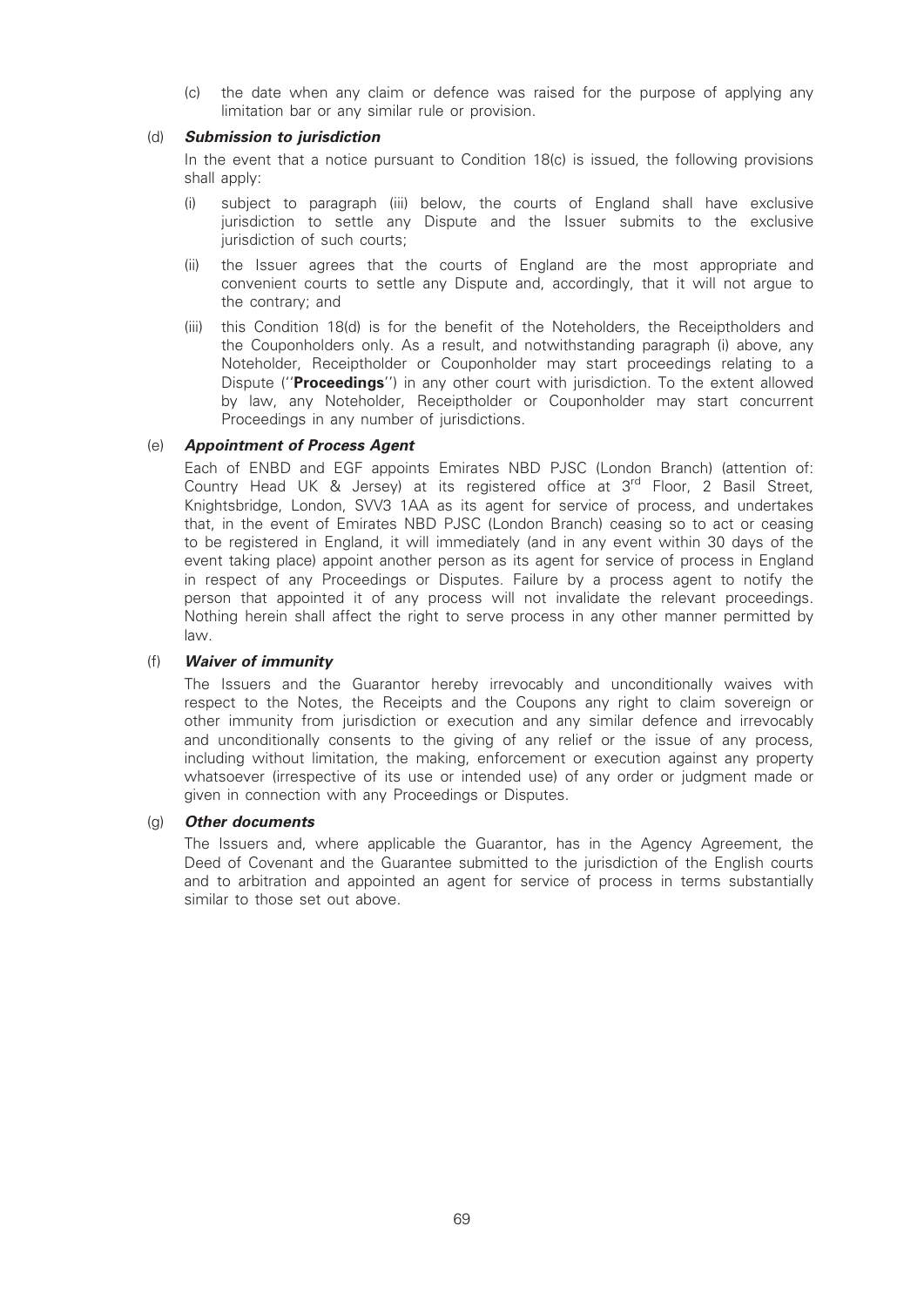# THE GUARANTEE

# U.S.\$7,500,000,000 Euro Medium Term Note Programme

# Deed Poll Guarantee of Emirates NBD PJSC

THIS GUARANTEE (the "Guarantee") is made by way of deed on 17 April 2014 **BY** 

# EMIRATES NBD PJSC (the ''Guarantor'').

# WHEREAS:

- (A) Emirates NBD PJSC (in its capacity as an issuer) and Emirates NBD Global Funding Limited (together, the ''Issuers'') have established a U.S.\$7,500,000,000 Euro Medium Term Note Programme (the "Programme") and, in this connection have entered into an amended and restated agency agreement (the "Agency Agreement", which expression includes the same as it may be amended, supplemented, novated or restated from time to time) dated 17 April 2014 between, *inter alios*, the Issuers, the Guarantor and Deutsche Bank AG, London Branch (the ''Principal Paying Agent'').
- (B) Under the Programme, Emirates NBD PJSC and Emirates NBD Global Funding Limited may from time to time issue Notes (the "Notes").
- (C) The Guarantor wishes to guarantee the obligations of Emirates NBD Global Funding Limited (''EGF'') in respect of Notes issued by EGF under the Programme.
- (D) Terms defined in the Conditions of the Notes (the "**Conditions**") and in the Agency Agreement and not otherwise defined in this Guarantee shall have the same meaning when used in this Guarantee.

# NOW THIS DEED WITNESSES as follows:

- 1. The Guarantor as primary obligor unconditionally and irrevocably:
	- (a) guarantees to the holder from time to time of each Note, Coupon or Receipt by way of continuing guarantee the due and punctual payment of all amounts payable by EGF on or in respect of the Note, Coupon or Receipt (including any premium or any other amounts of whatever nature or additional amounts which may become payable under Condition 7 (Taxation)) as and when the same shall become due according to the Conditions; and
	- (b) agrees that, in the case of Clause 1(a) above, if and each time that EGF shall fail to make any payments as and when the same become due, the Guarantor will on demand (without requiring the relevant Noteholder, Couponholder, Receiptholder or Relevant Account Holder first to take steps against EGF or any other person) pay to the relevant Noteholder, Couponholder, Receiptholder or Relevant Account Holder the amounts (as to which the certificate of the relevant Noteholder, Couponholder, Receiptholder or Relevant Account Holder shall in the absence of manifest error be conclusive) in the currency in which the amounts are payable by EGF.
- 2. The Guarantor covenants in favour of each Noteholder that it will duly perform and comply with the obligations expressed to be undertaken by it in Condition 7 (Taxation).
- 3. The obligations of the Guarantor under this Guarantee shall not be affected by any matter or thing which but for this provision might operate to affect the obligations including, without limitation:
	- (a) any time or indulgence granted to, or composition with, EGF or any other person;
	- (b) the taking, variation, renewal or release of remedies or securities against EGF or any other person; or
	- (c) any unenforceability, invalidity or irregularity.
- 4. Where any discharge (whether in respect of the obligations of EGF or any security for the obligations of EGF or otherwise) is made in whole or in part or any arrangement is made on the faith of any payment, security or other disposition which is avoided or must be repaid on bankruptcy, liquidation or otherwise without limitation, the liability of the Guarantor under this Guarantee shall continue as if there had been no discharge or arrangement. The holder of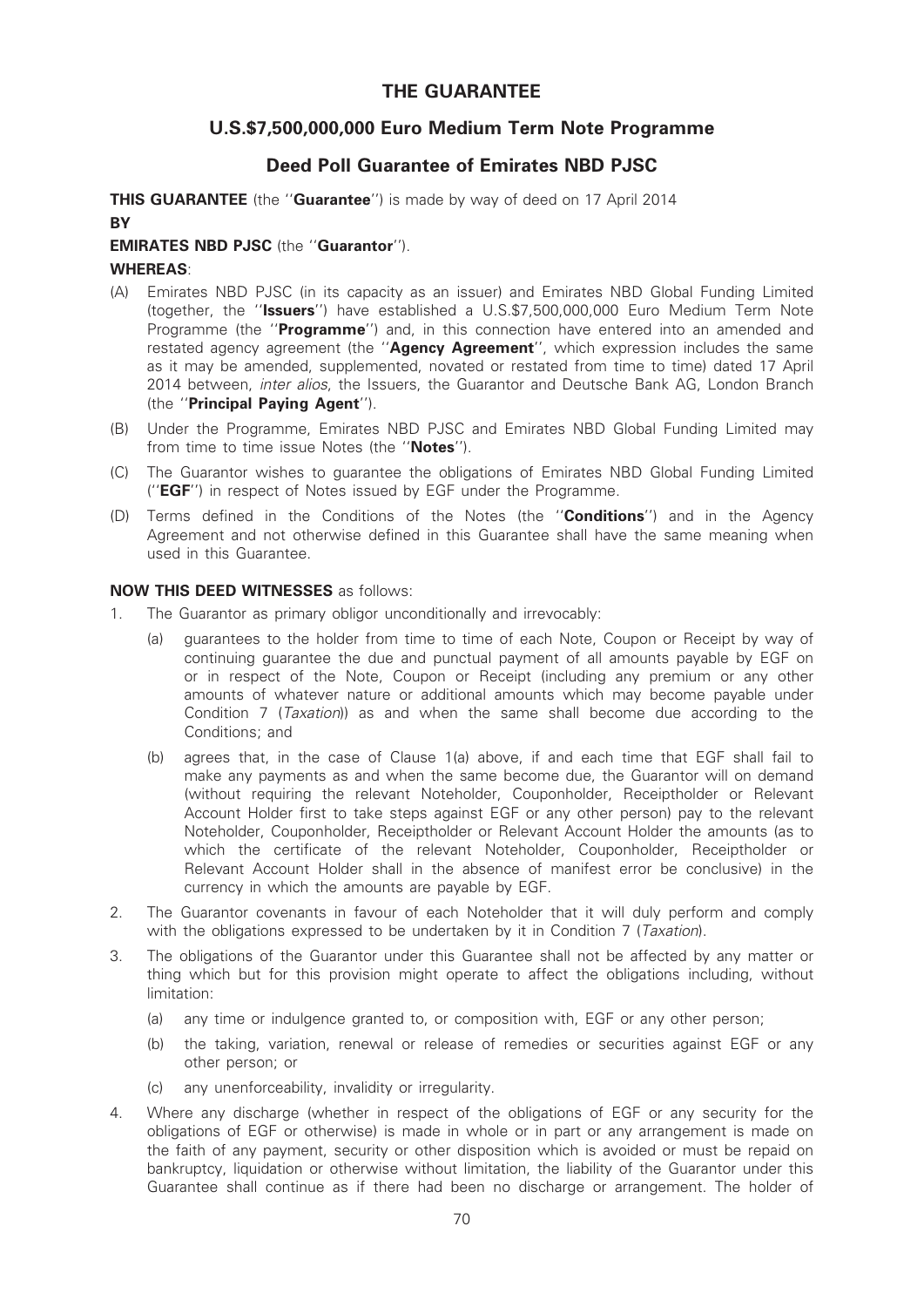any Note, Coupon or Receipt, acting in good faith, shall be entitled to concede or compromise any claim that any payment, security or other disposition is liable to avoidance or repayment.

- 5. Save as may otherwise be permitted under the Conditions, so long as any of the Senior Notes remains outstanding (as defined in the Agency Agreement), the Guarantor will ensure that no indebtedness of the Guarantor or any of its Relevant Subsidiaries will be subject to any Encumbrance, other than a Permitted Encumbrance, upon, or with respect to, any of the present or future business, undertaking, assets or revenues (including any uncalled capital) of the Guarantor or any of its Relevant Subsidiaries unless the Guarantor shall, in the case of the creation of the Encumbrance, before or at the same time and, in any other case, promptly, take any and all action necessary to ensure that:
	- (a) all amounts payable by it under the Notes and the Coupons are secured by the Encumbrance equally and rateably with the indebtedness; or
	- (b) such other Encumbrance or other arrangement (whether or not it includes the giving of a Encumbrance) is provided as shall be approved by an Extraordinary Resolution (as defined in the Agency Agreement) of the Noteholders.

As used herein:

"Auditors" means a firm of independent auditors of good repute appointed by the Guarantor.

"**Encumbrance**" means: (i) a mortgage, charge, pledge, lien or other encumbrance securing any obligation of any person; (ii) any arrangement under which money or claims to, or the benefit of, a bank or other account may be applied, set off or made subject to a combination of accounts so as to effect discharge of any sum owed or payable to any person; or (iii) any other type of preferential arrangement (including any title transfer and retention arrangement) having a similar effect.

"Group" means the Guarantor, its holding company (if any) and the Subsidiaries of the Guarantor or any such holding company for the time being.

#### "Permitted Encumbrance" means:

- (a) any Encumbrance arising in the ordinary course of banking transactions including, without limitation, sale and repurchase transactions and share, loan and bond lending transactions, **provided that** any such Encumbrance is limited to the assets which are the subject of the relevant transaction;
- (b) any Encumbrance in respect of any indebtedness, **provided that** the aggregate outstanding amount secured thereby shall not at any time exceed an amount equal to 25 per cent. of the aggregate of the share capital and reserves of the Guarantor and its Relevant Subsidiaries, as provided in its most recent audited accounts;
- (c) any Encumbrance created or outstanding with the prior approval by an Extraordinary Resolution of the Noteholders; or
- (d) any lien arising by operation of law and in the normal course of business, if such lien is discharged within 30 days of arising.

''Relevant Subsidiary'' shall mean a company or corporation:

- (a) 75 per cent. or more of the issued capital of which is beneficially owned, directly or indirectly, by the Guarantor; and
- (b) the book value of the assets of which exceeds five per cent. of the book value of the assets of the Group taken as a whole or the revenues of which exceed five per cent. of the revenues of the Group taken as a whole and, for these purposes:
	- (i) the book value of the assets and the revenues of such company or corporation shall be determined by reference to its then most recent audited annual financial statements (or, if none, its then most recent management accounts); and
	- (ii) the book value of the assets and the revenues of the Group shall be determined by reference to its then most recent audited annual consolidated financial statements,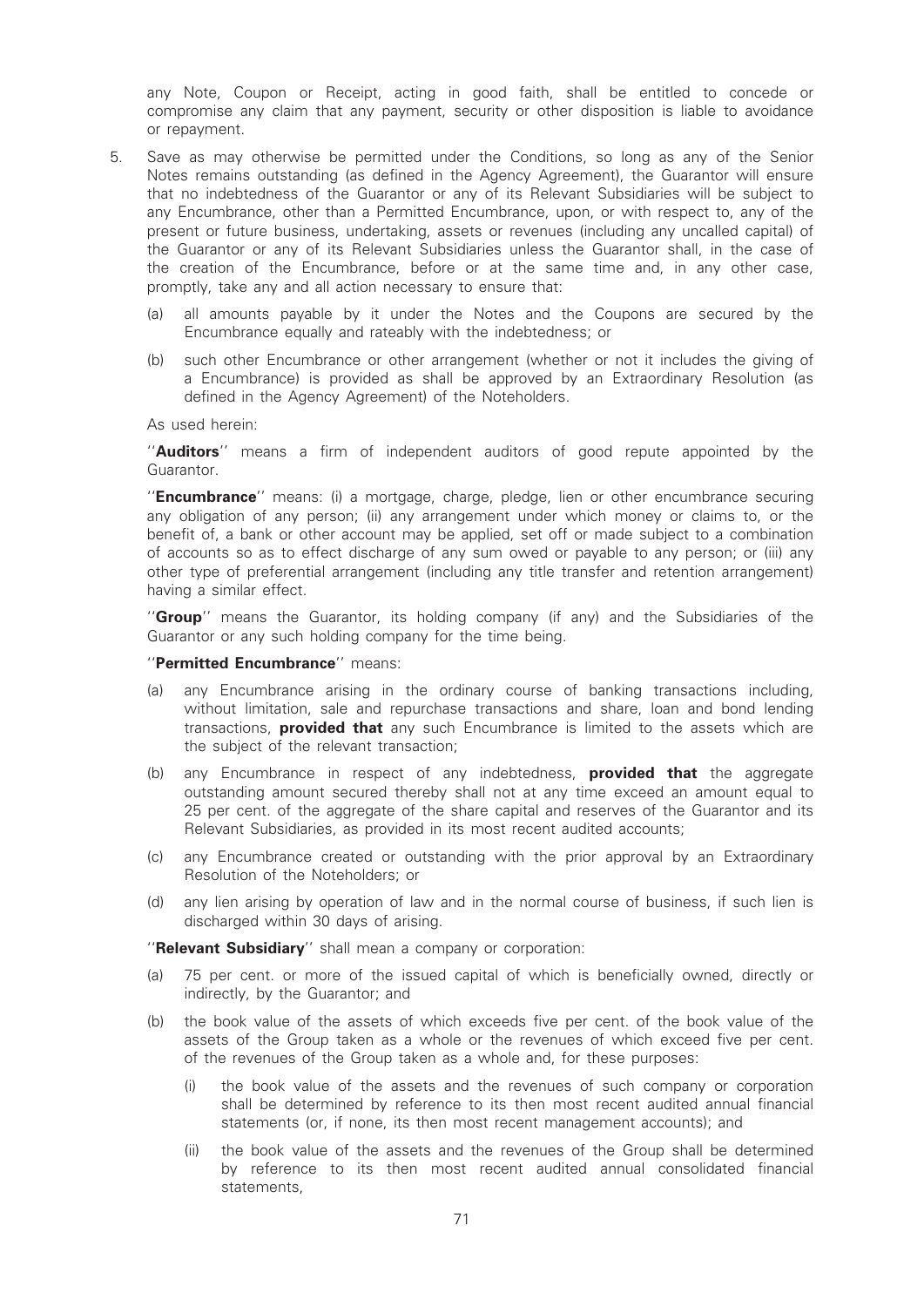in each case adjusted, as the Auditors may consider appropriate, to take account of any changes in circumstances since the date as of which such financial statements (or management accounts) were prepared.

A report of the Auditors that in their opinion a company or corporation is or is not or was or was not at any particular time or throughout any specified period a Relevant Subsidiary shall, in the absence of manifest error, be conclusive and binding on all parties.

### 6. Status:

### (i) In respect of Senior Notes

In respect of Senior Notes and any relative Receipts and Coupons issued by EGF, the obligations of the Guarantor under this Guarantee are direct, unconditional, unsubordinated and (subject to the provisions of Clause 5) unsecured obligations of the Guarantor and rank and will rank *pari passu* among themselves and at least *pari passu* with the claims of the Guarantor's other unsecured and unsubordinated creditors save those whose claims are preferred solely by bankruptcy, insolvency, liquidation or other similar laws of general application.

# (ii) In respect of Subordinated Notes

In respect of Subordinated Notes and any relative Receipts and Coupons issued by EGF, the obligations of the Guarantor under this Guarantee are direct, conditional as described below and unsecured obligations of the Guarantor, and rank and will rank pari passu among themselves.

The payment obligations of the Guarantor in respect of the Subordinated Notes issued by EGF (whether on account of principal, interest or otherwise) will be subordinated to all unsubordinated payment obligations of the Guarantor in the manner described below but will rank pari passu with all other subordinated payment obligations of the Guarantor which do not rank or are not expressed by their terms to rank junior to the payment obligations under the guarantee of Subordinated Notes issued by EGF and in priority to all claims of shareholders of the Guarantor. The rights of the holders of Subordinated Notes issued by EGF against the Guarantor under the guarantee of Subordinated Notes issued by EGF are subordinated in right of payment to the claims of all Senior Creditors of the Guarantor and accordingly payments in respect of the guarantee of Subordinated Notes issued by EGF (whether on account of principal, interest or otherwise) by the Guarantor are conditional upon the Guarantor being solvent at the time of such payment and no payment shall be payable by the Guarantor in respect of the guarantee of Subordinated Notes issued by EGF except to the extent that the Guarantor could make such payment and any other payment required to be made to a creditor in respect of indebtedness which ranks or is expressed to rank pari passu with the payment obligations of the Guarantor under the guarantee of Subordinated Notes issued by EGF and still be solvent immediately thereafter. For this purpose the Guarantor shall be solvent if: (i) it is able to pay its debts as they fall due; and (ii) its Assets exceed its Liabilities, and the following expressions shall have the following meanings:

"Assets" means the unconsolidated gross assets of the Guarantor as shown in the latest published audited balance sheet of the Guarantor, but adjusted for subsequent events in such manner as the directors of the Guarantor, the auditors of the Guarantor or (if a bankruptcy trustee (or any equivalent insolvency practitioner) has been appointed in respect of the Guarantor) a bankruptcy trustee (or such equivalent insolvency practitioner) may determine;

"Liabilities" means the unconsolidated gross liabilities of the Guarantor as shown in the latest published audited balance sheet of the Guarantor, but adjusted for contingent liabilities and for subsequent events in such manner as the directors of the Guarantor, the auditors of the Guarantor or (if a bankruptcy trustee (or any equivalent insolvency practitioner) has been appointed in respect of the Guarantor) a bankruptcy trustee (or such equivalent insolvency practitioner) may determine; and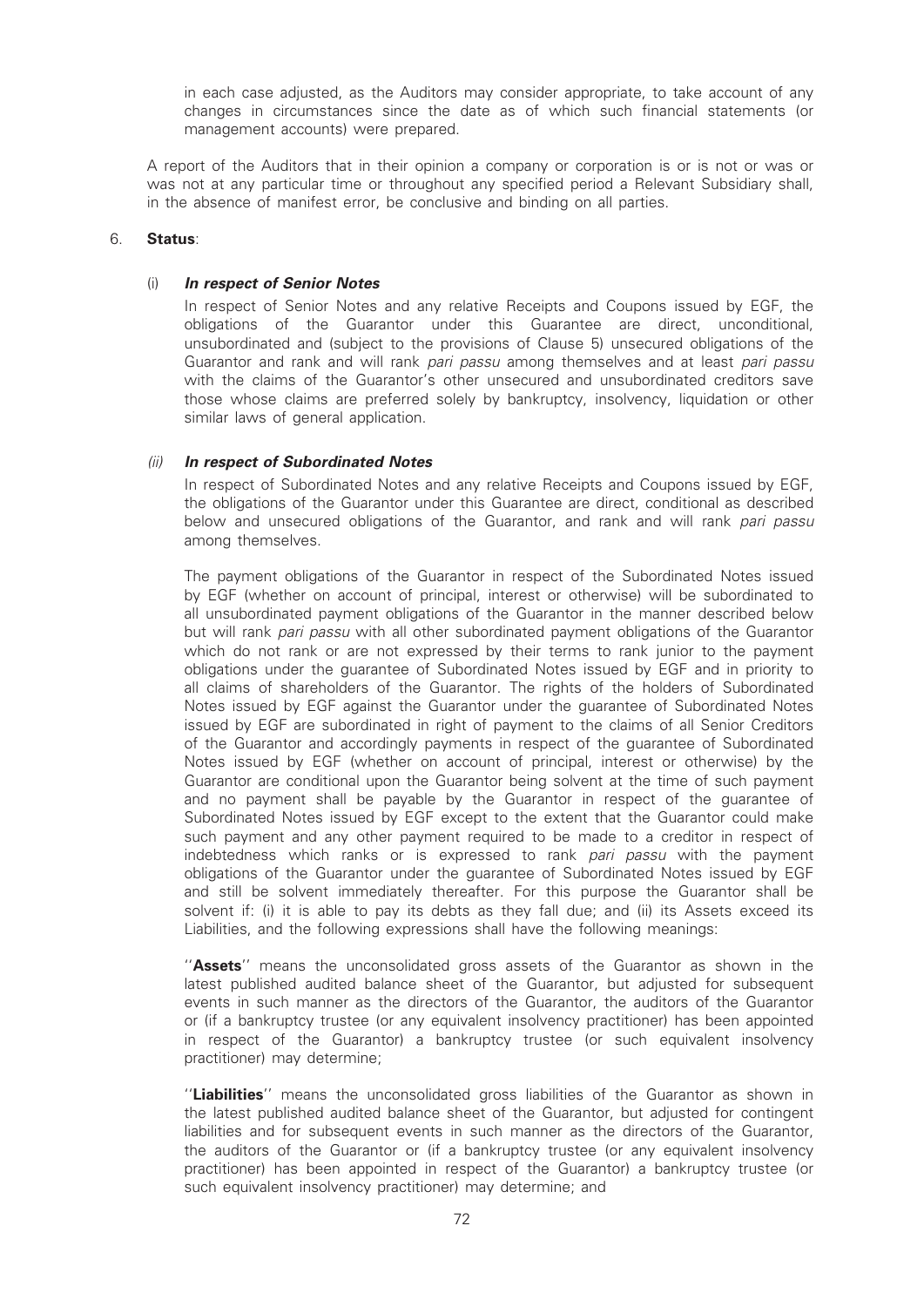"Senior Creditors" shall mean creditors of the Guarantor (including depositors) other than creditors in respect of indebtedness where, by the terms of such indebtedness, the claims of the holders of that indebtedness rank or are expressed to rank pari passu with, or junior to, the claims of the holders of Subordinated Notes issued by EGF under the Guarantee.

Each holder of a Subordinated Note unconditionally and irrevocably waives any right of set-off, counterclaim, abatement or other similar remedy which it might otherwise have, under the laws of any jurisdiction, in respect of the guarantee of such Subordinated Note. No collateral is or will be given for the payment obligations under the guarantee of the Subordinated Notes issued by EGF and any collateral that may have been or may in the future be given in connection with other indebtedness of the Guarantor shall not secure the payment obligations of the Guarantor under the guarantee of Subordinated Notes issued by EGF.

- 7. The Guarantor represents and warrants that, as at the date of the first issue of Notes by EGF, all necessary governmental and regulatory consents and authorisations for the giving and implementation of this Guarantee will have been obtained.
- 8. Until all amounts which may be or become payable under the Notes and the Coupons have been irrevocably paid in full, the Guarantor shall not by virtue of this Guarantee be subrogated to any rights of any holder of any Note or Coupon or claim in competition with the holders against EGF.
- 9. This Guarantee shall enure for the benefit of the Noteholders, Couponholders, Receiptholders and Relevant Account Holders in accordance with its terms and shall be deposited with and held by the Principal Paying Agent.
- 10. The Guarantor, or any previously substituted company, may, subject, to the extent so required, to the approval of the Regulator, at any time, without the consent of the Noteholders, Receiptholders or the Couponholders, substitute for itself as guarantor under the Notes, the Receipts and the Coupons any member of the Group (the "**Substitute**"), provided that no Event of Default is subsisting at the relevant time. The substitution shall be made by a substitution deed (the "**Substitution Deed**"), to be executed by Guarantor and the Substitute and shall be effective on and from the time or event specified in the Substitution Deed (the "Time of Substitution"), and may take place only if:
	- (a) where the Substitute is incorporated, domiciled or resident for taxation purposes in a territory other than the United Arab Emirates or any political subdivision or any authority thereof or therein having power to tax, the Substitution Deed contains a covenant by the Substitute and/or such other provisions as may be necessary to ensure that each Noteholder has the benefit of a covenant by the Substitute in terms corresponding to the provisions of Condition 7 (*Taxation*) with the substitution of the reference to "the United Arab Emirates" in the definition of "Tax Jurisdiction" for a reference to the territory in which the Substitute is incorporated, domiciled and/or resident for taxation purposes. The Substitute shall also, by means of the Substitution Deed, agree to indemnify each Noteholder, Receiptholder and Couponholder against any tax, duty, assessment or governmental charge which is imposed on it by (or by any authority in or of) the jurisdiction of the country of the Substitute's residence for tax purposes and/or, if different, of its incorporation with respect to any Note, Receipt or Coupon and which would not have been so imposed had the substitution not been made, as well as against any tax, duty, assessment or governmental charge, and any cost or expense, relating to the substitution;
	- (b) the substitution does not result in a downgrade in any then current credit rating of the Notes, the Receipts or the Coupons, or if the Notes, Receipts or Coupons are not rated at such time, would not result in a downgrade if they were rated and in either case this has been confirmed in writing either by each rating agency which has assigned such a credit rating or (if the Notes, Receipts or Coupons are unrated) by an internationally recognised rating agency;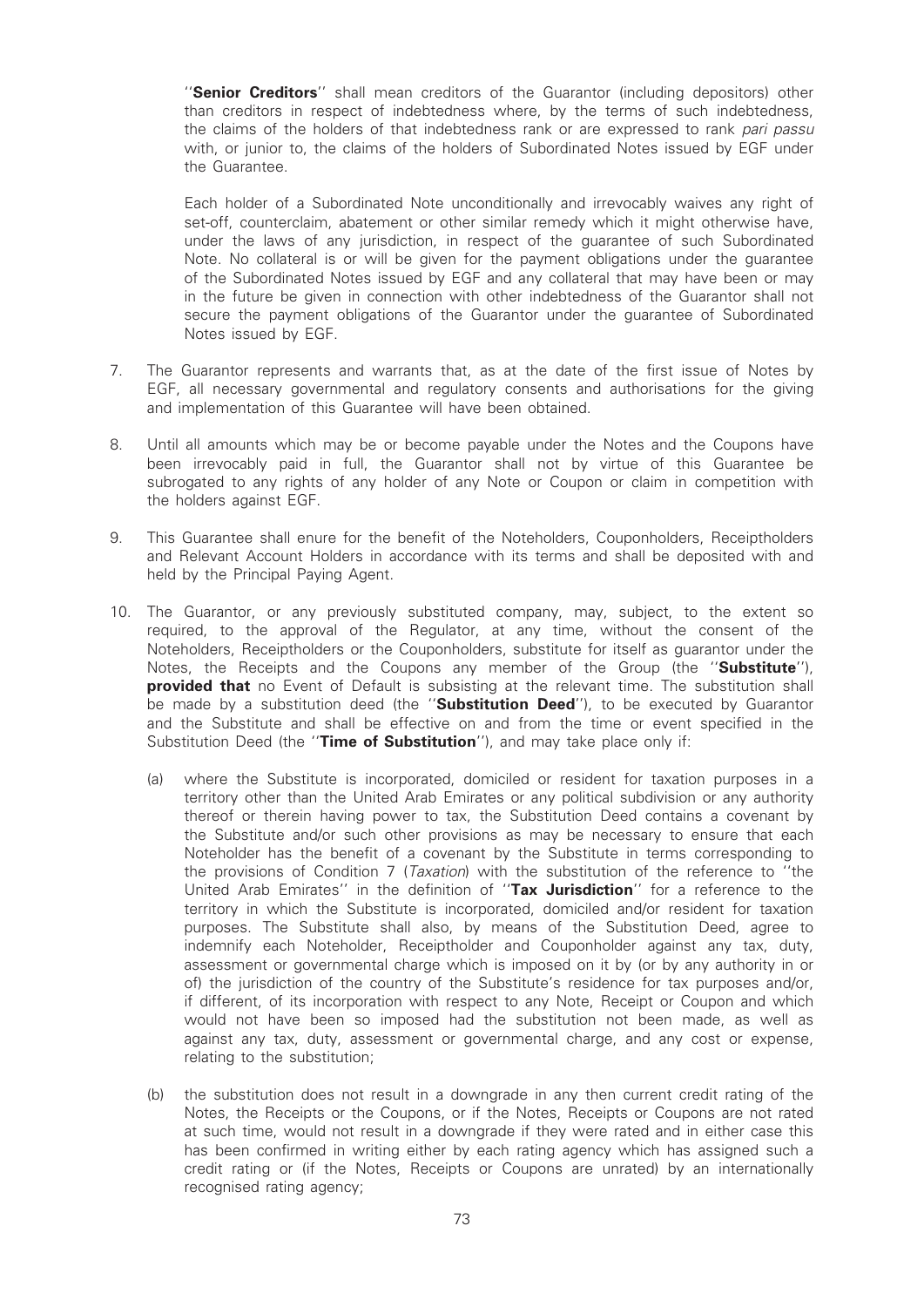- (c) all action, conditions and things required to be taken, fulfilled and done (including the obtaining of any necessary consents) to ensure that the Substitution Deed, the Notes, the Receipts and the Coupons represent valid, legally binding and enforceable obligations of the Substitute and, in the case of the Substitution Deed, of the Guarantor have been taken, fulfilled and done and are in full force and effect;
- (d) the Substitute shall have become party to the Agency Agreement, with any appropriate consequential amendments, as if it had been an original party to it;
- (e) each stock exchange or listing authority which has the Notes listed on such stock exchange shall have confirmed that following the proposed substitution of the Guarantor the Notes would continue to be listed on such stock exchange;
- (f) legal opinions addressed to the Principal Paying Agent (for the benefit of the Noteholders) shall have been delivered to the Principal Paying Agent from a lawyer or firm of lawyers with a leading securities practice: (i) in each jurisdiction referred to in Clause 10(a) above as to the fulfillment of condition (c) of this Clause 10; and (ii) in England confirming that the Substitution Deed constitutes legal, valid and binding obligations of the Guarantor and the Substitute; and
- (g) the Guarantor shall have given at least 30 days' prior notice of such substitution to the Noteholders, stating that copies, or, pending execution, the agreed text, of all relevant documents in relation to the substitution which are referred to above will be available for inspection at the specified office of each of the Paying Agents.

Immediately on and from the Time of Substitution any reference in the Conditions to the "Guarantor" shall be construed as a reference to the Substitute.

- 11. The Guarantor agrees that, without limiting Clauses 12 to 17, to the extent that the provisions of the United Arab Emirates Civil Code may apply in respect of this Guarantee, then to the maximum extent permitted by law the provisions of Article 1092 of the United Arab Emirates Civil Code shall not apply to this Guarantee.
- 12. This Guarantee and any non-contractual obligations arising out of or in connection with this Guarantee are governed by, and shall be construed in accordance with, the laws of England.
- 13. Subject to Clause 14, any dispute, claim, difference or controversy arising out of, relating to or having any connection with this Guarantee (including any dispute, claim, difference or controversy relating to any non-contractual obligations arising out of or in connection with this Guarantee; and any dispute, claim, difference or controversy regarding the existence, validity, interpretation, performance, breach or termination of this Guarantee or the consequences of its nullity) (a "Dispute") shall be referred to and finally resolved by arbitration in accordance with the Arbitration Rules of the London Court of International Arbitration ("LCIA") (the ''Rules''), which Rules (as amended from time to time) are incorporated by reference into this Clause 13. For these purposes:
	- (a) the seat, or legal place, of arbitration will be Paris;
	- (b) the governing law of the arbitration agreement shall be English law;
	- (c) there shall be three arbitrators, each of whom shall be disinterested in the arbitration, shall have no connection with any party thereto and shall be an attorney experienced in international securities transactions; and
	- (d) the language of the arbitration shall be English.
- 14. (A) Notwithstanding Clause 13 above, any Noteholder, Couponholder, Receiptholder or Relevant Account Holder may, in the alternative, and at its sole discretion, by notice in writing to the Guarantor:
	- (a) within 28 days of service of a Request for Arbitration (as defined in the Rules); or
	- (b) in the event no arbitration is commenced,

require that a Dispute be heard by a court of law. If any Noteholder, Couponholder, Receiptholder or Relevant Account Holder gives such notice, the Dispute to which such notice refers shall be determined in accordance with Clause 15 and, subject as provided below, any arbitration commenced under Clause 13 in respect of that Dispute will be terminated. Each of the parties to the terminated arbitration will bear its own costs in relation to this terminated arbitration.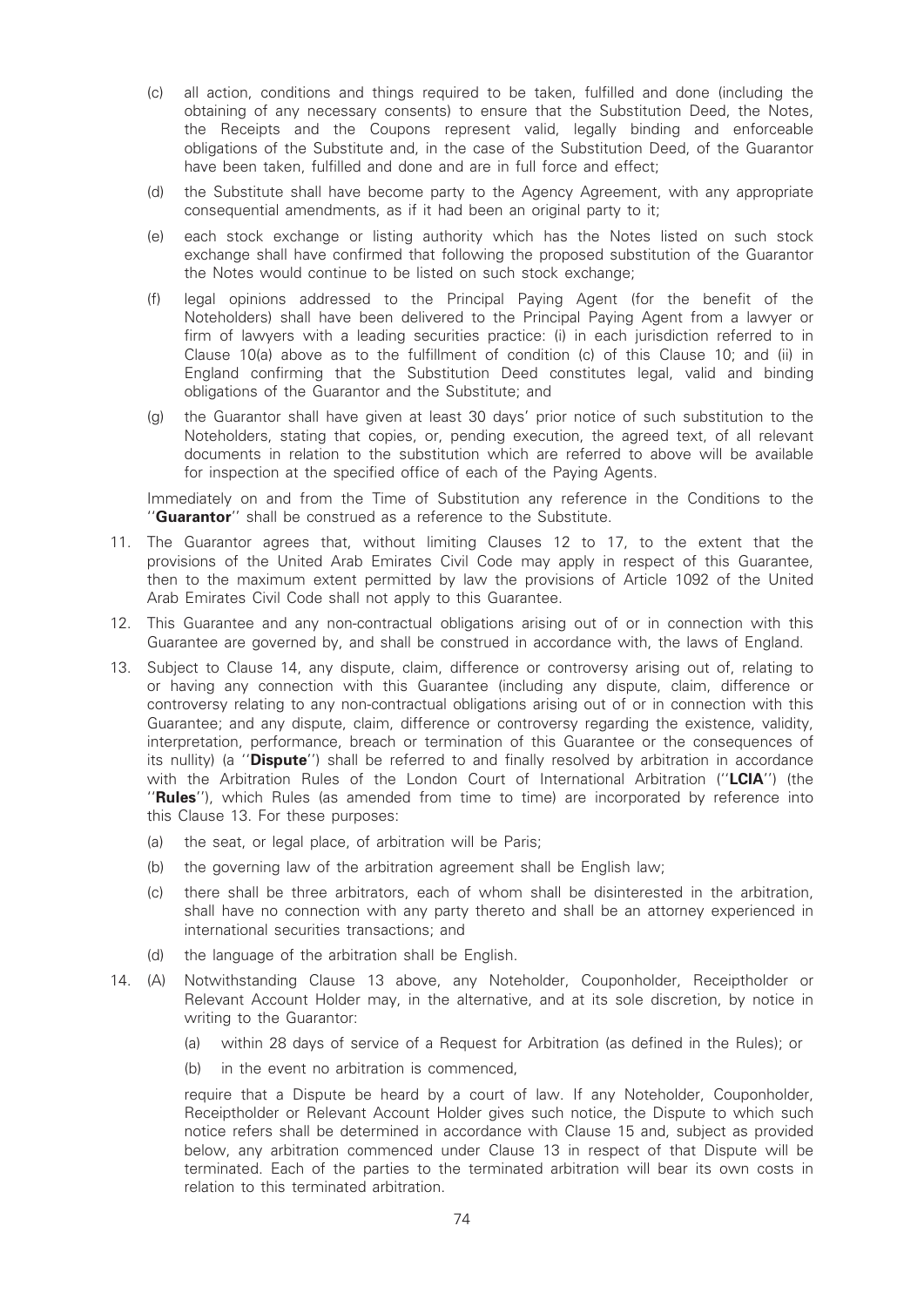- (B) If any notice to terminate the arbitration in accordance with Clause 14(A) is given after service of any Request for Arbitration in respect of any Dispute, the party must also promptly give notice to the LCIA Court and to any Tribunal (each as defined in the Rules) already appointed in relation to the Dispute that such Dispute will be settled by the courts. Upon receipt of such notice by the LCIA Court, the arbitration and any appointment of any arbitrator in relation to such Dispute will immediately terminate. Any such arbitrator will be deemed to be *functus officio*. The termination is without prejudice to:
	- (a) the validity of any act done or order made by that arbitrator or by the court in support of that arbitration before his appointment is terminated;
	- (b) his entitlement to be paid his proper fees and disbursements; and
	- (c) the date when any claim or defence was raised for the purpose of applying any limitation bar or any similar rule or provision.
- 15. In the event that a notice pursuant to Clause 14 is issued, the following provisions shall apply:
	- (a) subject to paragraph (c) below, the courts of England shall have exclusive jurisdiction to settle any Dispute and the Guarantor submits to the exclusive jurisdiction of such courts;
	- (b) the Guarantor agrees that the courts of England are the most appropriate and convenient courts to settle any Dispute and, accordingly, that it will not argue to the contrary; and
	- (c) this Clause 15 is for the benefit of the Noteholders, Couponholders, Receiptholders and Relevant Account Holders only. As a result, and notwithstanding paragraph (a) above, any Noteholder, Couponholder, Receiptholder or Relevant Account Holder may start proceedings relating to a Dispute ("Proceedings") in any other court with jurisdiction. To the extent allowed by law, any Noteholder, Couponholder, Receiptholder or Relevant Account Holder may start concurrent Proceedings in any number of jurisdictions.
- 16. The Guarantor appoints Emirates NBD PJSC (London Branch) at its registered office at 3<sup>rd</sup> Floor, 2 Basil Street, Knightsbridge, London SW3 1AA (attention of: Country Head UK and Jersey) as its agent for service of process, and undertakes that, in the event of Emirates NBD PJSC (London Branch) ceasing so to act or ceasing to be registered in England, it will immediately (and in any event within 30 days of the event taking place) appoint another person as its agent for service of process in England in respect of any Proceedings or Dispute. Failure by a process agent to notify the person that appointed it of any process will not invalidate the relevant proceedings. Nothing in this Clause 16 shall affect the right to serve process in any other manner permitted by law.
- 17. The Guarantor hereby irrevocably and unconditionally waives with respect to this Guarantee any right to claim sovereign or other immunity from jurisdiction or execution and any similar defence and irrevocably and unconditionally consents to the giving of any relief or the issue of any process, including without limitation, the making, enforcement or execution against any property whatsoever (irrespective of its use or intended use) of any order or judgment made or given in connection with any Proceedings or Disputes.

IN WITNESS WHEREOF this Guarantee has been entered into as a deed by the Guarantor on the date which appears first on page 1.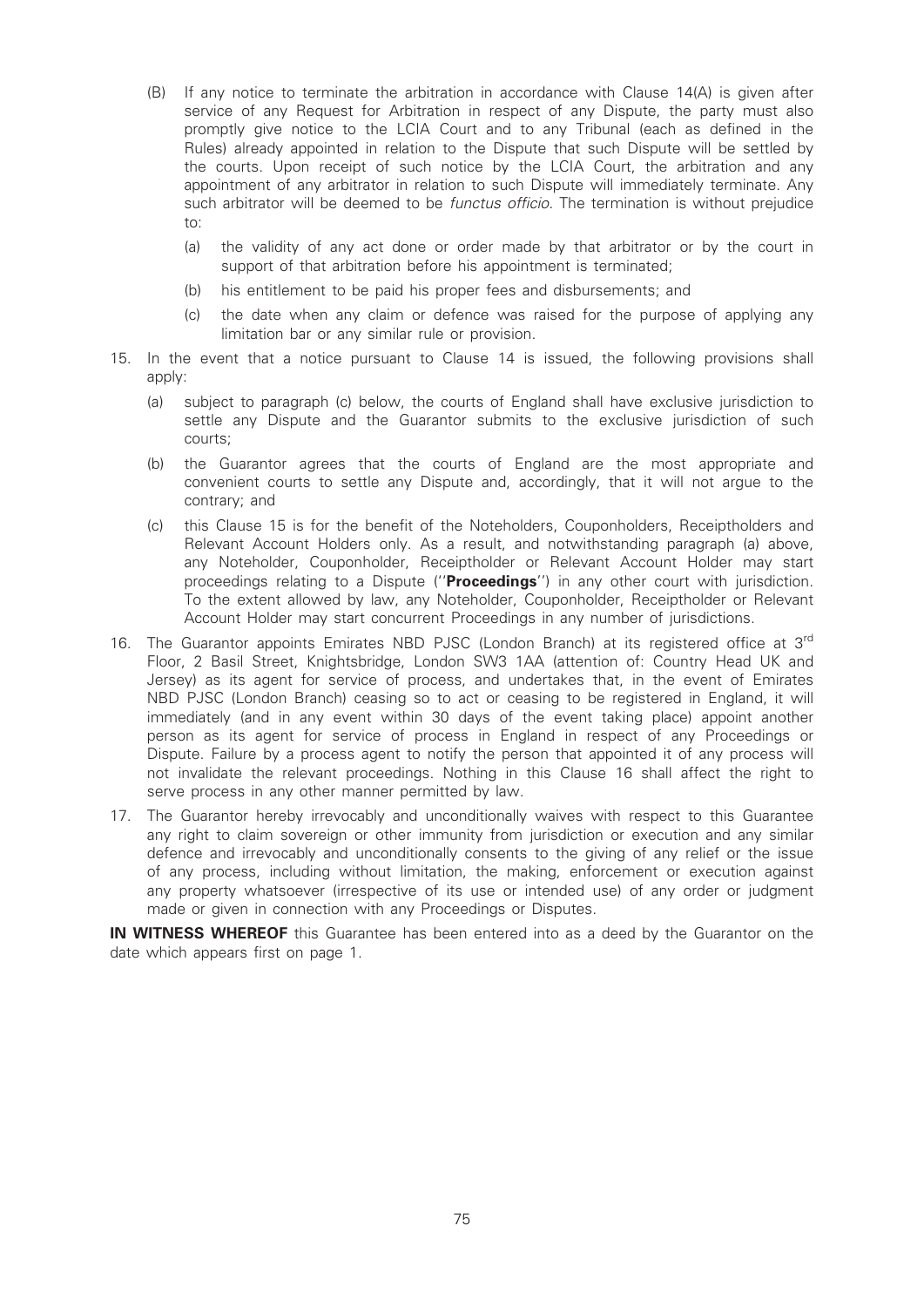# USE OF PROCEEDS

The net proceeds from each issue of Notes will be applied by the relevant Issuer for its general corporate purposes, which include making a profit.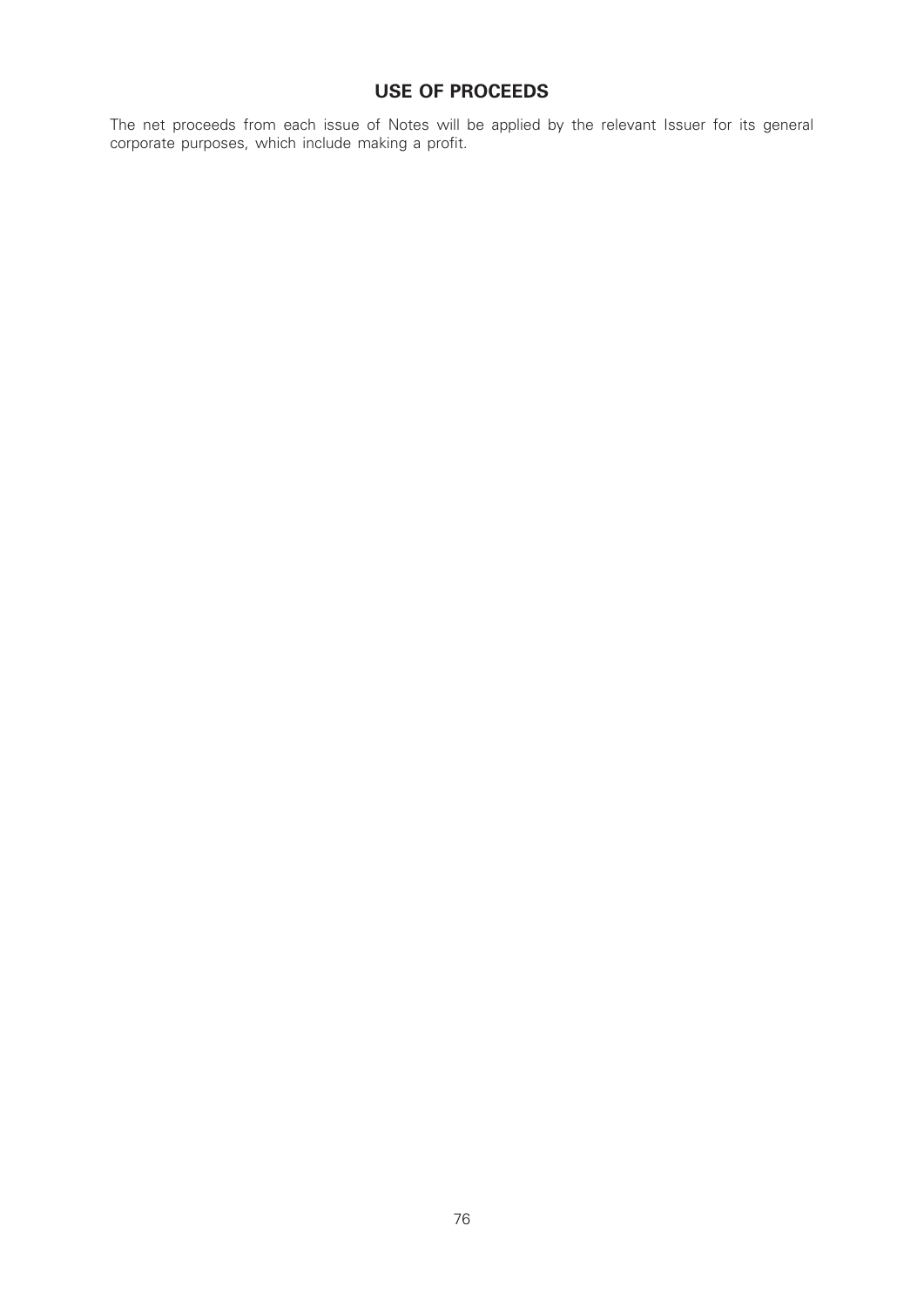# DESCRIPTION OF EMIRATES NBD PJSC

# **Overview**

ENBD was registered as a Public Joint Stock Company on 16 July 2007 under registration number 1013450. ENBD is a publicly listed company whose shares are listed on the Dubai Financial Market (the "DFM"). As at 31 December 2013, ENBD had 5,557,774,724 shares outstanding held by 1,672 shareholders of record, with a total issued and paid-up capital (equal to that authorised) of AED 5,557,774,724. No shareholder, other than ICD, which is wholly owned by the Government and holds 55.6 per cent. of shares of ENBD, held more than 10 per cent. of the shares of ENBD as at 31 December 2013.

ENBD is the largest banking entity in the UAE across a range of metrics, including by shareholders equity and by assets as at 31 December 2013. ENBD is also one of the largest banking entities in the GCC by assets, with total assets of AED 342.1 billion as at 31 December 2013. Originally incorporated to serve as the holding company of EBI and NBD during the initial stages of their merger, on 21 November 2009, EBI and NBD were legally amalgamated with ENBD. As a result of the amalgamation, all of the assets and liabilities of EBI and NBD (including EBI's obligations under the Programme) were transferred to ENBD and EBI and NBD were dissolved.

ENBD (including through the operation of its operating subsidiaries) is one of the leading full service banks in the UAE and has branches or representative offices in the Kingdom of Saudi Arabia, Qatar, Iran, India, Singapore, Indonesia, Egypt, China and the United Kingdom. In 2013, ENBD was awarded ''Best Foreign Exchange Provider 2013'' by Global Finance, ''Best Bank in the UAE" by Euromoney, "Best Retail Bank in the UAE" by Asian Banker and was highly commended as the ''Best Private Bank'' both in the Middle East and the UAE by Power Wealth Management and The Banker.

ENBD has a significant presence in the UAE retail, corporate and commercial banking market. In addition, through its subsidiaries (including Emirates Islamic) and associates, ENBD offers Islamic banking services, as well as investment banking, property management, asset management, insurance services, credit card facilities and other banking-related services.

As at 31 December 2013, ENBD had total assets of AED 342.1 billion and shareholders' funds worth AED 41.7 billion while as at 31 December 2012, ENBD had total assets and shareholders' funds of AED 308.3 billion and AED 36.5 billion, respectively. For the purposes of reporting its risk-weighted assets in accordance with Basel II, ENBD had, as at 31 December 2013, Tier 1 capital of AED 34.7 billion and lower Tier 2 capital of AED 9.9 billion. ENBD's net profit for the years ended 31 December 2013 and 31 December 2012 was AED 3.3 billion and AED 2.6 billion, respectively.

# General

As at the date of this Base Prospectus, ENBD has a long term rating of A+ and a short term rating of F1 from Fitch; and a long term rating of Baa1 and a short term rating of P-2 by Moody's.

ENBD operates in the UAE under a banking licence issued by the UAE Central Bank. The registered address of ENBD is Baniyas Road, Deira, P.O. Box 777, Dubai, UAE and the telephone number of the registered office is +971 4 225 6256.

#### Ownership Structure

ICD was established in May 2006, through the partial transfer of the Government's investment portfolio from the Department of Finance, pursuant to a decree issued by H.H. Sheikh Mohammed bin Rashid Al Maktoum, the Vice President and Prime Minister of the UAE (the "Ruler of **Dubai''**). It is the only entity mandated to directly own and manage the Government of Dubai's corporate assets.

The aim of ICD is to assist in establishing the vision for Dubai through devising and implementing the Government's investment strategy and managing investments deemed to be of strategic importance to Dubai's long-term development goals.

The investments, diversified across multiple sectors, are considered to be a platform for the future growth of Dubai and include Dubai's most recognised companies including but not limited to, in addition to ENBD, Borse Dubai Limited, Dubai Islamic Bank PJSC, Commercial Bank of Dubai PJSC, Union National Bank PJSC, HSBC Middle East Finance Company Limited, The Emirates Group (including dnata), Dubai Aerospace Enterprise (DAE) Limited, Dubai Aluminium, Dubai Cable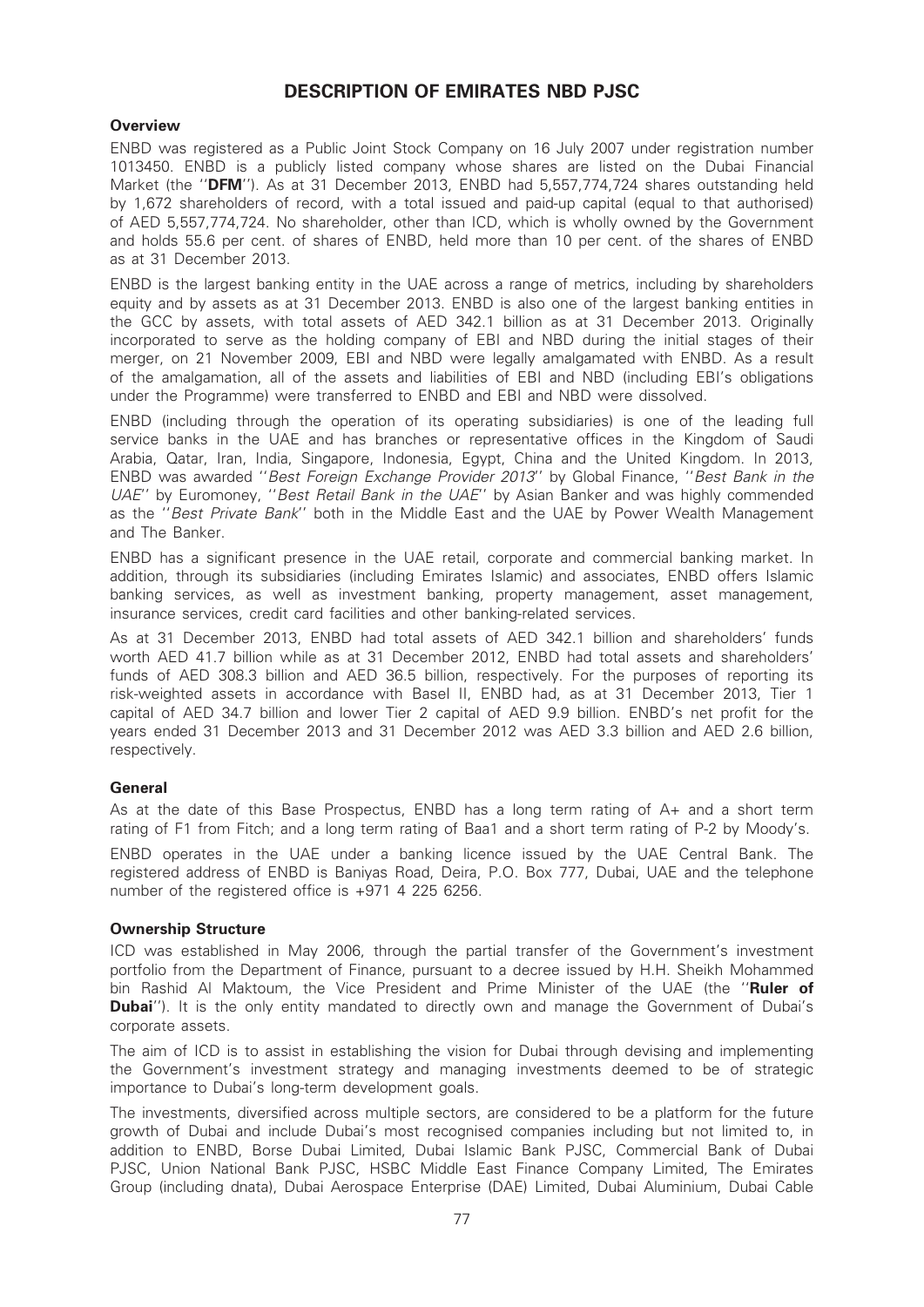Company (Private) Ltd, Emirates National Oil Company Limited (ENOC) LLC and Emaar Properties PJSC.

ICD works closely with its portfolio companies to identify value enhancing acquisition opportunities as well as providing them with strategic support to aid their growth.

The board of directors of ICD is chaired by the Ruler of Dubai and is composed of five directors, who include the Chairman of ENBD.

### Strategy

ENBD continues to operate with the strategic vision of being 'globally recognised as the most valued financial services provider based in the Middle East' and in accordance with its mission statement of 'making its customers' lives simpler by providing solutions that help them fulfill their financial aspirations'. In order to achieve its strategic vision and fulfil its mission statement, ENBD's business strategy is focused on five core building blocks:

- 1. deliver an excellent customer experience;
- 2. build a high performing organisation;
- 3. drive core business;
- 4. run an efficient organisation; and
- 5. drive geographic expansion.

#### Deliver an excellent customer experience

ENBD is focused on consistently delivering a customer service experience that is best in class. With respect to ENBD's retail operations, the Bank continues to enhance its distribution channels and has made significant investments in mobile banking applications across multiple platforms (such as the development of the UAE's first 'Interactive Teller Machine' and an iPad advisory and sales application for Relationship Managers) in order to enhance the digital capabilities of the Bank. Demonstrating its commitment to continuously improving its customer service, in 2013, a Group wide service charter was established, with a view to emphasising excellence in customer service in the organisational culture of ENBD, and key customer facing processes were redesigned. These initiatives have resulted in an approximately 50 per cent. reduction in turnaround time, a more than 30 per cent. reduction in customer complaints and group net promoter scores (which are a measure of customer loyalty) remaining above industry benchmarks. ENBD was also recognised at the Middle East Call Centre Awards 2013 for having the best call centre sales programme in 2012 and at the 18<sup>th</sup> Middle East e-Government and e-Services Excellence Awards for having the best mobile banking application.

#### Build a high performing organisation

ENBD is focused on building a high performing organisation. In order to achieve its strategic vision, ENBD is committed to attracting and developing a talented workforce. Following an organisation wide employee engagement survey in 2012, ENBD designed a number of employee initiatives that the Bank expects will improve overall levels of employee engagement. In 2013, ENBD made significant progress in improving overall employee engagement scores across the Bank. Staff engagement scores are currently at par with those of regional banks, and ENBD's goal is to sustain and increase staff engagement levels to be on par with international banks. In addition to these initiatives, ENBD continues to maintain an active employee development programme that consists of specialised staff training, as well as leadership development courses that are run in conjunction with an international business school.

### Drive core business

ENBD is committed to achieving growth in its core business by pursuing certain domestic opportunities. In order to realise this strategic aim, ENBD is developing its Private Banking and SME segments in Abu Dhabi, which management presently believes to be a growth area. ENBD has also adopted a transformation strategy for the Wholesale Banking segment (involving the introduction of key account planning, growing the investment bank and enhancing turnaround times for key customer processes), which is currently in the implementation phase and which management expects will result in greater penetration of the Middle East market. Following the acquisition by ENBD of Dubai Bank PJSC ("Dubai Bank") and the integration of Dubai Bank with Emirates Islamic Bank PJSC ("Emirates Islamic") in 2012 to create the third largest Islamic Bank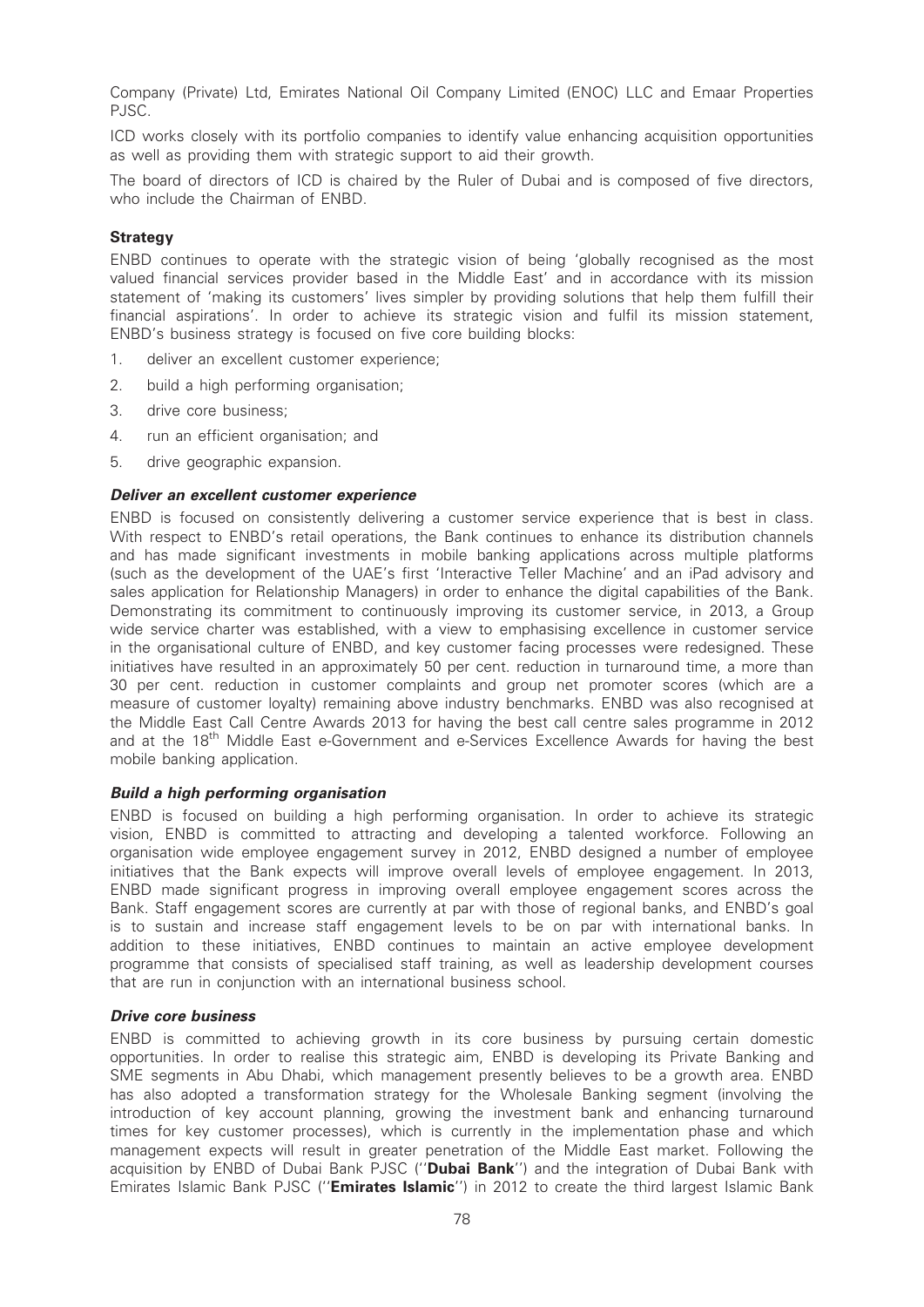in the UAE, ENBD remains in a strong position to take advantage of new and developing opportunities in the Islamic banking market in the GCC.

# Run an efficient organisation

ENBD is dedicated to running an efficient organisation and has invested, and continues to invest, in its systems, processes and platforms to ensure that efficiencies are continuously improved throughout its operations. Central to this efficiency initiative is the centralisation of a number of the Group's operational functions to its wholly owned subsidiary, Tanfeeth, operating as the Group's Business Process Outsourcing ("BPO") provider. During the last 12 months, Tanfeeth has taken over functions such as: collections; call centres; finance and accounting; as well as human resource functions from the Group's companies. Management believes that this transition has increased the levels of efficiency across the entire Group.

# Drive geographic expansion

In order to achieve a greater diversification of its business, ENBD is committed to driving geographic expansion through a combination of organic and inorganic growth. In support of this strategic objective, in May 2012, ENBD opened a representative office in Beijing, China to support ENBD's customers who conduct business between Asia and the Middle East. In addition to this organic growth, in 2013, ENBD successfully completed the acquisition of BNP Paribas Egypt (which has now been rebranded as Emirates NBD S.A.E. Egypt ("Emirates NBD Egypt")) and launched efforts to integrate the entity into the Group. In the fourth quarter of 2013, ENBD also opened a representative office in Indonesia to capitalise on the growing links between the Middle-East and South East Asia. During 2014, ENBD intends to integrate the operations of the Egyptian business into the Group, while selectively pursuing further organic growth in international markets.

# Activities of ENBD

For financial reporting purposes, ENBD divides its operations into the following business segments.

- 1. **Wholesale Banking** offers investment banking, structured financing, current and savings accounts, customer deposits, overdrafts, trade finance and term loans for government, corporate, commercial customers, investment banking and Islamic products through Al Watani Al Islami, ENBD's Islamic banking window;
- 2. **Retail Banking and Wealth Management** offers retail loans and deposits, private banking and wealth management, asset management and consumer financing;
- 3. **Global Markets and Treasury** manages interest and foreign exchange rates activities, interbank treasury operations, global funding and ENBD's proprietary book of investments;
- 4. **Islamic Finance** is comprised of the income and fees earned and expenses paid by the Islamic banking subsidiaries; and
- 5. **Other Operations** of ENBD include Emirates NBD Egypt, Tanfeeth, property management, operations and support functions.

#### Wholesale Banking

ENBD's largest business segment in terms of assets is that of Wholesale Banking. Wholesale Banking offers a broad suite of products and services to medium and large sized enterprises, including multinationals, local corporate entities, banks and other financial institutions as well as governmental and quasi-governmental organisations and entities, servicing clients throughout the GCC, the Far East and Europe.

Wholesale Banking is divided into seven complementary business lines: (i) Large Corporate and Global Banking; (ii) Corporate Banking; (iii) Government; (iv) Institutional and International Banking; (v) Transaction Banking; (vi) Investment Banking; and (vii) ENBD's Islamic banking window (Al Watani Al Islami). Wholesale Banking also has a newly established 'Centre of Excellence', which focuses on key economic sectors and geographic locations.

The products offered by Wholesale Banking are diversified across various lending and deposit products, structured trade finance offerings and treasury products. The range of services cover account related services, e-banking, cash management and structured product offerings.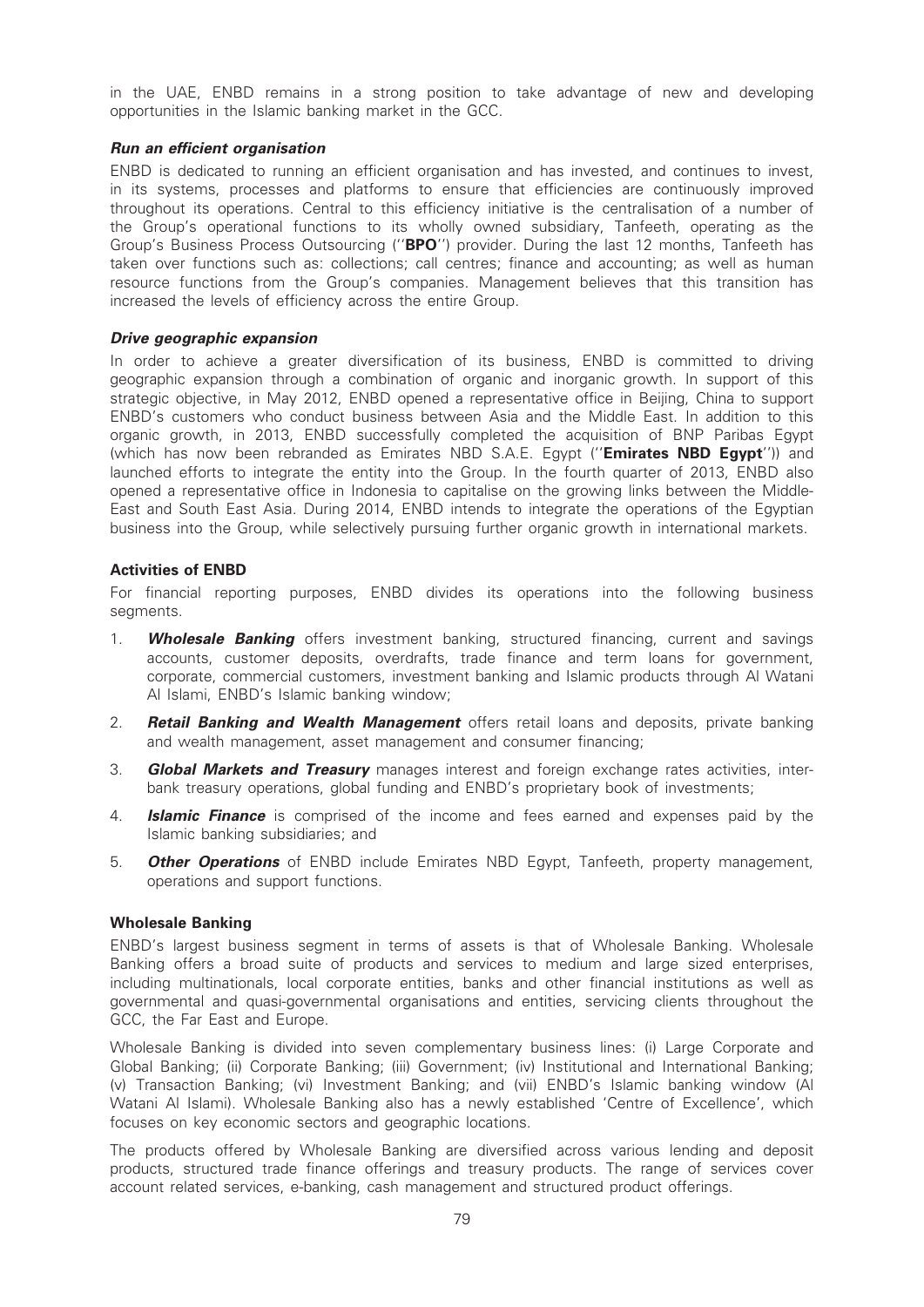To meet customers' needs throughout the UAE, Wholesale Banking has offices in Dubai, Abu Dhabi, Al Ain and Sharjah. Furthermore, Wholesale Banking operates through branches in the Kingdom of Saudi Arabia, the United Kingdom, Singapore, and functional representative offices in Qatar, India, China and Indonesia. Wholesale Banking also operates through Emirates NBD Egypt.

# Wholesale Banking Distribution Channels

In addition to its conventional branch network, ENBD's Wholesale Banking clients can use the internet-banking platform ''smartBUSINESS'' which allows clients to take advantage of many services electronically and perform financial and non-financial transactions at any time at their convenience. Through ''smartBUSINESS'' customers can initiate and authorise transactions electronically, view account statements and reports from their desktops or mobile devices and avail themselves of certain payment services such as making telecommunication related bill payments and recharging of the local Salik road toll payments, together with managing their ENBD accounts online.

# Large Corporate and Global Banking

The Large Corporate and Global Banking department caters to clients with an annual turnover of AED 600 million and above. The team provides a range of banking products and services designed to meet the specific needs of this segment, including corporate account services, working capital and project finance, real estate and contracting, cash management, trade finance, risk participation, syndications and treasury services.

# Corporate Banking

The Corporate Banking department caters to clients with an annual turnover of between AED 150 and AED 600 million. The team provides a range of banking products and services similar to those provided by the Large Corporate and Global Banking department albeit designed to meet the specific needs of this segment.

# Government

The Government department provides banking products and services to Government departments, U.A.E. Federal Ministries and the Ruler of Dubai's family.

#### Institutional and International Banking

The Institutional and International Banking department ("IIB") comprises the Financial Institutions division and the International Corporates division. IIB customers consist of global banks and financial institutions, together with international corporate customers based in overseas non-branch locations.

#### Transaction Banking

The Transaction Banking department offers a range of transaction banking services, including factoring, liquidity management, escrow services, trade finance and cash management. This team also offers a dedicated e-banking platform through ''smartBUSINESS''.

#### Investment Banking

ENBD provides investment banking services through its subsidiary, Emirates NBD Capital Limited (''ENBD Capital''). ENBD Capital provides conventional and Islamic investment banking services, advising on and arranging a wide variety of transactions including securitisations, debt, Islamic finance and equity capital markets transactions and leveraged finance transactions, as well as providing corporate finance and advisory services.

ENBD Capital leverages ENBD's existing corporate and institutional relationships and targets existing and new clients from across the globe including corporates, financial institutions, sovereigns, family offices and high net worth individuals.

#### Al Watani AI Islami (Islamic Banking window)

Al Watani Al Islami (AWAI) is ENBD's Islamic window, established to offer Islamic banking products and services to ENBD customers in the UAE.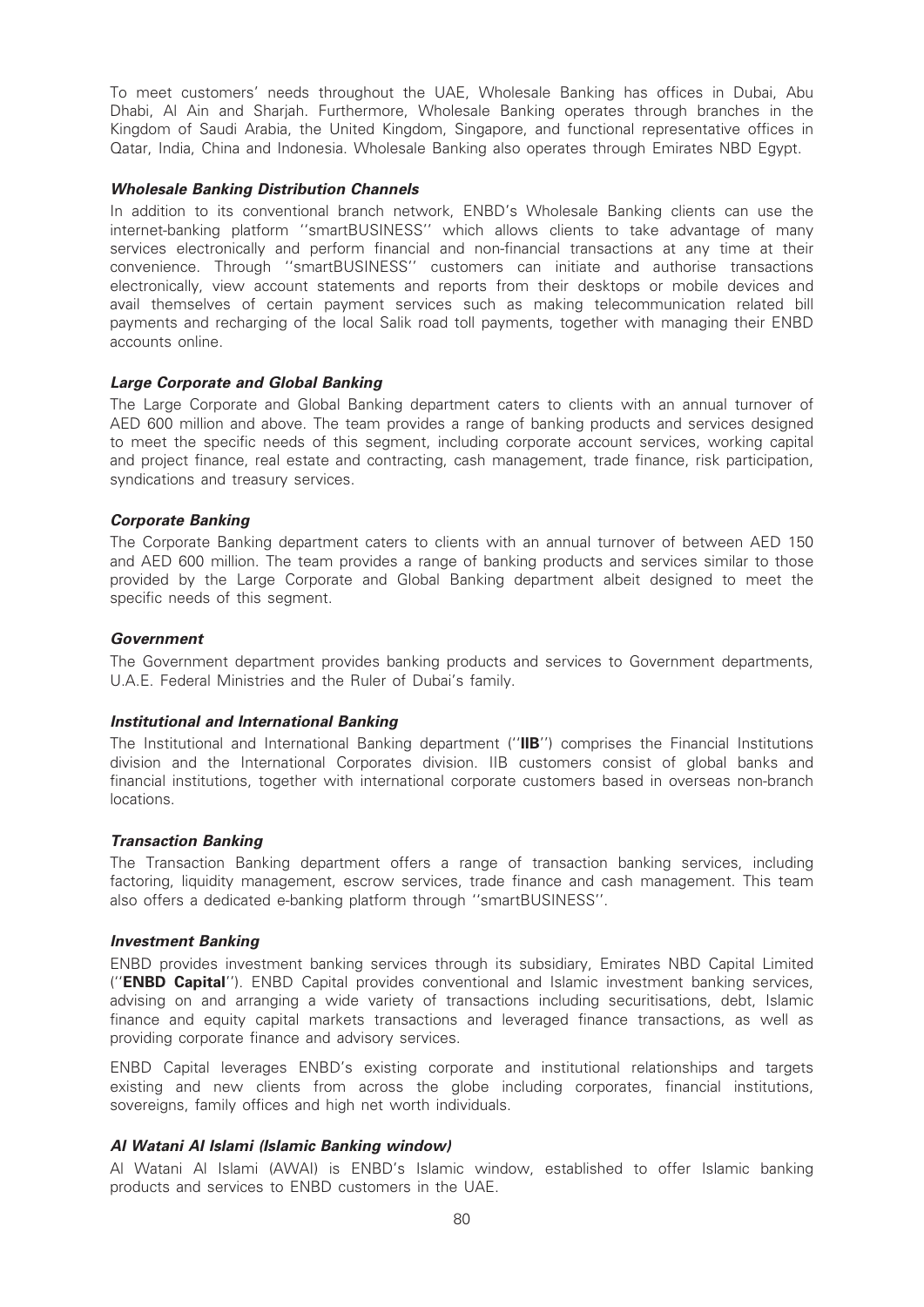# Strategic Growth Sector

Strategic growth sector is the newly established 'Centre of Excellence' which focuses on key economic sectors such as multinational companies, commodities, contracting (non-real estate), real estate and the geographic location of Abu Dhabi.

# Asset Composition of Conventional Loan Portfolio

A breakdown of ENBD's conventional loan portfolio by industry, as at 31 December 2013, is set out below:

| <b>Economic Activity</b> | Amount         | <b>Percentage</b> |
|--------------------------|----------------|-------------------|
|                          | (AED billions) | (%)               |
|                          | 90.8           | 40 7              |
|                          | 35.0           | 15 7              |
|                          | 31.7           | 14.2              |
|                          | 22.9           | 10 3              |
|                          | 11 3           | 5.1               |
|                          | 1በ በ           | 4.5               |
|                          | 6.6            | 3.0               |
|                          | 6.2            | 2.8               |
|                          | 5.2            | 2.3               |
|                          | 4.2            | 1.9               |
|                          | 5.6            | 2.3               |
|                          | 223.3          | 100               |

# Wholesale Banking Transformation Program – Mission Powerhouse

During 2012, Wholesale Banking embarked on an extensive reorganisation of its business model (''Mission Powerhouse'') intended to deliver to its wholesale banking customers a more tailored product suite supported by enhanced credit processes, efficient and reliable operations and a high performance culture.

Mission Powerhouse has led to an enhanced client-centric business approach with the emphasis on building long-term beneficial relationships. As part of Mission Powerhouse, a number of initiatives were established, each encompassing several individual projects, designed to enhance the Wholesale Banking segment, reduce processing time for credit approvals and processes, improve cross-selling of cash management, trade finance, treasury and investment banking products and streamline operational processes. A range of projects have already been successfully delivered and Wholesale Banking continues to identify opportunities to further enhance its business model. The focus for 2014 continues to be deepening customer relationships through cross-selling and focusing on the newly created ''Centre of Excellence''.

#### Retail Banking and Wealth Management

Retail Banking and Wealth Management was the largest contributor to ENBD's revenues and net profits in 2013. It caters to the needs of individual and SME customers by offering a wide range of banking products and services including current and savings accounts, fixed deposits, overdrafts, personal instalment loans, auto loans, mortgages, credit cards, debit cards, investment products, Bancassurance, foreign currency and trade finance related facilities.

Retail Banking and Wealth Management is divided into four distinct and complimentary business lines: (i) Retail Banking; (ii) Private Banking; (iii) Asset Management; and (iv) Consumer Finance.

# Retail Banking

ENBD is the largest retail bank in the UAE, providing conventional retail banking products and services through a domestic network of 100 branches as at 31 December 2013. ENBD also has the largest network of ATMs (inclusive of cash deposit machines and smart deposit machines) in the UAE, with approximately 564 ATMs, spread across the seven emirates, as at 31 December 2013.

Retail Banking provides a wide range of products and services ranging from liability accounts, credit cards, personal loans, auto loans, and mortgages as well as investment/insurance products.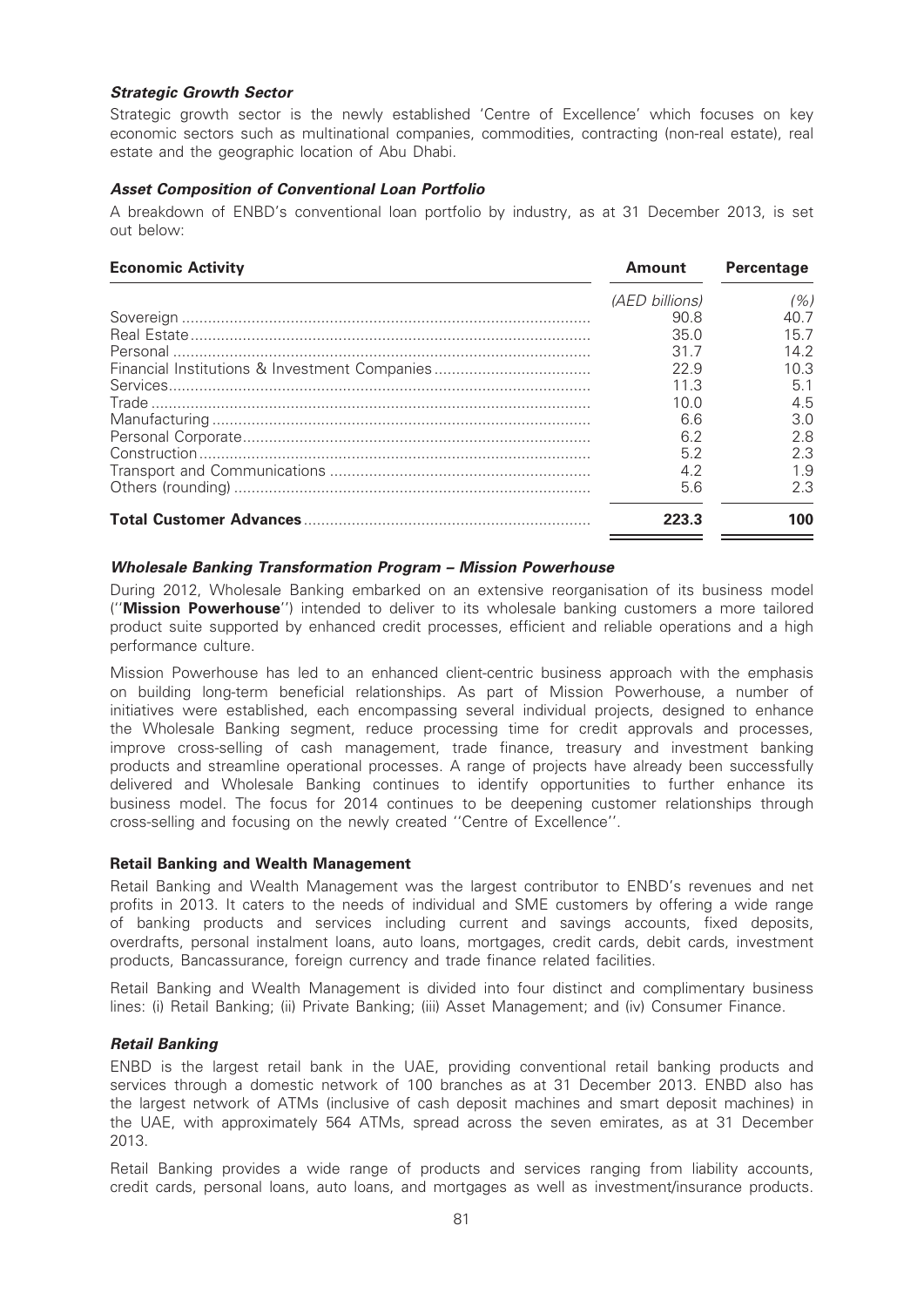ENBD is a market leader in customer deposits and payment cards (credit card and debit cards) with over 400,000 credit cards and over 1 million debit cards issued as at 31 December 2013.

To cater to the distinct needs of its customers, the Retail Bank has strategically divided its customer base into segments, namely Personal Banking, Priority Banking and Business Banking. These segments offer customised products and pricing resulting in increased customer loyalty and revenue generation for ENBD. The Personal Banking segment addresses the needs of individuals for simple, everyday banking products, while Priority Banking is a premium banking service designed to provide wealth management solutions to the affluent customer base. The Business Banking segment addresses the needs of small and medium sized businesses with a view to supporting SME growth in the region. ENBD has continued to increase its market share in these segments through the provision of focused and enhanced products, services and marketing campaigns.

The Retail Banking division's consistent customer-centric model and dedicated customer service was recognised with the receipt of a number of awards recently, including the ''Best Retail Bank in the UAE'' award by Asian Banker 2013, ''SME Bank of the Year'' at the Arabian Business StartUp Awards 2013, ''Global Brand Excellence Award'' for the second time in three years at the 22<sup>nd</sup> World Brand Congress 2013, "Best Social Media Strategy" at The Marketing Show Awards 2013, "Best Mobile Banking App" at the 18<sup>th</sup> ME e-services awards 2013, "Best SME Internet Banking Service'' at Banker Middle East Product Awards 2013, ''Best Corporate Card'' at the Smart Card Awards Middle East 2013 for the second consecutive year, ''Best Customer Service Research Program'' in the UAE by the International Customer Service Institute 2013, ''2013 Visa LEADER Award'' for excellence in Fraud Management, and ''Best Issuing Institution'' in Middle East & North Africa, Debit Card best practices showcased at the Global Visa Forum 2013.

#### Asset Composition of Conventional Retail Loan Portfolio

Retail loans are governed by strict policy parameters which are uniformly and consistently applied to the relevant customer segments and businesses based on the policy lending rules. A breakdown of ENBD's conventional retail loan portfolio by type of customer advance, as at 31 December 2013, is set out below.

| <b>Product Type</b> | <b>Amount</b> | <b>Percentage</b> |
|---------------------|---------------|-------------------|
|                     | (AED billion) | '%)               |
|                     | 10 1          | 396               |
|                     | 3.9           | 15.3              |
|                     | 3.6           | 14 1              |
|                     | 3.1           | 122               |
|                     | 1.5           | 5.9               |
|                     | 3.3           | 129               |
|                     | 25.5          | 1በበ በ             |

#### Retail Distribution Channels

ENBD provides access to the widest branch network and the largest ATM and cash/cheque deposit machine network in the UAE. ENBD is dedicated to making banking as easy as possible for its customers and provides a wide suite of electronic banking options to its customers including internet banking, phone banking, SMS banking, and the most extensive utility and bill payment gateway in the UAE.

ENBD's internet banking platform allows customers to access their accounts securely and reliably, view account statements and balances (including credit and charge cards), update account details, transfer funds locally and internationally, pay various utility bills and credit card bills as well as open new accounts, order cheque books and obtain information on various products.

ENBD's phone banking service allows customers to access various services over the phone including account enquiries, fund transfers and bill payments through self-service and dynamic interactive voice responders or personal agents.

SMS banking allows customers to make enquiries on their accounts and credit cards using their mobile phone. It also provides 'push' services wherein customers receive pre-set alerts on their mobile phones with respect to transactions on their accounts and credit cards.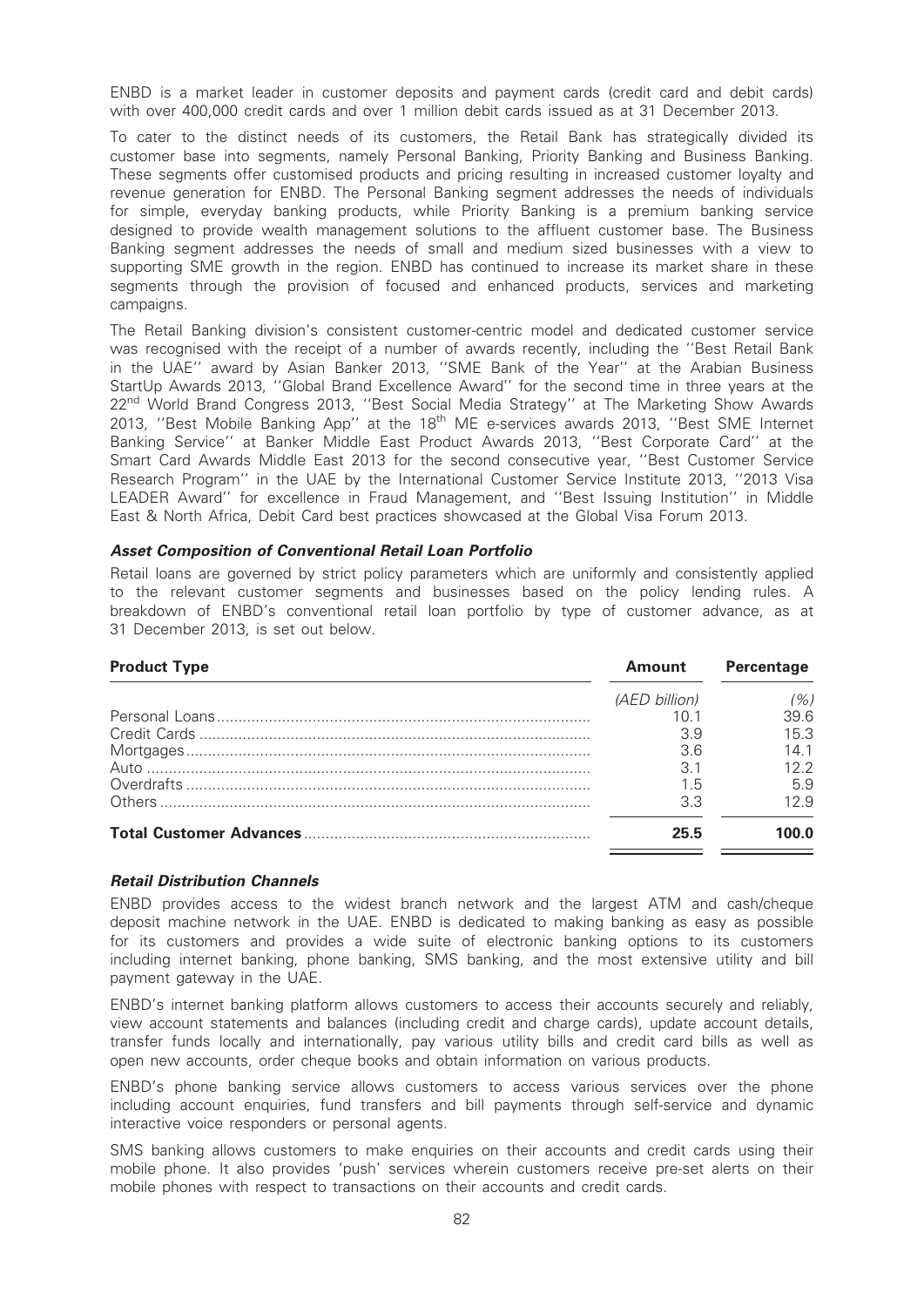# Private Banking

ENBD Private Banking was established in 2008 to meet the needs of high net worth individuals to whom it provides the full range of premium banking, wealth management, trust & estate planning and investment services through approximately 70 Relationship Managers across the UAE, the Kingdom of Saudi Arabia, the United Kingdom and Singapore. The Relationship Managers are supported by a Chief Investment Office covering a vast range of investment solutions across asset classes and geographies.

By leveraging its brand and financial expertise, ENBD Private Banking has strengthened its position as a leader in this segment in the GCC. ENBD Private Banking was recently commended as the ''Best Private Bank in the UAE'' and ''Best Private Bank in the Middle East'' by the Financial Times in 2013.

# Consumer Finance

ENBD has a consumer finance offering through its wholly owned subsidiary Emirates Money Consumer Finance LLC ("Emirates Money"). Since its launch in 2008, Emirates Money has emerged as a market leading finance company in the UAE. It offers a range of innovative lending solutions to self-employed & micro SME customers, allowing ENBD to provide financial services across multiple market segments.

Emirates Money offers loans across the UAE through a network of its branches and a large direct sales force catering to the needs of its customers at a place most convenient for them including their home or workplace. The company also has tie-ups with leading distributors of commercial vehicles, offering customers seamless financing on this product. With customer assets of over AED 2 billion, Emirates Money is a well-recognised brand in the UAE, with diverse product lines including business loans, commercial vehicle loans, mortgages, personal loans, and Bancassurance.

# Asset Management

The asset management business of ENBD is conducted through its subsidiary, Emirates NBD Asset Management Limited. Emirates NBD Asset Management Limited manages significant assets in a wide range of both conventional and Shari'a compliant funds.

#### Global Markets and Treasury

Global Markets and Treasury provides hedging and investment solutions to corporate, retail and high net worth clients through a dedicated sales team.

Global Markets and Treasury offers a wide range of products and services including market making in UAE dirham and U.S. dollar deposits as well as on UAE dirham based foreign exchange forward products, providing foreign exchange products in the UAE for domestic, GCC and G10 currencies and currency swaps. In addition to maintaining a trading book, Global Markets and Treasury provides the clients of ENBD with prices for local, regional and global bonds, as well as marketing a range of structured investment products.

Traditionally having a strong position in cash products (both loans and deposits as well as foreign exchange spot rate transactions), Global Markets and Treasury has built on this foundation and has been increasingly successful in providing special interest rate hedging solutions (swaps and options) as well as foreign exchange hedging products (forwards and options) to the clients of ENBD.

The objective of Global Markets and Treasury is to retain its strong client focus, while increasingly acting as a provider of sophisticated risk management and investment solutions to its clients. These solutions are typically expected to be structured foreign exchange and interest rate derivatives (or combinations thereof), sometimes in a Shari'a compliant form.

Centralised trading in ENBD's head office maximises revenues from trade and information flows, while facilitating risk monitoring and management. A sales desk in the Kingdom of Saudi Arabia provides for close proximity to clients in this key target market for ENBD.

ENBD's funding needs are centralised through specialist desks within Global Market and Treasury (see ''Description of Emirates NBD PJSC – Funding'').

#### Islamic Finance

Islamic banking is one of ENBD's fastest growing business sectors and contributes to an increasing proportion of the revenue of ENBD. Apart from offering Islamic banking products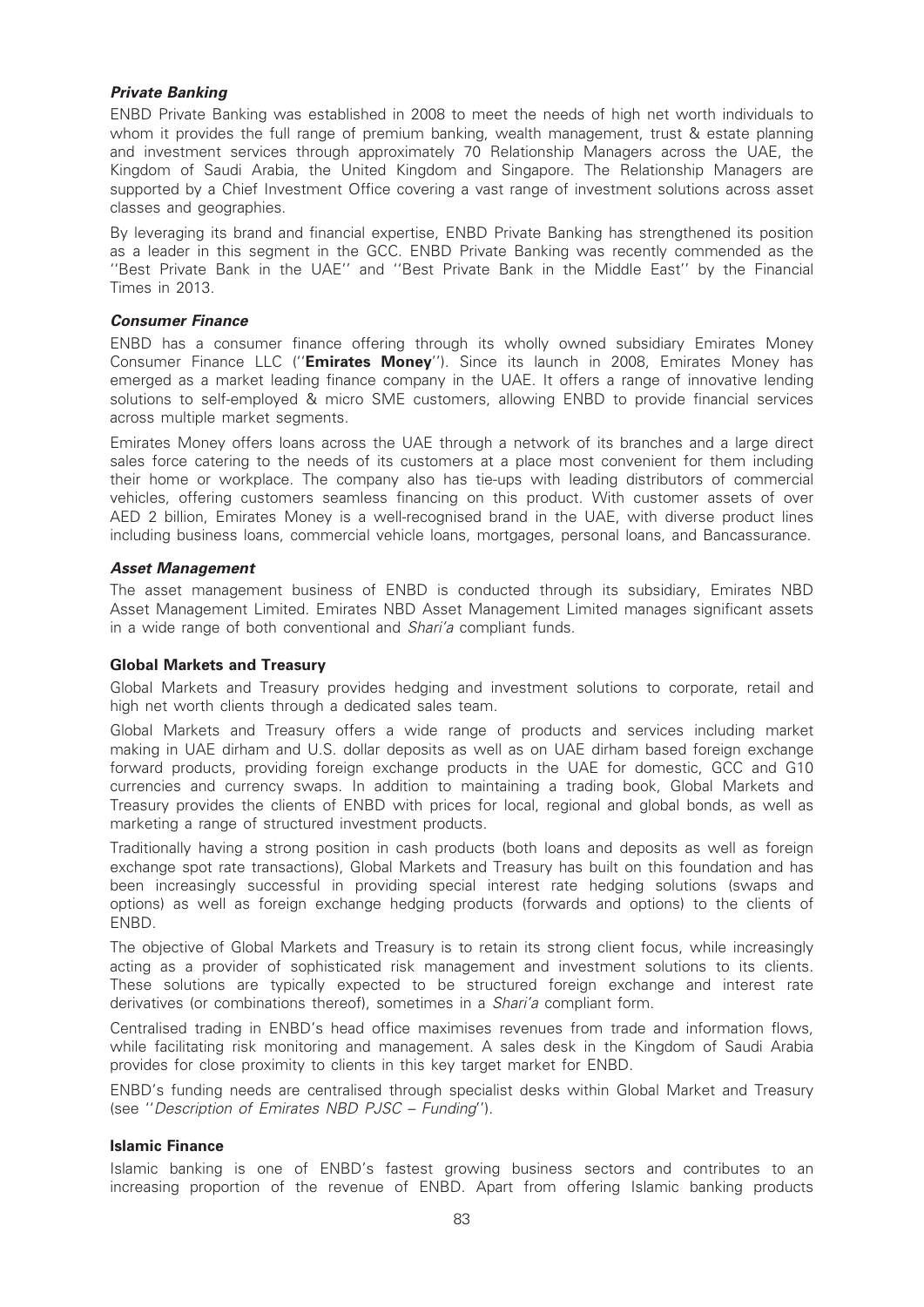through Al Watani Al Islami (ENBD's Islamic window), ENBD also offers a range of Shari'a compliant financial services through its subsidiary Emirates Islamic (including Dubai Bank, which operates under a unified management structure with Emirates Islamic) to retail and corporate customers with the objective of conforming to the strictest standards of Islamic finance.

All of the activities of Emirates Islamic are conducted in full compliance with the Islamic Shari'a and under the supervision of its Shari'a Supervisory Board (the "Shari'a Board") comprising several prominent Shari'a scholars.

Emirates Islamic's Corporate Banking division provides a comprehensive range of financial products and services to its customers through *Shari'a* compliant structures, including murabaha, ijara, istisna'a, musharaka and mudaraba contracts. Emirates Islamic's Corporate Banking customers consist of private sector customers, public sector customers and government bodies/agencies and are served through four Corporate Banking units across the UAE with two units in Dubai, one in Abu Dhabi and one in Sharjah, as at 31 December 2013. Additionally, Emirates Islamic's Business Banking Unit has been set up in Dubai to increase Emirates Islamic's business with medium sized enterprises. The industries covered by Corporate Banking, comprise, *inter alia*, real estate, financial institutions, trading, manufacturing and services. Whilst customers are primarily in the UAE, facilities are also offered in other GCC countries.

Emirates Islamic's Retail Banking division offers a comprehensive range of Shari'a compliant banking products and services through its network of 50 branches located throughout the UAE as at 31 December 2013.

# Other Operations

ENBD has a number of other operations, which include Emirates NBD Egypt, Tanfeeth, property management, operations and support functions.

# Overseas Operations

ENBD has overseas branches in the United Kingdom, the Kingdom of Saudi Arabia and Singapore and during 2013 concluded the acquisition of 100 per cent. shareholding in its Egyptian subsidiary where it now has 70 branches spread across Egypt as at 31 December 2013. ENBD also has a network of representative offices in Qatar, India, China, Iran and Indonesia. As at the date of this Base Prospectus, in full compliance with all global sanctions, ENBD's representative office in Iran did not undertake any banking business.

#### Subsidiaries and Associates of ENBD

ENBD is the parent to a number of corporate entities and ultimately holds investments in certain associates. The principal operating subsidiaries and associates of ENBD are as follows:

#### (a) Listed subsidiaries

#### Emirates NBD S.A.E. Egypt

During 2013, ENBD acquired 100 per cent. of the issued shares of BNP Paribas Egypt S.A.E. for a consideration of U.S.\$500 million (AED 1,838 million), which has since been rebranded as Emirates NBD S.A.E. Egypt.

#### Emirates Islamic Bank PJSC

Formerly known as Middle East Bank PJSC, Emirates Islamic was incorporated as a public limited company by H.H. Sheikh Rashid Bin Saeed Al Maktoum, former Ruler of Dubai, pursuant to Emiri Decree dated 4 October 1975, as amended by Emiri Decree dated 3 April 1976 and registered as a Public Joint Stock Company (Commercial Register No. 30 dated 18 July 1995). The company was acquired by EBI, pursuant to an agreement dated 9 December 1991. In 2004, in response to customer demand for *Shari'a* compliant products on a broader scale the bank was converted to an Islamic bank and its name was changed to Emirates Islamic. Through its 50 branches across the UAE (as at 31 December 2013), Emirates Islamic provides full banking services and a variety of products through Shari'a compliant financing and investment activities and currently ranks as the third largest Islamic bank in the UAE by assets. Emirates Islamic's authorised share capital, as at 31 December 2013, was AED 5.0 billion, consisting of 5 billion shares of AED 1 each. Emirates Islamic's paid-up capital, as at 31 December 2013, was AED 3.9 billion. As at 31 December 2013, Emirates Islamic was 99.9 per cent owned by ENBD.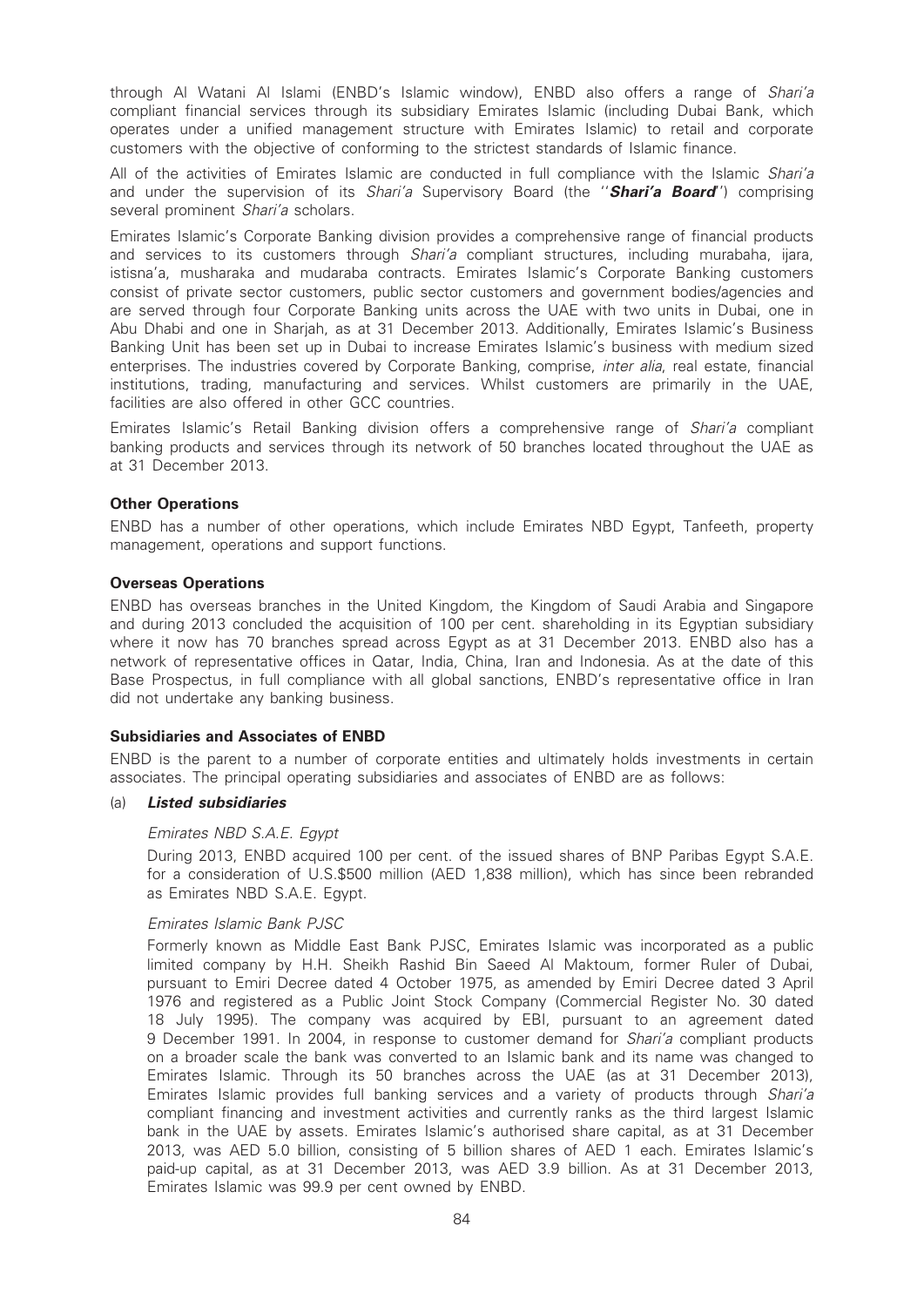As at 31 December 2013, Emirates Islamic had total assets of AED 39.8 billion, including shareholder funds worth AED 4.2 billion, Tier 1 capital of AED 4.1 billion and Tier 2 capital of AED 1.0 billion. Emirates Islamic's net profit for the year ended 31 December 2013 was AED 139.5 million.

Whilst Emirates Islamic does have a strong degree of independence in the operation of its business, it enjoys a high level of support from ENBD in relation to many support functions including human resources, treasury, information technology, certain administrative services and back office operations such as clearing and remittances. Further, all of Emirates Islamic's activities are overseen by its Shari'a Board comprising Scholars of Islamic Shari'a.

#### Dubai Bank PJSC

Pursuant to the decree issued on 11 October 2011 by H.H. Sheikh Mohammed bin Rashid Al Maktoum, Vice President and Prime Minister of the UAE, in his capacity as the Ruler of Dubai, ENBD acquired the entire outstanding share capital of Dubai Bank, a provider of Shari'a compliant banking services in the UAE. This follows a consistent strategy of the Government in carefully monitoring the banking sector in the Emirate and taking measures necessary to ensure the continued viability of financial institutions operating in Dubai.

The acquisition of Dubai Bank was completed in the last quarter of 2011 (the effective date being 11 October 2011), the cash consideration for which represented fair value for Dubai Bank. As on the effective date of the acquisition, the acquisition had no impact on ENBD's net profit or its non-performing loans ratio. On 30 November 2012, the migration of Dubai Bank's portfolio and branches to Emirates Islamic was completed and consolidated into the consolidated financial statements of Emirates Islamic.

# (b) Listed associates

#### National General Insurance Company PJSC

National General Insurance PJSC ("NGI") was established in 1980 as a limited liability company, and became a public joint stock company in 2001. NGI is listed on the DFM and as at 31 December 2013, ENBD held 36.7 per cent. of its issued share capital. NGI is rated BBB+ by S&P and A.M. Best International.

NGI is licensed by the UAE Ministry of Economy and offers a range of general and specialist insurance products including healthcare and life insurance. The company underwrites large and medium sized risks in property, marine, construction, motor, manufacturing, general accident, life, banking and other service industries.

NGI has a suite of Bancassurance products that are exclusively tailored for the clients of ENBD and which are marketed and offered through ENBD's branch network. In addition, NGI has established a credit insurance venture with Coface, a Paris based credit insurance provider, which offers protection for receivables to potential buyers of goods and services.

#### (c) Unlisted subsidiaries

#### Emirates NBD Asset Management Limited

Emirates NBD Asset Management Limited (formerly known as Emirates Investment Services Limited) was established in 2007 and offers a broad spectrum of investment products and services. It is wholly owned by ENBD and operates from the Dubai International Financial Centre (the "DIFC") and is regulated by the Dubai Financial Services Authority (the "DFSA").

#### Emirates NBD Securities LLC

Emirates NBD Securities LLC (formerly known as Emirates International Brokerage) is a wholly owned subsidiary of ENBD and is the brokerage arm of ENBD.

Emirates NBD Securities LLC was established in 2002 and is regulated by the Securities and Commodities Authority (the "**SCA**") in UAE and is a registered broker with the DFM, the Abu Dhabi Securities Exchange, NASDAQ Dubai and the Dubai Gold and Commodities Exchange ("DGCX").

The company specialises in the provision of securities and commodities trading and brokerage services to investors who wish to trade in locally listed equity and debt securities.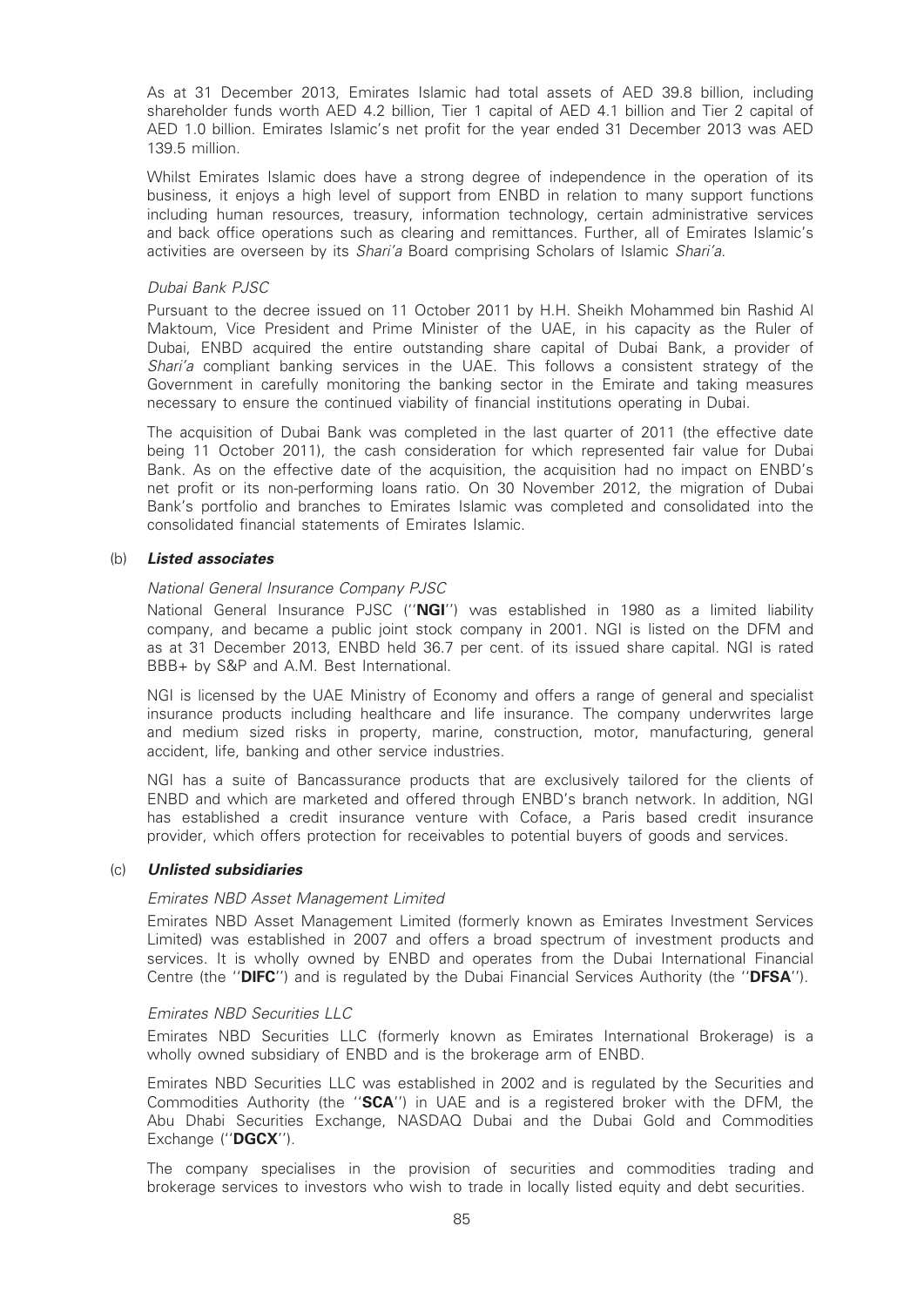# E.T.F.S. LLC

E.T.F.S. LLC (''ETFS'') is a wholly owned subsidiary of ENBD which provides trade finance services outsourcing to banks in the MENA region. ETFS uses technologies such as imaging and workflow to automate the full range of trade finance activities, providing a paperless and scalable trade services platform that enables internet access to transaction data and document images. Internet and remote access caters to centralisation of processing operations within Dubai for ENBD's regional and international branches. The automated solution is fully integrated with ENBD's core systems allowing for real-time transaction and accounting updates.

# Emirates NBD Capital Limited

ENBD Capital is a wholly owned subsidiary of ENBD. ENBD Capital was incorporated in the DIFC in 2006 (see also ''- Investment Banking'' above).

# Tanfeeth LLC

Tanfeeth was incorporated in September 2011 as the GCC's first Business Services Partner. Tanfeeth delivers significant operational efficiency and service quality improvements to its clients. As at the date of this Base Prospectus, Tanfeeth's operational scope includes all ENBD back office operations including 11 separate units, as well as Emirates Islamic's Call Center Operations and Retail Asset back office units.

Further information on the abovementioned subsidiaries can be found in the audited annual consolidated financial statements of ENBD for the year ended 31 December 2013, which are incorporated by reference into this Base Prospectus.

# (d) Jointly controlled subsidiary

#### Network International LLC

Established in 1994, Network International LLC ("Network International") is a jointly controlled subsidiary of ENBD (which retains a 51 per cent. shareholding as at 31 December 2013 in Network International following the completion of the sale by ENBD of 49 per cent. of the share capital of Network International to a strategic investor on 31 March 2011 for a net consideration of AED 1,366 million) and is one of the leading card payment services providers in the MENA region focused on meeting the needs of banks, financial institutions and retailers. It is a principal member of both Visa Inc. and MasterCard International, offering customers a comprehensive range of products and services in both the issuing and merchant acquiring segment of the card industry in the MENA region.

In addition to the processing and management services offered, Network International also provides consultancy services ranging from planning and designing to the development of new products and services and providing sponsorship with Visa Inc. and MasterCard International.

As at the date of this Base Prospectus, Network International provides credit and debit card processing services, ATM sharing and ATM management services to more than 60 banks in the MENA region.

As a merchant acquirer in the UAE, Network International has a market share of more than 65 per cent. through its network of electronic funds transfer at point of sale (EFTPOS) terminals. Network International has also established merchant acquiring, processing and recruitment partnerships with third party customers (including American Express, Diners Club, JCB International and eCompany for e-commerce merchant services).

In November 2012, Network International acquired a majority stake in TimesofMoney, an Indian based company that is one of the leading providers of online remittance and ePayment services.

#### ENBD's Competition

ENBD faces competition in all of its principal business areas and ENBD's principal competitors include both banks that are locally incorporated (conventional and Islamic) as well as certain foreign banks operating in the UAE. As at 30 September 2013 there were 51 banks holding full commercial banking licenses in the UAE, of which 23 were locally incorporated. The following table shows rankings for banks operating in the UAE by total assets and equity as at 31 December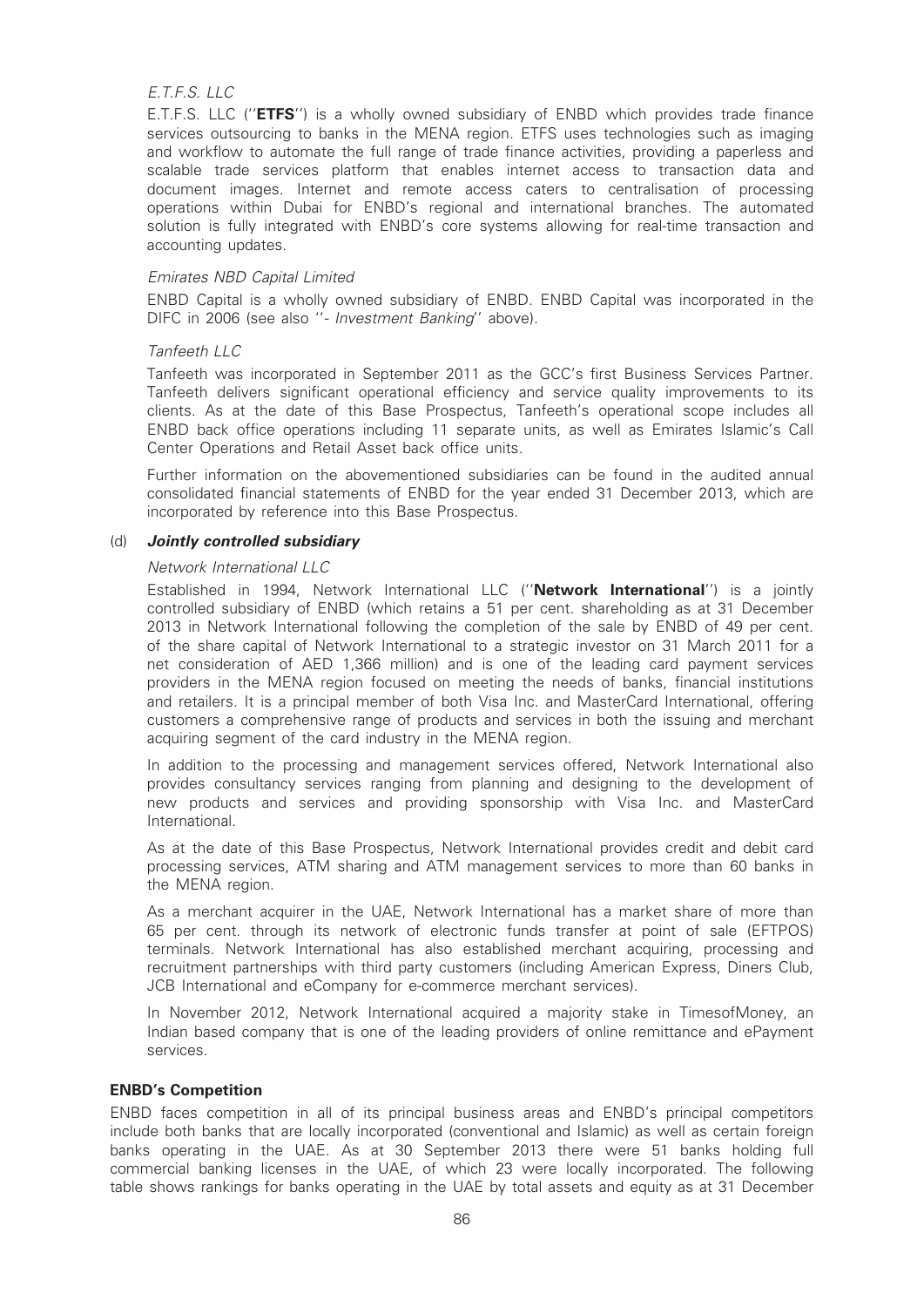2013 and by net profits for the year ended 31 December 2013 (Source: Bank Financial Statements and Press Releases for FY 2013, Bloomberg).

# Ranking by Total Assets

| <b>Ranking</b>           | <b>Bank</b> | <b>Amount</b>        |
|--------------------------|-------------|----------------------|
|                          |             | <i>(AED billion)</i> |
| $\mathbf{1}$             |             | 3421                 |
| 2                        |             | 325.1                |
| 3                        |             | 195.0                |
| $\overline{\mathcal{A}}$ |             | 1831                 |

### Ranking by Net Profits

| <b>Ranking</b> | <b>Bank</b> | Amount        |
|----------------|-------------|---------------|
|                |             | (AED million) |
| $\overline{1}$ |             | 4.774         |
| $\mathcal{P}$  |             | 4,733         |
| 3              |             | 3,620         |
| $\overline{4}$ |             | 3.256         |

# Ranking by Equity

| <b>Ranking</b> | <b>Bank</b> | Amount        |
|----------------|-------------|---------------|
|                |             | (AED billion) |
| $\mathbf{1}$   |             | 417           |
| 2              |             | 34.6          |
| 3              |             | 312           |
| $\overline{4}$ |             | 242           |

# Risk Management

ENBD manages its risks through a comprehensive risk management framework which incorporates well-defined risk identification, measurement and monitoring processes.

The key features of ENBD's risk management framework are as follows:

- The board of directors of ENBD (the "Board") has the overall responsibility of managing risk and provides overall risk management direction and oversight.
- ENBD's risk appetite is determined by the Executive Committee (the "**EXCO**") and approved by the Board.
- Board committees meet regularly and are responsible for monitoring compliance with the risk management policies and procedures, and reviewing the adequacy of the risk management framework.
- ENBD's overall risk management policies are managed by ENBD's Risk management function ("**Group Risk**"), headed by the General Manager, Risk. This function is independent of the business divisions.
- Risk management is an integral component of all business activity that ENBD undertakes.

Group Risk assists senior management in controlling and actively managing ENBD's overall risk profile. This function also ensures that:

- Risk policies, procedures and methodologies are consistent with ENBD's risk appetite.
- ENBD's overall business strategy is consistent with its risk appetite.
- Appropriate risk management architecture and systems are developed and implemented.

Through the risk management framework, transactions and outstanding risk exposures are quantified and compared against authorised limits, and non-quantifiable risks are monitored against policy guidelines and key risk indicators. Any discrepancies, excesses or deviations, are escalated to the management for appropriate and timely action.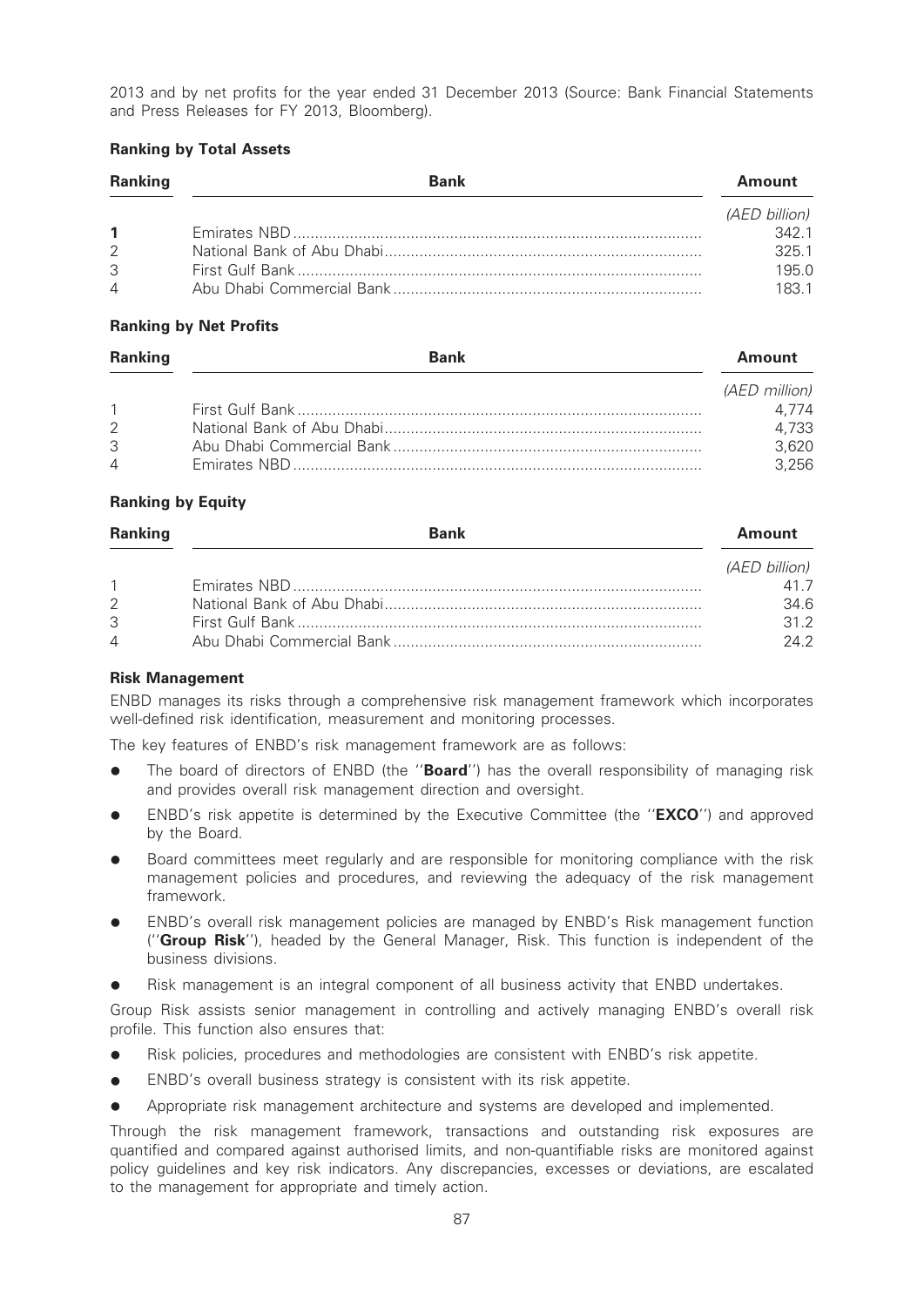# Credit Risk

Credit risk is the risk that a customer or counterparty will fail to meet a commitment, resulting in a financial loss to ENBD. ENBD is exposed to credit risk through traditional lending to corporate, retail and institutional customers and transactions involving settlements with counterparties, including other financial institutions. These include direct loans, commitments to extend credit and settlement exposures.

ENBD manages credit risk by setting limits for individual borrowers, groups of borrowers, and geographical and industry segments. ENBD also monitors credit exposures and continually assesses the creditworthiness of counterparties and considers it appropriate to obtain security wherever necessary to mitigate the credit risk. In addition, ENBD enters into master netting arrangements and collateral arrangements with counterparties and limits the duration of exposures.

ENBD sets policies and procedures for managing its credit risks. Credit exposures are monitored through exception reports, annual review of facilities, short-form reviews and periodic revaluation of collateral.

ENBD has developed a suite of risk scorecards for all retail products including personal loans, credit cards, home loans and auto loans. In addition to providing critical inputs for Basel II capital adequacy and economic capital computations, these scorecards are used for all underwriting related activities. Customer level behaviours scorecards are extensively used in cross-selling and collection activities, Specialised scorecards are used in the evaluation of spending patterns of customers in their current and saving accounts to assess their credit worthiness while skip scorecards predict customers' flight risk. The performance of all scorecards is regularly monitored by a team that is independent to the model's development team.

Development of a robust internal rating model for ENBD's wholesale portfolios has remained a challenge for a number of reasons, namely the traditionally low number of defaults in the UAE, the small number of customers in the portfolio as well as the limited availability of financial and other market based information for customers. To overcome these challenges, ENBD has adopted an expert panel approach. A Comprehensive early warning framework complements the expert panel model to assess customers' risk profiles on an ongoing basis. As at the date of this Base Prospectus, ENBD is in the last stages of finalising a second generation wholesale model. This model uses actual default information and is expected to improve ENBD's ability to assess the risk in its wholesale portfolio.

ENBD has also developed an internal rating model for the financial institutions portfolio using the ''Shadow Ratings'' approach which aims to mimic the external rating of the financial institutions assigned by top tier external rating agencies. A robust early warning framework complements the rating model and ensures efficient monitoring and updating of the internal ratings on an ongoing basis. ENBD has also developed and implemented an internal probability of default model for SMEs.

All internal models and scorecards are independently validated by an external third party annually.

ENBD's BCIC provides the strategic framework to govern the extension of credit, manage the risk of the loan portfolio, ensure sufficient returns on the portfolio, and authorise individual or group credits within established guidelines.

Credit risk for various portfolios is managed as follows:

Corporate Credit: Credit facilities are granted based on the detailed credit risk assessment of the counterparty. The assessment considers, amongst other things, the purpose of the facility, sources of re-payment, prevailing and potential macro-economic factors, industry trends, customers' credit worthiness and standing within the industry.

ENBD is an active participant in the inter-bank market and takes exposures in line with the approved credit appetite across banks in the GCC and beyond. Specific Financial Institutions (''FI'') and country risk policies are in place to keep a check on the country and FI risk. Exposures are monitored against approved limits at regular frequencies.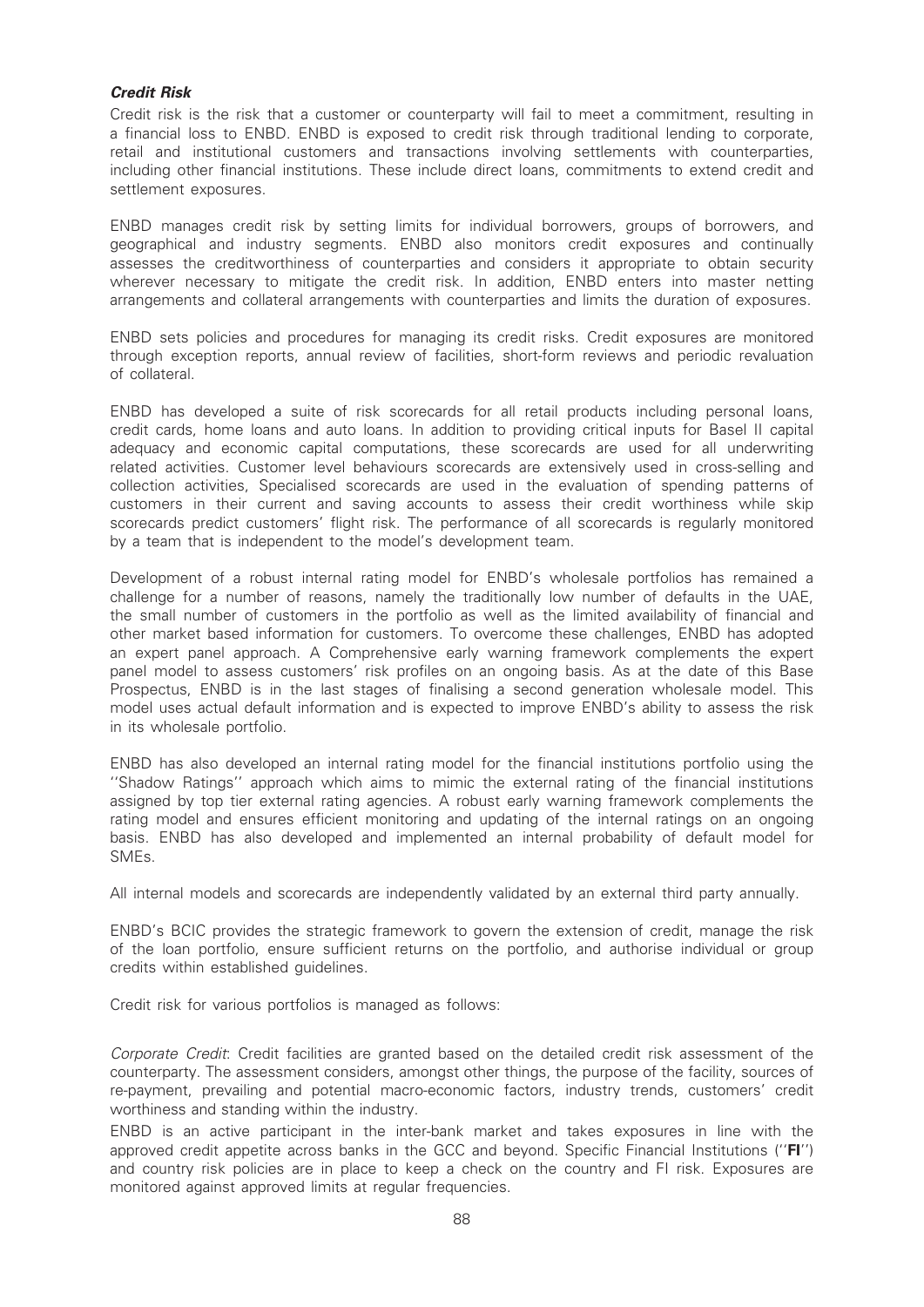Retail Credit: Consumer lending is granted under approved credit policies for each product. Every application needs to meet the criteria as per the credit policies. Exceptions, if any, are approved by staff having delegated authority.

Small and Medium Enterprises: ENBD continues to place a high focus on this segment of the economy. Credit facilities are granted based on detailed risk assessment of the business and the standing of its sponsors. Facilities are generally secured by acceptable collateral wherever possible.

See ''Credit Approval Procedures'' below for further details on how this risk is managed by ENBD.

### Market Risk

Market risk includes foreign exchange rate risk, interest rate risk, equity price risk, commodity price risk and credit spread risk. Market risk management is designed to limit the amount of potential losses on open positions that may arise due to unforeseen changes in foreign exchange rates, interest rates, equity prices, commodity prices or credit spreads. ENBD is exposed to diverse financial instruments including fixed income products, foreign currencies, equities and commodities and deals in both the physical product as well as cash and derivative instruments.

ENBD pays considerable attention to market risk and uses independently validated pricing and risk models, in accordance with standard market practice, for the valuation of its positions and obtains regular market data from independent market data providers for valuation and in order to measure and monitor its market risk.

Additionally, ENBD has established a global risk appetite limit as measured by Value-at-Risk (''VaR'') and as well as individual asset class (i.e. foreign exchange, interest rate, commodity, equity) VaR limits to ensure the portfolio is not overly concentrated in one type of risk.

The policies, procedures and trading limits are set to ensure the implementation of the Board's market risk appetite in its day-to-day operations. These are reviewed periodically to ensure alignment with ENBD's market risk policy.

# Foreign Exchange Rate Risk

ENBD uses hedging strategies to ensure foreign exchange positions are maintained within established limits. ENBD believes that it has a conservative policy towards such risks and has set limits on positions by currency and exchange rate volatility and liquidity. Exchange rate risk is measured using position reports showing the net long or short position for currencies and is managed on a real-time basis using ENBD's system of record (Reuter's Kondor+ system). Exchange rate risk is actively managed using spot and forward foreign exchange contracts. Necessary controls are in place to ensure that all activities are accurately recorded.

Foreign exchange positions and profit and loss on foreign exchange are reviewed on a daily basis by Treasury and Market Risk. All positions are marked to market daily.

# Interest Rate Risk

ENBD manages the risk of changes in interest rates affecting future profitability or the fair values of financial instruments through appropriate risk management strategies. Interest rate risk is measured using an interest rate re-pricing report that includes period and cumulative gap analysis. The interest rate sensitivity position (PV01) and NII sensitivity tests are also monitored on a monthly basis.

Interest rate risk is actively managed using derivative instruments (including, for example, interest rate swaps and forward rate agreements). Positions are reviewed on a daily basis by Global Markets and Treasury which addresses on-balance sheet and off-balance sheet mismatches and action taken or planned to reduce any significant mismatches. ENBD's Asset and Liability Committee (the "ALCO") monitors structural mismatches on a monthly basis.

# Trading Policy

ENBD believes that it has a conservative trading policy. New products are authorised only if an adequate infrastructure has been assured and approved by senior management.

Treasury trading limits for foreign exchange, fixed income, equities, commodities and derivatives are reviewed and set annually and approved by the Board. Global Markets and Treasury is responsible for managing trading risk exposure within the global trading risk limits. There are systems and procedures in place to monitor and report positions and the corresponding exposure on a daily basis. Additionally, there are monthly and annual loss limits that constrain the amount a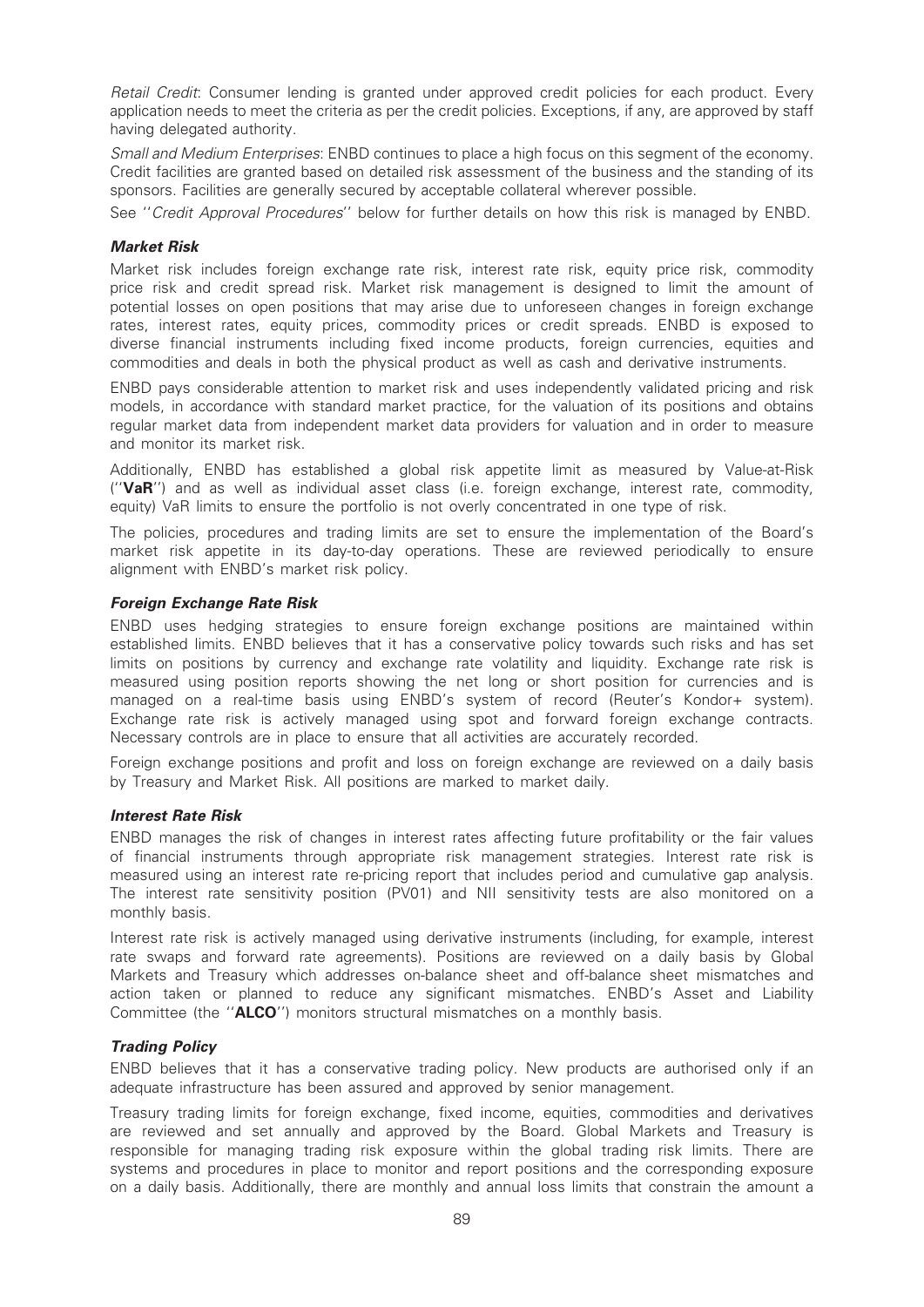desk can lose. These loss limits are accompanied by early warning triggers to Global Markets and Treasury and senior risk management staff. Global Markets and Treasury operate within trading limits prescribed by Group Risk and as approved by the Board.

### Liquidity Risk

Liquidity risk is the risk that ENBD may be unable to meet its funding requirements, which can be caused by political uncertainty, market disruptions or deterioration in its credit ratings. The objective of the ENBD's liquidity and funding management framework is to ensure that all foreseeable funding commitments can be met when due.

ENBD has over the years built up a strong liquidity base by building up ''Liquidity Asset Buffers'' through the core fixed income book, which is invested in highly-rated (''AA-'' and above) and liquid, international and domestic fixed income securities/UAE Central Bank certificates of deposit.

As at 31 December 2012 and 31 December 2013, ENBD's loans to deposit ratio stood at 102.0 per cent. and 99.5 per cent. respectively. Liquidity for ENBD is managed actively by Global Markets and Treasury and is overseen by ENBD's ALCO on a monthly basis or more frequently when needed.

ENBD has been able to adequately deal with liquidity or funding stresses in the past and has structured its assets in such a way that funding is reasonably assured, thereby regulating its refinancing risk. It has adopted a diversification strategy in an attempt to prevent over-exposure to any particular market.

The quality of ENBD's investment portfolio ensures its liquidity and, together with its own funds and ''sticky'' customer deposits, forms a stable funding source. Even under the adverse conditions prevailing in 2008, 2009 and early 2010, ENBD was able to access the funds necessary to cover customer needs and to meet its funding requirements.

ENBD prepares a maturity gap analysis, which helps identify potential liquidity risks in advance.

Liquidity in UAE dirhams is available through the sale of U.S. dollar denominated securities and subsequent sale of the U.S. dollar proceeds to the inter-bank market (or to the UAE Central Bank) on a same-day basis if required. Liquidity can be easily switched from U.S. dollars to UAE dirhams and vice versa due to the fixed nature and narrow spread of the foreign exchange peg.

# Operational Risk

Operational risk is the risk resulting from inadequate or failed internal processes and methodologies, human error, systems or from external events.

In each of ENBD's business units, the unit head is responsible for the effective management of these risks, including identification, assessment and overview. These business managers are supported by a framework consisting of a governance structure, a suite of risk-mitigating policies and skilled operational risk professionals employed throughout ENBD.

ENBD's Operational Risk team monitors operational risk issues on a regular basis, reports major deviations from approved parameters and prepares regulatory risk related reports. Group Operational Risk reviews and approves all bank documentation, new products and any variations on existing products before they are finalised and implemented. Group Operational Risk also reviews new sections and amendments to existing sections of the policies and procedure manuals before they are released. Group Operational Risk also manages ENBD's insurance portfolio and proposes group-wide risk mitigation strategies to the executive management.

ENBD regularly carries out operational risk reviews. The main objectives of these reviews are to indentify the risks inherent in each area, analyse them in terms of their severity and likelihood, and develop mitigation strategies for these risks. ENBD agrees key risk indicators during these review sessions in order to facilitate ongoing monitoring of risks.

ENBD has a business continuity management framework which allows prompt action in response to any disruptive events to ensure continuity of operations. ENBD has formulated business continuity plans to ensure uninterrupted provision of services to customers during operational disruptions and these business continuity plans are reviewed and tested at least annually across ENBD. ENBD has also established work area recovery sites providing alternative facilities to business and operational units if their regular offices are not accessible.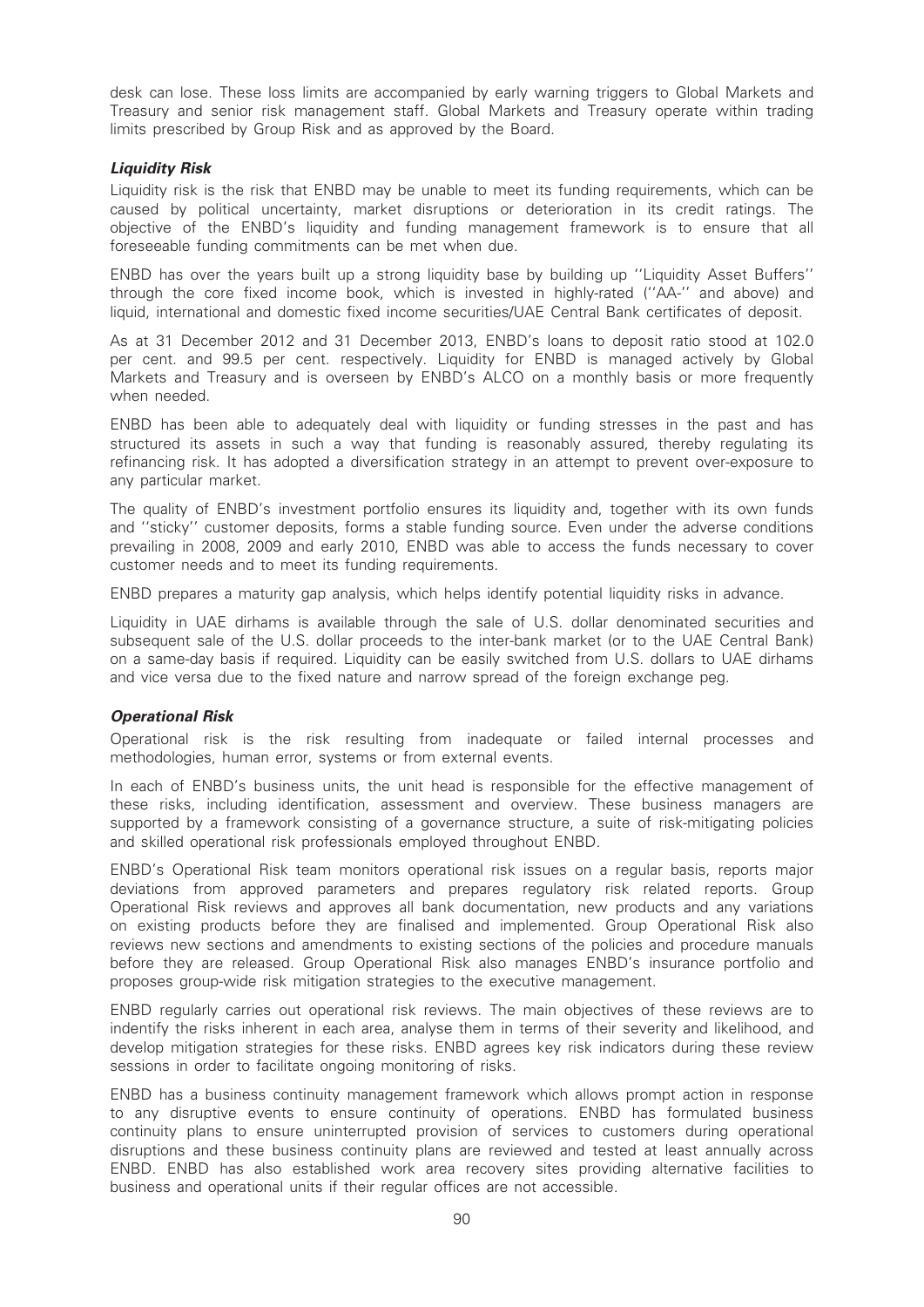# Legal Risk

Legal risk is the risk that a customer or counterparty will commence proceedings against ENBD, or one of its operating companies.

ENBD has an internal legal department which deals with both routine and more complex legal issues. Situations of a particular complexity and sensitivity are referred to external law firms, either in the UAE or overseas, as appropriate.

# Credit Approval Procedures

### Credit Exposure

The lending policy of ENBD is guided by its credit policy, which is reviewed from time to time in light of market conditions. At all times, ENBD strictly adheres to and observes the individual and aggregate percentage limits regulating large exposures stipulated by the UAE Central Bank.

# Retail Banking Credit Approval Procedures

ENBD's retail lending policy sets forth clear guidelines for specific retail loan products such as personal loans, auto loans, credit cards and home loans. ENBD's retail lending policy is recommended by the Head of Group Retail Credit and is jointly agreed by the General Manager-Retail Banking and Wealth Management and General Manager-Risk and further approved by ENBD's BCIC.

Retail credit policies are dynamic and are amended based on the prevailing market environment to ensure that product offerings are competitive. Appropriate controls are in place to ensure credit is within the defined thresholds of the Bank's risk strategy.

Retail lending is normally restricted to salaried individuals and, on a selective basis, to selfemployed individuals. Generally, retail loans are secured by an assignment of salary, mortgages or liens over property (in respect of home loans) and liens on vehicles (in respect of auto loans).

Discretionary lending authorities have been delegated to lower management levels; however escalations to senior authorities are required depending on the severity of exceptions. Every application for a retail facility must first be recommended by the sales force and reviewed and approved by the retail credit department. Retail Lending is centralised through the Retail Credit Centre, which handles underwriting and disbursements.

Group Retail Credit carries out periodic portfolio reviews at each product level, reviewing portfolio performance across multiple customer segments and split by critical risk and policy drivers. This allows strategic guidance to be given to product teams in terms of sourcing and asset growth in the approved customer segments.

# Corporate Banking Credit Approval Procedures

ENBD maintains and updates its corporate credit policy and credit procedures manual from time to time as market conditions warrant and new products enter the market. Together these two documents set forth the types of business and sectors that ENBD is willing to participate in, its policy on security, details of its credit facility application processes, guidelines on credit authorities, borrower risk grading, identification of impaired credits and provisionsing.

The corporate credit policy consists of specific business guidelines and rules that enable ENBD's management to maintain a portfolio of counterparty risk exposures aligned to ENBD Business Strategy and Objectives. The policy is designed to ensure that lending officers deal with key credit issues and provide relationship officers specific guidance on the policy where required. These procedures also ensure that appropriate controls exist at all stages of the credit process.

ENBD has in place a formal application process for corporate credit approvals from the individual business unit with the primary responsibility for credit facilities resting with the executives recommending the facility. The individual business unit has a small delegated authority to approve credit facilities and any credit approvals above such delegated authority of the business unit are referred to the Head Office Group Credit Department ("GCD"), where risk assessment managers evaluate the proposals and provide their recommendations. The senior management comprising of General Manager-Risk, Group Head-Wholesale Banking, the Chief Executive Officer, the Chief Credit Officer ("CCO") and GCD have delegated authority limits to approve credit facilities. Credit facilities above this delegated authority limit are recommended for approval to the Management Credit Committee (''MCC'') or the Board Credit and Investment Committee (''BCIC''). All facilities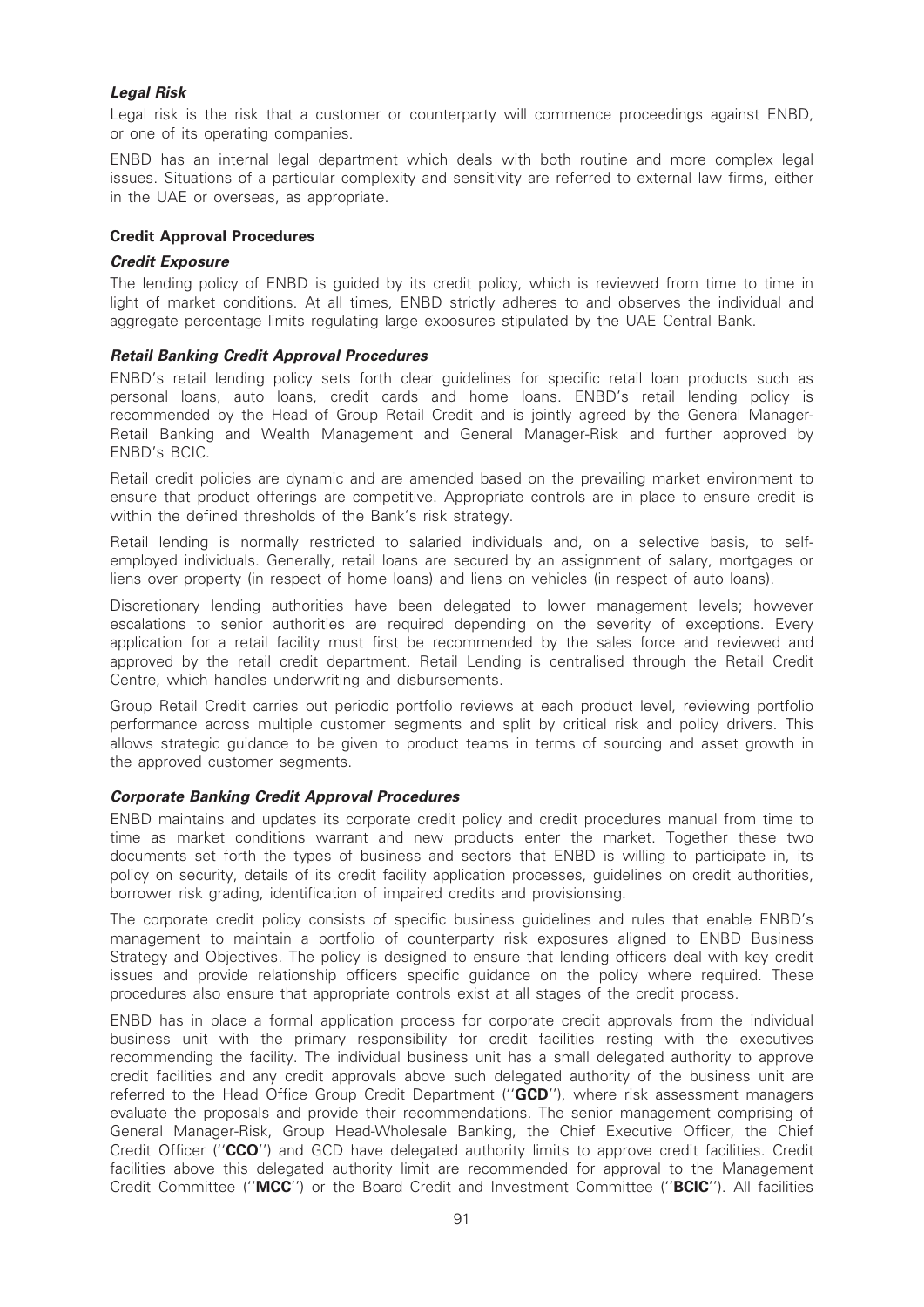approved by the individual business units are reported to GCD for hindsight review on a monthly basis.

In order to ensure further control, the MCC and the BCIC review all credit facilities above a certain threshold even where such credit facilities have been approved within the delegated limits.

Any credit facility not recommended by an appraiser cannot be approved by the authority at the next level, even if the proposed limits are within his/her delegated authority. Such credit facilities can only be approved by the authority at the level above (i.e. the two levels above the initial appraiser who did not recommend the credit facility).

ENBD has an automated system for due dates for facility reviews. This automated system highlights when a due date has passed, as well as highlighting when limits have been exceeded. Whilst excesses are monitored daily by Business Units and reported to GCD on a regular base, any cases of non-conformance with the terms of the facility are also monitored on a monthly basis by GCD and escalated up-to the General Manager, Wholesale Banking.

#### Security Procedures

ENBD has a standard set of security documentation, which is used in various combinations depending on the facilities granted.

For renewed corporate credit facilities, all security documents of over AED 50 million are reviewed by ENBD's legal department prior to disbursement Documents for new facilities amounting to AED 5 million or in case of non-standard documentation or cases where Credit Administration Unit may require legal opinion are also referred to ENBD's legal department. In a limited number of cases documents are prepared or reviewed by external law firms appointed by ENBD. These documents are also reviewed by ENBD's legal department.

ENBD requires that all documentation is completed before any facilities are drawn. The postapproval processes and documentation are handled by Credit Administration Units. All documents are reviewed by the individual business units before and after they are executed by customers. They are then passed on to Credit Administration Units for a final verification, after which they are stored in a fire-proof environment.

The security required for a particular facility held by ENBD is confirmed independently by the relevant Credit Administration Units, once a year or upon request, as may be the case.

#### Impaired Loans

IFRS sets forth strict principles for the recognition and provisioning of impaired loans and advances. ENBD has therefore established and maintained regular procedures for the recognition of actual and potential bad debts, identification of non-serviced, unearned or overdue interest and for methodical assessment of potential loan losses.

The primary responsibility for recognising and reporting adverse credit features on any borrowing account lies with the business unit responsible for recommending the lending and for day-to-day management and monitoring of that account. When potential problem credit facilities are identified, they are transferred to a ''watch list'' and are monitored closely. The credit facilities may be transferred to the ''watch list'' for a number of reasons, such as any security given not adhering to approval terms or being overdue for review by 90 days.

In line with UAE Central Bank requirements, ENBD classifies those accounts where recovery is considered doubtful and ensures provisions are made accordingly. Delinquent accounts are broadly classified as Substandard, Doubtful or Loss.

Those accounts where agreed payments of principal and/or interest are more than 90 consecutive days in arrears are classified as ''substandard accounts''. The accrued interest remains suspended while a minimum provision of 25 per cent. of the net exposure amount is made.

Those accounts where partial loss of principal is expected and full recovery of interest and fees is not expected are classified as ''doubtful accounts''. The accrued interest is suspended from the date that accounts are so classified and a minimum provision of 50 per cent. of the net exposures is made.

Those accounts where a full loss of principal and interest is expected and where ENBD has exhausted all recourse to recovery are classified as ''loss accounts''. 100 per cent. of the net exposure amount is provided in such cases.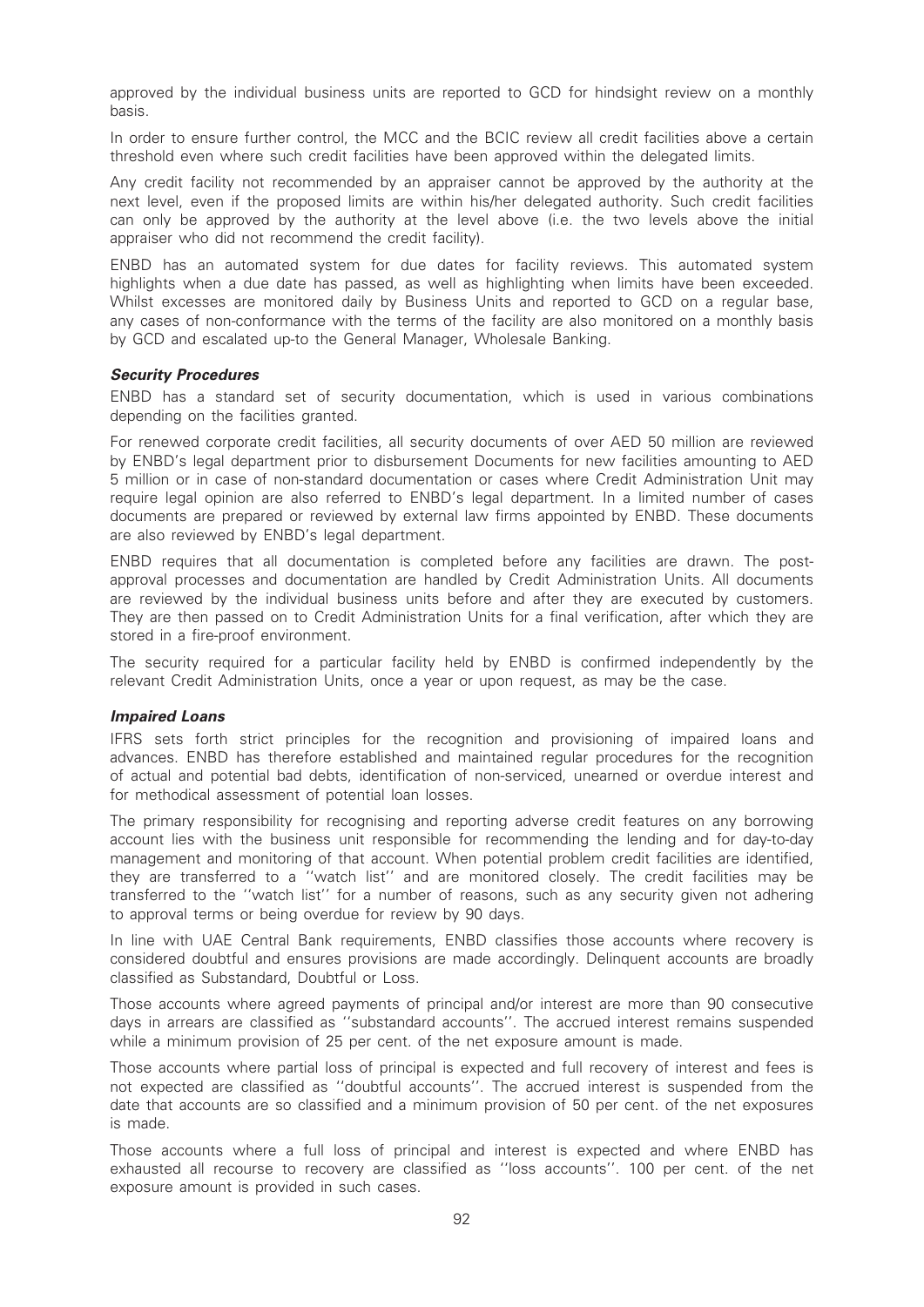All accounts classified as ''doubtful accounts'' and ''loss accounts'' constitute a ''bad and doubtful debt'' and, unless it is believed that the debt can be recovered by the business units, the debt is then transferred to the Special Loans Group (the ''SLG''), a unit that specialises in remedial management. The remedial management of accounts and the booking of provisions for accounts not transferred to the SLG continue to be the responsibility of the individual business unit.

ENBD generally waits until all legal and other remedies are exhausted before writing-off fully provisioned loans.

Group operating profit before impairment was AED 7.7 billion for the year ended 31 December 2013, which was AED 1.2 billion (18.4 per cent.) higher as compared to the year ended 31 December 2012. The impaired loan ratio, excluding impaired investment securities, decreased to 13.9 per cent. by 31 December 2013 from 14.3 per cent. reported as at 31 December 2012. The impairment allowance on financial assets in respect of 2013 grew to AED 20.8 billion compared to AED 16.6 billion in 2012. This increase was driven by specific impairments across corporate and retail portfolios. For the year ended 31 December 2013, the Group's net profit was AED 3.3 billion and consequently AED 0.7 billion (27 per cent.) higher as compared to the year ended 31 December 2012.

As at 31 December 2013, ENBD's impaired loans amounted to AED 36.1 billion (or 13.9 per cent. of gross loans and receivables), 57.5 per cent. of which have been provisioned for by impairment allowances of AED 20.8 billion. Impaired loans include ENBD's exposure to the Dubai World Group and Dubai Holding and its subsidiaries (the "**Dubai Holding Group**"), amounting to AED 14.4 billion of debt that has been or is expected to be restructured. Excluding the impact of these exposures, ENBD's impaired loans amounted to 21.7 billion (or 8.3 per cent. of gross loans and receivables) 81.6 per cent. of which have been provisioned for by impairment allowances of AED 17.7 billion. The net impairment charge for the year ended 31 December 2013 amounted to AED 4.7 billion compared with AED 4.0 billion for the year ended 31 December 2012.

ENBD continues to pro-actively manage credit quality and delinquencies and impaired loans across its corporate and retail portfolios have increased within expected levels.

The following table summarises the movements in allowances for impairment for loans and receivables for ENBD for the years ended 31 December 2013 and 31 December 2012.

| Movement in allowances for impairment                  | 31 December<br>2013 | 31 December<br>2012 |
|--------------------------------------------------------|---------------------|---------------------|
|                                                        |                     | (AED million)       |
| Balance of allowances for impairment as at 1 January   | 16,595              | 12,897              |
| Allowance for impairment made during the period        | 4.732               | 4,925               |
|                                                        | (329)               | (1,071)             |
|                                                        | (139)               | (74)                |
|                                                        | (93)                | (86)                |
|                                                        |                     | 4                   |
| Balance of allowances for impairment as at 31 December | 20.766              | 16,595              |

# Legal and Internal Audit

#### Industry Regulation and Supervision

Banks and other financial institutions in the UAE are subject to governmental supervision and regulatory oversight exercised by various regulatory bodies, including the SCA, the UAE Central Bank and the DFSA for companies established within the DIFC. The competent local authority in the Dubai, in which the institution is registered, is the Department of Economic Development.

The principal source of banking regulation in the UAE is the UAE Central Bank. The UAE Central Bank provides prudential supervision (see also "The UAE Banking and Financial Services System") of each bank's capital adequacy, liquidity and anti-money laundering controls and its general banking activities. Monitoring by the UAE Central Bank is undertaken by way of regular inspections of banks and their records and the requirement for regular submission of data including, but not limited to, deposited funds, loans and mortgage business, liquidity status and anti-money laundering measures. ENBD submits monthly, quarterly and annual reports to the Banking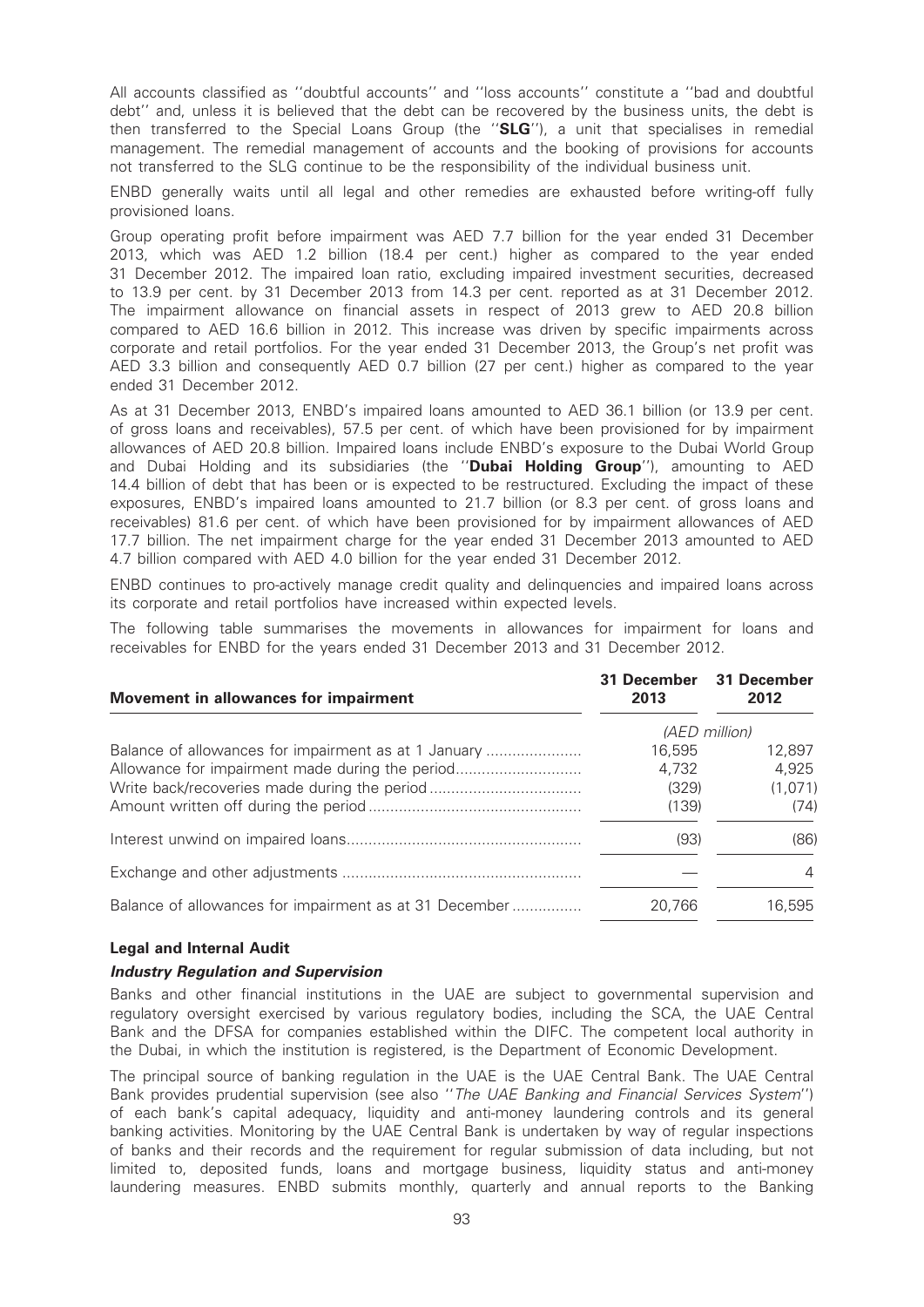Supervision and Examination Department of the UAE Central Bank. In addition, ENBD's Memorandum and Articles of Association and any amendments thereto, its audited financial statements, its distribution of dividends and certain other documents are all approved by the UAE Central Bank and the SCA.

The SCA is the predominant authority controlling the operation and governance of public joint stock companies generally, while the Department of Economic Development has a very wide jurisdiction in relation to issues such as the incorporation of companies and the regulation of internal and external trade.

ENBD's business units and subsidiaries are engaged in a wide range of banking and investment activities which also fall within the jurisdiction of a variety of other regulatory regimes located both within the UAE and abroad. In the UAE, ENBD Capital and ENBD Asset Management is regulated by the DFSA. ENBD's activities conducted in countries other than the UAE fall under the jurisdiction of other regulators and include the following: the Capital Markets Authority and the Saudi Arabian Monetary Authority in Saudi Arabia; the Monetary Authority of Singapore in Singapore; the Central Bank of Qatar and the Qatar Financial Centre Regulatory Authority in Qatar; the Reserve Bank of India in India; the China Banking Regulatory Commission in China, the Jersey Financial Services Commission in Jersey; the Financial Services Authority in the United Kingdom; and the Egyptian Financial Supervisory Authority in Egypt.

ENBD has an excellent track record in meeting applicable regulatory standards and neither the UAE Central Bank nor any other regulatory authority has raised any material breaches of applicable regulatory standards or imposed sanctions in respect of ENBD.

# Internal Audit

Operating under a mandate from the Board, Group Internal Audit provides internal auditing services across ENBD and its subsidiary companies. Group Internal Audit has a principal reporting line to the Board Audit Committee (the ''BAC''), a body composed of non-executive directors. Planned audit activities are subject to review and approval by the BAC, which also evaluates and approves the level of resources available to Group Internal Audit for such activities.

The BAC meets four times annually to discuss the audit reports produced by Group Internal Audit and to discuss the status of management actions on any issues previously raised with the committee. In addition to these meetings, the General Manager, Group Internal Audit has access to the Chairman of the BAC and the Chief Executive Officer as required.

The primary objective of Group Internal Audit is to independently assess the adequacy and effectiveness of the control framework through which the activities of ENBD are conducted. Group Internal Audit uses a risk-profiling methodology to assess the relative degree of risk in each of the auditable business units and for selecting the business activity to audit. BAC approval is obtained for the risk based annual audit plan.

Group Internal Audit is organised into specialist teams aligned with ENBD's primary business and support areas. Group Internal Audit focuses on the employment of professionally qualified individuals with industry specific experience.

Group Internal Audit is itself subject to a review periodically by independent third party assessors appointed by the BAC.

#### Real Property

The net book value of freehold land and property owned by ENBD as at 31 December 2013 was AED 1,980 million.

#### Capital Expenditure

ENBD does not expect to incur capital expenditure outside its ordinary course of business. For the year ending 31 December 2013, ENBD incurred AED 326 million of capital expenditure, compared to AED 276 million for the year ended 31 December 2012. In addition, for the year ending 31 December 2013, ENBD incurred AED 421 million of capital expenditure due to the acquisition of Emirates NBD Egypt.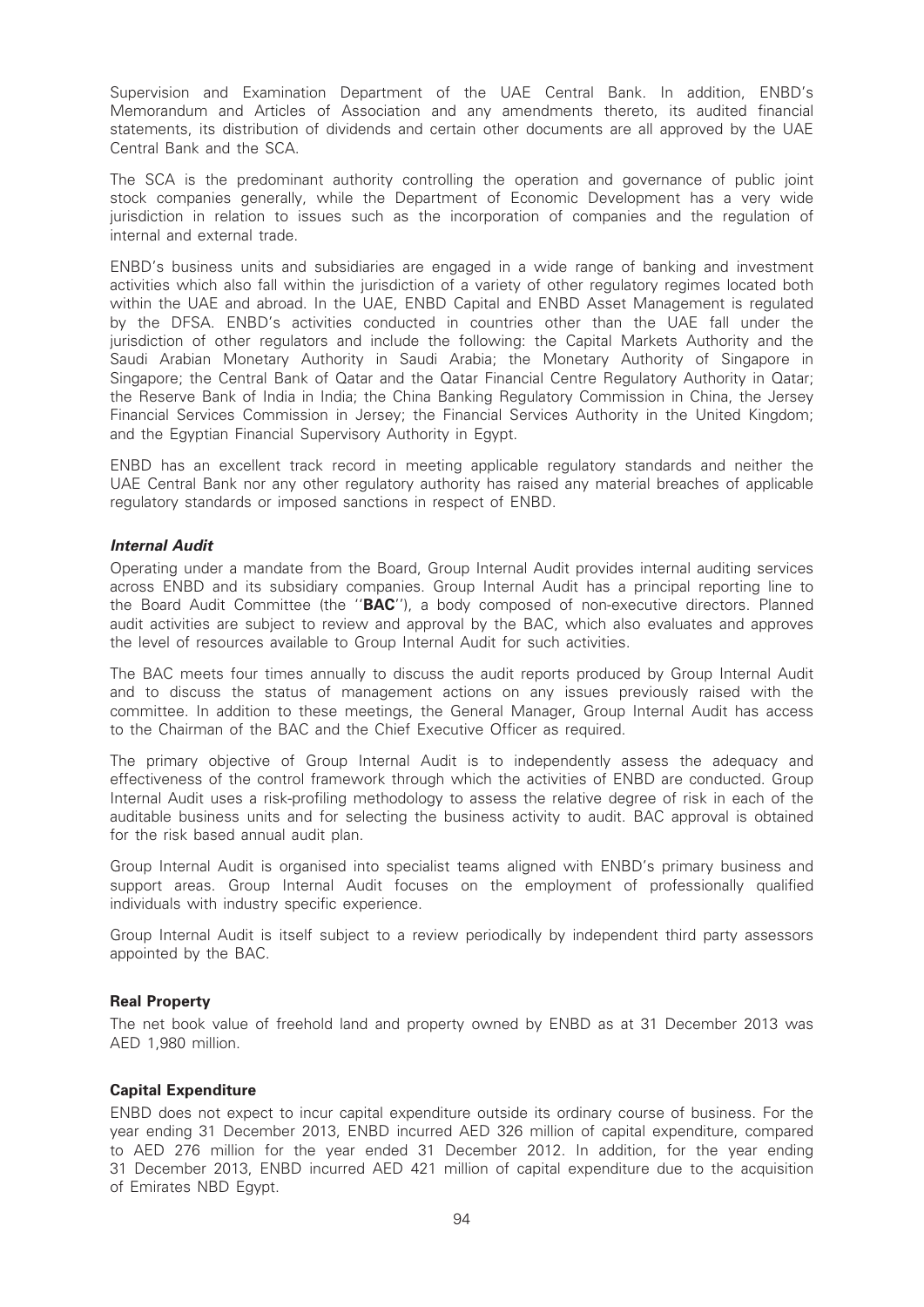# Capital Adequacy

As per current capital requirements, the UAE Central Bank requires banks operating in the UAE to maintain a prescribed minimum ratio of total capital to total risk-weighted assets of 12 per cent. (of which Tier 1 has to be 8 per cent.).

The tiered components of a UAE bank's regulatory capital comprise of:

- Tier 1 capital, which includes share capital, share premium, legal, statutory and other reserves, retained earnings, non-controlling interest after deductions for goodwill and intangibles and other regulatory adjustments relating to items that are included in equity but are treated differently for capital adequacy purposes; and
- Tier 2 capital, which includes qualifying subordinated debt, undisclosed reserve, and fair value reserve.

While the calculation of capital adequacy ratios in the UAE follows the BIS guidelines, claims on or guaranteed by GCC central governments and central banks are risk weighted at zero per cent. and claims on GCC government non-commercial public sector entities are risk-weighted at 20 per cent.

When assessing the capital adequacy of an individual bank, the UAE Central Bank will take a number of factors into consideration, such as the extent and nature of credit concentration, policies and procedures and internal control systems and may set a higher total capital requirement for that particular bank if it deems it necessary.

As of 31 December 2013, the Group is above the UAE Central Bank imposed requirement, with a total capital adequacy ratio of 19.6 per cent and a Tier 1 capital adequacy ratio of 15.3 per cent.

Under Union Law No. (10) of 1980 Concerning the Central Bank, the Monetary System and Organisation of Banking, banks are required to transfer 10 per cent. of profit each year into a statutory reserve until this reserve makes up 50 per cent. of capital. Distributions cannot be made from this reserve, except in special legally defined circumstances. All dividends have to be authorised by the UAE Central Bank.

# Distributions of Profit

Distributions of profit to shareholders are subject to a comprehensive risk management system that is reviewed at the management level and ENBD's ALCO level to ensure the appropriate distribution levels taking into account ENBD's performance, competitor profit distributions and market conditions. ENBD has historically pursued a conservative dividend policy, preferring to build its capital and use such capital to preserve shareholder value.

# Basel II

ENBD has implemented the standardised approaches for credit risk under Basel II, and complies with the corresponding requirements as set out by Circular 27/2009 of the UAE Central Bank (''Circular 27/2009'').

Under Circular 27/2009, the main UAE banks are expected to migrate to the foundation internal ratings based approach in due course. The UAE Central Bank is in direct contact with the concerned banks about the corresponding guidelines and about the migration on a case by case basis.

As at the date of this Base Prospectus, the UAE Central Bank has published draft guidelines and reporting standards (as of October 2010) on its website; final guidelines and reporting standards are yet to be published.

ENBD has implemented the required systems, models and reports (based on the draft guidelines and reporting standards) and is in communication with the UAE Central Bank on the migration to the foundation internal ratings based approach.

#### Basel III

Though the UAE Central Bank has not yet published final guidelines on the implementation of Basel III, ENBD is pro-actively managing its capital and funding base in anticipation of Basel III.

As per Basel III, the minimum capital ratio requirement against common equity Tier 1 capital including the capital conservation buffer is 7 per cent and against total capital including the capital conservation buffer is 10.5 per cent. (to be achieved by 1 January 2019). ENBD already meets the minimum capital requirement as set out under Basel III as of 31 December 2013.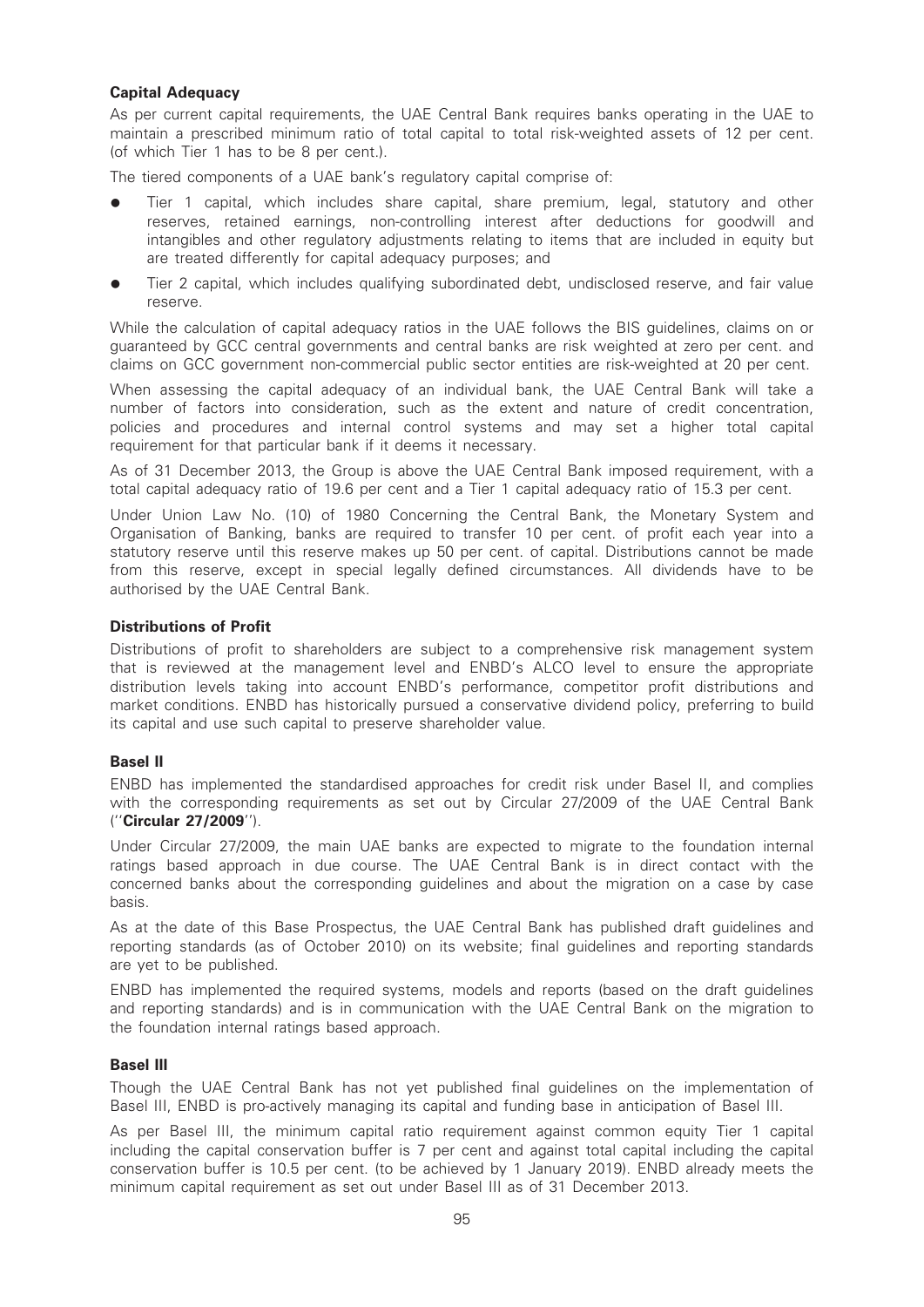On 12 July 2012, the UAE Central Bank issued Circular 30/2012 ("Circular 30/2012") dated 12 July 2012 entitled ''Liquidity Regulations at Banks'', which included a set of qualitative and quantitative liquidity requirements for UAE banks which are in line with the Basel III.

Subsequently, on 16 December 2012, the UAE Central Bank decided in its Board Meeting to postpone the implementation of Basel III until details of the requirements of the regulation are agreed. This Circular has currently been suspended by the UAE Central Bank.

### Anti-Money Laundering Policies

ENBD has implemented detailed anti-money laundering (''AML'') and Know Your Customer (''KYC'') policies and procedures. The responsibility for implementation and monitoring adherence to the policies rests with ENBD Group Compliance and ENBD has dedicated compliance functions across various business units and its international operations to assist in discharging this responsibility.

As part of its AML policy, ENBD conducts KYC and customer due diligence checks, which is mandatory for all new accounts. A customer profile is created at the time of account opening and is updated as customer circumstances change and develop during their time with ENBD.

ENBD also has in place a high risk accounts policy and politically exposed persons policy that covers enhanced due diligence and escalated approval processes for relationships with regards to high risk businesses and customer segments as covered by UAE Central Bank regulations and in accordance with ENBD's internal risk based approach towards KYC and AML.

ENBD has appointed an Anti-Money Laundering Reporting Officer (''AMLRO'') who reports to the Chief Compliance Officer. The AMLRO is responsible for policy development and awareness, as well as suspicious transaction detection and reporting, responding to staff queries regarding antimoney laundering issues and implementation of an automated anti-money laundering system.

ENBD has sanctions guidelines in compliance with regulations prescribed by the UAE Central Bank and the United Nations that cover restrictions applicable to countries that are subject to sanctions. ENBD has systems and processes in place to monitor transactions against applicable sanctions requirements.

All staff are required to be aware of ENBD's AML, KYC and sanctions policy and procedures. The compliance policies and procedures are easily accessible and available to all staff through ENBD's intranet. In addition, ENBD conducts specific training programmes for customer-facing staff.

ENBD has automated systems in place to monitor transactions and screen customers from an anti-money-laundering perspective and a sanctions perspective.

The UAE has indicated its intention to finalise an IGA Model 1 agreement with the US IRS and ENBD is following the guidelines issued in this respect. As an FFI for the purposes of FATCA, ENBD is taking the necessary steps to be FATCA compliant within the applicable timeframes. This project is being managed by a Group-level Steering Committee chaired by the Group Chief Financial Officer. A gap analysis has been undertaken and is currently in the design and implementation phase. See also ''Taxation – Foreign Account Tax Compliance Act'' for further information on FATCA.

# Funding

Global Markets and Treasury manages the overall short-term and long-term liquidity of ENBD, guided by the overriding principle of prudent liquidity management and with frequent reporting to, and instruction from, ENBD's ALCO.

The majority of ENBD funding is provided by customer deposits. The inter-bank market is used for residual funding purposes and term funding is used to lengthen the maturity profile and diversify the client base. The current liquidity position of ENBD is considered to be good. To mitigate future liquidity risks (e.g. associated with market events), Global Markets and Treasury maintains a liquidity buffer, which is designed to be of a size sufficient to deal with all foreseeable liquidity events.

ENBD and its operational companies also raise money through the international capital markets. All capital markets debt raising activity by ENBD and its operational companies is controlled by the Group Funding Desk of Global Markets and Treasury.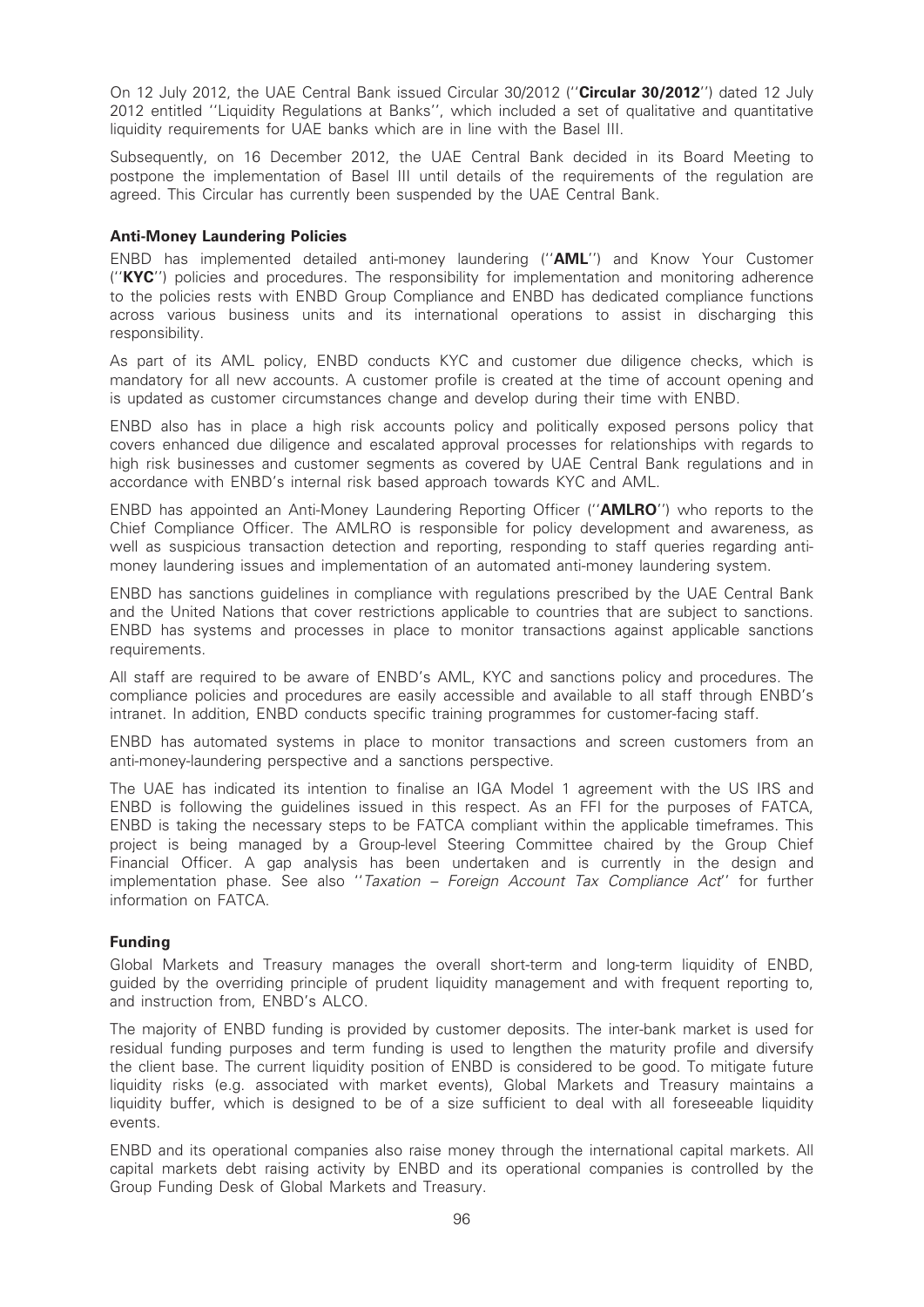ENBD, through EBI, first accessed the international debt markets in April 1999 and has since become one of the most active Middle Eastern banks in employing the debt capital markets to support and diversify its funding needs. With regard to the foregoing, in anticipation of the severity of the approaching liquidity crisis, EBI returned to the syndicated loan market in October 2007 after an absence of four years and raised U.S.\$1.5 billion from a group of 15 banks. That facility was repaid on 9 October 2012.

For short-term funding, EBI established a U.S.\$4 billion Euro Commercial Paper programme (the "ECP Programme") under which the equivalent of U.S.\$287.2 million was outstanding as at 31 January 2014, as compared to U.S.\$349.2 million as at 31 January 2013. Following the amalgamation of EBI and NBD with ENBD in November 2009, ENBD is now the issuer under the ECP Programme and is responsible for all series of commercial paper issued by EBI and outstanding under the programme.

ENBD does from time to time buy back its own debt (senior and subordinated) in the open market.

In June 2009, EBI raised AED 4 billion of Tier 1 debt securities. The sole investor was ICD (which is wholly owned by the Government), the majority shareholder of ENBD. These securities are perpetual, subordinated and unsecured and for the first five years have an annual 6.45 per cent. fixed rate coupon, after which they carry a floating rate coupon linked to EIBOR plus a margin of 4 per cent. The UAE Central Bank has approved the qualification of these securities for Tier 1 Regulatory Capital purposes. Further, as mentioned above, ENBD's capital was increased in March 2009 by the conversion of AED 12.6 billion of deposits from the UAE Federal Government into longer-term subordinated debt. This has started to amortise from an eligible capital perspective. To date, ENBD has repaid AED 7.8 billion of these deposits.

In August 2010, ENBD completed an asset backed securitisation of its UAE auto loan portfolio, the first such deal from the Middle East and by ENBD. These auto loans were sold to Emirates NBD Auto Finance Limited (the " $APC'$ ), which issued ¥19 billion notes due in 2022 carrying a floating rate coupon linked to the London interbank offered rate for one month Japanese Yen deposits plus a margin of 1.8 per cent. As at 31 December 2013, the auto loans and receivables balance transferred to APC was AED 806 million, as compared to AED 968 million as at 31 December 2012, and the associated liability secured by these assets and included under debt issued and other borrowed funds was AED 628 million as at 31 December 2013, as compared to AED 810 million as at 31 December 2012.

In May 2013, ENBD issued regulatory Tier 1 Capital notes amounting to U.S.\$1 billion. The notes are perpetual, subordinated, unsecured and have been issued at a fixed interest rate of 5.75 per cent. with a reset after six years.

In December 2013, ENBD raised U.S.\$800 million through a three year club deal at a cost of U.S.\$3M LIBOR plus a margin of 140 bps.

As at 31 January 2014, ENBD and its main operational companies had, since July 2002, launched 214 bond issues with a total value of U.S.\$15,026 million on seven exchanges: Luxembourg, London, Dublin, NASDAQ Dubai, Singapore, Sydney and Bangkok. As at 31 January 2014 outstanding issuance for ENBD and its main operational companies totalled U.S.\$5,178 million with U.S.\$1,987 million in new issuance for 2013 and \$50 million issued in January 2014. ENBD's objective has always been to diversify and deepen its investor base, reduce the maturity mismatch between assets and liabilities and to manage maturities, thereby reducing the quantum of refinancing risk.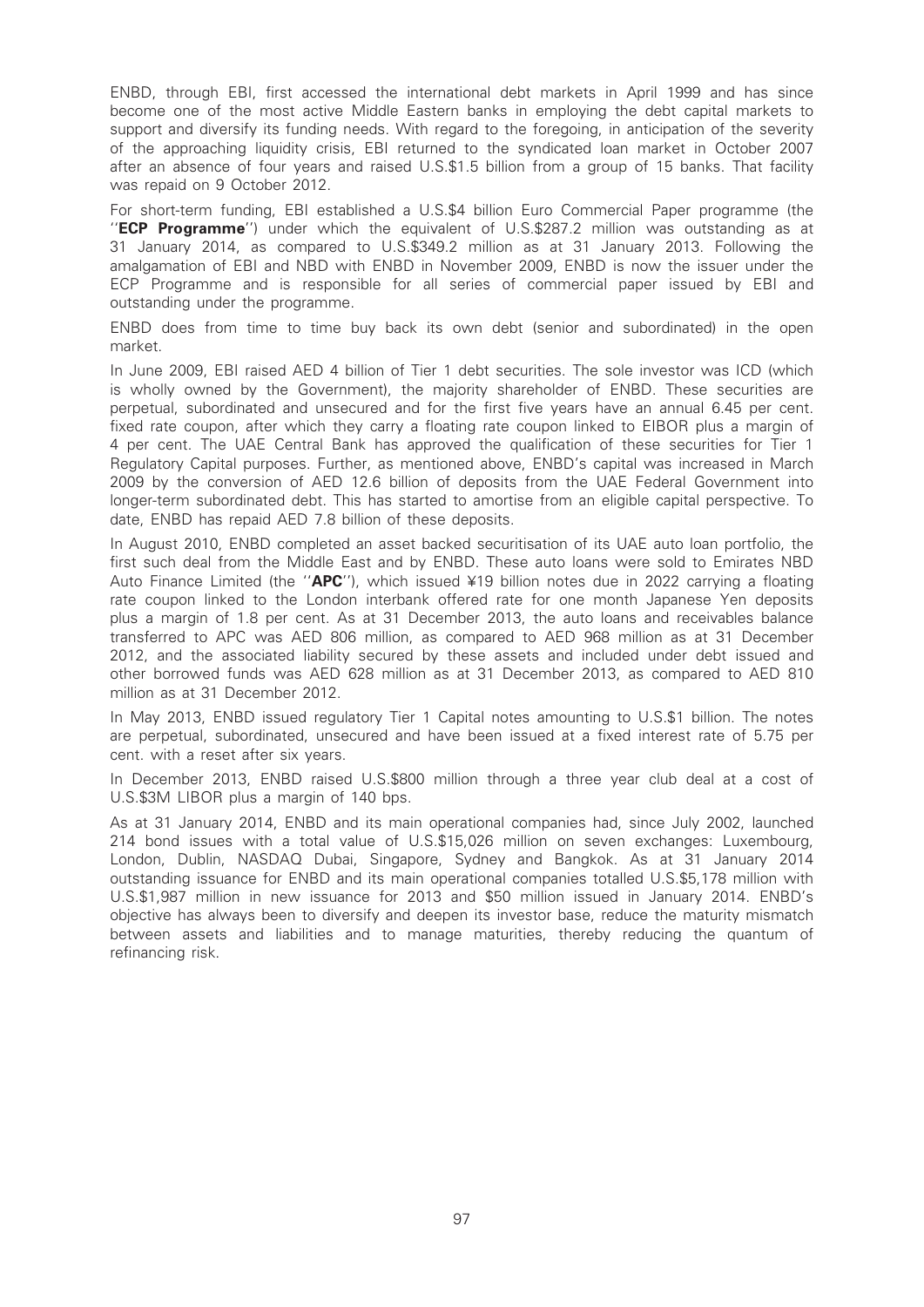The following table shows the maturity profile of all of the Group's Strategic Funding Liabilities outstanding as at 31 December 2013:



# Information Technology

ENBD's Information Technology (''IT'') division is focused on utilising the most advanced IT systems to secure ENBD's customers and ensure that customers' data is well protected and secured against unauthorised entry. ENBD envisages the role of information technology to be significant in ensuring that IT remains responsive and flexible to the competitive and dynamic forces of the environment within which it operates. Accordingly ENBD continues to invest in IT to ensure that it is resourced in line with modern banking requirements.

ENBD utilises a call centre for 24 hour phone banking and provides online and mobile banking platforms for retail and corporate customers (see "- Retail Banking and Wealth Management -Retail Banking''). A 24-hour IT support centre is also in place with expert support staff to address any IT related issues.

The security and reliability of ENBD's IT services is protected by the use of a disaster recovery site at a remote premise that can be activated in the case of any incident affecting ENBD's IT systems to ensure that critical systems and data continue to be fully operational. ENBD's disaster recovery plan enables for regular testing of recovery operations.

The IT department carries out daily and other periodic data back-ups which are also stored at a remote location. ENBD also carries out annual intrusion tests on its IT network with the assistance of an external vendor. There is no evidence of intrusion attempts to date.

In 2013, the IT division launched several strategic projects to improve customer experience, engagement and acquisition across multiple distribution channels. Technology services and service availability were significantly improved by consolidating and updating existing technologies, including the development of an iPad banking application, the launch of ENBD's ''Customer Relationship Management'' sales and marketing platform to improve cross-selling capabilities and enhancing ENBD's ability to connect with customers through social media channels.

ENBD's IT division also supported Emirates Islamic in launching its new brand across various distribution channels and ENBD launched a cloud based incentive management platform in collaboration with Oracle. ENBD's IT division also supported the business in the launch of new products and initiatives such as the co-branded Manchester United card and Visa signature debit and credit cards.

In addition, the corporate banking internet platform was enhanced with the introduction of a liquidity management solution enabling corporate customers to use features such as account aggregation and cash concentration.

The IT division is also in the process of merging ENBD's Egyptian operations into Group applications.

#### Insurance

ENBD has various insurance policies in place, including directors and officers insurance, third party liability insurance and bankers blanket bond insurance. ENBD believes that these insurance policies provide it with comprehensive insurance coverage against the various risks to which ENBD may be exposed.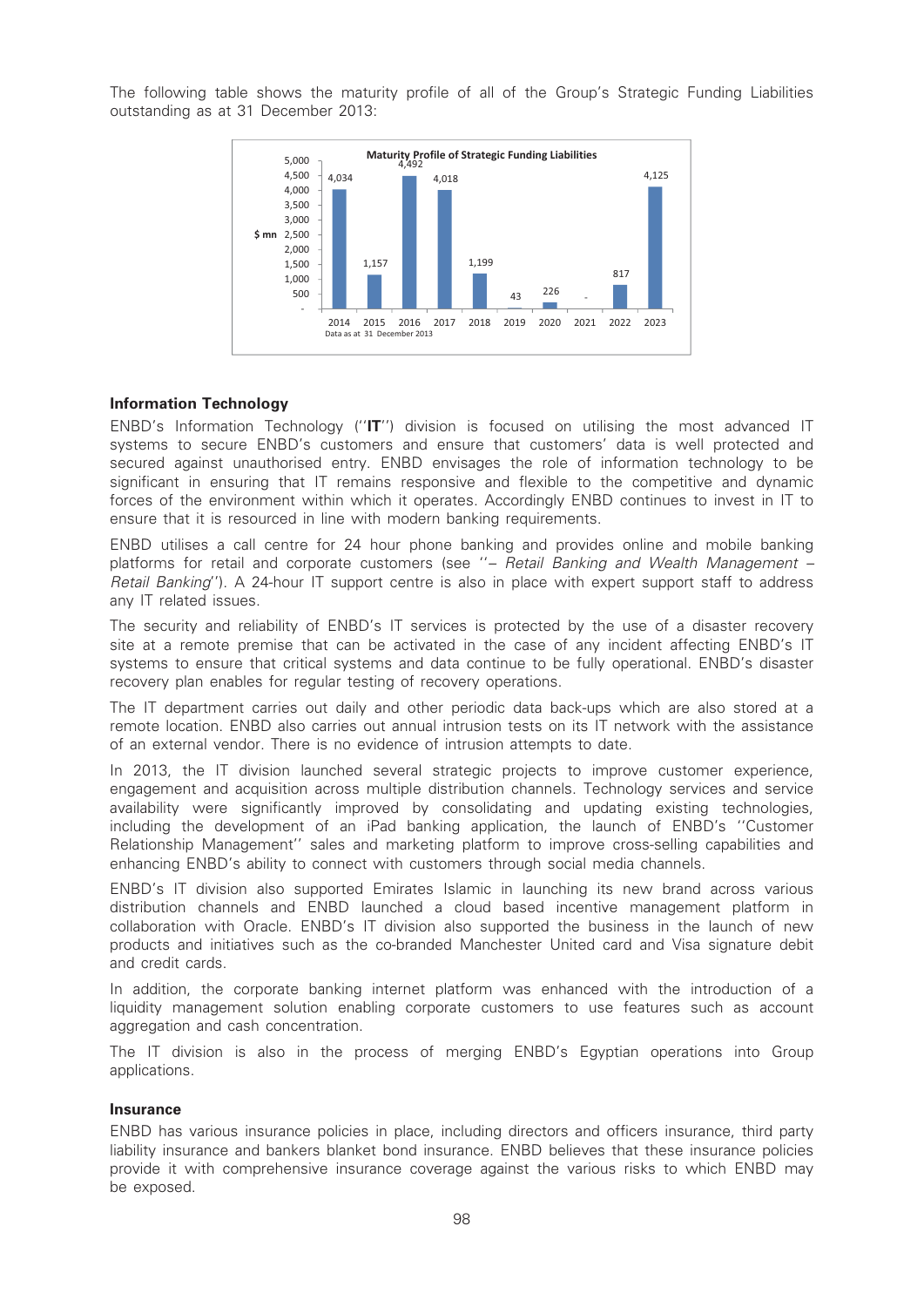# Litigation

ENBD is not involved in any litigation, arbitration or administrative proceedings relating to claims which could have a material adverse effect on its financial condition and the results of operations and is not aware of any such litigation, arbitration or administrative proceeding that is pending or threatened.

Therefore no material provision has been made as at 31 December 2013 regarding any outstanding legal proceedings against ENBD.

# Fiscal Year

The fiscal year of ENBD is the calendar year ending on 31 December.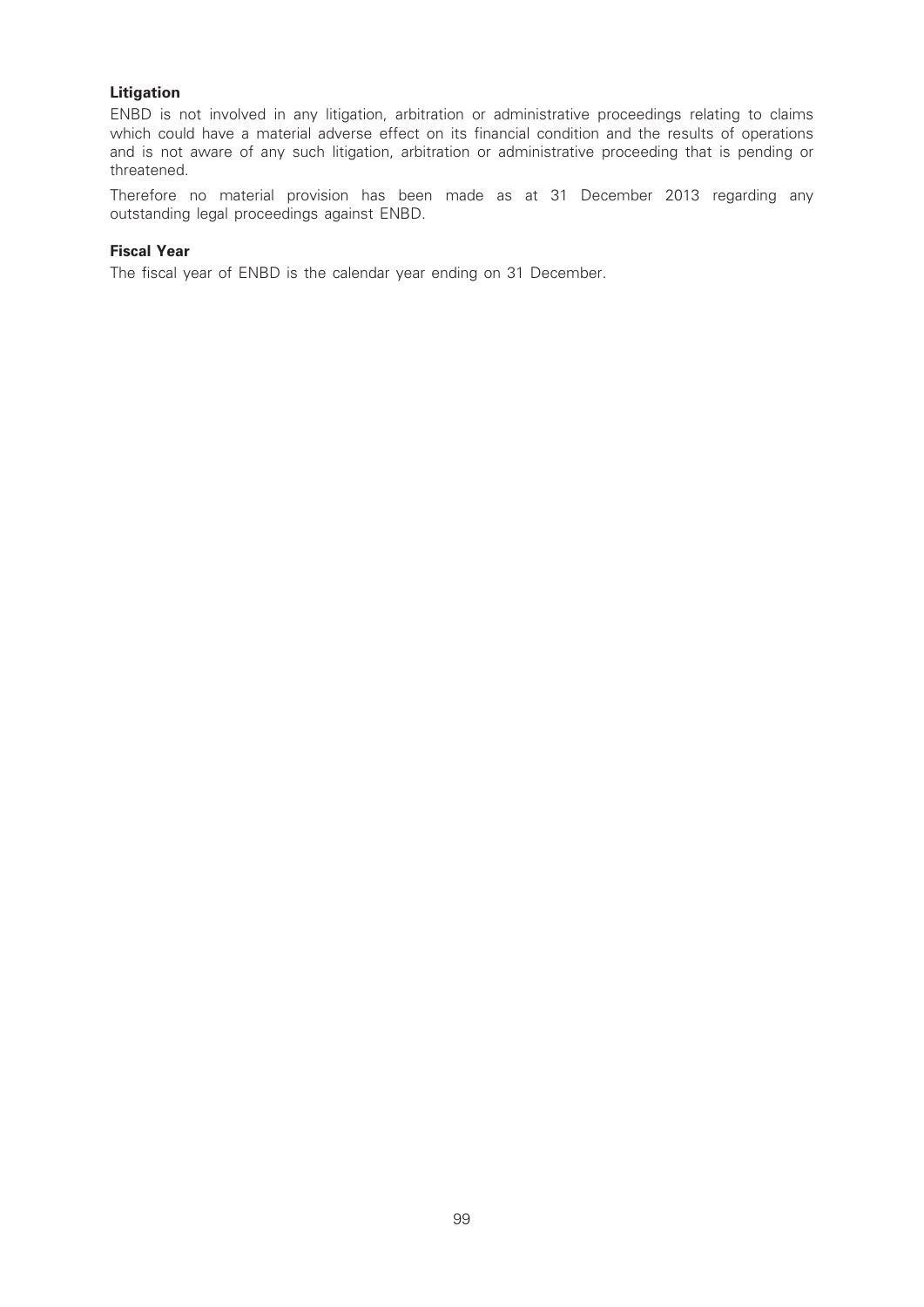# MANAGEMENT OF EMIRATES NBD PJSC

# Board of Directors

ENBD is managed by the Board, which is comprised of up to nine members elected by its shareholders to serve terms of three years. The Board is composed of individuals independent of the Government and decisions are taken by the Board in the sole interest of ENBD. As at the date of this Base Prospectus, the Board is comprised of the nine directors listed below.

#### Name Position

| Vice Chairman |
|---------------|
|               |

**H.H. Sheikh Ahmed bin Saeed Al Maktoum** was appointed as the Chairman of ENBD in June 2011. His Highness holds a Bachelor degree from the University of Denver, Colorado, USA and he is a Fellow of the Royal Aeronautical Society, a recipient of the Commandeur de l'Ordre de la Legion d'Honneur (the Legion of Honour) of France and a recipient of the Verfassungsportugaleser of Germany. His Highness is currently the Chairman and Chief Executive of the Emirates Group, which includes Emirates Airlines, dnata and other aviation related entities. In addition, His Highness is the Chairman of the Supreme Fiscal Committee of the Government (the "SFC"), Supreme Council of Energy, British University of Dubai, Noor Investment Group LLC, Noor Takaful PJSC, Dubai Airport Free Zone Authority, Dubai Airports, Dubai World, Flydubai and Dubai Aerospace Enterprise, Deputy Chairman of Dubai Executive Council and Dubai World Trade Centre, President of the Dubai Civil Aviation Authority (since 1985) and a director of ICD, the UAE General Civil Aviation Authority and the Dubai Council for Economic Affairs.

Mr. Hesham Abdulla AI Qassim was appointed as the Vice Chairman of ENBD in June 2011. Mr. Al Qassim is currently the Vice Chairman and CEO of Dubai Real Estate Corporation/Wasl. In addition, he is the Chairman of Emirates Islamic, Emirates NBD Capital KSA and Emirates NBD Egypt and a member of the boards of directors of Gulf Finance Corporation PJSC, Amlak Finance PJSC, International Humanitarian City and NGI.

H.E. Khalid Juma Al Majid was appointed as a director of ENBD in November 2009. He is also the Vice Chairman of Juma Al Majid Group of Companies and the UAE Central Bank, a director of the Dubai Chamber of Commerce and Industry and a member of the Board of Trustees of Emirates Nationals Development Programme.

Mr. Hussain Hassan Mirza Al Sayegh was appointed as a director of ENBD in July 2007. He is currently the Chairman of Jotun UAE Ltd and Jotun Powder Coatings UAE LLC, the Deputy Chairman of Oilfields Supply Centre Ltd and Al Nasr Leisureland, and a member of the boards of directors of Emirates National Oil Company Limited (ENOC) LLC, Emirates Petroleum Products Company (EPPCO) LLC, Al Maktoum Foundation, the National Bank of Fujairah, Marsh Insco and Mawarid Finance PJSC.

Mr. Buti Obaid Buti Al Mulla was appointed as a director of ENBD in July 2007. He is currently the Chairman of Dubai Insurance Co., Vice Chairman of Emirates Islamic and Emirates Investment Bank PJSC and a director of Dubai Bank.

Mr. Shoaib Mir Hashem Khoory was appointed as a director of ENBD in June 2011. Mr. Khoory is the Managing Director of Mir Hashim Khoory LLC. He is the Chairman of Dubai Bank, MAHY Khoory, Group International Institute Management (GIIM) French School in Dubai, and a director of Emirates Islamic, Dubai Real Estate Corporation/WASL, Jebel Ali Cement Factory, Emirates Telecommunications Corporation (Etisalat), and Mir Hashim Khoory LLC.

Mr. Mohamed Hamad Obaid Khamis AI Shehi was appointed as a director of ENBD in June 2011. Mr. Al Shehi is also the Deputy Director General of the Department of Finance of the Government, Secretary of the SFC, member of the Economic Development Committee, Sectoral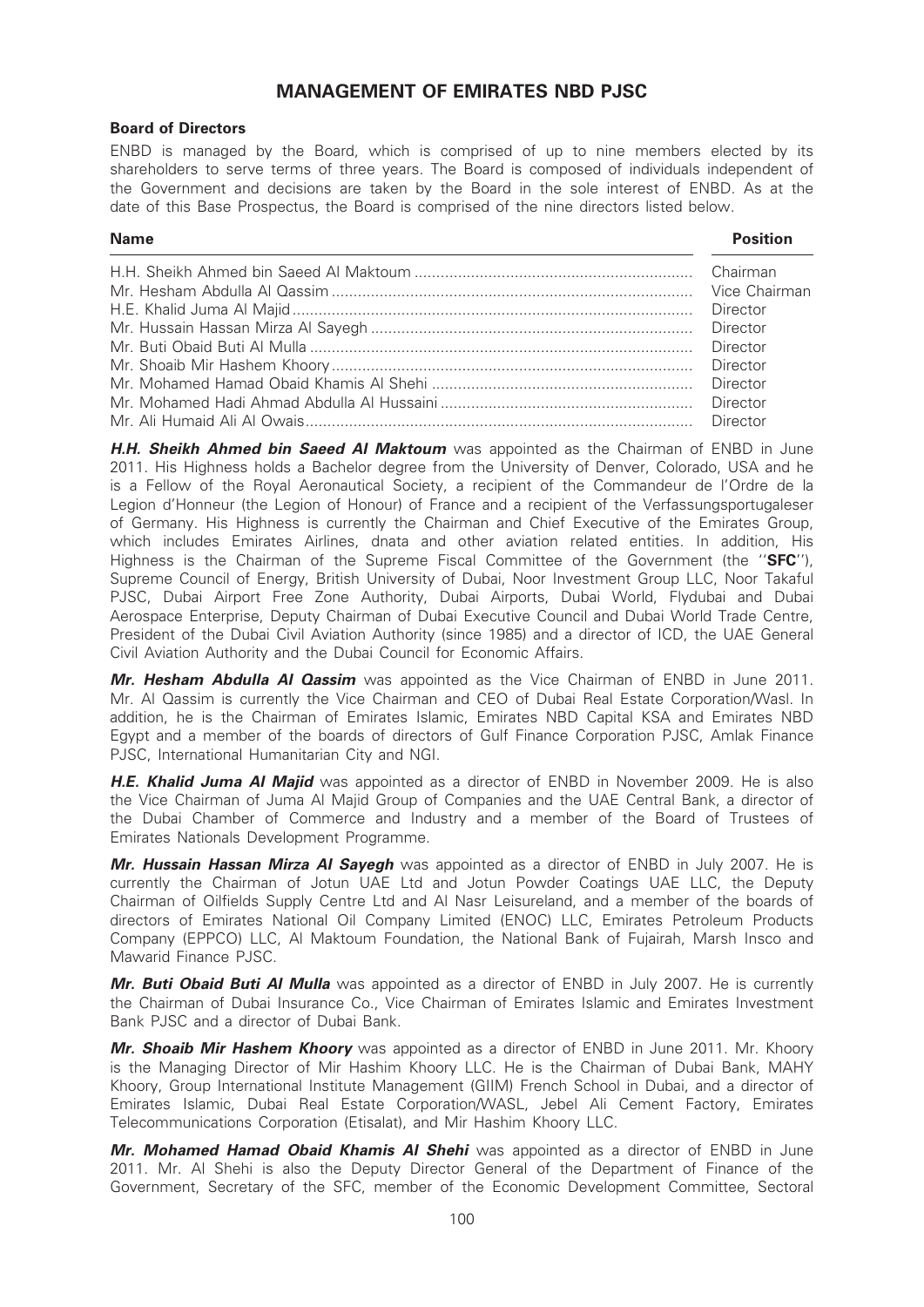Committees of the Executive Council and government representative for the Fiscal Policy Coordination Council of the Ministry of Finance. In addition, he is the Chairman of Emirates Financial Services and a director of Emirates Islamic, Dubai Bank, Emirates NBD Asset Management Ltd, ENBD Capital, Dubai Real Estate Corporation and Galadari Brothers Co. LLC.

Mr. Mohamed Hadi Ahmad Abdulla Al Hussaini was appointed as a director of ENBD in June 2011. Mr. Al Hussaini is a director of Emirates Islamic, Emirates Telecommunications Corporation (Etisalat), Dubai Refreshments Company, Economic Zones World, Dubai Real Estate Corporation, Network International, NGI and Emirates NBD Egypt.

Mr. Ali Humaid Ali Al Owais was appointed as a director of ENBD in March 2013. Mr. Ali is the Chairman of Al Owais Group, United Food Company PJSC, United Can Company LLC and Moderna Group LLC. He is the Vice Chairman of Dubai Refreshment Co. PJSC, Modern Bakery and director of Emirates Islamic, Dar Al Takaful and Oman Refreshment Company.

The business address for each of ENBD's directors is c/o Emirates NBD PJSC, Baniyas Road, Deira, P.O. Box 777, Dubai, UAE.

No member of the Board has any actual or potential conflict of interest between his duties to ENBD and his private interests or other duties.

# Senior Management

The day-to-day management of ENBD is conducted by the following senior managers (the "Senior Managers'').

| <b>Name</b> | <b>Position</b>                                       |
|-------------|-------------------------------------------------------|
|             | <b>Chief Executive Officer</b>                        |
|             | Group Chief Operating Officer                         |
|             | <b>Chief Financial Officer</b>                        |
|             | General Manager, Risk                                 |
|             | Group Treasurer                                       |
|             | Head of Investor Relations & Managing Director, Group |
|             | Funding & Principal Investments                       |
|             | General Manager, Wholesale Banking                    |
|             | General Manager, International                        |
|             | General Manager, Human Resources                      |

# Shayne Nelson, Chief Executive Officer

Shayne Nelson has served as Chief Executive Officer of ENBD since November 2013. Shayne has more than 25 years experience in the banking industry and has extensive and diverse experience in various roles. Prior to joining ENBD, he served as the Chief Executive Officer of Standard Chartered Private Bank in Singapore. He was also the Chairman of Standard Chartered Saadiq Islamic Advisory Board and a Board member of Standard Chartered Bank (China) Ltd.

Shayne was also appointed as the Regional Chief Executive Officer for Standard Chartered Bank Middle East and North Africa, Chairman of Standard Chartered (Pakistan) Limited, and Chairman of the Banking Advisory Council to the board of the Dubai International Financial Centre. He also held the position of Chief Executive Officer and Managing Director of Standard Chartered Bank, Malaysia Berhad.

Shayne's strong background within banking also includes previous positions as Standard Chartered's Chief Risk Officer for Wholesale Banking, Regional Head of Corporate and Institutional Banking Audit in the Asia Pacific Region and India, as well as Regional Head of Credit in Hong Kong, China and North East Asia. He was also the Head of Corporate and Institutional Banking for Westpac Banking Corporation in Western Australia.

Shayne is also a member of the board of directors of ENBD Capital, a Founding Member of the Higher Colleges of Technology Industry Advisory Council, a Graduate Member of the Australian Institute of Company Directors and an Associate Fellow of the Australian Institute of Managers.

# Abdulla Qassem, Group Chief Operating Officer

Abdulla Qassem has served as Group Chief Operating Officer of ENBD since September 2009. Abdulla studied Computer Science & Business Administration at St. Edwards University, Austin,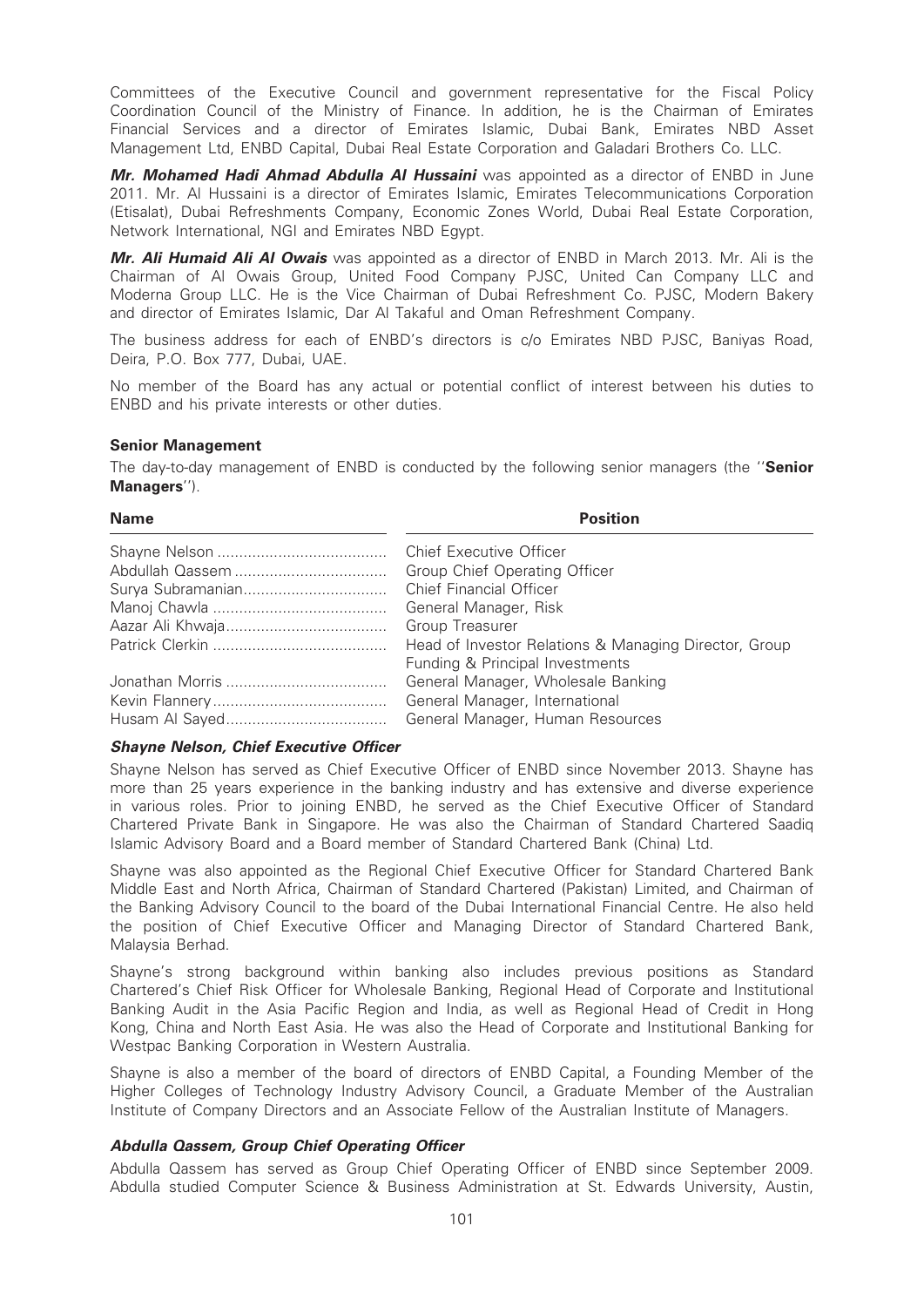Texas. His professional career began at EBI in 1988 where he rose from the position of Programmer to General Manager, IT Operations & Administration.

Abdulla's responsibilities in respect of the Group encompass the provision of IT services, including the introduction of innovative technologies, to the Group as well as oversight over administration and banking operations.

Abdulla is also a director of D-Clear Europe Ltd and Smart Stream Technology Group plc, Chairman of Network International and Tanfeeth, Vice-Chairman of SINNAD (Bahrain) and Vice-Chairman at EXCO meetings.

# Surya Subramanian, Chief Financial Officer

Surya Subramanian has served as Chief Financial Officer of ENBD since September 2010. He is a Chartered Accountant with more than 30 years' experience in banking and finance in India, Pakistan and Singapore. He has experience in business roles in finance across country, regional and group structures with some of the world's leading financial institutions. More recently, prior to his appointment as Chief Financial Officer of ENBD, Surya was working with the Ministry of Finance and the Accounting and Corporate Regulatory Authority in Singapore to support the promulgation of accounting standards as well as financial reporting oversight for all companies registered in Singapore. He is a member of the IFRS Advisory Council that supports the IASB and the IFRS Committee Foundation.

# Manoj Chawla, General Manager, Risk

Manoj Chawla has served as General Manager, Risk of ENBD since September 2013. Prior to joining ENBD Manoj worked in risk management with a large global bank and was based in Thailand and Singapore. Prior to his appointment as General Manager, Risk, Manoj was Chief Risk Officer, UAE of ENBD. Manoj is a seasoned risk professional with over 20 years of experience in risk management across various risk disciplines with key expertise in building risk infrastructure, portfolio restructuring and management, managing merger and acquisition risk. Manoj is a qualified Chartered Accountant, lawyer, Company Secretary and a Certified Islamic Finance executive.

# Aazar Khwaja, Group Treasurer

Aazar Khwaja has served as Group Treasurer of ENBD since joining in September 2012. He has more than 20 years of experience in treasury and global markets across a number of geographies. Prior to joining ENBD, he was the Regional Treasurer for Emerging Markets/Africa with Barclays Bank Plc, during which he also served as Chairman of Barclays' regional Asset and Liability Management Committee. His previous roles included Managing Director and Head of Fixed Income Currency and Commodities in Citigroup's Central and Eastern European division, Group Treasurer for Saudi Hollandi (ABN AMRO) Bank in Saudi Arabia, Managing Director of Treasury for ABN AMRO/K&H Bank in Hungary, General Manager of Treasury for ABN AMRO in Romania, as well as Country Treasurer for Citibank NA in Pakistan.

# Patrick Clerkin, Head of Investor Relations & Managing Director, Group Funding & Principal Investments

Patrick Clerkin is Head of Investor Relations and Managing Director for ENBD's Group Funding and Principal Investments. The Investor Relations team updates the analyst and investor community on ENBD's performance and development through one-on-one meetings, conferences, roadshows and ENBD's website. The Global Funding team manages the strategic funding needs of ENBD. This includes senior debt and capital issuances and alternative forms of financing such as loan securitisations. Since the beginning of 2012 the team has raised over U.S.\$8 billion dollars of capital and senior debt through public issues and private placements. The Principal Investment team manages ENBD's investment portfolio which includes hedge funds, credit funds and private equity.

Patrick has been with Emirates NBD since 2007. Prior to joining ENBD, he worked in London where he was co-head of the global operating company rating team at Fitch Ratings. Before this he was part of the senior management team that ran the structured investment group at JP Morgan where he looked after capital modelling and risk management.

Patrick has a BSc (First Class) in Actuarial Mathematics and Statistics from Herriot-Watt University and an MSc in Mathematical Finance from Oxford University.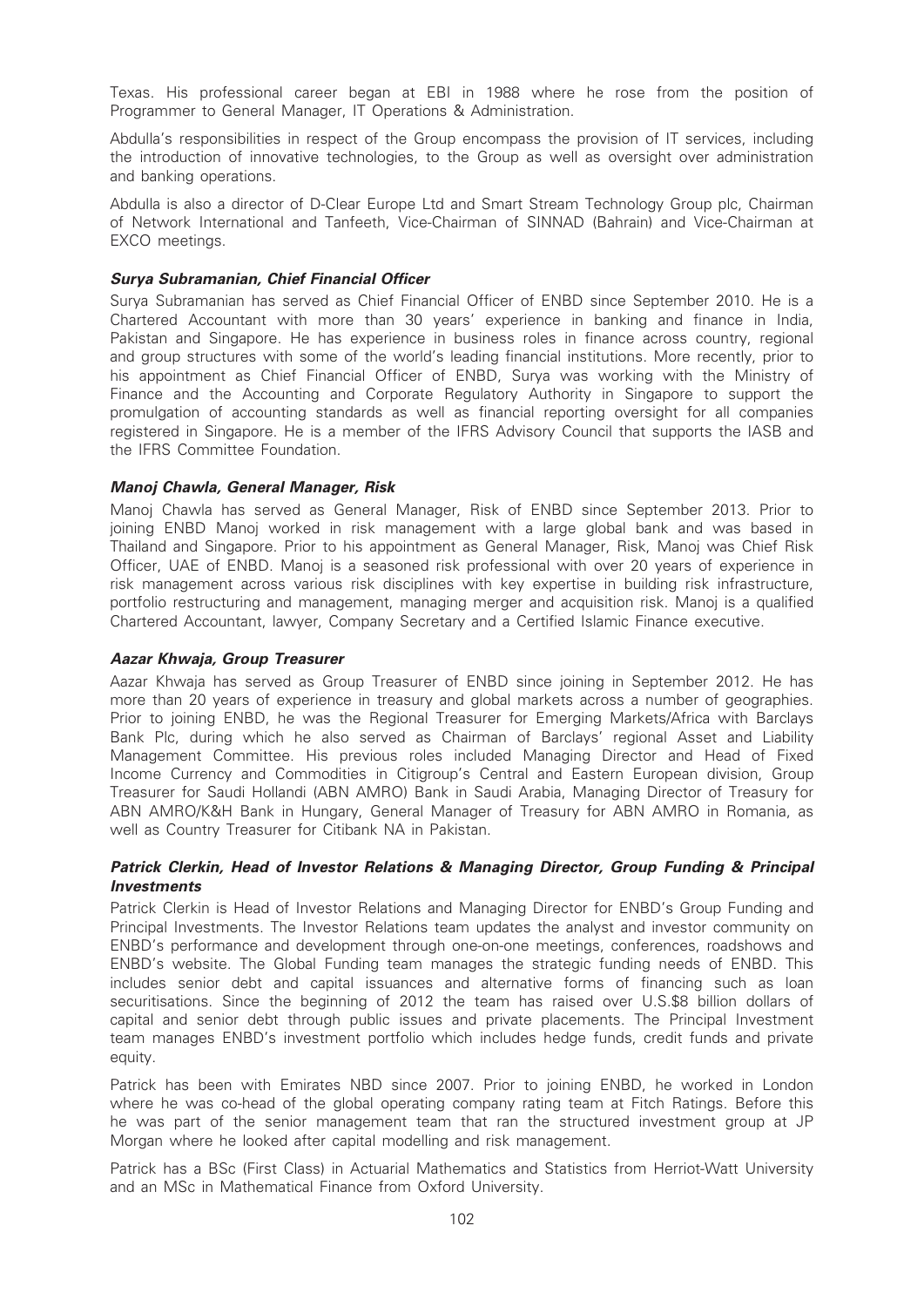### Jonathan Morris, General Manager, Wholesale Banking

Jonathan Morris is the Group's new General Manager of Wholesale Banking and member of the Group's Executive Committee. Jonathan Morris has assumed overall responsibilities for Corporate and Institutional Banking and Investment Bank for Emirates NBD. He joins the Group from Standard Chartered Bank ("SCB") where he held the position of Chief Executive Officer for the United Arab Emirates. His previous roles at SCB include Chief Executive Officer, Bahrain, Regional Head of Origination & Client Coverage, Africa, Regional Head of Corporate & Institutional Banking, Europe and Head of Corporate & Institutional Banking UAE & Oman.

### Kevin Flannery, General Manager, International

Kevin Flannery, General Manager, International, has been with the Group for 29 years and is a member of the EXCO. He has held a variety of executive and general management roles including corporate, credit, treasury, special loans, regional controller and Country Chief Executive. He has worked in ENBD's commercial banking operations overseas including Kenya, Nigeria, Pakistan and most recently Egypt as acting Chief Executive Officer during ENBD's acquisition of Emirates NBD Egypt in 2013. He has overall responsibility for ENBD's activities in the nine countries outside the UAE where ENBD is represented and has been instrumental in developing and implementing the Group's international strategy and footprint over the last few years. He also leads the implementation of ENBD's non-organic strategy through mergers and acquisitions particularly in the MENA region and successfully negotiated the acquisition of Emirates NBD Egypt.

### Husam Al Sayed, General Manager, Human Resources

Husam Al Sayed has served as Group General Manager, Human Resources of ENBD since September 2011. Previously, he served as the General Manager of Human Resources at NBD prior to the merger and continued as Group General Manager of Human Resources of ENBD until 2009. Prior to this, he worked for Emirates National Oil Company (ENOC), as the Group Manager, Human Resources. He has 30 years of experience and knowledge in the field of people management and has a Masters in Public Administration (MPA) from the University of Toledo, USA.

The business address for each of the Senior Managers is c/o Emirates NBD PJSC, Baniyas Road, Deira, P.O. Box 777, Dubai, UAE.

No Senior Manager has any actual or potential conflict of interest between his duties to ENBD and his private interests or other duties.

# **Committees**

ENBD has established a number of committees, which include the following:

#### Board Executive Committee:

The Board Executive Committee ("**BEC**") acts for the Board on urgent matters arising between regular Board meetings in cases where it is not possible to convene a meeting of the Board. The BEC has the powers of the Board in the management of the business and affairs of ENBD.

#### Board Audit Committee

The Board Audit Committee ("BAC") is responsible for reviewing all internal audit and management compliance reports that are produced by ENBD and providing direction to management on rectifying weaknesses or shortcomings highlighted in such reports. The BAC is also responsible for receiving and evaluating management letters issued by external auditors and reports of regulatory bodies. The members of the BAC comprise members of the Board, and meetings are attended by the Chief Executive Officer, Chief Financial Officer, Head of Internal Audit, and the Company Secretary. Other members of executive and senior management may attend by invitation. The committee meets quarterly.

#### Board Credit and Investment Committee

This committee meets regularly to review the quality and performance of the credit and investment portfolio of ENBD. The BCIC reviews and monitors the effectiveness of ENBD's credit and investment risk strategy whilst taking into consideration the risk appetite of ENBD. Among other things, the BCIC approves lending strategy and policies, establishes delegated lending authorities and evaluates and approves credit and investment proposals. The members of the BCIC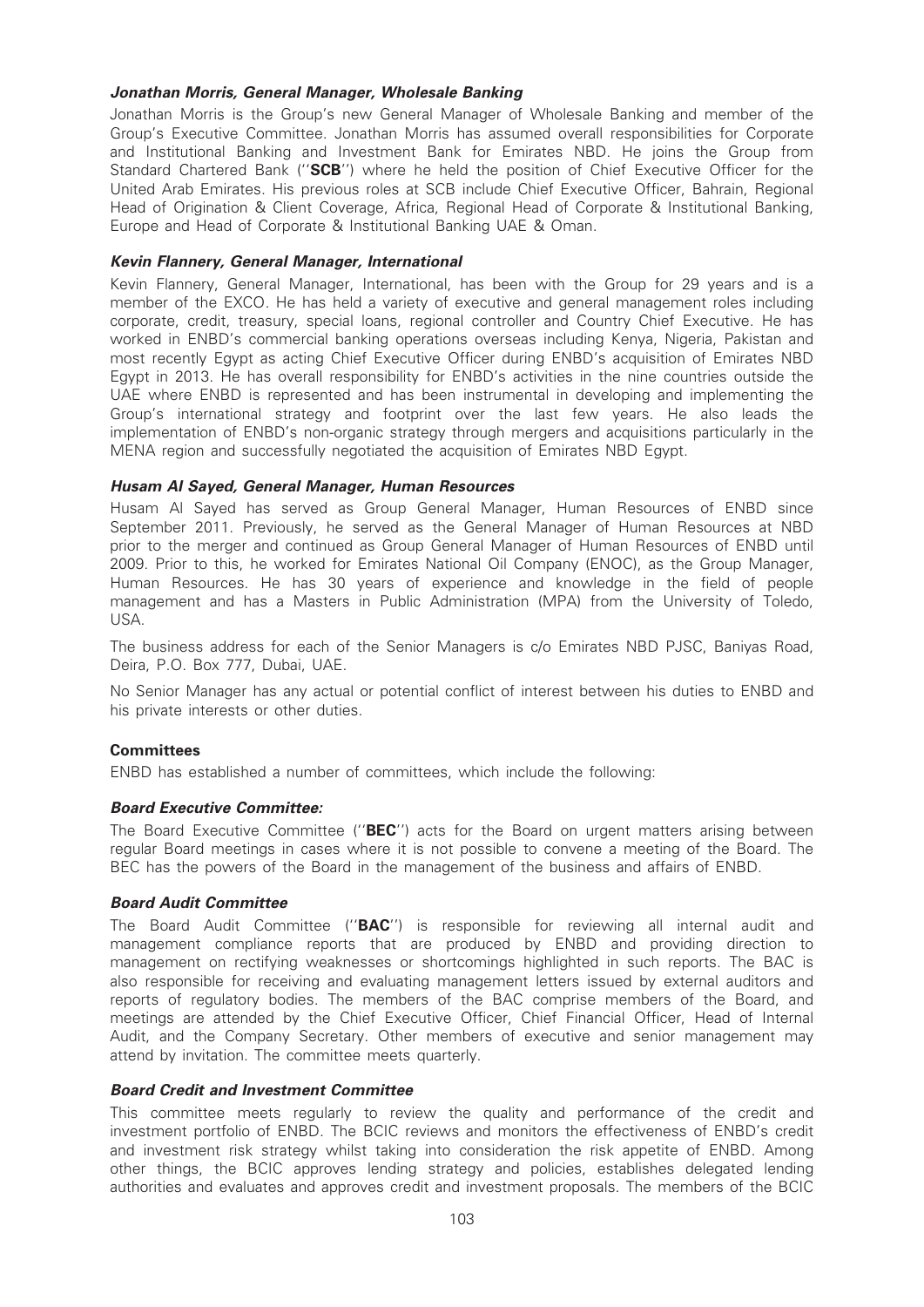comprise the Chairman of the Board and at least two other directors as well as the Chief Executive Officer and other members of management.

### Management Credit Committee

This committee meets twice a week and supports the BCIC and provides guidance to management on the strategic objectives of ENBD. It assesses, approves and recommends facilities, renewal of existing facilities, debt settlement and write-offs, provisioning, amendments to pricing and ratings, within predetermined parameters. The MCC also monitors, and reviews and recommends policies for, the credit portfolio performance of ENBD's Wholesale Banking unit.

### Board Risk Committee

This committee is responsible for the corporate and risk governance framework of the Group. This includes the review, approval and monitoring the Group's risk management procedures, the Group's risk appetite and its overall risk profile. The committee also oversees ENBD's Basel II and III implementation. The committee convenes on a quarterly basis.

### Board Nomination and Remuneration Committee

This committee reviews and guides management on strategic human resource decisions relating to executive succession planning, nationalisation strategy, management appointments and remuneration policies. The committee, which meets on a quarterly basis, ensures that human resource governance within the Group is implemented in a professional and efficient manner.

### Executive Committee

The Executive Committee (the "EXCO") is headed by the Chief Executive Officer. The role of the EXCO is to collectively monitor the performance of ENBD and make decisions within the authority limits delegated to it by the Board. The EXCO makes specific recommendations to the Board on decisions that fall outside its delegated authority limits. The EXCO comprises the Chief Executive Officer, the Chief Financial Officer, the General Manager, Risk, the Head of Wholesale Banking, the Head of Consumer Banking & Wealth Management, the Head of Information Technology and Operations, the General Manager, Global Markets and Treasury and the Chief Executive Officer of ENBD. The EXCO meets once every two weeks.

#### Assets and Liabilities Committee

ENBD's ALCO is responsible for dealing with market risk exposures such as liquidity, interest rates, investment and economic capital management. ENBD's ALCO manages the structure and composition of ENBD's investment portfolio, structural interest rates, exchange rate positions and maturity gaps, as well as its capital adequacy position. ENBD's ALCO comprises the Chief Executive Officer, the Chief Financial Officer, the General Manager, Risk, the Head of Wholesale Banking, the Head of Consumer Banking and Wealth Management, the General Manager, Global Markets and Treasury and other senior executives. The Committee meets once a month in the normal course of business and more often if needed.

#### Management Investment Committee

The Management Investment Committee is responsible for approving ENBD's investments and ensuring that an appropriate balance is achieved between risks and rewards. The Management Investment Committee manages ENBD's reputation risk by setting and enforcing investment guidelines. The Committee comprises members from Global Markets and Treasury, Risk and other senior management. The committee meets monthly.

#### Employees

As at 31 December 2013, ENBD employed 9,468 staff (excluding the Egyptian business), the majority of whom were full-time employees and 329 of whom were employed in ENBD's overseas operations. As at 31 December 2012, ENBD employed 8,072 staff. ENBD has no history of industrial disputes and considers its relationship with its employees to be good.

# **Training**

Training is an integral part of staff learning and development at ENBD. ENBD's Learning and Development Centre (the "LDC") provides job-specific training to various categories of staff within ENBD, such as tellers, personal banking assistants, sales associates and management, as required.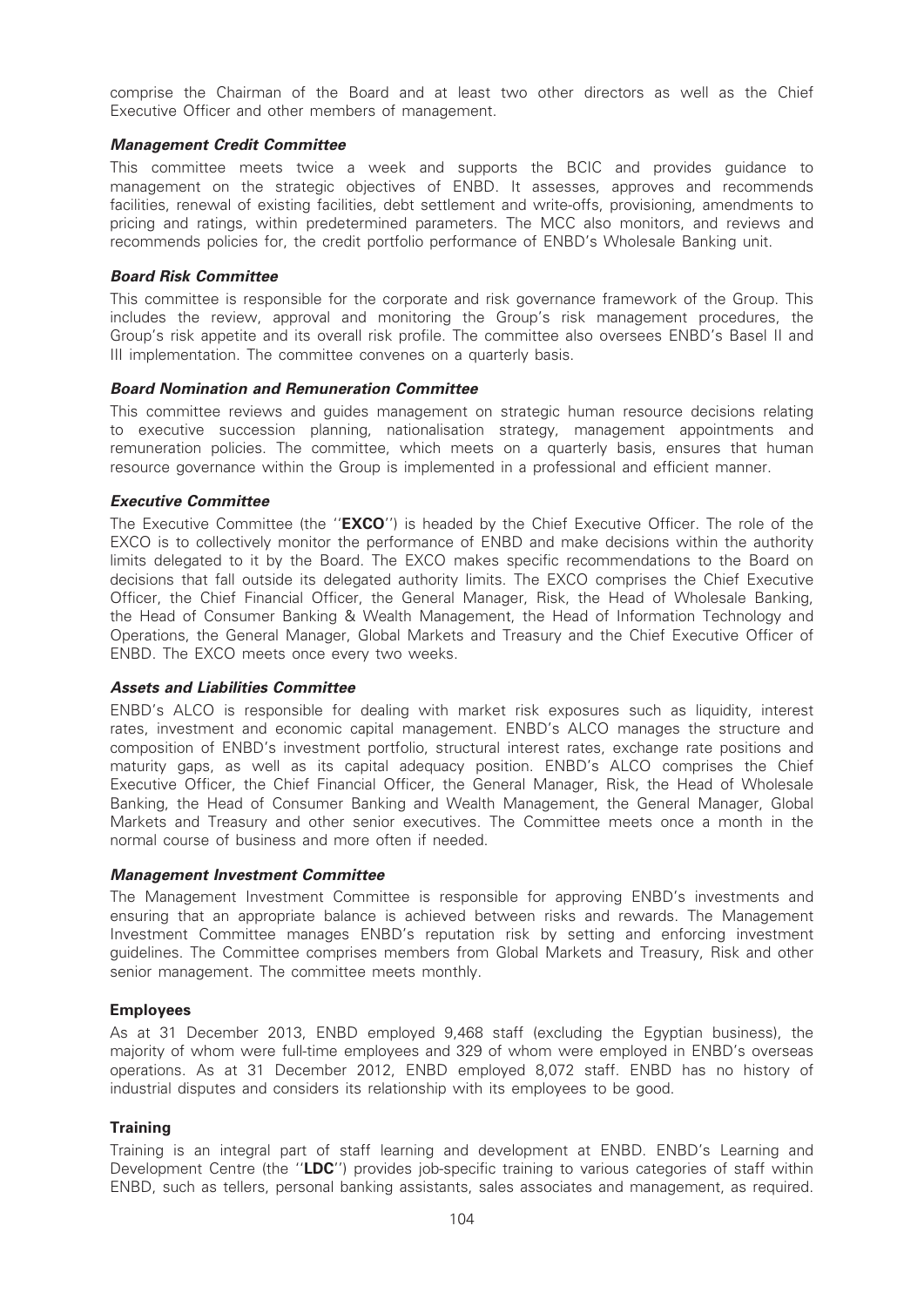The training is provided predominantly through e-learning and skills based workshops. The LDC's financial services training programme is geared towards helping staff attain international certifications such as Chartered Institute for Securities & Investment, Institute of Chartered Accountants in England and Wales – Certificate in Finance, Accounting and Business, and Associate Chartered Accountant Certificate. The LDC's Leadership and Management Development programme is aimed at leadership development at variying seniorities. Such training programmes are often run in collaboration with world renowned providers such as Harvard Business Publishing and the IESE Business School. The LDC also facilitates participation of ENBD staff members in relevant external courses, seminars and workshops to enhance their knowledge and skillsets. In addition, there is a special emphasis on training young UAE nationals to assume roles of responsibility within ENBD. The LDC works with ENBD's various businesses and support units to achieve business results and implement projects successfully by executing targeted training modules based on business and staff requirements.

# Remuneration Policy

The success of ENBD is dependent upon the competence of employees at all levels of its business. ENBD provides a range of reward and recognition schemes to attract, motivate and retain high calibre individuals to drive the performance of the business and drive new growth streams.

ENBD has a variable pay scheme for middle and senior management under which performance bonuses are awarded based on annual performance appraisals. The bonus awarded is dependent on individual performance, the performance of the respective business unit and the performance of ENBD.

ENBD also pays sales staff incentives for achieving sales and revenue targets to its frontline sales and operations staff in retail sales and in the branches. These sales incentives are administered by Retail Finance with oversight by HR. The incentive plan is flexible and changes in the plan are initiated based on business trends and requirements.

### Emiratisation

As part of a policy of ''Emiratisation'', UAE banks were instructed in 1999 to increase the number of UAE nationals on their payroll by at least 4 per cent. per annum until they reached 40 per cent. of the payroll.

ENBD's UAE nationalisation committee is charged with the responsibility of developing existing UAE staff, attracting talent and working to the needs of the community.

In 1999, UAE nationals comprised 20 per cent. of the staff of EBI and as at the date of this Base Prospectus, this proportion is approximately 25 per cent. ENBD plans to continue to increase the percentage of employees who are UAE nationals in line with the ''Emiratisation'' policy. Training and recruitment of nationals for managerial positions is a major objective of ENBD. ENBD continues to support the training and sponsorship of students in local universities and colleges.

#### Related Parties

ENBD enters into transactions with its major shareholders, subsidiaries, directors, executive management and their related concerns in the ordinary course of its business and at commercial interest and commission rates. As at 31 December 2013, ENBD had made loans and advances to related parties totalling AED 92.7 billion and had received customer deposits from related parties totalling AED 6.5 billion.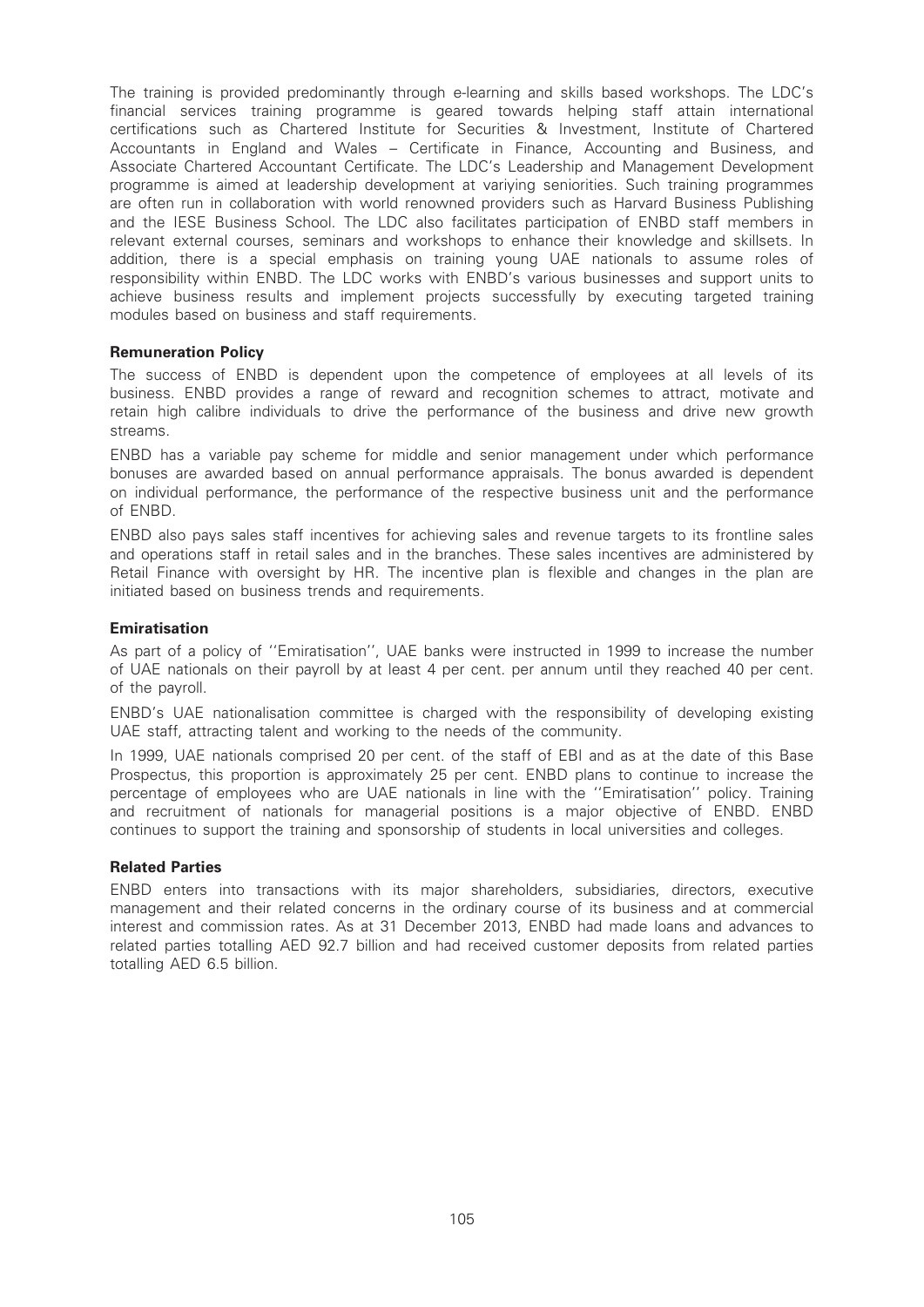# DESCRIPTION OF EMIRATES NBD GLOBAL FUNDING LIMITED

### General

Emirates NBD Global Funding Limited ("EGF") was incorporated in the Cayman Islands as an exempted limited liability company on 3 July 2009 under the Companies Law (as revised) of the Cayman Islands, registered in the Cayman Islands with registration number TU-227990. Its registered office is c/o Deutsche Bank (Cayman) Limited, Boundary Hall, Cricket Square, 171 Elgin Avenue, P.O. Box 1984, Grand Cayman, KY1-1104, Cayman Islands and the telephone number of the registered office is +001 345 949 8244.

The authorised share capital of EGF as at 31 December 2013 is U.S.\$50,000 divided into 50,000 ordinary shares with a par value of U.S.\$1.00 each. The issued share capital of EGF is 1 share, which is fully paid and held by ENBD. EGF has no subsidiaries.

### Business of EGF

EGF has no significant prior operating history or significant prior business.

The objects of EGF, as referred to in its Memorandum of Association (as registered or adopted on 3 July 2009), are unrestricted. EGF will not engage in any business activity other than the issuance of Notes under this Programme and other borrowing programmes established from time to time by ENBD, the issuance of shares in its capital and other activities incidental or related to the foregoing. EGF has established a U.S.\$1,000,000,000 Structured Note Programme (the "Structured Note Programme") on 19 December 2011 whereby it may issue, from time to time, structured notes in different currencies and denominations. The Structured Note Programme is admitted to trading on the Luxembourg Stock Exchange's regulated market and is listed on the official list of the Luxembourg Stock Exchange. As at the date of this Base Prospectus, no notes have been issued by EGF under the Programme, the Structured Note Programme or any other borrowing programme established by ENBD.

#### Financial Statements

Since the date of its incorporation, no financial statements of EGF have been prepared.

#### Directors of EGF

The board of directors of EGF and their principal occupations are as follows:

| <b>Principal Occupation</b>                                                                      |
|--------------------------------------------------------------------------------------------------|
|                                                                                                  |
| Head of Investor Relations & Managing Director, Group Funding<br>& Principal Investments of ENBD |
| Deputy General Manager, Treasury of ENBD<br>Director, Global Funding of ENBD                     |
|                                                                                                  |

The business address of each member of the board of directors is Emirates NBD PJSC, Baniyas Road, Deira, P.O. Box 777, Dubai, United Arab Emirates.

No member of the board of directors has any actual or potential conflict of interest between his duties to EGF and his private interests and/or other duties.

EGF has no employees and is not expected to have any employees in the future.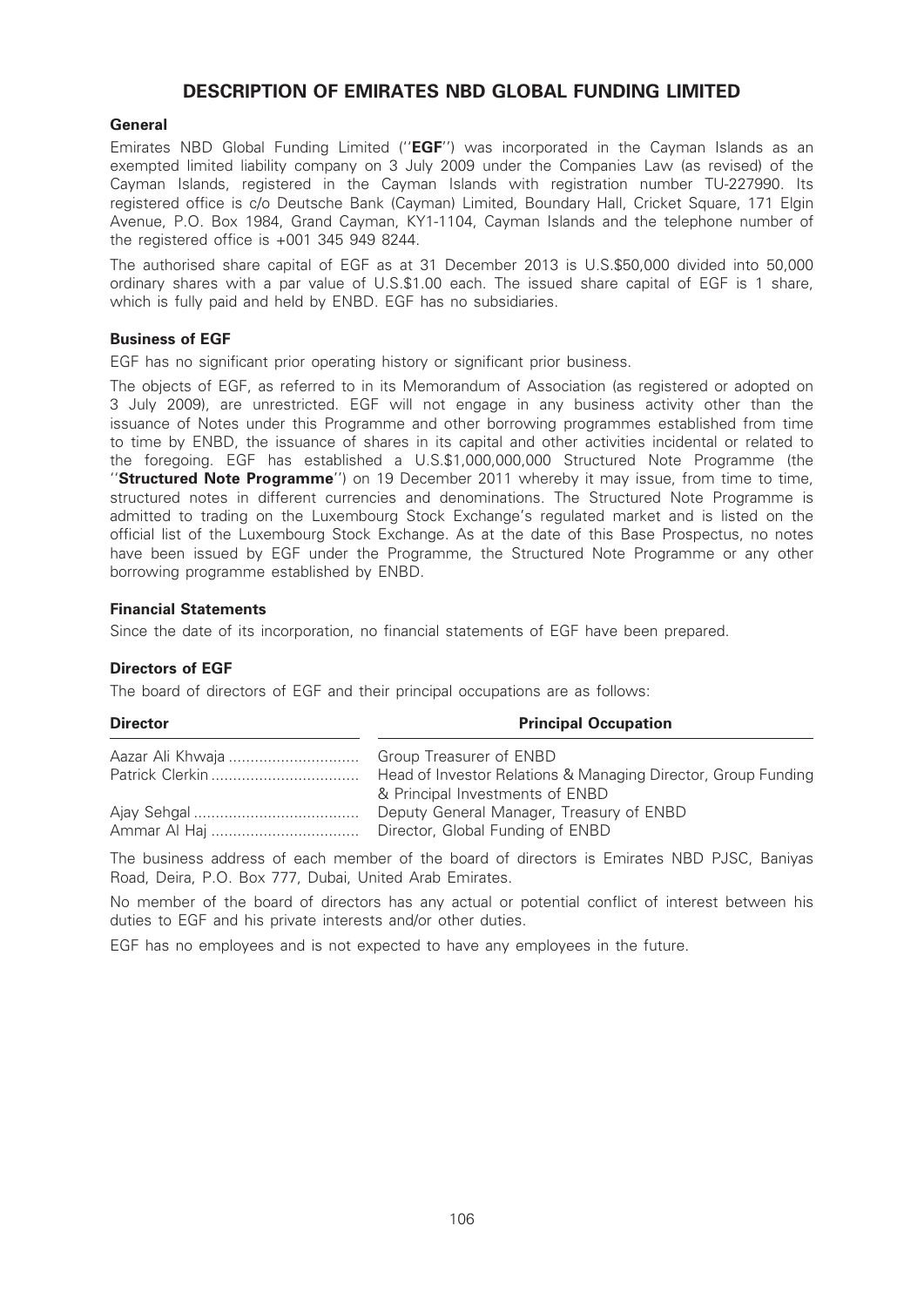# OVERVIEW OF THE UAE AND THE EMIRATE OF DUBAI

# The UAE

The UAE is a federation of seven Emirates. Formerly known as the Trucial States, they were a British protectorate until they achieved independence on 2 December 1971 and merged to form the United Arab Emirates. Each Emirate has a local government headed by the Ruler of the Emirate. There is a federal government which is headed by the President. The federal budget is principally funded by the Emirate of Abu Dhabi.

The UAE as a whole extends along the West coast of the Arabian Gulf, from the coast of the Kingdom of Saudi Arabia near the base of the State of Qatar peninsula in the West to the Emirate of Ras Al Khaimah in the North and across the Mussandum peninsula to the Gulf of Oman in the East, covering an area of approximately 83,600 square kilometres in total.

The federation is governed by the Supreme Council of the Rulers which consists of the Rulers of the seven Emirates (the "Supreme Council"). The Supreme Council elects from its own membership the President and the Vice President (for renewable five year terms). H.H. Sheikh Zayed bin Sultan Al Nahyan, the late Ruler of Abu Dhabi, held the position of President from 1971 until his death in November 2004. During his long presidency, H.H. Sheikh Zayed bin Sultan Al Nahyan oversaw massive investment in the infrastructure of the UAE, which transformed the country. Following his death, his son H.H. Sheikh Khalifa bin Zayed Al Nahyan took over as Ruler of Abu Dhabi and has been elected as President of the UAE.

According to data published by the IMF in April 2013, the UAE is the second largest economy in the Gulf Cooperation Council (the "GCC") region after the Kingdom of Saudi Arabia based on nominal GDP. It has a more diversified economy than most of the other countries in the Gulf Cooperation Council (the "GCC"). According to OPEC data, as at 31 December 2012, the UAE had approximately 6.6 per cent. of the world's proven global oil reserves (giving it the sixth largest oil reserves in the world), generating, according to data produced by the UAE National Bureau of Statistics, 30.8 per cent. of the UAE's GDP for the year ended 31 December 2012.

On 12 December 2013, Moody's reaffirmed the UAE's long term credit rating of Aa2 with a stable outlook. The principal reason cited for this high investment grade rating is the assumption that the obligations of the federal government will be fully supported by the Emirate of Abu Dhabi. The UAE is not rated by the other rating agencies.

# The Emirate of Dubai

The Emirate of Dubai is the second largest emirate in the UAE after the Emirate of Abu Dhabi, and is situated on the west coast of the UAE in the south-western part of the Arabian Gulf. It covers an area of approximately 4,357 square kilometres and, except for a tiny enclave in the Hajar Mountains at Hatta, the Emirate of Dubai comprises one contiguous block of territory. The Ruler of Dubai is Sheikh Mohammed bin Rashid Al Maktoum who is also the Vice President and Prime Minister of the UAE.

The Emirate of Dubai started as a pearl diving and fishing village in the first half of the eighteenth century. The growth of the Emirate began in the early part of the nineteenth century when members of the Bani Yas tribe, led by H.H. Sheikh Maktoum Bin Butti, left the Emirate of Abu Dhabi and migrated north to found an independent sheikhdom in the area now known as Dubai.

In the nineteenth century, Dubai, split by a 14 kilometre long creek that leads into a natural harbour, established itself as a centre for the import and re-export of merchandise and this trade activity, along with the pearling industry, were the most important pillars of Dubai's economic activity during the nineteenth century.

In the early part of the twentieth century, to counter the loss of economic activity from the decline in the pearling industry following the First World War, Dubai sought to attract traders through its liberal business policies and low taxes, enabling the Emirate to establish itself as a centre for trade in gold bullion, textiles and consumer durables.

In the 1930s and 1940s, oil was discovered in Kuwait, Qatar and Saudi Arabia, adding to that already found in Iran, Iraq and Bahrain. In 1958, oil was found off the shore of Abu Dhabi and, in 1966, oil was first discovered by the Dubai Petroleum Company at Fateh, which lies 92 km off the coast of Dubai. Over the years, oil revenues have been used to create and develop the economic and social infrastructure of the Emirate. In addition, as a regional trading hub, Dubai was wellplaced to capitalise on the increase in Middle East business activity that came with oil exports.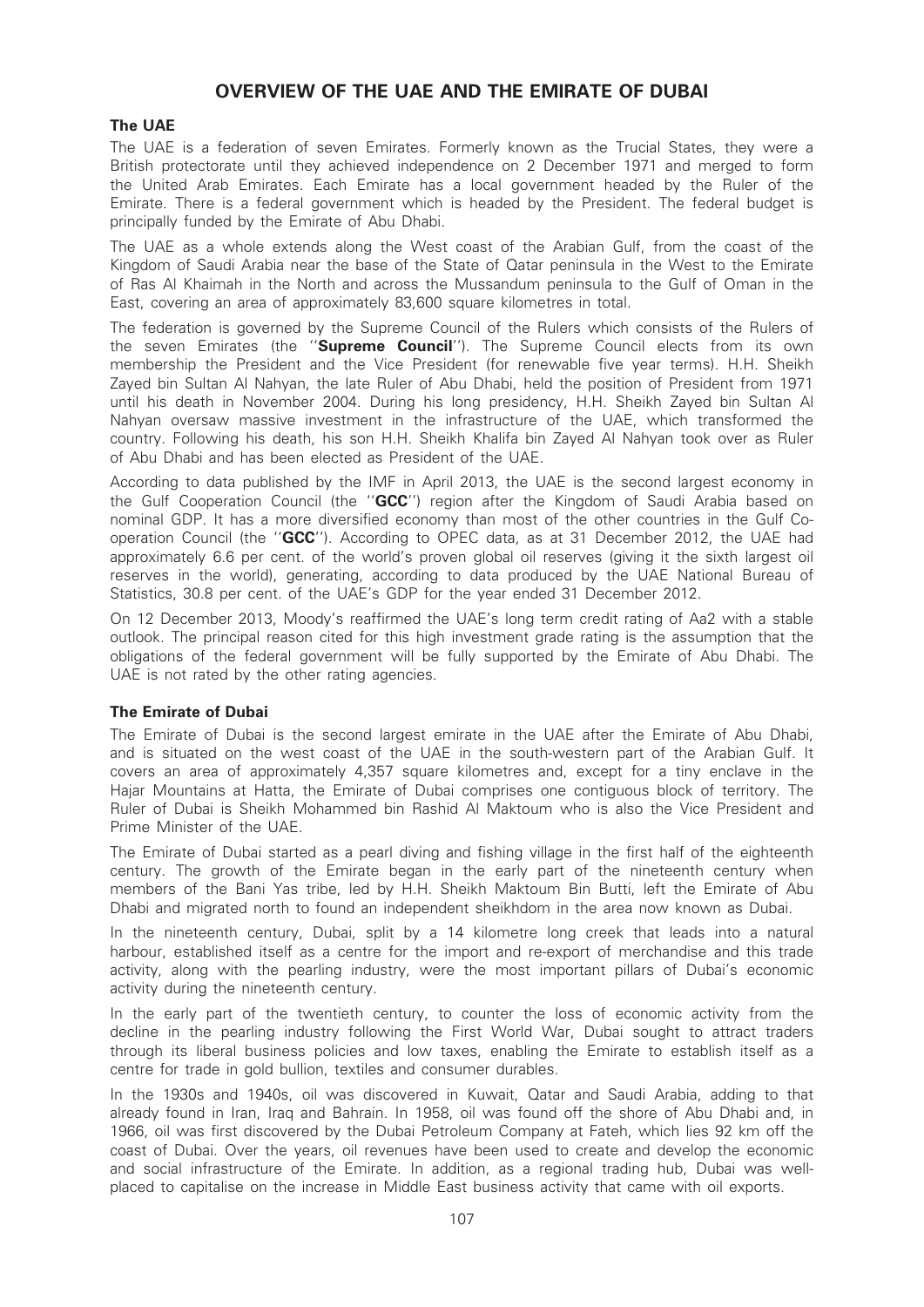Since the establishment of the UAE in 1971, the Emirate of Dubai has developed its status as a major city, enhancing the well-being of its people and creating an environment that attracts businesses and individuals. To support, maintain and develop this status, the Government intends to focus on: (i) achieving comprehensive development and building human resources; (ii) promoting economic development and government modernisation; (iii) sustaining growth and prosperity; (iv) protecting UAE nationals' interests, the public interest and well-being; and (v) providing an environment conducive for growth and prosperity in all sectors.

### Population

The population of the UAE, based on a census carried out in 2005 and according to the UAE National Bureau of Statistics (the "NBS") was approximately 4.1 million, of whom approximately 1.3 million resided in Dubai. The NBS has estimated the population of the UAE to be approximately 8.3 million in 2010. The Dubai Statistics Centre has estimated the population of Dubai to be approximately 2.1 million at the end of 2012.

The populations of both the UAE and Dubai have grown significantly since 1985, reflecting an influx of foreign labour, principally from Asia, as the emirates have developed. The table below illustrates this growth using official census data since 1985 for the UAE:

#### Population of UAE:

| 1985    | 1995 | 2005 | 2010 |
|---------|------|------|------|
|         |      |      |      |
| 370.788 |      |      |      |

Sources: Official UAE Census Data Notes: (1) NBS estimate.

### Estimated Population of Dubai:

The table below sets out the estimated population of Dubai at the end of each of the years indicated:

| 2009 | 2010 | 2011 | 2012 |
|------|------|------|------|
|      |      |      |      |

#### Source: Dubai Statistics Centre

The majority of the population of Dubai is estimated to be non-UAE nationals, mainly drawn from the Indian subcontinent, Europe and other Arab countries. Approximately 76 per cent. of the population is estimated to be male and 24 per cent. female, reflecting the large male expatriate workforce unaccompanied by family members.

The number of 'active individuals' present during the day in Dubai are estimated at considerably more (approximately 3.1 million at year-end 2012), many of whom work within Dubai yet reside outside of it.

As at 31 December 2012, it was estimated that approximately 15.1 per cent. of the population of Dubai was 19 years of age or under, 29.7 per cent. of the population was between 20 and 29 years of age, 34.5 per cent. of the population was between 30 and 39 years of age, 14.8 per cent. of the population was between 40 and 49 years of age, and 5.9 per cent. of the population was 50 years of age or older. Education and training are an important strategic focus for Dubai. The literacy rate in Dubai for persons at or above the age of 15 was estimated at 96.6 per cent. in 2012 (source: Dubai Statistics Centre).

### Governance, Legislation and Judiciary

### The UAE

#### UAE Constitution

The original constitution of the UAE (the "Constitution") was initially provisional and provided the legal framework for the federation. The Constitution was made permanent pursuant to a constitutional amendment in May 1996.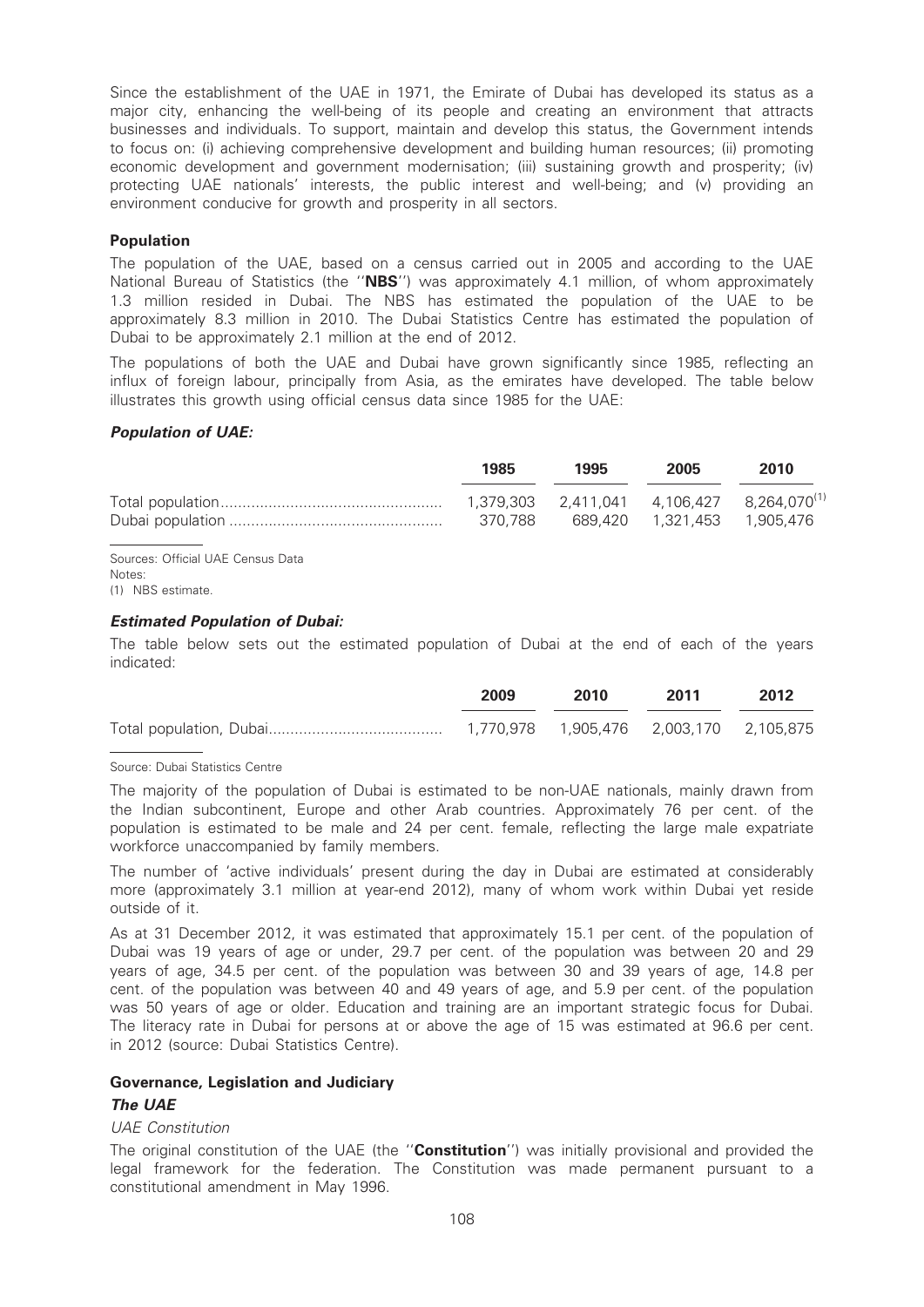The major principle adopted by the Constitution was that jurisdiction for enacting substantive legislation was confined to the federal government, but the local governments of the seven Emirates were authorised to regulate those matters that were not the subject of legislation by the federal government.

Pursuant to Articles 120 and 121 of the Constitution, the federal government is responsible for foreign affairs; security and defence; nationality and immigration; education; public health; the currency; postal, telephone and other communications services; air traffic control and the licensing of aircraft and a number of other matters including labour relations; banking; the delimitation of territorial waters; and the extradition of criminals. Federal matters are regulated through a number of specially created federal ministries which include the Ministries of Defence, Economy, Finance, Foreign Affairs and Justice. Although most of the federal government ministries are based in the Emirate of Abu Dhabi, many also maintain offices in the Emirate of Dubai. The UAE's monetary and exchange rate policy is managed on a federal basis by the UAE Central Bank. Article 122 of the Constitution states that the Emirates shall have jurisdiction in all matters not assigned to the exclusive jurisdiction of the federation, in accordance with the provision of the preceding two Articles.

The individual Emirates are given flexibility in the governance and management of their own Emirates. The Constitution permits individual Emirates to elect to maintain their own competencies in certain sectors. Based on this flexibility, the Emirate of Dubai has elected to assume responsibility for its own education, judicial and public health systems. The natural resources and wealth in each Emirate are considered to be the public property of that Emirate.

Each Emirate manages its own budget on an independent basis and no Emirate has any obligation to contribute to the budget of any other Emirate. Each Emirate makes contributions to the federal budget in agreed amounts.

#### Federal Supreme Council

The UAE is governed by the Supreme Council of the Rulers of all the Emirates. This is the highest federal governing body and consists of the Rulers of the seven Emirates. The Supreme Council elects from its own membership the President and the Vice President of the UAE (for renewable five-year terms). Decisions relating to substantive matters are decided by a majority vote of five Emirates, provided that the votes of both the Emirate of Abu Dhabi and the Emirate of Dubai are included in that majority, but matters that are purely procedural are decided by a simple majority vote.

The Supreme Council is vested with legislative as well as executive powers. It ratifies federal laws and decrees, plans general policy and approves the nomination of the Prime Minister and accepts his resignation. It also relieves him from his post upon the recommendation of the President.

The then Ruler of the Emirate of Abu Dhabi, H.H. Sheikh Zayed bin Sultan Al Nahyan, was elected in 1971 as the first President of the UAE and was re-elected as President for successive five-year terms until his death in November 2004. The then Ruler of the Emirate of Dubai, H.H. Sheikh Rashid bin Saeed Al Maktoum, was elected in 1971 as the first Vice-President of the UAE and continued as Vice-President until his death in 1990. H.H. Sheikh Zayed bin Sultan Al Nahyan was succeeded by his son H.H. Sheikh Khalifa bin Zayed Al Nahyan as Ruler of Abu Dhabi who was elected as President of the UAE in November 2004 by the members of the Supreme Council. H.H. Sheikh Mohammed bin Rashid Al Maktoum became the Ruler of Dubai in January 2006 upon the death of his elder brother H.H. Sheikh Maktoum bin Rashid Al Maktoum who had ruled Dubai since 1990. He was also nominated by the President of the UAE, H.H. Sheikh Khalifa bin Zayed Al Nahayan, to be the next Prime Minister and Vice-President of the UAE in January 2006. The members of the Supreme Council accepted the President's nomination shortly thereafter.

#### Federal Council of Ministers

The Federal Council of Ministers (the "Cabinet") is described in the Constitution as the executive authority for the federation and is responsible for implementing policy decisions of the Supreme Council. The Cabinet is the principal executive body of the federation. The Constitution defines the responsibilities of the Cabinet, which include the issuing of regulations, the preparation of draft laws and the drawing up of the annual federal budget.

Based in the Emirate of Abu Dhabi, the Cabinet is headed by the Prime Minister and consists of the Deputy Prime Minister and a number of other Ministers. These Ministers are normally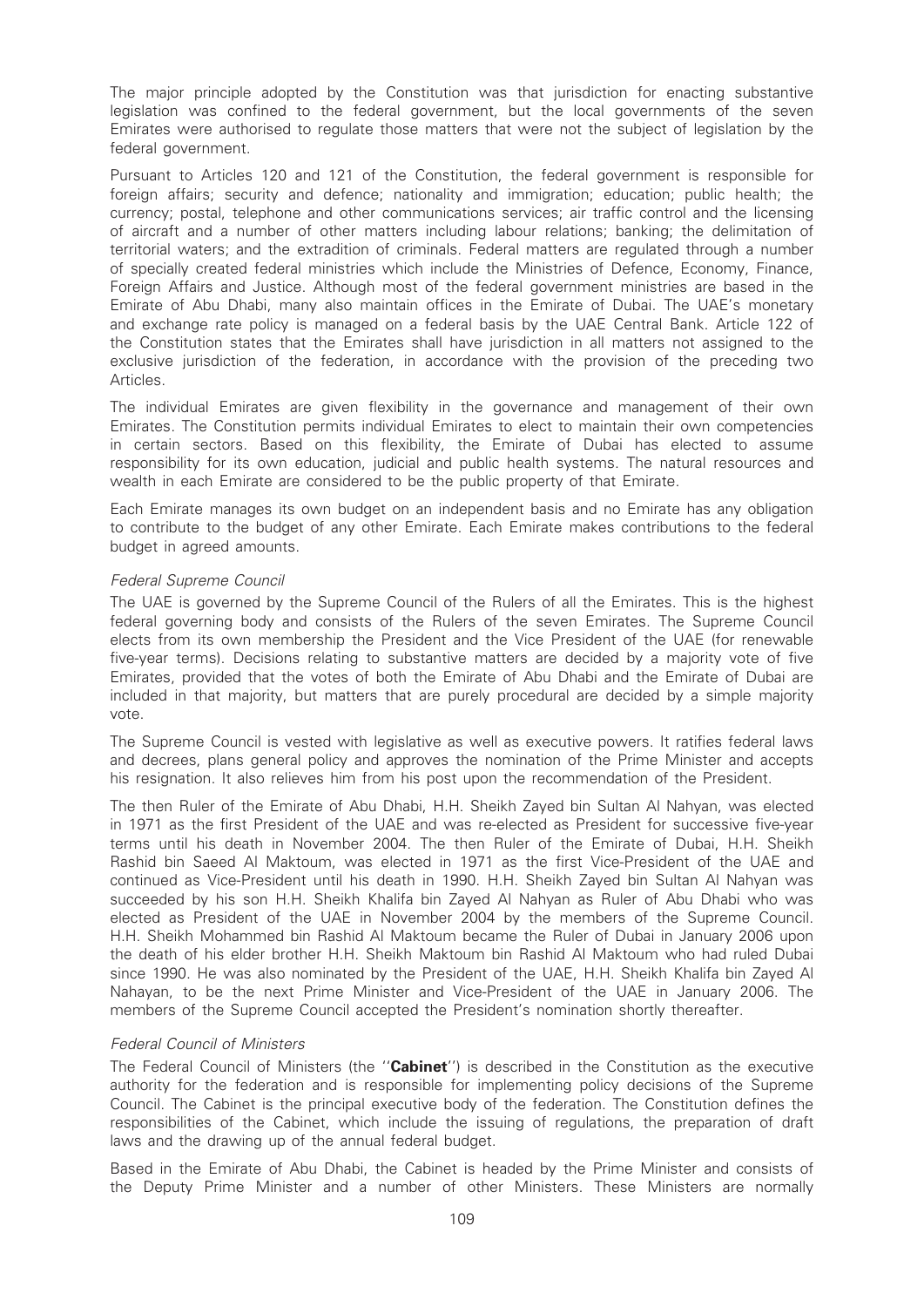selected (for no fixed term) by the approval of the Supreme Council on the recommendation of the Prime Minister.

### Federal National Council

The Federal National Council is a parliamentary body which comprises 40 members who are UAE nationals. Half of the members are appointed by their respective rulers and the other half is elected under an electoral process. Each Emirate appoints members for a particular number of seats based on such Emirate's population and size. The Emirates of Abu Dhabi and Dubai have eight members each, the Emirates of Ras Al Khaimah and Sharjah have six members each and the other Emirates have four members each. The nomination of representative members is left to the discretion of each Emirate, and the members' legislative term is four calendar years. The members represent the UAE as a whole rather than their individual Emirates.

Presided over by a speaker, or either of two deputy speakers elected from amongst its members, the Federal National Council has both a legislative and supervisory role under the Constitution. This means that it is responsible for examining and, if required, amending, all proposed federal legislation, and is empowered to summon and to question any federal minister regarding ministry performance. One of the main duties of the Federal National Council is to discuss the annual budget of the UAE. Although the Federal National Council can monitor and debate government policy, it has no veto or amendment power and cannot initiate any legislation by itself.

The inaugural Federal National Council elections were held in December 2006, following reforms to enhance public participation in the electoral process. Under these reforms, the Ruler of each emirate selected an electoral college numbering approximately 100 times the number of Federal National Council members for the relevant emirate. The members of each electoral college elected half of the Federal National Council members for their emirate, with the remainder being appointed by the Ruler of Dubai.

The most recent Federal National Council elections were held in September 2011, following the issuance of new electoral guidelines by the National Election Commission in May 2011, addressing the methods of selection of representatives to the Federal National Council, the role of the National Election Commission and its sub-committees and general rules on the elections, nominations, campaign, filing of appeals and timeline for the electoral process. On 24 September 2011, 468 candidates stood for election to the 20 elected positions on the Federal National Council, with a voter turnout across the UAE of 35,877, or 27.8 per cent. of an expanded electoral college of 129,274.

#### Legal and Court System

There are three primary sources of law in the UAE, namely: (i) federal laws and decrees (applicable in all seven Emirates); (ii) local laws and decrees (i.e. laws and regulations enacted by an individual Emirate); and (iii) the *Shari'a* (Islamic law). The secondary form of law is trade custom or practice. In the absence of federal legislation on areas specifically reserved to federal authority, the Ruler of Dubai or local government of each Emirate can apply his or its own rules, regulations and practices.

The federal judiciary, whose independence is guaranteed under the Constitution, includes the Federal Supreme Court and Courts of First Instance. The Federal Supreme Court consists of five judges appointed by the Supreme Council. The judges decide on the constitutionality of federal laws and arbitrate on inter-Emirate disputes and disputes between the federal government and the Emirates.

In accordance with the Constitution, three of the seven Emirates (the Emirates of Abu Dhabi, Dubai and Ras Al Khaimah) have elected to maintain their own court system, separate from that of the UAE, and these courts have sole jurisdiction to hear cases brought in the respective Emirates. The judicial system in Dubai is comprised of: (i) a Court of First Instance; (ii) a Court of Appeal; and (iii) a Court of Cassation.

# Emirate of Dubai

The laws of Dubai are passed by Decree of the Ruler of Dubai, Sheikh Mohammed bin Rashid Al Maktoum, who is also the Vice-President and Prime Minster of UAE. The Crown Prince of Dubai is Sheikh Hamdan bin Mohammed Al Maktoum. The Deputy Rulers are Sheikh Hamdan bin Rashid Al Maktoum and Sheikh Maktoum bin Mohammed Al Maktoum.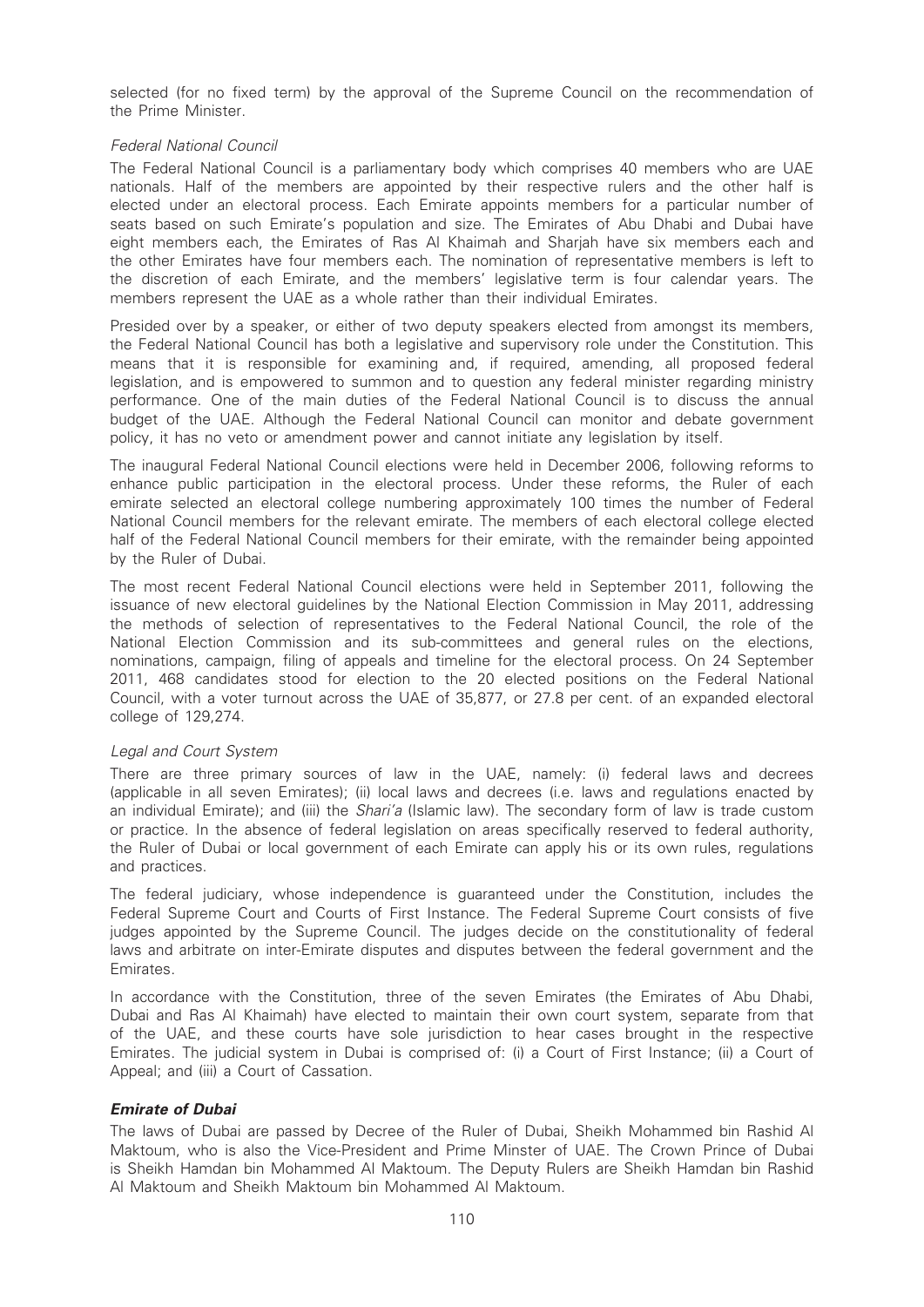The key entities in the structure of the Government are: (i) the Ruler's Court; (ii) the Supreme Fiscal Committee (the "SFC"); and (iii) the Executive Council (the "Executive Council"). The Dubai Department of Economic Development (the ''DED'') and the Dubai Department of Finance (the ''DOF'') are administrative bodies. All five of these entities have distinct roles:

The Ruler's Court: Except in relation to applicable federal laws, His Highness the Ruler of Dubai is the sole legislator for the Emirate and all Dubai laws are passed by His Highness after drafts of the laws have been approved by the Ruler's Court in consultation with the Executive Council. All other matters that require the involvement of His Highness the Ruler of Dubai are channelled through the Ruler's Court.

Supreme Fiscal Committee: The SFC was established in November 2007 to formulate the fiscal policies of the Government and to regulate Government borrowings. The SFC is authorised to approve borrowings by the Government and Government-owned entities on behalf of the Government. The SFC also aims to improve coordination between various Government entities, and to enable government entities to meet their respective development targets in a cost efficient manner.

Executive Council: The Executive Council seeks to ensure coordination amongst Government departments such as the courts, the police, the Health Authority, the Land Department, the Department of Civil Aviation, the DED and the Department of Tourism and Commerce Marketing. The Executive Council works with these departments to implement an overall strategy for the Government, while considering the requirements and strategies of each particular department. In addition, the Executive Council works with the DOF to prepare an overall budget to fund the requirements of the various government departments. In addition to this broad coordination role, the Executive Council also recommends new laws and regulations, and is involved in the implementation of laws promulgated at both the Emirate and federal levels.

Department of Economic Development: The DED is a regulatory and administrative body responsible for licensing and regulation of the business sector. All businesses operating in Dubai are required to be registered with and licensed by the DED. The DED also helps formulate Government policy in relation to economic planning and the promotion of Dubai as a business centre. The DED works closely with relevant government bodies such as the Ministry of Labour and the Real Estate Regulatory Authority.

Department of Finance: The DOF is the local ministry of finance and treasury for the Government. All revenues of the Government are collected within the DOF and all Government authorities are funded through the DOF. In addition, the DOF also functions as an administrative office of the SFC for executing and monitoring compliance with the SFC's decisions.

# Strategy of Dubai

Since the establishment of the UAE in 1971, Dubai has developed its status as a major city, enhancing the well-being of its people and creating an environment that attracts businesses and individuals. To support, maintain and develop this status, the Government intends to focus on (i) achieving comprehensive development and building human resources, (ii) promoting economic development and government modernisation, (iii) sustaining growth and prosperity, (iv) protecting UAE nationals' interests, the public interest and well-being, and (v) providing an environment conducive for growth and prosperity in all sectors.

# Dubai Strategic Plan 2015

In 2007, the Government adopted a set of guiding principles for the various sectors that comprise the Dubai Strategic Plan 2015 (the "DSP 2015"). The aim of the DSP 2015 is to ensure an understanding of the Government's vision among all government entities and a common framework for the operations of these entities. The DSP 2015 focuses on the core areas of economic development; social development; security, justice and safety; infrastructure, land and development; and government excellence.

The global economic crisis significantly impacted the Government's economic development plans and, as a result, the government is currently reassessing the stated aims of the DSP 2015 in the area of economic development. The DED has been given responsibility for revision of these aims. The stated aims of the DSP 2015 in all other areas remain unchanged.

#### Economic Development

The DSP 2015 envisages that future economic growth will be focused on the following six sectors: travel and tourism; financial services; professional services; transport and logistics; trade and storage; and construction. These sectors were identified based on their then current status, international competitiveness, Dubai's capacity to develop them and the availability of necessary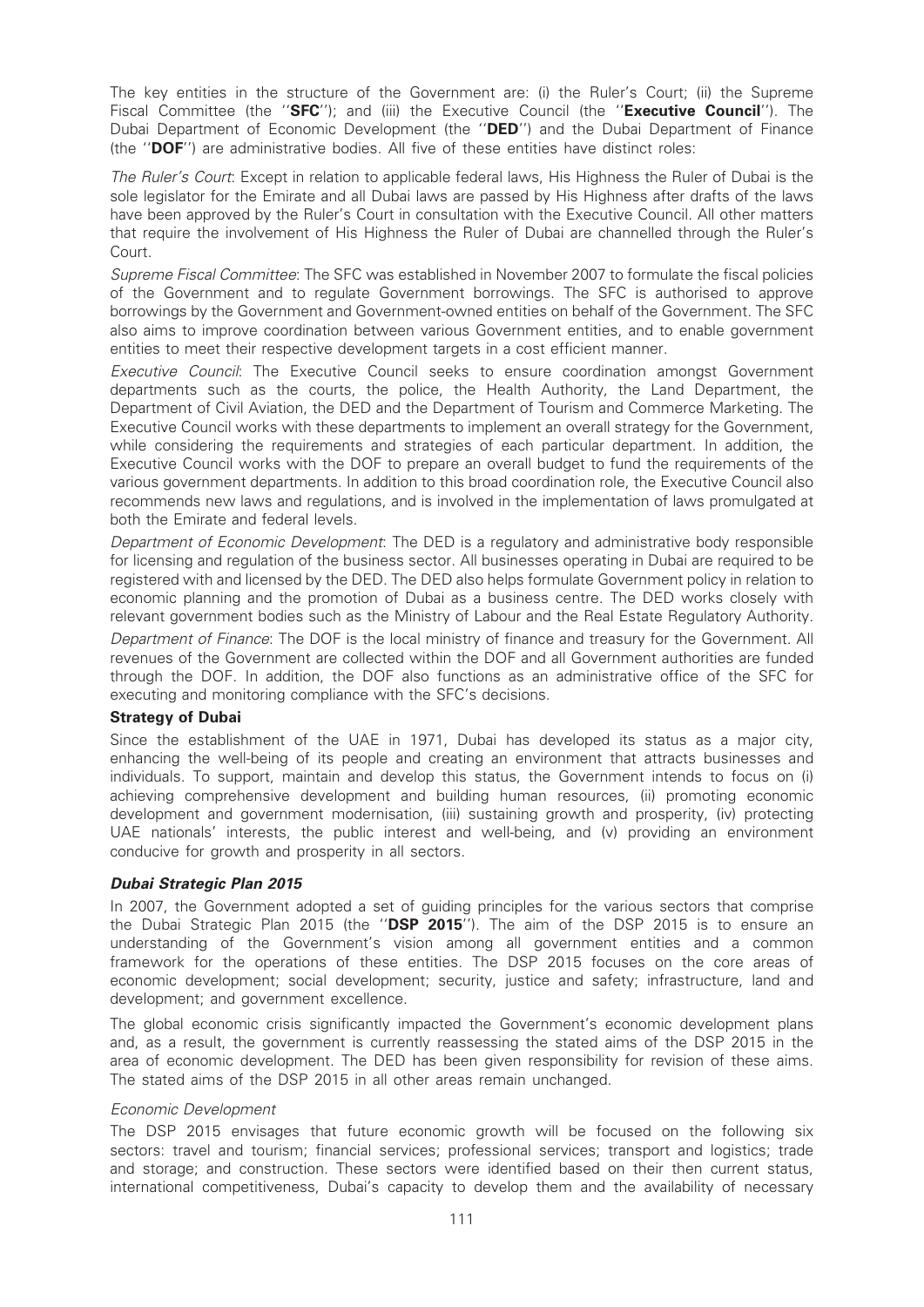enabling factors. The DSP 2015 identifies seven enabling factors that need to be developed in parallel, namely human capital; productivity; science, technology and innovation; the cost of living and doing business; quality of life; economic policy and institutional framework; and laws and regulations.

The specific strategic approaches designed to achieve the DSP 2015's economic development goals are briefly described below:

- Sector focus and development: moving Dubai to a new growth path, coupled with future diversification, while maintaining the focus on high value-added sectors that can boost overall economic growth:
- Productivity growth: transforming Dubai into a hub of business excellence by raising the productivity of economic sectors and maintaining high production quality standards;
- Human capital excellence: preparing Dubai's workforce for the high-value, knowledge-driven economy, which requires attracting and retaining skilled employees, improving UAE nationals' qualifications and increasing their motivation;
- Science, technology and innovation: turning Dubai into a science and technology hub in targeted sectors, by supporting the development of existing sectors, and establishing the right environment for nurturing the post-2015 economy;
- Cost of living and doing business: ensuring and maintaining Dubai's competitiveness by managing the cost of living in the emirate;
- Quality of life improvement: establishing Dubai as a preferred home for current and future residents by improving the well-being of citizens and residents and helping them live healthier lives enriched with opportunity and choice; and
- Economic policy and institutional framework: striving for excellence in economic policy-making and deployment through coordination with the federal government, the provision of adequate data, and strengthening the institutional framework and capabilities.

Following the global economic crisis, the Government chose to reassess the economic growth and productivity goals set out in the DSP 2015. As part of this reassessment, which is still ongoing, the Government is in the process of preparing a Medium Term Economic Plan to be implemented through to 2015 (the "Medium Term Economic Plan"). The specific proposals and goals that will ultimately be included in the Medium Term Economic Plan will be based on an evaluation which was performed on the growth and performance of Dubai's economy during the period from 2000 to 2010. This review includes a macroeconomic and microeconomic analysis, including an analysis of the various sectors of Dubai's economy during this time, as well as the identification of broad economic development trends such as the importance of increased trade relations with emerging Asian economies such as India and China, the rapid growth in Dubai's labour force since 2000, with total domestic employment growing by 251 per cent. between 2001 and 2009, and the increased importance of Dubai's free trade zones.

The Medium Term Economic Plan is broadly envisioned to emphasise three goals. First, it will focus on reinforcing and growing Dubai's already established position as a regional and global hub for travel, tourism, trade, transportation and logistics services. Second, it will promote the expansion of Dubai's knowledge based economy by creating a regulatory and economic environment conducive for growing the financial and professional services industries, by attracting international companies to establish their headquarters in Dubai and by further establishing Dubai as a regional centre for the construction services industry. Third, it will continue to encourage major Dubai-based companies to expand globally, thereby deepening Dubai's interconnectedness with the global economy. Economic sectors such as retail and trade, transportation and logistics, tourism and financial services are therefore expected to remain important drivers of Dubai's economic growth in the future.

#### Social Development

The DSP 2015 acknowledges that, for economic success to be sustainable, it is important that social development sector infrastructure be developed. To ensure that the social development sector is properly equipped to deliver the services required, the DSP 2015 set a number of development aims and strategies for achieving those aims. In particular, the aims and strategies focus on: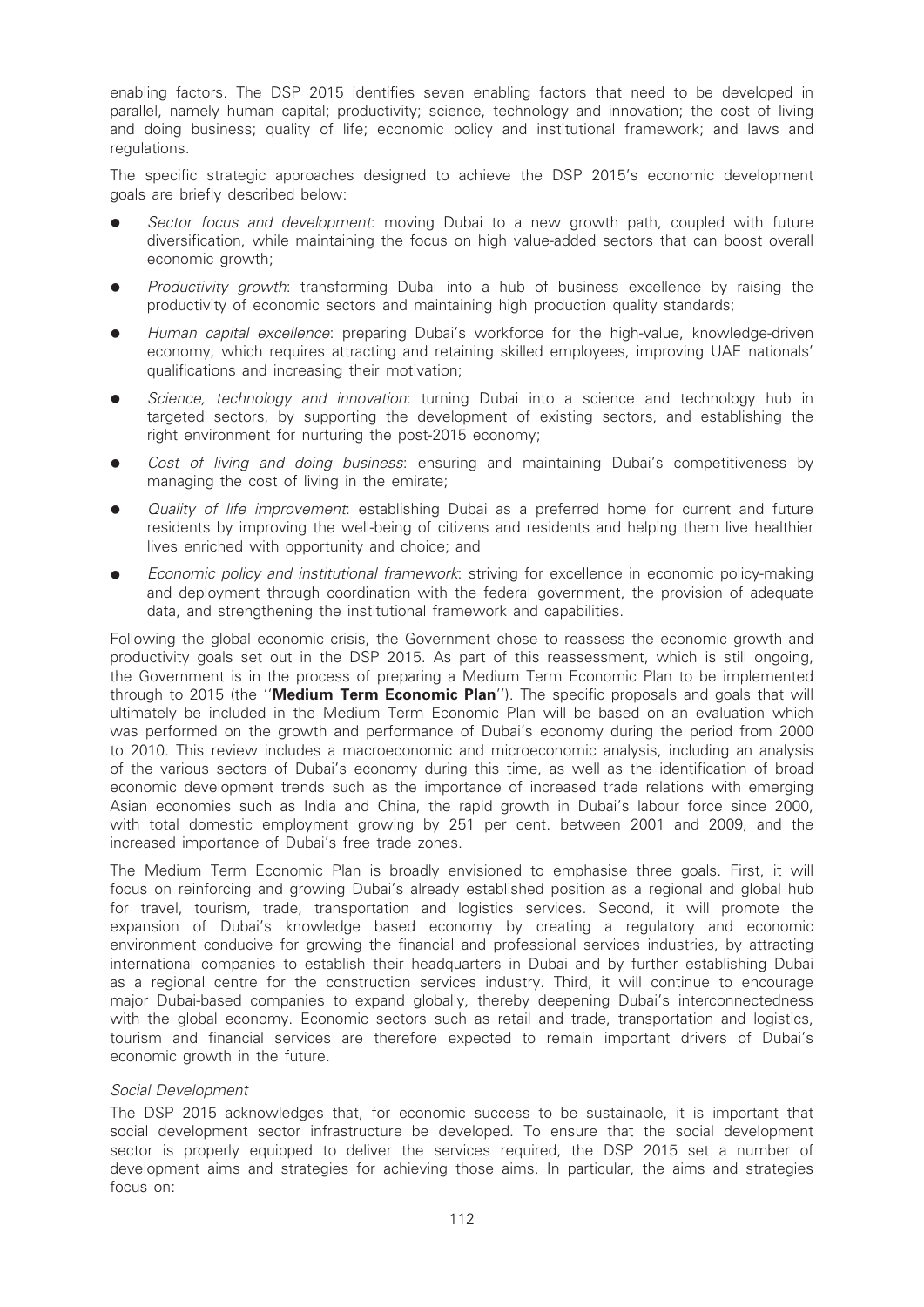- preserving national identity and improving community cohesion through, among other measures, amending immigration rules to ensure and maintain a demographic balance and raising levels of cultural awareness and Arabic language proficiency;
- increasing UAE nationals' participation in the workforce and society by equipping them with the necessary life skills for living in a rapidly changing environment and supporting them to become preferred employees in strategic sectors;
- improving the achievement of students and ensuring that all UAE nationals have access to quality education through a range of measures targeted at improving educational facilities, governance, the quality of teaching staff, the curriculum and access to education;
- improving the quality of healthcare services and the health of the population through a range of measures targeted at, among other things, improving the quality and availability of healthcare facilities, governance and the introduction of health insurance;
- ensuring that quality social services are provided to meet the needs of the population by, among other measures, improving the availability of and access to appropriate services and mobilising voluntary social work and civil organisations;
- ensuring equality and acceptable working conditions for the workforce through coordination with the federal authorities to improve and update labour regulations, increasing the awareness of both employers and employees in relation to their respective rights and providing an environment which attracts and retains the necessary expertise; and
- enriching the cultural environment through the development of infrastructure, the identification of talent and the promotion of cultural events.

### Infrastructure, Land and Environment

The strategic vision for this sector is to integrate infrastructure development and environmental focus in order to achieve sustainable development. Within this context, the Government aims to provide a sustainable, effective and balanced infrastructure including all elements such as energy, electricity, water, roads, transportation and waste management while protecting the environment. In particular:

- urban planning will focus on optimising land use and distribution to balance economic, infrastructure and social development needs while preserving natural resources;
- the provision of efficient energy, electricity and water supplies to meet the emirate's growing needs;
- the provision of an integrated roads and transportation system to facilitate mobility and improve safety; and
- maintaining the emirate as a clean, attractive and sustainable environment.

#### Security, Justice and Safety

The aims in this sector are to provide the infrastructure necessary to ensure human rights and public safety in light of the socio-economic environment and the global challenges faced by Dubai. In particular, there will be a focus on preserving security and order through improvements in the police force and border controls whilst ensuring the integrity and transparency of the security services and the protection of human rights. Crisis management and disaster contingency plans are to be developed to ensure the provision of necessary equipment and infrastructure in the event of a crisis.

In the justice area, access to, and the administration of, justice is to be improved through a range of measures aimed at improving case management, the quality of the judiciary and the elimination of existing economic, geographic, legal and protective barriers that impede access to justice.

In terms of safety, relevant safety regulations are to be improved and safety awareness raised and legislation relating to public health is to be updated and developed.

#### Government Excellence

Although the Government has made progress in enhancing public sector performance in recent years, including through modernising operations, introducing e-government initiatives and promoting the use of advanced technologies, the emirate's leadership remains committed to further enhancing the Government's ability to continuously provide world-class services. The DSP 2015 envisages that the Government will focus on five long-term strategic aims: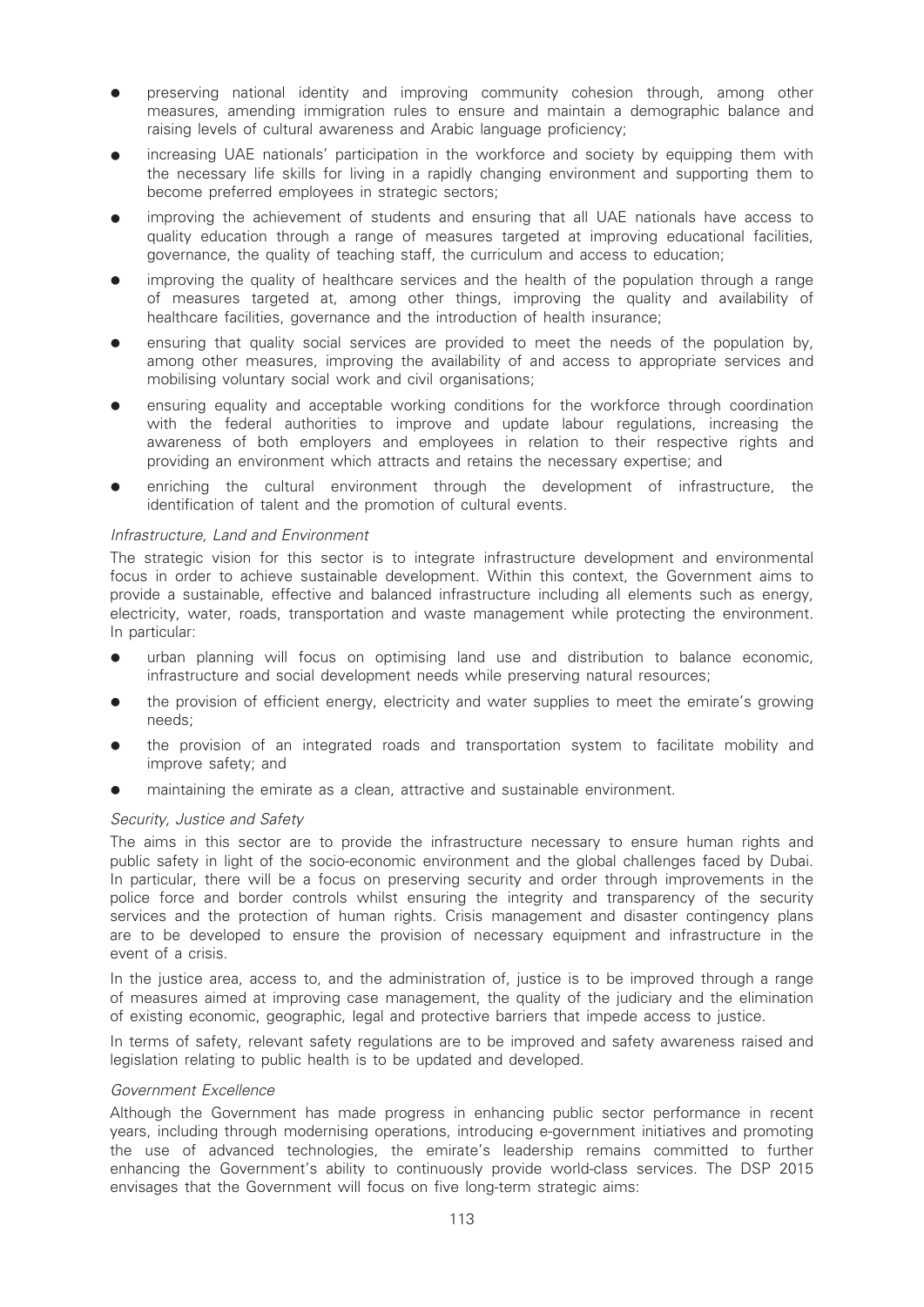- strengthening its strategic and forward-looking focus through implementing an integrated strategy across all government entities, developing mechanisms for risk identification and management and for the evaluation of policies after they have been implemented;
- enhancing the Government's organisational structures and accountability including through the introduction of key performance indicators;
- increasing efficiency through improved financial management techniques such as resultsbased budgeting, linking budgets to government priorities, ensuring that all departments move from cash based to accruals-based financial systems and updating accounting policies and the consolidation of accounts as well as outsourcing to the private sector where appropriate;
- enhancing responsiveness and customer service through technology improvements and the introduction of complaints and customer care programmes; and
- empowering and motivating public service employees through training, performance management and other tools.

In line with its strategic development plans, the Government implemented a number of reforms in 2007, including a public sector reorganisation to establish a more systematic form of government; to standardise legislation and governance across government institutions and agencies; and to clearly define the role of the various government entities. These changes, made as part of the Institutional Restructuring programme, were designed to bring about more transparent, efficient and accountable institutions. The Government also enacted a number of structural reforms to enhance public sector efficiency and the institutional framework in relation to the budget and debt management process, including the establishment of a new budget framework for performance management and enhanced budgeting and cash management capabilities.

### International Relations

Pursuant to Articles 120 and 121 of the UAE Constitution, foreign policy and international relations are a federal matter and, accordingly, Dubai does not enter into bilateral agreements with foreign governments.

The foreign policy of the UAE is based upon a set of guiding principles, laid down by the country's first President, Sheikh Zayed bin Sultan Al Nahyan. He derived these principles from his belief in the need for justice in international dealings between states, including the necessity of adhering to the principle of non interference in the internal affairs of others and the pursuit, wherever possible, of peaceful resolution of disputes, together with support for international institutions, such as the United Nations (the UN).

Within the Arabian Gulf region, and in the broader Arab world, the UAE has sought to enhance cooperation and to resolve disagreement through the pursuit of dialogue. Thus, one of the central features of the UAE's foreign policy has been the development of closer ties with its neighbors in the Arabian Gulf region. The Gulf Cooperation Council (GCC), which comprises the UAE, Kuwait, Saudi Arabia, Bahrain, Qatar and Oman, was founded at a summit conference held in Abu Dhabi in May 1981.

At the broader level of the Arab world as a whole, the UAE is committed to rebuilding a sense of common purpose among both its people and its governments and, to this end, has supported the strengthening of common institutions, such as the League of Arab States. Beyond the Arab world, the UAE has pursued a policy of seeking, wherever possible, to build friendly relations with other nations, both in the developing and in the industrialised world. The UAE also maintains cordial relations with other regional states and has established good relations with the United States of America and the European Union as well as with developing nations in Africa and many of the countries of the former Soviet Union. In 2010, the UAE entered into a nuclear cooperation agreement with the United States that provides the foundation for the UAE's civilian nuclear energy programme and provides a legal framework for commerce in civilian nuclear energy between the two countries.

Since its establishment, the UAE has played an active role in the provision of financial aid to developing countries and has been a contributor of emergency relief to countries and areas affected by conflict and natural disasters. The philosophy behind the aid policy is two-fold: first, the provision of help for the needy is a duty incumbent on all Muslims and, second, the country's policy on utilisation of the revenues from its oil and gas production has always included a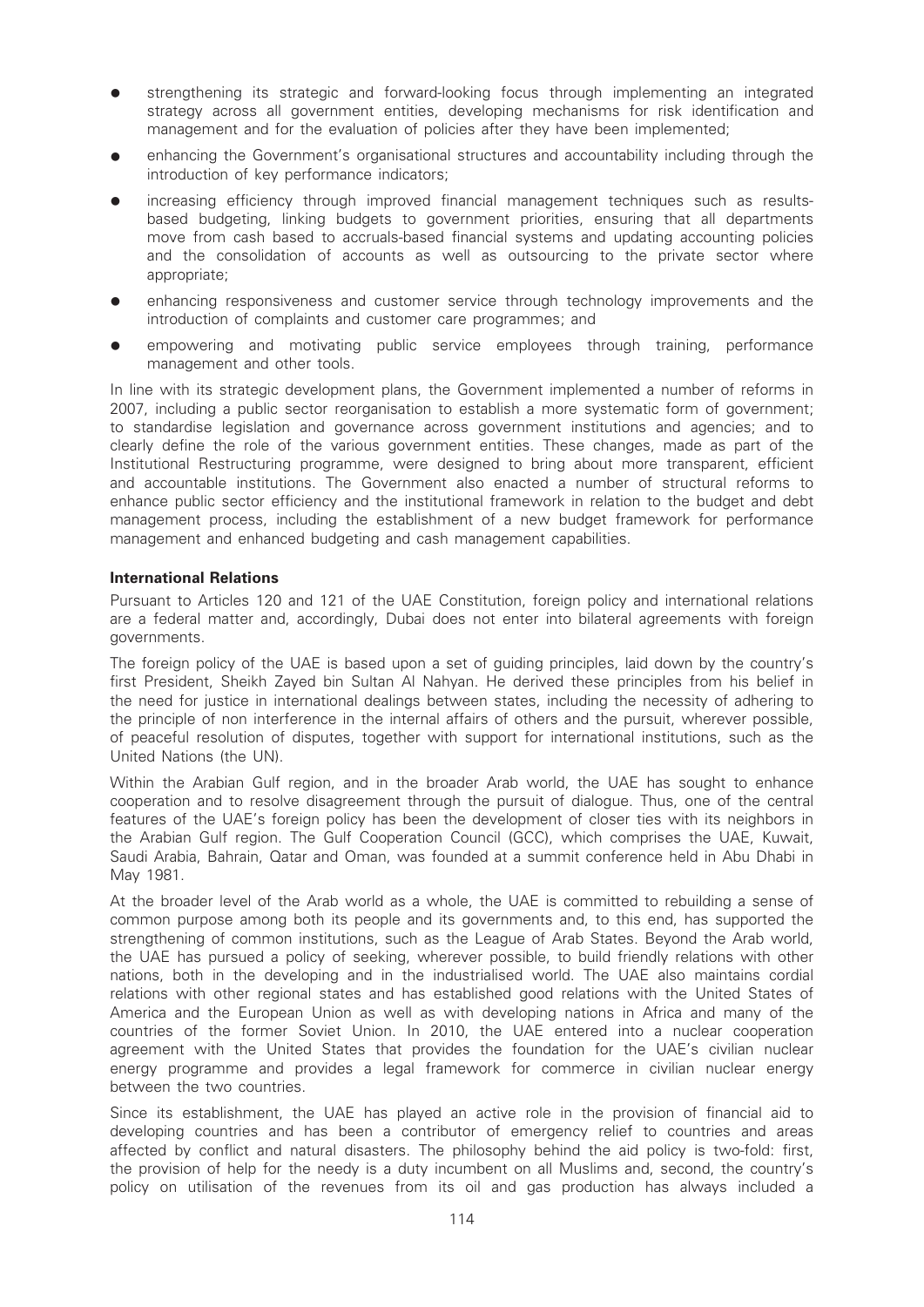component that they should be devoted, in part, to helping other countries which have fewer natural resources.

The UAE is an active participant in a number of multi-lateral developmental institutions, including the International Bank for Reconstruction and Development (the World Bank), the IMF, the International Development Agency and regional bodies like the OPEC Fund for International Development, the Arab Gulf Fund for the UN, the Arab Bank for Economic Development in Africa, the Abu Dhabi-based Arab Monetary Fund and the Islamic Development Bank. In addition, the UAE is a member of various international organisations including, among others, the GCC, the UN, the League of Arab States, the Organisation of Islamic Countries, the Organisation of Arab Petroleum Exporting Countries, the Organisation of the Petroleum Exporting Countries (OPEC), the World Health Organisation, the International Organisation for Industrial Development, the World Trade Organisation and the Asia-Pacific Economic Co-operation.

The UAE has an ongoing dispute with Iran and is in continuing discussions with Saudi Arabia over border issues. Since 1971, the three Gulf islands of Abu Musa and Greater and Lesser Tunb have been occupied by Iran. The UAE believes that these islands should be returned to the emirate of Sharjah, which claims sovereignty over them, and is seeking to resolve the dispute through bilateral negotiations or a reference to international arbitration.

The UAE is also seeking, through negotiation, to resolve issues related to the 1974 provisional and, as yet, unratified, agreement with Saudi Arabia on the border between the two countries, which the UAE believes should be substantially amended. In addition, the UAE is involved in discussions with the governments of Saudi Arabia and Qatar over a maritime corridor which Qatar has purported to grant to Saudi Arabia, from within Qatar's own maritime waters, but which crosses part of the route of the gas pipeline between Qatar and the UAE.

#### Economy of the UAE

The UAE is the second largest economy in the GCC after Saudi Arabia. According to OPEC data, at the end of 2012, the UAE had approximately 6.6 per cent. of the world's proven global oil reserves (giving it the sixth largest oil reserves in the world). According to data produced by the UAE National Bureau of Statistics, the UAE's crude oil and natural gas sector accounted for approximately 31.2 per cent. and 30.6 per cent. of the UAE's GDP in real terms in 2012 and 2011 respectively.

The NBS has estimated on a preliminary basis that real GDP in the UAE for 2012 was AED 1025.6 billion and in 2011 was AED 982.7 billion, representing a real GDP growth rate of 4.4 per cent. and 3.9 per cent. respectively, reflecting the general economic recovery in the wake of the global economic crisis. In 2010, the NBS estimated that real GDP in the UAE was AED 946.0 billion, representing a real GDP growth rate of 1.7 per cent. for that year.

The table below shows the UAE's nominal and real GDP and nominal and real GDP growth rates for each of the years indicated.

|                                  | 2009    | 2010    | 2011    | 2012      |
|----------------------------------|---------|---------|---------|-----------|
| UAE Nominal GDP (AED millions)   | 935.766 |         |         | 1.409.502 |
| UAE Nominal GDP growth rates (%) | (19.2)  | 12 R    | 21 S    | 10.1      |
|                                  | 930.475 | 946.021 | 982.725 | 1.025.623 |
| UAE Real GDP growth rates (%)    | (4.8)   | 17      | 39      | 44        |

Sources: UAE National Bureau of Statistics and Ministry of Finance, preliminary estimates.

Although it has one of the most diversified economies in the GCC, the UAE's wealth remains largely based on oil and gas. Whilst, fluctuations in energy prices do have a bearing on economic growth, the UAE is generally viewed as being less vulnerable than some of its GCC neighbours, due to the growth in the non-oil sector, particularly trading, finance, real estate and tourism.

#### Economy of Dubai

Dubai has a diversified economy which has demonstrated renewed growth, with real GDP increasing by approximately 3.3 per cent. in 2011 and 4.4 per cent. in 2012 after the effects of the global economic recession led to a decrease in real GDP in 2009. Since the UAE was established, when approximately 50 per cent. of Dubai's GDP was oil-related, Dubai's reliance on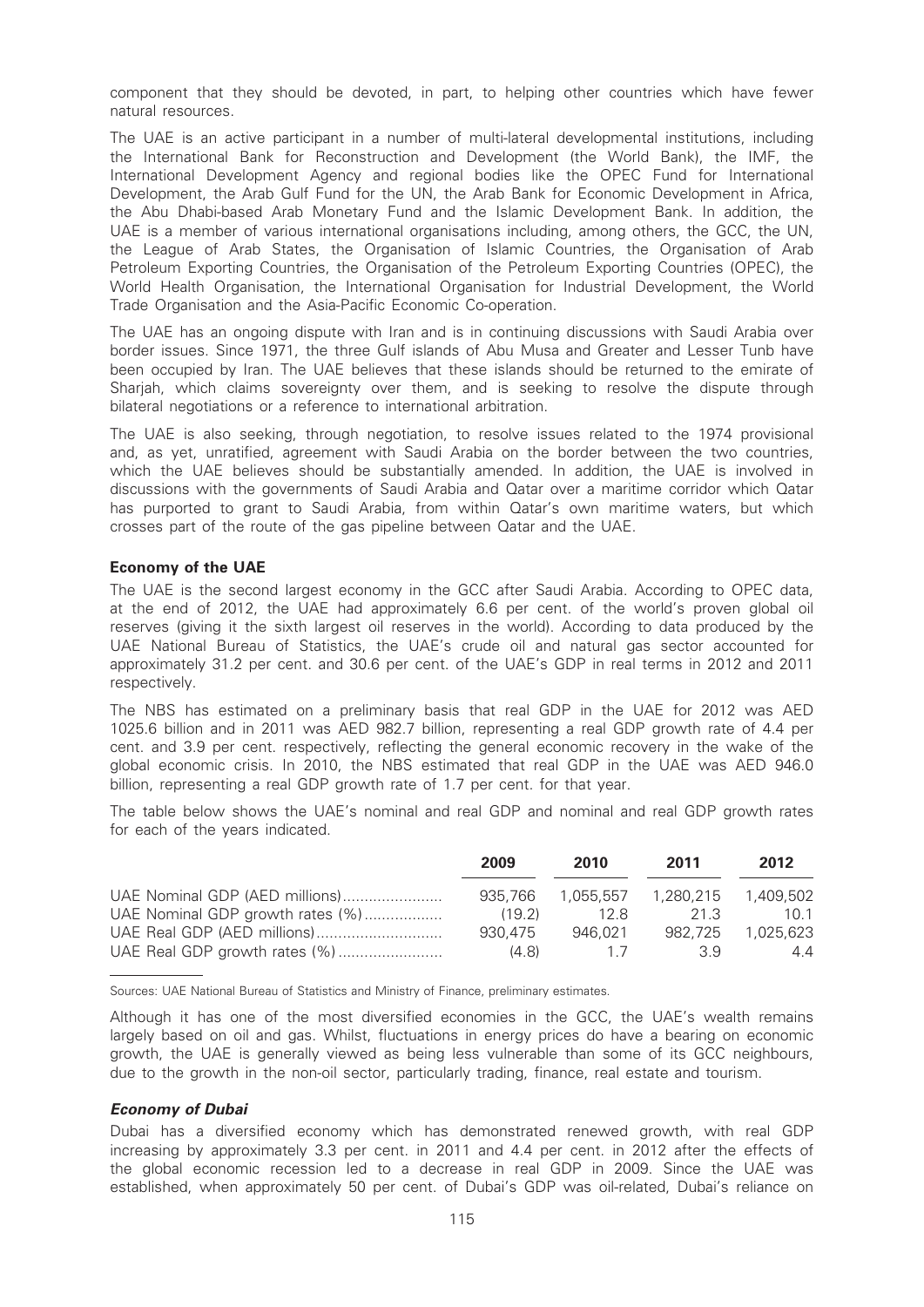oil has decreased significantly, with the mining, quarrying and oil and gas sector accounting for 1.5 per cent. of real GDP in 2012.

The table below shows Dubai's real GDP and real GDP growth rates for each of the years indicated:

| 2012    | 2011    | 2010               | 2009    |
|---------|---------|--------------------|---------|
| 333.705 |         | 315.392 303.595(1) | 294.157 |
| 5.8     | 39      | 32                 | (14.2)  |
| 318.379 | 304.989 | 295.256            | 285.162 |
| 44      | 33      | 35                 | (2.7)   |

(1) Does not include the Non-Profit Organisations sector.

Source: Dubai Statistics Centre, NBS.

The real GDP of Dubai in 2012 equalled 31.0 per cent. of the real GDP of the UAE in the same year. In 2011 and 2010, the equivalent proportions were 31.0 per cent. and 31.2 per cent., respectively. Dubai's real GDP per capita in 2012 was approximately U.S.\$41,167, based on an assumed population of 2,105,875 and an exchange rate of U.S.\$1.00 = AED 3.6725.

Within Dubai, no single economic sector contributed more than 31 per cent. to total real GDP in 2012, with the largest sector being the wholesale and retail trade and repairing services sector which contributed AED 96.3 billion, or 30.3 per cent., of Dubai's real GDP, reflecting Dubai's strategic geographic location, rising levels of international trade and the Government's longstanding strategy of positioning Dubai as a trading centre. Other significant contributors to real GDP in 2012 include the manufacturing sector, which contributed AED 48.9 billion, or 15.4 per cent., to real GDP; the transport, storage and communications sector, which contributed AED 45.8 billion, or 14.4 per cent., to real GDP; the real estate and business services sector, which contributed AED 39.9 billion, or 12.5 per cent., to real GDP; the financial services sector, which contributed AED 35.4 billion, or 11.1 per cent., to real GDP and the construction sector, which contributed AED 24.8 billion, or 7.8 per cent., to real GDP. Together, these six sectors contributed 91.5 per cent. of total real GDP in 2012. By contrast, the government services sector contributed 5.6 per cent., the restaurants and hotels sector contributed 4.5 per cent. and the mining, quarrying and oil and gas sector contributed 1.5 per cent. to real GDP in 2012.

In terms of growth, the four strongest principal sectors in recent years have been the electricity and water sector, with a compound annual GDP growth rate of 14.1 per cent. between 2009 and 2012; the restaurants and hotels sector, with a compound annual GDP growth rate of 12.5 per cent. between 2009 and 2012; the domestic services sector, with a compound annual GDP growth rate of 11.9 per cent. between 2009 and 2012; and the manufacturing sector, with a compound annual GDP growth rate of 11.6 per cent. from 2009 to 2012.

Significant growth sectors for Dubai in 2012 were manufacturing, restaurants and hotels, transport, storage and communications and electricity and water. The manufacturing sector grew by 13.0 per cent. in real terms in 2012 principally due to increased demand for non-oil exports from Dubai, particularly industrial exports. The restaurants and hotels sector grew by 16.9 per cent. in real terms in 2012 as a result of increased tourism and higher revenues in the hotel sector. The transport, storage and communication sector grew by 7.3 per cent. in real terms in 2012 as a result of growth in foreign trade levels, an increase in activity at domestic ports and airports (which increased demand for freight and transportation services) and increased revenues collected from the transport sector as a result of a higher number of passengers using public transport. The electricity and water sector grew by 4.8 per cent. in real terms in 2012 as a result of increased generation and consumption of electricity and water in Dubai. In addition, the wholesale and retail trade and repairing services sector grew by 2.3 per cent. in real terms in 2012, largely due to increased economic activity and imports, as this sector depends largely on imports.

In contrast, since the middle of 2008, and reflecting the global financial crisis and sharp falls in international oil and gas prices, there have been significant declines in real estate sales prices and rental rates in the UAE as a whole and a significant slowdown in construction activity. These factors adversely impacted Dubai's GDP in 2010 and 2011, with the real estate and construction sectors declining in real terms in 2010 by 2.6 per cent. and 14.7 per cent., respectively, and in 2011 by 2.6 per cent. and 5.7 per cent., respectively (see "Risk Factors - Factors that may affect ENBD's ability to, in its capacity as Issuer, fulfil its obligations under Notes issued under the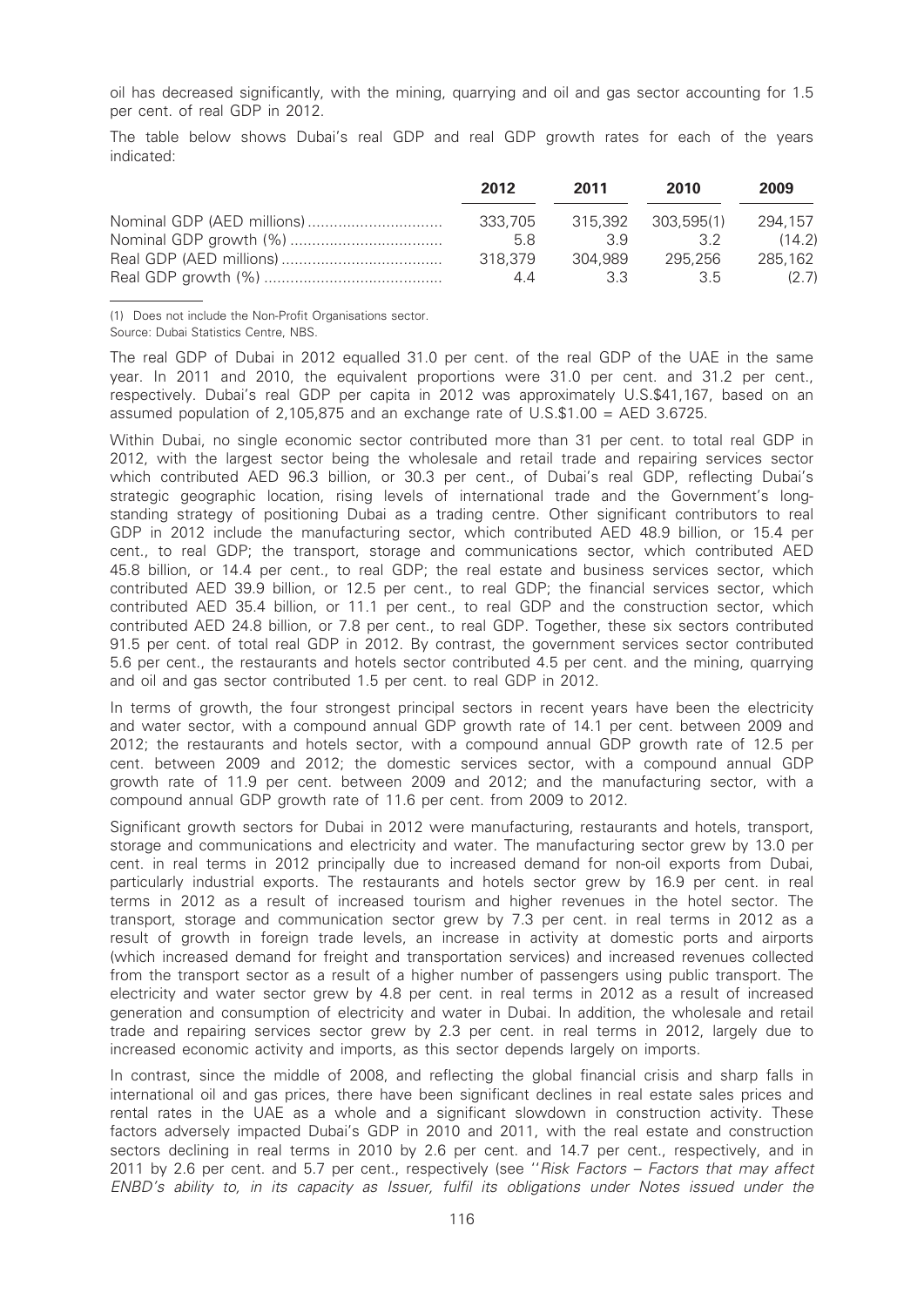Programme and to, in its capacity as Guarantor, fulfil its obligations under the Guarantee – Risks relating to the business of ENBD - Real estate exposure"). However, in 2012, the real estate sector saw growth of 1.7 per cent., the first year of growth in that sector since 2008. In 2012, the construction sector saw a further decline of 4.2 per cent.

Each of the above sectors has benefitted from the Government's policies aimed at improving the business and investment environment and positioning Dubai as a regional hub, including specific high profile developments initiated by the Government and the establishment of a range of specialised free zones designed to attract new companies and investment. Other supply side factors supporting Dubai's longer-term economic growth have included the availability of labour and land for real estate development, significant levels of liquidity prior to late 2008 and increasing consumer wealth in the GCC and elsewhere, in part reflecting generally high oil and gas prices, an appropriate legal and regulatory framework and good infrastructure.

The Government continues to focus on economic diversification and in this respect is targeting the travel and tourism; financial services; professional services; transport and logistics; trade and storage and construction sectors in particular as areas for future growth.

The following table sets out Dubai's real GDP by economic activity and by percentage contribution, as well as the year-on-year growth rate, in the years 2009 to 2012:

| <b>Sector</b>                       |                | 2012                  |                  |                | 2011                |             |
|-------------------------------------|----------------|-----------------------|------------------|----------------|---------------------|-------------|
|                                     | AED<br>million | $%$ contri-<br>bution | %<br>growth      | AED<br>million | % contri-<br>bution | %<br>growth |
| Wholesale, retail trade and         |                |                       |                  |                |                     |             |
| repairing services                  | 96,337         | 30.3                  | 2.3              | 94,135         | 30.9                | 5.8         |
| Manufacturing                       | 48,881         | 15.4                  | 13.0             | 43,238         | 14.2                | 11.7        |
| Transportation, storage and         |                |                       |                  |                |                     |             |
| communication                       | 45,782         | 14.4                  | 7.3              | 42,672         | 14.0                | 2.7         |
| Real estate and business services   | 39,869         | 12.5                  | 1.7              | 39,219         | 12.9                | (2.6)       |
| Financial services                  | 35,354         | 11.1                  | $2.2\phantom{0}$ | 34,608         | 11.3                | 4.5         |
| Construction                        | 24,829         | 7.8                   | (4.2)            | 25,923         | 8.5                 | (5.7)       |
| Government services                 | 17,920         | 5.6                   | 0.1              | 17,902         | 5.9                 | (3.1)       |
| Restaurants and hotels              | 14,380         | 4.5                   | 16.9             | 12,303         | 4.0                 | 14.7        |
| Social and personal services        | 6,333          | 2.0                   | 3.2              | 6,134          | 2.0                 | 4.1         |
| Electricity and water               | 5,943          | 1.9                   | 4.8              | 5,668          | 1.9                 | 2.5         |
| Mining, quarrying, oil and gas      | 4,727          | 1.5                   | 1.0              | 4,681          | 1.5                 | (9.3)       |
| Domestic services of households     | 1,678          | 0.5                   | 2.1              | 1,644          | 0.5                 | 14.4        |
| Agriculture, livestock and fishing. | 433            | 0.1                   | (1.0)            | 437            | 0.1                 | 0.7         |
| Less: Imputed bank services         | (24,084)       | (7.6)                 | 2.2              | (23, 577)      | (7.7)               | 4.5         |
|                                     | 318,382        | 100.0                 | 4.4              | 304,989        | 100.0               | 3.3         |

Source: Dubai Statistics Centre.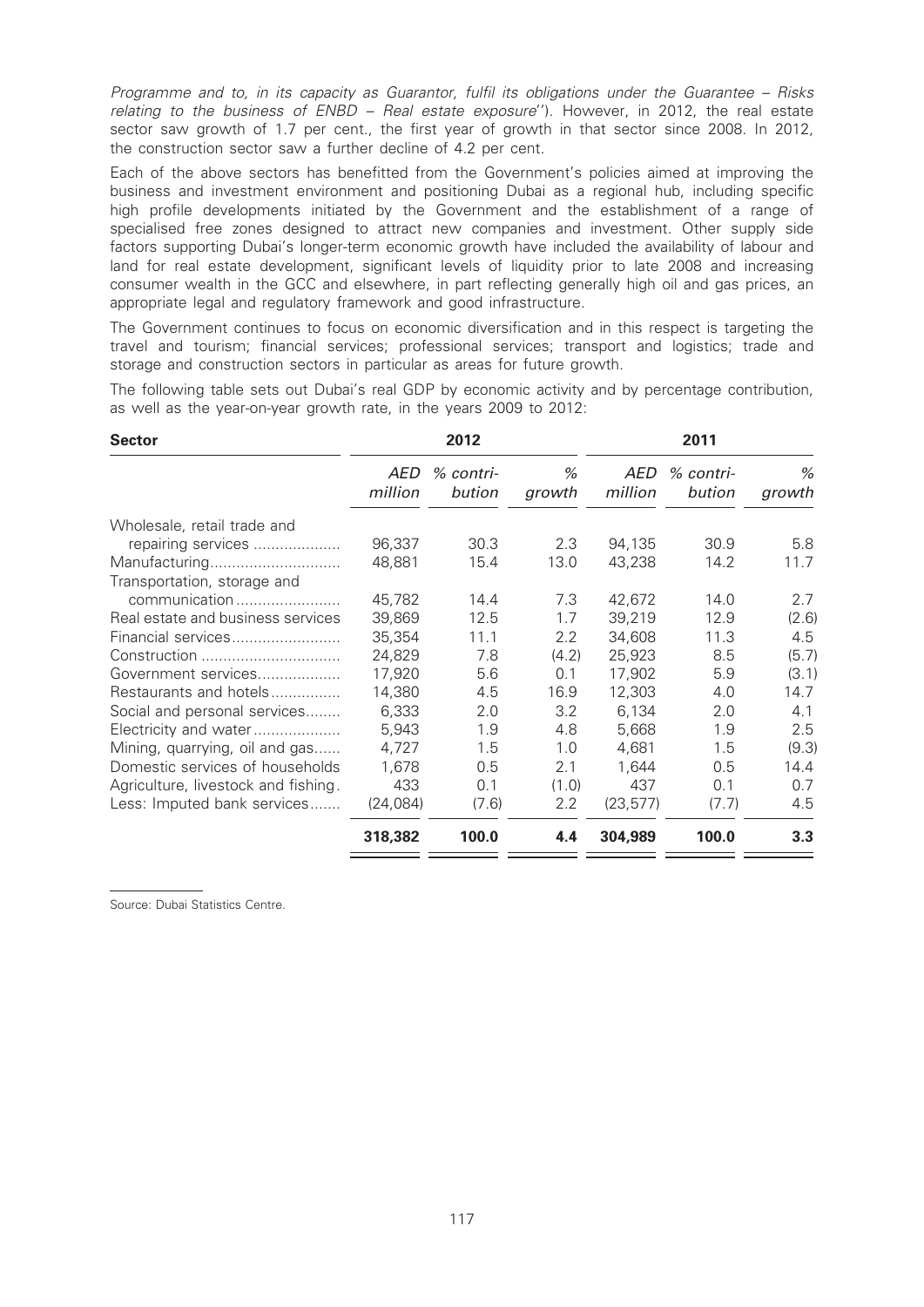| <b>Sector</b>                       |                | 2010                |             |                | 2009                |             |
|-------------------------------------|----------------|---------------------|-------------|----------------|---------------------|-------------|
|                                     | AED<br>million | % contri-<br>bution | %<br>growth | AED<br>million | % contri-<br>bution | %<br>growth |
| Wholesale, retail trade and         |                |                     |             |                |                     |             |
| repairing services                  | 89,002         | 30.1                | 4.5         | 85,158         | 29.9                | (0.9)       |
| Manufacturing                       | 38,719         | 13.1                | 10.1        | 35,181         | 12.3                | 6.2         |
| Transportation, storage and         |                |                     |             |                |                     |             |
| communication                       | 41,542         | 14.1                | 9.2         | 38,044         | 13.3                | 7.4         |
| Real estate and business services   | 40,286         | 13.6                | (2.6)       | 41,373         | 14.5                | (19.8)      |
| Financial services                  | 33.115         | 11.2                | (3.8)       | 34.424         | 12.1                | 6.3         |
| Construction                        | 27,494         | 9.3                 | (14.7)      | 32,214         | 11.3                | (19.5)      |
| Government services                 | 18,474         | 6.3                 | 20.9        | 15,275         | 5.4                 | 36.8        |
| Restaurants and hotels              | 10,729         | 3.6                 | 6.3         | 10,094         | 3.5                 | 4.6         |
| Social and personal services        | 5,894          | 2.0                 | 0.8         | 5.845          | 2.0                 | 12.1        |
| Electricity and water               | 5,532          | 1.9                 | 38.3        | 4,000          | 1.4                 | 5.7         |
| Mining, quarrying, oil and gas      | 5,159          | 1.7                 | (4.0)       | 5,374          | 1.9                 | (0.9)       |
| Domestic services of households     | 1,437          | 0.5                 | 19.8        | 1.199          | 0.4                 | 12.8        |
| Agriculture, livestock and fishing. | 434            | 0.1                 | 0.7         | 431            | 0.2                 | 3.1         |
| Less: Imputed bank services         | (22, 559)      | (7.5)               | (3.8)       | (23, 451)      | (8.2)               | 6.3         |
|                                     | 295,256        | 100.0               | 3.5         | 285,162        | 100.0               | (2.7)       |

Source: Dubai Statistics Centre.

#### Recent Developments and Credit Improvements

While 2009 and 2010 were difficult years for Dubai with the overhang of the global recession, the debt crisis and a decline in the construction and real estate sectors, appropriate steps were taken to lead Dubai towards a recovery. Steps included a series of countercyclical measures, including fiscal and monetary stimuli implemented by the Government (see ''– The Government's Support of Strategic Government Related Entities'' below).

#### Foreign Direct Investment and Free Zones

Dubai has a number of free zones which seek to attract foreign direct investment and which are described below. In addition, both local and foreign investors can establish a business presence in Dubai outside of the free zones.

There are many incentives for foreign corporate entities to set up in one of the free zones in Dubai. Foreign corporate entities can freely operate in the free zones and free zone entities can be 100 per cent. Foreign owned, unlike entities registered elsewhere in the UAE which require various degrees of local participation. Free zone entities are exempt from paying corporate tax for 15 years, renewable for an additional 15 years, and individuals are exempt from paying income tax. There are no currency restrictions levied on the capital or the profits of free zone entities and 100 per cent. of their capital and/or profit can be repatriated. The ability to import into the free zones and to export abroad without any import duties, taxes or currency restrictions being levied on the free zone entity is a strong incentive for foreign corporate entities wishing to carry on such activities from and into the Middle East region to set up in one of the free zones.

The incentives to set up in a free zone include a readily available workforce, no restrictions on the issuance of work permits and residence visas, availability of plots of land, pre built warehouses and offices on an annual lease basis, affordable workers' accommodation and minimal legal and administrative procedures to commence operations.

Each free zone in Dubai is governed both by federal law as well as the laws of Dubai. In addition, each free zone is authorised to adopt and administer regulations which pertain to entities operating and licensed in that individual free zone. The Dubai Free Zones Council was established in 2011 in order to increase coordination amongst the various Dubai free zones and to assist them in unifying the rules and regulations governing free zone companies, in particular the rules related to registration and licensing. In addition, Law No. 13 of 2011, introduced by the Government in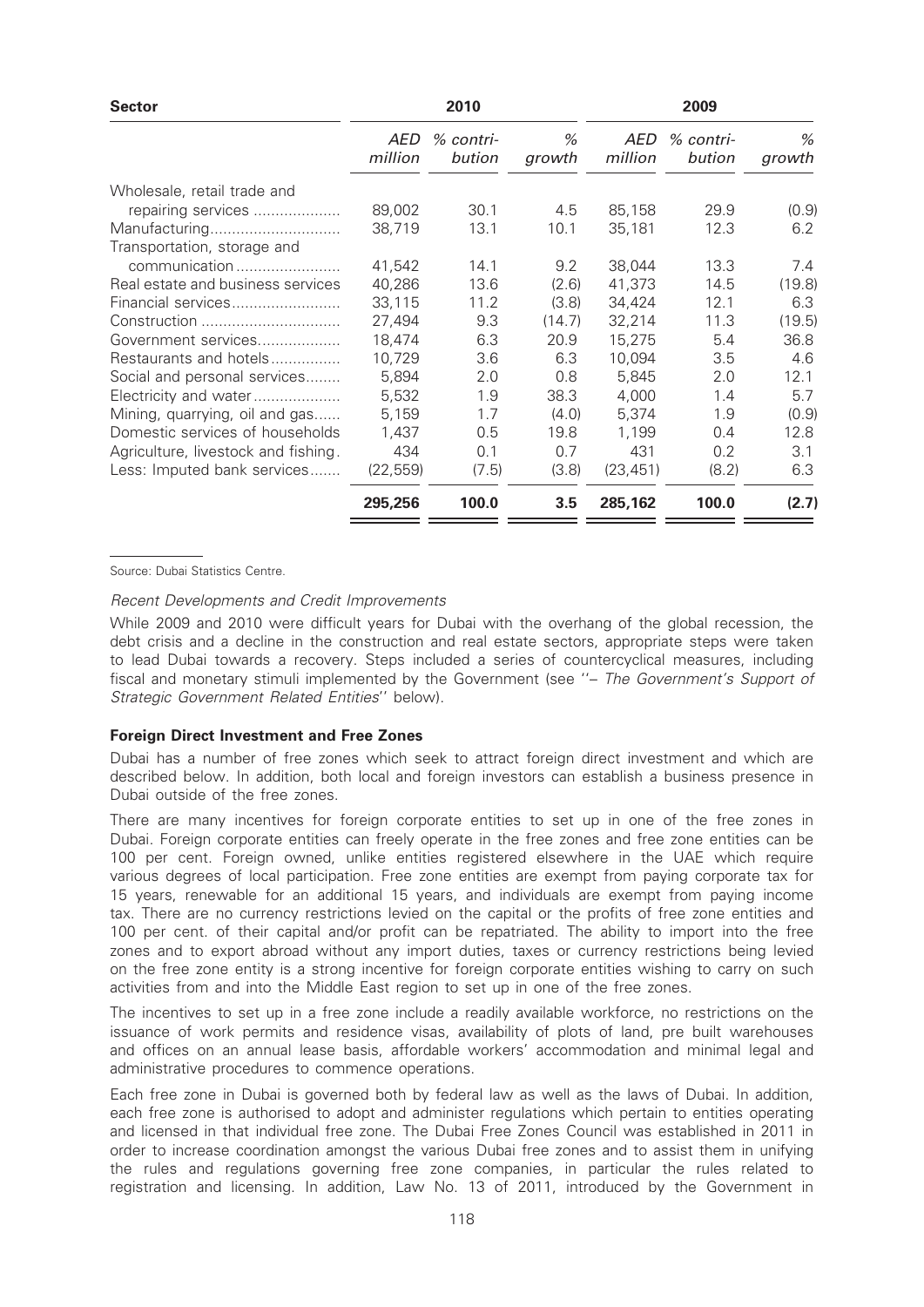September 2011, provides an additional incentive to establish free zone companies in Dubai by clarifying the ability of free zone companies to conduct business onshore in the Emirate. The law includes provisions which formalise a licensing regime which will enable such free zone companies to operate onshore after registering with the DED.

Dubai has a number of free zones, of which the most important are the Jebel Ali Free Zone, the Dubai Technology and Media Free Zone, the Dubai International Financial Centre, the Dubai Airport Free Zone and Dubai Silicon Oasis.

In addition, a number of sector-specific free zones for services and industry have been established, including Dubai Healthcare City, Dubai Textile City, Dubai Outsource Zone, Dubai Multi Commodities Centre Authority (DMCC) and Dubai Gold and Diamond Park.

### The Government's Support of Strategic Government Related Entities

The Government owns, or has significant investments in, strategic Government-related entities (''GREs'') which have played a significant role in supporting and facilitating the Government's strategic development plan. Certain GREs have incurred indebtedness, including indebtedness from international financial institutions and in the international capital markets. As a result of the global financial crisis, sharp falls in international oil and gas prices, financial sector instability, limited access to credit and the significant decline in real estate values, both globally and in the Emirate of Dubai and the UAE, certain GREs have suffered from asset value deterioration, limited cash flow and have also experienced liquidity issues. Whilst not legally obliged to do so (under any guarantee or otherwise), the Government announced its intention to support certain entities in order to maintain stability in the UAE economy, the banking system and investor confidence and protect stakeholders.

On 25 March 2010, in light of the severe financial difficulties faced by Dubai World and its subsidiaries and Nakheel PJSC ("Nakheel"), the Government, Dubai World and Nakheel publicly announced proposals for the restructuring of the liabilities of Dubai World and its subsidiaries and Nakheel. It confirmed that the proposals followed a comprehensive analysis of the circumstances facing each company, and were developed in the interests of all stakeholders, including customers, contractors, employees and creditors.

The Government's announcement further explained that the Dubai Financial Support Fund (the ''DFSF'') would support the restructuring proposals with significant financial resources, including additional funding of up to U.S.\$9.5 billion over the restructuring period, sourced from: (i) U.S.\$5.7 billion, which was remaining from a loan previously made available by the Government of Abu Dhabi; and (ii) internal Government resources.

#### Dubai World Restructuring

On 23 March 2011, Dubai World signed a final agreement with each of its lenders to restructure its financing facilities, amounting to U.S.\$24.9 billion in debt. Under the terms of the two-tranche debt repayment plan, creditors will receive \$4.4 billion in five years while the second tranche will involve \$10.3 billion over eight years at a fixed interest rate of 2.4 per cent. per annum.

On 5 December 2013, Dubai World confirmed the sale of the Atlantis Hotel in Dubai. The sale is a part of a series of asset disposals by Dubai World which is focussed on divestment of non-core assets under its debt restructuring plan.

# Nakheel Restructuring

On 24 August 2011, Nakheel completed a restructuring of its business and financial obligations. Pursuant to Nakheel's restructuring, the Government, acting through the Dubai Financial Support Fund, provided over U.S.\$10 billion of additional funds to Nakheel to fund operations and settle outstanding liabilities. Following the successful completion of Nakheel's restructuring, the company is now owned by the Government.

# Expo 2020

Winning the right to host the World Expo in 2020 has crowned a strong 2013 for Dubai. GDP growth in 2013 has exceeded initial projections, the real estate sector continues to recover and equity markets (specifically, the DFM) have rebounded 75 per cent. during the period. Hosting Expo 2020 is anticipated to provide a boost to medium term growth and help to promote one of the Government's broader economic strategies of growing its tourism and hospitality sector over the next few years.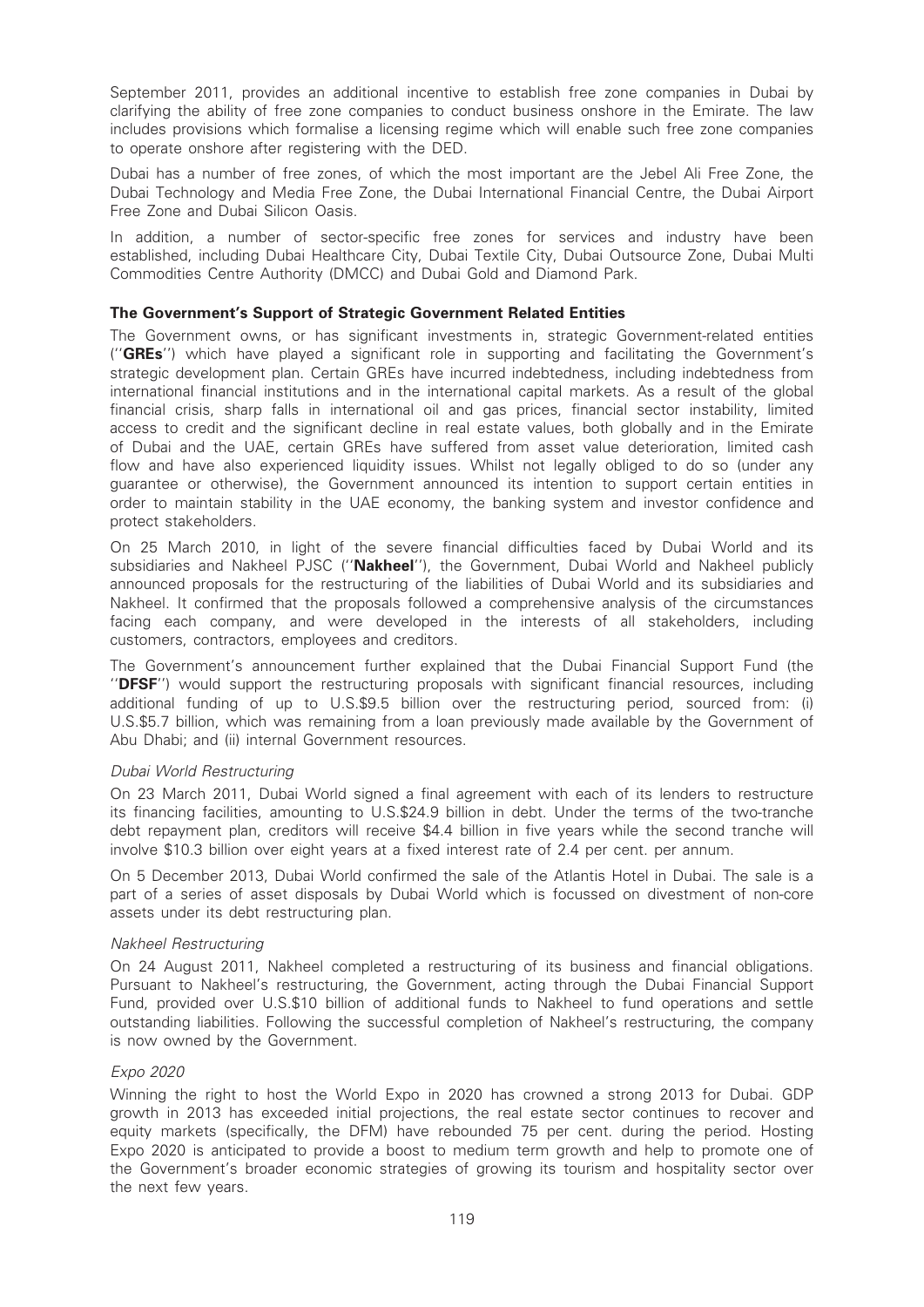The official impact assessment report indicates that nearly U.S.\$24 billion (AED 88 billion) could be added to Dubai's economy over 2014-2021, or almost 30 per cent. of Dubai's 2011 nominal GDP. Using official Government spending estimates, Expo 2020 is expected to add 0.5 per cent. per year to real GDP growth during the period from 2015-2017, rising to 1.0 per cent. per year over 2018-2020. Among other things, Expo 2020 is intended to help maintain Dubai's growth momentum beyond 2015 by providing a firm timetable for infrastructure delivery and a platform to market Dubai as a regional tourism, trade and business hub in the mid- to long-term.

#### Refinancing of U.S.\$20 Billion Debt

In 2009, the Government was granted certain facilities amounting to U.S.\$20 billion by the Abu Dhabi Department of Finance and the UAE Central Bank. In March 2014, the Abu Dhabi Department of Finance and the UAE Central Bank announced the signing of an agreement between the Government of Abu Dhabi and the Government of Dubai for the refinancing of a U.S.\$10 billion loan, and the UAE Central Bank also signed an agreement for the re-discounting of bonds with a value of U.S.\$10 billion, issued by the Government. In both cases, the renewable tenure was set for five years, with a fixed interest rate of 1 per cent. for the entire tenure.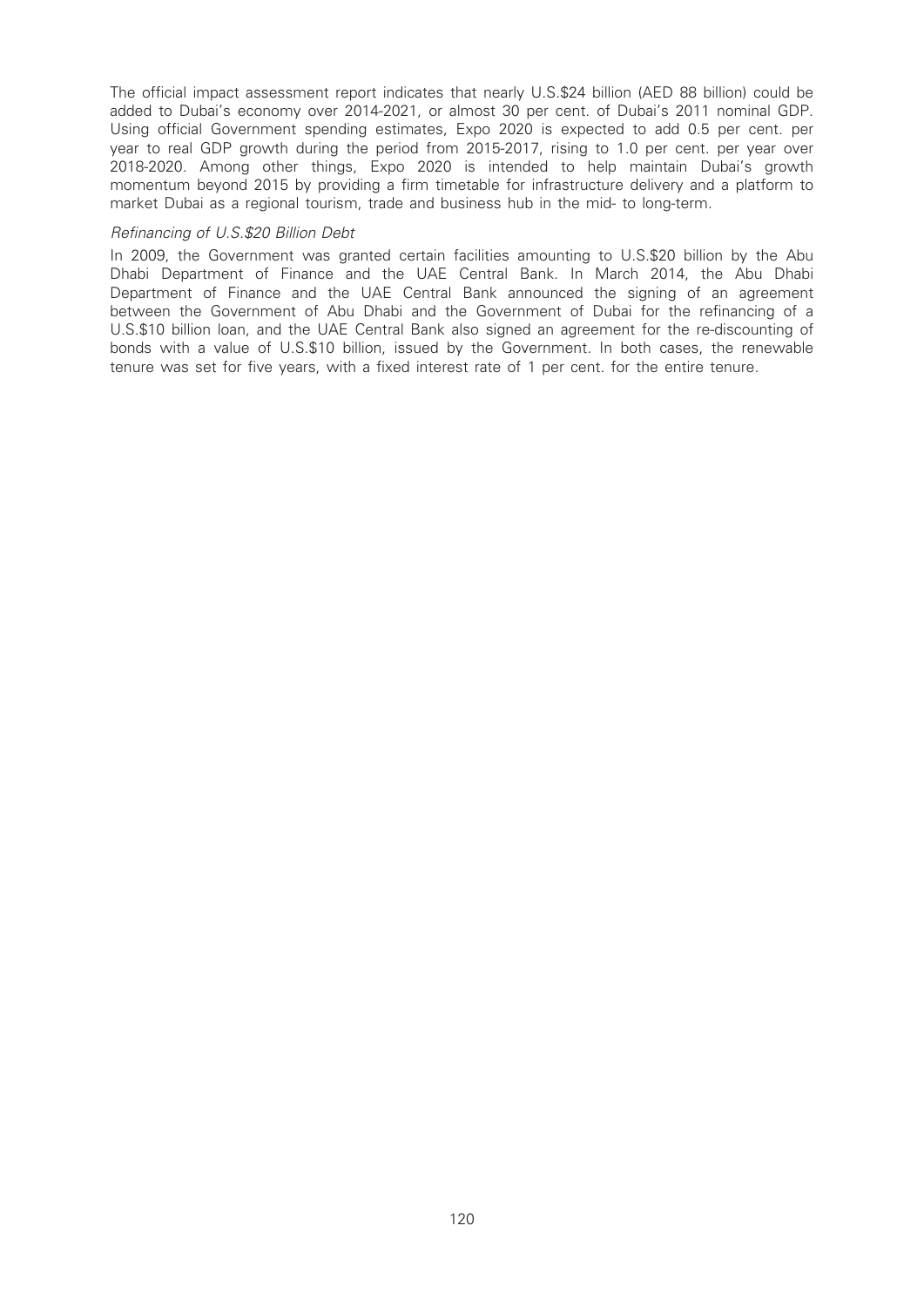# THE UNITED ARAB EMIRATES BANKING AND FINANCIAL SERVICES SYSTEM

As Dubai does not have a separate monetary or financial system, this section describes the UAE's monetary and financial system generally, although certain sections focus specifically on Dubai where information is available.

### Monetary and Exchange Rate Policy

The UAE's monetary and exchange rate policy is managed by the UAE Central Bank. The principal objective of the UAE's monetary policy to date has been to maintain the stability of the fixed exchange rate regime and to manage inflation. In common with most other GCC countries, and reflecting the fact that oil and gas revenues are priced in US dollars, the UAE dirham is linked to the US dollar and the UAE authorities have expressed publicly their commitment to the UAE dirham and the fixed exchange rate regime. In the case of the UAE, the exchange rate has been maintained at AED 3.6725 = U.S.\$1.00 since 22 November 1980. There are no exchange controls in the UAE and the UAE dirham is freely convertible.

With the advent of the global financial crisis in 2008, the UAE's monetary policy was, in addition, focused on protecting its banking sector and a number of measures were announced by the UAE Central Bank and federal authorities in this regard. See ''Response to the Global Financial Crisis'' below.

### Liquidity and Money Supply

The following table sets out certain liquidity indicators for the UAE as at 31 December in each of the years 2009 to 2012:

|                                 | 2009    | 2010                 | 2011      | 2012      |
|---------------------------------|---------|----------------------|-----------|-----------|
|                                 |         | (in millions of AED) |           |           |
|                                 | 45,580  | 47.775               | 52.087    | 57.773    |
|                                 | 223,482 | 232.961              | 264.096   | 299,173   |
|                                 | 740,618 | 786,388              | 825,758   | 862,374   |
| Overall domestic liquidity (M3) | 947,780 | 985,172              | 1,001,357 | 1,083,053 |
|                                 | 723,866 | 720.617              | 730.861   | 729.032   |
|                                 | 958,588 | 972.107              | 992.906   | 1,026,259 |

### Sources: UAE Central Bank

Reflecting high oil prices through the first half of 2008, the UAE experienced significant capital inflows with broad money (comprising cash and money on deposit in banks in the domestic currency) expressed as a percentage of the UAE's nominal GDP being 58.3 per cent. as at 31 December 2008. AED term deposits in particular grew significantly in the period to mid-2008. The growth in liquidity was also reflected in increased availability of credit with high levels of both private sector credit and domestic credit as at 31 December 2008.

Reflecting the effects of the global financial crisis, the rate of growth in broad money has slowed. with broad money increasing by only 4.4 per cent. in the 12-month period from 31 December 2011 to 31 December 2012, compared with an increase of 5.0 per cent. in the 12-month period from 31 December 2010 to 31 December 2011, with private sector credit decreasing from AED 730,861 million as at 31 December 2011 to AED 729,032 million as at 31 December 2012. However, domestic credit increased from AED 992,906 million as at 31 December 2011 to AED 1,026,259 million as at 31 December 2012.

# Foreign Reserves

The following table sets out the foreign assets holdings of the UAE Central Bank as at 31 December in each of the years 2009 to 2012:

| 2009   | 2010                 | 2011    | 2012    |
|--------|----------------------|---------|---------|
|        | (in millions of AED) |         |         |
| 89.875 | 116.701              | 132.291 | 168,463 |

Sources: UAE Central Bank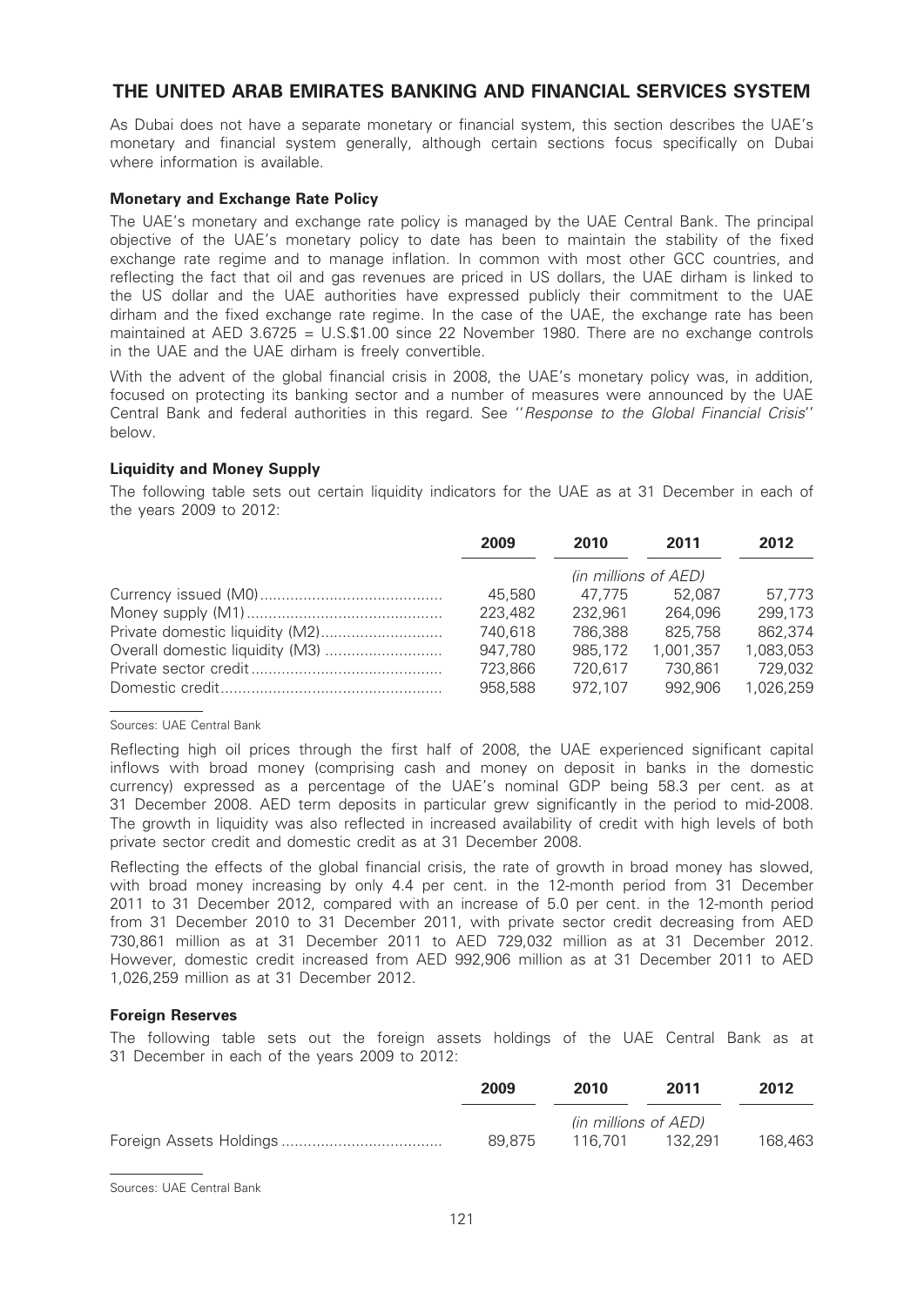These assets are principally held in deposit accounts with banks outside the UAE or are invested in securities and treasury bills issued by non-UAE issuers. The official reserves figure, however, excludes the stock of publicly controlled foreign assets held in other accounts by investment bodies controlled by individual Emirates.

In addition, the ruling families of the various emirates as well as the governments of the emirates and private citizens within the emirates have significant sums invested abroad.

Foreign currency reserves partially declined in the second half of 2008 and 2009 due to a drop in global oil prices as compared to oil prices prevailing in the first half of 2008, but subsequently increased in 2010 reflecting higher oil prices. This upward trend continued in 2011 and oil prices have remained stable since then.

#### Banking and Financial Services

The financial corporations sector in Dubai contributed AED 34.5 billion (or 11.1 per cent. of Dubai's real GDP) in 2012.

Within the UAE as a whole, the financial sector was estimated to have contributed approximately 6.9 per cent. of real GDP in 2012 (according to preliminary estimates published by the NBS). With 51 licensed commercial banks (comprising 23 local banks with 834 branches and 28 licensed foreign banks with 86 branches) as at October 2013, serving a population estimated to be in the region of 8.3 million at the end of 2010, the UAE could be viewed as an over-banked market, even by regional standards.

UAE banks continue to be profitable, although they have been affected by the liquidity issues that have been experienced by banks globally since the second half of 2008. According to the UAE Central Bank, the aggregate loans and advances extended to residents and non-residents of the UAE at 31 October 2013 were AED 1,157.8 billion, compared to AED 1,099 billion at 31 December 2012, AED 1,071 billion at 31 December 2011 and AED 1,031.3 billion at 31 December 2010. Of these amounts, specific and general provisions were AED 94.9 billion, AED 85.4 billion, AED 71.6 billion and AED 56.8 billion, respectively equating to provision rates of 8.2 per cent., 7.7 per cent., 6.6 per cent. and 5.5 per cent., respectively.

The table below provides a statistical analysis of the UAE banking sector as at 31 December in each of 2009, 2010, 2011, 2012 and as at September 2013:

|                                        | 2009      | 2010      | 2011      | 2012      | <b>Sep</b><br>$2013^{(2)}$ |
|----------------------------------------|-----------|-----------|-----------|-----------|----------------------------|
| Total number of commercial banks       | 52        | 51        | 51        | 51        | 51                         |
| Total number of branches               | 756       | 815       | 851       | 890       | 920                        |
| Total number of employees              | 37,704    | 37,403    | 37,499    | 36,246    | 34,702                     |
| Total credit facilities <sup>(1)</sup> |           |           |           |           |                            |
| (AED millions)                         | 958,588   | 972,107   | 992.906   | 1.026.259 | 1.087.267                  |
| Total assets <sup>(1)</sup>            |           |           |           |           |                            |
| (AED millions)                         | 1,521,002 | 1.609.257 | 1.665.220 | 1,794,395 | 1,910,938                  |
| Total deposits                         |           |           |           |           |                            |
| (AED millions)                         | 982.579   | 1.049.628 | 1.069.750 | 1,167,797 | 1,269,908                  |
|                                        |           |           |           |           |                            |

Sources: UAE Central Bank

Notes:

(1) Net of provisions and interest in suspense.

(2) Estimated figures.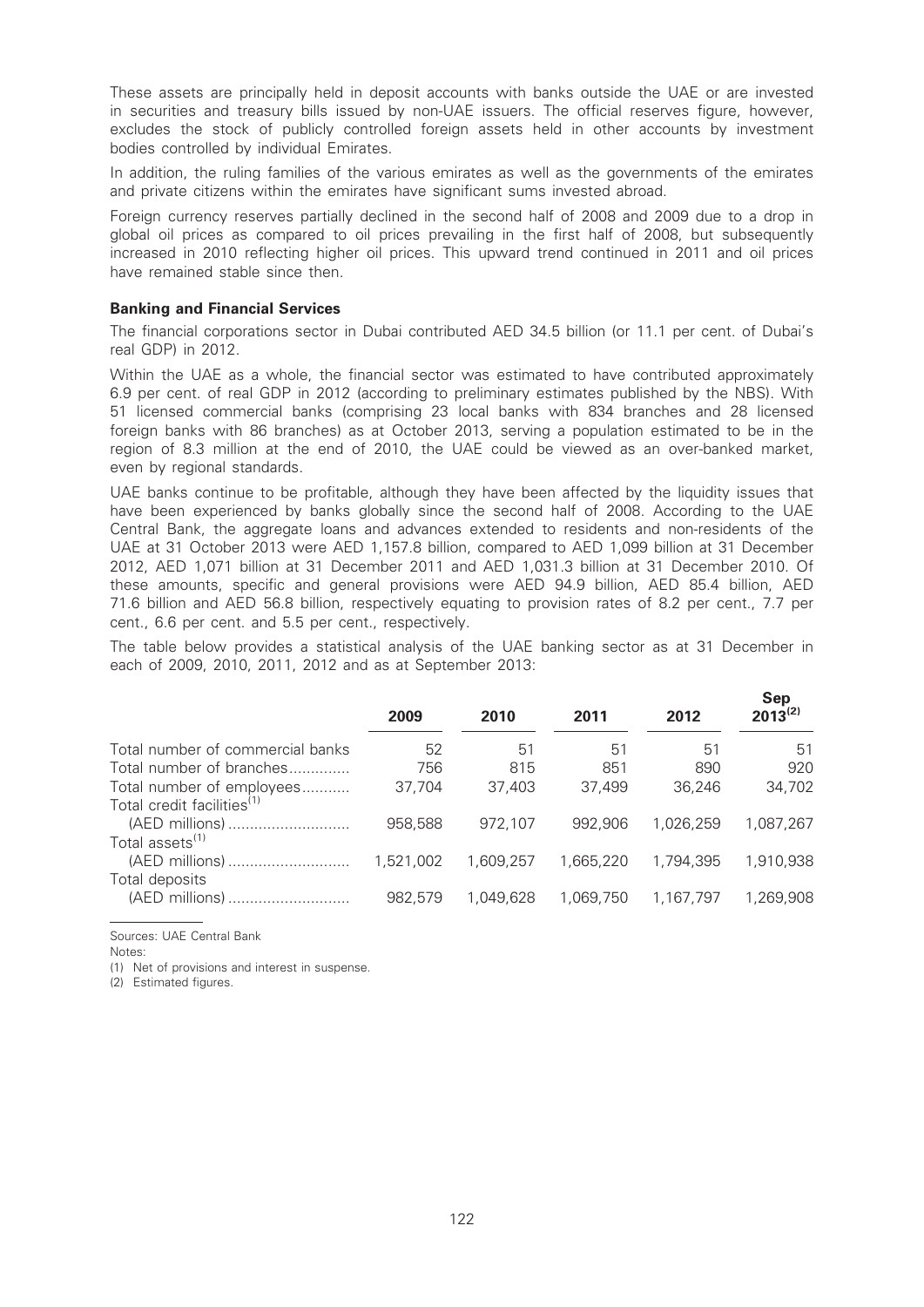# Principal Banks in Dubai

The table below provides summary information for each of the five principal banks by asset size established in Dubai:

|                          | Number of<br>Branches <sup>(1)</sup> | Year<br><b>Established</b> | Government<br>ownership | Assets <sup>(2)</sup> |
|--------------------------|--------------------------------------|----------------------------|-------------------------|-----------------------|
|                          |                                      |                            | (%)                     | (AED billions)        |
| Emirates NBD             | 150                                  | $2007^{(3)}$               | 55.6                    | 342.1                 |
| Dubai Islamic Bank       | 68                                   | 1975                       | 29.8                    | 113.3                 |
| Mashregbank              | 66                                   | 1967                       |                         | 89.7                  |
| Commercial Bank of Dubai | 25                                   | 1969                       | 20.0                    | 44.5                  |
| Noor Islamic Bank        | 15                                   | 2008                       | 25.0                    | 21.3                  |

Sources: UAE Central Bank and published financial statements.

Notes:

(1) As at 31 December 2012.

(2) As at 31 December 2013 (except Noor Islamic Bank – 30 June 2013).

(3) Year of merger of EBI and NBD.

# Supervision of Banks

The UAE Central Bank, established in 1980, is the governing body that regulates and supervises all banks operating in the UAE. The Central Bank has supervisory responsibility for all banking institutions in the UAE. Supervision is carried out through on-site inspections and review of periodic submissions from the banks. The frequency of inspection depends on the perceived risk of the bank, but inspections are carried out in all banks at least once every 18 months. Returns are made monthly, quarterly, semi-annually or annually, depending on the nature of the information they are required to contain. An improved risk management framework is currently being implemented, which is designed to provide the UAE Central Bank with more up-to-date information on credit, market and operational risks within the banking sector.

The UAE Central Bank does not act as a lender of last resort, a role which tends to fall on the individual Emirates.

Federal Law No. 10 of 1980 (the "1980 Law") grants the UAE Central Bank powers to:

- exercise currency issue, stabilisation, valuation and free convertibility;
- direct credit policy for balanced growth of the economy;
- organise and promote an effective banking system with private banks and institutions;
- advise the federal government on financial and monetary issues;
- maintain the federal government's reserves of gold and foreign currencies;
- act as a bank for the federal government and other banks operating in the UAE; and
- act as the federal government's financial agent with the IMF, the World Bank and other international financial organisations.

The UAE Central Bank is also responsible for regulating anti-money laundering activities in the UAE. It has established a Financial Intelligence Unit and hosted teams from the Financial Action Task Force ("FATF") and the IMF who reviewed, discussed and tested existing UAE laws and regulations. This led the FATF to decide, in January 2002, that the UAE had put in place an adequate anti-money laundering system.

Since 1999, regulated banks in the UAE have been required to report in accordance with International Financial Reporting Standards issued by the International Accounting Standards Board.

# Characteristics of the Banking System

The UAE banks are predominantly focused on the domestic market. With much of the economy directly or indirectly dependent on the oil sector, the UAE banks are vulnerable during long periods of low oil prices. In particular, oil revenues tend to drive levels of liquidity. There is a high degree of state involvement in the UAE banking sector, with the five largest banks being controlled by the governments and/or ruling families of individual emirates.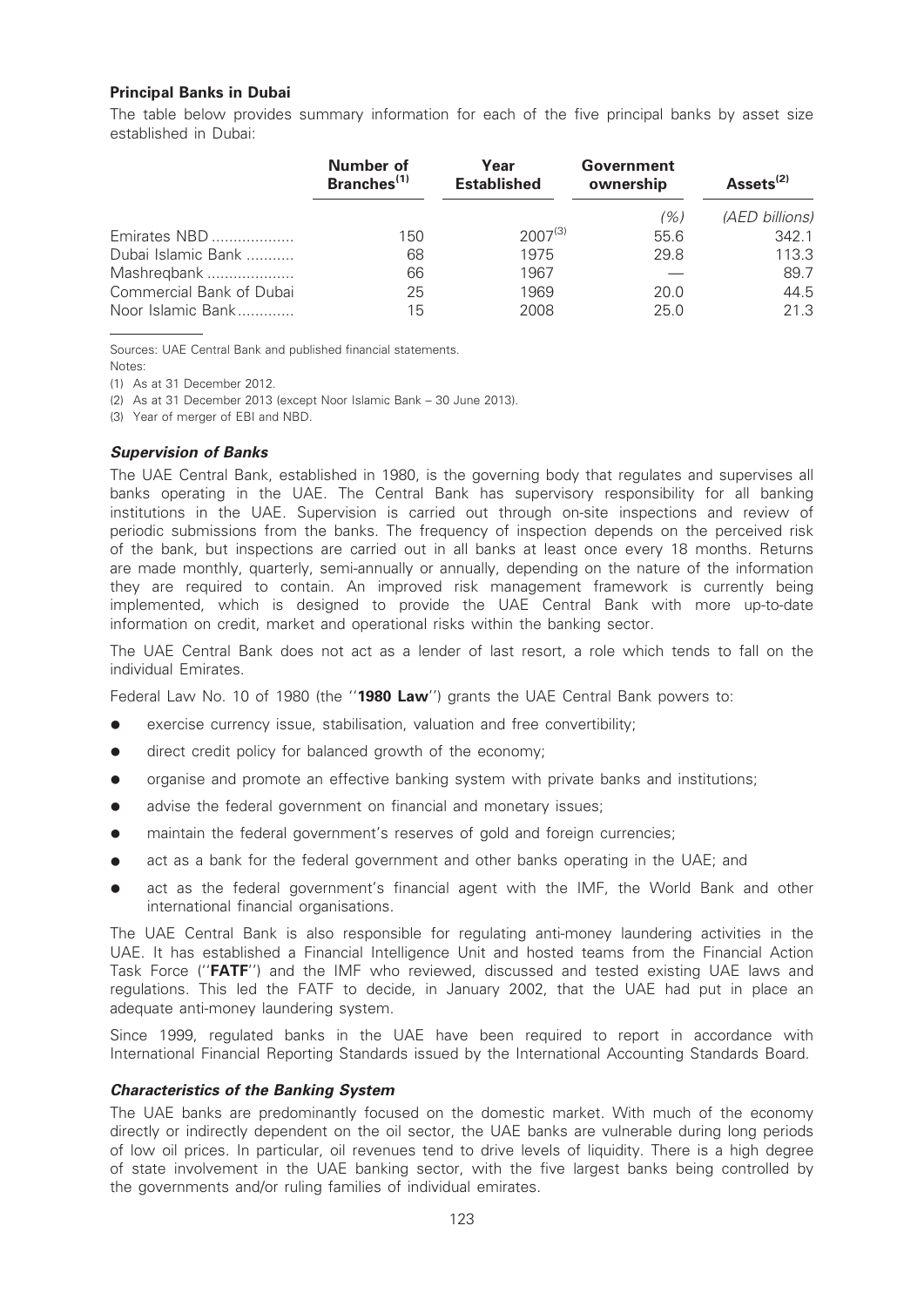Additionally, a number of banks have developed in the Islamic world, including in the UAE, to serve customers who wish to observe Shari'a principles, including the prohibition on the charging of interest on any financial transaction. These institutions offer a range of products, which broadly correspond to conventional banking transactions but are structured to ensure that all relevant Shari'a principles are complied with. The principal Dubai-based Islamic banks are Dubai Islamic Bank, Emirates Islamic, Dubai Bank (which was acquired in May 2011 by the Government and in October 2011 by Emirates NBD PJSC) and Noor Islamic Bank.

### Structure of the Banking System

Banking institutions in the UAE fall into a number of categories, as defined by the 1980 Law. Domestic commercial banks, also known as local banks, of which there were 23 as at 31 October 2012, are required to be public shareholding companies with a minimum share capital of AED 40 million.

Licensed foreign commercial banks, of which there were 28 as at 31 October 2012, need to demonstrate that at least AED 40 million has been allocated as capital funds for their operations in the UAE. The 1980 Law also licences financial institutions (institutions whose principal functions are to extend credit, carry out financial transactions, invest in moveable property and other activities but are not permitted to accept funds in the form of deposits), investment banks (institutions which may not accept deposits with maturities of less than two years but which may borrow from its head office or other banks and the financial markets) and financial and monetary intermediaries (money and stock brokers).

# Response to the Global Financial Crisis

# **Capital**

The national banks are well capitalised by international standards. The UAE Central Bank previously required all UAE banks to have a total capital adequacy ratio of at least 10 per cent. (of which Tier I capital must reach a minimum of 6 per cent. and Tier II capital may only be considered up to a maximum of 67 per cent. of Tier I capital), of total risk weighted assets. However, as a result of the global economic slowdown, the UAE Ministry of Finance and the UAE Central Bank temporarily increased the total capital ratio to 11 per cent. (from 30 June 2009) and 12 per cent. (from 30 June 2012). Subsequently, on 31 August 2009, the UAE Central Bank recommended that domestic and foreign banks operating in the UAE should ensure a minimum Tier I capital adequacy ratio of 7 per cent. with a minimum total capital adequacy ratio of 11 per cent. by 30 September 2009. Furthermore, the UAE Central Bank required banks operating in the UAE to increase their Tier I capital adequacy ratio to at least 8 per cent., with a minimum total capital adequacy ratio of 12 per cent. by 30 June 2010.

While the calculation of capital adequacy ratios in the UAE follows the Bank of International Settlements guidelines, claims on or guaranteed by GCC central governments and central banks are risk-weighted at zero per cent. and claims on GCC government non-commercial public sector entities are risk-weighted at 50 per cent.

Banks in the UAE are required to transfer 10 per cent. of profit each year into a statutory reserve until this reaches 50 per cent. of capital. Distributions cannot be made from this reserve, except in specific defined circumstances. All dividends paid by UAE banks have to be authorised in advance by the UAE Central Bank.

The UAE banks were required to implement the Basel II Accord using the standardised approach for credit risk by December 2007 and all UAE banks were expected to be internal risk-based compliant for credit risk by 1 January 2011. The Basel II Accord requires banks to maintain a minimum capital adequacy ratio of 8 per cent. calculated as the percentage of total eligible regulatory capital to total risk weighted assets for credit risks, operational and market risks. Under Pillar II of the Basel II Accord, regulators could require some banks to provide additional capital based on the overall risk profile, beyond the minimum requirements under Pillar I of the Basel II Accord.

During 2009, the Government (acting through the ICD) subscribed for AED 4 billion of mandatory convertible securities issued by ENBD. In addition, the federal government provided AED 50 billion in deposits to UAE banks and UAE banks were given the option to convert those deposits into Tier II capital in order to enhance capital adequacy ratios. A number of banks in the UAE subsequently made such conversions. As a result, the average capital adequacy ratio of all UAE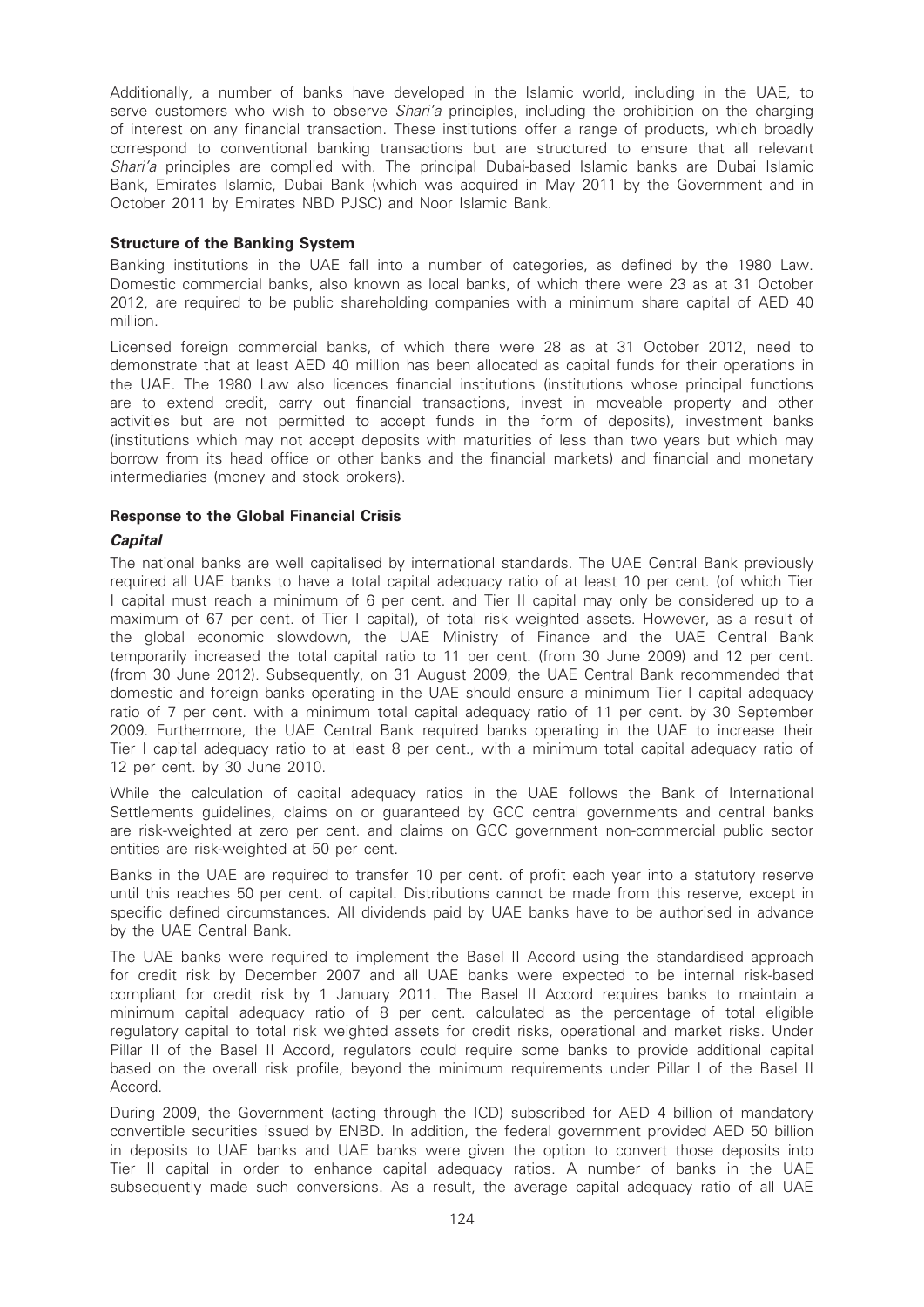national banks increased to 20.8 per cent. as at 31 December 2011 and as at 31 December 2010 from 19.2 per cent. as at 31 December 2009. The average capital adequacy ratio of all UAE national banks was 21.0 per cent. as at 31 December 2012. A number of banks have repaid their Tier II deposits either in full or in part.

The following table sets out the average capital adequacy ratio of all UAE national banks as at 31 December in each of the years 2009 to 2012.

| 2009 | 2010 | 2011 | 2012 |
|------|------|------|------|
| 19 2 | 20 S | 20 S | 21.0 |
| 154  | 16 1 | 16.3 | 17.6 |

Sources: UAE Central Bank Notes:

### **Liquidity**

Most of the UAE banks are funded through on-demand or time based customer deposits made by private individuals or private sector companies. Together, these deposits constituted approximately 63.8 per cent. of total deposits of the UAE banking sector at 28 February 2011. Government and public sector deposits contributed approximately 23.1 per cent. of total deposits at 28 February 2011. Non-resident sources contributed approximately 11.0 per cent. as at the same date.

There is currently no formal deposit protection scheme in the UAE. While no bank has, so far, been permitted to fail, during the 1980s and early 1990s a number were restructured by the authorities and, in May 2011, Dubai Bank was taken over by the Government, see "Increased Provisions and Insolvencies'' below. In October 2008, in response to the global financial crisis, the UAE federal government announced that it intended to guarantee the deposits of all UAE banks and foreign banks with core operations in the UAE. Thereafter, in May 2009, the UAE's Federal National Council approved a draft law guaranteeing federal deposits although the law remains unapproved.

In addition, the UAE Central Bank announced a number of measures aimed at ensuring that adequate liquidity is available to banks operating in the UAE. In September 2008, the UAE Central Bank established an AED 50 billion liquidity facility which banks can draw upon subject to posting eligible debt securities as collateral. The liquidity facility is available only for the purpose of funding existing commitments. New lending is required to be based on growth in the customer deposit base. The UAE Central Bank also established a certificates of deposit repurchase facility under which banks can use certificates of deposit as collateral for dirham or US dollar funding from the UAE Central Bank.

Certain mortgage companies based in the UAE have experienced significant liquidity issues since 2008. One of these institutions is Tamweel, which was established in 2004 as a real estate Islamic finance provider. In October 2010, the Government supported the move by Dubai Islamic Bank to take a controlling stake in Tamweel (of 58.25 per cent.) and additionally assisted Tamweel in rolling over existing banking and corporate debts for five years. Subsequent to the support provided by Dubai Islamic Bank, Tamweel returned to profitability in 2010. Additionally, Tamweel's share listing on the DFM was restored on 10 May 2011, after having been suspended in November 2008.

The UAE Central Bank is expected to tighten regulations on how banks in the UAE manage liquidity through the introduction of new qualitative, quantitative and reporting requirements on liquidity risk management.

### Increased Provisions and Insolvencies

A number of UAE and Dubai banks have announced exposures to well-known GCC-based companies which have become insolvent or have been or are being restructured. These include the Saad and Algosaibi groups of Saudi Arabia, and Tabreed, the Dubai World group and the Dubai Group in the UAE. As a result of declining economic conditions since late 2008 and increasing insolvencies and restructurings, the total specific and general provisions recorded by banks in the UAE as at 31 October 2013, and for the years ended 31 December 2012, 31 December 2011 and 31 December 2010 were AED 94.9 billion, AED 85.4 billion, AED 71.6 billion and AED 56.8 billion, respectively, equating to provision rates of 8.2 per cent., 7.7 per cent., 6.6 per cent. and 5.5 per cent., respectively.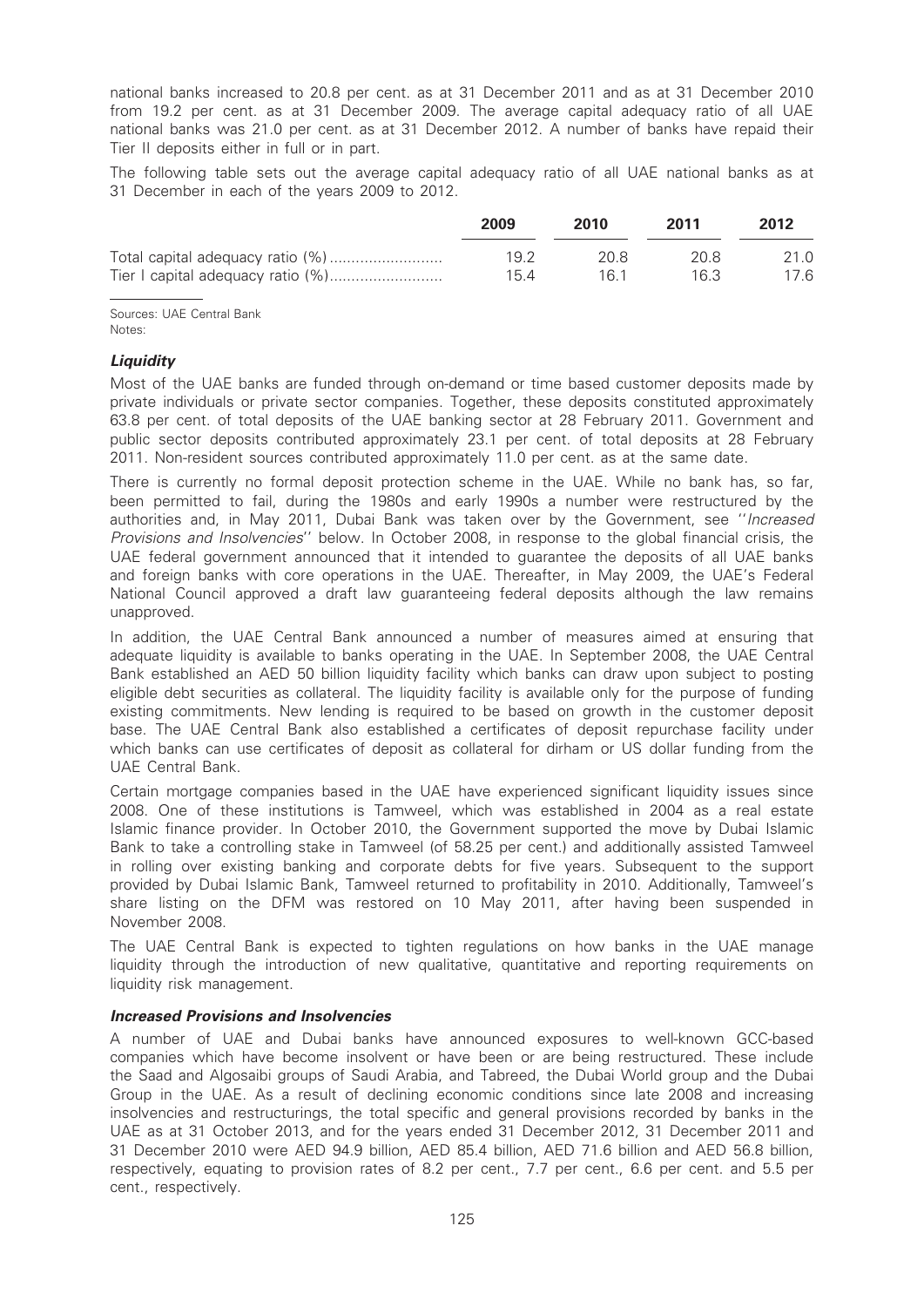In November 2010, the UAE Central Bank published a new set of rules making it mandatory for banks and financial institutions to make provisions for their impaired loans on a quarterly basis. The new guidelines prescribe specific provisions for three categories of impaired loans and stipulate that lenders should build up general provisions equal to 1.5 per cent. of risk weighted assets over a period of four years, up from the previous requirement of 1.25 per cent.

Dubai Bank was taken over by the Government in May 2011, supported by both the UAE Central Bank and the UAE Ministry of Finance. The objective was to ensure the preservation of all of Dubai Bank's depositors' interests and the takeover was designed to ensure that Dubai Bank's business continued uninterrupted while options for the bank's future were assessed. Subsequently, in October 2011, in accordance with a decree issued by the Ruler of Dubai, ENBD acquired a 100 per cent. stake in Dubai Bank, following which Dubai Bank became a fully-owned Islamic banking subsidiary of ENBD.

# Federal Debt Management

In December 2010, the Federal National Council passed the Public Debt Law under which the total value of UAE's public debt should not be more than 25 per cent. of the GDP or AED 200 billion, whichever is lower at the time of issuing public debt. The Public Debt Law is awaiting the approval of the President of the UAE and is therefore yet to be enacted. The Public Debt Law could therefore change before it is enacted.

# Credit Information Agency

In May 2010, the Government appointed the Emirates Credit Information Company ("**Emcredit**") as the official body for providing credit information services in Dubai. Emcredit is now the entity responsible for providing credit reporting services in the emirate, with responsibility for collecting, storing, analysing and disseminating credit information in Dubai. Additionally, in February 2011, the UAE Central Bank issued new regulations in relation to the retail banking sector, aimed at controlling lending activities and excessive charges by banks, whilst also protecting banks by regulating lending and encouraging banks to carry out proper due diligence on potential borrowers.

# Recent Trends in Banking

# Establishment of a Credit Bureau in the UAE

Al Etihad Credit Bureau ("**AECB**"), a federal government company specialised in providing UAEbased credit reports and other financial information, has recently announced in a media statement dated 7 January 2014 that it will be operational by the first quarter of 2014 upon receiving formal approval of the bureau's regulations and credit report charges from the UAE Cabinet. AECB has approached all UAE-based banks to sign data sharing agreements to enable the provision of customer credit information. AECB expects to complete the agreements with the banks and create an electronic database by the time it commences operations.

It is expected that ENBD will be signing up to the agreement alongside other UAE regulated banks. The implementation of regulations for the sharing of credit report date and the commercial operation of the UAE's first credit bureau is expected to bring some reduction in risk in the origination of customer lending and banking business generally.

# Large Exposures

The Central Bank defines large exposures as any funded or unfunded exposures (less provisions, cash collaterals and deposits under lien) to a single borrower or group of related borrowers exceeding prescribed limits. The large exposure limits (defined as a percentage of the bank's capital base) were previously as follows:

- $\bullet$  to a single borrower or group of borrowers 7 per cent.;
- $\bullet$  to a shareholder of the bank holding more than 5 per cent. of the bank's capital 7 per cent.;
- \* overseas interbank exposures 30 per cent. (UAE interbank exposures are subject to a 25 per cent. limit if their maturity is over one year, otherwise they are exempt from the regulations);
- to the bank's parent company, subsidiaries or affiliates 20 per cent. (60 per cent. for all such exposures in aggregate); and
- to Board members  $-5$  per cent. (25 per cent. for all such exposures in aggregate).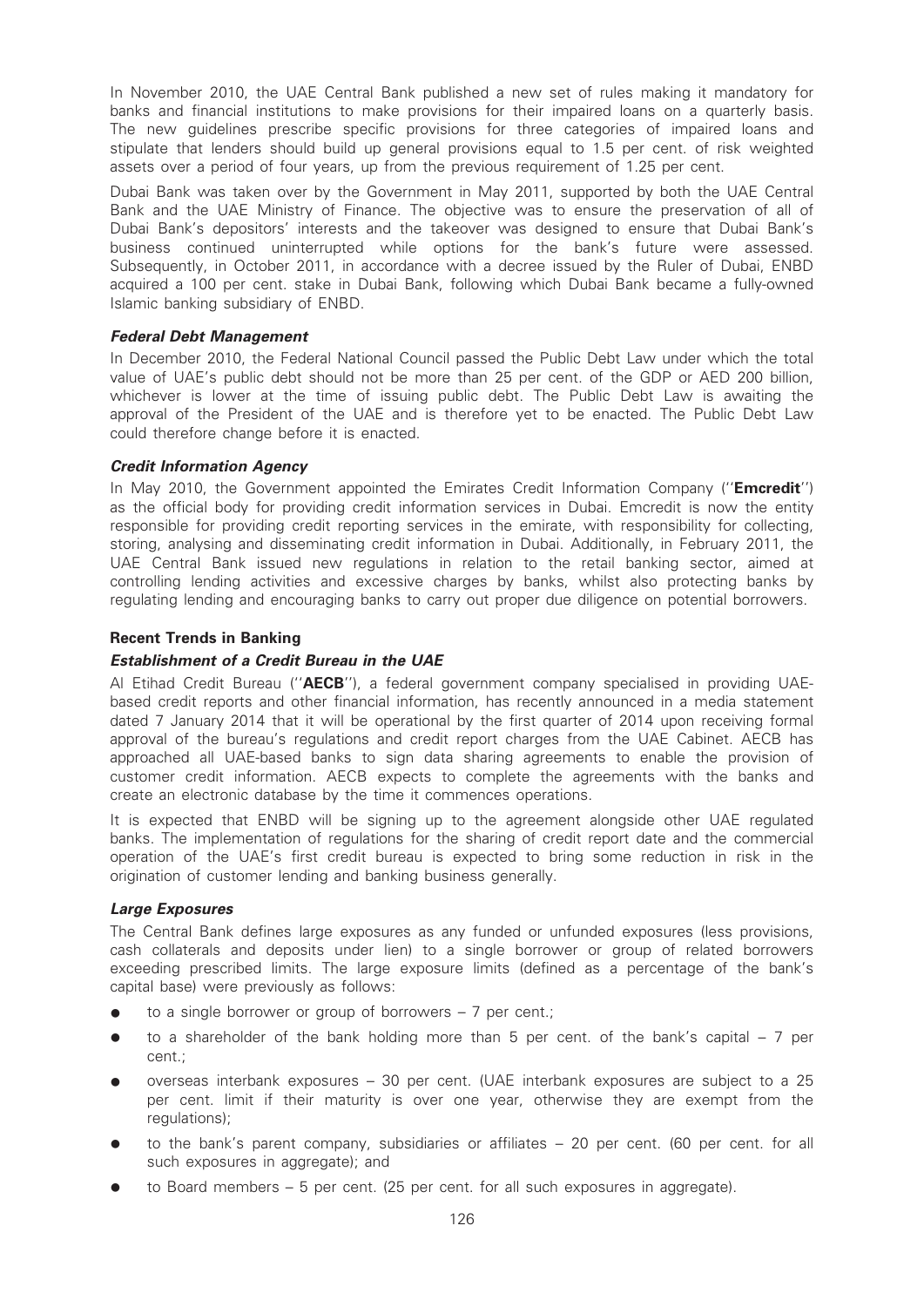On 11 November 2013, the Central Bank published the Large Exposure Notice amending certain of the large exposure limits set out above. The Large Exposure Notice was published in the Official Gazette on 30 December 2013 and entered into force on 30 January 2014. The Large Exposure Notice introduced new limits of 100 per cent. of the bank's capital base for all lending to UAE local governments and their non-commercial entities, together with a 25 per cent. limit to any single such non-commercial entity. Exposures above these limits are subject to approval by the Central Bank. Set out below is a table showing a summary of the changes introduced by the Large Exposure Notice (defined as a percentage of the bank's capital base calculated under Basel  $\vert \vert \vert$ ):

|                                                             | <b>New Limit</b>                    |                  | <b>Old Limit</b>  |           |  |
|-------------------------------------------------------------|-------------------------------------|------------------|-------------------|-----------|--|
|                                                             | <b>Individual</b>                   | <b>Aggregate</b> | <b>Individual</b> | Aggregate |  |
| UAE federal government and<br>their non-commercial entities | Exempt                              | Exempt           | Exempt            | Exempt    |  |
|                                                             | No cap for UAE<br>local government; |                  |                   |           |  |
| UAE local government and their                              | 25% for each non-                   |                  |                   |           |  |
| non-commercial entities<br>Commercial entities of UAE       | commercial entity                   | 100%             | Exempt            | Exempt    |  |
| federal government and UAE<br>local government              | 25%                                 | 100%             | 25%               | None      |  |
| Commercial or other                                         |                                     |                  |                   |           |  |
| (non-commercial) private<br>sector entities and individuals | $25\%$ max                          | None             | 7%                | None      |  |
| Shareholders who own 5 per                                  |                                     |                  |                   |           |  |
| cent, or more of the bank's<br>capital and related entities | 20%                                 | 50%              | 7%                | None      |  |
| Exposure to bank's subsidiaries                             |                                     |                  |                   |           |  |
| and affiliates                                              | 10%                                 | 25%              | 20%               | 60%       |  |
| Board members                                               | 5%                                  | 25%              | 5%                | 25%       |  |

#### New Mortgage Cap Regulation and Consumer Loan Regulation

The Central Bank introduced regulations regarding bank loans and other services offered to individual customers by way of a circular dated 23 February 2011 the ("Retail Circular") on retail banking and notice no. 31/2013 dated 28 October 2013 (which was published in the UAE official gazette (the "Official Gazette") on 28 November 2013 and entered into force on 28 December 2013) (the "Mortgage Regulations"), These regulations, among other things, limit the fees and interest rates which banks in the UAE can charge to retail customers and impose maximum loan/ income and loan to value ratios for retail products such as residential mortgage loans. For example, the Retail Circular requires that the amount of any personal consumer loan shall not exceed 20 times the salary or total income of the borrower with the repayment period not exceeding 48 months.

The Mortgage Regulations, which supersede Central Bank notice no. 3871/2012 dated 30 December 2012, provide that the amount of mortgage loans for non-nationals should not exceed 75 per cent. of the property value for a first purchase of a home with a value of less than AED 5 million and, for a first purchase of a home with a value greater than AED 5 million, should not exceed 65 per cent. of the property value. For the purchase of a second or subsequent home, the limit for non-nationals is set at 60 per cent. of the property value (irrespective of the value of the property in question). The corresponding limits for UAE nationals are set at 80 per cent. in respect of a first purchase of a home with a value less than or equal to AED 5 million, 70 per cent. for a first home with a value greater than AED 5 million and 65 per cent. of the property value for a second or subsequent purchase (irrespective of the value of the property). ENBD is compliant with the Retail Circular and the Mortgage Regulations. The Mortgage Regulations and other circulars may affect ENBD's net retail income and may potentially add to market price volatility in the UAE real estate market.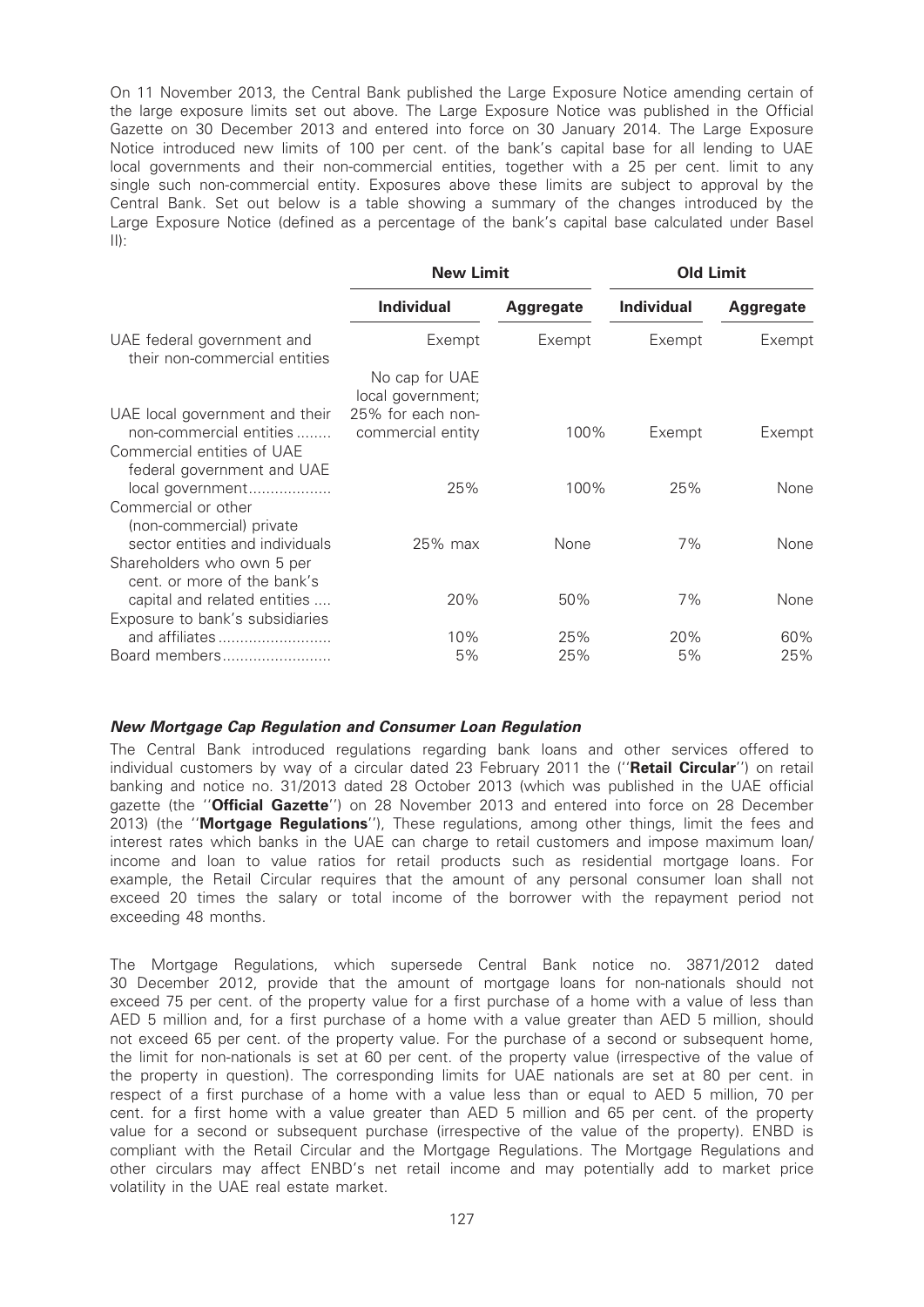#### **Insurance**

There is an absence of published statistical data on the insurance sector in the UAE and Dubai. Insurance companies are regulated by the Insurance Division of the Federal Ministry of Economy.

#### Capital Markets

The capital markets in the UAE are regulated by a number of entities including the Emirates Securities and Commodities Authority (the "SCA"), which licenses intermediaries to trade on the DFM and the Abu Dhabi Stock Exchange (the "ADX"). The SCA is a federal government organisation but has financial, legal and administrative independence.

In common with other regional exchanges, the DFM and ADX experienced a sustained decline in market capitalisation from mid-2008 to the end of 2010. However, the ADX recovered slightly in 2009, with a 17 per cent. increase in market capitalisation, following a fall of 43 per cent. in 2008.

The other significant stock exchange in the UAE is NASDAQ Dubai (formerly known as the Dubai International Financial Exchange) which commenced operations in September 2005 and, as an entity based in the Dubai International Financial Centre, is separately regulated.

### Dubai Financial Market

The DFM, which is now, along with NASDAQ Dubai, owned by Borse Dubai, was established by the Government in 2000 as an independent entity and operates as a market for the listing and trading of shares, bonds and investment units issued by companies, investment funds and other local or foreign financial institutions that conform to its listing requirements.

The DFM Index stood at 1,353.4 as at 31 December 2011 compared to 1,630.5 as at 31 December 2010, a decrease of 17.0 per cent. during 2011. This is a reflection of reduced profits especially from the leading real estate sector. However, the DFM Index stood at 1,622.53 as at 31 December 2012, reflecting an increase of 20 per cent. from 2011. The total market capitalisation of the DFM Index reduced by 8.5 per cent. in 2011 reaching AED 182.0 billion as at 31 December 2011 down from AED 199.1 billion as at 31 December 2010. 2012 saw a slight increase of 0.8 per cent. in the total market capitalisation of the DFM Index reaching AED 183.4 billion as at 31 December 2012.

The following table sets out the number of traded shares, the value of traded shares, and the number of executed transactions on the DFM and the closing price of the DFM Index as at 31 December in each of the years 2009 to 2012:

|                                        | 2009      | 2010     | 2011     | 2012     |
|----------------------------------------|-----------|----------|----------|----------|
| Number of Traded Shares (millions)     | 110.700   | 38.392   | 25,163   | 40.463   |
| Value of Traded Shares (AED millions)  | 173,600   | 69.665   | 32,088   | 48.774   |
|                                        | 1.984.000 | 795,000  | 444.814  | 621,434  |
| Market Capitalisation (AED millions)   | 213,377   | 199,086  | 181,993  | 183,386  |
| DFM Index year-end index closing price | 1.803.58  | 1.630.52 | 1.353.39 | 1,622.53 |

Source: Dubai Statistics Centre, DFM

The value of traded shares on the DFM decreased by 53.9 per cent. reaching AED 32.1 billion in 2011, down from AED 69.7 billion in 2010. The value of traded shares on the DFM increased by 52.0 per cent. reaching AED 48.8 billion in 2012, up from AED 32.1 billion in 2011. The number of shares traded decreased by 34.5 per cent. to AED 25.2 billion in 2011 from 38.4 billion in 2010. The number of shares traded increased by 60.7 per cent. to AED 40.5 billion in 2012 from 25.2 billion in 2011. The number of trades decreased by 44.0 per cent. to 444,814 in 2011 from 795,000 in 2010. The number of trades increased by 39.7 per cent to 621,434 in 2012 from 444,814 in 2011. The real estate and construction sector accounted for the highest value of trades in 2012, at AED 23.2 billion, representing 47.7 per cent. of the value of all traded shares. This was followed by the banking sector with a value of AED 8.9 billion, representing 18.2 per cent. of the value of all traded shares, the financial and investment services sector with a value of AED 5.1 billion, representing 10.5 per cent. of the value of all traded shares, and the services sector with AED 4.1 billion, representing 8.4 per cent. of the value of all traded shares.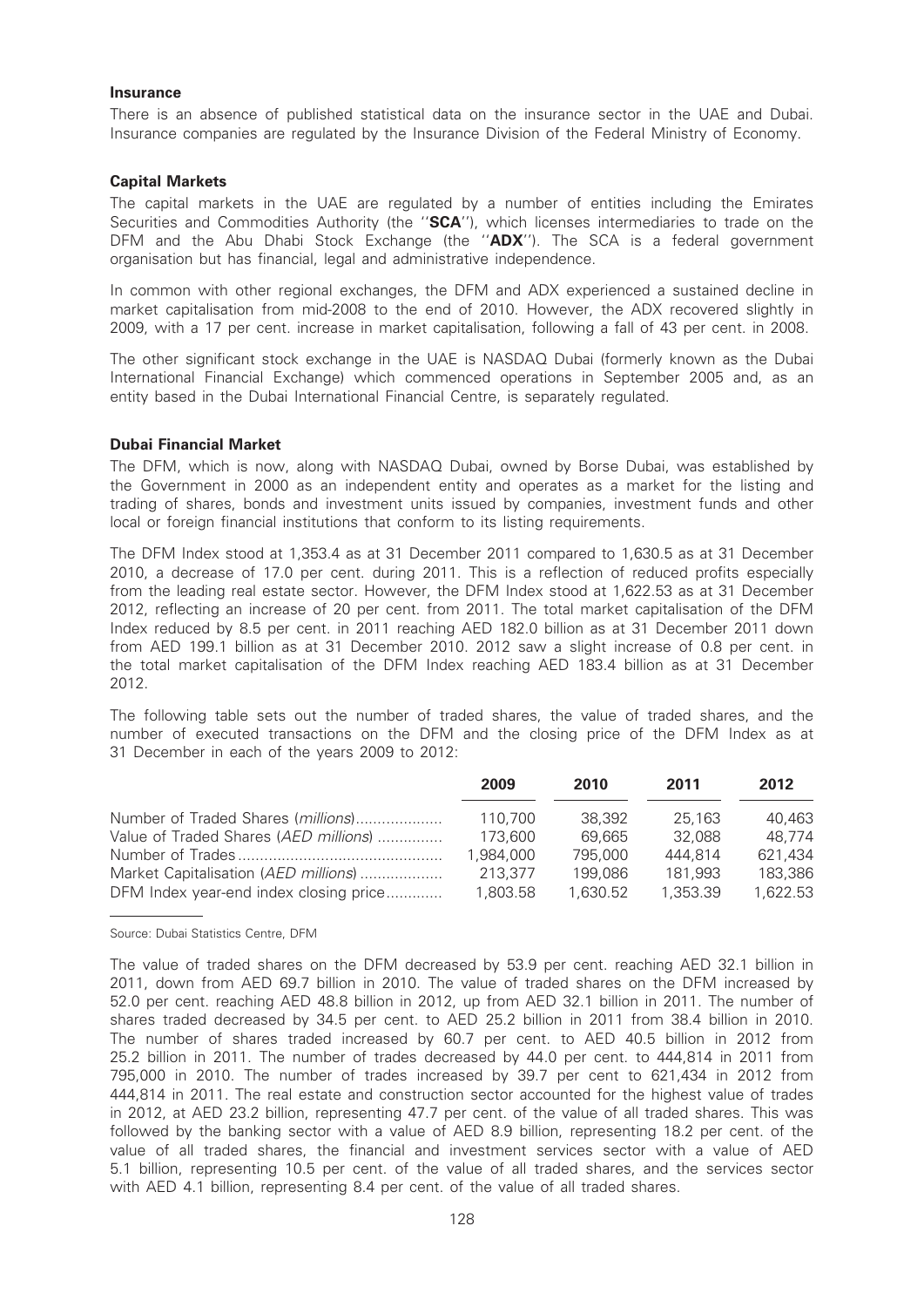# NASDAQ Dubai

NASDAQ Dubai (formerly known as the Dubai International Financial Exchange or DIFX) commenced operations in September 2005. On 22 December 2009, DFM announced that it had made an offer to Borse Dubai Limited and the NASDAQ OMX Group to acquire NASDAQ Dubai. The offer was valued at U.S.\$121 million and comprised U.S.\$102 million in cash and 40 million DFM shares. The merger was approved by Borse Dubai Limited and the OMX Group and was completed on 11 July 2010. Subsequent to the transaction, both NASDAQ Dubai and DFM are operating as two distinct markets that are subject to different regulatory frameworks. NASDAQ Dubai is regulated by the Dubai Financial Services Authority and the DFM is regulated by the SCA.

NASDAQ Dubai's standards are comparable to those of leading international exchanges in New York, London and Hong Kong. NASDAQ Dubai allows regional and international issuer's access to regional and international investors through primary or dual listings. Investors can access NASDAQ Dubai through a unique mix of regional and international brokers.

NASDAQ Dubai currently lists equities, equity derivatives, Dubai gold securities, structured products, sukuk and conventional bonds. It is one of the world's largest exchanges for sukuk, with 22 sukuk listed on NASDAQ Dubai as at 18 March 2014.

Equity listings on NASDAQ Dubai include DP World, which had the Middle East's largest IPO in 2007 at U.S.\$5.0 billion, as well as Damas, Depa and Gold Fields.

In 2011, the value of equities on NASDAQ Dubai declined by 29.0 per cent. to AED 3.4 billion compared to AED 4.8 billion in 2010. However the volume of equities traded fell in 2011 to 0.6 billion shares from 2.6 billion shares in 2010. The closing price of the NASDAQ Dubai UAE 20 Index as at 31 December 2011 was 1,374.4, down 23.7 per cent. from 31 December 2010 when the closing price was 1,800.6.

In 2012, the value of equities on NASDAQ Dubai declined by 45.2 per cent. to AED 1.9 billion compared to AED 3.4 billion in 2010. However the volume of equities traded fell in 2012 to 0.2 billion shares from 2011. The closing price of the NASDAQ Dubai UAE 20 Index as at 31 December 2012 was 1,820, up 32.4 per cent. from 31 December 2011.

The following table sets out the number of traded shares, the value of traded shares and the number of executed transactions on NASDAQ Dubai, the market capitalisation of NASDAQ Dubai and the closing price as at 31 December of the NASDAQ Dubai UAE 20 Index in each of the years 2009 to 2012:

|                                            | 2009     | 2010     | 2011     | 2012   |
|--------------------------------------------|----------|----------|----------|--------|
| Number of Traded Shares (millions)         | 3.096    | 2.623    | 602      | 259    |
| Value of Traded Shares (AED millions)      | 3.952    | 4.805    | 3.410    | 1.867  |
| Number of Executed Transactions            | 22.471   | 20.241   | 16.416   | 11.792 |
| Market Capitalisation (AED millions)       | 181.229  | 183.337  | 32.777   | 36.426 |
| NASDAQ Dubai UAE 20 year-end closing price | 1.851.35 | 1.800.58 | 1.374.39 | 1.820  |

Sources: Dubai Statistics Centre, Bloomberg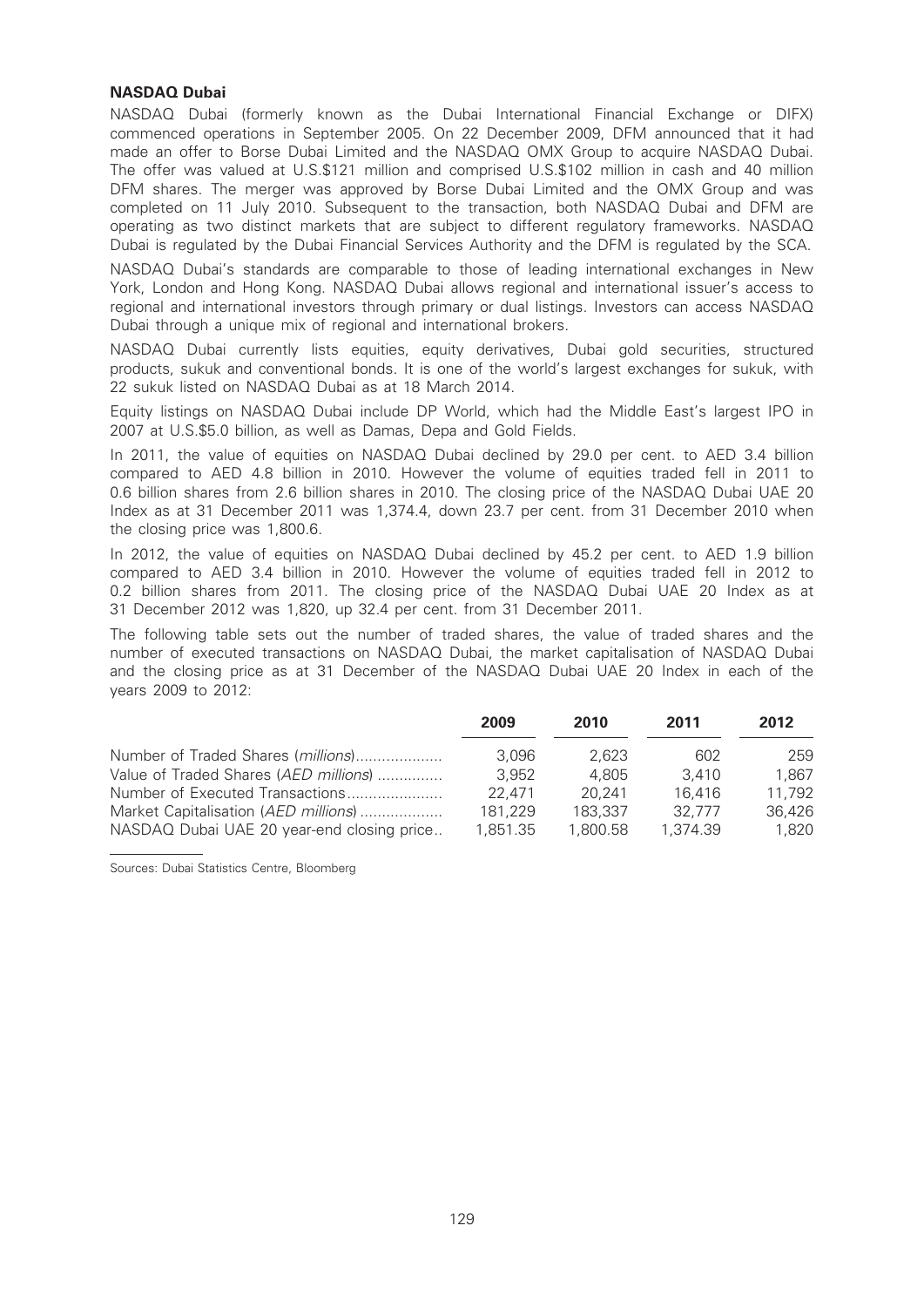# TAXATION

The following is a general description of certain tax considerations relating to the Notes. It does not purport to be a complete analysis of all tax considerations relating to the Notes and does not constitute legal or tax advice. Prospective purchasers of Notes should consult their tax advisers as to the consequences under the tax laws of the countries of their respective citizenship, residence or domicile of acquiring, holding and disposing of Notes and receiving payments under the Notes. This overview is based upon the law as in effect on the date of this Base Prospectus and is subject to any change in law that may take effect after such date.

#### Dubai and the United Arab Emirates

The following is a general overview of the current tax law and practice in Dubai and the UAE (to the extent applicable in Dubai) ("**Dubai Law**") and does not constitute legal or tax advice. Prospective investors in the Notes are advised to consult their own tax advisers with respect to the tax consequences under the tax laws of the country in which they are resident, of the purchase ownership or disposition of the Notes or any interest therein.

Under existing Dubai Law, although an income tax decree has been enacted in Abu Dhabi and in Dubai (the Abu Dhabi Income Tax Decree 1965 (as amended) and the Dubai Income Tax Decree 1969 (as amended)) which provides for tax to be imposed on the taxable income of all bodies corporate which carry on a trade or business, the regime is not currently enforced. In practice, only companies active in the hydrocarbon industry, some related service industries and branches of foreign banks operating in the UAE have been required to pay tax. There are currently no withholding taxes required to be levied under UAE, Abu Dhabi or Dubai law in respect of payments on debt securities (including in relation to the Notes). In the event of the imposition of any withholding, the relevant Obligor has undertaken to gross-up any payments subject to certain limitations, as described in Condition 7.

The Constitution of the UAE specifically reserves to the Federal Government of the UAE the right to revise taxes on a federal basis for the purposes of funding its budget. It is not known whether this right will be exercised in the future.

The UAE has entered into double taxation arrangements with certain other countries, but these are not extensive in number.

#### EU Savings Directive

Under EC Council Directive 2003/48/EC on the taxation of savings income (the "Directive"), each Member State is required to provide to the tax authorities of another Member State details of payments of interest or other similar income paid by a person within its jurisdiction to, or collected by such a person for, an individual resident or certain limited types of entity established in that other Member State; however, for a transitional period, Austria and Luxembourg may instead apply a withholding system in relation to such payments, deducting tax at a rate of 35%. The transitional period is to terminate at the end of the first full fiscal year following agreement by certain non-EU countries to the exchange of information relating to such payments. Luxembourg has announced that it will no longer apply the withholding tax system as from 1 January 2015 and will provide details of payments of interest (or similar income) as from this date.

A number of non-EU countries and certain dependent or associated territories of certain Member States including Switzerland, have adopted similar measures (either provision of information or transitional withholding) in relation to payments made by a person within its jurisdiction to, or collected by such a person for, an individual resident or certain limited types of entity established in a Member State. In addition, the Member States have entered into provision of information or transitional withholding arrangements with certain of those dependent or associated territories in relation to payments made by a person in a Member State to, or collected by such a person for, an individual resident or certain limited types of entity established in one of those territories.

The European Council formally adopted a Council Directive amending the Directive on 24 March 2014 (the "**Amending Directive**"). The Amending Directive broadens the scope of the requirements described above. Member States have until 1 January 2016 to adopt the national legislation (which national legislation must apply from 1 January 2017) necessary to comply with the Amending Directive. The changes made under the Amending Directive include extending the scope of the Directive to payments made to, or collected for, certain other entities and legal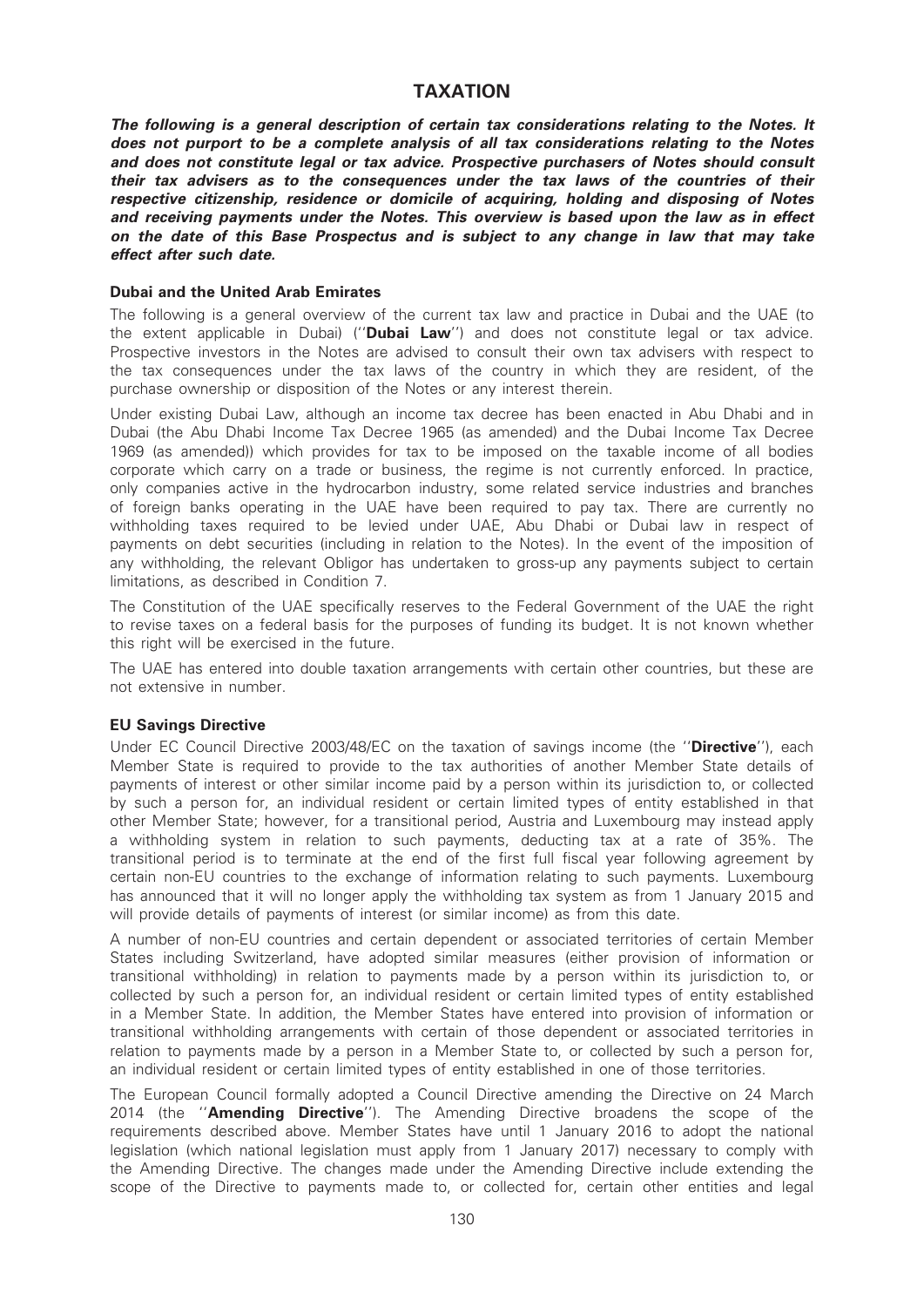arrangements. They also broaden the definition of ''interest payment'' to cover income that is equivalent to interest.

Investors who are in any doubt as to their position should consult their professional advisers.

# The Proposed Financial Transactions Tax

The European Commission has published a proposal for a directive for a common financial transactions tax (the "FTT") in Belgium, Germany, Estonia, Greece, Spain, France, Italy, Austria, Portugal, Slovenia and Slovakia (the "participating Member States").

The proposed FTT has very broad scope and could, if introduced in its current form, apply to certain dealings in the Notes (including secondary market transactions) in certain circumstances. Primary market transactions referred to in Article 5(c) of Regulation (EC) No. 1287/2006 are exempt and, therefore, the issuance and subscription of Notes should be exempt.

Under current proposals the FTT could apply in certain circumstances to persons both within and outside of the participating Member States. Generally, it would apply to certain dealings in the Notes where at least one party is a financial institution, and at least one party is established in a participating Member State. A financial institution may be, or be deemed to be, ''established'' in a participating Member State in a broad range of circumstances, including: (i) by transacting with a person established in a participating Member State; or (ii) where the financial instrument which is subject to the dealings is issued in a participating Member State.

The FTT proposal remains subject to negotiation between the participating Member States and is the subject of legal challenge. It may therefore be altered prior to any implementation, the timing of which remains unclear. Additional EU Member States may decide to participate. Prospective holders of the Notes are advised to seek their own professional advice in relation to the FTT.

# Luxembourg Taxation

The following overview is of a general nature. It is based on the laws presently in force in Luxembourg, though it is not intended to be, nor should it be construed to be, legal or tax advice. Prospective investors in the Notes should therefore consult their own professional advisers as to the effects of state, local or foreign laws, including Luxembourg tax law, to which they may be subject.

# (i) Luxembourg tax residency of the Noteholders and Couponholders

A Noteholder or a Couponholder will not become resident, nor be deemed to be resident, in Luxembourg by reason only of the holding of the Notes or Coupons, or the execution, performance, delivery and/or enforcement of the Notes or Coupons.

# (ii) Withholding Tax

# Luxembourg resident individual Noteholders and Couponholders

Under Luxembourg general tax laws currently in force, and subject to the law of 23 December 2005 below, there is no withholding tax on payments of principal, premium or interest made to Luxembourg resident holders of Notes or Coupons, nor on accrued but unpaid interest in respect of Notes or Coupons, nor is any Luxembourg withholding tax payable upon redemption or repurchase of Notes or Coupons held by Luxembourg resident holders of Notes. However, under the Luxembourg law dated 23 December 2005 (the "Law"), a 10 per cent. Luxembourg withholding tax is levied since 1 January 2006 on interest payments made by Luxembourg-based paying agents (defined in a similar way as in the Directive) to Luxembourg individual residents. This withholding tax also applies on accrued interest received upon disposal, redemption or repurchase of the Notes or Coupons. Such withholding tax will be in full discharge of income tax if the beneficial owner is an individual acting in the course of the management of his/her private wealth. Responsibility for the withholding of the tax will be assumed by the Luxembourg paying agent.

Furthermore, pursuant to the Law as amended by the law of 17 July 2008, Luxembourg resident individuals acting in the course of the management of their private wealth who are the beneficial owners of interest payments made by a paying agent established outside Luxembourg in a Member State of either the European Union or the EEA, or in a jurisdiction having concluded an agreement with Luxembourg in connection with the Directive can opt to self declare and pay a 10 per cent. tax on these interest payments.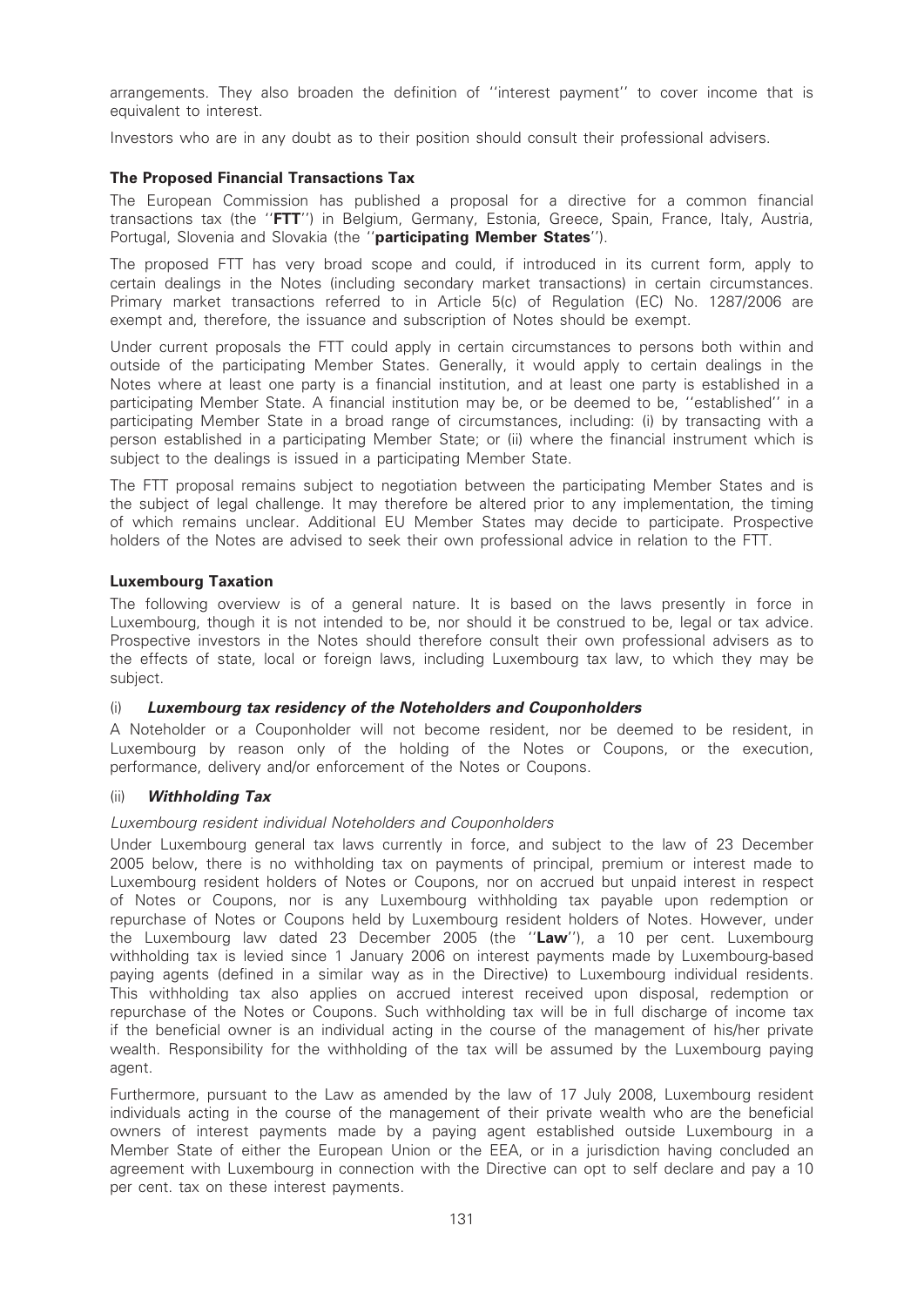The withholding tax of 10 per cent. as described above is final when Luxembourg resident individuals are acting in the context of the management of their private wealth.

### Luxembourg non-resident Noteholders and Couponholders

Under Luxembourg general tax laws currently in force, there is no withholding tax on payments of principal, premium or interest in the context of the holding, disposal, redemption or repurchase of the Notes or Coupons, nor on accrued but unpaid interest in respect of the Notes or Coupons. However, under the Directive and the Luxembourg laws dated 21 June 2005 (the "Laws") implementing the Directive and notifying several agreements concluded between Luxembourg and certain dependent or associated territories of the Member States, a Luxembourg based paying agent (within the meaning of the Directive) is required to withhold tax on interest and other similar income (including reimbursement premium received at maturity) paid by it to (or under certain circumstances, to the benefit of) an individual resident in another Member State or a residual entity in the sense of article 4.2 of the Directive, established in another Member State of the European Union unless the beneficiary of the interest payments elects for the procedure of the exchange of information or for the tax certificate procedure. The same regime applies to payments to individuals resident and residual entities established in certain dependent or associated territories of the EU.

The withholding tax rate is currently 35 per cent. The transitional period is to terminate at the end of the first full fiscal year following agreement by certain non-European Union countries to the exchange of information relating to such payments.

In each case described here above, responsibility for the withholding tax will be assumed by the Luxembourg paying agent.

On 18 March 2014, the Luxembourg government has submitted to the Luxembourg parliament the draft Law NG668 putting an end to the withholding tax system as from 1 January 2015 and implementing the automatic provision of details on payments of interest (or similar income) under the Directive for any payment made as from 1 January 2015. This draft law is in line with the announcement of the Luxembourg officials on 10 April 2013.

### Cayman Islands

The following is a discussion of certain Cayman Islands tax consequences of an investment in the Notes issued by EGF. The discussion is a general overview of present law, which is subject to prospective and retroactive change. It is not intended as tax advice, does not consider any investor's particular circumstances, and does not consider tax consequences other than those arising under Cayman Islands law.

Under existing Cayman Islands laws:

- (a) payments of amounts in respect of any Notes will not be subject to taxation in the Cayman Islands and no withholding will be required on such payments to any Noteholder and gains derived from the sale of any Notes will not be subject to Cayman Islands income or corporation tax. The Cayman Islands currently have no income, corporation or capital gains tax and no estate duty, inheritance or gift tax;
- (b) no stamp duty is payable in respect of the issue or transfer of the Notes although duty may be payable if Notes are executed in or brought into the Cayman Islands; and
- (c) certificates evidencing the Notes, in registered form, to which title is not transferable by delivery, should not attract Cayman Islands stamp duty. However, an instrument transferring title to such a Notes, if brought to or executed in the Cayman Islands, would be subject to Cayman Islands stamp duty.

EGF has been incorporated under the laws of the Cayman Islands as an exempted company with limited liability and, as such, has applied for and obtained an undertaking from the Governor-in-Cabinet of the Cayman Islands, pursuant to Section 6 of the Tax Concessions Law (1999 Revision) of the Cayman Islands, that for a period of 20 years from the date of issue no law which is thereafter enacted in the Cayman Islands imposing any tax to be levied on profits, income, gains or appreciation shall apply to EGF or its operations and, in addition, that no tax to be levied on profits, income, gains or appreciations or which is in the nature of estate duty or inheritance tax shall be payable on or in respect of the shares, bonds, sukuk or other obligations (which would include the Notes) of EGF or by way of the withholding in whole or part of any relevant payment (as defined in Section 6(3) of the Tax Concessions Law (1999 Revision)).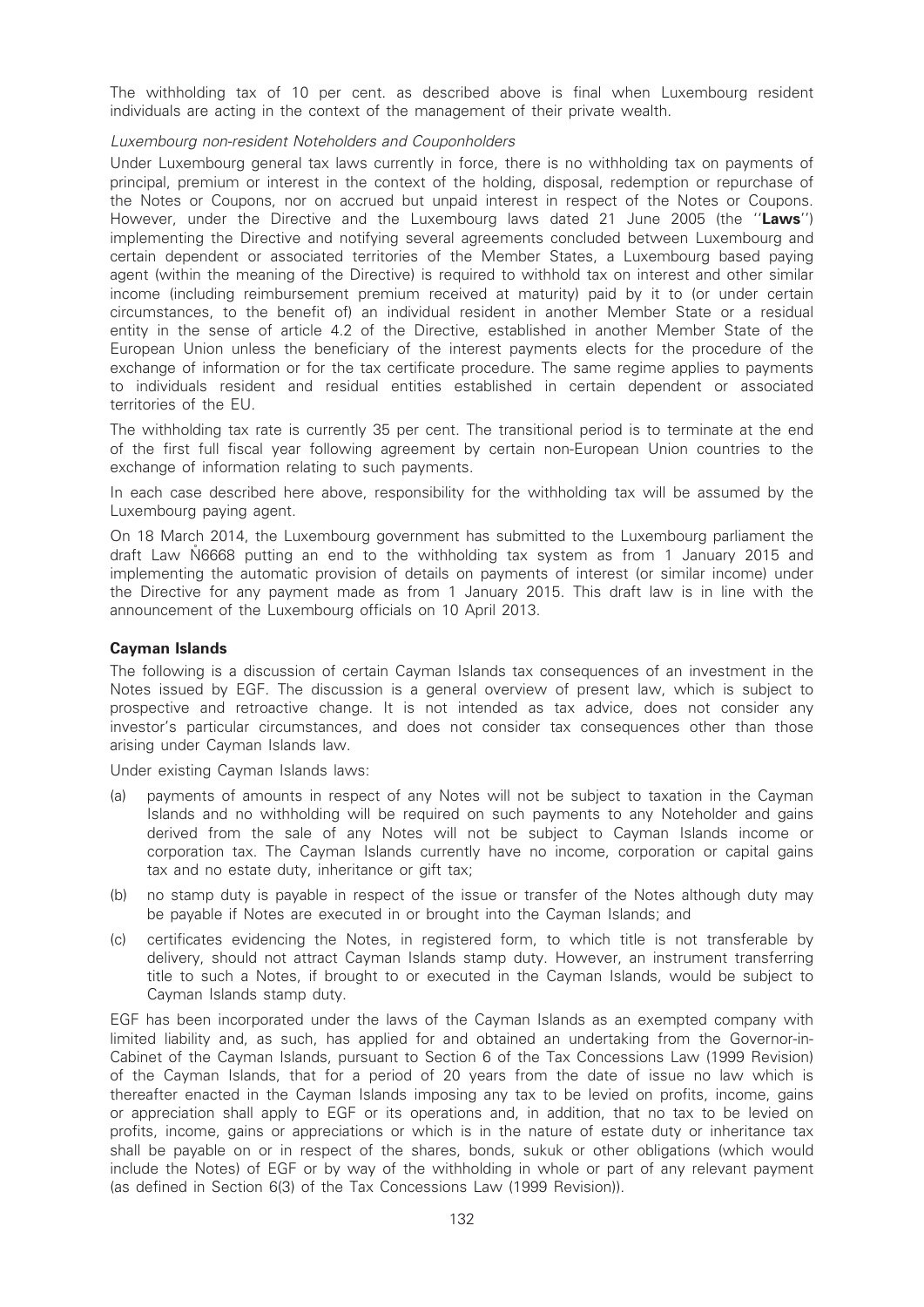An annual registration fee is payable by EGF to the Cayman Islands Registrar of Companies which is calculated by reference to the nominal amount of its authorised capital. At current rates, this annual registration fee is approximately U.S.\$853.66. The foregoing is based on current law and practice in the Cayman Islands and this is subject to change therein.

### Foreign Account Tax Compliance Act

Sections 1471 through 1474 of the U.S. Internal Revenue Code of 1986 (FATCA) impose a new reporting regime and potentially a 30 per cent. withholding tax with respect to certain payments to (i) any non-U.S. financial institution (a ''foreign financial institution'', or FFI (as defined by FATCA)) that does not become a **Participating FFI** by entering into an agreement with the U.S. Internal Revenue Service (IRS) to provide the IRS with certain information in respect of its account holders and investors or is not otherwise exempt from or in deemed compliance with FATCA and (ii) any investor (unless otherwise exempt from FATCA) that does not provide information sufficient to determine whether the investor is a U.S. person or should otherwise be treated as holding a ''United States account'' of the Issuer (a Recalcitrant Holder). The Issuer may be classified as an FFI.

The new withholding regime will be phased in beginning 1 July 2014 for payments from sources within the United States and will apply to "foreign passthru payments" (a term not yet defined) no earlier than 1 January 2017. This withholding would potentially apply to payments in respect of (i) any Notes characterised as debt (or which are not otherwise characterised as equity and have a fixed term) for U.S. federal tax purposes that are issued on or after the "**grandfathering date"**, which is the later of (a) 1 July 2014 and (b) the date that is six months after the date on which final U.S. Treasury regulations defining the term foreign passthru payment are filed with the Federal Register, or which are materially modified on or after the grandfathering date and (ii) any Notes characterised as equity or which do not have a fixed term for U.S. federal tax purposes, whenever issued. If Notes are issued before the grandfathering date, and additional Notes of the same series are issued on or after that date, the additional Notes may not be treated as grandfathered, which may have negative consequences for the existing Notes, including a negative impact on market price.

The United States and a number of other jurisdictions have announced their intention to negotiate intergovernmental agreements to facilitate the implementation of FATCA (each, an IGA). Pursuant to FATCA and the ''Model 1'' and ''Model 2'' IGAs released by the United States, an FFI in an IGA signatory country could be treated as a "Reporting FI" not subject to withholding under FATCA on any payments it receives. Further, an FFI in a Model 1 IGA jurisdiction generally would not be required to withhold under FATCA or an IGA (or any law implementing an IGA) (any such withholding being FATCA Withholding) from payments it makes. The Model 2 IGA leaves open the possibility that a Reporting FI might in the future be required to withhold as a Participating FFI on foreign passthru payments and payments that it makes to Recalcitrant Holders. Under each Model IGA, a Reporting FI would still be required to report certain information in respect of its account holders and investors to its home government or to the IRS. The United States and the Cayman Islands have entered into an IGA based largely on the Model 1 IGA.

If the Issuer becomes a Participating FFI, the Issuer and financial institutions through which payments on the Notes are made may be required to withhold FATCA Withholding if (i) any FFI through or to which payment on such Notes is made is not a Participating FFI, a Reporting FI, or otherwise exempt from or in deemed compliance with FATCA or (ii) an investor is a Recalcitrant Holder.

Whilst the Notes are in global form and held within the clearing systems, it is expected that FATCA will not affect the amount of any payments made under, or in respect of, the Notes by the Issuer, the Guarantor, any paying agent or the common depositary, given that each of the entities in the payment chain between the Issuer and the participants in the clearing systems is a major financial institution whose business is dependent on compliance with FATCA and that any alternative approach introduced under an IGA will be unlikely to affect the Notes. The documentation expressly contemplates the possibility that the Notes may go into definitive form and therefore that they may be taken out of the clearing systems. If this were to happen, then a non-FATCA compliant holder could be subject to FATCA Withholding. However, definitive Notes will only be printed in remote circumstances.

FATCA is particularly complex and its application is uncertain at this time. The above description is based in part on regulations, official guidance and model IGAs, all of which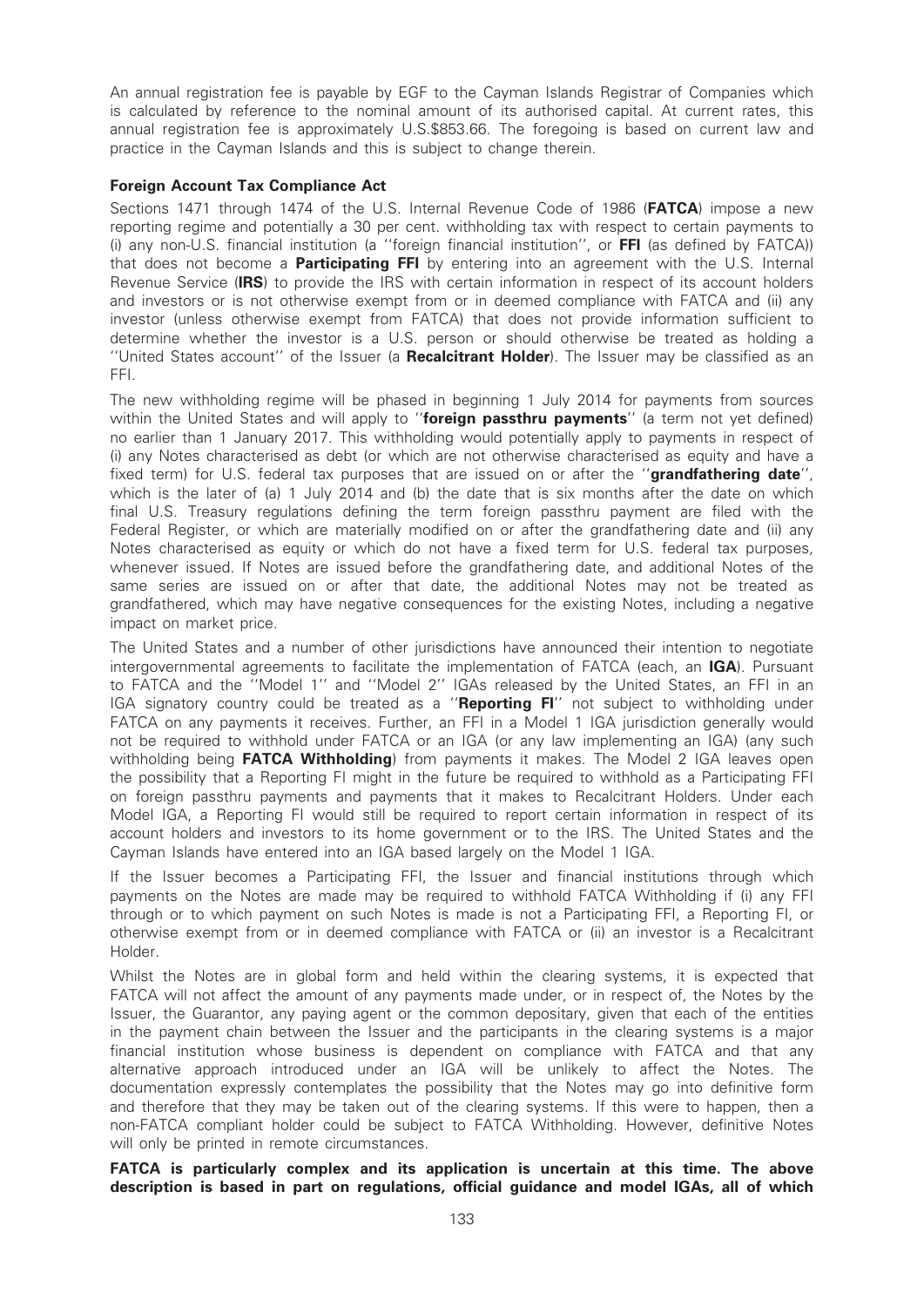are subject to change or may be implemented in a materially different form. Prospective investors should consult their tax advisers on how these rules may apply to the Issuer and to payments they may receive in connection with the Notes.

TO ENSURE COMPLIANCE WITH IRS CIRCULAR 230, EACH TAXPAYER IS HEREBY NOTIFIED THAT: (A) ANY TAX DISCUSSION HEREIN IS NOT INTENDED OR WRITTEN TO BE USED, AND CANNOT BE USED BY THE TAXPAYER FOR THE PURPOSE OF AVOIDING U.S. FEDERAL INCOME TAX PENALTIES THAT MAY BE IMPOSED ON THE TAXPAYER; (B) ANY SUCH TAX DISCUSSION WAS WRITTEN TO SUPPORT THE PROMOTION OR MARKETING OF THE TRANSACTIONS OR MATTERS ADDRESSED HEREIN; AND (C) THE TAXPAYER SHOULD SEEK ADVICE BASED ON THE TAXPAYER'S PARTICULAR CIRCUMSTANCES FROM AN INDEPENDENT TAX ADVISER.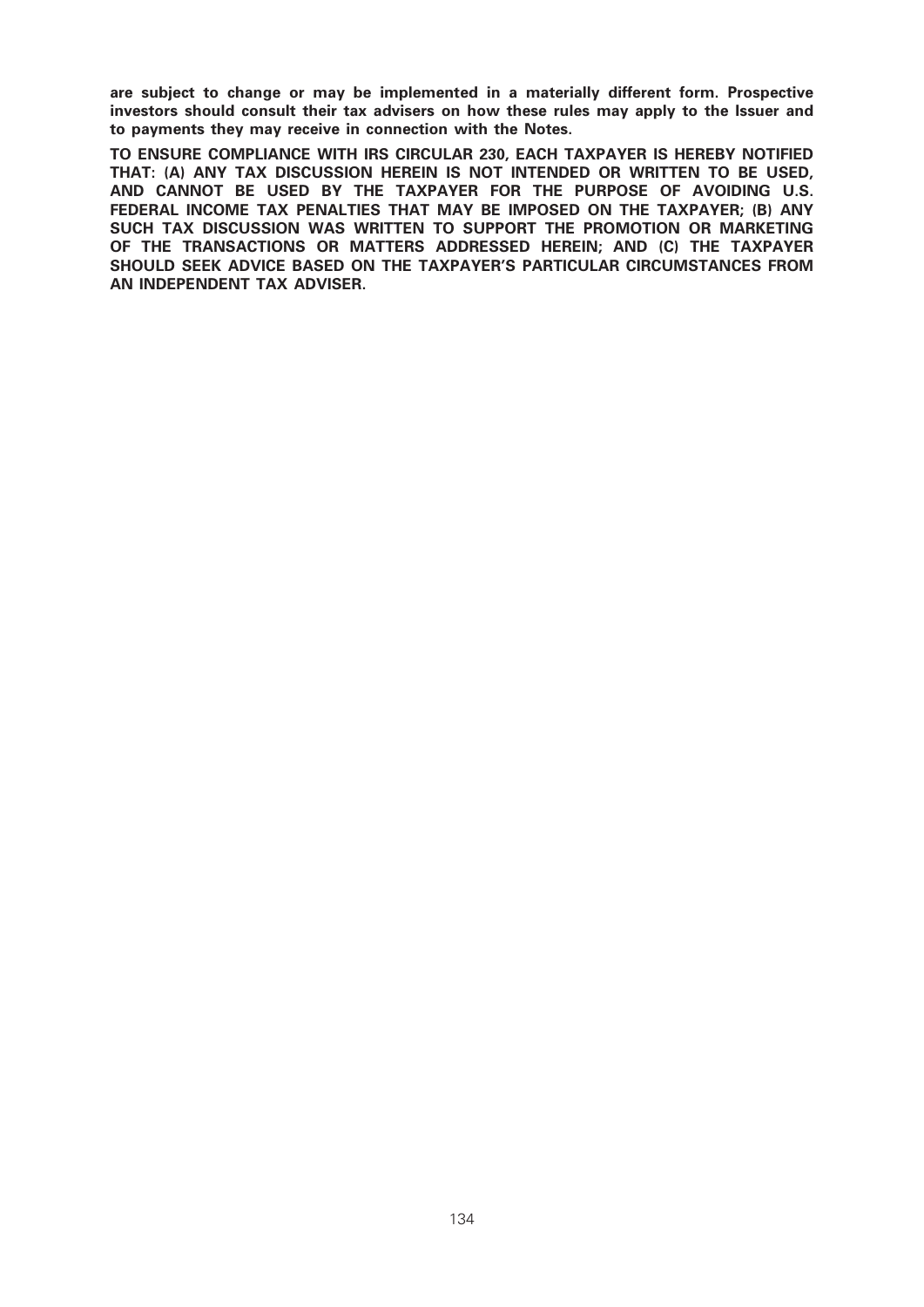# SUBSCRIPTION AND SALE

The Dealers have, in an amended and restated programme agreement (as supplemented from time to time, the "**Programme Agreement**") dated 17 April 2014 agreed with the Issuers and the Guarantor a basis upon which they or any of them may from time to time agree to purchase Notes. Any such agreement will extend to those matters stated under "Form of the Notes" and ''Terms and Conditions of the Notes''. In the Programme Agreement, the Issuers have agreed to reimburse the Dealers for certain of their expenses in connection with the establishment and any future update of the Programme and the issue of Notes under the Programme and to indemnify the Dealers against certain liabilities incurred by them in connection therewith.

# Hong Kong

Each Dealer has represented and agreed, and each further Dealer appointed under the Programme will be required to represent and agree, that:

- (a) it has not offered or sold and will not offer or sell in Hong Kong, by means of any document, any Notes other than (i) to persons whose ordinary business is to buy or sell shares or debentures (whether as principal or agent); (ii) to ''professional investors'' within the meaning of the Securities and Futures Ordinance (Cap. 571) of Hong Kong (the "SFO") and any rules made under the SFO; or (iii) in other circumstances which do not result in the document being a ''prospectus'' as defined in the Companies (Winding Up and Miscellaneous Provisions) Ordinance (Cap.32) of Hong Kong (the "CO") or which do not constitute an offer to the public within the meaning of the CO; and
- (b) it has not issued or had in its possession for the purposes of issue, and will not issue or have in its possession for the purposes of issue (in each case whether in Hong Kong or elsewhere), any advertisement, invitation or document relating to the Notes, which is directed at, or the contents of which are likely to be accessed or read by, the public in Hong Kong (except if permitted to do so under the laws of Hong Kong) other than with respect to any Notes which are or are intended to be disposed of only to persons outside Hong Kong or only to ''professional investors'' within the meaning of the SFO and any rules made under the SFO.

#### United States

The Notes have not been and will not be registered under the Securities Act and may not be offered or sold within the United States or to, or for the account or benefit of, U.S. persons except in accordance with Regulation S under the Securities Act or pursuant to an exemption from the registration requirements of the Securities Act.

Each Dealer has represented and agreed, and each further Dealer appointed under the Programme will be required to represent and agree, that it has offered and sold any Notes, and will offer and sell any Notes (a) as part of their distribution at any time and (b) otherwise until 40 days after the completion of the distribution of all Notes of the Series of which such Notes are a part, as determined and certified as provided below, only in accordance with Rule 903 of Regulation S under the Securities Act. Each Dealer who purchases Notes of a Series (or in the case of a sale of a Series of Notes issued to or through more than one Dealer, each of such Dealers as to the Notes of such Series to be purchased by or through it or, in the case of a syndicated issue, the relevant lead manager) shall determine and certify to the Principal Paying Agent the completion of the distribution of the Notes of such Series. On the basis of such notification or notifications, the Principal Paying Agent has agreed to notify such Dealer/lead manager of the end of the distribution compliance period with respect to such Series.

Each Dealer has also agreed that, at or prior to confirmation of sale of Notes, it will have sent to each distributor, dealer or person receiving a selling concession, fee or other remuneration that purchases Notes from it during the distribution compliance period a confirmation or notice to substantially the following effect:

''The Securities covered hereby have not been registered under the U.S. Securities Act of 1933, as amended (the "Securities Act"), and may not be offered or sold within the United States or to, or for the account or benefit of, U.S. persons (i) as part of their distribution at any time or (ii) otherwise until 40 days after the completion of the distribution of the Securities as determined and certified by the relevant Dealer, in the case of a non-syndicated issue, or the Lead Manager,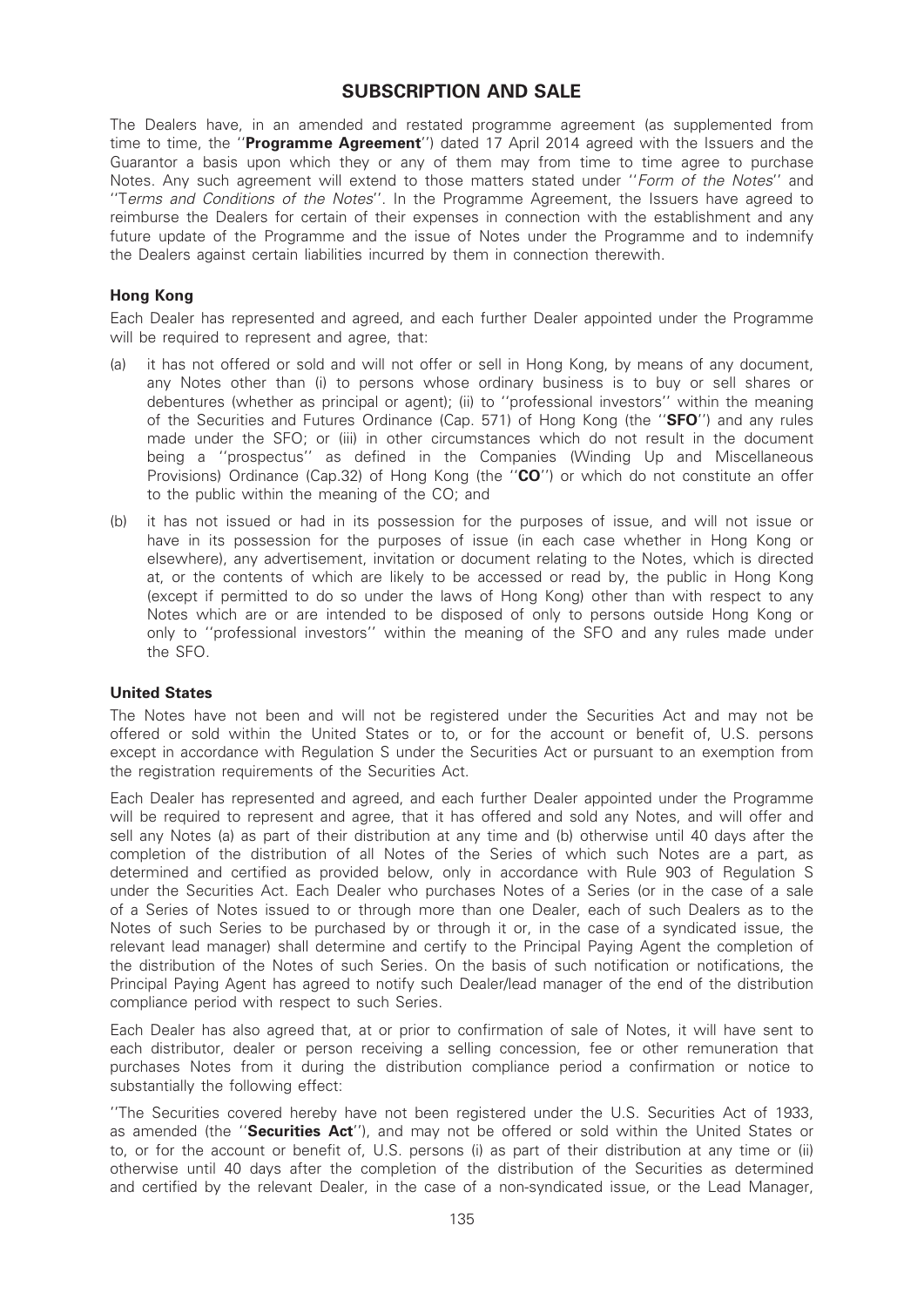in the case of a syndicated issue, and except in either case in accordance with Regulation S under the Securities Act. Terms used above have the meanings given to them by Regulation S.''

Each Dealer has represented and agreed, and each further Dealer appointed under the Programme will be required to represent and agree, that it, its affiliates or any persons acting on its or their behalf have not engaged and will not engage in any directed selling efforts with respect to any Notes, and it and they have complied and will comply with the offering restrictions requirement of Regulation S.

The Bearer Notes are subject to U.S. tax law requirements and may not be offered, sold or delivered within the United States or its possessions or to a United States person, except in certain transactions permitted by U.S. Treasury regulations. Terms used in this paragraph have the meanings given to them by the U.S. Internal Revenue Code of 1986, as amended and regulations thereunder.

In respect of Bearer Notes where TEFRA D is specified in the applicable Final Terms the relevant Dealer will be required to represent and agree that:

- (a) except to the extent permitted under U.S. Treasury Regulations Section 1.163-5(c)(2)(i)(D) (the ''D Rules''), (i) it has not offered or sold, and during the restricted period it will not offer or sell, Bearer Notes to a person who is within the United States or its possessions or to a United States person, and (ii) it has not delivered and it will not deliver within the United States or its possessions definitive Bearer Notes that are sold during the restricted period;
- (b) it has and throughout the restricted period it will have in effect procedures reasonably designed to ensure that its employees or agents who are directly engaged in selling Bearer Notes are aware that such Notes may not be offered or sold during the restricted period to a person who is within the United States or its possessions or to a United States person, except as permitted by the D Rules;
- (c) if it is a United States person, it is acquiring Bearer Notes for purposes of resale in connection with their original issuance and if it retains Bearer Notes for its own account, it will only do so in accordance with the requirements of U.S. Treasury Regulations Section 1.163-5(c)(2)(i)(D)(6);
- (d) with respect to each affiliate that acquires Bearer Notes from it for the purpose of offering or selling such Notes during the restricted period, it repeats and confirms the representations and agreements contained in subparagraphs (a), (b) and (c) on such affiliate's behalf; and
- (e) it will obtain from any distributor (within the meaning of U.S. Treasury Regulations Section 1.163-5(c)(2)(i)(D)(4)(ii)) that purchases any Bearer Notes from it pursuant to a written contract with such Dealer (other than a distributor that is one of its affiliates or is another Dealer), for the benefit of the relevant Issuer and each other Dealer, the representations contained in, and such distributor's agreement to comply with, the provisions of sub-paragraphs (a), (b), (c) and (d) of this paragraph insofar as they relate to the D Rules, as if such distributor were a Dealer hereunder.

Terms used in this paragraph have the meanings given to them by the U.S. Internal Revenue Code of 1986, as amended, and regulations thereunder, including the D Rules.

In respect of Bearer Notes where TEFRA C is specified in the applicable Final Terms, the relevant Dealer will be required to represent and agree that:

- (a) it has not offered, sold or delivered, and will not offer, sell or deliver, directly or indirectly, any Notes within the United States or its possessions in connection with the original issuance of the Bearer Notes; and
- (b) in connection with the original issuance of the Bearer Notes it has not communicated, and will not communicate, directly or indirectly, with a prospective purchaser if such prospective purchaser is within the United States or its possessions and will not otherwise involve the United States office of such Dealer in the offer and sale of the Bearer Notes.

Until 40 days after the commencement of the offering of any Series of Notes, an offer or sale of such Notes within the United States by any dealer (whether or not participating in the offering) may violate the registration requirements of the Securities Act if such offer or sale is made otherwise than in accordance with an available exemption from registration under the Securities Act.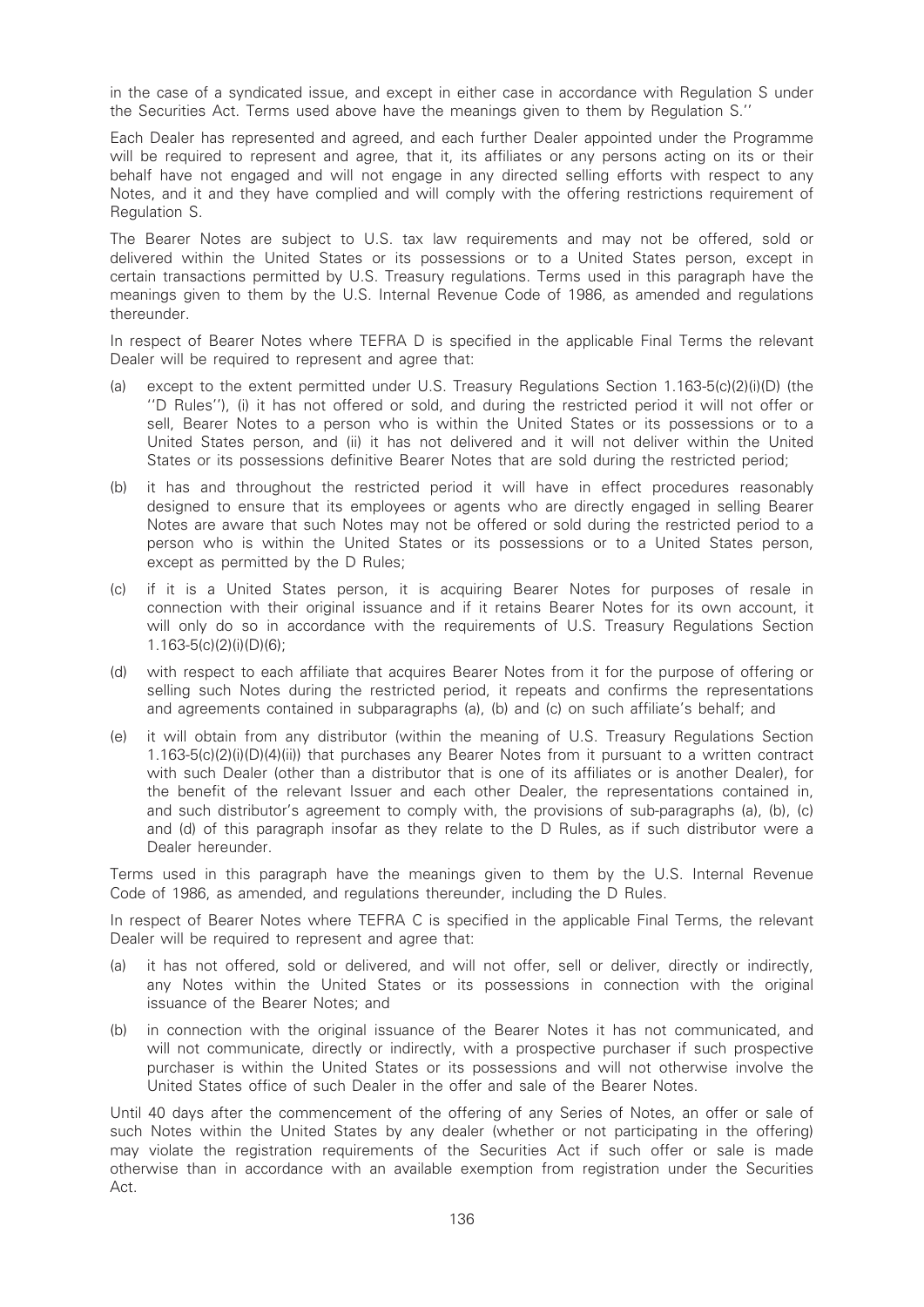### Public Offer Selling Restrictions under the Prospectus Directive

In relation to each Member State of the European Economic Area which has implemented the Prospectus Directive (each, a "Relevant Member State"), each Dealer has represented and agreed, and each further Dealer appointed under the Programme will be required to represent and agree, that with effect from and including the date on which the Prospectus Directive is implemented in that Relevant Member State (the "Relevant Implementation Date") it has not made and will not make an offer of Notes which are subject to the offering contemplated by this Base Prospectus as completed by the final terms in relation thereto to the public in that Relevant Member State, except that it may, with effect from and including the Relevant Implementation Date, make an offer of such Notes to the public in that Relevant Member State:

- (a) at any time to any legal entity which is a qualified investor as defined in the Prospectus Directive; or
- (b) at any time to fewer than 100 or, if the Relevant Member State has implemented the relevant provision of the 2010 PD Amending Directive, 150, natural or legal persons (other than qualified investors as defined in the Prospectus Directive) subject to obtaining the prior consent of the relevant Dealer or Dealers nominated by the relevant Obligors for any such offer; or
- (c) at any time in any other circumstances falling within Article 3(2) of the Prospectus Directive,

**provided that** no such offer of Notes referred to in (a) to (c) above shall require the relevant Issuer or any Dealer to publish a prospectus pursuant to Article 3 of the Prospectus Directive or supplement a prospectus pursuant to Article 16 of the Prospectus Directive.

For the purposes of this provision:

- the expression an "offer of Notes to the public" in relation to any Notes in any Relevant Member State means the communication in any form and by any means of sufficient information on the terms of the offer and the Notes to be offered so as to enable an investor to decide to purchase or subscribe the Notes, as the same may be varied in that Member State by any measure implementing the Prospectus Directive in that Member State;
- the expression "Prospectus Directive" means Directive 2003/71/EC (and amendments thereto, including the 2010 PD Amending Directive, to the extent implemented in the Relevant Member State), and includes any relevant implementing measure in the Relevant Member State; and
- the expression "2010 PD Amending Directive" means Directive 2010/73/EU.

# United Kingdom

Each Dealer has represented and agreed, and each further Dealer appointed under the Programme will be required to represent and agree, that:

- (a) in relation to any Notes which have a maturity of less than one year, (i) it is a person whose ordinary activities involve it in acquiring, holding, managing or disposing of investments (as principal or agent) for the purposes of its business and (ii) it has not offered or sold and will not offer or sell any Notes other than to persons whose ordinary activities involve them in acquiring, holding, managing or disposing of investments (as principal or as agent) for the purposes of their businesses or who it is reasonable to expect will acquire, hold, manage or dispose of investments (as principal or agent) for the purposes of their businesses where the issue of the Notes would otherwise constitute a contravention of Section 19 of the FSMA by the relevant Issuer;
- (b) it has only communicated or caused to be communicated and will only communicate or cause to be communicated an invitation or inducement to engage in investment activity (within the meaning of Section 21 of the FSMA) received by it in connection with the issue or sale of any Notes in circumstances in which Section 21 (1) of the FSMA does not or would not, if the relevant Obligor was not an authorised person, apply to such Obligor; and
- (c) it has complied and will comply with all applicable provisions of the FSMA with respect to anything done by it in relation to any Notes in, from or otherwise involving the United Kingdom.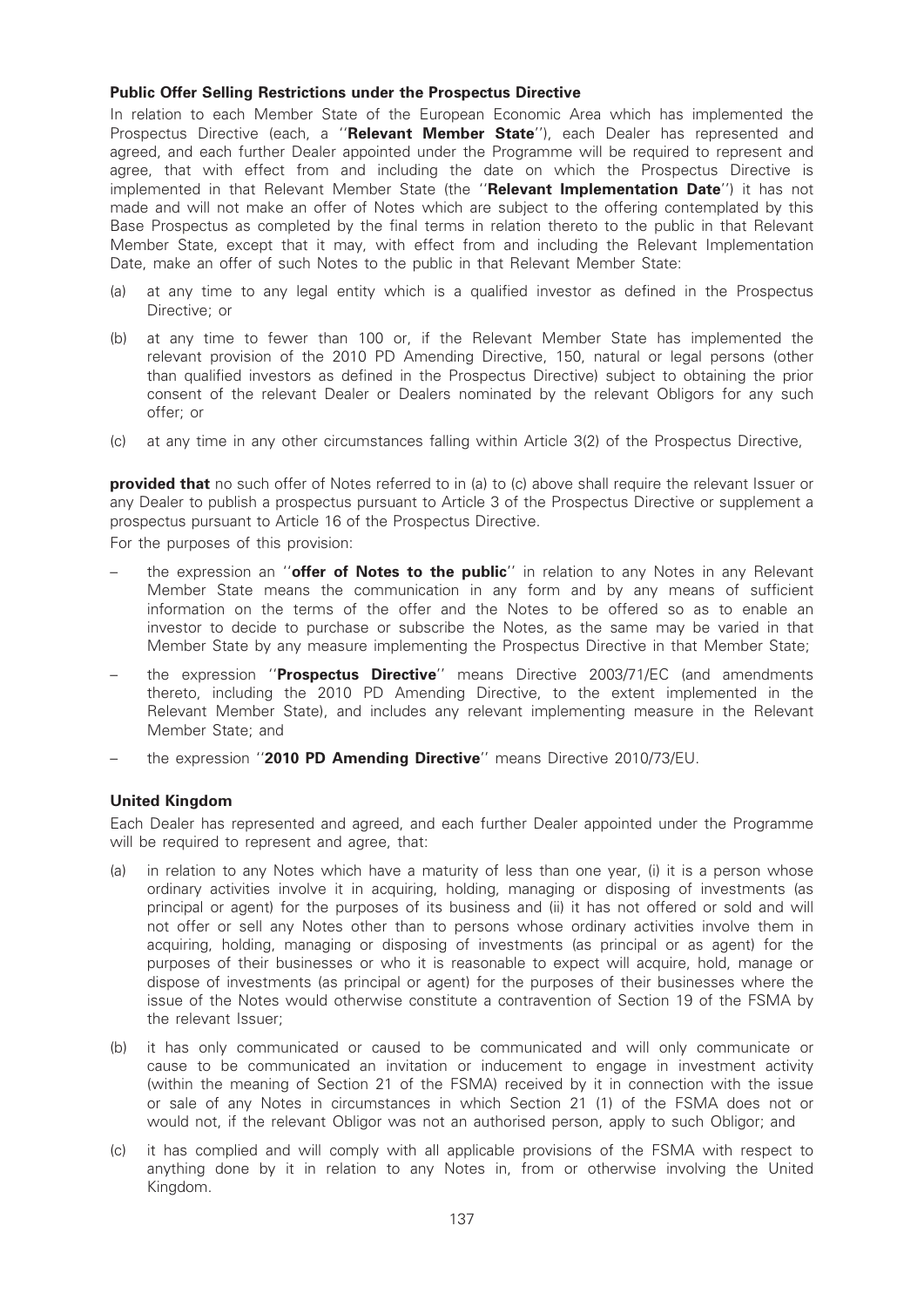# Japan

The Notes have not been and will not be registered under the Financial Instruments and Exchange Act of Japan (Act No. 25 of 1948, as amended, the "FIEA") and each Dealer has represented and agreed, and each further Dealer appointed under the Programme will be required to represent and agree, that it has not, directly or indirectly, offered or sold and will not, directly or indirectly, offer or sell any Notes in Japan or to, or for the benefit of, any resident of Japan (as defined under Item 5, Paragraph 1, Article 6 of the Foreign Exchange and Foreign Trade Act (Act No. 228 of 1949, as amended)), or to others for re-offering or resale, directly or indirectly, in Japan or to, or for the benefit of, a resident of Japan, except pursuant to an exemption from the registration requirements of, and otherwise in compliance with, the FIEA and any other applicable laws, regulations and ministerial guidelines of Japan.

### France

Each of the Dealers has represented and agreed, and each further Dealer appointed under the Programme will be required to represent and agree, that it has not offered or sold and will not offer or sell, directly or indirectly, Notes to the public in France, and has not distributed or caused to be distributed and will not distribute or cause to be distributed to the public in France, the Base Prospectus, the relevant Final Terms or any other offering material relating to the Notes, and that such offers, sales and distributions have been and shall be made in France only to (i) providers of investment services relating to portfolio management for the account of third parties (personnes tournissant le service d'investissement pour compte de tiers), and/or (ii) qualified investors (investisseurs qualifiés), other than individuals, all as defined in, and in accordance with, Articles L.411-1, L.411-2 and D.411-1 to D.411-3 of the French Code monétaire et financier.

# Republic of Italy

The offering of the Notes has not been registered pursuant to Italian securities legislation and, accordingly, no Notes may be offered, sold or delivered, nor may copies of the Base Prospectus or of any other document relating to the Notes be distributed in the Republic of Italy, except:

- (i) to qualified investors (investitori qualificati), as defined pursuant to Article 100 of Legislative Decree No. 58 of February 24, 1998, as amended (the "Financial Services Act") and Article 34-ter, first paragraph, letter b) of Commissione Nazionale per la Societa` e la Borsa (''CONSOB'') Regulation No. 11971 of 14 May 1999, as amended from time to time (''Regulation No. 11971''); or
- (ii) in other circumstances which are exempted from the rules on public offerings pursuant to Article 100 of the Financial Services Act and Article 34-ter of Regulation No. 11971.

Any offer, sale or delivery of the Notes or distribution of copies of the Base Prospectus or any other document relating to the Notes in the Republic of Italy under (i) or (ii) above must be:

- (a) made by an investment firm, bank or financial intermediary permitted to conduct such activities in the Republic of Italy in accordance with the Financial Services Act, CONSOB Regulation No. 16190 of 29 October 2007 (as amended from time to time) and Legislative Decree No. 385 of September 1, 1993, as amended (the "Banking Act"); and
- (b) in compliance with Article 129 of the Banking Act, as amended, and the implementing guidelines of the Bank of Italy, as amended from time to time, pursuant to which the Bank of Italy may request information on the issue or the offer of securities in the Republic of Italy; and
- (c) in compliance with any other applicable laws and regulations or requirement imposed by CONSOB or any other Italian authority.

#### The United Arab Emirates (excluding Dubai International Financial Centre)

Each Dealer has represented and agreed, and each further Dealer appointed under the Programme will be required to represent and agree, that the Notes to be issued under the Programme have not been and will not be offered, sold or publicly promoted or advertised by it in the UAE other than in compliance with any laws applicable in the UAE governing the issue, offering and sale of securities.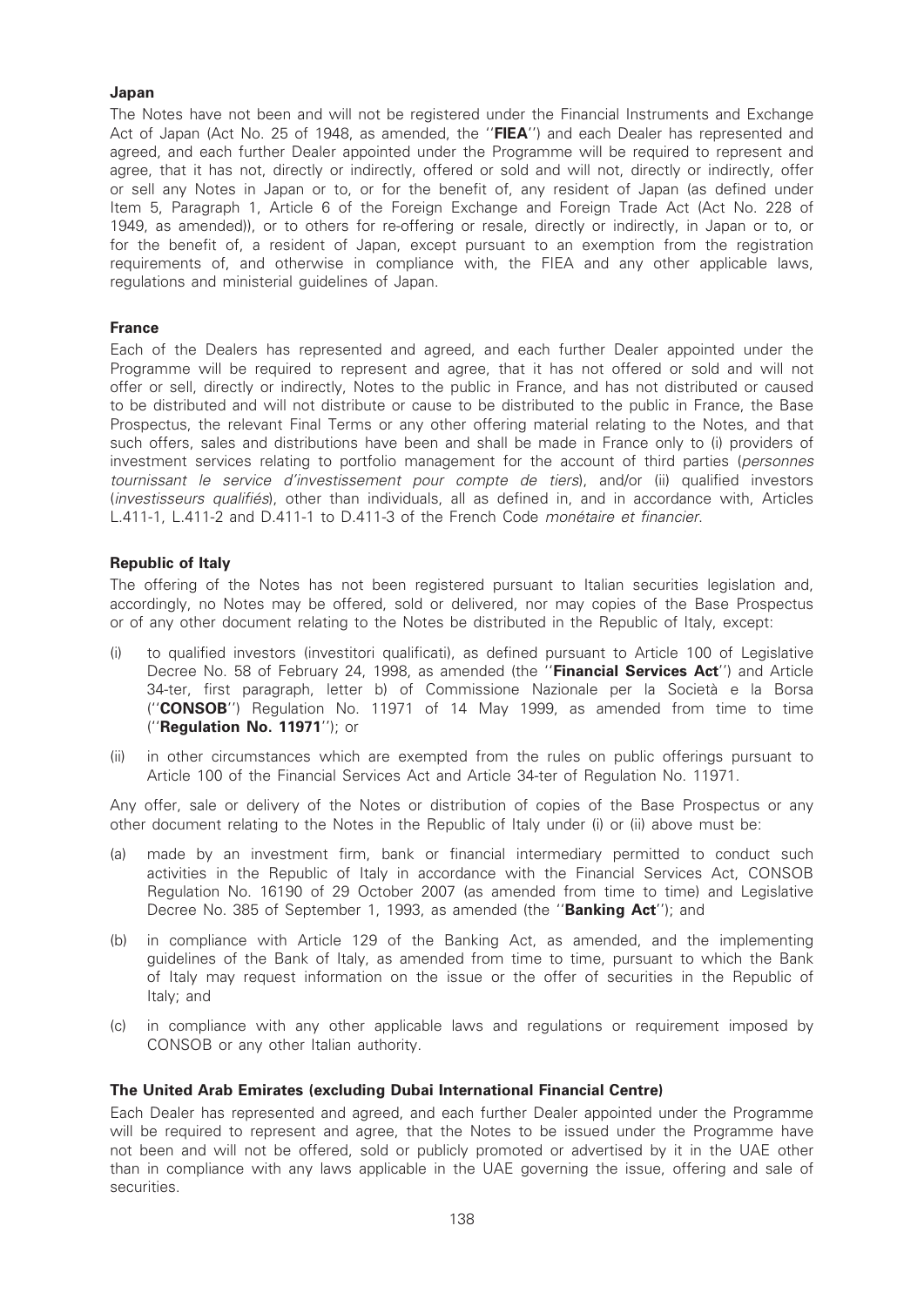# Dubai International Financial Centre

Each Dealer has represented and agreed, and each further Dealer appointed under the Programme will be required to represent and agree, that it has not offered and will not offer the Notes to be issued under the Programme to any person in the Dubai International Financial Centre unless such offer is:

- (a) an ''Exempt Offer'' in accordance with the Markets Rules of the Dubai Financial Services Authority (the "DFSA"); and
- (b) made only to persons who meet the ''Professional Client'' criteria set out in Rule 2.3.2 of the Conduct of Business Module of the DFSA Rulebook.

### Kingdom of Saudi Arabia

No action has been or will be taken in the Kingdom of Saudi Arabia that would permit a public offering of the Notes. Any investor in the Kingdom of Saudi Arabia or who is a Saudi person (a "Saudi Investor") who acquires any Notes pursuant to an offering should note that the offer of Notes is a private placement under Article 10 or Article 11 of the ''Offer of Securities Regulations'' as issued by the Board of the Capital Market Authority resolution number 2-11-2004 dated 4 October 2004 and amended by the Board of the Capital Market Authority resolution number 1- 28-2008 dated 18 August 2008 (the "KSA Regulations"), through a person authorised by the Capital Market Authority ("CMA") to carry on the securities activity of arranging and following a notification to the CMA under the KSA Regulations.

The Notes may thus not be advertised, offered or sold to any person in the Kingdom of Saudi Arabia other than to ''sophisticated investors'' under Article 10 of the KSA Regulations or by way of a limited offer under Article 11 of the KSA Regulations. Each Dealer represents and agrees, and each further Dealer appointed under the Programme will be required to represent and agree, that any offer of Notes to a Saudi Investor will be made in compliance with the KSA Regulations.

Investors are informed that Article 17 of the KSA Regulations place restrictions on secondary market activity with respect to the Notes, including as follows:

- (i) a Saudi Investor (referred to as a "transferor") who has acquired Notes pursuant to a private placement may not offer or sell Notes to any person (referred to as a "transferee") unless the offer or sale is made through an authorised person where one of the following requirements is met:
	- (a) the price to be paid for the Notes in any one transaction is equal to or exceeds Saudi Riyals one million or an equivalent amount;
	- (b) the Notes are offered or sold to a sophisticated investor; or
	- (c) the Notes are being offered or sold in such other circumstances as the CMA may prescribe for these purposes;
- (ii) if the requirement of paragraph (i)(a) above cannot be fulfilled because the price of the Notes being offered or sold to the transferee has declined since the date of the original private placement, the transferor may offer or sell the Notes to the transferee if their purchase price during the period of the original private placement was equal to or exceeded Saudi Riyals 1 million or an equivalent amount;
- (iii) if the requirement in paragraph (ii) above cannot be fulfilled, the transferor may offer or sell Notes if he/she sells his entire holding of Notes to one transferee; and
- (iv) the provisions of paragraphs (i), (ii) and (iii) above shall apply to all subsequent transferees of the Notes.

#### Cayman Islands

Each Dealer has represented and agreed, and each further Dealer appointed under the Programme will be required to represent and agree, that it shall not make, and has not made, any invitation or offer to the public in the Cayman Islands to subscribe for the Notes.

# People's Republic of China

Each Dealer has represented and agreed, and each further Dealer appointed under the Programme will be required to represent and agree, that the Notes will not be offered or sold directly or indirectly within the People's Republic of China (for such purposes, not including Hong Kong and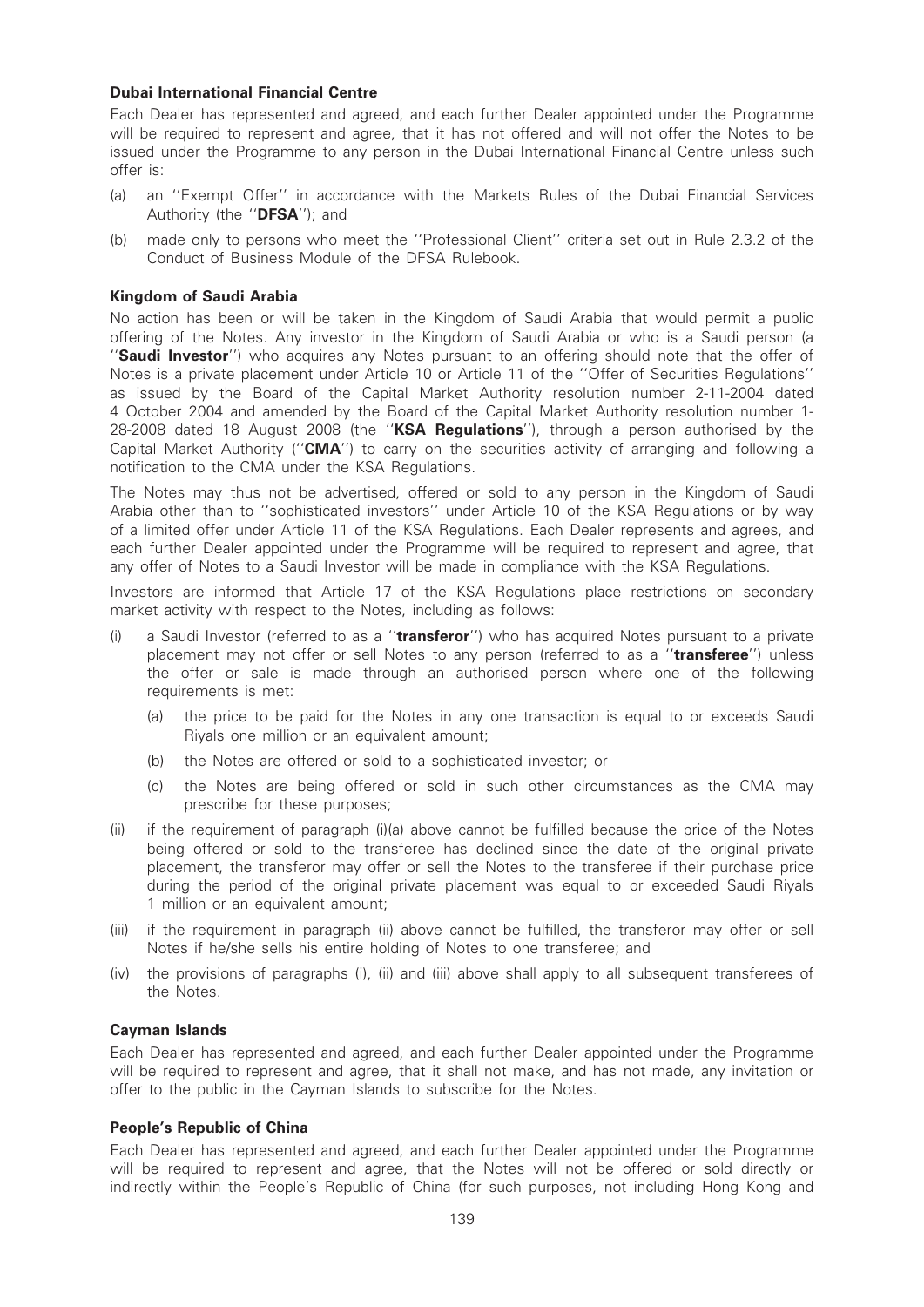Macau Special Administrative Regions or Taiwan) ("PRC"). This Base Prospectus or any information contained or incorporated by reference herein does not constitute an offer to sell or the solicitation of an offer to buy any securities in the PRC. This Base Prospectus, any information contained herein or the Notes have not been, and will not be, submitted to, approved by, verified by or registered with any relevant governmental authorities in the PRC and thus may not be supplied to the public in the PRC or used in connection with any offer for the subscription or sale of the Notes in the PRC.

The Notes may only be invested by the PRC investors that are authorised to engage in the investment in the Notes of the type being offered or sold. Investors are responsible for obtaining all relevant governmental approvals, verifications, licences or registrations (if any) from all relevant PRC governmental authorities, including, but not limited to, the State Administration of Foreign Exchange, the China Securities Regulatory Commission, the China Banking Regulatory Commission, and other relevant regulatory bodies, and complying with all relevant PRC regulations, including, but not limited to, any relevant foreign exchange regulations and/or overseas investment regulations.

# General

Each Dealer has agreed, and each further Dealer appointed under the Programme will be required to agree, that it will (to the best of its knowledge and belief) comply with all applicable securities laws, regulations and directives in force in any jurisdiction in which it purchases, offers, sells or delivers Notes or possesses or distributes this Base Prospectus and will obtain any consent, approval or permission required by it for the purchase, offer, sale or delivery by it of Notes under the laws and regulations in force in any jurisdiction to which it is subject or in which it makes such purchases, offers, sales or deliveries and neither the Obligors nor any of the other Dealers shall have any responsibility therefor.

None of the relevant Obligors or any of the Dealers represents that Notes may at any time lawfully be sold in compliance with any applicable registration or other requirements in any jurisdiction, or pursuant to any exemption available thereunder, or assumes any responsibility for facilitating such sale. Persons into whose possession this Base Prospectus or any Notes may come must inform themselves about and observe any applicable restrictions on the distribution of this Base prospectus and the offering and sale of any Notes.

With respect to each Series, the relevant Dealer will be required to comply with any additional restrictions agreed between the relevant issuer and the relevant Dealer and as set out in the relevant subscription agreement or dealer accession letter, as applicable.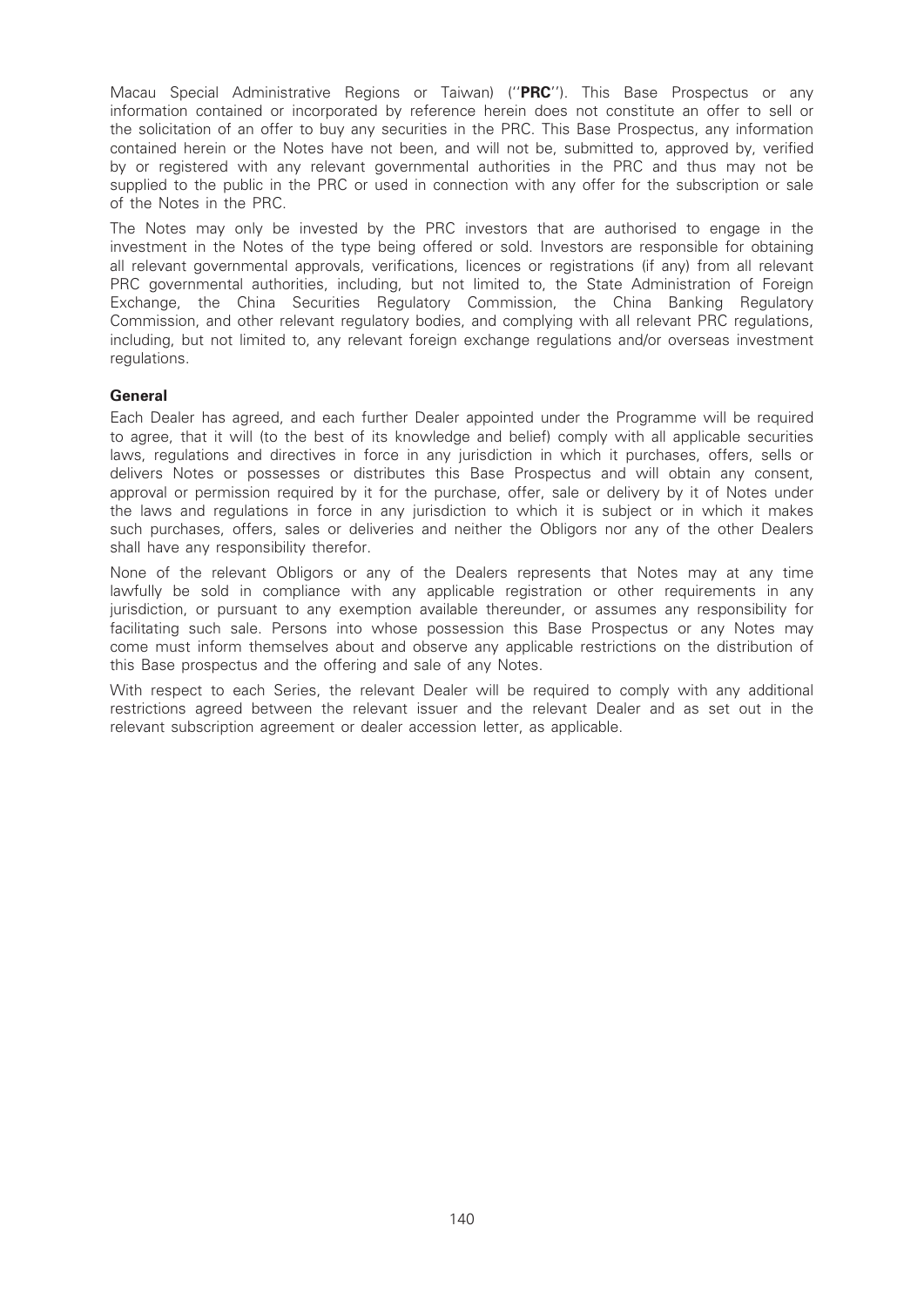# GENERAL INFORMATION

# Authorisation

The entry into the Programme, the issue of Notes under the Programme and the giving of the Guarantee by ENBD was duly authorised by a resolution of the Board on 30 September 2009. Entry into the Programme and the issue of Notes by EGF under the Programme was duly authorised by a resolution of the board of directors of EGF dated 17 April 2014.

#### Approval of the Base Prospectus, Admission to Trading and Listing of Notes

Application has been made to the CSSF to approve this document as a base prospectus. The CSSF assumes no responsibility as to the economic and financial soundness of the Programme or in respect of the quality or solvency of ENBD or EGF pursuant to Article 7(7) of the Luxembourg Law. Application has also been made to the Luxembourg Stock Exchange for Notes issued under the Programme to be admitted to trading on the Luxembourg Stock Exchange's regulated market and to be listed on the Official List of the Luxembourg Stock Exchange. The Luxembourg Stock Exchange's Regulated Market is a regulated market for the purposes of the Markets in Financial Instruments Directive (Directive 2004/39/EC).

Application has also been made to the DFSA for Notes issued under the Programme to be admitted to the DFSA's Official List of securities. An application may be made for any Series to be admitted to trading on NASDAQ Dubai.

### Documents Available

For the period of 12 months following the date of this Base Prospectus, copies of the following documents will, when published, be available for inspection from the registered office of each of ENBD and EGF and from the specified offices of the Paying Agents for the time being in London and Luxembourg:

- (a) Memorandum and Articles of Association (with an English translation thereof) of each of ENBD and EGF;
- (b) the consolidated audited financial statements of ENBD in respect of the financial years ended 31 December 2012 and 2013, in each case together with the audit reports prepared in connection therewith;
- (c) the Programme Agreement, the Deed of Covenant, the Guarantee and the Agency Agreement (which contains the forms of the Global Notes, the Notes in definitive form, the Receipts, the Coupons and the Talons); and
- (d) a copy of this Base Prospectus.

In addition, copies of this Base Prospectus, each Final Terms relating to Notes which are admitted to trading on the Luxembourg Stock Exchange's Regulated Market and each document incorporated by reference are available on the Luxembourg Stock Exchange's website at www.bourse.lu.

# Clearing Systems

The Notes have been accepted for clearance through Euroclear and Clearstream, Luxembourg (which are the entities in charge of keeping the records). The appropriate Common Code and ISIN for each Tranche of Notes allocated by Euroclear and Clearstream, Luxembourg will be specified in the applicable Final Terms.

The address of Euroclear is Euroclear Bank SA/NV, 1 Boulevard du Roi Albert II, B-1 210 Brussels and the address of Clearstream, Luxembourg is Clearstream Banking, 42 Avenue JF Kennedy,L-1855 Luxembourg.

# Conditions for Determining Price

The price and amount of Notes to be issued under the Programme will be determined by the relevant Issuer and the relevant Dealer at the time of issue in accordance with prevailing market conditions.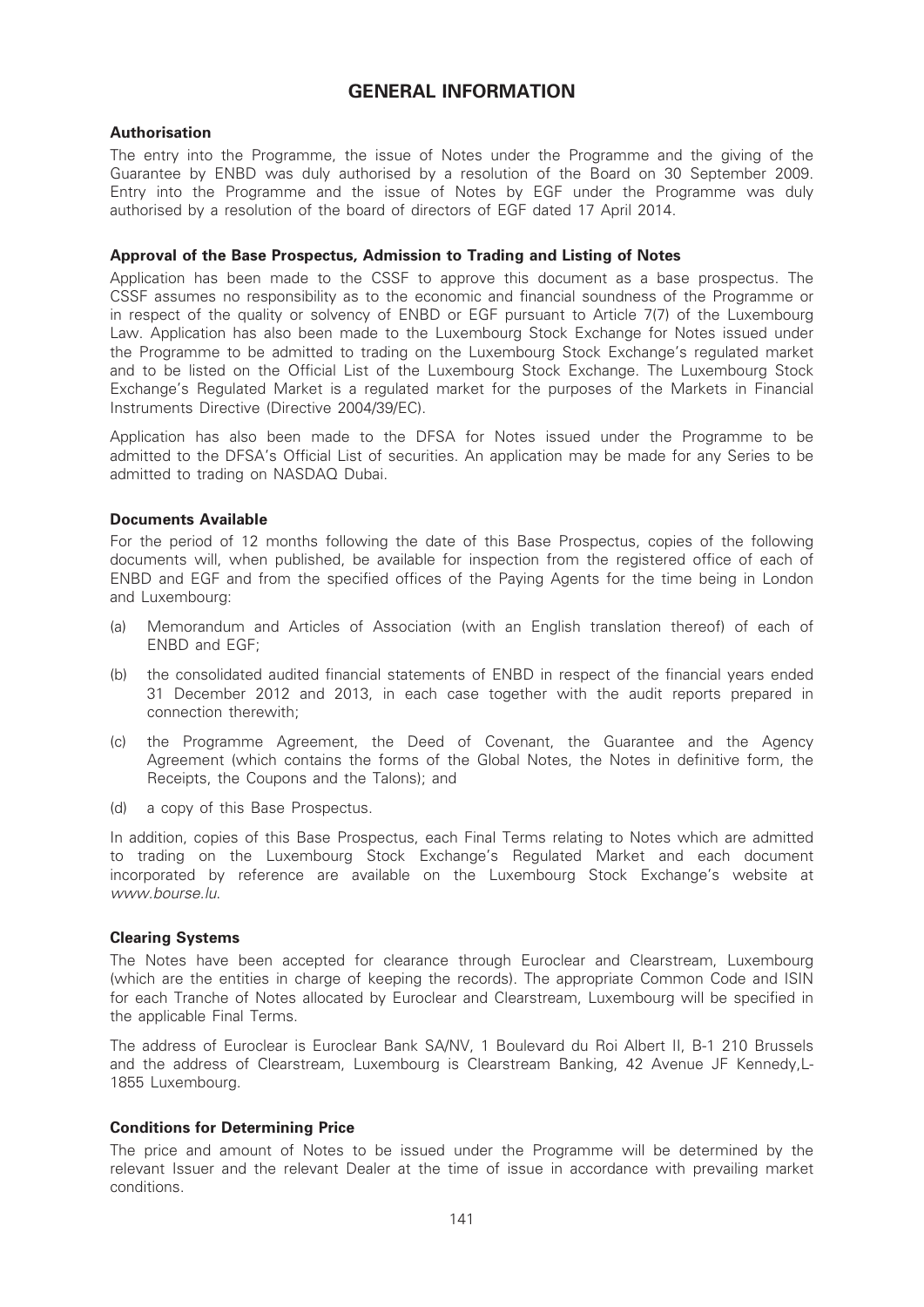# Significant or Material Change

There has been no significant change in the financial or trading position of ENBD since 31 December 2013 and there has been no material adverse change in the prospects of ENBD since 31 December 2013.

There has been no significant change in the financial or trading position of EGF since its incorporation on 3 July 2009 and there has been no material adverse change in the prospects of EGF since 3 July 2009.

### Litigation

None of the Issuers nor any other member of the Group is or has been involved in any governmental, legal or arbitration proceedings (including any such proceedings which are pending or threatened of which any of the Issuers are aware) in the 12 months preceding the date of this document which may have or have in such period had a significant effect on the financial position or profitability of any of the Issuers or the Group.

### Auditors

The auditors of ENBD are Ernst & Young Middle East (Dubai Branch). Ernst & Young Middle East (Dubai Branch) were appointed as auditors of ENBD on 6 March 2013 and have audited, in accordance with International Standards on Auditing, ENBD's consolidated financial statements as of and for the year ended 31 December 2013 as stated in their report incorporated by reference herein.

Ernst & Young Middle East (Dubai Branch) is regulated in the UAE by the UAE Ministry of Economy which has issued Ernst & Young Middle East (Dubai Branch) with a license to practice as auditors. There is no professional institute of auditors in the UAE and, accordingly, Ernst & Young Middle East (Dubai Branch) is not a member of a professional body in the UAE. All of Ernst & Young's audit partners are members of the institutes from where they received their professional qualification.

Prior to 6 March 2013, the auditors of ENBD were KPMG, who have audited ENBD's accounts, without qualification, in accordance with International Financial Reporting Standards for each of the two financial years ended 31 December 2011 and 31 December 2012.

KPMG is regulated in the UAE by the UAE Ministry of Economy which has issued KPMG with a licence to practice as auditors. There is no professional institute of auditors in the UAE and, accordingly, KPMG is not a member of a professional body in the UAE. All of KPMG's audit professionals and partners are members of the institutes from where they received their professional qualification.

Since the date of its incorporation, no financial statements of EGF have been prepared and EGF is not required by Cayman Islands law to do so.

# Dealers Transacting with EGF and ENBD

In the ordinary course of their business activities, the Dealers and their affiliates may make or hold a broad array of investments and actively trade debt and equity securities (or related derivative securities) and financial instruments (including bank loans) for their own account and for the accounts of their customers. Such investments and securities activities may involve securities and/ or instruments of the Issuers or the Issuers' affiliates. Certain of the Dealers or their affiliates that have a lending relationship with the Issuers routinely hedge their credit exposure to the Issuers consistent with their customary risk management policies. Typically, such Dealers and their affiliates would hedge such exposure by entering into transactions which consist of either the purchase of credit default swaps or the creation of short positions in securities, including potentially the Notes issued under the Programme. Any such short positions could adversely affect future trading prices of Notes issued under the Programme. The Dealers and their affiliates may also make investment recommendations and/or publish or express independent research views in respect of such securities or financial instruments and may hold, or recommend to clients that they acquire, long and/or short positions in such securities and instruments.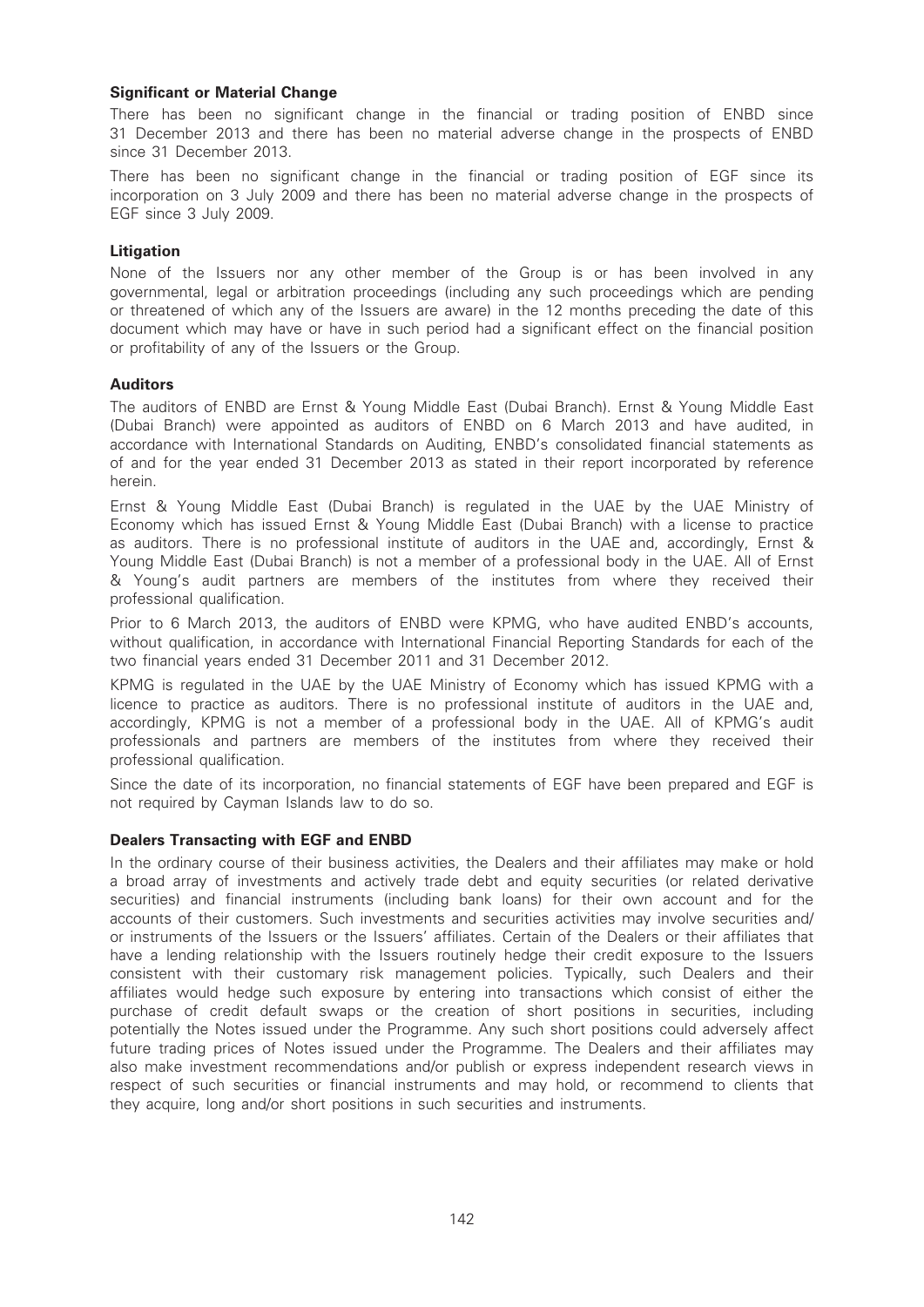# **INDEX OF DEFINED TERMS**

| 2010 PD Amending Directive 28, 137 |  |
|------------------------------------|--|
|                                    |  |
|                                    |  |
|                                    |  |
|                                    |  |
|                                    |  |
|                                    |  |
|                                    |  |
|                                    |  |
|                                    |  |
|                                    |  |
|                                    |  |
|                                    |  |
|                                    |  |
|                                    |  |
|                                    |  |
|                                    |  |
|                                    |  |
|                                    |  |
|                                    |  |
|                                    |  |
|                                    |  |
|                                    |  |
|                                    |  |
|                                    |  |
|                                    |  |
|                                    |  |
|                                    |  |
|                                    |  |
|                                    |  |
|                                    |  |
|                                    |  |
|                                    |  |
|                                    |  |
| Clearing System Business Day 26    |  |
|                                    |  |
| Clearstream, Luxembourg  25, 36    |  |
| 139<br>CMA                         |  |
|                                    |  |
|                                    |  |
|                                    |  |
|                                    |  |
|                                    |  |
|                                    |  |
|                                    |  |
|                                    |  |
|                                    |  |
|                                    |  |
| Day Count Fraction41, 44, 47       |  |
|                                    |  |
|                                    |  |
|                                    |  |
|                                    |  |
|                                    |  |
|                                    |  |
|                                    |  |
|                                    |  |
| Determination Business Day 55      |  |
|                                    |  |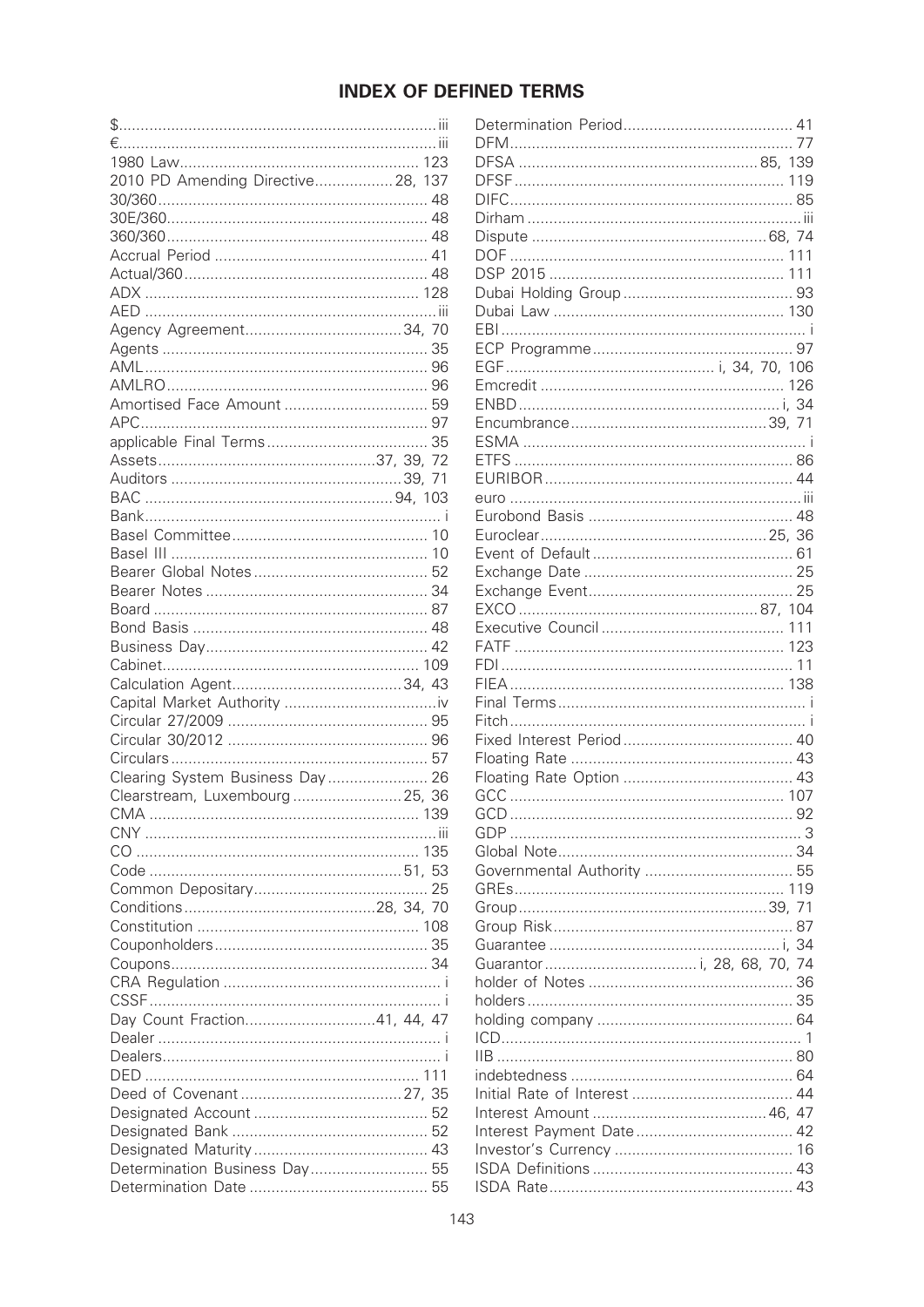| January 2011 Press Release 10                 |  |  |
|-----------------------------------------------|--|--|
|                                               |  |  |
|                                               |  |  |
|                                               |  |  |
|                                               |  |  |
|                                               |  |  |
|                                               |  |  |
|                                               |  |  |
|                                               |  |  |
|                                               |  |  |
| London Business Day  47, 50                   |  |  |
|                                               |  |  |
|                                               |  |  |
|                                               |  |  |
| Markets in Financial Instruments Directive  i |  |  |
|                                               |  |  |
| Medium Term Economic Plan 112                 |  |  |
|                                               |  |  |
| Mid Swap Benchmark Rate 44                    |  |  |
|                                               |  |  |
|                                               |  |  |
|                                               |  |  |
|                                               |  |  |
|                                               |  |  |
|                                               |  |  |
|                                               |  |  |
|                                               |  |  |
|                                               |  |  |
|                                               |  |  |
|                                               |  |  |
| Non-Viability Requirement  10                 |  |  |
|                                               |  |  |
|                                               |  |  |
|                                               |  |  |
|                                               |  |  |
|                                               |  |  |
|                                               |  |  |
|                                               |  |  |
|                                               |  |  |
| PBOC RMB FDI Measures  11                     |  |  |
| Permanent Bearer Global Note 25               |  |  |
| Permitted Encumbrance39, 71                   |  |  |
|                                               |  |  |
| Principal Paying Agent34, 70                  |  |  |
|                                               |  |  |
|                                               |  |  |
|                                               |  |  |
|                                               |  |  |
| Prospectus Directive  ii, 28, 137             |  |  |
|                                               |  |  |
|                                               |  |  |
|                                               |  |  |
|                                               |  |  |
|                                               |  |  |
|                                               |  |  |
|                                               |  |  |
|                                               |  |  |
|                                               |  |  |
|                                               |  |  |
| Reference Government Bond Dealer 45           |  |  |

| Reference Government Bond Dealer      |  |
|---------------------------------------|--|
|                                       |  |
|                                       |  |
|                                       |  |
|                                       |  |
|                                       |  |
|                                       |  |
|                                       |  |
|                                       |  |
|                                       |  |
|                                       |  |
| Regulatory Redemption Event  57       |  |
|                                       |  |
|                                       |  |
|                                       |  |
| Relevant Financial Centre 46          |  |
| Relevant Implementation Date 137      |  |
|                                       |  |
| Relevant Member State 137             |  |
|                                       |  |
|                                       |  |
|                                       |  |
|                                       |  |
|                                       |  |
|                                       |  |
| Reset Determination Date 45           |  |
|                                       |  |
|                                       |  |
|                                       |  |
|                                       |  |
|                                       |  |
|                                       |  |
|                                       |  |
|                                       |  |
|                                       |  |
|                                       |  |
|                                       |  |
|                                       |  |
|                                       |  |
|                                       |  |
|                                       |  |
|                                       |  |
| Settlement Agreements  12             |  |
|                                       |  |
|                                       |  |
|                                       |  |
|                                       |  |
|                                       |  |
|                                       |  |
| Structured Note Programme 106         |  |
|                                       |  |
| Subsequent Reset Rate  45             |  |
| Subsequent Reset Rate Screen Page  45 |  |
| Subsequent Reset Rate Time 45         |  |
| Subsequent Reset Reference Rate  45   |  |
|                                       |  |
|                                       |  |
|                                       |  |
|                                       |  |
|                                       |  |
|                                       |  |
|                                       |  |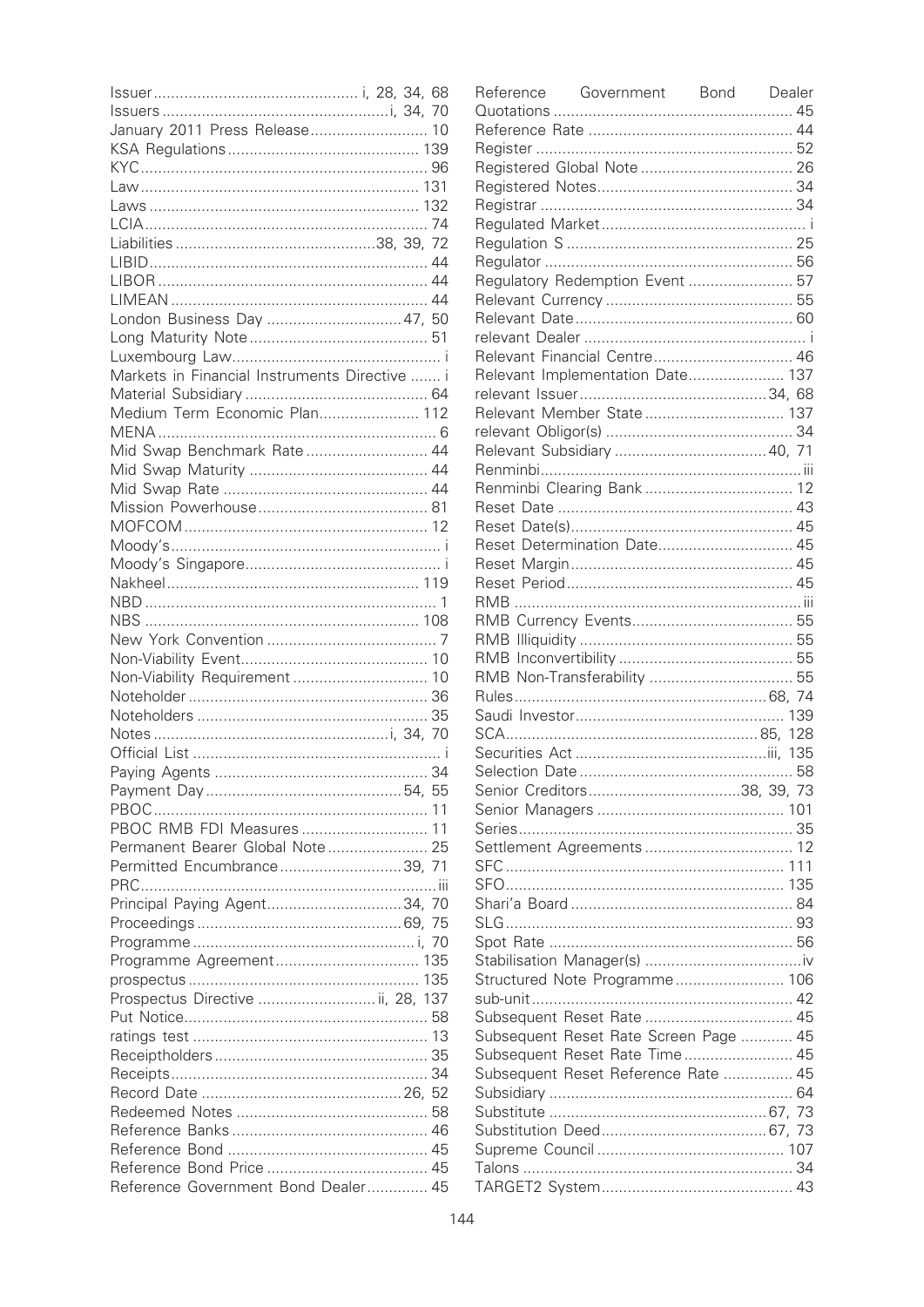| Temporary Bearer Global Note  25    |  |
|-------------------------------------|--|
|                                     |  |
| Tier II (supplementary) Capital  57 |  |
|                                     |  |
|                                     |  |
|                                     |  |
|                                     |  |
|                                     |  |
|                                     |  |
|                                     |  |
|                                     |  |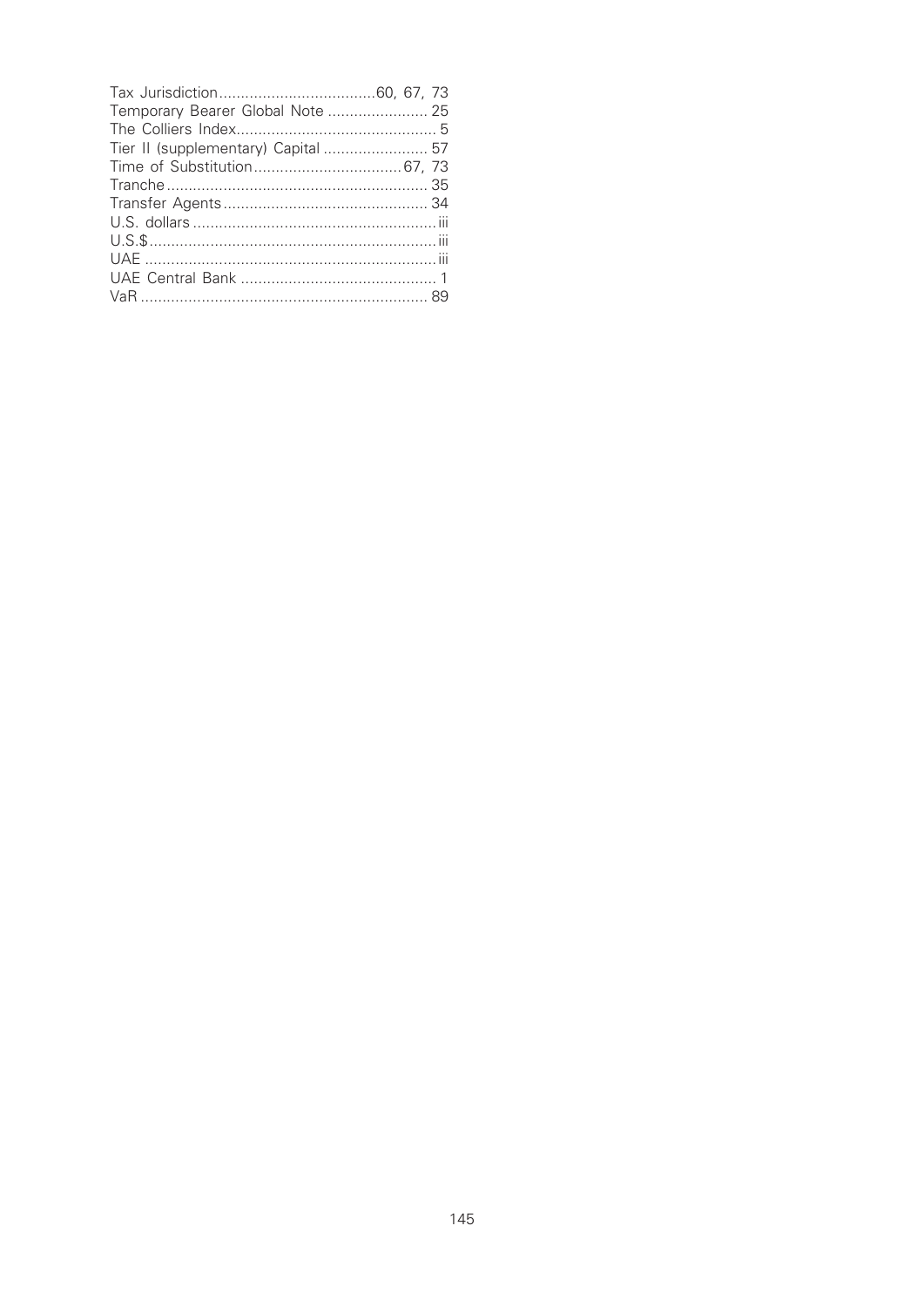# **ISSUERS**

#### Emirates NBD PJSC

P.O. Box 777 Dubai United Arab Emirates

#### Emirates NBD Global Funding Limited c/o Deutsche Bank (Cayman) Limited

Boundary Hall, Cricket Square 171 Elgin Avenue P.O. Box 1984 Grand Cayman, KY1-1104 Cayman Islands

# **GUARANTOR**

Emirates NBD PJSC

P.O. Box 777 Dubai United Arab Emirates

# ISSUING AND PRINCIPAL PAYING AGENT AND TRANSFER AGENT

Deutsche Bank AG, London Branch

Winchester House 1 Great Winchester Street London EC2N 2DB United Kingdom

#### PAYING AGENT, REGISTRAR AND TRANSFER AGENT

Deutsche Bank Luxembourg S.A.

2 Boulevard Konrad Adenauer L-1115 Luxembourg

# LEGAL ADVISERS

To the Issuers and Guarantor as to<br>Finalish and Dubai law Clifford Chance LLP Building 6, Level 2 The Gate Precinct Dubai International Financial Centre P.O. Box 9380 Dubai United Arab Emirates

To EGF as to Cayman Law **Turners** Strathvale House 90 North Church Street P.O. Box 2636 Grand Cayman KYI-1102 Cayman Islands

To the Dealers as to English law

#### Allen & Overy LLP

Level 2 The Gate Village Building GV08 Dubai International Financial Centre P.O. Box 506678 Dubai United Arab Emirates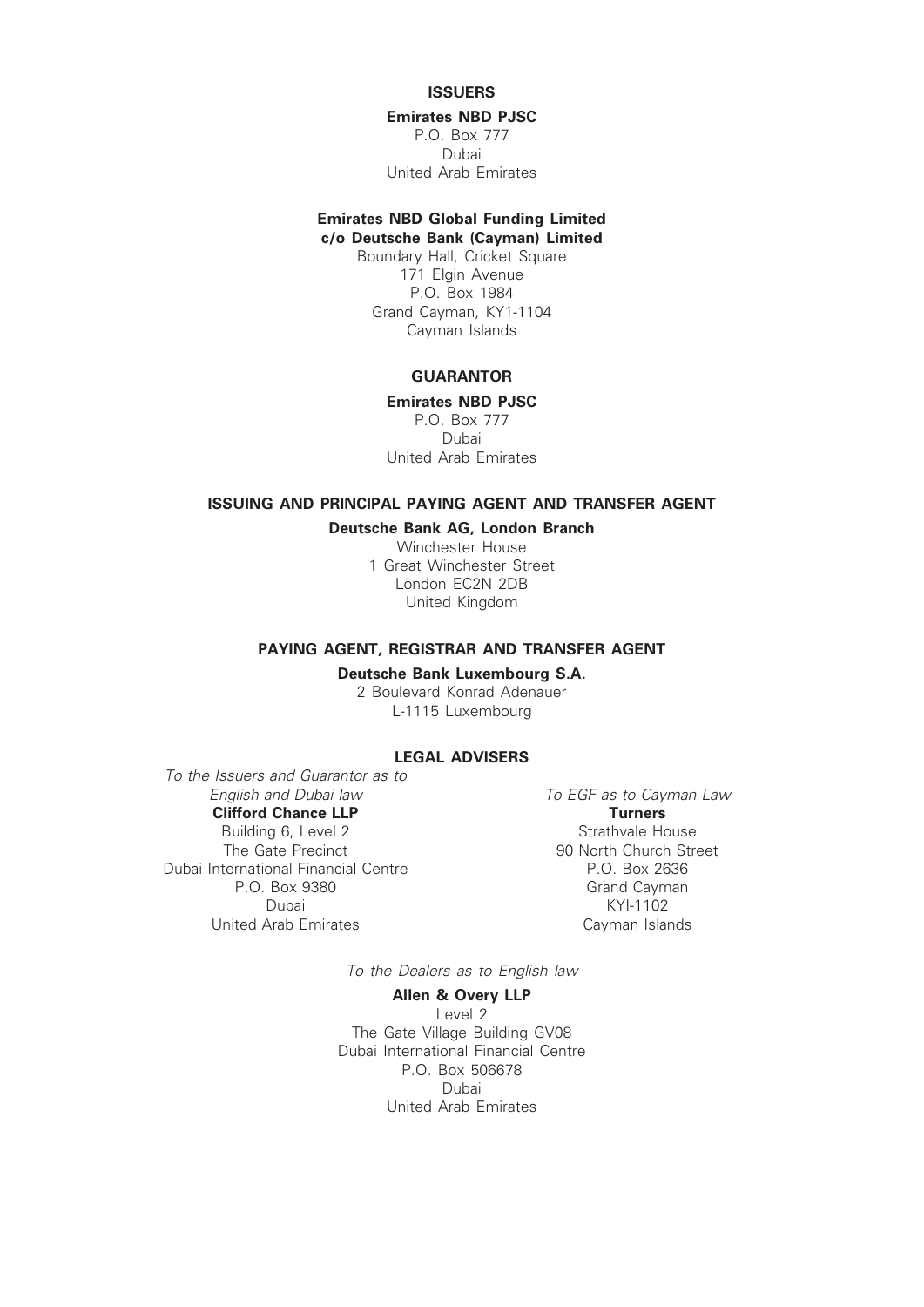#### AUDITORS

To ENBD since 6 March 2013

ERNST & YOUNG 28th Floor, Al Attar Business Tower Sheikh Zayed Road P.O. Box 9267 Dubai United Arab Emirates

To ENBD prior to 6 March 2013

# KPMG

Emirates Towers Sheikh Zayed Road P.O. Box 3800 Dubai United Arab Emirates

#### DEALERS

#### Barclays Bank PLC

5 The North Colonnade Canary Wharf London E14 4BB United Kingdom

#### Citigroup Global Markets Limited

Citigroup Centre Canada Square Canary Wharf London E14 5LB United Kingdom

#### Crédit Agricole Corporate and Investment Bank Credit Suisse Securities (Europe) Limited

Broadwalk House 5 Appold Street London EC2A 2DA United Kingdom

#### Deutsche Bank AG, London Branch

Winchester House 1 Great Winchester Street London EC2N 2DB United Kingdom

# HSBC Bank plc

8 Canada Square London E14 5HQ United Kingdom

#### Merrill Lynch International

2 King Edward Street London EC1A 1HQ United Kingdom

# Nomura International plc

1 Angel Lane London EC4R 3AB United Kingdom

#### BNP PARIBAS

10 Harewood Avenue London NW1 6AA United Kingdom

#### Commerzbank Aktiengesellschaft

Kaiserstr. 16 (Kaiserplatz) 60311 Frankfurt am Main Germany

One Cabot Square London E14 4QJ United Kingdom

#### Emirates NBD PJSC

P.O. Box 777 Dubai United Arab Emirates

#### ING Bank N.V.

Foppingadreef 7 1102 BD, Amsterdam The Netherlands

# Morgan Stanley & Co. International plc

25 Cabot Square Canary Wharf London E14 4QA United Kingdom

#### Société Générale

29 Boulevard Haussmann 75009 Paris France